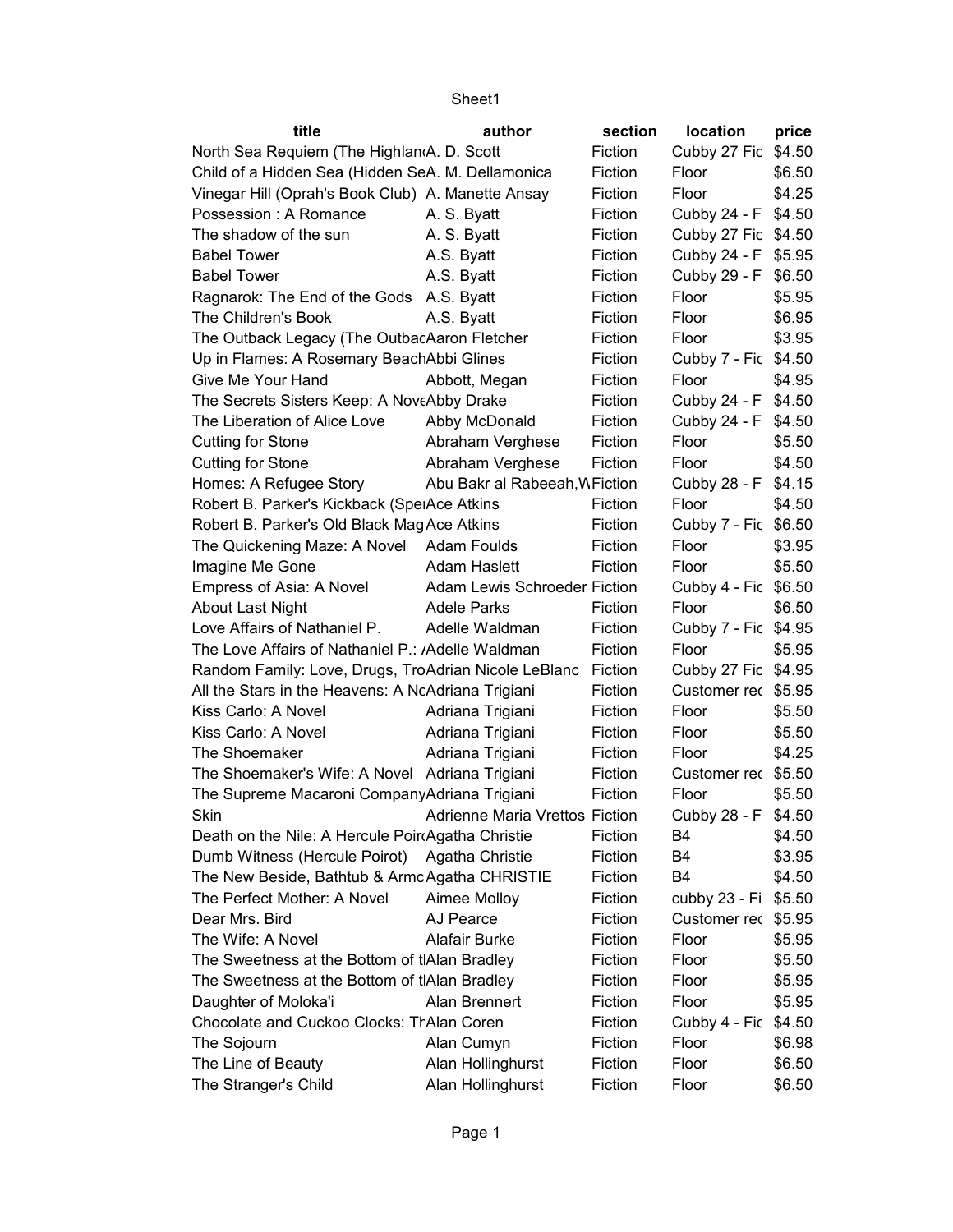| Only Dad                                           | Alan Titchmarsh                      | Fiction | Floor                | \$3.95  |
|----------------------------------------------------|--------------------------------------|---------|----------------------|---------|
| The Reapers Are the Angels: A N Alden Bell         |                                      | Fiction | Cubby 4 - Fic \$4.50 |         |
| The Lazarus Project                                | Aleksandar Hemon                     | Fiction | Cubby 29 - F \$5.25  |         |
| The Word Exchange                                  | Alena Graedon                        | Fiction | Cubby 24 - F \$6.50  |         |
| The Prince of Bagram Prison: A NAlex Carr          |                                      | Fiction | Floor                | \$4.95  |
| The Beach                                          | Alex Garland                         | Fiction | Floor                | \$4.95  |
| The Beach                                          | Alex Garland                         | Fiction | Floor                | \$5.50  |
| The Yard (Scotland Yard's Murde Alex Grecian       |                                      | Fiction | Floor                | \$5.50  |
| The Forever Girl                                   | <b>Alexander McCall SmithFiction</b> |         | Cubby 27 Fic \$5.95  |         |
| The Paris Model: A Novel                           | Alexandra Joel                       | Fiction | Customer rec \$5.95  |         |
| Confessions of a Forty-Something Alexandra Potter  |                                      | Fiction | Cubby 24 - F \$5.25  |         |
| Scarlett: The Sequel to Margaret IAlexandra Ripley |                                      | Fiction | Floor                | \$6.50  |
| Saint X: A Novel                                   | <b>Alexis Schaitkin</b>              | Fiction | Floor                | \$7.50  |
| The First Last Kiss                                | Ali Harris                           | Fiction | Cubby 24 - F         | \$4.50  |
| The Unidentified Redhead (The RAlice Clayton       |                                      | Fiction | Cubby 27 Fic \$4.50  |         |
| The Dovekeepers: A Novel                           | Alice Hoffman                        | Fiction | Floor                | \$6.25  |
| The Dovekeepers: A Novel                           | Alice Hoffman                        | Fiction | Floor                | \$4.95  |
| The Marriage of Opposites                          | Alice Hoffman                        | Fiction | Cubby 24 - F \$5.25  |         |
| The Museum of Extraordinary Thi Alice Hoffman      |                                      | Fiction | Cubby 27 Fic \$12.60 |         |
| A Privateer's Fortune (Fiction TreaAlice Jones     |                                      | Fiction | Floor                | \$4.50  |
| The Book Borrower: A Novel                         | Alice Mattison                       | Fiction | cubby 23 - Fi \$4.50 |         |
| Someone                                            | Alice McDermott                      | Fiction | Floor                | \$5.95  |
| Away from Her                                      | Alice Munro                          | Fiction | Cubby 29 - F         | \$4.50  |
| Friend of My Youth                                 | Alice Munro                          | Fiction | Floor                | \$6.50  |
| Hateship, Friendship, Courtship, LAlice Munro      |                                      | Fiction | Floor                | \$6.50  |
| Runaway                                            | Alice Munro                          | Fiction | Floor                | \$5.95  |
| Runaway                                            | Alice Munro                          | Fiction | Cubby 27 Fic         | \$6.50  |
| Runaway: Stories                                   | Alice Munro                          | Fiction | Floor                | \$4.50  |
| Runaway: Stories                                   | Alice Munro                          | Fiction | Floor                | \$4.50  |
| <b>Selected Short Stories</b>                      | Alice Munro                          | Fiction | Floor                | \$6.50  |
| <b>View From Castle Rock</b>                       | Alice Munro                          | Fiction | Floor                | \$4.95  |
| One Step Closer to You: A heartb Alice Peterson    |                                      | Fiction | Cubby 7 - Fic \$4.50 |         |
| The Almost Moon: A Novel                           | Alice Sebold                         | Fiction | Floor                | \$5.95  |
| The Lovely Bones                                   | Alice Sebold                         | Fiction | Floor                | \$4.95  |
| The Lovely Bones                                   | Alice Sebold                         | Fiction | Floor                | \$5.95  |
| The Lovely Bones                                   | Alice Sebold                         | Fiction | Cubby 27 Fic \$5.95  |         |
| The Lovely Bones                                   | Alice Sebold                         | Fiction | Cubby 7 - Fic \$4.95 |         |
| By the Light of My Father's Smile: Alice Walker    |                                      | Fiction | Floor                | \$4.95  |
| Orhan's Inheritance                                | Aline Ohanesian                      | Fiction | Cubby 28 - F \$4.25  |         |
| The Dark Days Club: Book 1 (A LiAlison Goodman     |                                      | Fiction | Cubby 28 - F \$4.75  |         |
| Fauna                                              | Alissa York                          | Fiction | Floor                | \$6.50  |
| <b>RIVER OF DEATH</b>                              | <b>ALISTAIR MACLEAN</b>              | Fiction | Floor                | \$3.95  |
| San Andreas                                        | Alistair MacLean                     | Fiction | Floor                | \$5.50  |
| No Great Mischief                                  | Alistair MacLeod                     | Fiction | Floor                | \$4.50  |
| No Great Mischief                                  | Alistair MacLeod                     | Fiction | Floor                | \$4.50  |
| Amanda Wakes Up                                    | Alisyn Camerota                      | Fiction | Floor                | \$11.70 |
| Amanda Wakes Up                                    | Alisyn Camerota                      | Fiction | Cubby 4 - Fic \$6.50 |         |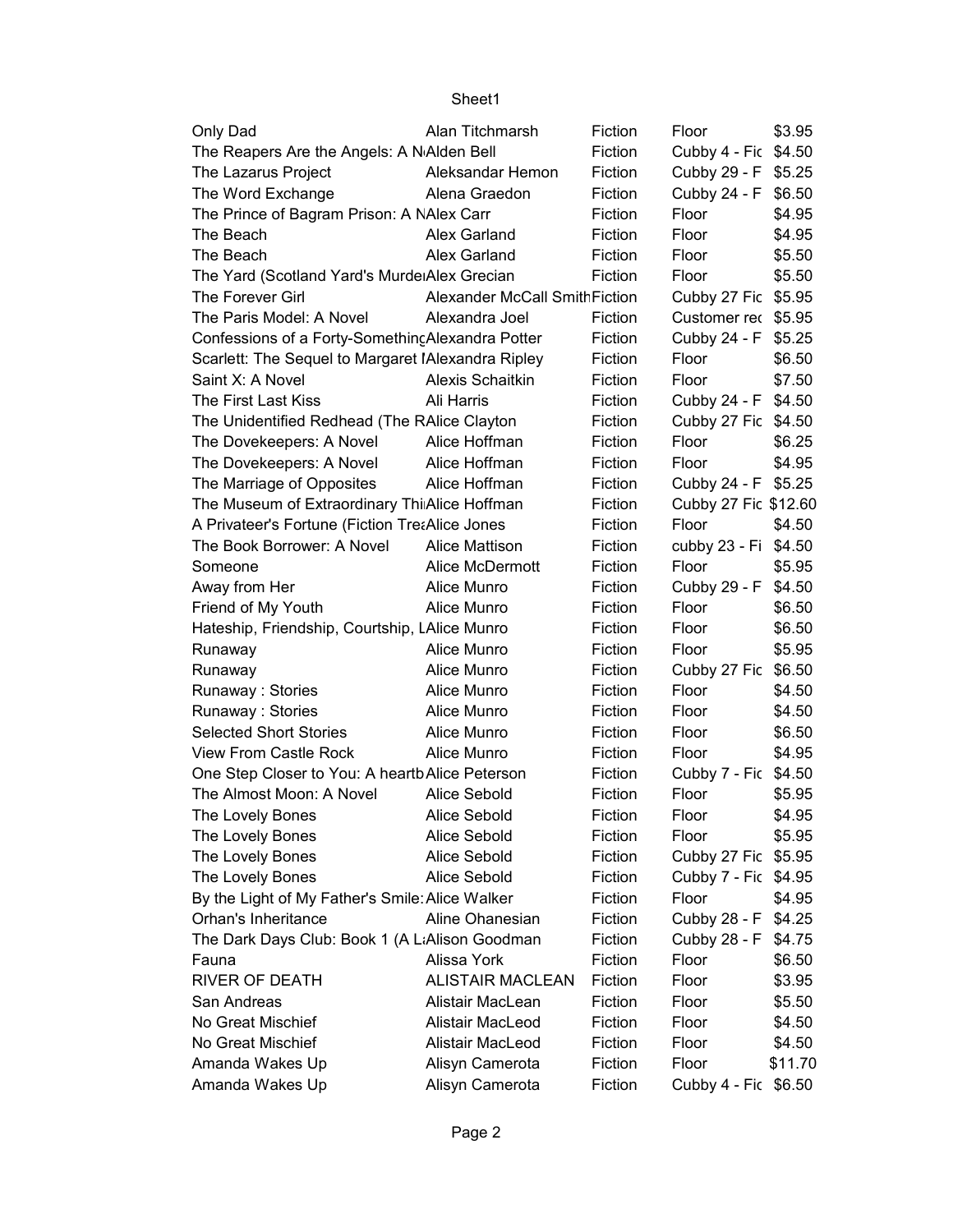| Inside                                             | Alix Ohlin             | Fiction | Floor                | \$4.25 |
|----------------------------------------------------|------------------------|---------|----------------------|--------|
| The Way to London: A Novel of WAlix Rickloff       |                        | Fiction | Floor                | \$4.95 |
| The Henna Artist                                   | Alka Joshi             | Fiction | Floor                | \$4.95 |
| The Henna Artist: A Novel (The J&Alka Joshi        |                        | Fiction | Customer rec         | \$6.95 |
| An Act of Courage                                  | Allan Mallinson        | Fiction | Floor                | \$3.65 |
| An Act of Courage (Matthew HervAllan Mallinson     |                        | Fiction | Floor                | \$6.50 |
| Rumours of War                                     | Allan Mallinson        | Fiction | Floor                | \$6.50 |
| I Don't Know How She Does It                       | <b>Allison Pearson</b> | Fiction | Cubby 28 - F         | \$4.50 |
| I Don't Know How She Does it (MAllison Pearson     |                        | Fiction | Floor                | \$4.50 |
| The Garden of Letters                              | Alyson Richman         | Fiction | Floor                | \$4.95 |
| The Orchardist: A Novel                            | Amanda Coplin          | Fiction | Floor                | \$4.50 |
| The Pact                                           | Amanda West Lewis      | Fiction | Floor                | \$4.95 |
| Half Spent Was the Night: A WitclAmi McKay         |                        | Fiction | Floor                | \$5.95 |
| The Birth House                                    | Ami McKay              | Fiction | Floor                | \$5.50 |
| The Virgin Cure                                    | Ami McKay              | Fiction | Cubby 7 - Fic        | \$5.25 |
| The Color of Our Sky: A Novel                      | Amita Trasi            | Fiction | Floor                | \$4.95 |
| The Color of Our Sky: A Novel                      | Amita Trasi            | Fiction | Floor                | \$4.95 |
| Sea of Poppies: Book One of The Amitav Ghosh       |                        | Fiction | Floor                | \$4.95 |
| Sea of Poppies: Book One of TheAmitav Ghosh        |                        | Fiction | Floor                | \$6.50 |
| The Glass Palace                                   | Amitav Ghosh           | Fiction | Floor                | \$6.50 |
| The Glass Palace                                   | Amitav Ghosh           | Fiction | Cubby 7 - Fic        | \$6.50 |
| The Right Thing                                    | Amy Conner             | Fiction | Floor                | \$5.25 |
| Best Kept Secret: A Novel                          | Amy Hatvany            | Fiction | Floor                | \$5.95 |
| Safe with Me: A Novel                              | Amy Hatvany            | Fiction | Floor                | \$4.95 |
| Safe with Me: A Novel                              | Amy Hatvany            | Fiction | Floor                | \$4.95 |
| The Language of Sisters: A NovelAmy Hatvany        |                        | Fiction | Floor                | \$4.95 |
| Summer Hours: A Novel                              | Amy Mason Doan         | Fiction | Floor                | \$5.50 |
| The Summer List: A Novel                           | Amy Mason Doan         | Fiction | Floor                | \$5.95 |
| The Summer List: A Novel                           | Amy Mason Doan         | Fiction | Floor                | \$4.50 |
| The Summer List: A Novel                           | Amy Mason Doan         | Fiction | Cubby 24 - F         | \$3.50 |
| Saving Fish from Drowning                          | Amy Tan                | Fiction | Floor                | \$6.50 |
| Saving Fish from Drowning                          | Amy Tan                | Fiction | Cubby 27 Fic         | \$6.50 |
| The Bonesetter's Daughter                          | Amy Tan                | Fiction | Cubby 4 - Fic \$6.50 |        |
| The Joy Luck Club                                  | Amy Tan                | Fiction | Floor                | \$4.00 |
| Fifteen Dogs                                       | <b>Andre Alexis</b>    | Fiction | Floor                | \$5.95 |
| House of Sand and Fog (Oprah's Andre Dubus III     |                        | Fiction | Cubby 28 - F         | \$4.25 |
| The Voyage of the Narwhal                          | Andrea Barrett         | Fiction | Floor                | \$5.95 |
| Small Island                                       | Andrea Levy            | Fiction | Floor                | \$4.95 |
| Small Island                                       | Andrea Levy            | Fiction | Floor                | \$4.95 |
| The Long Song                                      | Andrea Levy            | Fiction | Floor                | \$4.95 |
| The Long Song: A Novel                             | Andrea Levy            | Fiction | Floor                | \$6.50 |
| The Gargoyle                                       | <b>Andrew Davidson</b> | Fiction | Floor                | \$6.50 |
| The Hunt (The Hunt Trilogy, 1)                     | Andrew Fukuda          | Fiction | Floor                | \$5.40 |
| Fall from Grace                                    | Andrew M. Greeley      | Fiction | Cubby 29 - F         | \$6.50 |
| Irish Mist (Nuala Anne McGrail NcAndrew M. Greeley |                        | Fiction | Cubby 24 - F         | \$3.95 |
| The Martian                                        | Andy Weir              | Fiction | Customer rec         | \$5.50 |
| The Bone Cage                                      | Angie Abdou            | Fiction | Floor                | \$4.25 |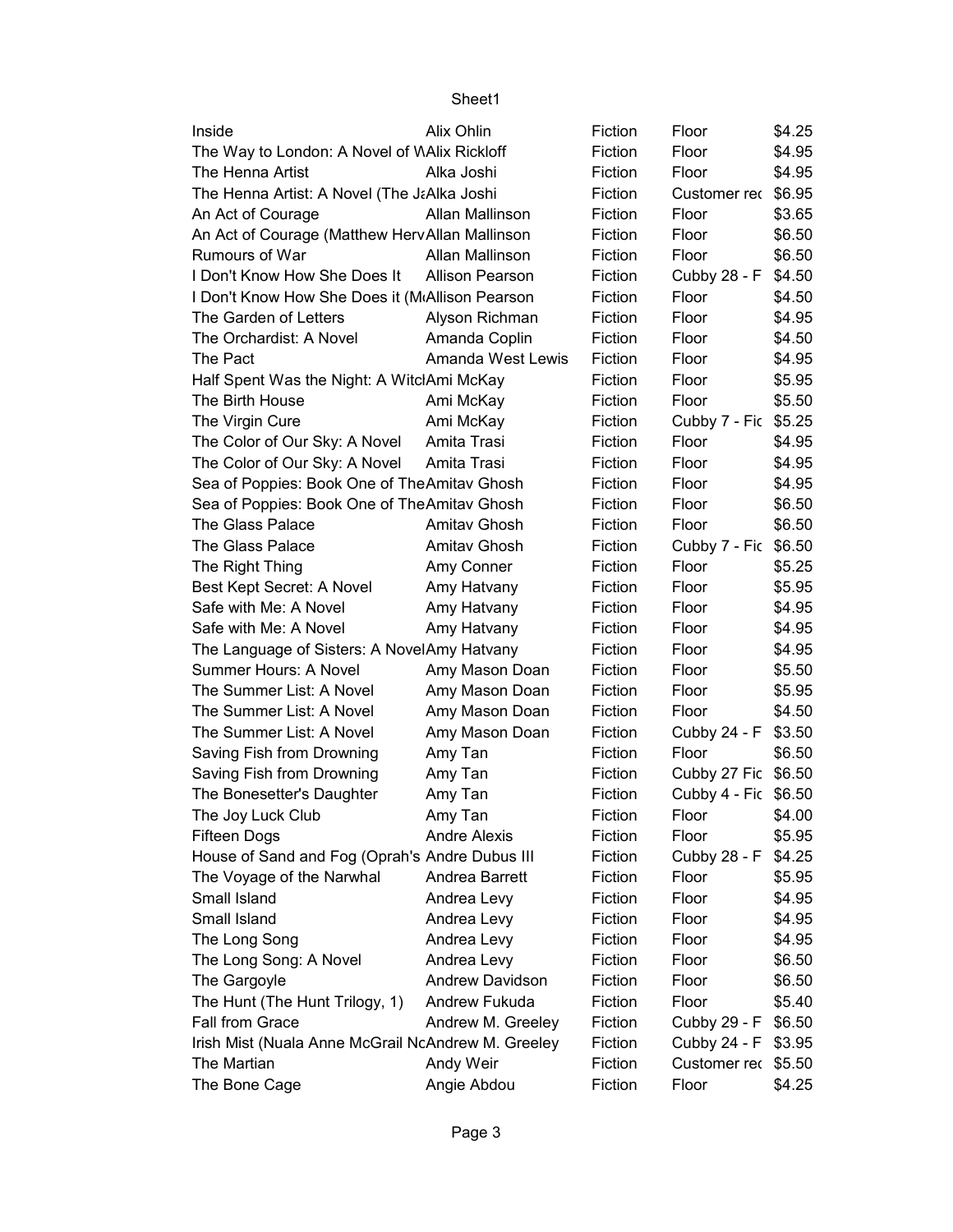| No Reins                                        | Angie Skelhorn              | Fiction | Floor                | \$4.50 |
|-------------------------------------------------|-----------------------------|---------|----------------------|--------|
| Equal of the Sun: A Novel                       | Anita Amirrezvani           | Fiction | Cubby 4 - Fic \$4.50 |        |
| The Blood of Flowers: A Novel                   | Anita Amirrezvani           | Fiction | Cubby 4 - Fic \$4.95 |        |
| A Closed Eye                                    | Anita Brookner              | Fiction | Floor                | \$4.50 |
| <b>Exiles</b>                                   | Anita Burgh                 | Fiction | Floor                | \$5.50 |
| The Breached Wall (Cresswell Int Anita Burgh    |                             | Fiction | Floor                | \$4.95 |
| The Boston Girl: A Novel                        | Anita Diamant               | Fiction | Cubby 27 Fic \$5.50  |        |
| The Red Tent                                    | Anita Diamant               | Fiction | Customer rec \$5.95  |        |
| The Red Tent: A Novel                           | Anita Diamant               | Fiction | Customer rec \$5.50  |        |
| The Red Tent: A Novel                           | Anita Diamant               | Fiction | Customer rec \$5.95  |        |
| French Coast: A Novel                           | Anita Hughes                | Fiction | Cubby 27 Fic \$4.95  |        |
| Secret Lives of Mothers & Daught Anita Kushwaha |                             | Fiction | Cubby 24 - F \$5.50  |        |
| The Hero's Walk                                 | Anita Rau Badami            | Fiction | Cubby 29 - F \$5.50  |        |
| A Change in Altitude: A Novel                   | Anita Shreve                | Fiction | Floor                | \$4.95 |
| A Change in Altitude: A Novel                   | Anita Shreve                | Fiction | Cubby 24 - F         | \$6.50 |
| A Wedding in December                           | Anita Shreve                | Fiction | Floor                | \$4.50 |
| Body Surfing: A Novel                           | Anita Shreve                | Fiction | Floor                | \$4.50 |
| Eden Close                                      | Anita Shreve                | Fiction | Floor                | \$4.50 |
| Rescue: A Novel                                 | Anita Shreve                | Fiction | Floor                | \$5.50 |
| Resistance: A Novel                             | Anita Shreve                | Fiction | Cubby 24 - F \$5.50  |        |
| Sea Glass: A Novel                              | Anita Shreve                | Fiction | Floor                | \$6.50 |
| Sea Glass: A Novel                              | Anita Shreve                | Fiction | Cubby 7 - Fic \$4.95 |        |
| Strange Fits of Passion: A Novel Anita Shreve   |                             | Fiction | Floor                | \$5.25 |
| The Pilot's Wife (Oprah's Book ClAnita Shreve   |                             | Fiction | Floor                | \$4.25 |
| The Pilot's Wife (Oprah's Book ClAnita Shreve   |                             | Fiction | Cubby 24 - F \$3.95  |        |
| The Pilot's Wife (Oprah's Book Cl Anita Shreve  |                             | Fiction | Cubby 28 - F \$4.25  |        |
| Where or When                                   | Anita Shreve                | Fiction | Cubby 24 - F \$2.95  |        |
| The Heros Walk By Badami Anita anita-rau-badami |                             | Fiction | Cubby 27 Fic \$6.50  |        |
| The Oxford Inheritance: A Novel Ann A McDonald  |                             | Fiction | Cubby 27 Fic \$6.50  |        |
| The Lake Pavilion                               | Ann Bennett                 | Fiction | Floor                | \$5.95 |
| The Benefits of Being an OctopusAnn Braden      |                             | Fiction | Floor                | \$5.50 |
| Five Smooth Stones: A Novel                     | Ann Fairbairn               | Fiction | Floor                | \$5.95 |
| The Children: A Novel                           | Ann Leary                   | Fiction | Floor                | \$6.50 |
| The Children: A Novel                           | Ann Leary                   | Fiction | Floor                | \$5.50 |
| Everything for a Dog                            | Ann M. Martin               | Fiction | Floor                | \$5.95 |
| The Lost Vintage Intl: A Novel                  | Ann Mah                     | Fiction | Floor                | \$5.95 |
| Songs Without Words                             | Ann Packer                  | Fiction | Floor                | \$6.50 |
| <b>Bel Canto</b>                                | Ann Patchett                | Fiction | Floor                | \$4.95 |
| Run                                             | Ann Patchett                | Fiction | Floor                | \$4.95 |
| State of Wonder                                 | Ann Patchett                | Fiction | Floor                | \$5.95 |
| The Dutch House: A Novel                        | Ann Patchett                | Fiction | Floor                | \$4.95 |
| The Dutch House: A Novel                        | Ann Patchett                | Fiction | Customer rec         | \$5.95 |
| <b>Adult Onset</b>                              | Ann-Marie Macdonald         | Fiction | Floor                | \$6.50 |
| Fall on Your Knees                              | Ann-Marie Macdonald         | Fiction | Cubby 24 - F         | \$3.95 |
| Fall on Your Knees: A Novel                     | Ann-Marie MacDonald         | Fiction | Floor                | \$5.50 |
| Fall on Your Knees: A Novel                     | Ann-Marie MacDonald         | Fiction | Customer rec \$5.50  |        |
| Fall on Your Knees: A Novel                     | Ann-Marie MacDonald Fiction |         | Customer rec \$5.50  |        |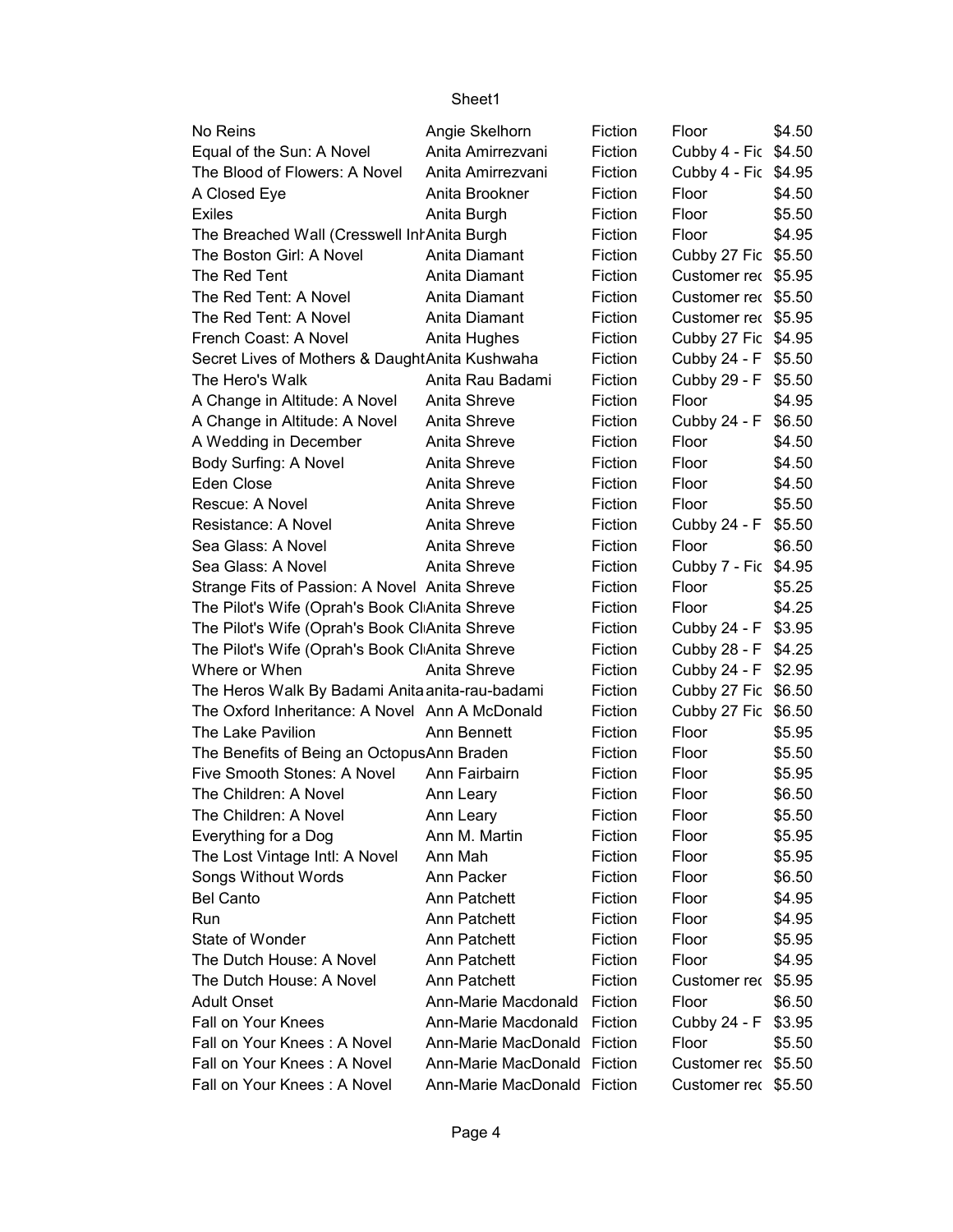| Fall on Your Knees: A Novel                             | Ann-Marie MacDonald Fiction                |         | Cubby 27 Fic \$5.50  |        |
|---------------------------------------------------------|--------------------------------------------|---------|----------------------|--------|
| Goodnight Desdemona (Good McAnn-Marie MacDonald Fiction |                                            |         | Floor                | \$4.50 |
| Goodnight Desdomona                                     | Ann-Marie MacDonald Fiction                |         | Cubby 7 - Fic \$4.50 |        |
| The Way the Crow Flies                                  | Ann-Marie Macdonald                        | Fiction | Cubby 28 - F \$5.75  |        |
| <b>Being Committed</b>                                  | Anna Maxted                                | Fiction | Floor                | \$3.50 |
| Truth Will Out                                          | Anna McPartlin                             | Fiction | Cubby 24 - F         | \$4.50 |
| Black and Blue: A Novel                                 | Anna Quindlen                              | Fiction | Cubby 29 - F \$5.95  |        |
| Object Lessons: A Novel (Ballanti Anna Quindlen         |                                            | Fiction | cubby 23 - Fi \$4.50 |        |
| Leaving Lucy Pear                                       | Anna Solomon                               | Fiction | Floor                | \$5.25 |
| <b>Coming Home</b>                                      | ANNABEL KANTARIA Fiction                   |         | Floor                | \$4.95 |
| <b>Whiskey and Charlie</b>                              | <b>Annabel Smith</b>                       | Fiction | Floor                | \$6.75 |
| A Good Indian Wife: A Novel                             | Anne Cherian                               | Fiction | Floor                | \$4.50 |
| At the Mercy of the Queen: A NovAnne Clinard Barnhill   |                                            | Fiction | Floor                | \$5.50 |
| <b>Wind Tails</b>                                       | Anne Degrace                               | Fiction | Floor                | \$4.50 |
| The Forgotten Waltz                                     | Anne Enright                               | Fiction | Cubby 7 - Fic \$5.95 |        |
| The Gathering                                           | Anne Enright                               | Fiction | Cubby 27 Fic \$4.95  |        |
| Madame Doubtfire Film Tie In                            | Anne Fine                                  | Fiction | Floor                | \$2.95 |
| The Lost Sisterhood: A Novel                            | Anne Fortier                               | Fiction | Cubby 27 Fic \$6.50  |        |
| Kamouraska                                              | Anne Hebert, Anne H <sub>3ab Fiction</sub> |         | Floor                | \$5.50 |
| The Devil's Chimney                                     | Anne Landsman                              | Fiction | Cubby 4 - Fic \$5.95 |        |
| <b>Fugitive Pieces</b>                                  | Anne Michaels                              | Fiction | Cubby 28 - F         | \$4.95 |
| The Winter Vault                                        | Anne Michaels                              | Fiction | Floor                | \$6.50 |
| A Tapestry of Treason                                   | Anne O'Brien                               | Fiction | Customer rec \$5.95  |        |
| Angel Time: The Songs of the SeiAnne Rice               |                                            | Fiction | Floor                | \$5.95 |
| Blackwood Farm (The Vampire ClAnne Rice                 |                                            | Fiction | Floor                | \$6.50 |
| <b>Blood and Gold</b>                                   | Anne Rice                                  | Fiction | Floor                | \$6.50 |
| Blood and Gold (Vampire ChronicAnne Rice                |                                            | Fiction | Floor                | \$6.50 |
| Blood and Gold (Vampire ChronicAnne Rice                |                                            | Fiction | Floor                | \$3.95 |
| <b>BLOOD CANTICLE-THE VAMPIFAnne Rice</b>               |                                            | Fiction | Floor                | \$6.50 |
| Christ the Lord: Out of Egypt                           | Anne Rice                                  | Fiction | Floor                | \$3.95 |
| Christ the Lord: Out of Egypt                           | Anne Rice                                  | Fiction | Cubby 27 Fic \$3.95  |        |
| Christ the Lord: The Road to Can Anne Rice              |                                            | Fiction | Floor                | \$3.95 |
| Interview with the Vampire                              | Anne Rice                                  | Fiction | cubby 23 - Fi \$3.95 |        |
| Interview with the Vampire (VampAnne Rice               |                                            | Fiction | Floor                | \$4.50 |
| Interview With the Vampire (Vam <sub>I</sub> Anne Rice  |                                            | Fiction | Floor                | \$3.95 |
| Lasher (Lives of the Mayfair Witcl Anne Rice            |                                            | Fiction | Cubby 27 Fic         | \$6.50 |
| Merrick                                                 | Anne Rice                                  | Fiction | Floor                | \$6.50 |
| Pandora                                                 | Anne Rice                                  | Fiction | Cubby 24 - F         | \$5.95 |
| Prince Lestat and the Realms of <i>Anne Rice</i>        |                                            | Fiction | Floor                | \$6.50 |
| Servant Of The Bones                                    | Anne Rice                                  | Fiction | Cubby 27 Fic \$6.50  |        |
| <b>Taltos [FIRST EDITION]</b>                           | Anne Rice                                  | Fiction | Cubby 27 Fic         | \$6.50 |
| The Feast of All Saints                                 | Anne Rice                                  | Fiction | Floor                | \$3.95 |
| The Queen of the Damned (The \Anne Rice                 |                                            | Fiction | Floor                | \$3.60 |
| The Tale of the Body Thief (VampAnne Rice               |                                            | Fiction | Floor                | \$3.60 |
| The Tale of the Body Thief (VampAnne Rice               |                                            | Fiction | Floor                | \$3.60 |
| The Vampire Armand - Limited B. Anne Rice               |                                            | Fiction | Floor                | \$6.50 |
| The Vampire Lestat                                      | Anne Rice                                  | Fiction | Cubby 24 - F         | \$6.50 |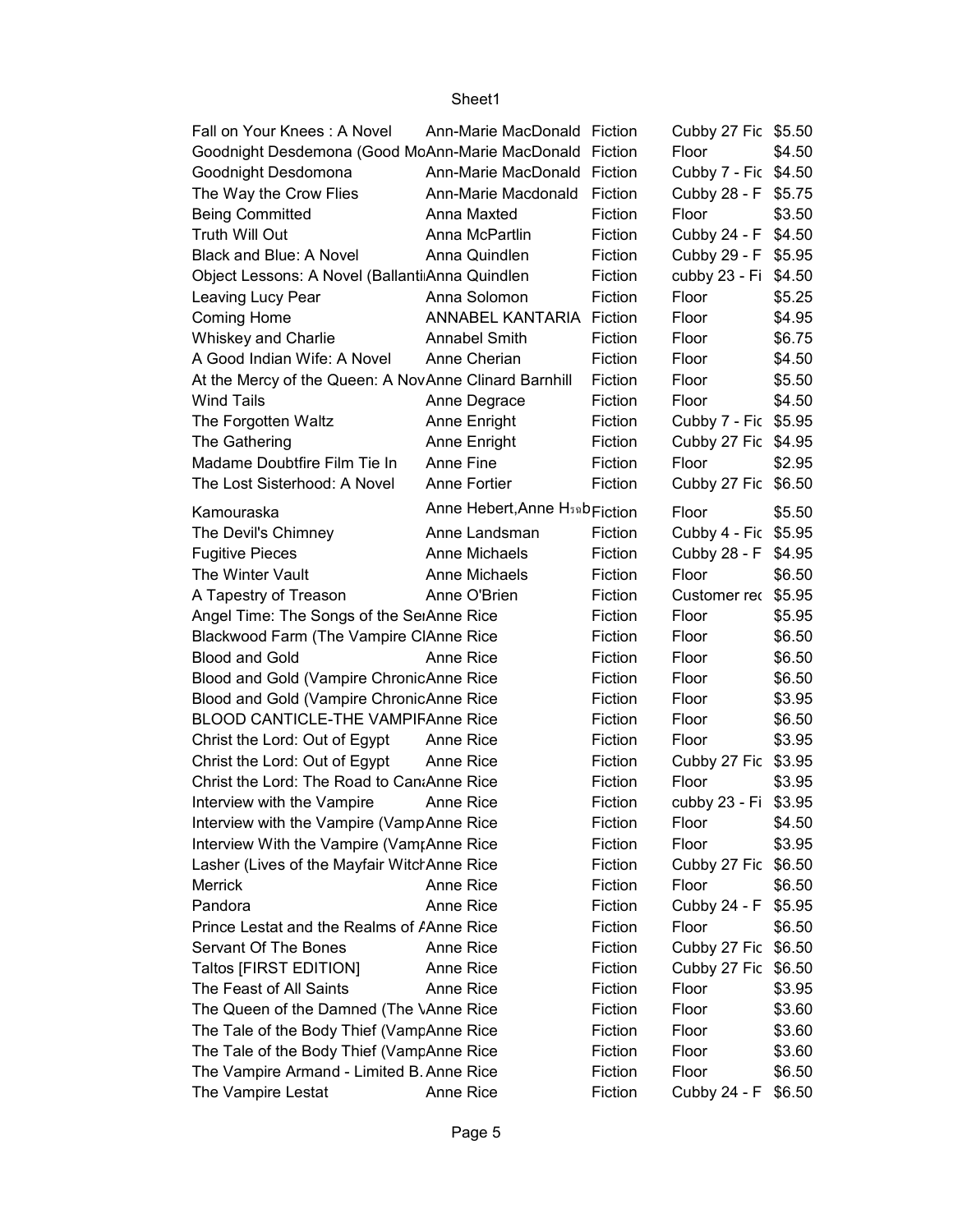|         | The Vampire Lestat (Vampire ChrAnne Rice                    |                              | Fiction | Floor                | \$3.60 |
|---------|-------------------------------------------------------------|------------------------------|---------|----------------------|--------|
|         | The Vampire Lestat (Vampire ChrAnne Rice                    |                              | Fiction | Floor                | \$3.50 |
|         | Violin                                                      | Anne Rice                    | Fiction | Floor                | \$6.50 |
|         | Violin                                                      | Anne Rice                    | Fiction | Floor                | \$6.50 |
|         | Vittorio, the Vampire (New Tales (Anne Rice                 |                              | Fiction | Floor                | \$3.95 |
|         | Fault Lines: A Novel                                        | <b>Anne Rivers Siddons</b>   | Fiction | Floor                | \$5.95 |
| ~~NEW~~ | Fault Lines: A Novel                                        | <b>Anne Rivers Siddons</b>   | Fiction | Cubby 28 - F         | \$4.50 |
| ~~NEW~~ | Off Season                                                  | <b>Anne Rivers Siddons</b>   | Fiction | Cubby 28 - F         | \$4.95 |
|         | Off Season by Anne Rivers Siddo Anne Rivers Siddons         |                              | Fiction | Floor                | \$6.50 |
|         | <b>Outer Banks</b>                                          | <b>Anne Rivers Siddons</b>   | Fiction | Floor                | \$5.25 |
|         | A Patchwork Planet                                          | Anne Tyler                   | Fiction | Cubby 29 - F         | \$5.95 |
|         | Back When We Were Grownups Anne Tyler                       |                              | Fiction | Floor                | \$3.95 |
|         | Clock Dance                                                 | Anne Tyler                   | Fiction | Floor                | \$6.50 |
|         | Digging to America: A Novel                                 | Anne Tyler                   | Fiction | Cubby 27 Fic \$3.95  |        |
|         | Digging to America: A Novel                                 | Anne Tyler                   | Fiction | cubby 23 - Fi \$4.50 |        |
|         | Ladder of Years                                             | Anne Tyler                   | Fiction | Floor                | \$3.32 |
|         | Ladder of Years                                             | Anne Tyler                   | Fiction | Cubby 27 Fic \$6.50  |        |
|         | Redhead by the Side of the Road Anne Tyler                  |                              | Fiction | Floor                | \$4.25 |
|         | Redhead by the Side of the Road Anne Tyler                  |                              | Fiction | Cubby 27 Fic \$6.50  |        |
|         | The Amateur Marriage                                        | Anne Tyler                   | Fiction | Floor                | \$3.50 |
|         | The Amateur Marriage                                        | Anne Tyler                   | Fiction | Floor                | \$3.95 |
|         | Fugitive Pieces.                                            | Anne. Michaels               | Fiction | Floor                | \$4.50 |
|         | Singing through the Night: CouracAnneke Companjen           |                              | Fiction | Floor                | \$5.50 |
|         | The Truth According to Us: A Nov Annie Barrows              |                              | Fiction | Cubby 27 Fic \$4.50  |        |
|         | The Doorstep Child                                          | Annie Murray (author)        | Fiction | Cubby 24 - F \$4.50  |        |
|         | <b>Accordion Crimes</b>                                     | <b>Annie Proulx</b>          | Fiction | Floor                | \$4.95 |
|         | Bad Dirt: Wyoming Stories 2                                 | <b>Annie Proulx</b>          | Fiction | Floor                | \$5.95 |
|         | Close Range: Wyoming Stories                                | <b>Annie Proulx</b>          | Fiction | Floor                | \$6.50 |
|         | Go Ask Alice                                                | Anonymous                    | Fiction | Cubby 4 - Fic \$4.50 |        |
|         | O: A Presidential Novel                                     | Anonymous                    | Fiction | Floor                | \$6.50 |
|         | Untitled                                                    | Anonymus                     | Fiction | Floor                | \$4.95 |
|         | The Food of Love                                            | Anthony Capella              | Fiction | Floor                | \$4.95 |
|         | Moriarty                                                    | <b>Anthony Horowitz</b>      | Fiction | Cubby 7 - Fic \$4.95 |        |
|         | Spinners                                                    | Anthony McCarten             | Fiction | Floor                | \$4.95 |
|         | The Emperor's Knives (Empire)                               | <b>Anthony Riches</b>        | Fiction | Floor                | \$5.50 |
|         | Looking for Spinoza: Joy, Sorrow, Antonio Damasio           |                              | Fiction | Cubby 27 Fic \$6.50  |        |
|         | The White Tiger: A Novel (Man BrAravind Adiga               |                              | Fiction | Floor                | \$4.95 |
|         | The Eleventh Commandment                                    | Archer Jeffrey               | Fiction | <b>B1</b>            | \$3.95 |
|         | The German Girl: A Novel                                    | Armando Lucas Correa Fiction |         | Cubby 27 Fic \$5.50  |        |
|         | The Night Listener: A Novel                                 | Armistead Maupin             | Fiction | Floor                | \$6.50 |
|         | Memoirs of a Geisha                                         | Arthur Golden                | Fiction | TallB <sub>2</sub>   | \$4.95 |
|         | Memoirs of a Geisha (movie tie-inArthur Golden              |                              | Fiction | Floor                | \$3.95 |
|         | The Swarm                                                   | Arthur Herzog III            | Fiction | Cubby 28 - F         | \$2.95 |
|         | <b>FRENZY</b>                                               | Arthur Labern                | Fiction | Recently Pub \$4.95  |        |
|         | Rare Arthur HERZOG / Orca PBCArthur Literature) HERZFiction |                              |         | Recently Pub \$4.95  |        |
|         | <b>Big Six</b>                                              | <b>Arthur Ransome</b>        | Fiction | Floor                | \$4.50 |
|         | Jolted: Newton Starker's Rules FcArthur Slade               |                              | Fiction | Floor                | \$3.95 |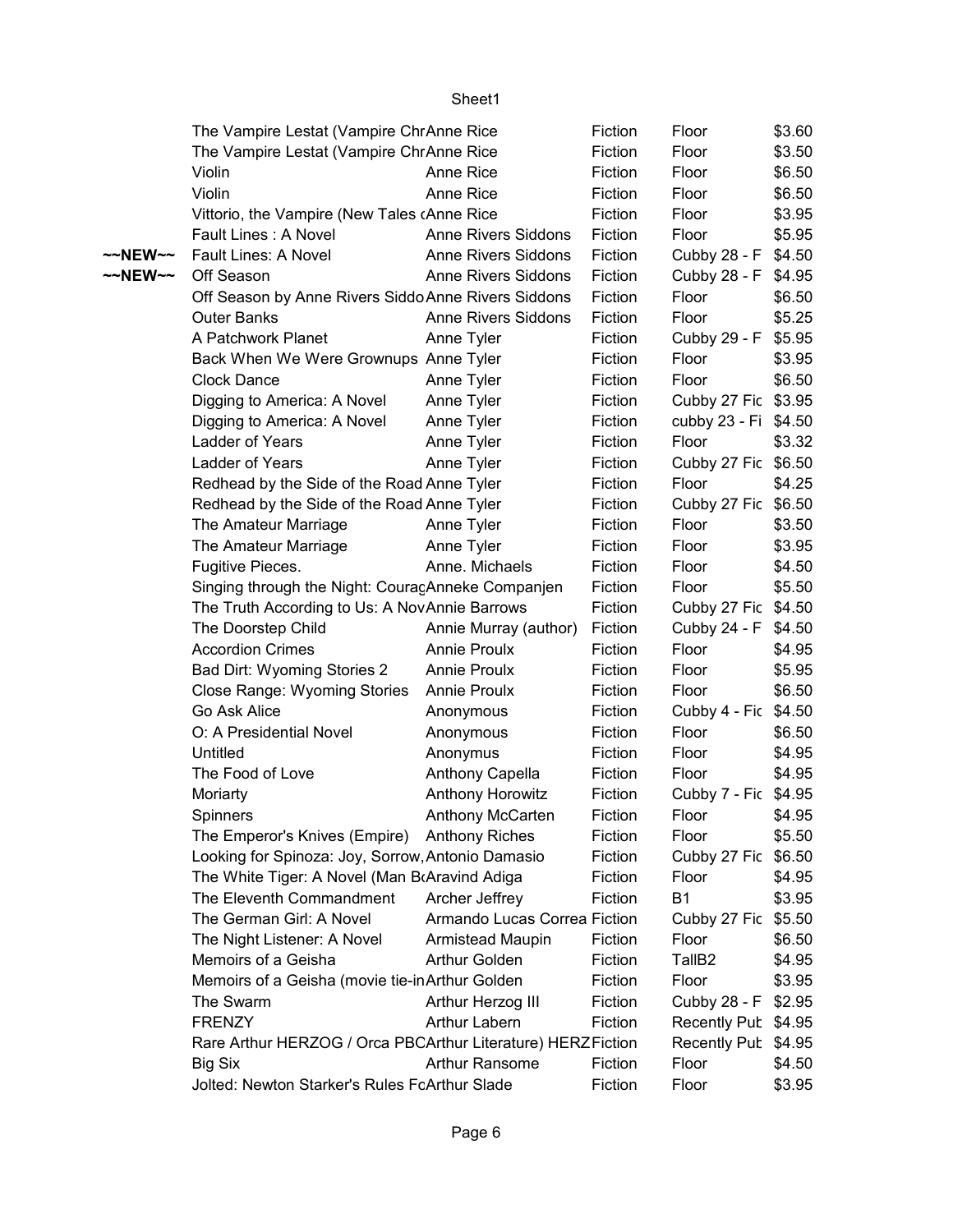| Queen of the South                                            | Arturo Perez-Reverte           | Fiction | Cubby 27 Fic \$4.50  |        |
|---------------------------------------------------------------|--------------------------------|---------|----------------------|--------|
| The Fencing Master                                            | Arturo Perez-Reverte           | Fiction | Floor                | \$6.50 |
| The God of Small Things                                       | Arundhati Roy                  | Fiction | Floor                | \$5.50 |
| The Ministry of Utmost Happiness Arundhati Roy                |                                | Fiction | Customer rec \$5.50  |        |
| The God Of Small Things                                       | Arundhati. Roy                 | Fiction | Cubby 29 - F \$5.95  |        |
| Losing Clementine: A Novel                                    | Ashley Ream                    | Fiction | Cubby 27 Fic         | \$4.50 |
| The 100 Year Miracle: A Novel                                 | Ashley Ream                    | Fiction | Floor                | \$6.50 |
| The Arrangement: A Novel                                      | <b>Ashley Warlick</b>          | Fiction | Floor                | \$6.50 |
| Her Fearful Symmetry                                          | Audrey Niffenegger             | Fiction | Floor                | \$4.95 |
| The Time Traveler's Wife: A NoviAudrey Niffenegger            |                                | Fiction | Floor                | \$4.95 |
| The Time Traveler's Wife: A NoviAudrey Niffenegger            |                                | Fiction | Customer rec         | \$5.50 |
| Hope: A Tragedy: A Novel                                      | Auslander, Shalom              | Fiction | Floor                | \$4.50 |
| The polished hoe: A novel                                     | <b>Austin Clarke</b>           | Fiction | Cubby 24 - F         | \$6.50 |
| Nocturnal Animals: Previously putAustin Wright                |                                | Fiction | Cubby 7 - Fic \$3.95 |        |
| American Dervish: A Novel                                     | Ayad Akhtar                    | Fiction | Floor                | \$5.50 |
| American Dervish: A Novel                                     | Ayad Akhtar                    | Fiction | Floor                | \$5.95 |
| The Twelve Tribes Of Hattie                                   | Ayana Mathis                   | Fiction | Floor                | \$6.50 |
| We the Living (Signet)                                        | Ayn Rand                       | Fiction | Floor                | \$3.95 |
| <b>First Family</b>                                           | Baldacci, David                | Fiction | Cubby 2-Pop          | \$5.25 |
| King and Maxwell (King & MaxwelBaldacci, David                |                                | Fiction | <b>B1</b>            | \$6.50 |
| King and Maxwell (King & MaxwelBaldacci, David                |                                | Fiction | <b>B1</b>            | \$6.50 |
| The Unlikely Adventures of the SI Balli Kaur Jaswal           |                                | Fiction | Floor                | \$4.95 |
| At Last                                                       | <b>Barbara Bretton</b>         | Fiction | Cubby 4 - Fic        | \$5.95 |
| Foolproof                                                     | Barbara D'Amato, Jeann Fiction |         | Floor                | \$6.50 |
| Time's Legacy                                                 | <b>Barbara Erskine</b>         | Fiction | Floor                | \$5.25 |
| Helpless: A Novel                                             | Barbara Gowdy                  | Fiction | Floor                | \$4.50 |
| The Romantic: A Novel                                         | Barbara Gowdy                  | Fiction | Cubby 28 - F         | \$4.25 |
| The Romantic: A Novel                                         | Barbara Gowdy                  | Fiction | Cubby 29 - F         | \$4.25 |
| The White Bone                                                | Barbara Gowdy                  | Fiction | Floor                | \$6.50 |
| The White Bone                                                | Barbara Gowdy                  | Fiction | Floor                | \$6.50 |
| The White Bone                                                | Barbara GOWDY                  | Fiction | Floor                | \$4.50 |
| <b>Animal Dreams</b>                                          | Barbara Kingsolver             | Fiction | cubby 23 - Fi        | \$4.50 |
| Animal, Vegetable, Miracle                                    | Barbara Kingsolver             | Fiction | Floor                | \$4.95 |
| The Bean Trees: A Novel                                       | Barbara Kingsolver             | Fiction | Floor                | \$3.95 |
| The Lacuna                                                    | Barbara Kingsolver             | Fiction | Floor                | \$6.50 |
| The Poisonwood Bible (Oprah's BBarbara Kingsolver             |                                | Fiction | Cubby 27 Fic \$5.50  |        |
| The Queen's Lady                                              | Barbara Kyle                   | Fiction | Floor                | \$3.95 |
| Run Rabbit Run                                                | <b>Barbara Mitchelhill</b>     | Fiction | Floor                | \$3.95 |
| The Book of Love: Guidance in AfBarbara Sibbald               |                                | Fiction | Cubby 27 Fic \$4.50  |        |
| The Ravenscar Dynasty (Ravens Barbara Taylor Bradforc Fiction |                                |         | Cubby 28 - F         | \$6.50 |
| <b>Elements of Chance</b>                                     | <b>Barbara Wilkins</b>         | Fiction | Cubby 29 - F         | \$3.95 |
| Daughter of the Sun                                           | Barbara Wood                   | Fiction | Floor                | \$5.50 |
| Woman of a Thousand Secrets                                   | Barbara Wood                   | Fiction | Floor                | \$5.50 |
| The Playbook: Suit up. Score chicBarney Stinson               |                                | Fiction | Floor                | \$4.50 |
| Honor and Evie                                                | <b>Bates Susannah</b>          | Fiction | Floor                | \$5.95 |
| To Capture What We Cannot KeeBeatrice Colin                   |                                | Fiction | Floor                | \$5.95 |
| A Hundred Summers                                             | <b>Beatriz Williams</b>        | Fiction | Floor                | \$6.50 |
| A Hundred Summers                                             | <b>Beatriz Williams</b>        | Fiction | Floor                | \$6.50 |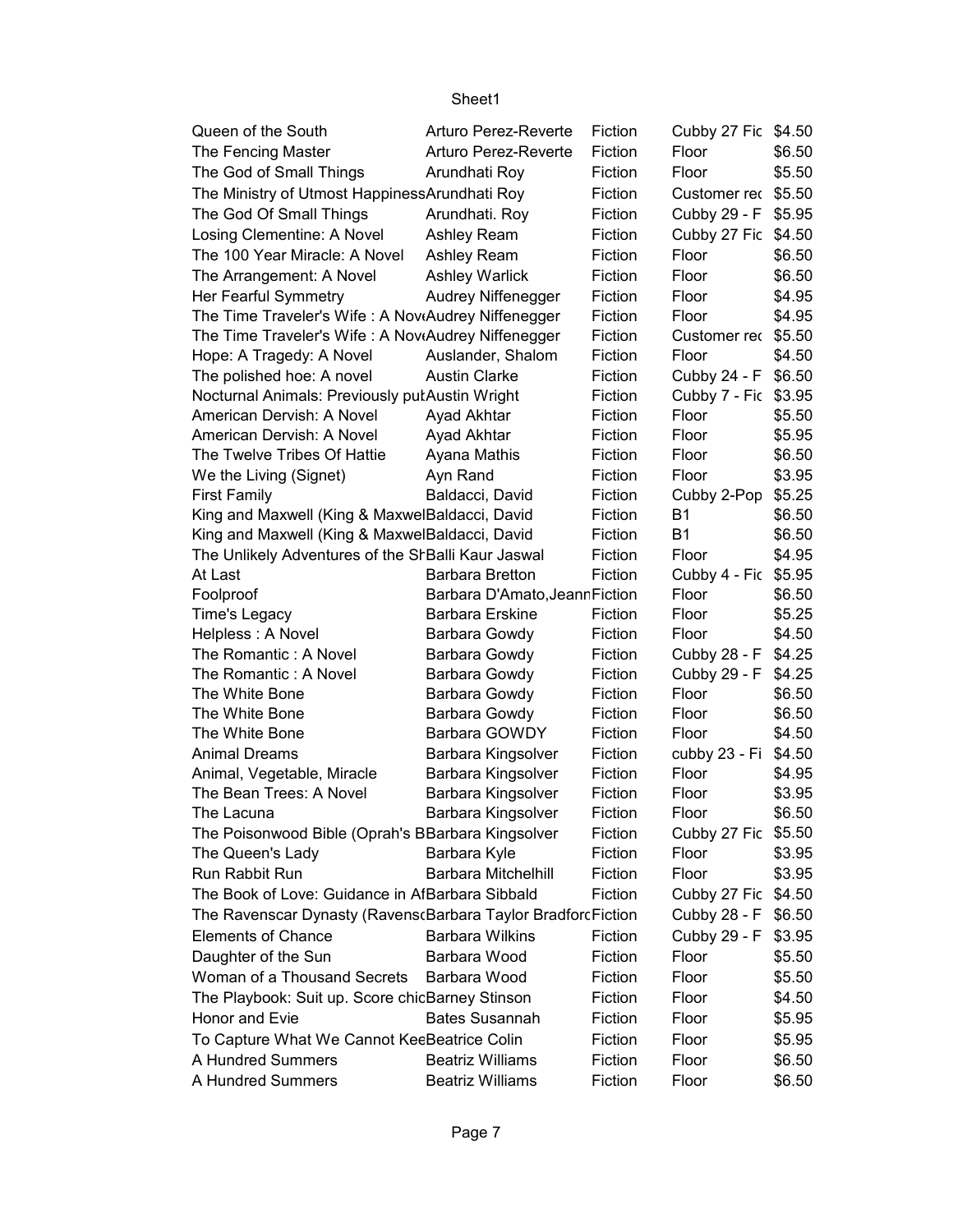| Cocoa Beach: A Novel                                           | <b>Beatriz Williams</b>          | Fiction | Floor                | \$6.50 |
|----------------------------------------------------------------|----------------------------------|---------|----------------------|--------|
| The Glass Ocean: A Novel                                       | Beatriz Williams, Lauren Fiction |         | Floor                | \$6.50 |
| Truly, Madly, Deadly: The UnofficiBecca Wilcott                |                                  | Fiction | RR1 - Rolling        | \$5.50 |
| Left for Dead: My Journey Home IBeck Weathers, Stepher Fiction |                                  |         | Floor                | \$3.95 |
| <b>Tuscan Rose</b>                                             | Belinda Alexandra                | Fiction | Cubby 24 - F         | \$5.50 |
| Secrecy: A Novel                                               | Belva Plain                      | Fiction | Floor                | \$3.95 |
| The Carousel                                                   | Belva Plain                      | Fiction | Floor                | \$6.50 |
| Moon Over Soho (Rivers of Lond(Ben Aaronovitch                 |                                  | Fiction | Cubby 7 - Fic \$3.95 |        |
| Billy Lynn's Long Halftime Walk Ben Fountain                   |                                  | Fiction | Floor                | \$6.50 |
| Eagles in the Storm (3) (Eagles of Ben Kane                    |                                  | Fiction | Floor                | \$5.50 |
| Hannibal: Enemy of Rome                                        | Ben Kane                         | Fiction | Cubby 24 - F         | \$6.50 |
| The Silver Eagle: A Novel of the FBen Kane                     |                                  | Fiction | Floor                | \$5.50 |
| The Silver Swan: A Novel (Quirke Benjamin Black                |                                  | Fiction | Floor                | \$4.95 |
| Ginny Moon: A Novel                                            | Benjamin Ludwig                  | Fiction | Floor                | \$5.95 |
| We Bought a Zoo: The Amazing 1Benjamin Mee                     |                                  | Fiction | Cubby 29 - F \$4.50  |        |
| Leading Man (Vintage Contempor Benjamin Svetkey                |                                  | Fiction | Cubby 7 - Fic \$4.50 |        |
| The House                                                      | <b>Bentley Little</b>            | Fiction | Floor                | \$4.95 |
| Azincourt                                                      | <b>Bernard Cornwell</b>          | Fiction | B <sub>5</sub>       | \$5.95 |
| Battle Flag (The Starbuck Chronic Bernard Cornwell             |                                  | Fiction | B5                   | \$3.95 |
| Copperhead                                                     | <b>Bernard Cornwell</b>          | Fiction | B <sub>5</sub>       | \$6.50 |
| Copperhead (Starbuck Chronicles Bernard Cornwell               |                                  | Fiction | B <sub>5</sub>       | \$4.25 |
| Enemy of God (The Arthur Books Bernard Cornwell                |                                  | Fiction | B <sub>5</sub>       | \$4.50 |
| Excalibur (The Arthur Books #3) Bernard Cornwell               |                                  | Fiction | B <sub>5</sub>       | \$4.25 |
| Excalibur (The Warlord Chronicle: Bernard Cornwell             |                                  | Fiction | B <sub>5</sub>       | \$4.50 |
| <b>Fools and Mortals</b>                                       | <b>Bernard Cornwell</b>          | Fiction | B <sub>5</sub>       | \$5.25 |
| <b>Gallows Thief</b>                                           | <b>Bernard Cornwell</b>          | Fiction | B <sub>5</sub>       | \$4.50 |
| <b>Gallows Thief</b>                                           | <b>Bernard Cornwell</b>          | Fiction | B <sub>5</sub>       | \$4.50 |
| Sharpe's Battle (Richard Sharpe's Bernard Cornwell             |                                  | Fiction | B <sub>5</sub>       | \$4.25 |
| Sharpe's Battle (Richard Sharpe's Bernard Cornwell             |                                  | Fiction | B <sub>5</sub>       | \$4.25 |
| Sharpe's Company                                               | <b>Bernard Cornwell</b>          | Fiction | B <sub>5</sub>       | \$4.25 |
| Sharpe's Eagle: The Talavera CalBernard Cornwell               |                                  | Fiction | B <sub>5</sub>       | \$3.95 |
| Sharpe's Fortress: Richard Sharp Bernard Cornwell              |                                  | Fiction | B <sub>5</sub>       | \$4.75 |
| Sharpe's Gold: The Destruction of Bernard Cornwell             |                                  | Fiction | B <sub>5</sub>       | \$3.95 |
| Sharpe's Honour: Richard SharpeBernard Cornwell                |                                  | Fiction | <b>B5</b>            | \$4.25 |
| Sharpe's Prey (Richard Sharpe's , Bernard Cornwell             |                                  | Fiction | B <sub>5</sub>       | \$4.50 |
| Sharpe's Regiment: Richard Shar Bernard Cornwell               |                                  | Fiction | B <sub>5</sub>       | \$4.50 |
| <b>Sharpe's Siege</b>                                          | <b>Bernard Cornwell</b>          | Fiction | B <sub>5</sub>       | \$4.75 |
| Sharpe's Tiger (Richard Sharpe's Bernard Cornwell              |                                  | Fiction | B <sub>5</sub>       | \$4.25 |
| Sharpe's Tiger (Richard Sharpe's Bernard Cornwell              |                                  | Fiction | B <sub>5</sub>       | \$4.95 |
| Sharpe's Trafalgar: Richard SharrBernard Cornwell              |                                  | Fiction | B <sub>5</sub>       | \$4.75 |
| Sharpe's Triumph (Richard Sharp Bernard Cornwell               |                                  | Fiction | B <sub>5</sub>       | \$3.95 |
| Sharpe's Triumph: Richard Sharp Bernard Cornwell               |                                  | Fiction | B <sub>5</sub>       | \$4.75 |
| Sharpe's Waterloo (Richard ShartBernard Cornwell               |                                  | Fiction | B <sub>5</sub>       | \$4.25 |
| Sharpe's Waterloo: Richard SharrBernard Cornwell               |                                  | Fiction | B <sub>5</sub>       | \$4.75 |
| Sword Song. Bernard Cornwell Bernard Cornwell                  |                                  | Fiction | B <sub>5</sub>       | \$5.50 |
| The bloody ground                                              | <b>Bernard CORNWELL</b>          | Fiction | B <sub>5</sub>       | \$6.50 |
| The Empty Throne (The Last KincBernard Cornwell                |                                  | Fiction | B <sub>5</sub>       | \$5.50 |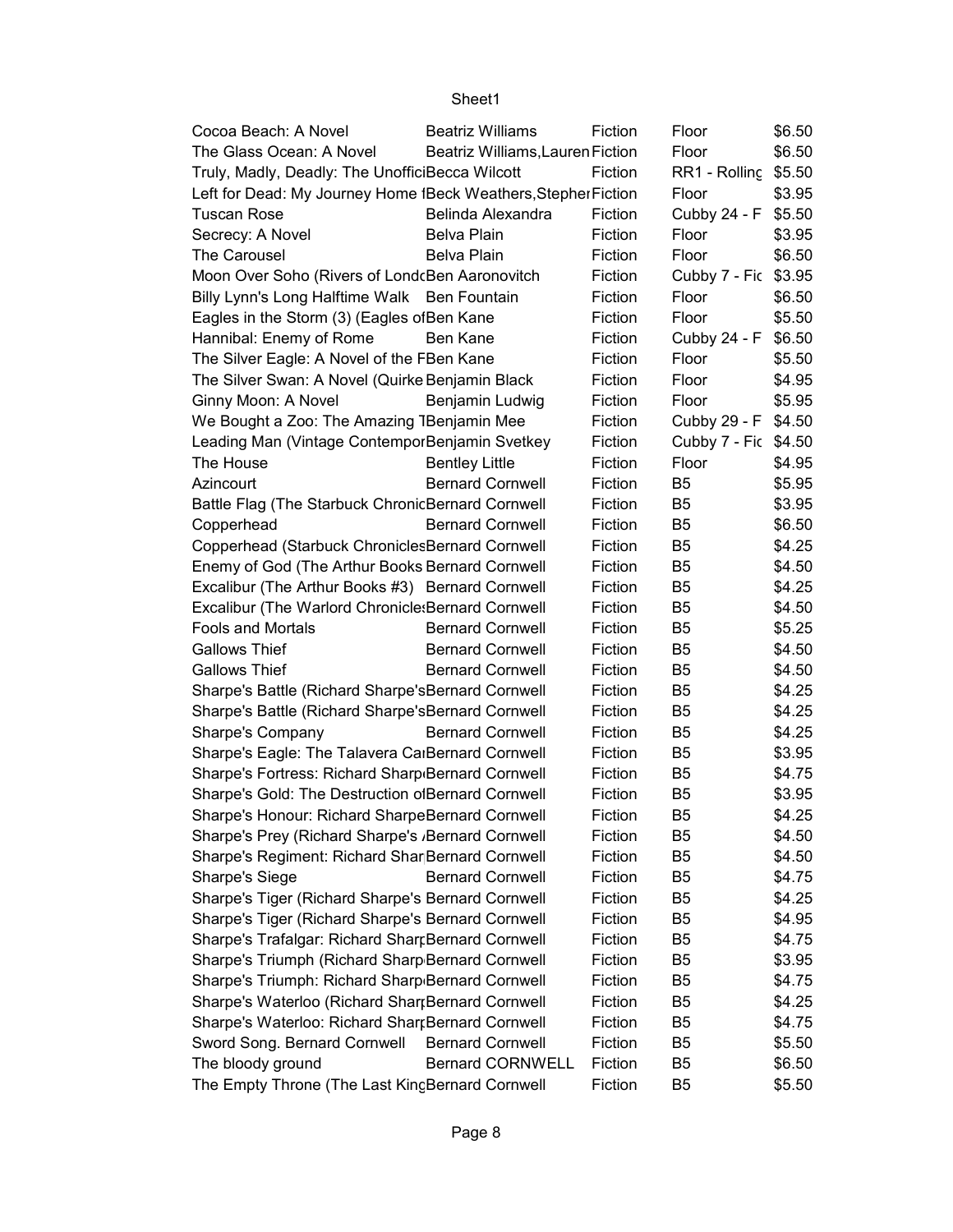|         | The Last Kingdom                                                 | <b>Bernard Cornwell</b>   | Fiction | B5                   | \$4.50 |
|---------|------------------------------------------------------------------|---------------------------|---------|----------------------|--------|
|         | The Lords of the North. Bernard CBernard Cornwell                |                           | Fiction | B <sub>5</sub>       | \$5.50 |
|         | The Pale Horseman                                                | <b>Bernard Cornwell</b>   | Fiction | B <sub>5</sub>       | \$6.25 |
|         | The Pale Horseman (The Last Kir Bernard Cornwell                 |                           | Fiction | B <sub>5</sub>       | \$5.50 |
|         | The Pale Horseman (The Saxon (Bernard Cornwell                   |                           | Fiction | B <sub>5</sub>       | \$4.75 |
|         | The Pale Horseman. Bernard Cor Bernard Cornwell                  |                           | Fiction | B <sub>5</sub>       | \$5.50 |
|         | Vagabond (The Grail Quest, BookBernard Cornwell                  |                           | Fiction | B <sub>5</sub>       | \$4.50 |
|         | Vagabond (The Grail Quest, BookBernard Cornwell                  |                           | Fiction | Cubby 8 - Po \$4.50  |        |
|         | Vagabond. Bernard Cornwell                                       | <b>Bernard Cornwell</b>   | Fiction | Cubby 13-Po \$5.95   |        |
|         | The Reader (Movie Tie-in Edition) Bernhard Schlink               |                           | Fiction | Floor                | \$4.95 |
|         | The Reader (Oprah's Book Club) Bernhard Schlink                  |                           | Fiction | Floor                | \$5.50 |
|         | The Reader (Oprah's Book Club) Bernhard Schlink                  |                           | Fiction | Floor                | \$5.50 |
|         | The Reader (Oprah's Book Club) Bernhard Schlink                  |                           | Fiction | Cubby 24 - F \$5.50  |        |
|         | Cloud of Bone                                                    | Bernice Morgan            | Fiction | Floor                | \$5.50 |
|         | <b>Waiting for Time</b>                                          | Bernice Morgan            | Fiction | Cubby 24 - F \$5.50  |        |
|         | The Sergeants' Tale                                              | <b>Bernice Rubens</b>     | Fiction | Cubby 24 - F \$4.50  |        |
|         | The Secret Diary of Lizzie Bennet Bernie Su, Kate Rorick Fiction |                           |         | Floor                | \$4.75 |
|         | Chose the Wrong Guy, Gave Him Beth Harbison                      |                           | Fiction | Floor                | \$4.95 |
|         | Hope in a Jar                                                    | <b>Beth Harbison</b>      | Fiction | Floor                | \$6.50 |
|         | One Less Problem Without You: /Beth Harbison                     |                           | Fiction | Cubby 24 - F \$6.50  |        |
|         | Secrets of a Shoe Addict                                         | <b>Beth Harbison</b>      | Fiction | Cubby 7 - Fic \$4.50 |        |
|         | Shoe Addicts Anonymous: A Nov Beth Harbison                      |                           | Fiction | Floor                | \$4.25 |
|         | The Wolf Road: A Novel                                           | <b>Beth Lewis</b>         | Fiction | Cubby 4 - Fic \$4.95 |        |
| ~~NEW~~ | The Road Trip                                                    | Beth O'Leary              | Fiction | Customer rec \$5.95  |        |
|         | The Hatbox Letters: A Novel                                      | <b>Beth Powning</b>       | Fiction | cubby 23 - Fi \$4.95 |        |
|         | Need You Now                                                     | <b>Beth Wiseman</b>       | Fiction | Floor                | \$4.25 |
|         | The One That Got Away: A Novel Bethany Chase                     |                           | Fiction | Floor                | \$5.50 |
|         | The Sisters from Hardscrabble BaBeverly Jensen                   |                           | Fiction | Floor                | \$4.95 |
|         | Darkness                                                         | <b>Bharati Mukherjee</b>  | Fiction | Floor                | \$4.50 |
|         | Desirable Daughters: A Novel                                     | <b>Bharati Mukherjee</b>  | Fiction | Floor                | \$6.50 |
|         | The Tiger's Daughter                                             | <b>Bharati Mukherjee</b>  | Fiction | Floor                | \$4.50 |
|         | Wife                                                             | <b>Bharati Mukherjee</b>  | Fiction | Floor                | \$4.50 |
|         | As the Canoe Tips: Comic Scene: Bill Casselman                   |                           | Fiction | Floor                | \$4.50 |
|         | Did You Ever Have A Family                                       | <b>Bill Clegg</b>         | Fiction | Floor                | \$4.95 |
|         | Pest Control                                                     | <b>Bill Fitzhugh</b>      | Fiction | Floor                | \$3.95 |
|         | The Cameraman                                                    | <b>Bill Gaston</b>        | Fiction | Floor                | \$5.75 |
|         | <b>Openly Straight</b>                                           | <b>Bill Konigsberg</b>    | Fiction | Cubby 4 - Fic \$5.90 |        |
|         | Motortherapy                                                     | <b>Bill Schermbrucker</b> | Fiction | Floor                | \$4.50 |
|         | Where the Heart Is (Oprah's BookBillie Letts                     |                           | Fiction | Floor                | \$5.75 |
|         | The Crooked Heart of Mercy                                       | <b>Billie Livingston</b>  | Fiction | Floor                | \$5.95 |
|         | Dead In The Water                                                | <b>Bob Leroux</b>         | Fiction | Floor                | \$4.95 |
|         | Supermarket                                                      | <b>Bobby Hall</b>         | Fiction | Cubby 4 - Fic \$5.50 |        |
|         | A Good House                                                     | <b>Bonnie Burnard</b>     | Fiction | Cubby 27 Fic \$5.95  |        |
|         | A Good House: A Novel                                            | <b>Bonnie Burnard</b>     | Fiction | Cubby 28 - F \$4.95  |        |
|         | Suddenly                                                         | <b>Bonnie Burnard</b>     | Fiction | Floor                | \$6.50 |
|         | Cutline                                                          | Bonnie Hearn Hill         | Fiction | Floor                | \$3.95 |
|         | Double Exposure                                                  | Bonnie Hearn Hill         | Fiction | Cubby 28 - F \$3.25  |        |

Page 9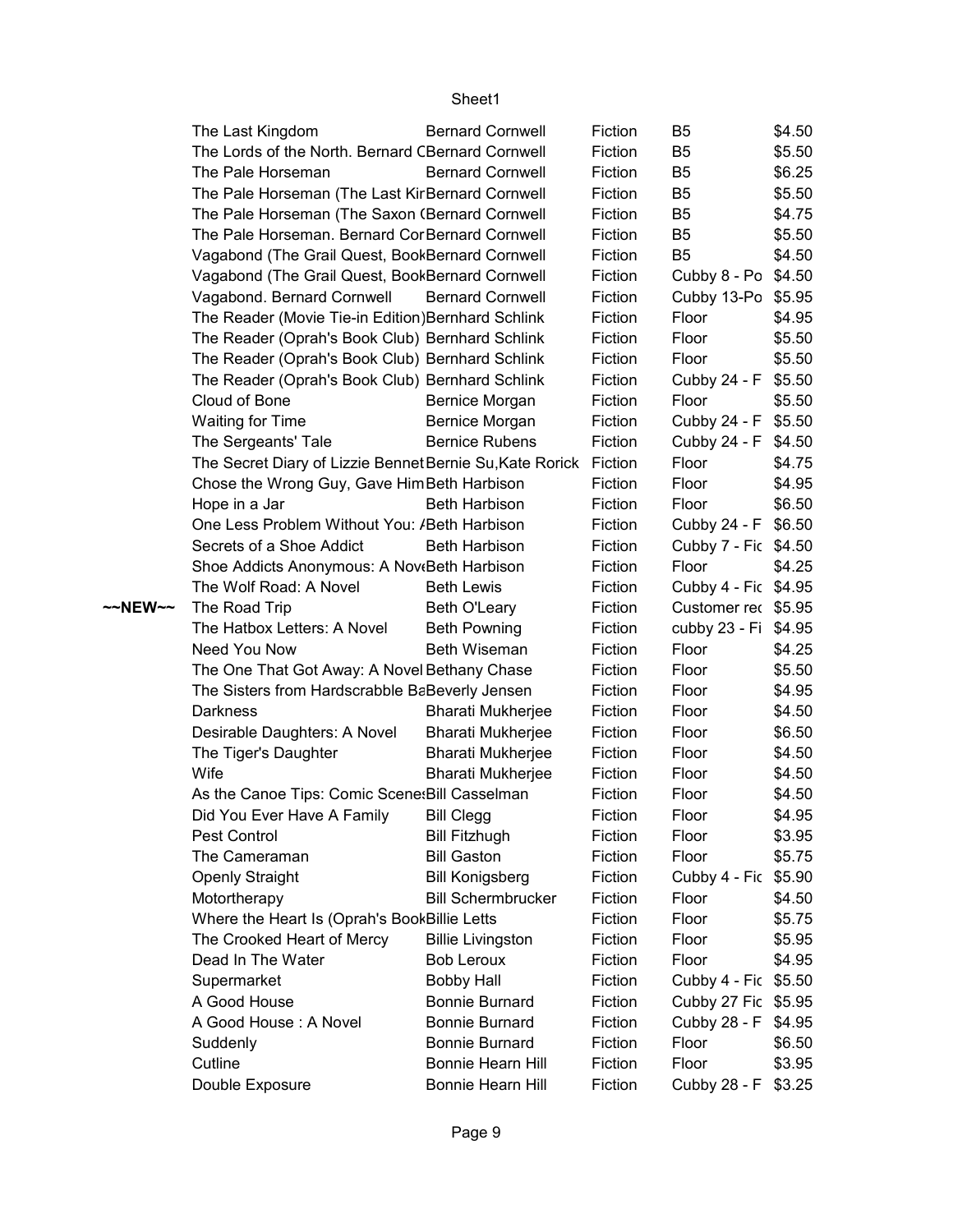| The Lonely Polygamist: A Novel Brady Udall          |                                  | Fiction | Floor                | \$6.50 |
|-----------------------------------------------------|----------------------------------|---------|----------------------|--------|
| Angels Make Their Hope Here                         | <b>Breena Clarke</b>             | Fiction | Floor                | \$4.95 |
| Dependent: A Novel                                  | <b>Brenda Corey Dunne</b>        | Fiction | Cubby 27 Fic         | \$5.50 |
| The Mercy Seller: A Novel                           | Brenda Rickman VantreFiction     |         | Floor                | \$3.95 |
| Life's Golden Ticket: A Story Abou Brendon Burchard |                                  | Fiction | Floor                | \$4.50 |
| The Man Who Owned Vermont Bret Lott                 |                                  | Fiction | Cubby 29 - F         | \$4.50 |
| The Sacrifice Game (Sacrifice GaBrian D'Amato       |                                  | Fiction | Floor                | \$6.75 |
| Boy O'Boy                                           | <b>Brian Doyle</b>               | Fiction | Floor                | \$4.50 |
| Pure Spring                                         | <b>Brian Doyle</b>               | Fiction | Cubby 24 - F \$5.95  |        |
| Within the Fetterlock                               | <b>Brian Wainwright</b>          | Fiction | Floor                | \$5.25 |
| <b>Rosie Colored Glasses</b>                        | Brianna Wolfson                  | Fiction | Cubby 7 - Fic \$5.50 |        |
| The Provence Cure for the BrokerBridget Asher       |                                  | Fiction | Floor                | \$4.95 |
| The House of Dreams: A Novel                        | Brown, Kate Lord                 | Fiction | cubby 23 - Fi \$4.50 |        |
| Low Pressure                                        | Brown, Sandra                    | Fiction | <b>B2</b>            | \$4.25 |
| <b>Brother Fish</b>                                 | <b>Bryce Courtenay</b>           | Fiction | Cubby 24 - F         | \$4.50 |
| <b>Fishing for Stars</b>                            | <b>Bryce Courtenay</b>           | Fiction | Floor                | \$4.25 |
| <b>Four Fires</b>                                   | <b>Bryce Courtenay</b>           | Fiction | Floor                | \$6.95 |
| <b>Four Fires</b>                                   | <b>Bryce Courtenay</b>           | Fiction | Floor                | \$4.95 |
| Jessica                                             | <b>Bryce Courtenay</b>           | Fiction | Floor                | \$6.50 |
| <b>Matthew Flinder's Cat</b>                        | <b>Bryce Courtenay</b>           | Fiction | Floor                | \$6.95 |
| Solomon's Song                                      | <b>Bryce Courtenay</b>           | Fiction | Floor                | \$4.50 |
| Solomon's song                                      | <b>Bryce Courtenay</b>           | Fiction | Floor                | \$5.25 |
| Solomon's Song                                      | <b>Bryce Courtenay</b>           | Fiction | Cubby 28 - F         | \$2.68 |
| Story Of Danny Dunn                                 | <b>Bryce Courtenay</b>           | Fiction | Floor                | \$4.95 |
| Story Of Danny Dunn                                 | <b>Bryce Courtenay</b>           | Fiction | Floor                | \$4.95 |
| Sylvia                                              | <b>Bryce Courtenay</b>           | Fiction | Floor                | \$3.95 |
| Sylvia                                              | <b>Bryce Courtenay</b>           | Fiction | Cubby 24 - F         | \$3.95 |
| Tandia                                              | <b>Bryce Courtenay</b>           | Fiction | Floor                | \$3.95 |
| Tandia                                              | <b>Bryce Courtenay</b>           | Fiction | Floor                | \$4.25 |
| The Persimmon Tree                                  | <b>Bryce Courtenay</b>           | Fiction | Floor                | \$3.95 |
| The Persimmon Tree                                  | <b>Bryce Courtenay</b>           | Fiction | Floor                | \$3.95 |
| The Potato Factory                                  | <b>Bryce Courtenay</b>           | Fiction | Floor                | \$4.25 |
| Tommo and Hawk                                      | <b>Bryce Courtenay</b>           | Fiction | Floor                | \$4.50 |
| Tommo and Hawk                                      | <b>Bryce Courtenay</b>           | Fiction | Cubby 24 - F \$4.50  |        |
| Whitethorn                                          | <b>Bryce Courtenay</b>           | Fiction | Floor                | \$4.50 |
| The Last Grand Duchess: A NoveBryn Turnbull         |                                  | Fiction | Recently Pub \$6.25  |        |
| The Woman Before Wallis: A NovBryn Turnbull         |                                  | Fiction | Customer rec \$5.95  |        |
| The Woman Before Wallis: A NovBryn Turnbull         |                                  | Fiction | Customer rec \$5.95  |        |
| Lieutenant Hornblower (A Horatio C S Forester       |                                  | Fiction | B <sub>5</sub>       | \$5.50 |
| Shiang: Two Ancient Cities. One IC. F. Iggulden     |                                  | Fiction | B <sub>5</sub>       | \$3.95 |
| The Other People                                    | C. J. Tudor                      | Fiction | Floor                | \$5.50 |
| Captain Hornblower R. N.: Hornbl C. S. Forester     |                                  | Fiction | B <sub>5</sub>       | \$5.25 |
| The Commodore                                       | C. S. Forester                   | Fiction | B <sub>5</sub>       | \$3.50 |
| The Commodore                                       | C. S. Forester                   | Fiction | B <sub>5</sub>       | \$3.50 |
| The Young Hornblower Omnibus: C. S. Forester        |                                  | Fiction | B <sub>5</sub>       | \$4.95 |
| The Young Hornblower Omnibus: C. S. Forester        |                                  | Fiction | B <sub>5</sub>       | \$4.95 |
| Lieutenant Hornblower                               | C. S. Forester, C.S. ForeFiction |         | B <sub>5</sub>       | \$5.50 |
|                                                     |                                  |         |                      |        |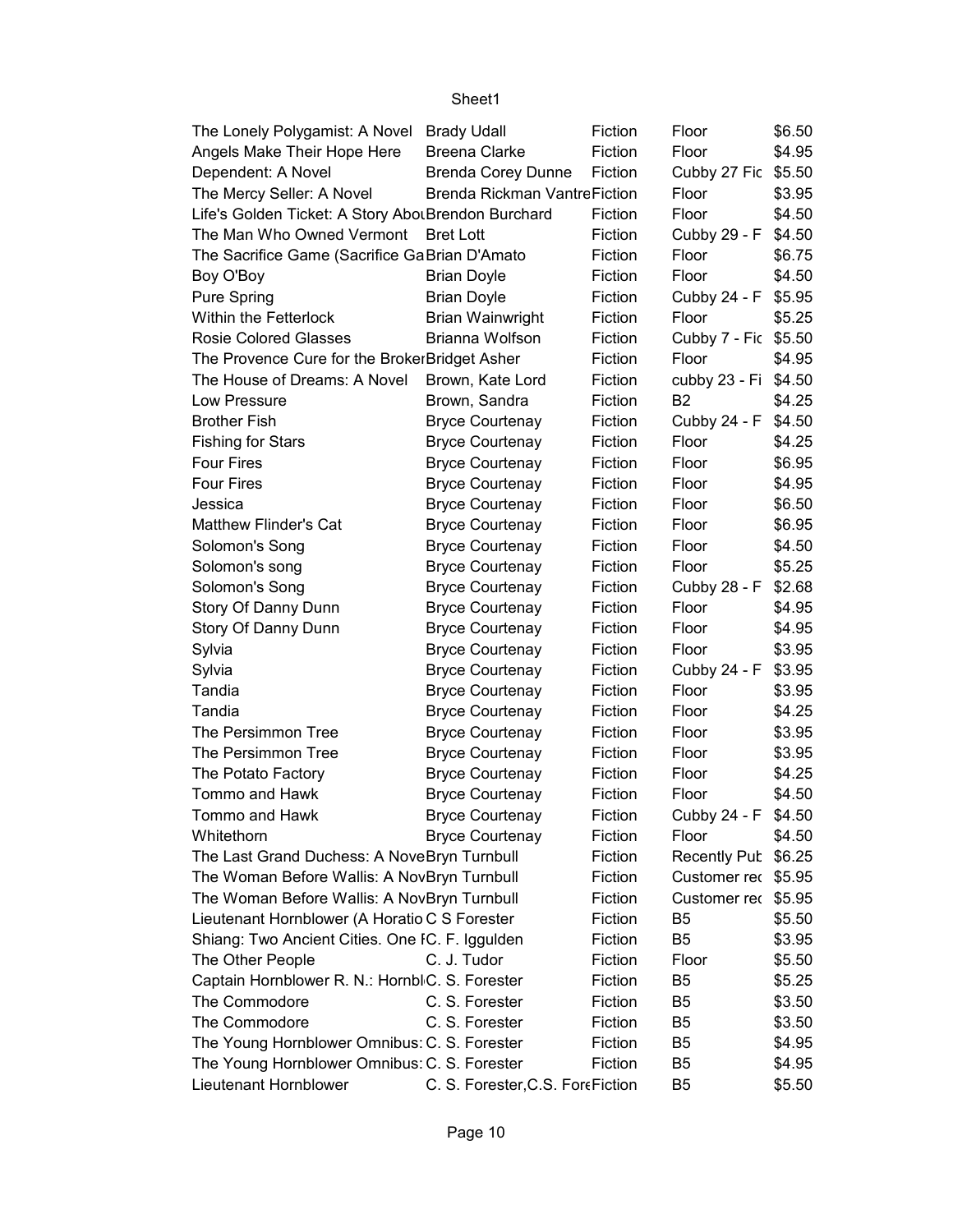| The Angel of Darkness: Book 2 of Caleb Carr          |                                 | Fiction | Floor                | \$5.95 |
|------------------------------------------------------|---------------------------------|---------|----------------------|--------|
| Love All: A Novel                                    | Callie Wright                   | Fiction | Cubby 7 - Fic \$4.95 |        |
| Sweetness in the Belly                               | Camilla Gibb                    | Fiction | Cubby 28 - F \$4.50  |        |
| One Fifth Avenue                                     | <b>Candace Bushnell</b>         | Fiction | Floor                | \$6.50 |
| The Dearly Beloved                                   | Cara Wall                       | Fiction | Cubby 29 - F         | \$5.50 |
| Lucky You                                            | Carl Hiaasen                    | Fiction | Floor                | \$4.50 |
| Lucky You                                            | Carl Hiaasen                    | Fiction | Floor                | \$3.50 |
| <b>Nature Girl</b>                                   | Carl Hiaasen                    | Fiction | Floor                | \$5.50 |
| <b>Nature Girl</b>                                   | Carl Hiaasen                    | Fiction | Customer rec \$5.50  |        |
| Nature Girl (Fiction/Grand Central Carl Hiaasen      |                                 | Fiction | Floor                | \$3.95 |
| <b>Skinny Dip</b>                                    | Carl Hiaasen                    | Fiction | Floor                | \$3.95 |
| Star Island                                          | Carl Hiaasen                    | Fiction | Cubby 27 Fic \$6.50  |        |
| The Shadow of the Wind                               | Carlos Ruiz Zafon               | Fiction | Floor                | \$5.50 |
| A Thousand Roads Home: The mCarmel Harrington        |                                 | Fiction | Floor                | \$4.95 |
| A Foreign Affair                                     | Caro Peacock                    | Fiction | Floor                | \$4.50 |
| Carry the One: A Novel                               | Carol Anshaw                    | Fiction | Floor                | \$4.95 |
| Orphans of the Carnival: A Novel Carol Birch         |                                 | Fiction | Floor                | \$6.50 |
| Oxygen: A Novel                                      | Carol Cassella                  | Fiction | Cubby 29 - F \$4.50  |        |
| Keeping the Faith                                    | <b>Carol Clewlow</b>            | Fiction | Cubby 28 - F \$3.95  |        |
| Larry's Party                                        | Carol Diggory Shields           | Fiction | Cubby 29 - F \$6.50  |        |
| Larry's Party                                        | Carol Diggory Shields           | Fiction | Cubby 7 - Fic \$4.50 |        |
| The Drowning Tree                                    | Carol Goodman                   | Fiction | Cubby 27 Fic \$5.50  |        |
| The Seduction of Water (BallantinCarol Goodman       |                                 | Fiction | Cubby 27 Fic \$4.50  |        |
| Burned (Regan Reilly Mysteries, MCarol Higgins Clark |                                 | Fiction | Floor                | \$3.60 |
| Cursed: A Regan Reilly Mystery Carol Higgins Clark   |                                 | Fiction | Floor                | \$3.95 |
| Laced: A Regan Reilly Mystery                        | Carol Higgins Clark             | Fiction | Floor                | \$3.95 |
| Dead Famous (A Mallory Novel) Carol O'Connell        |                                 | Fiction | Floor                | \$3.50 |
| Stone Angel (Kathleen Mallory NcCarol O'Connell      |                                 | Fiction | Floor                | \$3.95 |
| In the Bleak Midwinter                               | <b>Carol Rivers</b>             | Fiction | Floor                | \$4.50 |
| Happenstance                                         | <b>Carol Shields</b>            | Fiction | Cubby 4 - Fic \$4.95 |        |
| Larry's Party                                        | <b>Carol Shields</b>            | Fiction | Floor                | \$4.95 |
| Larry's Party                                        | <b>Carol Shields</b>            | Fiction | Floor                | \$4.50 |
| Larry's Party                                        | <b>Carol Shields</b>            | Fiction | Cubby 29 - F         | \$6.50 |
| Small Ceremonies: A Novel                            | <b>Carol Shields</b>            | Fiction | Floor                | \$5.95 |
| The Collected Stories                                | <b>Carol Shields</b>            | Fiction | Floor                | \$6.50 |
| The Republic of Love                                 | <b>Carol Shields</b>            | Fiction | Floor                | \$4.95 |
| The Stone Diaries                                    | <b>Carol Shields</b>            | Fiction | Floor                | \$5.50 |
| The Stone Diaries                                    | <b>Carol Shields</b>            | Fiction | Floor                | \$5.50 |
| The Stone Diaries                                    | <b>Carol Shields</b>            | Fiction | Floor                | \$5.50 |
| The Stone Diaries                                    | <b>Carol Shields</b>            | Fiction | Floor                | \$4.50 |
| The Stone Diaries                                    | <b>Carol Shields</b>            | Fiction | Floor                | \$5.50 |
| The Stone Diaries                                    | <b>Carol Shields</b>            | Fiction | Cubby 27 Fic         | \$4.50 |
| Unless                                               | <b>Carol Shields</b>            | Fiction | Floor                | \$4.95 |
| Unless: A Novel (P.S.)                               | <b>Carol Shields</b>            | Fiction | Floor                | \$5.25 |
| Wrecked                                              | carol-higgins-clark             | Fiction | Cubby 24 - F         | \$5.95 |
| In the Wings                                         | Carole Corbeil                  | Fiction | Cubby 24 - F \$4.50  |        |
| Legacy of Love                                       | Caroline Harvey, Joanna Fiction |         | Floor                | \$3.95 |
|                                                      |                                 |         |                      |        |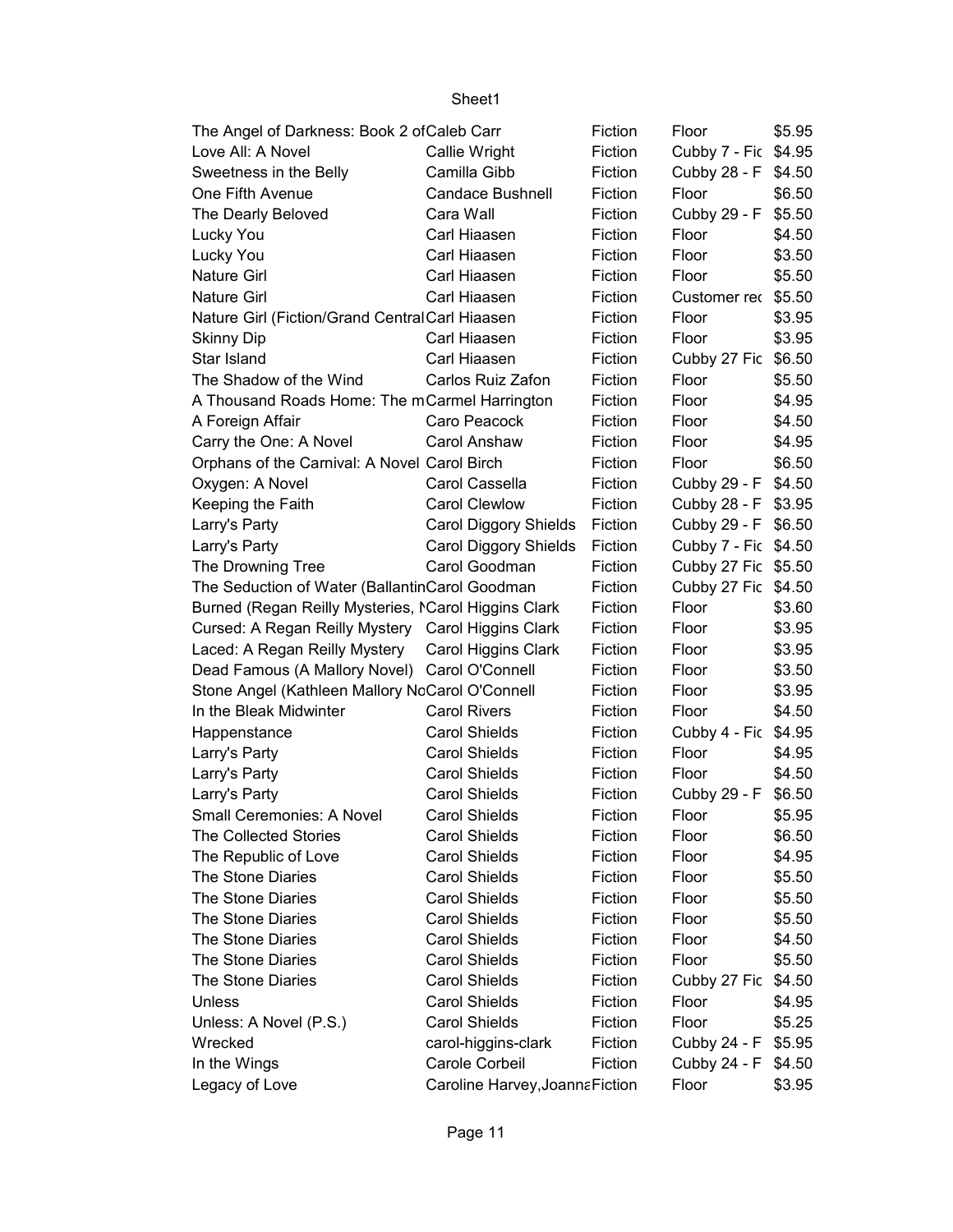| A Train in Winter: An Extraordinar Caroline Moorehead          |                          | Fiction | Floor                | \$4.95 |
|----------------------------------------------------------------|--------------------------|---------|----------------------|--------|
| <b>Greener Grass</b>                                           | <b>Caroline Pignat</b>   | Fiction | cubby 23 - Fi \$4.50 |        |
| The Gospel Truth                                               | Caroline Pignat          | Fiction | cubby 23 - Fi \$4.95 |        |
| Unspeakable                                                    | Caroline Pignat          | Fiction | cubby 23 - Fi \$4.95 |        |
| Rival to the Queen                                             | Carolly Erickson         | Fiction | Floor                | \$6.50 |
| The Favored Queen: A Novel of FCarolly Erickson                |                          | Fiction | Cubby 7 - Fic \$6.50 |        |
| The Last Wife of Henry VIII: A No Carolly Erickson             |                          | Fiction | Floor                | \$6.50 |
| Harmony: A Novel                                               | Carolyn Parkhurst        | Fiction | Cubby 7 - Fic \$5.50 |        |
| Cancel the Wedding: A Novel                                    | Carolyn T. Dingman       | Fiction | Floor                | \$4.95 |
| Constant Gardener Movie Tie In Carre Le                        |                          | Fiction | <b>B1</b>            | \$3.95 |
| Constant Gardener Movie Tie In Carre Le                        |                          | Fiction | Cubby 13-Po \$4.50   |        |
| No Journey Too Far: A Novel (McCarrie Turansky                 |                          | Fiction | Customer rec \$5.95  |        |
| No Ocean Too Wide: A Novel (McCarrie Turansky                  |                          | Fiction | Floor                | \$5.50 |
| <b>Making Waves</b>                                            | Cassandra King           | Fiction | cubby 23 - Fi \$4.50 |        |
| The Little Old Lady Behaving Bad Catharina Ingelman-SurFiction |                          |         | Cubby 28 - F \$5.50  |        |
| The Little Old Lady Behaving Bad Catharina Ingelman-SurFiction |                          |         | Cubby 7 - Fic \$5.50 |        |
| The Little Old Lady Who Broke Al Catharina Ingelman-SurFiction |                          |         | Floor                | \$4.50 |
| The Little Old Lady Who Broke Al Catharina Ingelman-SurFiction |                          |         | Floor                | \$4.50 |
| The Little Old Lady Who Broke Al Catharina Ingelman-SurFiction |                          |         | Cubby 28 - F         | \$4.50 |
| My Husband Next Door                                           | <b>Catherine Alliott</b> | Fiction | Floor                | \$4.95 |
| Lost Girls and Love Hotels : A No Catherine Hanrahan           |                          | Fiction | Floor                | \$5.50 |
| The Bondmaid                                                   | Catherine Lim            | Fiction | Floor                | \$3.95 |
| The Bondmaid                                                   | Catherine Lim            | Fiction | Cubby 24 - F         | \$4.50 |
| Six Weeks to Live: A Novel                                     | Catherine McKenzie       | Fiction | Customer rec \$5.95  |        |
| The Grammarians: A Novel                                       | <b>Cathleen Schine</b>   | Fiction | Customer rec \$5.25  |        |
| Paint the Wind                                                 | Cathy Cash Spellman      | Fiction | Floor                | \$2.92 |
| <b>Past Secrets</b>                                            | Cathy Kelly              | Fiction | Floor                | \$3.95 |
| Julia's Chocolates                                             | Cathy Lamb               | Fiction | Floor                | \$5.50 |
| The Man She Married                                            | Cathy Lamb               | Fiction | Floor                | \$5.50 |
| Flawed: A Novel                                                | Cecelia Ahern            | Fiction | Floor                | \$6.50 |
| If You Could See Me Now                                        | Cecelia Ahern            | Fiction | Floor                | \$4.95 |
| PS, I Love You: The heartwarmin (Cecelia Ahern                 |                          | Fiction | Cubby 24 - F         | \$4.50 |
| Everything I Never Told You                                    | Celeste Ng               | Fiction | Floor                | \$4.95 |
| Little Fires Everywhere (Movie TieCeleste Ng                   |                          | Fiction | Customer rec \$4.95  |        |
| Champion of the World                                          | <b>Chad Dundas</b>       | Fiction | Floor                | \$6.50 |
| You or Someone Like You: A NovChandler Burr                    |                          | Fiction | Floor                | \$4.50 |
| A Touch of Dead (Sookie StackhcCharlaine Harris                |                          | Fiction | Floor                | \$5.95 |
| A Touch of Dead (Sookie StackhcCharlaine Harris                |                          | Fiction | Floor                | \$5.95 |
| All Together Dead (Sookie Stackh Charlaine Harris              |                          | Fiction | Floor                | \$3.95 |
| Dead And Gone (Sookie StackhorCharlaine Harris                 | Fiction                  | Floor   | \$3.95               |        |
| Dead And Gone (Sookie StackhorCharlaine Harris                 |                          | Fiction | Floor                | \$3.95 |
| Dead And Gone (Sookie StackhorCharlaine Harris                 |                          | Fiction | Floor                | \$3.95 |
| Dead And Gone: A Sookie Stackh Charlaine Harris                |                          | Fiction | Floor                | \$6.50 |
| Dead Ever After (Sookie Stackhou Charlaine Harris              |                          | Fiction | Floor                | \$6.50 |
| Dead Ever After (Sookie Stackhol Charlaine Harris              |                          | Fiction | Floor                | \$6.50 |
| Dead Ever After (Sookie Stackhou Charlaine Harris              |                          | Fiction | Floor                | \$6.50 |
| Dead in the Family (Sookie Stack Charlaine Harris              |                          | Fiction | Floor                | \$6.50 |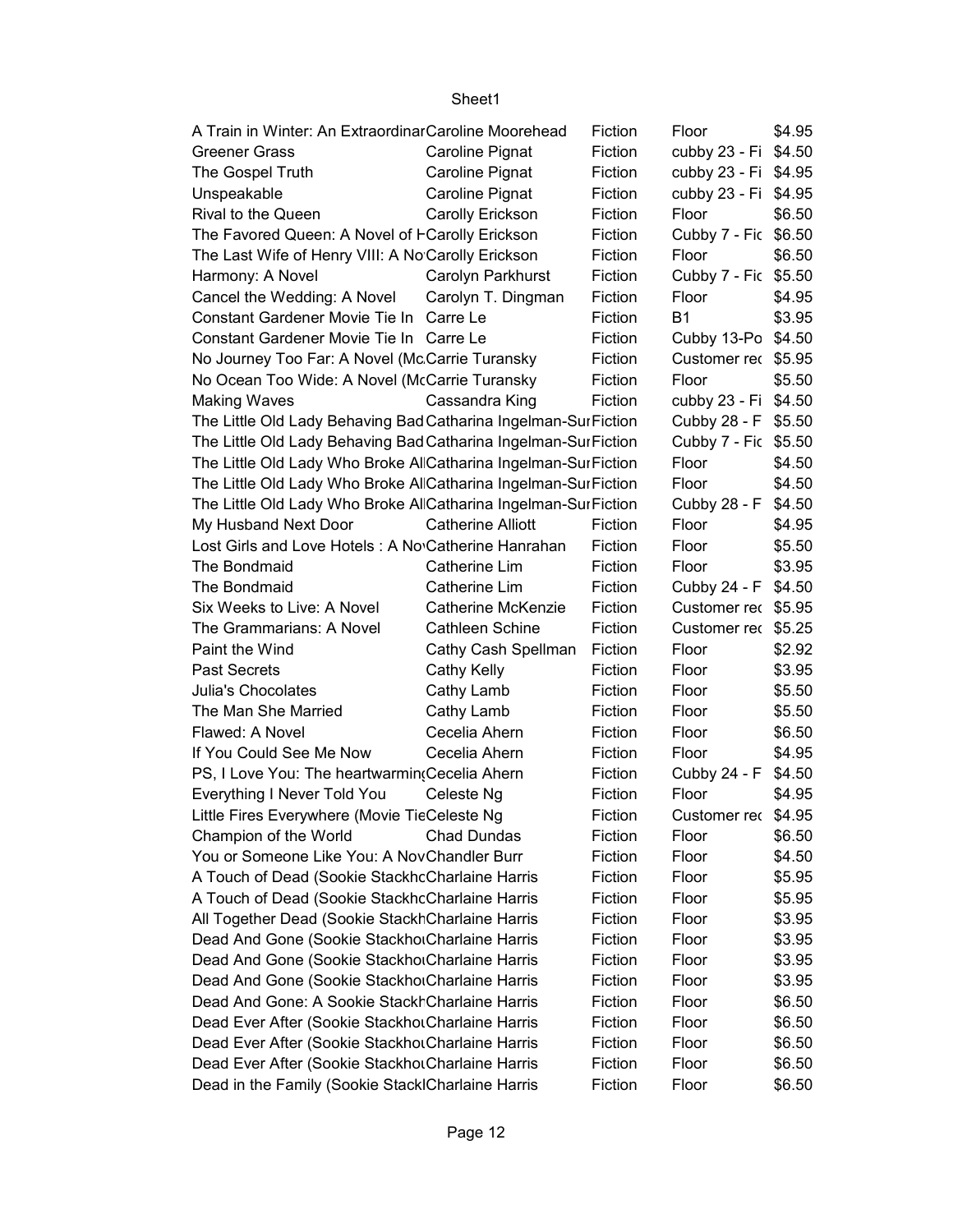|         | Dead in the Family (Sookie Stack Charlaine Harris  |                                                | Fiction            | Floor                               | \$6.50 |
|---------|----------------------------------------------------|------------------------------------------------|--------------------|-------------------------------------|--------|
|         | Dead in the Family: A Sookie StarCharlaine Harris  |                                                | Fiction            | Floor                               | \$2.95 |
|         | Dead Reckoning (Sookie Stackho Charlaine Harris    |                                                | Fiction            | Floor                               | \$6.50 |
|         | Dead to the World (Sookie Stackh Charlaine Harris  |                                                | Fiction            | Floor                               | \$3.95 |
|         | Deadlocked (Sookie Stackhouse/ Charlaine Harris    |                                                | Fiction            | Floor                               | \$6.50 |
|         | Definitely Dead (Sookie Stackhou Charlaine Harris  |                                                | Fiction            | Floor                               | \$2.95 |
|         | Definitely Dead (Sookie Stackhou Charlaine Harris  |                                                | Fiction            | Floor                               | \$3.95 |
|         | From Dead to Worse (Southern V Charlaine Harris    |                                                | Fiction            | Floor                               | \$6.50 |
|         | From Dead to Worse: A Sookie S Charlaine Harris    |                                                | Fiction            | Floor                               | \$3.95 |
|         | Grave Secret (Harper Connelly Mcharlaine Harris    |                                                | Fiction            | Floor                               | \$6.50 |
|         | Grave Sight (Harper Connelly MysCharlaine Harris   |                                                | Fiction            | Floor                               | \$3.95 |
|         | Grave Surprise (Harper Connelly   Charlaine Harris |                                                | Fiction            | Floor                               | \$3.95 |
|         | Living Dead in Dallas (Sookie Sta Charlaine Harris |                                                | Fiction            | Floor                               | \$3.95 |
|         | Living Dead in Dallas (Southern VCharlaine Harris  |                                                | Fiction            | Floor                               | \$5.95 |
|         | Cold Mountain                                      | <b>Charles Frazier</b>                         | Fiction            | Floor                               | \$6.50 |
|         | Cold Mountain: A Novel                             | <b>Charles Frazier</b>                         | Fiction            | Floor                               | \$5.50 |
| ~~NEW~~ | Send Down the Rain                                 | <b>Charles Martin</b>                          | Fiction            | Cubby 28 - F                        | \$6.50 |
|         | <b>Masters of Atlantis</b>                         | <b>Charles Portis</b>                          | Fiction            | Cubby 27 Fic \$4.50                 |        |
|         | Summit                                             | <b>Charles Taylor</b>                          | Fiction            | Floor                               | \$3.50 |
|         | Attention All Shipping: A Journey Charlie Connelly |                                                | Fiction            | Cubby 7 - Fic                       | \$4.50 |
|         | <b>Skinner</b>                                     | <b>Charlie Huston</b>                          | Fiction            | Floor                               | \$4.95 |
|         | All the Birds in the Sky                           | <b>Charlie Jane Anders</b>                     | Fiction            | Floor                               | \$6.50 |
|         | Summertime                                         | Charlotte Bingham                              | Fiction            | Floor                               | \$3.50 |
|         | Wetlands                                           | <b>Charlotte Roche</b>                         | Fiction            | Cubby 4 - Fic                       | \$4.50 |
|         | Black Valley: A Novel                              | <b>Charlotte Williams</b>                      | Fiction            | Floor                               | \$4.95 |
|         | The Valley of Secrets                              | Charmian Hussey / ChriFiction                  |                    | Floor                               | \$4.50 |
|         | One Kick: A Novel (Kick LanniganChelsea Cain       |                                                | Fiction            | Floor                               | \$6.50 |
|         | Robert Bloch's Psycho: SanitariunChet Williamson   |                                                | Fiction            | Floor                               | \$5.95 |
|         | Un Lun Dun                                         | China Mieville                                 | Fiction            | Floor                               | \$3.50 |
|         | The Mistress of Spices                             | Chitra Banerjee Divakar Fiction                |                    | Floor                               | \$4.95 |
|         | Close Your Eyes, Hold Hands                        | Chris Bohjalian                                | Fiction            | Customer rec \$4.50                 |        |
|         | The Flight Attendant (Vintage Cor Chris Bohjalian  |                                                | Fiction            | Floor                               | \$4.95 |
|         | Little Bee                                         | <b>Chris Cleave</b>                            | Fiction            | Floor                               | \$4.95 |
|         | Little Bee                                         | <b>Chris Cleave</b>                            | Fiction            | Cubby 28 - F \$3.95                 |        |
|         | other hand                                         | <b>Chris Cleave</b>                            | Fiction            | Cubby 24 - F \$4.50                 |        |
|         | The Lost Throne (Payne & Jones) Chris Kuzneski     |                                                | Fiction            | Floor                               | \$4.95 |
|         | The Weavers of Saramyr (Braide Chris Wooding       |                                                | Fiction            | Cubby 28 - F \$5.50                 |        |
|         | The Rossetti Letter                                | Christi Phillips<br><b>Christian McPherson</b> | Fiction<br>Fiction | cubby 23 - Fi \$4.95                |        |
|         | The Cube People<br>A Woman in the Polar Night      | <b>Christiane Ritter</b>                       | Fiction            | Cubby 28 - F \$4.50<br>Floor        |        |
|         | The King's Daughter                                | Christie Dickason                              | Fiction            | Floor                               | \$4.25 |
|         |                                                    |                                                |                    |                                     | \$5.50 |
|         | Altar Music: A Novel                               | <b>Christin Lore Weber</b>                     | Fiction            | Cubby 27 Fic \$4.50<br>Cubby 29 - F |        |
|         | Red Queen (The Chronicles of AliChristina Henry    |                                                | Fiction            |                                     | \$4.50 |
|         | Drowning Ruth: A Novel (Oprah's Christina Schwarz  | <b>Christine Baker Kline</b>                   | Fiction            | Floor                               | \$6.50 |
|         | Orphan Train                                       |                                                | Fiction<br>Fiction | TallB <sub>2</sub>                  | \$5.50 |
|         | King Kong                                          | Christopher Golden                             |                    | Floor                               | \$3.95 |
|         | <b>Practical Demonkeeping</b>                      | <b>Christopher Moore</b>                       | Fiction            | Floor                               | \$4.50 |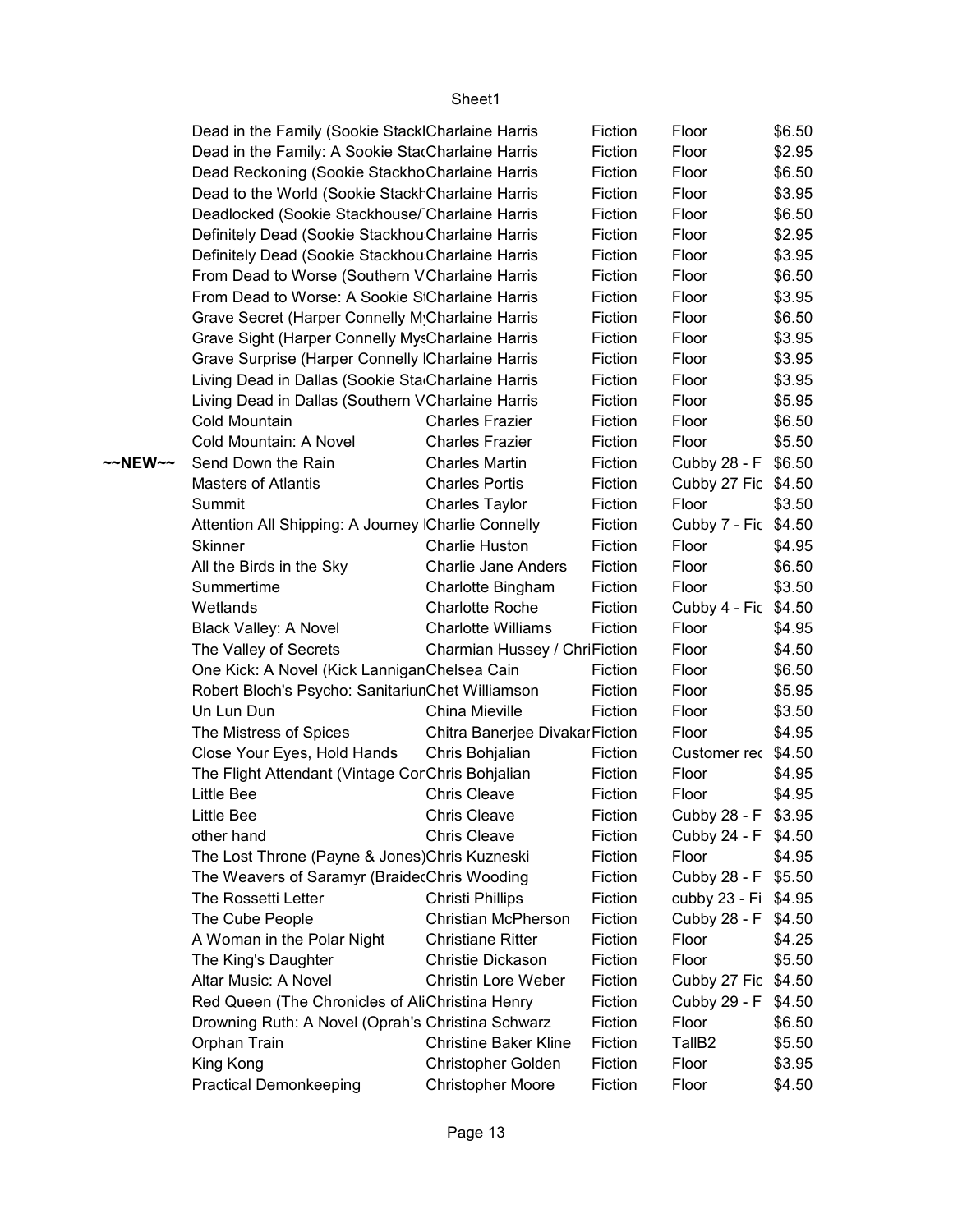| The Islanders                                                       | <b>Christopher Priest</b> | Fiction | Floor                | \$4.50 |
|---------------------------------------------------------------------|---------------------------|---------|----------------------|--------|
| Shadow of the Lions: A Novel                                        | Christopher Swann         | Fiction | Floor                | \$6.50 |
| The Slap                                                            | <b>Christos Tsiolkas</b>  | Fiction | Floor                | \$4.95 |
| Heave                                                               | Christy Ann Conlin        | Fiction | Floor                | \$4.25 |
| LIONS IN WINTER - The MontreaChrys Goyens and Allar Fiction         |                           |         | Floor                | \$2.50 |
| Choke                                                               | Chuck Palahniuk           | Fiction | Floor                | \$4.95 |
| Choke                                                               | <b>Chuck Palahniuk</b>    | Fiction | Cubby 7 - Fic \$4.50 |        |
| <b>Fight Club</b>                                                   | <b>Chuck Palahniuk</b>    | Fiction | Cubby 27 Fic \$4.95  |        |
| Lullaby                                                             | <b>Chuck Palahniuk</b>    | Fiction | Floor                | \$4.95 |
| Pygmy                                                               | <b>Chuck Palahniuk</b>    | Fiction | Floor                | \$4.95 |
| A Light on the Veranda                                              | Ciji Ware                 | Fiction | Floor                | \$5.50 |
| A Light on the Veranda                                              | Ciji Ware                 | Fiction | Floor                | \$5.50 |
| When the Soul Mends                                                 | Cindy Woodsmall           | Fiction | Cubby 29 - F \$5.95  |        |
| The From-Aways: A Novel                                             | <b>CJ Hauser</b>          | Fiction | Floor                | \$4.50 |
| <b>Hidden Wives</b>                                                 | <b>Claire Avery</b>       | Fiction | Floor                | \$4.95 |
| The Bear: A Novel                                                   | <b>Claire Cameron</b>     | Fiction | Floor                | \$4.95 |
| The Last Neanderthal                                                | <b>Claire Cameron</b>     | Fiction | Floor                | \$6.50 |
| Life's a Beach                                                      | Claire Cook               | Fiction | Floor                | \$4.50 |
| The Pier                                                            | <b>Claire Douglas</b>     | Fiction | Floor                | \$5.25 |
| The Emperor's Children                                              | <b>Claire Messud</b>      | Fiction | Cubby 28 - F \$4.50  |        |
| 98 Reasons for Being                                                | Clare Dudman              | Fiction | Cubby 4 - Fic \$5.95 |        |
| After the End                                                       | <b>Clare Mackintosh</b>   | Fiction | Customer rec \$6.50  |        |
| The Man Who Disappeared                                             | <b>Clare Morrall</b>      | Fiction | Floor                | \$4.25 |
| III Walk Alone (A Format)                                           | Clark, Mary Higgins       | Fiction | <b>B1</b>            | \$3.95 |
| The Cinderella Murder: An Under Clark, Mary Higgins                 |                           | Fiction | <b>B1</b>            | \$3.95 |
| A Secret Someone                                                    | Claudia Carroll           | Fiction | Floor                | \$5.50 |
| Me and You [Paperback] [Jan 01, Claudia Carroll                     |                           | Fiction | Cubby 24 - F \$4.50  |        |
| Our Little Secret                                                   | Claudia Carroll           | Fiction | Floor                | \$5.25 |
| The Marriage Break                                                  | Claudia Carroll           | Fiction | Floor                | \$5.50 |
| The Marriage Break                                                  | Claudia Carroll           | Fiction | Floor                | \$5.50 |
| James Clavell's Whirlwind (VolumClavell, James                      |                           | Fiction | Floor                | \$7.50 |
| Golden Buddha: The First Novel cClive Cussler                       |                           | Fiction | B8 - Clancy/L \$4.95 |        |
| Celtic Empire (Dirk Pitt Adventure Clive Cussler, Dirk Cuss Fiction |                           |         | B7 Child/Flyı \$4.95 |        |
| Celtic Empire (Dirk Pitt Adventure Clive Cussler, Dirk Cuss Fiction |                           |         | B7 Child/Flyi \$4.95 |        |
| The Affair                                                          | Colette Freedman          | Fiction | Cubby 7 - Fic \$4.95 |        |
| Some People Deserve to Die                                          | Colin Knight              | Fiction | Floor                | \$4.50 |
| Fall                                                                | Colin McAdam              | Fiction | Cubby 29 - F         | \$6.50 |
| The Yada Yada Prayer Group: ThColleen Coble                         |                           | Fiction | Floor                | \$4.50 |
| Julia's Daughters                                                   | <b>Colleen Faulkner</b>   | Fiction | Floor                | \$4.50 |
| The Lantern's Ember                                                 | <b>Colleen Houck</b>      | Fiction | Floor                | \$4.95 |
| An Indecent Obsession                                               | Colleen McCullough        | Fiction | Floor                | \$5.95 |
| Caesar: Let the Dice Fly (Masters Colleen McCullough                |                           | Fiction | cubby 23 - Fi \$5.50 |        |
| Caesar: Let the Dice Fly (Masters Colleen McCullough                |                           | Fiction | cubby 23 - Fi \$5.50 |        |
| Caesar's Women (Masters of RonColleen McCullough                    |                           | Fiction | Floor                | \$3.95 |
| Caesar's Women (Masters of RonColleen McCullough                    |                           | Fiction | cubby 23 - Fi \$3.95 |        |
| <b>Fortune's Favorites</b>                                          | Colleen McCullough        | Fiction | cubby 23 - Fi \$3.95 |        |
| Morgan's Run                                                        | Colleen McCullough        | Fiction | Floor                | \$3.60 |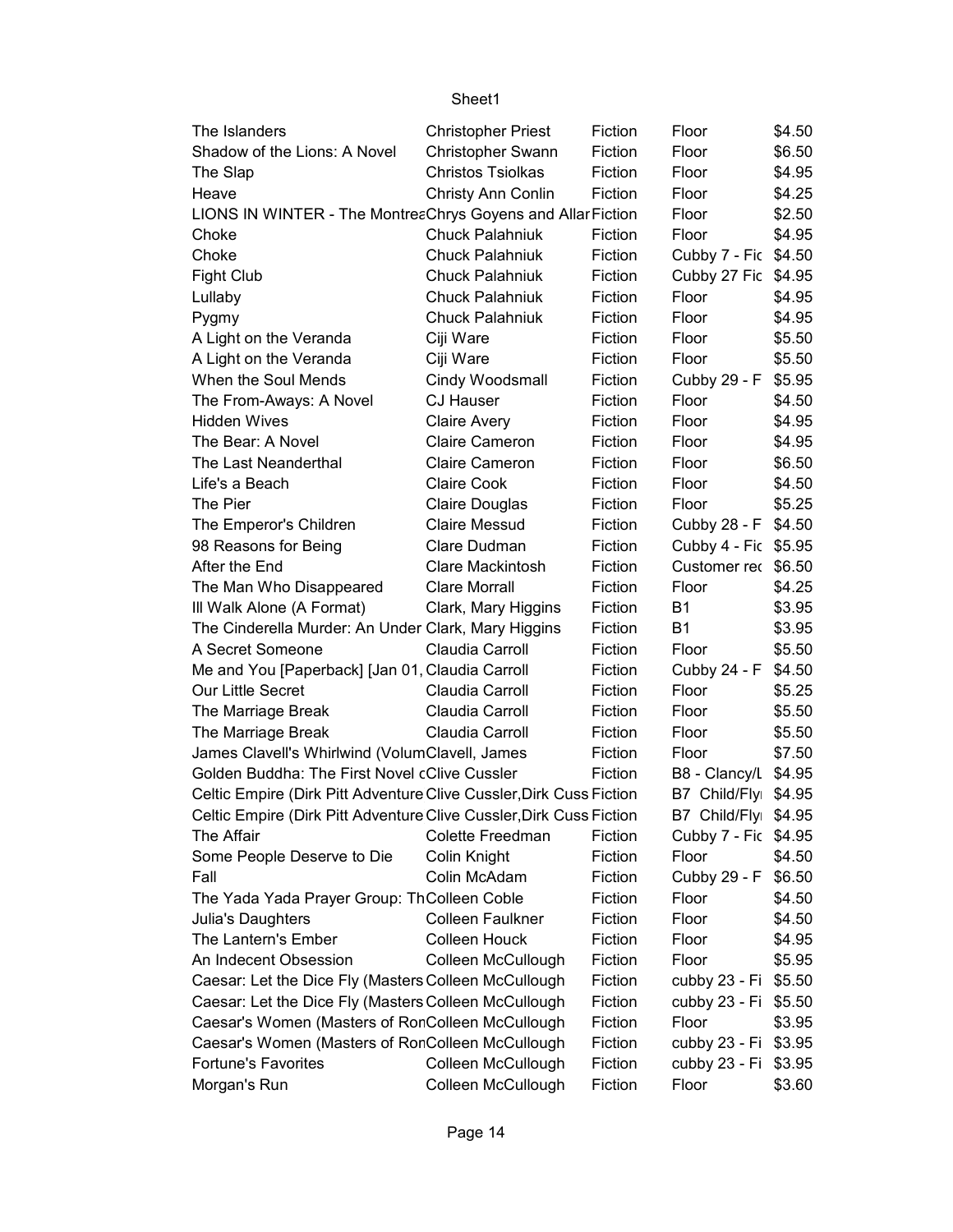| Morgan's Run                                         | Colleen McCullough                   | Fiction | Floor                | \$6.50 |
|------------------------------------------------------|--------------------------------------|---------|----------------------|--------|
| Morgan's Run                                         | Colleen McCullough                   | Fiction | Cubby 27 Fic \$3.95  |        |
| The First Man in Rome                                | Colleen McCullough                   | Fiction | Cubby 4 - Fic \$4.95 |        |
| The First Man in Rome                                | Colleen McCullough                   | Fiction | cubby 23 - Fi \$3.95 |        |
| The Grass Crown                                      | Colleen McCullough                   | Fiction | Floor                | \$3.95 |
| The October Horse: A Novel of CColleen McCullough    |                                      | Fiction | Cubby 24 - F         | \$6.50 |
| The October Horse: A Novel of CtColleen McCullough   |                                      | Fiction | Floor                | \$3.60 |
| The Song Of Troy                                     | Colleen McCullough                   | Fiction | cubby 23 - Fi \$3.95 |        |
| The Touch                                            | Colleen McCullough                   | Fiction | Floor                | \$6.50 |
| The Touch                                            | Colleen McCullough                   | Fiction | Cubby 4 - Fic \$6.50 |        |
| <b>Brooklyn</b>                                      | Colm Toibin                          | Fiction | Cubby 24 - F         | \$4.95 |
| by Colm Toibin Brooklyn                              | Colm Toibin                          | Fiction | Floor                | \$5.95 |
| Apeirogon: A Novel                                   | Colum McCann                         | Fiction | Floor                | \$6.50 |
| <b>Bones Of The Hills</b>                            | Conn Iggulden                        | Fiction | B <sub>5</sub>       | \$5.50 |
| Conqueror                                            | Conn Iggulden                        | Fiction | B <sub>5</sub>       | \$5.95 |
| Emperor: The Blood of Gods (Em Conn Iggulden         |                                      | Fiction | B <sub>5</sub>       | \$4.95 |
| <b>Empire of Silver</b>                              | Conn Iggulden                        | Fiction | B <sub>5</sub>       | \$3.95 |
| Lords of the Bow (Conqueror, BocConn Iggulden        |                                      | Fiction | B <sub>5</sub>       | \$6.50 |
| The Field of Swords (Emperor, BcConn Iggulden        |                                      | Fiction | B <sub>5</sub>       | \$3.95 |
| The Gates of Rome                                    | Conn Iggulden                        | Fiction | B <sub>5</sub>       | \$3.95 |
| The Gods of War (Emperor, BookConn Iggulden          |                                      | Fiction | B <sub>5</sub>       | \$3.95 |
| Wars of the Roses: Bloodline: BorConn Iggulden       |                                      | Fiction | Cubby 18 - P \$5.95  |        |
| Wars of the Roses: Stormbird: BoConn Iggulden        |                                      | Fiction | B <sub>5</sub>       | \$4.95 |
| Wars of the Roses: Stormbird: BoConn Iggulden        |                                      | Fiction | Cubby 18 - P \$4.95  |        |
| Wars of the Roses: Trinity: Book Conn Iggulden       |                                      | Fiction | Cubby 18 - P \$5.95  |        |
| The Tailor S Wife                                    | Connor, Alexandra                    | Fiction | Cubby 24 - F \$3.95  |        |
| All Broke Down: A Rusk Universit Cora Carmack        |                                      | Fiction | cubby 23 - Fi \$4.50 |        |
| <b>Tears of Dark Water</b>                           | Corban Addison                       | Fiction | Floor                | \$4.75 |
| The Garden of Burning Sand: A NCorban Addison        |                                      | Fiction | Floor                | \$4.50 |
| Lemon                                                | Cordelia Strube                      | Fiction | Floor                | \$4.50 |
| The White Masai                                      | Corinne Hofmann                      | Fiction | Cubby 4 - Fic \$4.50 |        |
| All the Pretty Horses (The Border Cormac McCarthy    |                                      | Fiction | Cubby 27 Fic \$4.95  |        |
| Sharpe's Fury (Sharpes)                              | <b>Cornwell Bernard</b>              | Fiction | B <sub>5</sub>       | \$3.95 |
| Vagabond                                             | Cornwell, Bernard                    | Fiction | B <sub>5</sub>       | \$3.95 |
| Outside In: A Novel                                  | <b>Courtney Thorne-Smith Fiction</b> |         | Floor                | \$6.50 |
| Fighter                                              | Craig Davidson                       | Fiction | Floor                | \$6.50 |
| The Emperor of Paris                                 | CS Richardson                        | Fiction | Floor                | \$4.50 |
| The Emperor of Paris                                 | <b>CS Richardson</b>                 | Fiction | Floor                | \$5.95 |
| The Nest                                             | Cynthia D'Aprix SweeneFiction        |         | Floor                | \$5.95 |
| <b>The Nest</b>                                      | Cynthia D'Aprix SweeneFiction        |         | Floor                | \$5.95 |
| All the Men Are Sleeping: Stories D. R. MacDonald    |                                      | Fiction | Cubby 28 - F         | \$5.95 |
| The Power                                            | D.C. John Adams                      | Fiction | Floor                | \$4.95 |
| The Lullaby of Polish Girls: A Nov Dagmara Dominczyk |                                      | Fiction | Floor                | \$4.25 |
| Balzac and the Little Chinese SeaDai Sijie           |                                      | Fiction | Floor                | \$5.50 |
| Balzac and the Little Chinese SeaDai Sijie           |                                      | Fiction | Customer rec \$4.95  |        |
| Balzac and the Little Chinese SeaDai Sijie           |                                      | Fiction | Customer rec \$4.95  |        |
| Cool Water                                           | Dainne Warren                        | Fiction | Floor                | \$5.95 |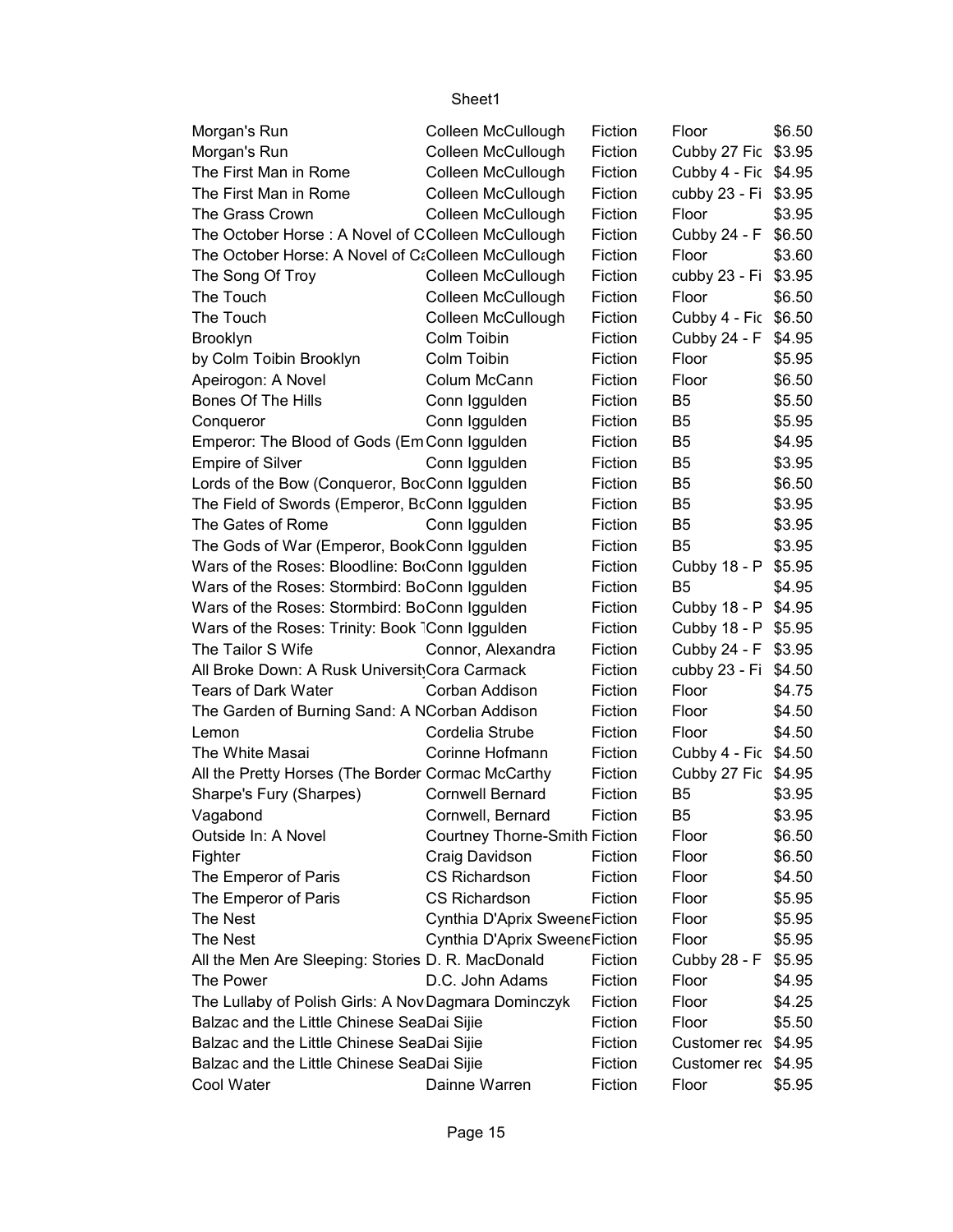| Cool Water                                         | Dainne Warren      | Fiction | Floor                | \$5.95 |
|----------------------------------------------------|--------------------|---------|----------------------|--------|
| The Bomb Girls                                     | Daisy Styles       | Fiction | Cubby 7 - Fic \$3.95 |        |
| Circles in a Forest                                | Dalene Matthee     | Fiction | Cubby 4 - Fic \$3.95 |        |
| Angels & Demons                                    | Dan Brown          | Fiction | Floor                | \$5.50 |
| Angels & Demons                                    | Dan Brown          | Fiction | Floor                | \$5.50 |
| Angels & Demons                                    | Dan Brown          | Fiction | TallB <sub>2</sub>   | \$5.50 |
| Angels & Demons Special IllustratDan Brown         |                    | Fiction | Recently Pub         | \$6.50 |
| Angels & Demons: A Novel (RobeDan Brown            |                    | Fiction | Floor                | \$3.95 |
| <b>Deception Point</b>                             | Dan Brown          | Fiction | Floor                | \$3.60 |
| Inferno                                            | Dan Brown          | Fiction | Floor                | \$6.50 |
| Inferno                                            | Dan Brown          | Fiction | Floor                | \$6.50 |
| Inferno                                            | Dan Brown          | Fiction | Floor                | \$6.50 |
| Inferno (Movie Tie-in Edition)                     | Dan Brown          | Fiction | Floor                | \$4.50 |
| Inferno (Movie Tie-in Edition)                     | Dan Brown          | Fiction | Floor                | \$4.50 |
| Inferno (Movie Tie-in Edition) (RolDan Brown       |                    | Fiction | Floor                | \$4.95 |
| Origin                                             | Dan Brown          | Fiction | Floor                | \$6.50 |
| Origin                                             | Dan Brown          | Fiction | Floor                | \$6.95 |
| Origin: A Novel (Robert Langdon) Dan Brown         |                    | Fiction | Cubby 7 - Fic \$5.95 |        |
| The Da Vinci Code                                  | Dan Brown          | Fiction | Floor                | \$3.95 |
| The Da Vinci Code                                  | Dan Brown          | Fiction | Floor                | \$6.50 |
| The Da Vinci Code                                  | Dan Brown          | Fiction | Floor                | \$6.50 |
| The Da Vinci Code: Special IllustrDan Brown        |                    | Fiction | Recently Pub         | \$7.50 |
| The Da Vinci Code: Special IllustrDan Brown        |                    | Fiction | Recently Pub         | \$5.95 |
| The Lost Symbol                                    | Dan Brown          | Fiction | Cubby 27 Fic \$4.50  |        |
| The Lost Symbol                                    | Dan Brown          | Fiction | cubby 23 - Fi \$4.50 |        |
| The Lost Symbol (Dan Brown)                        | Dan Brown          | Fiction | Floor                | \$6.50 |
| The Prisoner of Guantanamo                         | Dan Fesperman      | Fiction | Floor                | \$5.95 |
| The Hidden School: Return of the Dan Millman       |                    | Fiction | Floor                | \$5.95 |
| <b>Too Many Cooks</b>                              | Dana Bate          | Fiction | Cubby 7 - Fic        | \$4.50 |
| The King Is Always Above the PerDaniel Alarcsan    |                    | Fiction | Floor                | \$5.95 |
| <b>Welcome to Flanders Fields</b>                  | Daniel G. Dancocks | Fiction | Floor                | \$3.75 |
| The Water of Life (Uisge beatha) Daniel Marchildon |                    | Fiction | cubby 23 - Fi        | \$4.50 |
| The Piano Tuner                                    | Daniel Mason       | Fiction | Floor                | \$6.50 |
| Ishmael: A Novel                                   | Daniel Quinn       | Fiction | Floor                | \$4.95 |
| Child's Play: A Novel                              | Danielle Steel     | Fiction | B3                   | \$4.05 |
| Country: A Novel                                   | Danielle Steel     | Fiction | B <sub>3</sub>       | \$3.95 |
| Silent Night: A Novel (Random HcDanielle Steel     |                    | Fiction | TallB <sub>2</sub>   | \$4.95 |
| The Award: A Novel                                 | Danielle Steel     | Fiction | B <sub>3</sub>       | \$3.60 |
| The Good Fight: A Novel                            | Danielle Steel     | Fiction | B <sub>3</sub>       | \$6.50 |
| The Right Time                                     | Danielle Steel     | Fiction | B <sub>3</sub>       | \$3.95 |
| The Wedding                                        | Danielle Steel     | Fiction | B <sub>3</sub>       | \$4.95 |
| Angelology                                         | Danielle Trussoni  | Fiction | Cubby 4 - Fic        | \$4.95 |
| Girl in Snow: A Novel                              | Danya Kukafka      | Fiction | cubby 23 - Fi        | \$4.95 |
| Russian Winter: A Novel                            | Daphne Kalotay     | Fiction | Floor                | \$6.50 |
| The Longest Winter                                 | Daphne Wright      | Fiction | Floor                | \$3.65 |
| <b>Russian Winter</b>                              | Dapne Kalotay      | Fiction | Floor                | \$5.95 |
| First Grave On The Right                           | Darynda Jones      | Fiction | Floor                | \$6.50 |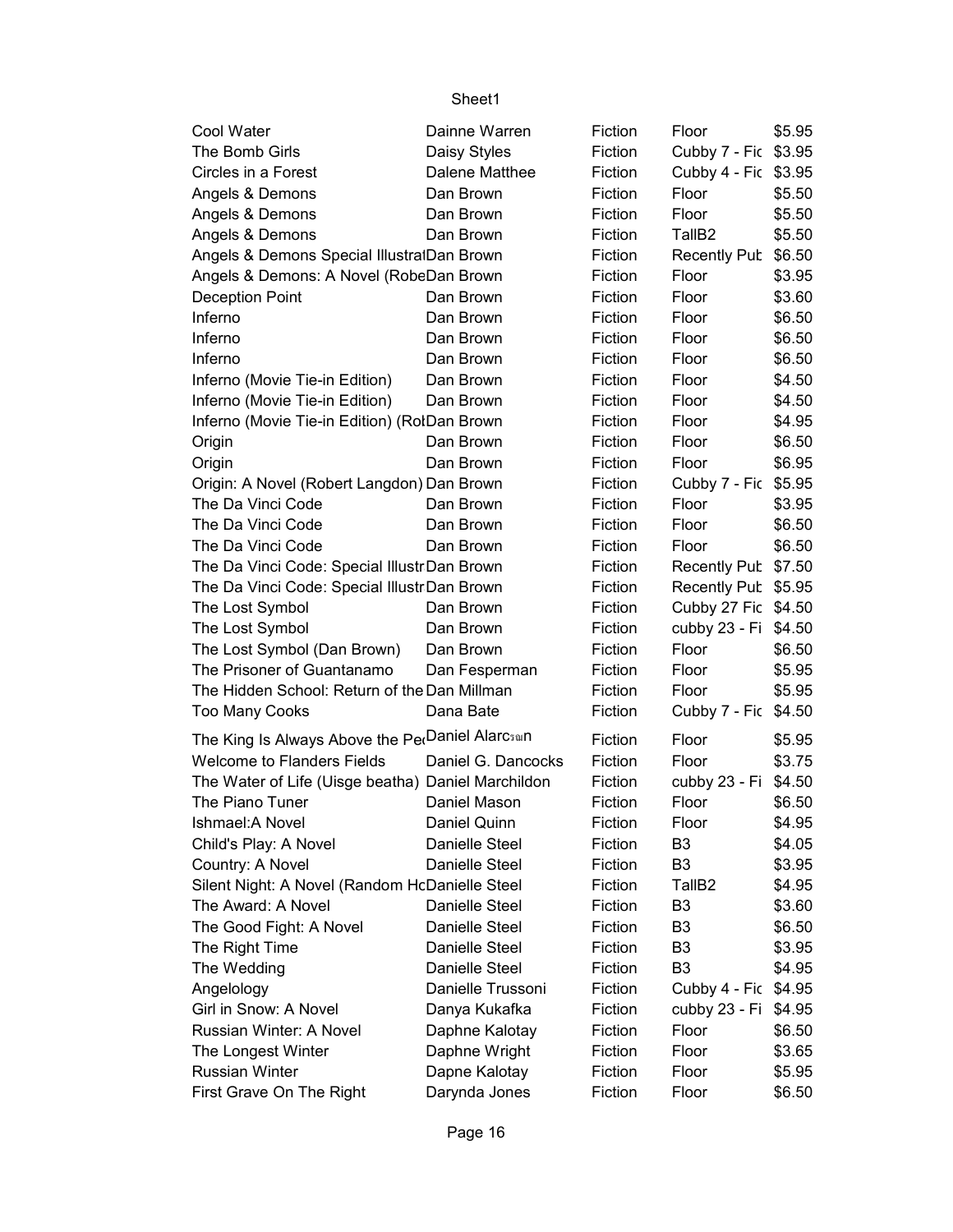| Big Trouble Movie Tie-In                            | Dave Barry                   | Fiction | Floor               | \$3.95 |
|-----------------------------------------------------|------------------------------|---------|---------------------|--------|
| A Heartbreaking Work of StaggeriDave Eggers         |                              | Fiction | Cubby 24 - F        | \$4.25 |
| A Heartbreaking Work of StaggeriDave Eggers         |                              | Fiction | Cubby 28 - F        | \$4.95 |
| Heroes of the Frontier                              | Dave Eggers                  | Fiction | Floor               | \$4.50 |
| The Eastern Door (1) (SmithymanDave More            |                              | Fiction | Floor               | \$4.95 |
| Secrets of the Widow's Son: The David A. Shugarts   |                              | Fiction | cubby 23 - Fi       | \$5.95 |
| Mercy Among Children                                | David Adams Richards Fiction |         | Floor               | \$4.95 |
| Mercy Among Children                                | David Adams Richards Fiction |         | Floor               | \$4.95 |
| Mercy Among Children                                | David Adams Richards Fiction |         | Cubby 24 - F        | \$4.95 |
| Mercy Among the Children                            | David Adams Richards Fiction |         | Floor               | \$6.50 |
| <b>Nights Below Station Street</b>                  | David Adams Richards Fiction |         | Floor               | \$5.50 |
| River of the Brokenhearted                          | David Adams Richards Fiction |         | Floor               | \$5.25 |
| A Minute to Midnight (An Atlee PirDavid Baldacci    |                              | Fiction | B1                  | \$5.95 |
| A Minute to Midnight (An Atlee PirDavid Baldacci    |                              | Fiction | B1                  | \$6.95 |
| A Minute to Midnight (An Atlee PirDavid Baldacci    |                              | Fiction | Cubby 8 - Po        | \$5.95 |
| A Minute to Midnight (An Atlee PirDavid Baldacci    |                              | Fiction | Cubby 18 - P        | \$5.95 |
| A Minute to Midnight (An Atlee PirDavid Baldacci    |                              | Fiction | Cubby 18 - P \$4.95 |        |
| Absolute Power (poor condition) David Baldacci      |                              | Fiction | Cubby 8 - Po        | \$3.95 |
| Daylight (An Atlee Pine Thriller, 3) David Baldacci |                              | Fiction | B1                  | \$7.50 |
| Daylight (An Atlee Pine Thriller, 3) David Baldacci |                              | Fiction | Cubby 13-Po         | \$6.25 |
| Daylight (An Atlee Pine Thriller, 3) David Baldacci |                              | Fiction | Cubby 13-Po \$7.50  |        |
| Deliver Us from Evil                                | David Baldacci               | Fiction | Cubby 2-Pop \$4.50  |        |
| Deliver Us from Evil (A Shaw Seri David Baldacci    |                              | Fiction | Cubby 2-Pop         | \$6.25 |
| Deliver Us from Evil (A Shaw Seri David Baldacci    |                              | Fiction | Cubby 2-Pop         | \$6.25 |
| Deliver Us from Evil (A Shaw Seri David Baldacci    |                              | Fiction | Cubby 2-Pop         | \$6.25 |
| Divine Justice (Camel Club)                         | David Baldacci               | Fiction | <b>B1</b>           | \$6.50 |
| Divine Justice (Camel Club)                         | David Baldacci               | Fiction | Cubby 8 - Po \$4.50 |        |
| Divine Justice (Camel Club)                         | David Baldacci               | Fiction | Cubby 8 - Po \$3.95 |        |
| Divine Justice (Camel Club)                         | David Baldacci               | Fiction | Cubby 8 - Po        | \$6.50 |
| End Game (Will Robie Series)                        | David Baldacci               | Fiction | Cubby 2-Pop \$4.75  |        |
| End Game (Will Robie Series)                        | David Baldacci               | Fiction | Cubby 2-Pop \$5.95  |        |
| End Game (Will Robie Series)                        | David Baldacci               | Fiction | Cubby 2-Pop \$5.95  |        |
| End Game (Will Robie Series)                        | David Baldacci               | Fiction | Cubby 18 - P \$5.95 |        |
| End Game (Will Robie Series)                        | David Baldacci               | Fiction | Cubby 13-Po \$6.50  |        |
| End Game (Will Robie Series)                        | David Baldacci               | Fiction | Cubby 13-Po \$6.50  |        |
| First Family (King & Maxwell)                       | David Baldacci               | Fiction | B1                  | \$6.50 |
| First Family (King & Maxwell)                       | David Baldacci               | Fiction | <b>B1</b>           | \$4.25 |
| First Family (King & Maxwell)                       | David Baldacci               | Fiction | B1                  | \$3.95 |
| First Family (King & Maxwell)                       | David Baldacci               | Fiction | Cubby 8 - Po        | \$4.50 |
| First Family (King & Maxwell)                       | David Baldacci               | Fiction | Cubby 13-Po \$6.50  |        |
| Hell's Corner                                       | David Baldacci               | Fiction | Cubby 2-Pop         | \$6.50 |
| Hell's Corner                                       | David Baldacci               | Fiction | Cubby 8 - Po        | \$6.50 |
| Hell's Corner (Camel Club)                          | David Baldacci               | Fiction | <b>B1</b>           | \$4.50 |
| Hour Game                                           | David Baldacci               | Fiction | Cubby 8 - Po        | \$5.50 |
| Hour Game (King & Maxwell)                          | David Baldacci               | Fiction | B1                  | \$6.50 |
| Hour Game (King & Maxwell)                          | David Baldacci               | Fiction | Cubby 8 - Po \$3.60 |        |
| Hour Game (King & Maxwell)                          | David Baldacci               | Fiction | Cubby 8 - Po \$6.50 |        |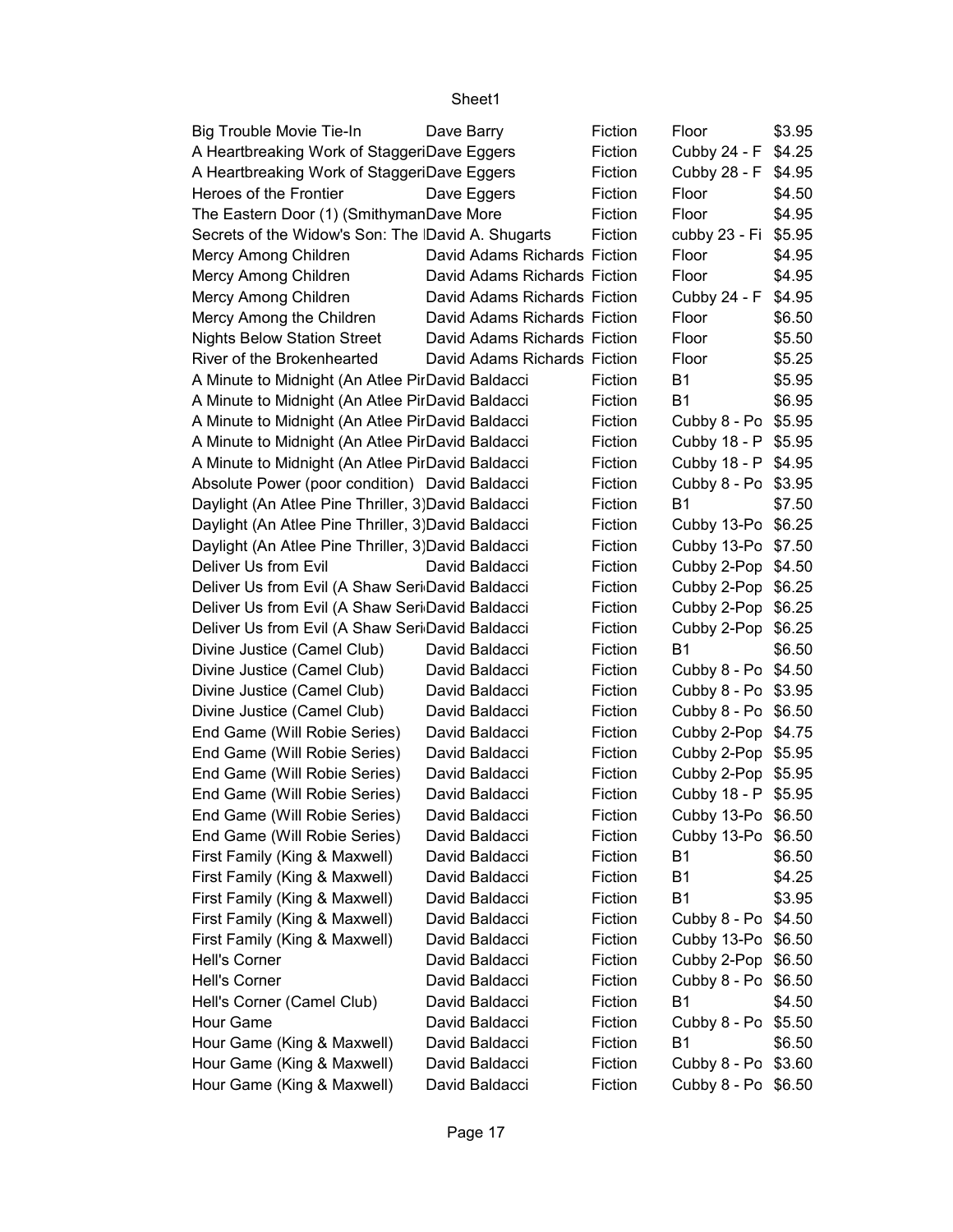| Hour Game (King & Maxwell)                      | David Baldacci | Fiction | Cubby 8 - Po \$3.95 |        |
|-------------------------------------------------|----------------|---------|---------------------|--------|
| Hour Game (Special Edition) (Kin(David Baldacci |                | Fiction | Cubby 22 - H \$5.25 |        |
| King and Maxwell (King & MaxwelDavid Baldacci   |                | Fiction | Cubby 2-Pop \$4.50  |        |
| King and Maxwell (King & MaxwelDavid Baldacci   |                | Fiction | Cubby 18 - P \$4.50 |        |
| Last Man Standing                               | David Baldacci | Fiction | <b>B1</b>           | \$6.95 |
| Last Man Standing                               | David Baldacci | Fiction | <b>B1</b>           | \$3.95 |
| Last Man Standing                               | David Baldacci | Fiction | Cubby 2-Pop         | \$3.95 |
| Last Man Standing                               | David Baldacci | Fiction | Cubby 8 - Po \$3.60 |        |
| Last Man Standing                               | David Baldacci | Fiction | Cubby 8 - Po \$3.95 |        |
| Last Man Standing                               | David Baldacci | Fiction | Cubby 13-Po \$6.50  |        |
| Long Road to Mercy (An Atlee Pir David Baldacci |                | Fiction | <b>B1</b>           | \$4.50 |
| Long Road to Mercy (An Atlee Pir David Baldacci |                | Fiction | <b>B1</b>           | \$6.95 |
| Long Road to Mercy (An Atlee Pir David Baldacci |                | Fiction | Cubby 8 - Po \$4.50 |        |
| Long Road to Mercy (An Atlee Pir David Baldacci |                | Fiction | Cubby 18 - P \$6.95 |        |
| Long Road to Mercy (An Atlee Pir David Baldacci |                | Fiction | Cubby 13-Po         | \$6.50 |
| Memory Man                                      | David Baldacci | Fiction | <b>B1</b>           | \$6.50 |
| Memory Man                                      | David Baldacci | Fiction | Cubby 2-Pop \$4.95  |        |
| Memory Man                                      | David Baldacci | Fiction | Cubby 2-Pop \$4.50  |        |
| Memory Man                                      | David Baldacci | Fiction | Cubby 18 - P        | \$4.95 |
| Memory Man                                      | David Baldacci | Fiction | Cubby 13-Po         | \$6.50 |
| No Man's Land (John Puller Serie David Baldacci |                | Fiction | <b>B1</b>           | \$5.95 |
| No Man's Land (John Puller Serie David Baldacci |                | Fiction | <b>B1</b>           | \$5.95 |
| No Man's Land (John Puller Serie David Baldacci |                | Fiction | <b>B1</b>           | \$4.50 |
| No Man's Land (John Puller Serie David Baldacci |                | Fiction | Cubby 2-Pop         | \$5.50 |
| One Good Deed (An Archer NoveDavid Baldacci     |                | Fiction | Cubby 2-Pop         | \$5.95 |
| One Good Deed (An Archer NoveDavid Baldacci     |                | Fiction | Cubby 8 - Po \$4.95 |        |
| Redemption (Memory Man SeriesDavid Baldacci     |                | Fiction | Cubby 8 - Po \$4.95 |        |
| Redemption (Memory Man SeriesDavid Baldacci     |                | Fiction | Cubby 18 - P \$4.50 |        |
| Redemption (Memory Man series) David Baldacci   |                | Fiction | Cubby 13-Po         | \$5.95 |
| Saving Faith                                    | David Baldacci | Fiction | <b>B1</b>           | \$6.50 |
| Saving Faith                                    | David Baldacci | Fiction | B1                  | \$4.50 |
| Saving Faith                                    | David Baldacci | Fiction | <b>B1</b>           | \$3.60 |
| Saving Faith                                    | David Baldacci | Fiction | <b>B1</b>           | \$3.95 |
| Saving Faith                                    | David Baldacci | Fiction | Cubby 8 - Po \$6.50 |        |
| Saving Faith                                    | David Baldacci | Fiction | Cubby 18 - P \$4.95 |        |
| Saving Faith                                    | David Baldacci | Fiction | Cubby 13-Po \$6.50  |        |
| Simple Genius (King & Maxwell) David Baldacci   |                | Fiction | B1                  | \$4.50 |
| Simple Genius (King & Maxwell) David Baldacci   |                | Fiction | Cubby 8 - Po        | \$4.50 |
| Split Second (King & Maxwell Ser David Baldacci |                | Fiction | <b>B1</b>           | \$4.95 |
| Split Second (King & Maxwell Ser David Baldacci |                | Fiction | Cubby 2-Pop \$5.95  |        |
| Split Second (King & Maxwell Ser David Baldacci |                | Fiction | Cubby 2-Pop         | \$5.95 |
| Split Second (King & Maxwell)                   | David Baldacci | Fiction | B1                  | \$4.50 |
| Split Second (King & Maxwell)                   | David Baldacci | Fiction | <b>B1</b>           | \$4.50 |
| Split Second (King & Maxwell)                   | David Baldacci | Fiction | Cubby 2-Pop \$4.50  |        |
| Split Second (King & Maxwell)                   | David Baldacci | Fiction | Cubby 8 - Po \$3.95 |        |
| Split Second (King & Maxwell)                   | David Baldacci | Fiction | Cubby 8 - Po \$3.95 |        |
| Split Second (SPECIAL PRICE) (IDavid Baldacci   |                | Fiction | Cubby 8 - Po \$4.50 |        |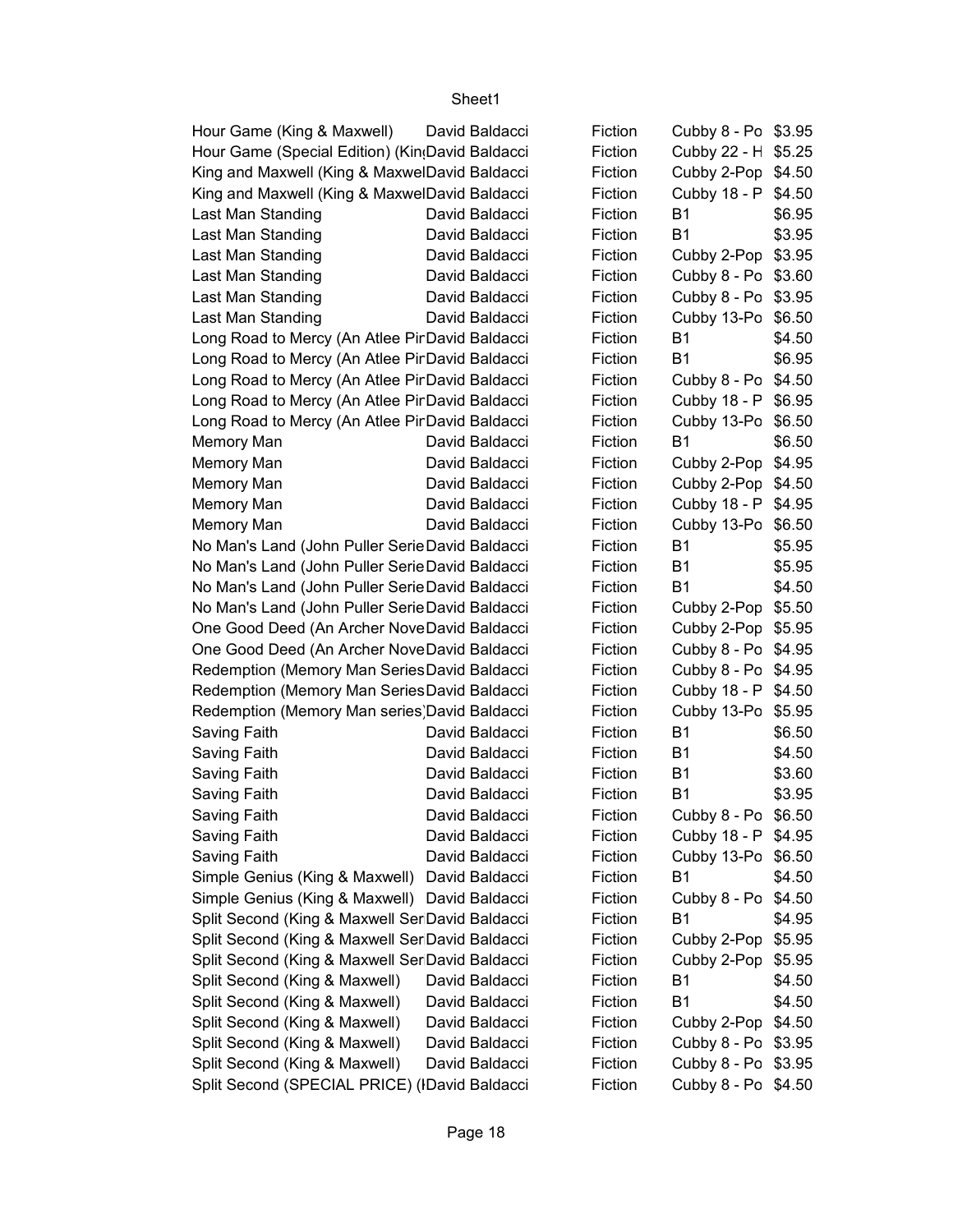|         | Stone Cold (Camel Club)                         | David Baldacci                   | Fiction            | Cubby 2-Pop \$4.50                        |        |
|---------|-------------------------------------------------|----------------------------------|--------------------|-------------------------------------------|--------|
|         | Stone Cold (Camel Club)                         | David Baldacci                   | Fiction            | Cubby 8 - Po \$4.50                       |        |
|         | Stone Cold (Camel Club)                         | David Baldacci                   | Fiction            | Cubby 8 - Po \$3.60                       |        |
|         | The Camel Club                                  | David Baldacci                   | Fiction            | <b>B1</b>                                 | \$3.95 |
|         | The Camel Club                                  | David Baldacci                   | Fiction            | Cubby 2-Pop \$3.95                        |        |
|         | The Camel Club                                  | David Baldacci                   | Fiction            | Cubby 2-Pop \$6.50                        |        |
|         | The Camel Club                                  | David Baldacci                   | Fiction            | Cubby 2-Pop \$3.95                        |        |
|         | The Camel Club                                  | David Baldacci                   | Fiction            | Cubby 8 - Po \$4.25                       |        |
|         | The Camel Club                                  | David Baldacci                   | Fiction            | Cubby 8 - Po \$3.95                       |        |
|         | The Collectors                                  | David Baldacci                   | Fiction            | Cubby 8 - Po \$4.50                       |        |
|         | The Collectors                                  | David Baldacci                   | Fiction            | Cubby 8 - Po \$6.50                       |        |
|         | The Collectors                                  | David Baldacci                   | Fiction            | Cubby 13-Po \$6.95                        |        |
|         | The Collectors                                  | David Baldacci                   | Fiction            | Cubby 13-Po \$6.95                        |        |
| ~~NEW~~ | The Escape                                      | David Baldacci                   | Fiction            | <b>B1</b>                                 | \$5.25 |
|         | The Escape                                      | David Baldacci                   | Fiction            | Cubby 13-Po \$6.50                        |        |
|         | The Escape (John Puller Series) David Baldacci  |                                  | Fiction            | Cubby 8 - Po \$4.50                       |        |
|         | The Fallen                                      | David Baldacci                   | Fiction            | Cubby 2-Pop \$6.95                        |        |
|         | The Fallen                                      | David Baldacci                   | Fiction            | Cubby 2-Pop \$6.50                        |        |
|         | The Fallen                                      | David Baldacci                   | Fiction            | Cubby 8 - Po \$6.95                       |        |
|         | The Fallen (Memory Man series) David Baldacci   |                                  | Fiction            | Cubby 8 - Po \$4.50                       |        |
|         | The Fix (Amos Decker series)                    | David Baldacci                   | Fiction            | Cubby 2-Pop \$6.50                        |        |
|         | The Forgotten (John Puller SeriesDavid Baldacci |                                  | Fiction            | <b>B1</b>                                 | \$6.50 |
|         | The Forgotten (John Puller SeriesDavid Baldacci |                                  | Fiction            | Cubby 13-Po \$6.50                        |        |
|         | The Forgotten (John Puller)                     | David Baldacci                   | Fiction            | Cubby 8 - Po \$4.50                       |        |
|         | The Guilty                                      | David Baldacci                   | Fiction            | <b>B1</b>                                 | \$4.50 |
|         | The Guilty                                      | David Baldacci                   | Fiction            | <b>B1</b>                                 | \$6.50 |
|         | The Guilty                                      | David Baldacci                   | Fiction            | Cubby 8 - Po \$4.95                       |        |
|         | The Guilty                                      | David Baldacci                   | Fiction            | Cubby 8 - Po \$5.95                       |        |
|         | The Guilty                                      | David Baldacci                   | Fiction            | Cubby 8 - Po \$6.50                       |        |
|         | The Hit                                         | David Baldacci                   | Fiction            | <b>B1</b>                                 | \$5.50 |
|         | The Hit (Will Robie Series)                     | David Baldacci                   | Fiction            | <b>B1</b>                                 | \$6.50 |
|         | The Hit (Will Robie Series)                     | David Baldacci                   | Fiction            | Cubby 13-Po \$6.50                        |        |
|         | The Hit (Will Robie)                            | David Baldacci                   | Fiction            | Cubby 8 - Po \$4.50                       |        |
|         | The Hit (Will Robie)                            | David Baldacci                   | Fiction            | Cubby 18 - P \$4.95                       |        |
|         | The Hit (Will Robie)                            | David Baldacci                   | Fiction            | Cubby 18 - P \$4.50                       |        |
|         | The Innocent                                    | David Baldacci                   | Fiction            | <b>B1</b>                                 | \$6.50 |
|         | The Innocent                                    | David Baldacci                   | Fiction            | Cubby 2-Pop \$4.95                        |        |
|         | The Innocent                                    | David Baldacci                   | Fiction            | Cubby 2-Pop \$5.50                        |        |
|         | The Innocent                                    | David Baldacci                   | Fiction            | Cubby 2-Pop \$5.50                        |        |
|         | The Innocent<br>The Last Mile                   | David Baldacci<br>David Baldacci | Fiction            | Cubby 18 - P \$5.50<br><b>B1</b>          |        |
|         | The Last Mile                                   | David Baldacci                   | Fiction            |                                           | \$4.50 |
|         | The Last Mile                                   | David Baldacci                   | Fiction<br>Fiction | Cubby 2-Pop \$4.50<br>Cubby 8 - Po \$4.50 |        |
|         | The Last Mile                                   | David Baldacci                   | Fiction            | Cubby 8 - Po \$4.50                       |        |
|         | The Last Mile                                   | David Baldacci                   | Fiction            | Cubby 18 - P \$5.50                       |        |
|         | The Last Mile (Amos Decker serieDavid Baldacci  |                                  | Fiction            | Cubby 8 - Po \$6.50                       |        |
|         | The Simple Truth                                | David Baldacci                   | Fiction            | Cubby 2-Pop \$5.50                        |        |
|         |                                                 |                                  |                    |                                           |        |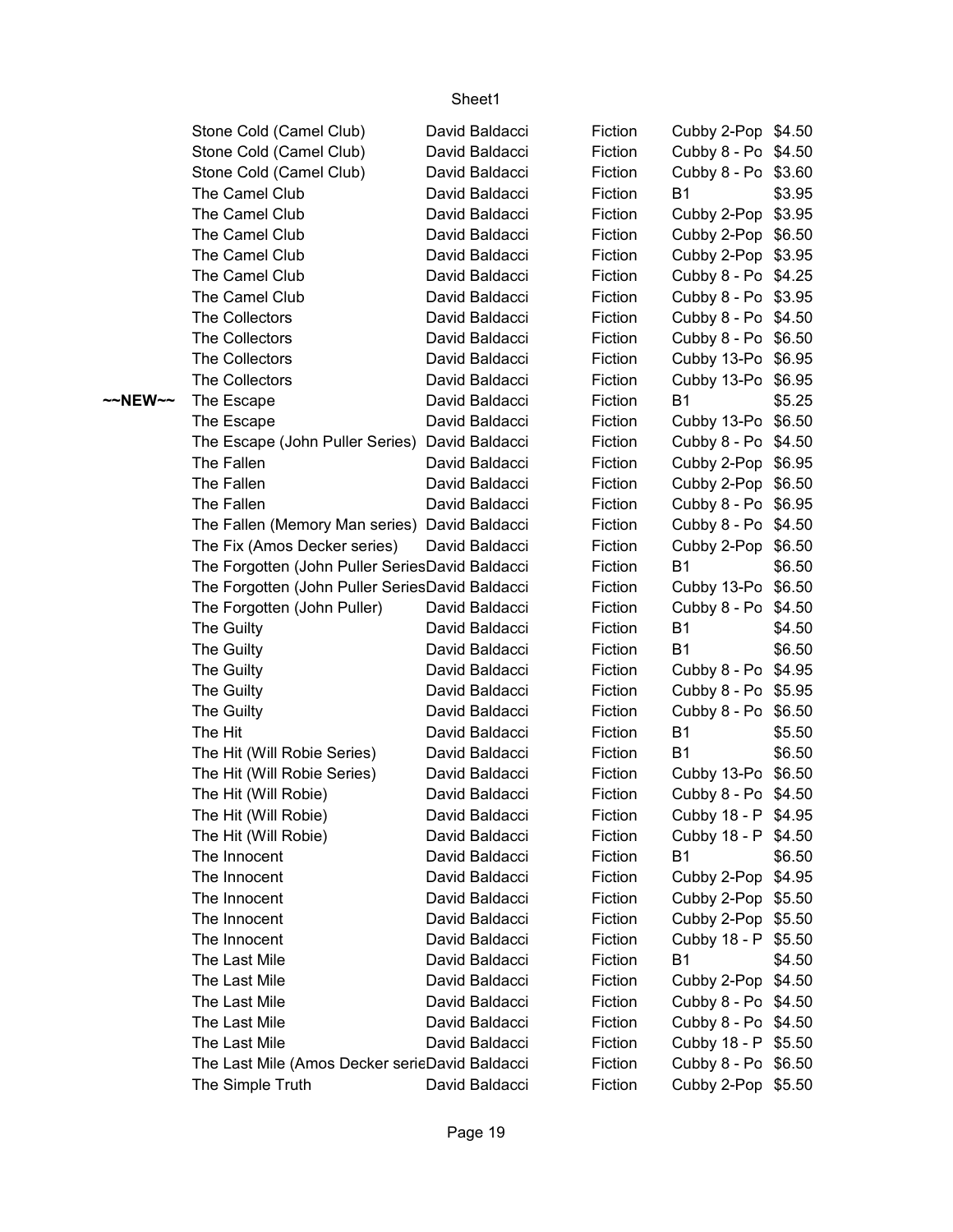| The Simple Truth                                 | David Baldacci   | Fiction        | Cubby 2-Pop \$7.20   |        |
|--------------------------------------------------|------------------|----------------|----------------------|--------|
| The Simple Truth                                 | David Baldacci   | Fiction        | Cubby 8 - Po         | \$3.95 |
| The Sixth Man                                    | David Baldacci   | Fiction        | <b>B1</b>            | \$6.50 |
| The Sixth Man                                    | David Baldacci   | Fiction        | Cubby 8 - Po \$4.50  |        |
| The Sixth Man                                    | David Baldacci   | Fiction        | Cubby 8 - Po \$5.95  |        |
| The Sixth Man                                    | David Baldacci   | Fiction        | Cubby 8 - Po         | \$4.50 |
| The Sixth Man                                    | David Baldacci   | Fiction        | Cubby 13-Po          | \$6.50 |
| The Target                                       | David Baldacci   | Fiction        | <b>B1</b>            | \$5.50 |
| The Target                                       | David Baldacci   | Fiction        | <b>B1</b>            | \$4.50 |
| The Target (Will Robie)                          | David Baldacci   | Fiction        | Cubby 13-Po          | \$6.50 |
| The Whole Truth                                  | David Baldacci   | Fiction        | <b>B1</b>            | \$6.50 |
| The Whole Truth                                  | David Baldacci   | Fiction        | <b>B1</b>            | \$4.50 |
| The Whole Truth                                  | David Baldacci   | Fiction        | <b>B1</b>            | \$4.50 |
| The Whole Truth                                  | David Baldacci   | Fiction        | Cubby 8 - Po \$4.50  |        |
| The Whole Truth                                  | David Baldacci   | Fiction        | Cubby 8 - Po \$3.95  |        |
| The Whole Truth (A Shaw series) David Baldacci   |                  | Fiction        | Cubby 8 - Po \$5.95  |        |
| The Winner                                       | David Baldacci   | Fiction        | Cubby 2-Pop \$3.95   |        |
| The Winner                                       | David Baldacci   | Fiction        | Cubby 8 - Po \$3.95  |        |
| The Winner                                       | David Baldacci   | Fiction        | Cubby 8 - Po \$3.95  |        |
| The Winner                                       | David Baldacci   | Fiction        | Cubby 13-Po \$6.50   |        |
| <b>Total Control</b>                             | David Baldacci   | Fiction        | Cubby 8 - Po \$3.95  |        |
| <b>Total Control</b>                             | David Baldacci   | Fiction        | Cubby 18 - P \$5.50  |        |
| <b>Total Control</b>                             | David Baldacci   | Fiction        | Cubby 13-Po \$6.50   |        |
| <b>True Blue</b>                                 | David Baldacci   | Fiction        | Cubby 2-Pop          | \$6.50 |
| <b>True Blue</b>                                 | David Baldacci   | Fiction        | Cubby 8 - Po         | \$4.50 |
| Walk the Wire (Memory Man Seri David Baldacci    |                  | Fiction        | <b>B1</b>            | \$7.50 |
| Walk the Wire (Memory Man Seri David Baldacci    |                  | Fiction        | <b>B1</b>            | \$4.50 |
| Walk the Wire (Memory Man sericDavid Baldacci    |                  | Fiction        | <b>B1</b>            | \$5.95 |
| Walk the Wire (Memory Man sericDavid Baldacci    |                  | Fiction        | Cubby 2-Pop          | \$5.95 |
| Walk the Wire (Memory Man Seri David Baldacci    |                  | Fiction        | Cubby 18 - P         | \$4.50 |
| Zero Day                                         | David Baldacci   | Fiction        | <b>B1</b>            | \$6.50 |
| Zero Day                                         | David Baldacci   | Fiction        | Cubby 2-Pop \$4.25   |        |
| Zero Day                                         | David Baldacci   | Fiction        | Cubby 2-Pop \$5.50   |        |
| Zero Day                                         | David Baldacci   | <b>Fiction</b> | Cubby 8 - Po \$4.50  |        |
| Zero Day                                         | David Baldacci   | Fiction        | Cubby 13-Po \$6.50   |        |
| Layover                                          | David Bell       | Fiction        | Floor                | \$6.25 |
| Baggage Claim: A Novel                           | David E. Talbert | Fiction        | Cubby 7 - Fic \$4.50 |        |
| The 19th Wife: A Novel                           | David Ebershoff  | Fiction        | Floor                | \$4.95 |
| The Danish Girl: A Novel (Movie 1David Ebershoff |                  | Fiction        | Cubby 24 - F         | \$4.95 |
| Crusader Gold (Jack Howard)                      | David Gibbins    | Fiction        | Floor                | \$4.05 |
| The Mask of Troy (Jack Howard SDavid Gibbins     |                  | Fiction        | Floor                | \$4.95 |
| The Last Horseman                                | David Gilman     | Fiction        | cubby 23 - Fi        | \$4.50 |
| Snow Falling on Cedars: A Novel David Guterson   |                  | Fiction        | Floor                | \$4.95 |
| Snow Falling on Cedars: A Novel David Guterson   |                  | Fiction        | Cubby 27 Fic \$4.95  |        |
| The Speaking Cure: A Novel                       | David Homel      | Fiction        | Floor                | \$4.50 |
| Vampires: Encounters With the U David J. Skal    |                  | Fiction        | cubby 23 - Fi        | \$6.50 |
| Cold Storage: A Novel                            | David Koepp      | Fiction        | Floor                | \$4.95 |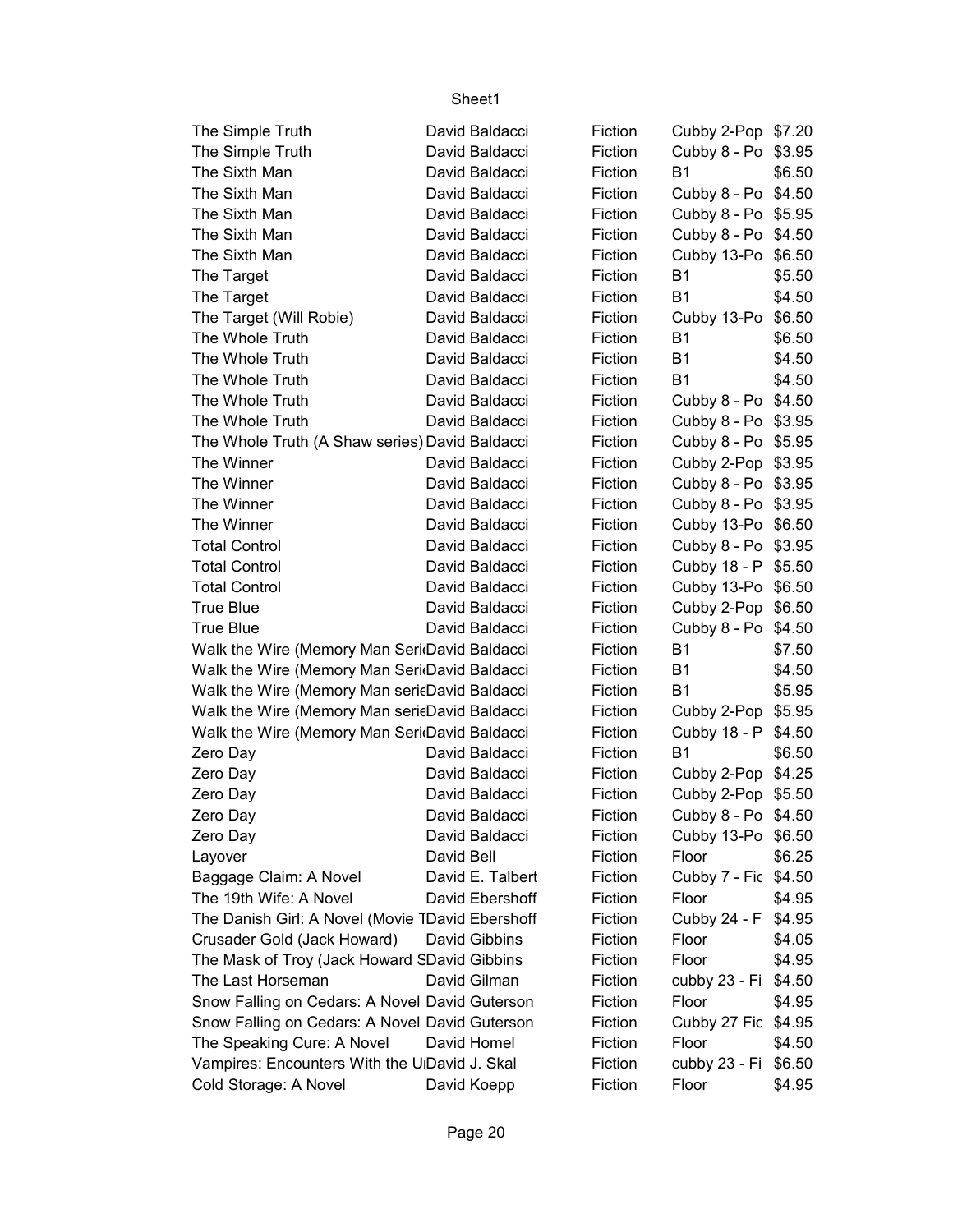| Cold Storage: A Novel                                | David Koepp      | Fiction | Floor                | \$5.95 |
|------------------------------------------------------|------------------|---------|----------------------|--------|
| Ancients: An Event Group Thriller David L. Golemon   |                  | Fiction | cubby 23 - Fi \$3.95 |        |
| Event: A Novel (Event Group ThrilDavid L. Golemon    |                  | Fiction | cubby 23 - Fi \$3.95 |        |
| Legend: An Event Group Thriller (David L. Golemon    |                  | Fiction | cubby 23 - Fi \$3.95 |        |
| Leviathan: An Event Group ThrilleDavid L. Golemon    |                  | Fiction | cubby 23 - Fi \$3.95 |        |
| Nice Work                                            | David Lodge      | Fiction | Cubby 7 - Fic \$4.50 |        |
| <b>Summer Gone</b>                                   | David MacFarlane | Fiction | Floor                | \$4.50 |
| <b>Summer Gone</b>                                   | David MacFarlane | Fiction | Floor                | \$4.25 |
| The Danger Tree                                      | David Macfarlane | Fiction | Cubby 28 - F \$5.50  |        |
| REMEMBERING BABYLON.                                 | David Malouf     | Fiction | Cubby 27 Fic \$4.25  |        |
| The Conversations At Curlow Cre David Malouf         |                  | Fiction | Cubby 27 Fic \$4.25  |        |
| The Hunted (Tom Clancy's EndwaDavid Michaels         |                  | Fiction | B8 - Clancy/L \$4.50 |        |
| The Bone Clocks: A Novel                             | David Mitchell   | Fiction | Floor                | \$5.50 |
| The Thousand Autumns of Jacob David Mitchell         |                  | Fiction | Floor                | \$6.50 |
| Smiley's circus: A guide to the secDavid Monaghan    |                  |         |                      |        |
|                                                      |                  | Fiction | <b>B1</b>            | \$3.95 |
| Liberty's Children                                   | David More       | Fiction | Floor                | \$4.95 |
| The King i izs Salt                                  | David More       | Fiction | Floor                | \$4.95 |
| The Lily and the Rose                                | David More       | Fiction | Floor                | \$4.95 |
| Scavenger                                            | David Morrell    | Fiction | Floor                | \$5.95 |
| To Sift Through Bitter Ashes (The David Niall Wilson |                  | Fiction | Cubby 7 - Fic \$3.95 |        |
| ABC: A Novel                                         | David Plante     | Fiction | Floor                | \$5.25 |
| City of Women: A Novel                               | David R. Gillham | Fiction | Floor                | \$4.75 |
| <b>Empire Settings</b>                               | David Schmahmann | Fiction | Cubby 28 - F \$5.95  |        |
| Holidays on Ice                                      | David Sedaris    | Fiction | Cubby 4 - Fic \$4.50 |        |
| Squirrel Seeks Chipmunk: A Mod David Sedaris         |                  | Fiction | Cubby 4 - Fic \$4.50 |        |
| <b>Whiskey Tango Foxtrot</b>                         | David Shafer     | Fiction | Floor                | \$6.50 |
| lago: A Novel                                        | David Snodin     | Fiction | Floor                | \$6.50 |
| Beneath the Tree of Heaven (ChuDavid Wingrove        |                  | Fiction | Cubby 29 - F \$3.50  |        |
| The Children's Game                                  | David Wise       | Fiction | Floor                | \$2.95 |
| The Story of Edgar Sawtelle                          | David Wroblewski | Fiction | Cubby 29 - F         | \$5.50 |
| Oh Dear Silvia: A Novel                              | Dawn French      | Fiction | Floor                | \$3.50 |
| Crap Kingdom                                         | DC Pierson       | Fiction | Floor                | \$5.95 |
| He's Gone: A Novel                                   | Deb Caletti      | Fiction | Floor                | \$4.95 |
| The Six Rules of Maybe                               | Deb Caletti      | Fiction | Floor                | \$4.50 |
| Call Your Daughter Home: A NoveDeb Spera             |                  | Fiction | Cubby 7 - Fic \$5.50 |        |
| Twilight of the Superheroes: Stori Deborah Eisenberg |                  | Fiction | Floor                | \$5.95 |
| Titanic: Voices from the Disaster Deborah Hopkinson  |                  | Fiction | A-Z Chapter          | \$2.95 |
| Something To Hide                                    | Deborah Moggach  | Fiction | Floor                | \$5.50 |
| The Best Exotic Marigold Hotel by Deborah Moggach;   |                  | Fiction | Cubby 29 - F         | \$4.25 |
| Carry Yourself Back to Me                            | Deborah Reed     | Fiction | Floor                | \$5.50 |
| The World Before Her                                 | Deborah Weisgall | Fiction | Floor                | \$5.25 |
| The Celebrity Mother                                 | Deborah Wright   | Fiction | cubby 23 - Fi        | \$4.50 |
| One Madder Woman                                     | Dede Crane       | Fiction | cubby 23 - Fi        | \$5.50 |
| The Measure of a Lady                                | Deeanne Gist     | Fiction | Floor                | \$4.50 |
| The Return of Merlin                                 | Deepak Chopra    | Fiction | Floor                | \$4.50 |
| Temporary People (Restless BoolDeepak Unnikrishnan   |                  | Fiction | Cubby 28 - F \$3.95  |        |
| The Parrot's Theorem: A Novel                        | Denis Guedj      | Fiction | Floor                | \$6.50 |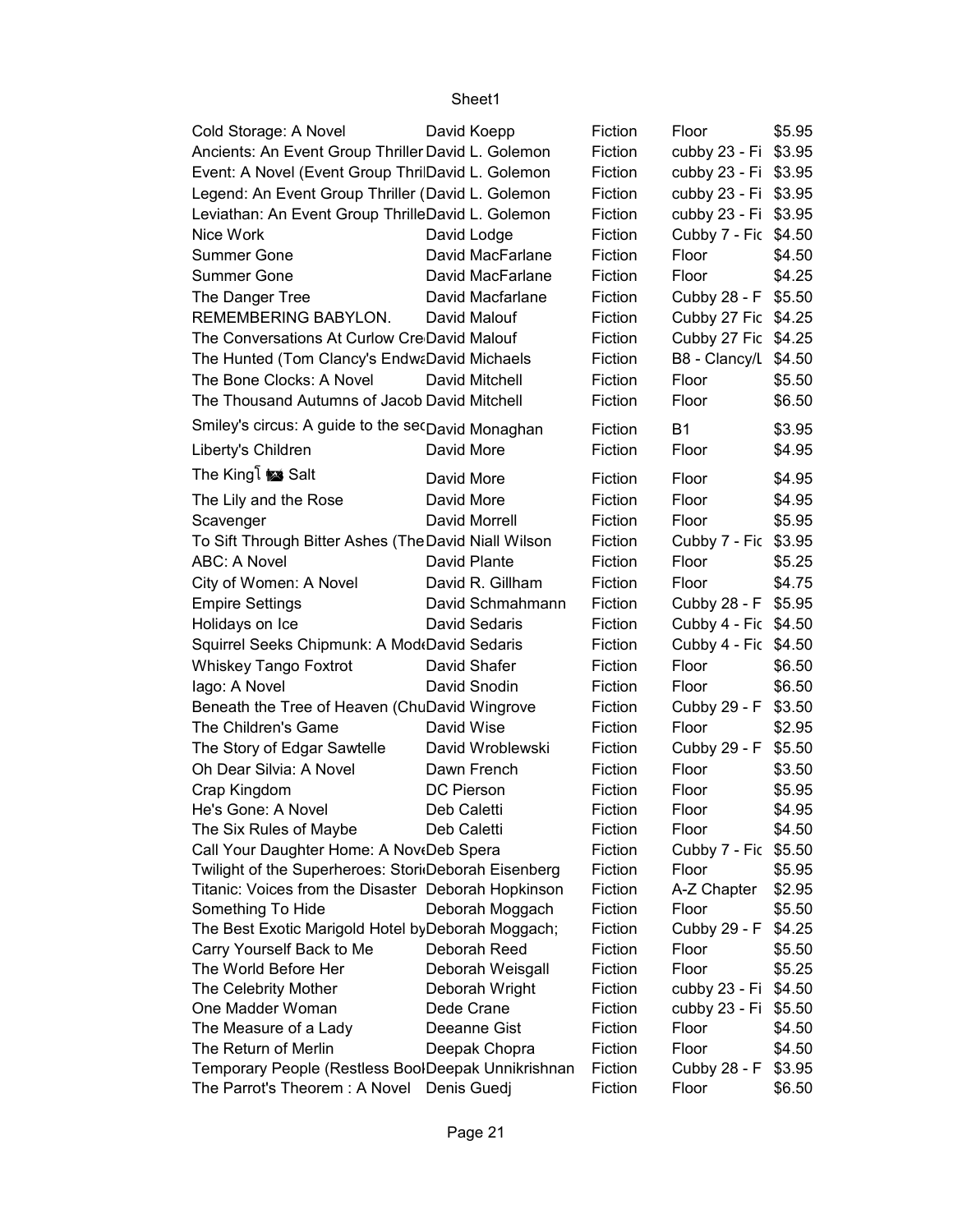| Tree of Smoke: A Novel                               | Denis Johnson        | Fiction | Floor               | \$6.50 |
|------------------------------------------------------|----------------------|---------|---------------------|--------|
| The Ash Garden                                       | Dennis Bock          | Fiction | Floor               | \$5.50 |
| Shutter Island                                       | Dennis Lehane        | Fiction | Floor               | \$4.95 |
| The Given Day (Coughlin, Book 1 Dennis Lehane        |                      | Fiction | Floor               | \$6.50 |
| <b>Blackeyes</b>                                     | Dennis Potter        | Fiction | Floor               | \$4.50 |
| The Skin We're In: A Year of BlacDesmond Cole        |                      | Fiction | Floor               | \$5.95 |
| 26a                                                  | Diana Evans          | Fiction | Cubby 4 - Fic       | \$4.50 |
| A Breath of Snow and Ashes                           | Diana Gabaldon       | Fiction | B <sub>5</sub>      | \$6.50 |
| An Echo in the Bone (Outlander) Diana Gabaldon       |                      | Fiction | B <sub>5</sub>      | \$7.95 |
| An Echo in the Bone (Outlander) Diana Gabaldon       |                      | Fiction | B <sub>5</sub>      | \$7.50 |
| An Echo in the Bone (Outlander) Diana Gabaldon       |                      | Fiction | B <sub>5</sub>      | \$7.95 |
| Dragonfly in Amber                                   | Diana Gabaldon       | Fiction | B <sub>5</sub>      | \$4.95 |
| Dragonfly in Amber                                   | Diana Gabaldon       | Fiction | B <sub>5</sub>      | \$5.25 |
| Dragonfly in Amber                                   | Diana Gabaldon       | Fiction | B <sub>5</sub>      | \$5.25 |
| Dragonfly in Amber                                   | Diana Gabaldon       | Fiction | B <sub>5</sub>      | \$5.25 |
| Dragonfly in Amber (Outlander)                       | Diana Gabaldon       | Fiction | B <sub>5</sub>      | \$4.95 |
| Dragonfly in Amber (Outlander)                       | Diana Gabaldon       | Fiction | B <sub>5</sub>      | \$4.50 |
| Dragonfly in Amber (Outlander)                       | Diana Gabaldon       | Fiction | Cubby 8 - Po        | \$4.50 |
| Drums of Autumn                                      | Diana Gabaldon       | Fiction | B <sub>5</sub>      | \$4.95 |
| Drums of Autumn                                      | Diana Gabaldon       | Fiction | B <sub>5</sub>      | \$4.95 |
| Drums of Autumn                                      | Diana Gabaldon       | Fiction | B <sub>5</sub>      | \$4.95 |
| Drums of Autumn                                      | Diana Gabaldon       | Fiction | B <sub>5</sub>      | \$4.95 |
| Lord John and the Private Matter Diana Gabaldon      |                      | Fiction | B <sub>5</sub>      | \$6.25 |
| Outlander                                            | Diana Gabaldon       | Fiction | B <sub>5</sub>      | \$4.95 |
| Outlander                                            | Diana Gabaldon       | Fiction | B <sub>5</sub>      | \$5.25 |
| Outlander                                            | Diana Gabaldon       | Fiction | B <sub>5</sub>      | \$5.25 |
| Outlander                                            | Diana Gabaldon       | Fiction | B <sub>5</sub>      | \$4.75 |
| Outlander                                            | Diana Gabaldon       | Fiction | B <sub>5</sub>      | \$5.25 |
| Outlander (TV Tie-in)                                | Diana Gabaldon       | Fiction | <b>B1</b>           | \$5.25 |
| The Fiery Cross                                      | Diana Gabaldon       | Fiction | B <sub>5</sub>      | \$7.95 |
| The Fiery Cross                                      | Diana Gabaldon       | Fiction | B <sub>5</sub>      | \$7.95 |
| The Fiery Cross                                      | Diana Gabaldon       | Fiction | B <sub>5</sub>      | \$6.95 |
| The Fiery Cross                                      | Diana Gabaldon       | Fiction | B <sub>5</sub>      | \$7.95 |
| Voyager                                              | Diana Gabaldon       | Fiction | B <sub>5</sub>      | \$5.25 |
| Voyager                                              | Diana Gabaldon       | Fiction | B <sub>5</sub>      | \$5.25 |
| Voyager                                              | Diana Gabaldon       | Fiction | B5                  | \$5.25 |
| Voyager                                              | Diana Gabaldon       | Fiction | Cubby 2-Pop         | \$5.25 |
| Written in My Own Heart's Blood (Diana Gabaldon      |                      | Fiction | B5                  | \$7.50 |
| Written in My Own Heart's Blood (Diana Gabaldon      |                      | Fiction | B <sub>5</sub>      | \$6.95 |
| A Natural History of the Senses Diane Ackerman       |                      | Fiction | Cubby 28 - F        | \$4.50 |
| Last Summer at Barebones                             | Diane Baker Mason    | Fiction | Floor               | \$4.95 |
| Keeper of the Light                                  | Diane Chamberlain    | Fiction | Floor               | \$5.95 |
| Kiss River (The Keeper Trilogy, 2) Diane Chamberlain |                      | Fiction | Floor               | \$5.95 |
| Midwife's Confession                                 | Diane Chamberlain    | Fiction | Floor               | \$5.50 |
| The Secret Life of CeeCee WilkesDiane Chamberlain    |                      | Fiction | Cubby 27 Fic \$4.50 |        |
| The Chase: A Novel (Crime Scen DiAnn Mills           |                      | Fiction | Floor               | \$4.50 |
| Wench: A Novel (P.S.)                                | Dolen Perkins-Valdez | Fiction | Floor               | \$4.95 |
| Paper Houses                                         | Dominique Fortier    | Fiction | Customer rec \$4.95 |        |
| Doctor Bloom's Story                                 | Don Coles            | Fiction | Floor               |        |
|                                                      |                      |         |                     | \$5.95 |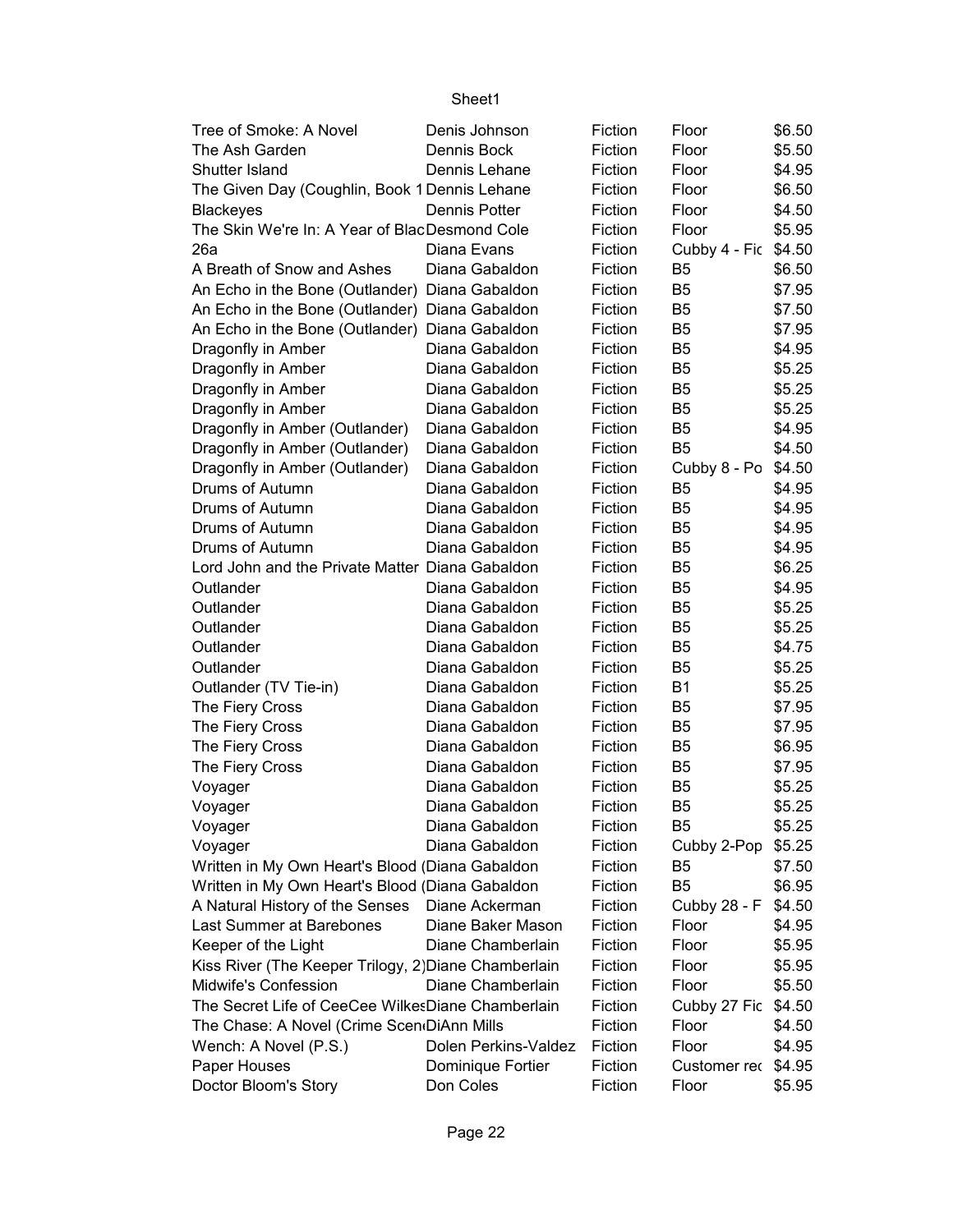| The Body Artist: A Novel                                       | Don DeLillo                    | Fiction | Floor                 | \$3.95           |
|----------------------------------------------------------------|--------------------------------|---------|-----------------------|------------------|
| The Visionary                                                  | Don Passman                    | Fiction | Floor                 | \$3.95           |
| The Hike                                                       | Don Shaw                       | Fiction | cubby 23 - Fi \$4.50  |                  |
| The Last Plantation                                            | Don Wright                     | Fiction | Floor                 | \$3.50           |
| Hitler vs. Me (The Bandy Papers, Donald Jack                   |                                | Fiction | Floor                 | \$7.25           |
| <b>Rhett Butler's People</b>                                   | Donald McCaig                  | Fiction | Cubby 7 - Fic \$4.50  |                  |
| The Vanished Ones                                              | Donato Carrisi                 | Fiction | Floor                 | \$4.50           |
| What Mother Never Told Me                                      | Donna Hill                     | Fiction | Floor                 | \$4.95           |
| Downhill Chance                                                | Donna Morrissey                | Fiction | Floor                 | \$3.95           |
| The Grandmothers: Four Short NoDoris Lessing                   |                                | Fiction | Cubby 29 - F          | \$5.50           |
| Folly Beach: A Lowcountry Tale (IDorothea Benton Frank Fiction |                                |         | Floor                 | \$6.50           |
| Same Beach, Next Year: A Novel Dorothea Benton Frank Fiction   |                                |         | Floor                 | \$4.95           |
| Same Beach, Next Year: A Novel Dorothea Benton Frank Fiction   |                                |         | Floor                 | \$4.50           |
| Shem Creek: A Lowcountry Tale (Dorothea Benton Frank Fiction   |                                |         | Cubby 4 - Fic \$3.95  |                  |
| The Last Original Wife: A Novel Dorothea Benton Frank Fiction  |                                |         | Floor                 | \$3.95           |
| Quintet                                                        | Douglas Arthur Brown           | Fiction | Floor                 | \$4.50           |
| Nightmare House                                                | Douglas Clegg                  | Fiction | Floor                 | \$3.95           |
| Robert Ludlum's (TM) The Jansor Douglas Corleone               |                                | Fiction | B8 - Clancy/L         | \$4.95           |
| All Families Are Psychotic                                     | Douglas Coupland               | Fiction | Floor                 | \$4.95           |
| All Families are Psychotic                                     | Douglas Coupland               | Fiction | Floor                 | \$6.50           |
| Player One: What Is To Become (Douglas Coupland                |                                | Fiction | Floor                 | \$4.50           |
| The Gum Thief                                                  | Douglas Coupland               | Fiction | Floor                 | \$3.95           |
| The Gum Thief                                                  | Douglas Coupland               | Fiction | Cubby 27 Fic          | \$5.95           |
| The Gum Thief: A Novel                                         | Douglas Coupland               | Fiction | Floor                 | \$4.95           |
| Run                                                            | Douglas E. Winter              | Fiction | Floor                 | \$3.95           |
| Elle: A Novel                                                  | Douglas Glover                 | Fiction | Floor                 | \$4.50           |
| Elle: A Novel                                                  | Douglas Glover                 | Fiction |                       | \$4.50           |
| A Special Relationship                                         | Douglas Kennedy                | Fiction | Cubby 28 - F<br>Floor | \$4.50           |
| The Iron Pirate                                                | Douglas Reeman                 | Fiction | B <sub>5</sub>        | \$6.28           |
| The Iron Pirate                                                | Douglas Reeman                 | Fiction | cubby 23 - Fi         |                  |
| Twelve Seconds to Live Paperba Douglas. Reeman                 |                                | Fiction | Floor                 | \$2.95<br>\$4.75 |
|                                                                |                                |         |                       |                  |
| <b>Precious Things</b>                                         | Doust, Kelly                   | Fiction | Cubby 28 - F          | \$4.50           |
| The Postmortal                                                 | Drew Magary                    | Fiction | Cubby 27 Fic \$4.95   |                  |
| Little Girl Gone                                               | Drusilla Campbell              | Fiction | Floor                 | \$4.95           |
| All the Flowers in Shanghai: A No Duncan Jepson                |                                | Fiction | Floor                 | \$5.50           |
| The Shipping News                                              | E. Annie Proulx                | Fiction | cubby 23 - Fi \$4.95  |                  |
| Room 33 (Zebra Romantic Suspe E.C. Sheedy                      |                                | Fiction | Floor                 | \$3.75           |
| Spouse on Haunted Hill (A Haunt(E.J. Copperman                 |                                | Fiction | B4                    | \$3.95           |
| <b>Billy Bathgate</b>                                          | E.L. Doctorow                  | Fiction | Floor                 | \$5.95           |
| The Waterworks: A Novel                                        | E.L. Doctorow                  | Fiction | Floor                 | \$4.50           |
| Night Gardening: A Novel                                       | E.L. Swann / Kathryn LaFiction |         | Floor                 | \$5.95           |
| The Family Corleone                                            | Ed Falco                       | Fiction | Cubby 4 - Fic \$6.50  |                  |
| <b>Ten Thousand Lovers</b>                                     | <b>Edeet Ravel</b>             | Fiction | Floor                 | \$4.50           |
| <b>Saints and Sinners</b>                                      | Edna O'Brien                   | Fiction | Floor                 | \$4.50           |
| London Calling                                                 | <b>Edward Bloor</b>            | Fiction | Cubby 27 Fic          | \$6.50           |
| Infernal Angel                                                 | <b>Edward Lee</b>              | Fiction | Cubby 24 - F          | \$3.95           |
| Lost in the City                                               | Edward P. Jones                | Fiction | Cubby 28 - F          | \$4.50           |
| The Known World                                                | Edward P. Jones                | Fiction | Floor                 | \$6.50           |
| The Known World: A Novel                                       | Edward P. Jones                | Fiction | Floor                 | \$4.50           |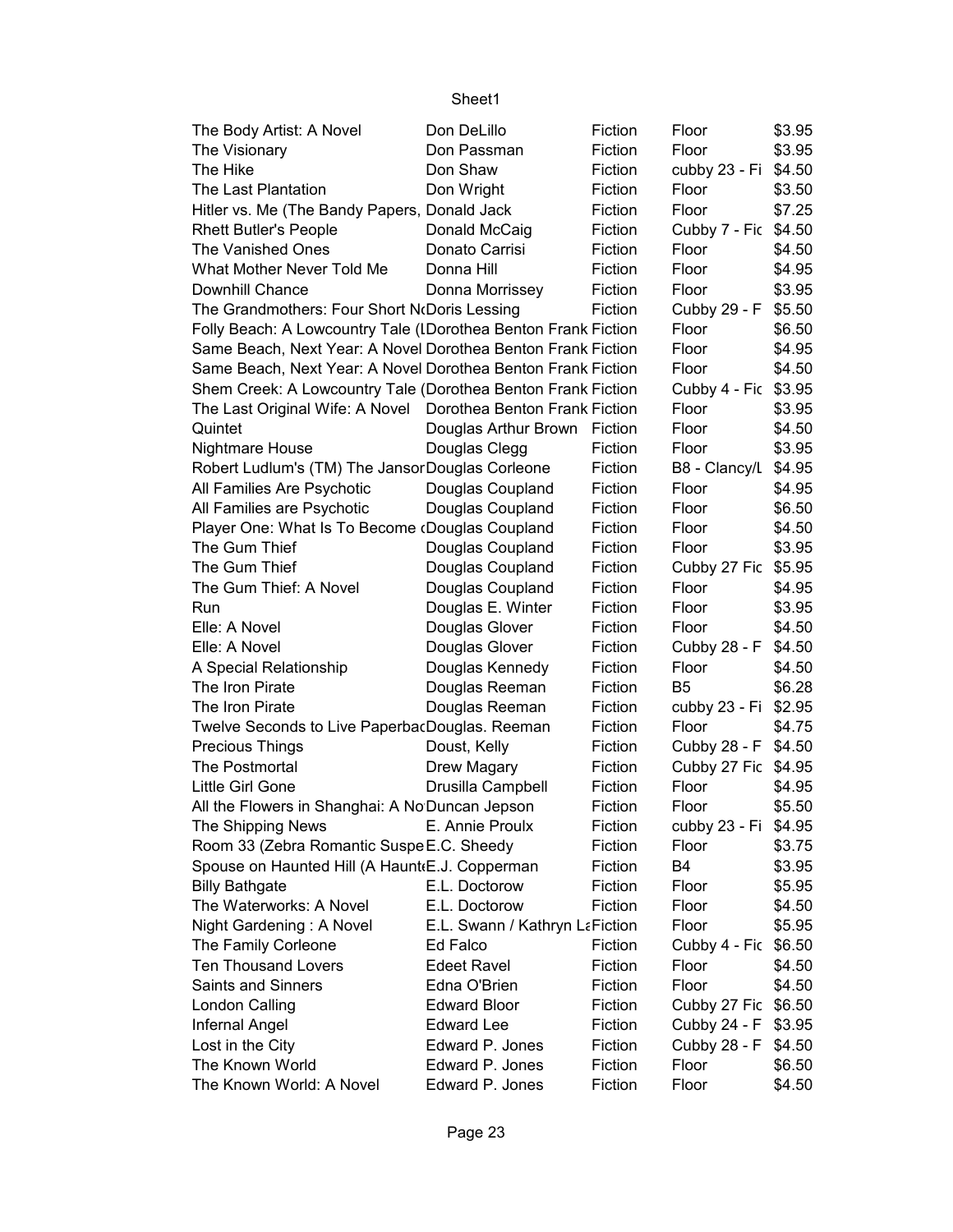| <b>Nine Planets</b>                                                                                               | <b>Edward Riche</b>        | Fiction | Cubby 4 - Fic \$5.95 |        |
|-------------------------------------------------------------------------------------------------------------------|----------------------------|---------|----------------------|--------|
| Rare Birds                                                                                                        | <b>Edward Riche</b>        | Fiction | Cubby 28 - F \$4.50  |        |
| London: The Novel                                                                                                 | <b>Edward Rutherfurd</b>   | Fiction | Floor                | \$4.50 |
| London: The Novel                                                                                                 | <b>Edward Rutherfurd</b>   | Fiction | cubby 23 - Fi \$4.50 |        |
| London: The Novel                                                                                                 | <b>Edward Rutherfurd</b>   | Fiction | cubby 23 - Fi \$4.50 |        |
| New York                                                                                                          | <b>Edward Rutherfurd</b>   | Fiction | Floor                | \$5.25 |
| New York                                                                                                          | <b>Edward Rutherfurd</b>   | Fiction | Cubby 28 - F         | \$6.95 |
| Paris: The Novel                                                                                                  | <b>Edward Rutherfurd</b>   | Fiction | Cubby 28 - F         | \$6.95 |
| SARUM THE NOVEL OF ENGLA Edward Rutherfurd                                                                        |                            | Fiction | Floor                | \$6.95 |
| The Forest                                                                                                        | <b>Edward Rutherfurd</b>   | Fiction | Floor                | \$6.50 |
| The Forest                                                                                                        | <b>Edward Rutherfurd</b>   | Fiction | Cubby 28 - F         | \$6.95 |
| The Princes Of Ireland - The DublEdward Rutherfurd                                                                |                            | Fiction | Cubby 7 - Fic \$5.50 |        |
| The Rebels of Ireland                                                                                             | <b>Edward Rutherfurd</b>   | Fiction | Floor                | \$4.95 |
| Breath, Eyes, Memory (Oprah's BEdwidge Danticat                                                                   |                            | Fiction | Floor                | \$4.95 |
| Taiko: An Epic Novel of War and 'Eiji Yoshikawa                                                                   |                            | Fiction | Cubby 28 - F         | \$6.99 |
| Beauty Is a Wound                                                                                                 | Eka Kurniawan              | Fiction | Floor                | \$4.50 |
| Idioglossia                                                                                                       | <b>Eleanor Bailey</b>      | Fiction | Floor                | \$6.50 |
| <b>The Weird Sisters</b>                                                                                          | Eleanor Brown              | Fiction | Cubby 28 - F         | \$5.95 |
| My Brilliant Friend                                                                                               | Elena Ferrante             | Fiction | Floor                | \$5.95 |
| My Brilliant Friend (HBO Tie-in EdElena Ferrante                                                                  |                            | Fiction | Customer rec \$5.50  |        |
| My Brilliant Friend (HBO Tie-in EdElena Ferrante                                                                  |                            | Fiction | Customer rec \$5.50  |        |
| The Time of the Uprooted: A NoveElie Wiesel                                                                       |                            | Fiction | Floor                | \$5.50 |
| 28 Summers                                                                                                        | Elin Hilderbrand           | Fiction | Floor                | \$6.95 |
| The Perfect Couple                                                                                                | Elin Hilderbrand           | Fiction | Floor                | \$5.95 |
| What Happens in Paradise                                                                                          | Elin Hilderbrand           | Fiction | Floor                | \$5.50 |
| On Turpentine Lane                                                                                                | Elinor Lipman              | Fiction | Cubby 7 - Fic        | \$4.95 |
| North of Boston: A Novel                                                                                          | Elisabeth Elo              | Fiction | Floor                | \$2.02 |
| All Times Have Been Modern                                                                                        | Elisabeth Harvor           | Fiction | Floor                | \$6.50 |
| The True and Outstanding Adven Elisabeth Robinson                                                                 |                            | Fiction | Floor                | \$4.75 |
| The True and Outstanding Adven Elisabeth Robinson                                                                 |                            | Fiction | Floor                | \$6.50 |
| Writing Jane Austen: A Novel                                                                                      | Elizabeth Aston            | Fiction | Cubby 27 Fic         | \$4.50 |
| Dream When You're Feeling Blue Elizabeth Berg                                                                     |                            | Fiction | Floor                | \$4.50 |
| Durable Goods                                                                                                     | Elizabeth Berg             | Fiction | Cubby 7 - Fic \$3.50 |        |
| Never Change                                                                                                      | Elizabeth Berg             | Fiction | Floor                | \$5.25 |
| Open House                                                                                                        | Elizabeth Berg             | Fiction | Cubby 28 - F \$5.95  |        |
| The Art of Mending                                                                                                | <b>Elizabeth Berg</b>      | Fiction | Floor                | \$6.50 |
| The Confession Club: A Novel                                                                                      | <b>Elizabeth Berg</b>      | Fiction | Cubby 7 - Fic \$5.50 |        |
| Until the Real Thing Comes Along Elizabeth Berg                                                                   |                            | Fiction | Cubby 28 - F         | \$4.50 |
| Achilles: A Novel                                                                                                 | <b>Elizabeth Cook</b>      | Fiction | Cubby 28 - F         | \$4.50 |
|                                                                                                                   |                            |         | Cubby 24 - F         |        |
| Many Things Have Happened Sin Elizabeth Dewberry Vau Fiction<br>A Lady's Formula for Love (The SElizabeth Everett |                            | Fiction | Cubby 4 - Fic \$5.50 | \$4.25 |
| Sisters of Treason: A Novel                                                                                       | <b>Elizabeth Fremantle</b> | Fiction | Floor                | \$6.50 |
|                                                                                                                   |                            | Fiction | Floor                |        |
| Mary Barton (Vintage Classics)                                                                                    | Elizabeth Gaskell          |         |                      | \$4.95 |
| North and South (Vintage Classic: Elizabeth Gaskell                                                               |                            | Fiction | Floor                | \$4.95 |
| Red Classics North and South                                                                                      | Elizabeth Gaskell          | Fiction | Floor                | \$3.95 |
| Alone in the Classroom                                                                                            | Elizabeth Hay              | Fiction | Floor                | \$5.95 |
| Alone in the Classroom                                                                                            | Elizabeth Hay              | Fiction | Cubby 28 - F         | \$4.50 |
| Alone in the Classroom                                                                                            | Elizabeth Hay              | Fiction | Cubby 7 - Fic \$5.95 |        |
| Garbo Laughs                                                                                                      | Elizabeth Hay              | Fiction | Cubby 29 - F \$5.50  |        |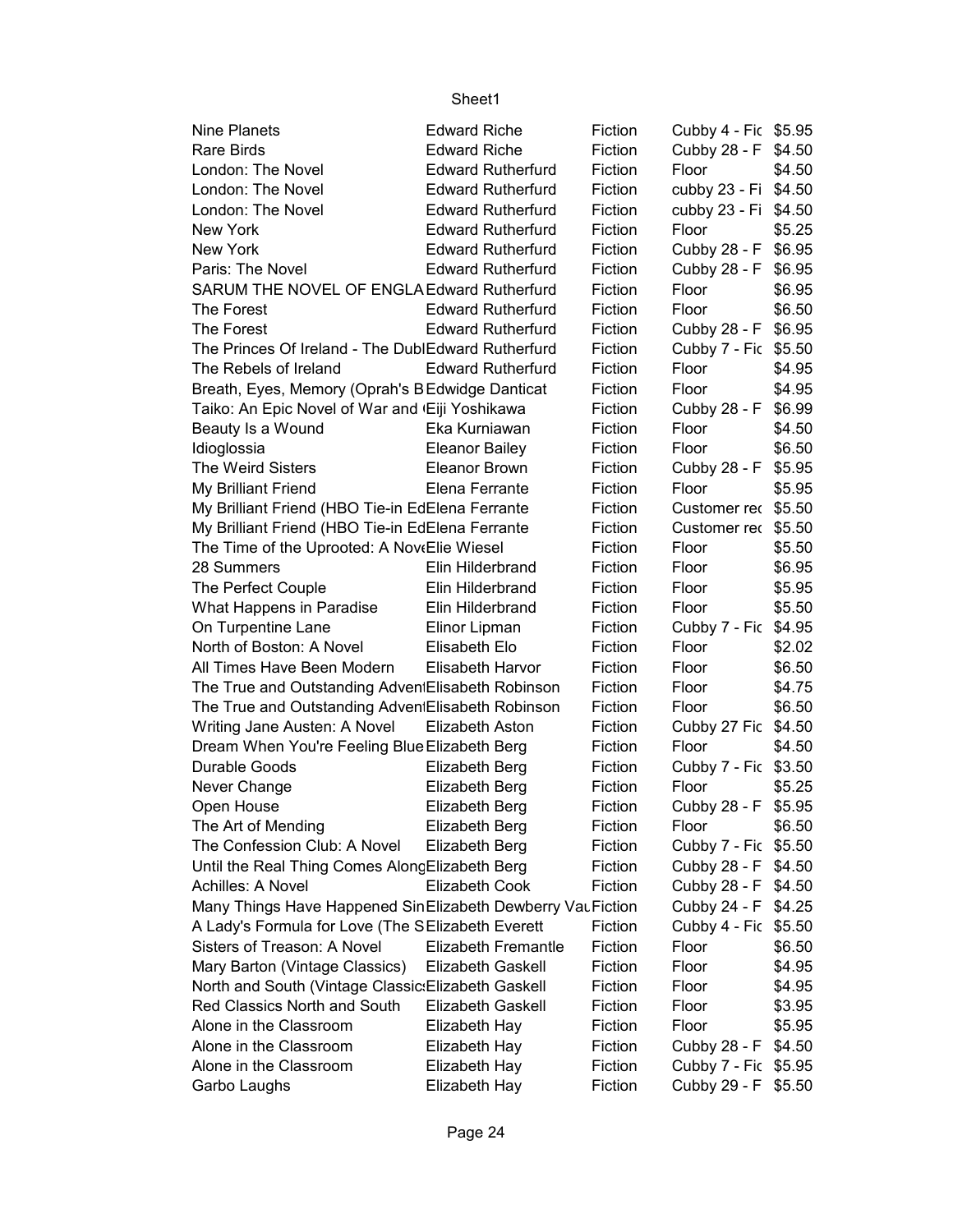|         | Late Nights on Air                              | Elizabeth Hay                  | Fiction | Floor                | \$5.50 |
|---------|-------------------------------------------------|--------------------------------|---------|----------------------|--------|
|         | Late Nights on Air                              | Elizabeth Hay                  | Fiction | Cubby 27 Fic \$4.95  |        |
|         | The Painted Kiss: A Novel                       | Elizabeth Hickey               | Fiction | cubby 23 - Fi \$4.50 |        |
|         | Apologize, Apologize!                           | Elizabeth Kelly                | Fiction | Floor                | \$5.25 |
|         | Cushla: Gypsy Spirit                            | Elizabeth Radmore              | Fiction | cubby 23 - Fi \$4.50 |        |
|         | <b>Auriel Rising</b>                            | Elizabeth Redfern              | Fiction | Floor                | \$6.50 |
|         | Anything Is Possible: A Novel                   | <b>Elizabeth Strout</b>        | Fiction | Customer rec \$5.50  |        |
|         | Lost in Paris                                   | Elizabeth Thompson             | Fiction | Cubby 7 - Fic \$5.50 |        |
|         | The Book of Unholy Mischief: A NElle Newmark    |                                | Fiction | Floor                | \$4.25 |
|         | Designer Knockoff: A Crime of Fa Ellen Byerrum  |                                | Fiction | B4                   | \$2.95 |
|         | In the Land of Dreamy Dreams                    | Ellen Gilchrist                | Fiction | Floor                | \$3.95 |
|         | The Anna Papers: A Novel                        | Ellen Gilchrist                | Fiction | Floor                | \$4.95 |
|         | Jerusalem the City of God                       | Ellen Gunderson Traylo Fiction |         | Cubby 7 - Fic \$4.50 |        |
|         | Crank                                           | <b>Ellen Hopkins</b>           | Fiction | Floor                | \$4.95 |
|         | The Plum Tree                                   | Ellen Marie Wiseman            | Fiction | Floor                | \$4.95 |
|         | The Street Sweeper                              | <b>Elliot Perlman</b>          | Fiction | Floor                | \$5.95 |
|         | Cuba Libre                                      | Elmore Leonard                 | Fiction | Floor                | \$3.95 |
|         | Get Shorty                                      | Elmore Leonard                 | Fiction | Cubby 24 - F \$6.75  |        |
|         | Out of Sight                                    | Elmore Leonard                 | Fiction | cubby 23 - Fi \$3.95 |        |
|         | Split Images (City Primeval)                    | Elmore Leonard                 | Fiction | Floor                | \$2.95 |
|         | Up in Honey's Room: A Novel                     | Elmore Leonard                 | Fiction | Floor                | \$6.50 |
| ~~NEW~~ | Rescue You (Dogwood County, 1 Elysia Whisler    |                                | Fiction | Cubby 28 - F         | \$5.50 |
|         | The Floating Feldmans                           | Elyssa Friedland               | Fiction | Floor                | \$6.25 |
|         | The Belly of Paris (Modern LibraryEmile Zola    |                                | Fiction | Floor                | \$4.50 |
|         | The Color of Light (Goddesses ArEmilie Richards |                                | Fiction | Floor                | \$5.50 |
|         | <b>Cuban Heels</b>                              | <b>Emily Barr</b>              | Fiction | Cubby 27 Fic \$4.50  |        |
|         | Wreckage                                        | <b>Emily Bleeker</b>           | Fiction | Cubby 4 - Fic \$4.95 |        |
|         | All We Ever Wanted                              | <b>Emily Giffin</b>            | Fiction | Cubby 24 - F \$6.50  |        |
|         | <b>First Comes Love</b>                         | <b>Emily Giffin</b>            | Fiction | Floor                | \$5.50 |
|         | <b>First Comes Love</b>                         | <b>Emily Giffin</b>            | Fiction | Floor                | \$3.95 |
|         | First Comes Love: A Novel                       | <b>Emily Giffin</b>            | Fiction | Floor                | \$6.50 |
|         | Heart of the Matter                             | <b>Emily Giffin</b>            | Fiction | Floor                | \$5.95 |
|         | Heart of the Matter                             | <b>Emily Giffin</b>            | Fiction | Floor                | \$5.95 |
|         | Love the One You're With                        | <b>Emily Giffin</b>            | Fiction | Floor                | \$5.25 |
|         | Love the One You're With                        | <b>Emily Giffin</b>            | Fiction | Cubby 7 - Fic \$4.75 |        |
|         | Something Blue                                  | <b>Emily Giffin</b>            | Fiction | Floor                | \$4.95 |
|         | Something Borrowed                              | <b>Emily Giffin</b>            | Fiction | Floor                | \$3.50 |
|         | The One & Only                                  | <b>Emily Giffin</b>            | Fiction | Floor                | \$6.50 |
|         | The One & Only                                  | <b>Emily Giffin</b>            | Fiction | Cubby 29 - F         | \$6.50 |
|         | The One & Only: A Novel                         | <b>Emily Giffin</b>            | Fiction | Floor                | \$6.50 |
|         | Where We Belong: A Novel                        | <b>Emily Giffin</b>            | Fiction | Cubby 29 - F         | \$6.50 |
|         | Friendship: A Novel                             | <b>Emily Gould</b>             | Fiction | Floor                | \$5.95 |
|         | The Glorious Guinness Girls                     | <b>Emily Hourican</b>          | Fiction | Customer rec         | \$5.50 |
|         | The Darling Girls                               | Emma Burstall                  | Fiction | Floor                | \$4.95 |
|         | Frog Music                                      | Emma Donoghue                  | Fiction | Floor                | \$6.50 |
|         | Room                                            | Emma Donoghue                  | Fiction | Floor                | \$4.50 |
|         | Room                                            | Emma Donoghue                  | Fiction | Floor                | \$6.50 |
|         | Room                                            | Emma Donoghue                  | Fiction | Cubby 29 - F         | \$4.95 |
|         | Room Movie Tie-in Edition                       | Emma Donoghue                  | Fiction | Floor                | \$4.95 |
|         |                                                 |                                |         |                      |        |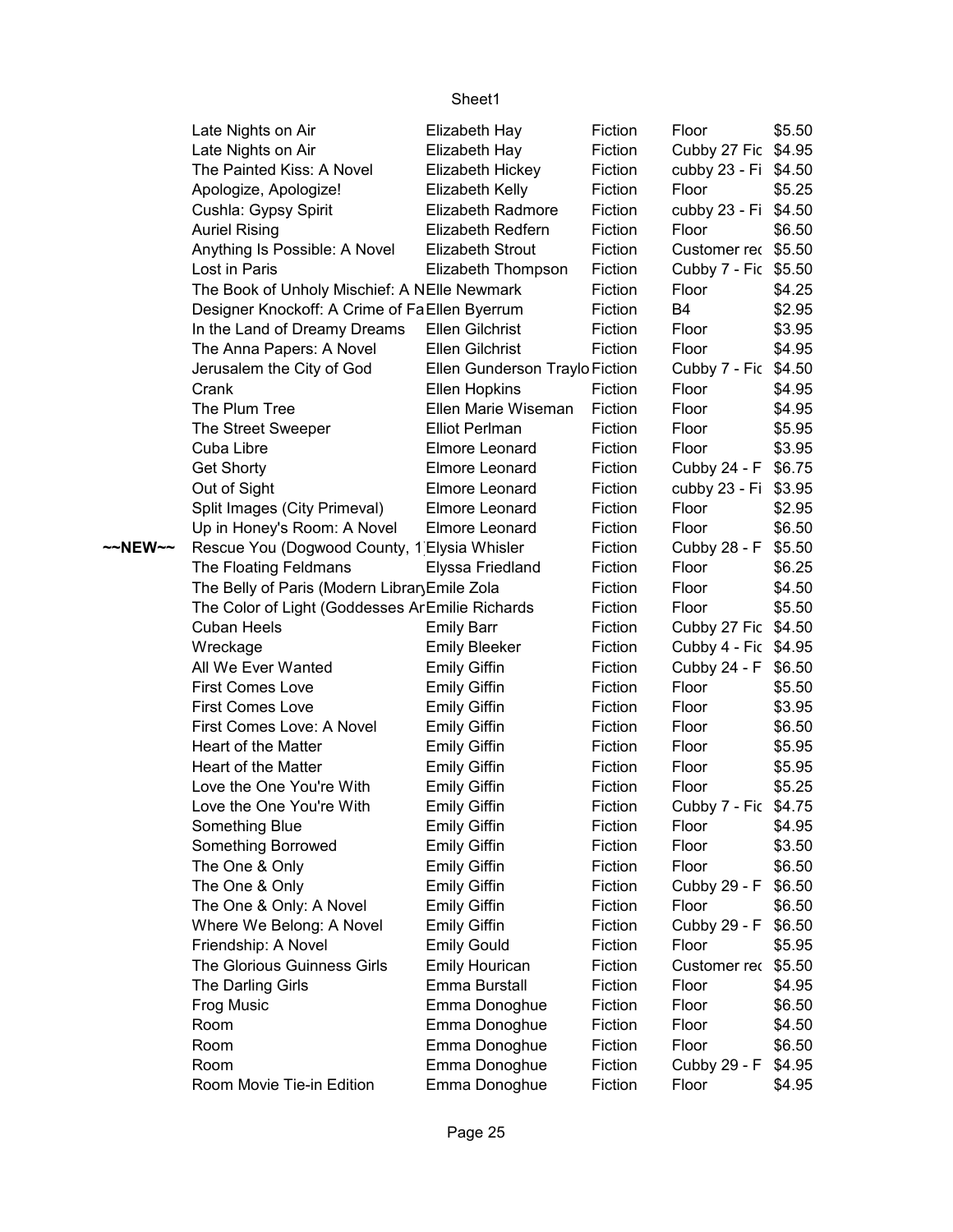| The Woman Who Gave Birth to REmma Donoghue          |                                | Fiction | Cubby 27 Fic \$4.50   |        |
|-----------------------------------------------------|--------------------------------|---------|-----------------------|--------|
| Elizabeth Is Missing                                | Emma Healey                    | Fiction | Floor                 | \$5.95 |
| Dedication                                          | Emma McLaughlin, NiccFiction   |         | Floor                 | \$6.50 |
| The Nanny Diaries: A Novel                          | Emma Mclaughlin, Nico Fiction  |         | Floor                 | \$5.95 |
| Between You and Me: A Novel                         | Emma McLaughlin, Nico Fiction  |         | Floor                 | \$4.95 |
| Citizen Girl                                        | Emma McLaughlin, Nico Fiction  |         | Floor                 | \$4.95 |
| Modern Lovers                                       | Emma Straub                    | Fiction | Cubby 24 - F          | \$5.50 |
| The Twelve Rooms of the Nile                        | Enid Shomer                    | Fiction | Floor                 | \$6.50 |
| Dark Homecoming                                     | Eric Lustbader                 | Fiction | Floor                 | \$3.95 |
| <b>FLOATING CITY</b>                                | Eric Lustbader                 | Fiction | Floor                 | \$3.50 |
| Second Skin                                         | Eric Lustbader                 | Fiction | Floor                 | \$3.95 |
| The KAISHO                                          | Eric Lustbader                 | Fiction | Floor                 | \$3.50 |
| Angel Eyes                                          | Eric Van Lustbader             | Fiction | Floor                 | \$3.95 |
| <b>Black Blade</b>                                  | Eric Van Lustbader             | Fiction | Floor                 | \$3.95 |
| <b>Black Blade</b>                                  | Eric Van Lustbader             | Fiction | Floor                 | \$3.20 |
| Blood Trust (Jack McClure/Alli CaEric Van Lustbader |                                | Fiction | Floor                 | \$4.95 |
| Bourne Enigma - New Jason Bour Eric Van Lustbader   |                                | Fiction | B8 - Clancy/L \$4.50  |        |
| Bourne Enigma -New Jason Bour Eric Van Lustbader    |                                | Fiction | Cubby 18 - P \$4.50   |        |
| New Jason Bourne Novel (Jason Eric Van Lustbader    |                                | Fiction | B8 - Clancy/L \$6.50  |        |
| Robert Ludlum's (TM) The BourneEric Van Lustbader   |                                | Fiction | B8 - Clancy/L \$4.50  |        |
| Robert Ludlum's (TM) The BourneEric Van Lustbader   |                                | Fiction | B8 - Clancy/L \$4.50  |        |
| Robert Ludlum's The Bourne Betr Eric Van Lustbader  |                                | Fiction | B8 - Clancy/L \$6.50  |        |
| Robert Ludlum's The Bourne Betr Eric Van Lustbader  |                                | Fiction | B8 - Clancy/L \$6.50  |        |
| Robert Ludlum's the Bourne DeceEric Van Lustbader   |                                | Fiction | B8 - Clancy/L \$5.50  |        |
| Robert Ludlum's the Bourne DeceEric Van Lustbader   |                                | Fiction | B8 - Clancy/L \$12.60 |        |
| Robert Ludlum's The Bourne ObjeEric Van Lustbader   |                                | Fiction | B8 - Clancy/L \$3.95  |        |
| Robert Ludlum's The Bourne San Eric Van Lustbader   |                                | Fiction | B8 - Clancy/L         | \$6.50 |
| <b>Sirens</b>                                       | Eric Van Lustbader             | Fiction | Floor                 | \$3.95 |
| The Bourne Legacy                                   | Eric Van Lustbader             | Fiction | B8 - Clancy/L         | \$3.95 |
| White Ninja                                         | Eric Van Lustbader             | Fiction | Floor                 | \$3.95 |
| Zero                                                | Eric Van Lustbader             | Fiction | Floor                 | \$3.95 |
| Camp 30                                             | <b>Eric Walters</b>            | Fiction | Floor                 | \$3.15 |
| Panama                                              | Eric Zencey                    | Fiction | Floor                 | \$3.95 |
| Panama: A Novel                                     | Eric Zencey                    | Fiction | Floor                 | \$4.95 |
| Song Of The Skylark /book                           | Erica James                    | Fiction | Floor                 | \$4.25 |
| The Hidden Cottage                                  | Erica James                    | Fiction | Floor                 | \$4.50 |
| The Boys' Club: A Novel                             | Erica Katz                     | Fiction | Cubby 24 - F          | \$5.95 |
| Killer Takes All                                    |                                | Fiction | Floor                 |        |
|                                                     | Erica Spindler                 |         |                       | \$3.95 |
| Book Fair and Foul (Ashton CorneErika Chase         |                                | Fiction | Floor                 | \$3.25 |
| The Queen of the Tearling: A NovErika Johansen      |                                | Fiction | Floor                 | \$5.50 |
| Stone Mothers: A Novel                              | Erin Kelly                     | Fiction | Floor                 | \$6.50 |
| A Lesson Before Dying (Oprah's EErnest J. Gaines    |                                | Fiction | Cubby 7 - Fic         | \$4.95 |
| <b>Half-Blood Blues</b>                             | Esi Edugyan                    | Fiction | Floor                 | \$4.50 |
| Half-Blood Blues                                    | Esi Edugyan                    | Fiction | Cubby 27 Fic          | \$4.50 |
| Washington Black: A Novel                           | Esi Edugyan                    | Fiction | Floor                 | \$6.50 |
| Mere                                                | Esta and Linda Spaldin(Fiction |         | Cubby 27 Fic          | \$5.50 |
| A Woman Is No Man: A Novel                          | Etaf Rum                       | Fiction | Floor                 | \$5.95 |
| Only the Strong: An Ackerman NcEthan Cross          |                                | Fiction | Floor                 | \$4.50 |
| Christmas at Woolworths                             | everest, elaine                | Fiction | Floor                 | \$4.95 |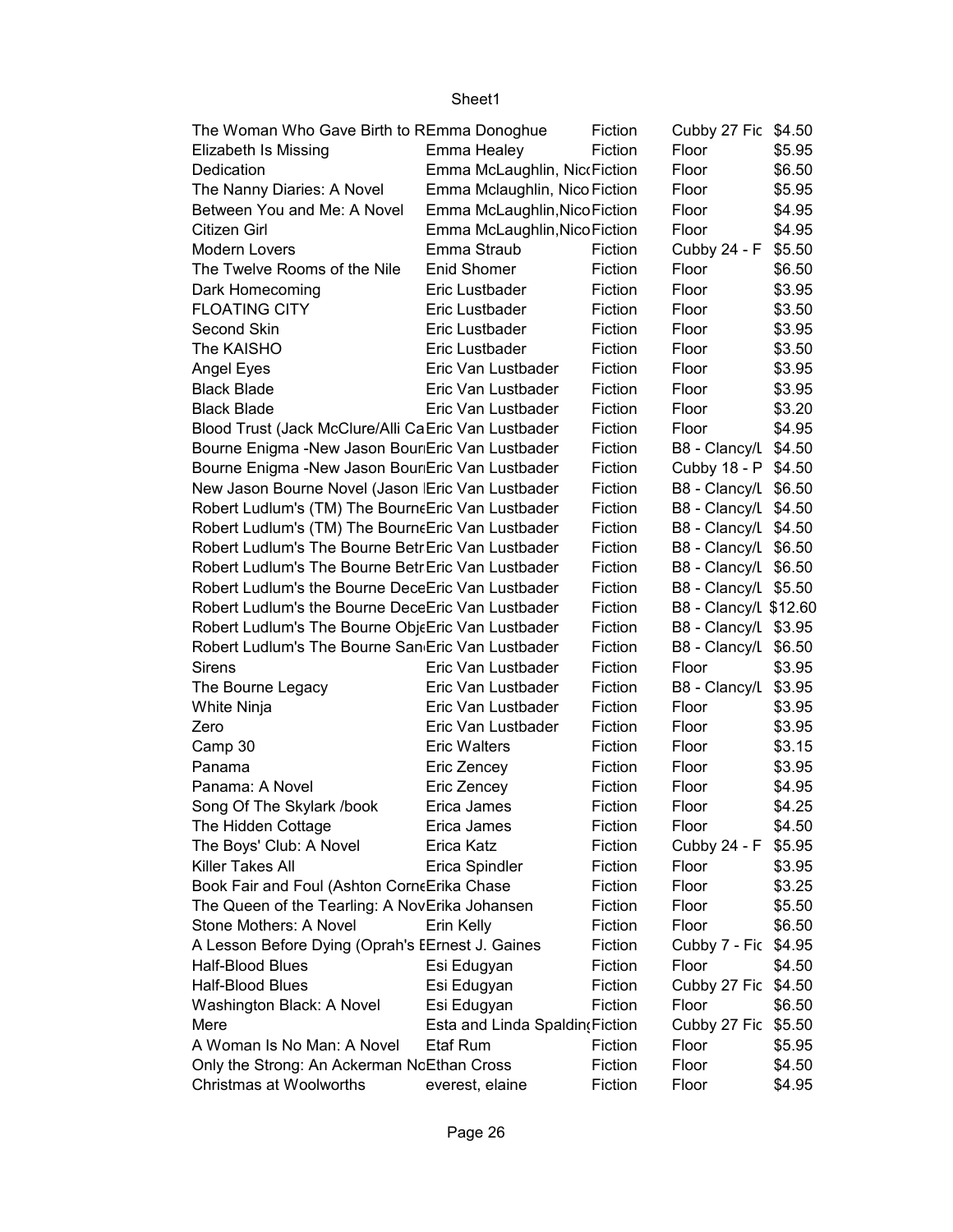| The Barrens and Others                                           | F. Paul Wilson              | Fiction | Floor               | \$4.50 |
|------------------------------------------------------------------|-----------------------------|---------|---------------------|--------|
| <b>Operation Angus</b>                                           | Fallis, Terry               | Fiction | Floor               | \$5.95 |
| <b>Operation Angus</b>                                           | Fallis, Terry               | Fiction | Floor               | \$5.95 |
| Ordeal by Ice                                                    | <b>Farley Mowat</b>         | Fiction | Floor               | \$3.95 |
| The farfarers: Before the Norse                                  | <b>Farley Mowat</b>         | Fiction | Floor               | \$6.50 |
| The farfarers: Before the Norse                                  | <b>Farley Mowat</b>         | Fiction | Cubby 29 - F        | \$6.50 |
| Puffball                                                         | Fay Weldon                  | Fiction | Floor               | \$4.95 |
| <b>Blindman's Bluff</b>                                          | Faye Kellerman              | Fiction | B <sub>2</sub>      | \$5.50 |
| Blindman's Bluff (Decker and Laz:Faye Kellerman                  |                             | Fiction | B <sub>2</sub>      | \$4.25 |
| Bone Box: A Decker/Lazarus Nov Faye Kellerman                    |                             | Fiction | B <sub>2</sub>      | \$5.50 |
| Bone Box: A Decker/Lazarus Nov Faye Kellerman                    |                             | Fiction | B <sub>2</sub>      | \$4.50 |
| Day of Atonement (Decker/Lazaru Faye Kellerman                   |                             | Fiction | B <sub>2</sub>      | \$3.75 |
| False Prophet: A Decker/Lazarus Faye Kellerman                   |                             | Fiction | B <sub>2</sub>      | \$4.50 |
| Gun Games Intl: A Decker/LazaruFaye Kellerman                    |                             | Fiction | B <sub>2</sub>      | \$5.95 |
| Hangman: A Decker/Lazarus Nov Faye Kellerman                     |                             | Fiction | B <sub>2</sub>      | \$5.50 |
| Jupiter's Bones (Decker/Lazarus IFaye Kellerman                  |                             | Fiction | B <sub>2</sub>      | \$4.25 |
| Killing Season: A Thriller                                       | Faye Kellerman              | Fiction | B <sub>2</sub>      | \$4.50 |
| Stalker: A Peter Decker and Rina Faye Kellerman                  |                             | Fiction | B <sub>2</sub>      | \$3.95 |
| <b>Straight into Darkness</b>                                    | Faye Kellerman              | Fiction | Cubby 18 - P        | \$4.50 |
| The Burnt House                                                  | Faye Kellerman              | Fiction | B <sub>2</sub>      | \$3.95 |
| The Burnt House                                                  | Faye Kellerman              | Fiction | Cubby 8 - Po        | \$3.95 |
| The Forgotten (Peter Decker & RiFaye Kellerman                   |                             | Fiction | B <sub>2</sub>      | \$3.95 |
| The Forgotten (Peter Decker & RiFaye Kellerman                   |                             | Fiction | B <sub>2</sub>      | \$4.25 |
| The Mercedes Coffin                                              | Faye Kellerman              | Fiction | B <sub>2</sub>      | \$5.50 |
| The Ritual Bath (Decker/Lazarus   Faye Kellerman                 |                             | Fiction | B <sub>2</sub>      | \$3.95 |
| The Theory of Death: A Decker/LtFaye Kellerman                   |                             | Fiction | B <sub>2</sub>      | \$4.50 |
| Summer at the Garden Cafe: A N <sub>'</sub> Felicity Hayes-McCoy |                             | Fiction | Floor               | \$6.50 |
| The Map of Time: A Novel                                         | Felix J Palma               | Fiction | Cubby 29 - F        | \$3.95 |
| Past Imperfect                                                   | Fellowes, Julian            | Fiction | Floor               | \$3.95 |
| Letters Home                                                     | Fergal Keane                | Fiction | Cubby 28 - F        | \$4.50 |
| Elmet: A Novel                                                   | Fiona Mozley                | Fiction | Customer rec        | \$4.50 |
| Hornblower And The Hotspur                                       | Forester C.S                | Fiction | B <sub>5</sub>      | \$2.95 |
| Good Neighborhood                                                | Fowler, Therese Anne        | Fiction | Cubby 24 - F        | \$5.50 |
| <b>Trail of Tears</b>                                            | Fran Patton Statham         | Fiction | Floor               | \$4.50 |
| If I Had Your Face: A Novel                                      | Frances Cha                 | Fiction | Floor               | \$6.50 |
| Leaning, Leaning Over Water                                      | Frances Itani               | Fiction | Cubby 29 - F \$3.25 |        |
| Requiem                                                          | Frances Itani               | Fiction | Floor               | \$4.95 |
| Sicilian Odyssey (National GeograFrancine Prose                  |                             | Fiction | Floor               | \$5.95 |
| A Lineage of Grace: Five Stories (Francine Rivers                |                             | Fiction | Floor               | \$5.95 |
| <b>Bridge to Haven</b>                                           | <b>Francine Rivers</b>      | Fiction | Floor               | \$4.95 |
| The Life of God (as Told by Hims Franco Ferrucci                 |                             | Fiction | Cubby 27 Fic        | \$4.50 |
| Millions                                                         | <b>Frank Cottrell Boyce</b> | Fiction | Floor               | \$5.95 |
| Ireland: A Novel                                                 | <b>Frank Delaney</b>        | Fiction | Floor               | \$3.95 |
| The Last Storyteller: A Novel of InFrank Delaney                 |                             | Fiction | Floor               | \$4.95 |
| Tipperary: A Novel                                               | Frank Delaney               | Fiction | cubby 23 - Fi       | \$5.25 |
| The Kraus Project: Essays by Karfranzen, jonathan                |                             | Fiction | Floor               | \$4.95 |
| Mr Midshipman Easy (Classics of Frederick Capt. Marryat Fiction  |                             |         | Floor               | \$4.95 |
| Avenger                                                          | Frederick Forsyth           | Fiction | Floor               | \$6.50 |
| Avenger                                                          | Frederick Forsyth           | Fiction | Floor               | \$6.50 |
|                                                                  |                             |         |                     |        |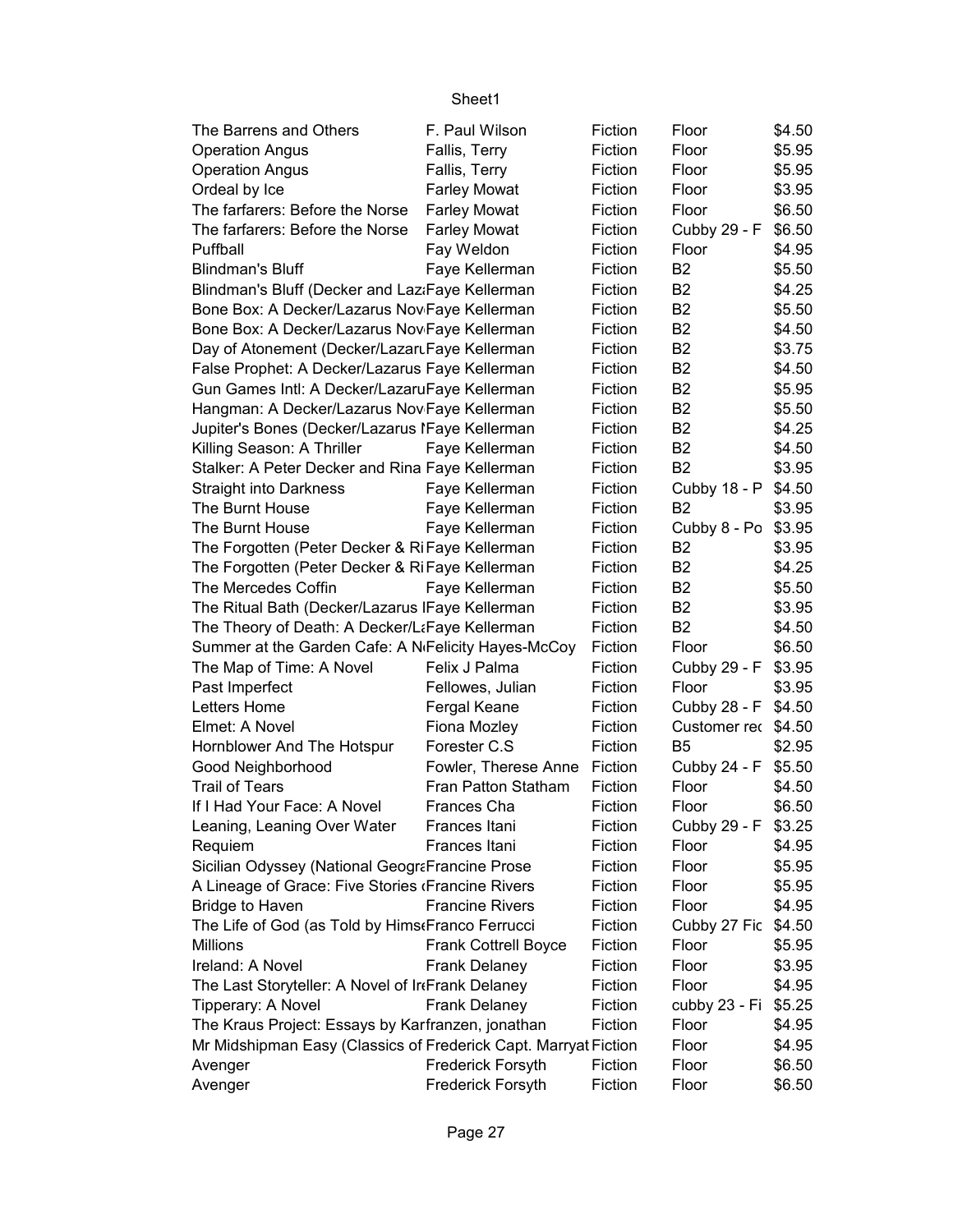| <b>ICON</b>                                                    | <b>FREDERICK FORSYTIFiction</b>      |         | Floor                | \$3.75 |
|----------------------------------------------------------------|--------------------------------------|---------|----------------------|--------|
| <b>ICON</b>                                                    | <b>Frederick Forsyth</b>             | Fiction | Floor                | \$6.50 |
| The Afghan                                                     | <b>Frederick Forsyth</b>             | Fiction | Floor                | \$6.50 |
| The Afghan                                                     | <b>Frederick Forsyth</b>             | Fiction | Floor                | \$5.95 |
| The Afghan                                                     | <b>Frederick Forsyth</b>             | Fiction | Floor                | \$5.95 |
| The Afghan                                                     | Frederick Forsyth                    | Fiction | Floor                | \$4.50 |
| The Deceiver                                                   | <b>Frederick Forsyth</b>             | Fiction | Floor                | \$6.50 |
| The Devils Alternative                                         | Frederick Forsyth                    | Fiction | Floor                | \$5.95 |
| The Fourth Protocol                                            | Frederick Forsyth                    | Fiction | Floor                | \$6.50 |
| The Kill List                                                  | Frederick Forsyth                    | Fiction | Floor                | \$6.50 |
| The Negotiator                                                 | <b>Frederick Forsyth</b>             | Fiction | Floor                | \$5.95 |
| A Man Called Ove                                               | Fredrik Backman                      | Fiction | Customer rec         | \$5.95 |
| <b>Beartown</b>                                                | Fredrik Backman                      | Fiction | Customer rec         | \$5.95 |
| An Echo in the Bone (Outlander) Gabaldon, Diana                |                                      | Fiction | B <sub>5</sub>       | \$5.25 |
| One Hundred Years of Solitude (CGabriel Garcia Marquez Fiction |                                      |         | Customer rec \$5.50  |        |
| Chronicle of a Death Foretold                                  | Gabriel Garcsna Msnrqui Fiction      |         | Floor                | \$4.50 |
|                                                                |                                      |         |                      |        |
| Chronicle of a Death Foretold                                  | Gabriel Garcsญa Msnrqu(Fiction       |         | Floor                | \$4.50 |
| <b>Girl Unwrapped</b>                                          | Gabriella Goliger                    | Fiction | Floor                | \$4.95 |
| Elsewhere                                                      | Gabrielle Zevin                      | Fiction | Floor                | \$4.50 |
| Storied Life Of A J Fikry, The                                 | Gabrielle Zevin                      | Fiction | Floor                | \$4.50 |
| Storied Life of AJ Fikry                                       | Gabrielle Zevin                      | Fiction | Floor                | \$4.95 |
| A Recipe for Bees                                              | Gail Anderson-Dargatz Fiction        |         | Cubby 29 - F         | \$4.95 |
| The Cure for Death By Lightning                                | Gail Anderson-Dargatz Fiction        |         | Floor                | \$4.50 |
| A Recipe for Bees                                              | Gail Anderson-Dargatz   Fiction      |         | Floor                | \$6.50 |
| Eleanor Oliphant Is Completely FiGail Honeyman                 |                                      | Fiction | Customer rec \$5.95  |        |
| The Street of a Thousand Blossor Gail Tsukiyama                |                                      | Fiction | Cubby 28 - F         | \$5.50 |
| The House on Durrow Street (The Galen Beckett                  |                                      | Fiction | Floor                | \$5.50 |
| Dreamland                                                      | <b>Garfield Reeves-StevenFiction</b> |         | Floor                | \$3.95 |
| A Christmas Blizzard                                           | <b>Garrison Keillor</b>              | Fiction | Cubby 27 Fic         | \$4.95 |
| Lake Wobegon Summer 1956                                       | <b>Garrison Keillor</b>              | Fiction | Cubby 27 Fic         | \$4.50 |
| Wobegon Boy                                                    | <b>Garrison Keillor</b>              | Fiction | Floor                | \$6.50 |
| A Sudden Light: A Novel                                        | <b>Garth Stein</b>                   | Fiction | Cubby 4 - Fic \$6.50 |        |
| A Sudden Light: A Novel                                        | <b>Garth Stein</b>                   | Fiction | Cubby 27 Fic         | \$6.50 |
| The Art of Racing in the Rain                                  | <b>Garth Stein</b>                   | Fiction | Floor                | \$5.50 |
| Fly Yellow Side Up                                             | <b>Garth Wallace</b>                 | Fiction | Cubby 4 - Fic \$4.50 |        |
| Russian Debutante's Handbook                                   | Gary Shteyngart                      | Fiction | Cubby 27 Fic         | \$4.50 |
| What Came from the Stars                                       | Gary D. Schmidt                      | Fiction | Floor                | \$4.50 |
| Lake Success                                                   | Gary Shteyngart                      | Fiction | Floor                | \$4.25 |
| A Scandalous Man                                               | <b>Gavin Esler</b>                   | Fiction | cubby 23 - Fi        | \$4.50 |
| The Universe Versus Alex Woods Gavin Extence                   |                                      | Fiction | Floor                | \$6.50 |
| <b>Horse Stories</b>                                           | Gayle Bunney                         | Fiction | Floor                | \$4.50 |
| Leave Me: A Novel                                              | Gayle Forman                         | Fiction | Floor                | \$5.95 |
| For Now                                                        | Gayle Friesen                        | Fiction | Floor                | \$3.25 |
| A Wild Affair: A Novel                                         | Gemma Townley                        | Fiction | Cubby 29 - F         | \$4.50 |
| An Ideal Wife: A Novel                                         | Gemma Townley                        | Fiction | Cubby 28 - F         | \$4.50 |
| Learning Curves: A Novel of Sex, Gemma Townley                 |                                      | Fiction | Cubby 27 Fic \$4.50  |        |
| The Hopeless Romantic's Handb Gemma Townley                    |                                      | Fiction | Cubby 29 - F         | \$4.50 |
| The Importance of Being Married: Gemma Townley                 |                                      | Fiction | Cubby 29 - F \$4.50  |        |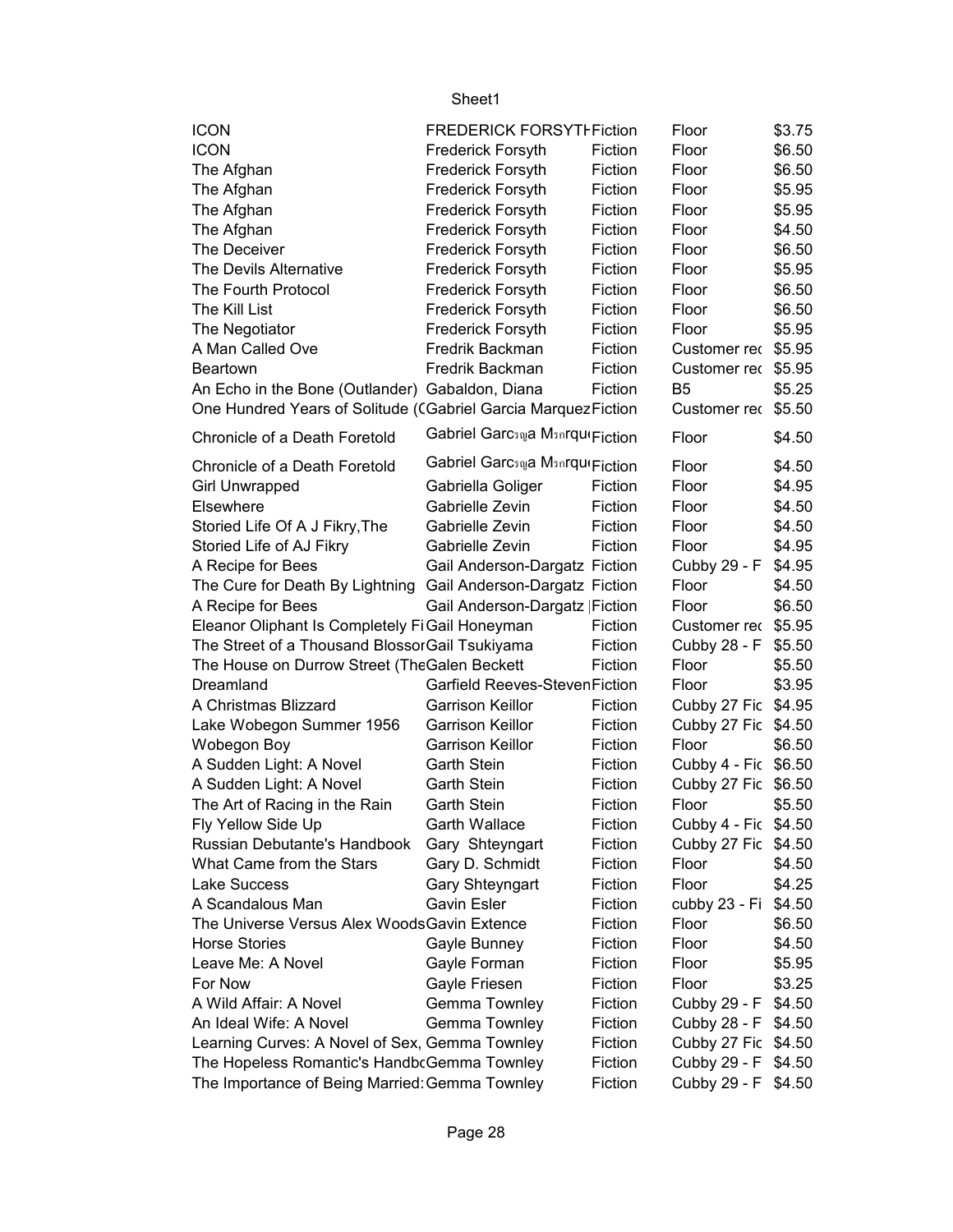| Love Anthony                                             | Genova, Lisa                     | Fiction | Customer rec \$4.50  |        |
|----------------------------------------------------------|----------------------------------|---------|----------------------|--------|
| Eagletrap                                                | Geoffrey Archer                  | Fiction | Floor                | \$3.95 |
| Tc's Op-Center: Dark Zone (Tom George Galdorisi          |                                  | Fiction | B8 - Clancy/L        | \$5.50 |
| Tom Bedlam: A Novel                                      | George Hagen                     | Fiction | Floor                | \$6.50 |
| BESIDE THE OCEAN OF TIME                                 | <b>GEORGE MACKAY BRFiction</b>   |         | Floor                | \$6.50 |
| Greenvoe                                                 | George Mackay Brown Fiction      |         | Floor                | \$4.95 |
| The Island of the Women                                  | George Mackay Brown Fiction      |         | Floor                | \$4.95 |
| A Clash of Kings (A Song of Ice a George R. R. Martin    |                                  | Fiction | Cubby 8 - Po         | \$5.50 |
| A Dance with Dragons (A Song of George R. R. Martin      |                                  | Fiction | Cubby 8 - Po         | \$3.95 |
| A Feast for Crows (A Song of Ice George R. R. Martin     |                                  | Fiction | B <sub>5</sub>       | \$5.95 |
| A Feast for Crows (A Song of Ice George R. R. Martin     |                                  | Fiction | B <sub>5</sub>       | \$7.50 |
| A Feast for Crows (A Song of Ice George R. R. Martin     |                                  | Fiction | Cubby 8 - Po         | \$5.50 |
| A Storm of Swords: A Song of Ice George R. R. Martin     |                                  | Fiction | Cubby 8 - Po         | \$5.50 |
| Dreamsongs: Volume I                                     | George R. R. Martin              | Fiction | B <sub>5</sub>       | \$6.50 |
| Dreamsongs: Volume I                                     | George R. R. Martin              | Fiction | B <sub>5</sub>       | \$6.50 |
| Nightflyers: The Illustrated Edition George R. R. Martin |                                  | Fiction | B <sub>5</sub>       | \$4.50 |
| A Clash of Kings (A Song of Ice a George R.R. Martin     |                                  | Fiction | B <sub>5</sub>       | \$4.95 |
| A Clash of Kings (A Song of Ice a George R.R. Martin     |                                  | Fiction | Cubby 8 - Po         | \$4.50 |
| A Clash of Kings (HBO Tie-in EditGeorge R.R. Martin      |                                  | Fiction | B <sub>5</sub>       | \$6.50 |
| A Feast for Crows: A Song of Ice George R.R. Martin      |                                  | Fiction | B <sub>5</sub>       | \$4.95 |
| A Feast for Crows: A Song of Ice George R.R. Martin      |                                  | Fiction | B <sub>5</sub>       | \$4.95 |
| A Game of Thrones (A Song of Ic George R.R. Martin       |                                  | Fiction | Cubby 8 - Po         | \$3.95 |
| A Game of Thrones: Book One of George R.R. Martin        |                                  | Fiction | B <sub>5</sub>       | \$4.95 |
| A Knight of the Seven Kingdoms: George R.R. Martin       |                                  | Fiction | B <sub>5</sub>       | \$6.95 |
| A Knight of the Seven Kingdoms: George R.R. Martin       |                                  | Fiction | B <sub>5</sub>       | \$7.50 |
| A Storm of Swords (A Song of IceGeorge R.R. Martin       |                                  | Fiction | B <sub>5</sub>       | \$4.95 |
| A Storm of Swords (A Song of IceGeorge R.R. Martin       |                                  | Fiction | B <sub>5</sub>       | \$4.95 |
| Lincoln in the Bardo: A Novel                            | George Saunders                  | Fiction | Floor                | \$6.50 |
| Lincoln in the Bardo: A Novel                            | George Saunders                  | Fiction | Floor                | \$5.25 |
| Lincoln in the Bardo: A Novel                            | George Saunders                  | Fiction | Floor                | \$6.50 |
| The Other Windsor Girl: A Novel (Georgie Blalock         |                                  | Fiction | Customer rec         | \$5.50 |
| The Corporal's Wife                                      | Gerald Seymour                   | Fiction | Floor                | \$4.95 |
| March                                                    | <b>Geraldine Brooks</b>          | Fiction | Floor                | \$4.95 |
| People of the Book: A Novel                              | <b>Geraldine Brooks</b>          | Fiction | Floor                | \$4.50 |
| The Secret Chord: A Novel                                | <b>Geraldine Brooks</b>          | Fiction | Floor                | \$5.25 |
| Clan Novel Assamite (Vampire: TIGherbod Fleming          |                                  | Fiction | Cubby 7 - Fic \$3.50 |        |
| Agency                                                   | Gibson William                   | Fiction | Cubby 29 - F \$4.95  |        |
| The Essence of Karate                                    | Gichin Funakoshi                 | Fiction | Floor                | \$4.25 |
| Ridgerunner                                              | Gil Adamson                      | Fiction | Floor                | \$6.50 |
| The Outlander                                            | Gil Adamson                      | Fiction | Floor                | \$5.95 |
| A Sunday at the Pool in Kigali                           | Gil Courtemanche                 | Fiction | Floor                | \$5.95 |
| The Outlander                                            | Gil; Adamson Adamson Fiction     |         | Cubby 4 - Fic \$4.50 |        |
| So This Is Love                                          | <b>Gilbert Reid</b>              | Fiction | Floor                | \$4.50 |
| Samurai William: The Adventurer Giles Milton             |                                  | Fiction | Floor                | \$4.95 |
| A Perfect Night To Go To China - Gilmour, David          |                                  | Fiction | Cubby 27 Fic         | \$4.50 |
| Valley Forge (George Washingtor Gingrich                 |                                  | Fiction | Floor                | \$5.50 |
| Agenda 21                                                | Glenn Beck, Harriet Parl Fiction |         | Floor                | \$6.50 |
| The Bridal Chair: A Novel of Love Gloria Goldreich       |                                  | Fiction | Floor                | \$4.25 |
| Lone Point (GRACE LIVINGSTONGrace Livingston Hill        |                                  | Fiction | Cubby 7 - Fic \$3.95 |        |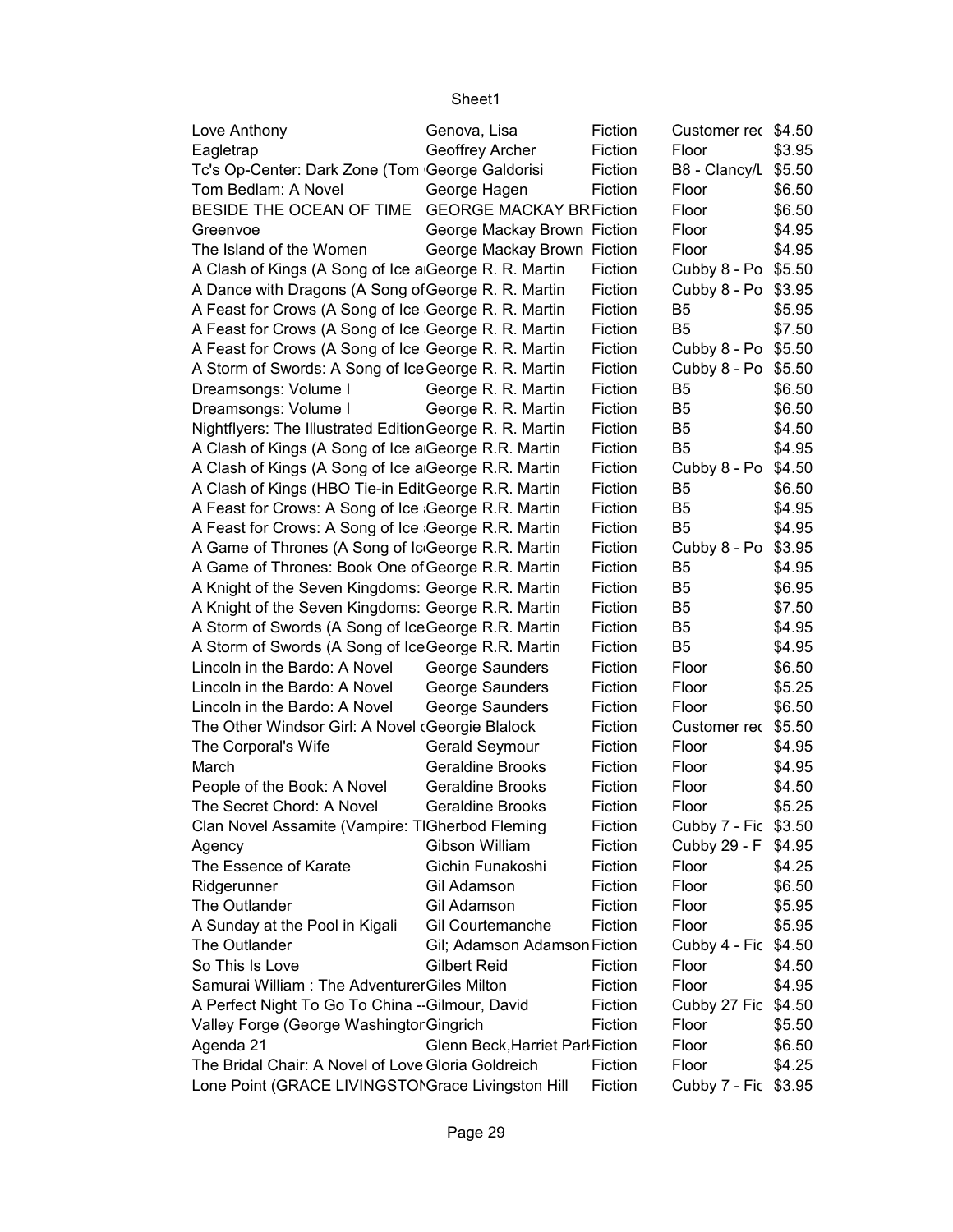| <b>Perpetual Motion</b>                                          | Graeme Gibson                   | Fiction | cubby 23 - Fi \$4.50  |        |
|------------------------------------------------------------------|---------------------------------|---------|-----------------------|--------|
| <b>Missing Pieces</b>                                            | Graeme Hague                    | Fiction | Floor                 | \$4.95 |
| The Rosie Effect                                                 | <b>Graeme Simsion</b>           | Fiction | Floor                 | \$5.95 |
| The Rosie Effect                                                 | <b>Graeme Simsion</b>           | Fiction | Customer rec \$5.50   |        |
| The Rosie Effect                                                 | <b>Graeme Simsion</b>           | Fiction | Customer rec \$5.95   |        |
| The Rosie Project                                                | <b>Graeme Simsion</b>           | Fiction | Floor                 | \$5.95 |
| The Rosie Project                                                | <b>Graeme Simsion</b>           | Fiction | Customer rec \$5.95   |        |
| The Rosie Project                                                | <b>Graeme Simsion</b>           | Fiction | Customer rec \$5.95   |        |
| The Rosie Project                                                | <b>Graeme Simsion</b>           | Fiction | Cubby 29 - F \$4.50   |        |
| The Rosie Project                                                | <b>Graeme Simsion</b>           | Fiction | Cubby 7 - Fic \$4.50  |        |
| Dark Winds                                                       | <b>Graham Watkins</b>           | Fiction | Floor                 | \$3.50 |
| The Luxury Orphanage                                             | <b>Grant Finnegan</b>           | Fiction | Cubby 27 Fic \$5.50   |        |
| <b>Trust No One</b>                                              | Gregg Hurwitz                   | Fiction | Floor                 | \$6.50 |
| A Lion Among Men: Volume Thre Gregory Maguire                    |                                 | Fiction | Cubby 28 - F \$4.95   |        |
| After Alice: A Novel                                             | <b>Gregory Maguire</b>          | Fiction | Cubby 29 - F \$5.95   |        |
| Hiddensee: A Tale of the Once ar Gregory Maguire                 |                                 | Fiction | Floor                 | \$5.50 |
| Mirror Mirror: A Novel                                           | <b>Gregory Maguire</b>          | Fiction | Cubby 4 - Fic \$5.50  |        |
| Son of a Witch                                                   | <b>Gregory Maguire</b>          | Fiction | Cubby 4 - Fic \$6.50  |        |
| Son of a Witch: Volume Two in TI Gregory Maguire                 |                                 | Fiction | Floor                 | \$3.95 |
| Wicked: The Life and Times of the Gregory Maguire                |                                 | Fiction | Cubby 28 - F \$3.95   |        |
| Fathomless (Fatholmess)                                          | Greig Beck                      | Fiction | cubby 23 - Fi \$5.50  |        |
| The First Bird                                                   | Greig Beck                      | Fiction | cubby 23 - Fi \$5.50  |        |
| The Strain: Book One of The Stra Guillermo del Toro, ChurFiction |                                 |         | Floor                 | \$6.50 |
| The Last Crossing                                                | Guy Vanderhaeghe                | Fiction | Floor                 | \$4.50 |
| The Last Crossing                                                | Guy Vanderhaeghe                | Fiction | Cubby 24 - F \$4.50   |        |
| Stranger Things: Suspicious Mind Gwenda Bond                     |                                 | Fiction | Cubby 28 - F          | \$5.50 |
| Icy Sparks (Oprah's Book Club) Gwyn Hyman Rubio                  |                                 | Fiction | Cubby 28 - F          | \$4.95 |
| Windlandia                                                       | H. H. Sunro                     | Fiction | Floor                 | \$4.50 |
| <b>Salt Houses</b>                                               | Hala Alyan                      | Fiction | Cubby 27 Fic \$5.50   |        |
| Mistress of My Fate                                              | Hallie Rubenhold                | Fiction | cubby 23 - Fi         | \$6.50 |
| The Story of Zahra: A Novel                                      | Hanan al-Shaykh                 | Fiction | Floor                 | \$3.65 |
| The Black Album                                                  | Hanif Kureishi                  | Fiction | Floor                 | \$6.50 |
| The Buddha of Suburbia                                           | Hanif Kureishi                  | Fiction | Floor                 | \$5.50 |
| The Improbability of Love: A NoveHannah Rothschild               |                                 | Fiction | Customer rec \$5.50   |        |
| Every Man Dies Alone                                             | Hans Fallada                    | Fiction | Floor                 | \$5.25 |
| Tell No One: A Novel                                             | Harlan Coben                    | Fiction | Recently Pub \$6.25   |        |
| <b>Team Yankee</b>                                               | <b>Harold Coyle</b>             | Fiction | Floor                 | \$3.50 |
| The Predators                                                    | <b>Harold Robbins</b>           | Fiction | Floor                 | \$3.60 |
| Tycoon                                                           | <b>Harold Robbins</b>           | Fiction | cubby 23 - Fi         | \$3.60 |
| <b>Blood Royal</b>                                               | Harold Robbins, Junius IFiction |         | Floor                 | \$6.50 |
| Go Set a Watchman: A Novel                                       | Harper Lee                      | Fiction | Floor                 | \$6.50 |
| Go Set a Watchman: A Novel                                       | Harper Lee                      | Fiction | Floor                 | \$6.50 |
| Go Set a Watchman: A Novel                                       | Harper Lee                      | Fiction | Customer rec          | \$6.50 |
| Go Set a Watchman: A Novel                                       | Harper Lee                      | Fiction | Cubby 24 - F          | \$6.50 |
| Love Always                                                      | <b>Harriet Evans</b>            | Fiction | Floor                 | \$5.25 |
| Her: A Novel                                                     | <b>Harriet Lane</b>             | Fiction | Floor                 | \$6.50 |
| The Observations                                                 | Harris Jane                     | Fiction | Floor                 | \$5.50 |
| Charlaine Harris 10 book pack                                    | Harris, Charlaine               | Fiction | B8 - Clancy/L \$19.95 |        |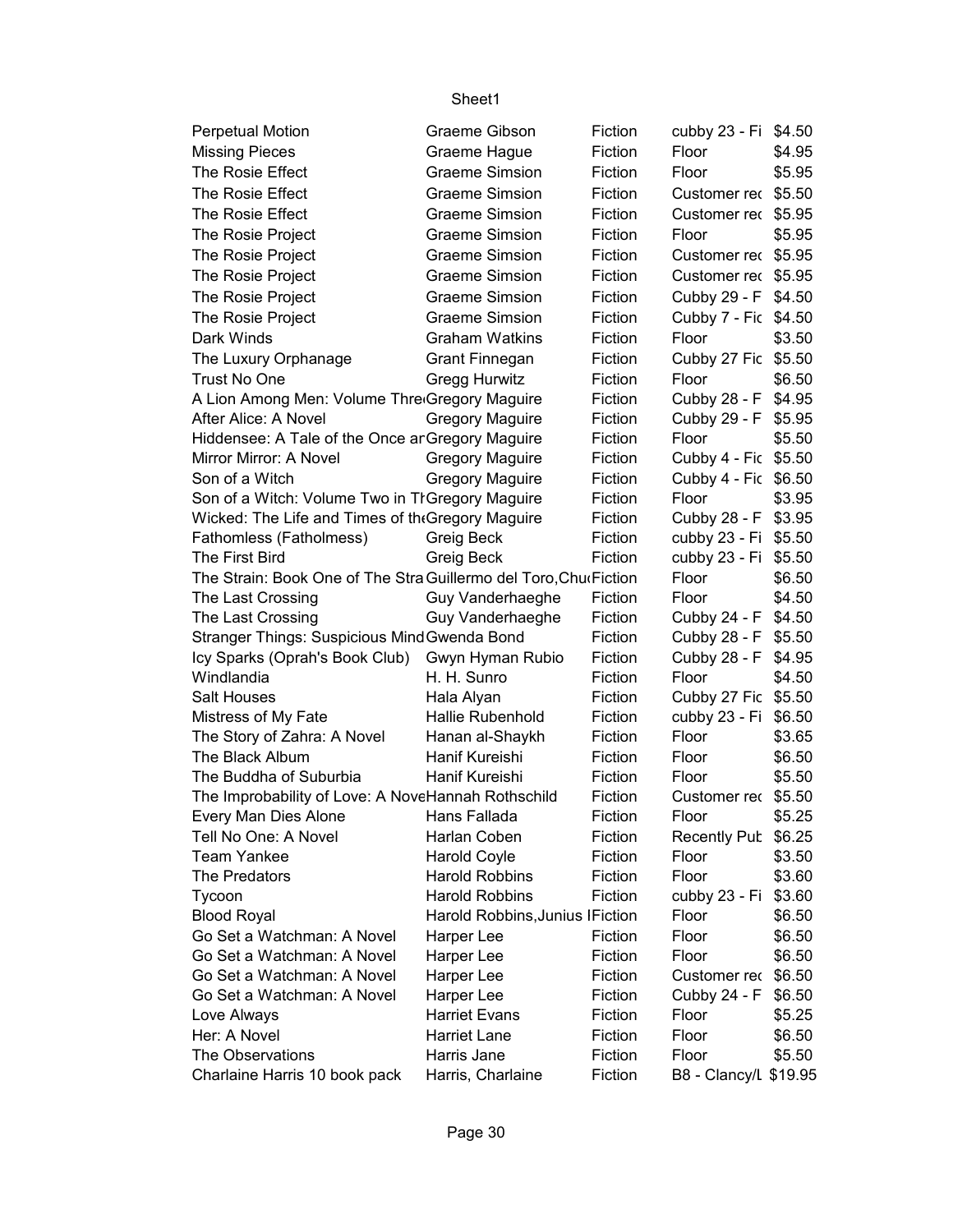|         | BENEATH A STARLESS SKY                                           | Harris, Tessa          | Fiction | Floor                | \$6.25 |
|---------|------------------------------------------------------------------|------------------------|---------|----------------------|--------|
|         | <b>Ten Beautiful Assassins</b>                                   | Hart, Thomas           | Fiction | Spinner Rack         | \$3.95 |
|         | <b>Twenty-First Century Irvings</b>                              | <b>Harvey Sawler</b>   | Fiction | Floor                | \$6.95 |
|         | The Girl on the Train                                            | hawkins, paula         | Fiction | Floor                | \$5.25 |
|         | The Girl on the Train                                            | hawkins, paula         | Fiction | Floor                | \$5.25 |
|         | The Girl on the Train                                            | hawkins, paula         | Fiction | Floor                | \$5.25 |
|         | The Girl from The Savoy: A NovelHazel Gaynor                     |                        | Fiction | Cubby 7 - Fic \$5.50 |        |
|         | The Lighthouse Keeper's Daught Hazel Gaynor                      |                        | Fiction | Floor                | \$6.50 |
|         | The Optimistic Decade                                            | <b>Heather Abel</b>    | Fiction | Floor                | \$6.50 |
|         | The Heir Affair Paperback I sur Heather Cocks, Jessica Fiction   |                        |         | Customer rec \$5.95  |        |
|         | The Royal We (The Royal We, 1) Heather Cocks, Jessica Fiction    |                        |         | Floor                | \$6.50 |
|         | Dying Breath: A Heart-Stopping NHeather Graham                   |                        | Fiction | Cubby 8 - Po \$3.95  |        |
|         | The Island                                                       | <b>Heather Graham</b>  | Fiction | B <sub>3</sub>       | \$3.95 |
|         | The Unforgiven (Krewe of Hunters Heather Graham                  |                        | Fiction | B <sub>3</sub>       | \$4.25 |
|         | 1001 Dark Nights: Signature Editi Heather Graham, Shayla Fiction |                        |         | Floor                | \$5.50 |
|         | The Tattooist of Auschwitz: A NovHeather Morris                  |                        | Fiction | Customer rec \$6.25  |        |
|         | The Tattooist of Auschwitz: A NovHeather Morris                  |                        | Fiction | Customer rec \$6.25  |        |
|         | The Girl Who Was Saturday Nigh Heather O'Neill                   |                        | Fiction | cubby 23 - Fi \$6.50 |        |
|         | Trophies: A Novel                                                | <b>Heather Thomas</b>  | Fiction | Floor                | \$6.50 |
|         | Summer At Willow Tree Farm                                       | Heidi Rice             | Fiction | Floor                | \$4.95 |
|         | Bridget Jones: Mad About the BoyHelen Fielding                   |                        | Fiction | Floor                | \$4.50 |
|         | Bridget Jones: Mad About the BoyHelen Fielding                   |                        | Fiction | Floor                | \$4.50 |
|         | Bridget Jones: The Edge of Reas Helen Fielding                   |                        | Fiction | Floor                | \$4.25 |
|         | Bridget Jones's Baby: The DiariesHelen Fielding                  |                        | Fiction | Cubby 29 - F         | \$4.50 |
|         | Bridget Jones's Diary: A Novel                                   | Helen Fielding         | Fiction | Cubby 28 - F \$3.95  |        |
|         | By the Waters of Liverpool                                       | <b>Helen Forrester</b> | Fiction | cubby 23 - Fi \$3.50 |        |
|         | The Evening Chorus                                               | <b>Helen Humphreys</b> | Fiction | Floor                | \$4.95 |
|         | [(The Lemon Tree)] [Author: HeleiHelen Palmer                    |                        | Fiction | cubby 23 - Fi \$3.50 |        |
|         | This Beautiful Life                                              | Helen Schulman         | Fiction | Floor                | \$3.95 |
|         | Major Pettigrew's Last Stand: A NHelen Simonson                  |                        | Fiction | Customer rec \$5.50  |        |
|         | Major Pettigrew's Last Stand: A NHelen Simonson                  |                        | Fiction | Cubby 4 - Fic \$5.50 |        |
|         | The Summer Before the War: A NHelen Simonson                     |                        | Fiction | Floor                | \$5.95 |
|         | Pewter Angels                                                    | Henry K. Ripplinger    | Fiction | Floor                | \$5.50 |
|         | Pewter Angels                                                    | Henry K. Ripplinger    | Fiction | Cubby 24 - F \$5.50  |        |
|         | The Angelic Occurrence (Angelic Henry Kenneth Rippling Fiction   |                        |         | Floor                | \$5.50 |
|         | The Angelic Occurrence (Angelic Henry Kenneth Rippling Fiction   |                        |         | Cubby 24 - F \$5.50  |        |
|         | A Spy's Life                                                     | <b>Henry Porter</b>    | Fiction | Floor                | \$3.95 |
|         | Brandenburg                                                      | <b>Henry Porter</b>    | Fiction | Floor                | \$5.95 |
| ~~NEW~~ | The Dying Light                                                  | <b>Henry Porter</b>    | Fiction | Cubby 28 - F         | \$5.50 |
|         | Angel of Thanksgiving (The AngelHenry Ripplinger                 |                        | Fiction | Floor                | \$5.50 |
|         | Angel of Thanksgiving (The AngelHenry Ripplinger                 |                        | Fiction | Cubby 24 - F         | \$5.50 |
|         | Angel Promises Fulfilled (Angelic Henry Ripplinger               |                        | Fiction | Floor                | \$5.50 |
|         | Angel Promises Fulfilled (Angelic Henry Ripplinger               |                        | Fiction | Cubby 24 - F         | \$5.50 |
|         | Another Angel of Love (The Ange Henry Ripplinger                 |                        | Fiction | Floor                | \$5.50 |
|         | Another Angel of Love (The Ange Henry Ripplinger                 |                        | Fiction | Cubby 24 - F         | \$5.50 |
|         | The Heart of an Angel                                            | Henry Ripplinger       | Fiction | Cubby 24 - F         | \$5.50 |
|         | The House Where Angels Dwell (.Henry Ripplinger                  |                        | Fiction | Cubby 24 - F         | \$5.50 |
|         | The Glory: A Novel                                               | Herman Wouk            | Fiction | Floor                | \$6.50 |
|         | War and Remembrance                                              | Herman Wouk            | Fiction | Cubby 7 - Fic \$3.52 |        |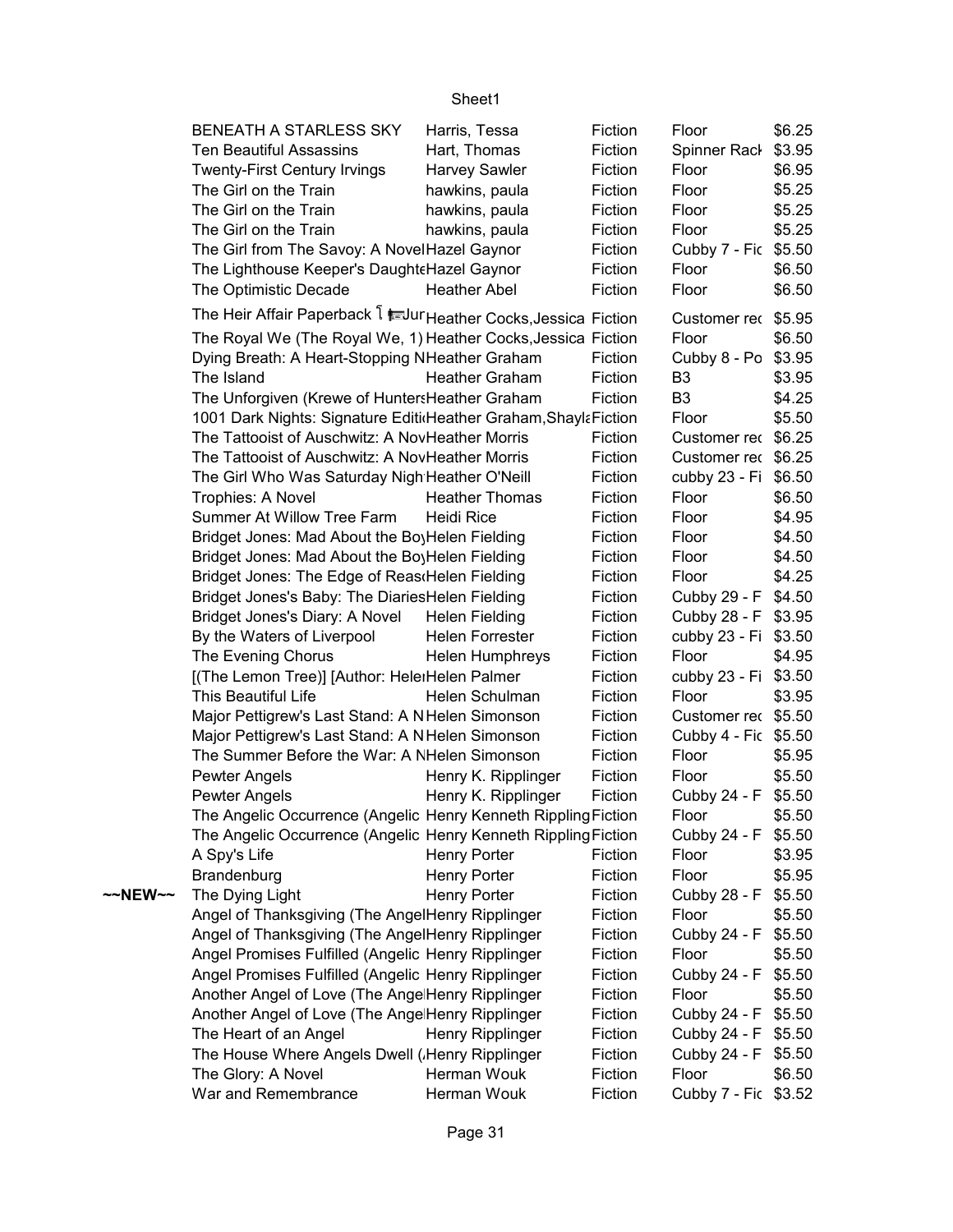| The Lie: A Novel                                               | <b>Hesh Kestin</b>   | Fiction | Cubby 7 - Fic \$4.95 |        |
|----------------------------------------------------------------|----------------------|---------|----------------------|--------|
| Thursdays in the Park                                          | <b>Hilary Boyd</b>   | Fiction | Floor                | \$4.95 |
| Beyond Black: A Novel (John MacHilary Mantel                   |                      | Fiction | Floor                | \$6.50 |
| Bring Up the Bodies (Thomas CroHilary Mantel                   |                      | Fiction | Floor                | \$5.95 |
| Bring Up the Bodies (Thomas CroHilary Mantel                   |                      | Fiction | Floor                | \$5.95 |
| <b>Troubles in Paradise</b>                                    | Hilderbrand, Elin    | Fiction | Floor                | \$5.50 |
| <b>Troubles in Paradise</b>                                    | Hilderbrand, Elin    | Fiction | Floor                | \$5.50 |
| <b>Troubles in Paradise</b>                                    | Hilderbrand, Elin    | Fiction | Floor                | \$5.50 |
| <b>Winter in Paradise</b>                                      | Hilderbrand, Elin    | Fiction | Floor                | \$5.95 |
| Babyland                                                       | Holly Chamberlin     | Fiction | Cubby 27 Fic         | \$4.50 |
| Home for the Summer (A Yorktide Holly Chamberlin               |                      | Fiction | Floor                | \$4.50 |
| Last Summer (A Yorktide, Maine IHolly Chamberlin               |                      | Fiction | Cubby 4 - Fic \$3.95 |        |
| The Family Beach House (A York Holly Chamberlin                |                      | Fiction | Floor                | \$4.95 |
| The Swimming Pool: A Novel                                     | <b>Holly LeCraw</b>  | Fiction | Floor                | \$4.50 |
| Charlie Glass's Slippers: A Very MHolly McQueen                |                      | Fiction | Floor                | \$5.50 |
| <b>Second Generation</b>                                       | <b>Howard Fast</b>   | Fiction | Cubby 27 Fic \$4.95  |        |
| The Immigrants                                                 | <b>Howard Fast</b>   | Fiction | Cubby 27 Fic \$4.95  |        |
| Old Filth (Old Filth Trilogy 1)                                | <b>Howard Hughes</b> | Fiction | Floor                | \$5.50 |
| The Bird Artist                                                | <b>Howard Norman</b> | Fiction | Cubby 27 Fic \$4.95  |        |
| The Demon                                                      | Hubert Selby Jr.     | Fiction | Floor                | \$3.95 |
| The Gun Seller                                                 | <b>Hugh Laurie</b>   | Fiction | Floor                | \$5.50 |
| Fear and Loathing in Las Vegas: /Hunter S. Thompson            |                      | Fiction | Cubby 28 - F \$5.50  |        |
| Quarry                                                         | lain Banks           | Fiction | Cubby 27 Fic \$4.50  |        |
| Instance of the Fingerpost                                     | lain Pears           | Fiction | Cubby 24 - F         | \$5.50 |
| Amsterdam                                                      | lan Mcewan           | Fiction | Cubby 29 - F         | \$3.95 |
| Atonement                                                      | lan McEwan           | Fiction | Floor                | \$3.95 |
| Atonement                                                      | lan Mcewan           | Fiction | Cubby 24 - F         | \$4.95 |
| Atonement                                                      | lan McEwan           | Fiction | Cubby 28 - F \$3.95  |        |
| <b>Enduring Love</b>                                           | lan McEwan           | Fiction | cubby 23 - Fi \$4.95 |        |
| INNOCENT, The                                                  | lan McEwan           | Fiction | Floor                | \$4.95 |
| INNOCENT, The                                                  | lan McEwan           | Fiction | Cubby 24 - F         | \$4.95 |
| On Chesil Beach                                                | lan McEwan           | Fiction | Floor                | \$4.50 |
| Solar                                                          | lan McEwan           | Fiction | Floor                | \$4.50 |
| Solar                                                          | lan McEwan           | Fiction | Floor                | \$5.90 |
| Solar                                                          | lan McEwan           | Fiction | Cubby 24 - F         | \$5.95 |
| The Underling                                                  | lan McKercher        | Fiction | Cubby 28 - F \$4.50  |        |
| The Killing Anniversary                                        | lan St. James        | Fiction | Floor                | \$3.95 |
| Reproduction                                                   | lan Williams         | Fiction | Floor                | \$5.50 |
| Reproduction                                                   | lan Williams         | Fiction | Cubby 24 - F         | \$5.50 |
| Cathedral of the Sea                                           | Ildefonso Falcones   | Fiction | Floor                | \$6.50 |
| Animal's People                                                | Indra Sinha          | Fiction | Floor                | \$4.95 |
| Suite Francaise                                                | Irene Nemirovsky     | Fiction | Floor                | \$4.95 |
| Suite Francaise                                                | Irene Nemirovsky     | Fiction | Floor                | \$4.95 |
| Quicksand (Eve Duncan Forensic Iris Johansen                   |                      | Fiction | B4                   | \$3.75 |
| Night Watch: A Novel (Kendra Midris Johansen, Roy Joha Fiction |                      |         | B4                   | \$4.50 |
| Trainspotting                                                  | <b>Irvine Welsh</b>  | Fiction | Cubby 28 - F         | \$5.50 |
| Trainspotting                                                  | Irvine Welsh         | Fiction | Cubby 28 - F         | \$4.95 |
| The Agony and the Ecstasy: A BicIrving Stone                   |                      | Fiction | Cubby 24 - F         | \$3.95 |
| The Miracle                                                    | Irving Wallace       | Fiction | Floor                | \$6.50 |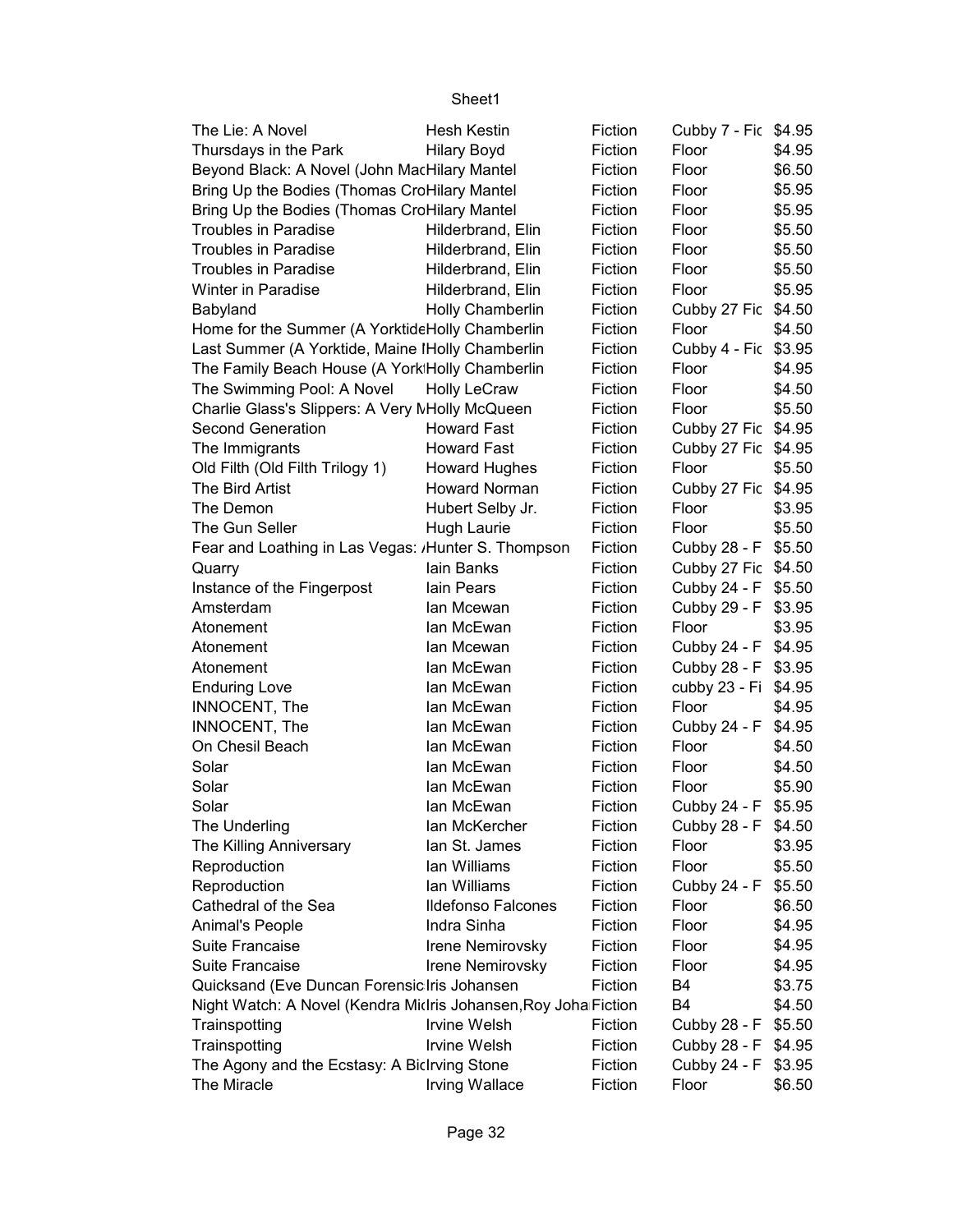| Fiction<br>Daughter of Fortune: A Novel<br><b>Isabel Allende</b><br>Floor<br>\$6.50                                                                       |  |
|-----------------------------------------------------------------------------------------------------------------------------------------------------------|--|
|                                                                                                                                                           |  |
| Island Beneath the Sea: A Novel Isabel Allende<br>Fiction<br>Cubby 29 - F<br>\$6.50                                                                       |  |
| Maya's Notebook<br><b>Isabel Allende</b><br>Fiction<br>Floor<br>\$4.95                                                                                    |  |
| Cubby 28 - F<br><b>ISABEL ALLENDE</b><br>Fiction<br>\$4.95<br>Portrait in Sepia                                                                           |  |
| Belonging: Home Away From Horlsabel Huggan<br>Fiction<br>Cubby 28 - F<br>\$4.50                                                                           |  |
| Out of the Blue<br><b>Isabel Wolff</b><br>Fiction<br>Floor<br>\$4.95                                                                                      |  |
| Rescuing Rose (Red Dress Ink)<br><b>Isabel Wolff</b><br>Fiction<br>Floor<br>\$5.25                                                                        |  |
| J'adore Paris<br>Isabelle Lafleche<br>Fiction<br>Floor<br>\$4.95                                                                                          |  |
| \$5.95<br>For Love Alone<br>Ivana Trump<br>Fiction<br>Floor                                                                                               |  |
| Angel of Death<br>J Robert King<br>Fiction<br>Floor<br>\$3.60                                                                                             |  |
| The Engagements<br>J. Courtney Sullivan<br>Fiction<br>Floor<br>\$5.95                                                                                     |  |
| Hillbilly Elegy: A Memoir of a Fam J. D. Vance<br>Fiction<br>Floor<br>\$6.50                                                                              |  |
| Hillbilly Elegy: A Memoir of a Fam J. D. Vance<br>Fiction<br>Customer rec \$6.50                                                                          |  |
| The Casual Vacancy<br>Fiction<br>Customer rec \$4.50<br>J. K. Rowling                                                                                     |  |
| J. K. Rowling<br>Fiction<br>Customer rec \$5.95<br>The Casual Vacancy                                                                                     |  |
| The Map That Leads to You: A N(J. P. Monninger<br>Fiction<br>Floor<br>\$4.50                                                                              |  |
| The Casual Vacancy<br>J.K. Rowling<br>Fiction<br>Floor<br>\$6.50                                                                                          |  |
| The Casual Vacancy<br>J.K. Rowling<br>Fiction<br>Floor<br>\$6.50                                                                                          |  |
| The Casual Vacancy<br>J.K. Rowling<br>Fiction<br>Floor<br>\$6.50                                                                                          |  |
| J.M. COETZEE<br>Fiction<br>Floor<br>\$4.50<br>Disgrace                                                                                                    |  |
| Sutton by J.R. Moehringer (2013-IJ.R. Moehringer<br>Fiction<br>Cubby 24 - F<br>\$4.50                                                                     |  |
| <b>The Socialite</b><br>J'nell Ciesielski<br>Fiction<br>Floor<br>\$5.95                                                                                   |  |
| The Conspiracy & Other Stories Jaan Kross, Eric Dicken: Fiction<br>Cubby 27 Fic<br>\$5.95                                                                 |  |
| <b>Cadillac Cathedral</b><br>Jack Hodgins<br>Fiction<br>Cubby 24 - F<br>\$4.50                                                                            |  |
| <b>Desolation Angels</b><br>Jack Kerouac<br>Fiction<br>Floor<br>\$4.50                                                                                    |  |
| The Ocean Dark: A Novel<br>Floor<br>\$3.95<br>Jack Rogan, Christopher Fiction                                                                             |  |
| Clothar the Frank (The Camulod (Jack Whyte<br>Fiction<br>\$4.95<br>Cubby 2-Pop                                                                            |  |
| Clothar the Frank (The Camulod (Jack Whyte<br>Fiction<br>Cubby 13-Po<br>\$6.50                                                                            |  |
| Knights of the Black and White (AJack Whyte<br>Fiction<br>Cubby 2-Pop<br>\$4.50                                                                           |  |
| Knights of the Black and White (T Jack Whyte<br>Fiction<br>B <sub>5</sub><br>\$4.95                                                                       |  |
| Metamorphosis: The Sorcerer, BoJack Whyte<br>Fiction<br>B <sub>5</sub><br>\$4.95                                                                          |  |
| Metamorphosis: The Sorcerer, BoJack Whyte<br>Fiction<br>\$4.50<br>Cubby 2-Pop                                                                             |  |
| Order in Chaos (A Templar Novel Jack Whyte<br>Fiction<br>Cubby 2-Pop<br>\$4.50                                                                            |  |
| Order in Chaos (Templar Trilogy, Jack Whyte<br>B <sub>5</sub><br>\$4.95<br>Fiction                                                                        |  |
| Order in Chaos (Templar Trilogy, Jack Whyte<br>Fiction<br>\$4.95<br>B5                                                                                    |  |
| Order in Chaos (The Templar TrikJack Whyte<br>Fiction<br>B <sub>5</sub><br>\$6.95                                                                         |  |
| Order in Chaos (The Templar TrikJack Whyte<br>Fiction<br>B <sub>5</sub><br>\$6.95                                                                         |  |
| Standard of Honor (Templar Trilo(Jack Whyte<br>Fiction<br>\$4.50<br>Cubby 2-Pop                                                                           |  |
| Standard of Honor (The Templar Jack Whyte<br>Fiction<br>B <sub>5</sub><br>\$6.95                                                                          |  |
| The Eagle (The Camulod Chronic Jack Whyte<br>\$4.95<br>Fiction<br>Cubby 2-Pop                                                                             |  |
| The Eagles' Brood (The Camulod Jack Whyte<br>\$4.50<br>Fiction<br>B5                                                                                      |  |
| The Eagles' Brood (The Camulod Jack Whyte<br>Fiction<br>\$4.50<br>Cubby 2-Pop                                                                             |  |
| The Forest Laird (Guardians Trilo Jack Whyte<br>Fiction<br>B <sub>5</sub><br>\$6.95                                                                       |  |
| The Forest Laird: A Tale of Williar Jack Whyte<br>Fiction<br>B <sub>5</sub><br>\$4.95                                                                     |  |
| The Fort at River's Bend: The Sor Jack Whyte<br>Fiction<br>Cubby 2-Pop<br>\$4.25                                                                          |  |
|                                                                                                                                                           |  |
|                                                                                                                                                           |  |
| The Guardian: A Tale of Andrew I Jack Whyte<br>Fiction<br>B5<br>\$4.95<br>The Guardian: A Tale of Andrew IJack Whyte<br>Fiction<br>Cubby 8 - Po<br>\$4.95 |  |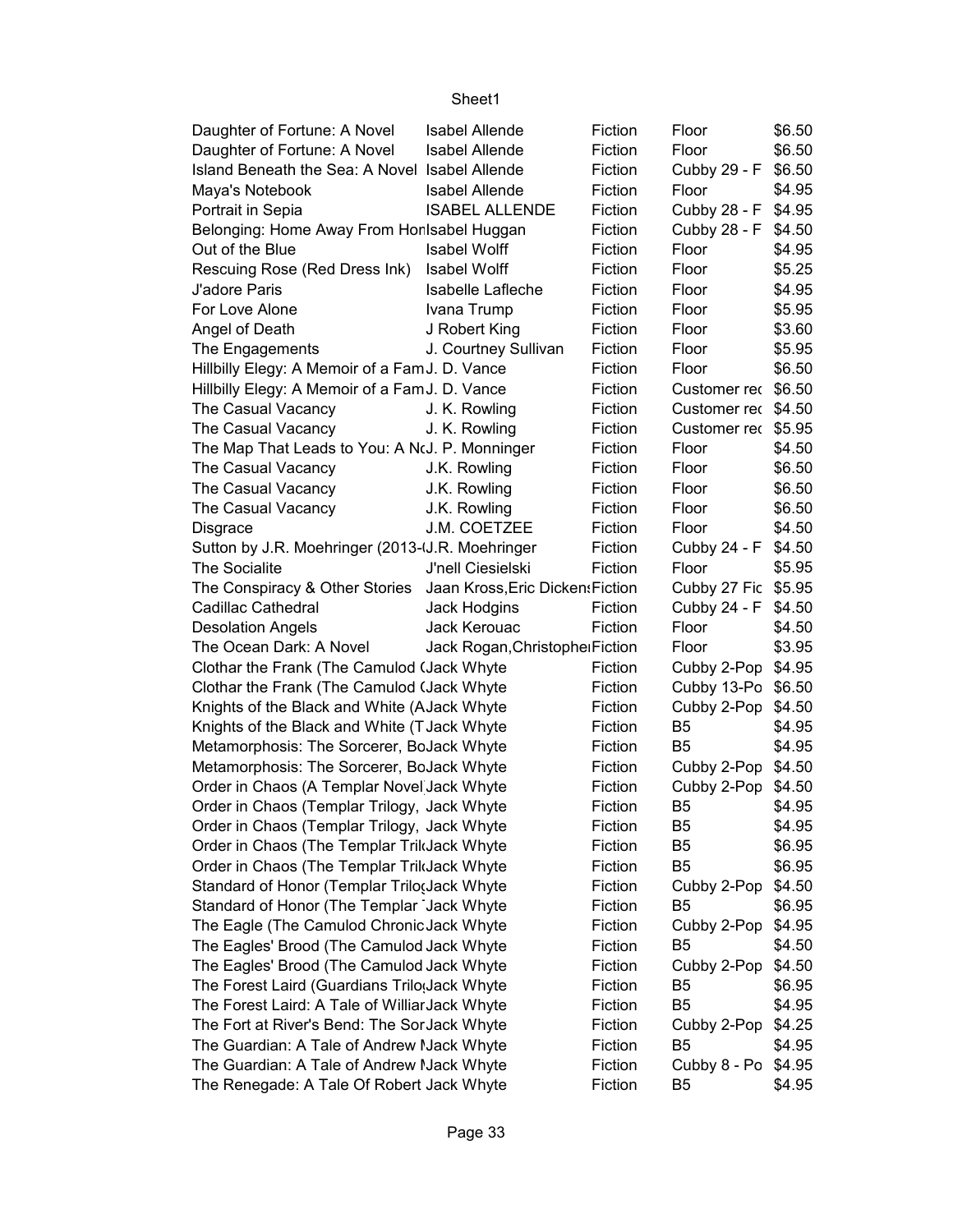Cubby 13-Po \$4.95 Cubby 13-Po \$4.52 B5 \$3.50 The Saxon Shore Jack Whyte Fiction Cubby 2-Pop \$4.95 B5 \$4.50 Cubby 2-Pop \$4.95 B5 \$3.95 B5 \$5.95 B5 \$4.95 \$4.95 \$3.95 \$3.50 \$6.50 \$3.95 \$3.95 \$4.50 B3 \$6.25 B6 \$6.25 \$4.25 \$4.50 \$6.50 \$3.95 \$6.50 \$3.95 Cubby 7 - Fic \$3.95 \$4.50 \$6.50 \$4.50 Caravans James A. Michener Fiction cubby 23 - Fi \$3.50 \$6.50 \$4.95 Noble House James Clavell Fiction Cubby 7 - Fiction Feb 2022 \$4.50 \$4.50 \$7.50 \$6.50 \$6.50 \$4.50 \$6.50 \$6.50 \$3.50 \$3.50 \$3.95 \$6.50 \$4.95 \$6.50 \$4.50 B6 \$4.25 B6 \$3.50 B6 \$6.25 The Renegade: A Tale Of Robert Jack Whyte Fiction The Renegade: A Tale Of Robert Jack Whyte Fiction The Saxon Shore **Jack Whyte** Fiction The Singing Sword (The Camulod Jack Whyte Fiction The Singing Sword (The Camulod Jack Whyte Fiction The Sorcerer Book 1 : The Fort at Jack Whyte Fiction Uther Jack Whyte Fiction Uther (A Dream of Eagles #7) Jack Whyte Fiction Confessions of a Wild Child: Luck Jackie Collins Fiction Cubby 28 - F Deadly Embrace **Internal Search Collins** Fiction Floor Hollywood Wives the New Genep Jackie Collins Fiction Floor Married Lovers **Married Lovers** Jackie Collins Fiction Floor Sinners Jackie Collins Fiction Floor The Power Trip **Fiction** Jackie Collins Fiction Floor Slim Chance (Red Dress Ink (NunJackie Rose Fiction Floor The Third Grave: A Riveting New Jackson, Lisa Fiction The Third Grave: A Riveting New Jackson, Lisa Fiction Shades of Gray (Steeple Hill WonJacquelin Thomas Fiction Cubby 28 - F Cage of Stars Jacquelyn Mitchard Fiction Floor No Time to Wave Goodbye: A No Jacquelyn Mitchard Fiction Floor The Breakdown Lane Jacquelyn Mitchard Fiction Floor The Deep End of the Ocean Jacquelyn Mitchard Fiction Floor The Deep End of the Ocean Jacquelyn Mitchard Fiction Floor The Deep End of the Ocean Jacquelyn Mitchard Fiction Twelve Times Blessed Jacquelyn Mitchard Fiction Floor My Friend Leonard **Internal State State State State State** Fiction Floor Alaska **James A. Michener** Fiction Floor Gai-Jin **Gai-Jin** James Clavell Fiction Floor Noble House (Asian Saga) James Clavell Fiction Floor Noble House (Asian Saga) James Clavell Fiction Floor Whirlwind **I** James Clavell Fiction Floor Whirlwind **Internal Claumes Clavell Fiction** Floor Whirlwind **James Clavell** Fiction Cubby 24 - F My Friend Leonard **James Frey** Fiction Floor Endgame: The Calling James Frey, Nils Johns Fiction Floor Endgame: The Calling James Frey, Nils Johns Fiction Floor Fluke **Interpretent** James Herbert **Fiction** Floor The Fog The Food Communist Clames Herbert Fiction Floor The Survivor **The Survivor James Herbert** Fiction Floor Running West **Constructed Figure 1** James Houston Fiction Floor Black Venus: A Novel James MacManus Fiction Floor Sleep in Peace Tonight: A Novel James MacManus Fiction Floor The People's Act of Love James Meek Fiction Floor Alex Cross James Patterson Fiction Black Market **Internal Studies** James Patterson Fiction Deadly Cross (Alex Cross, 28) James Patterson Fiction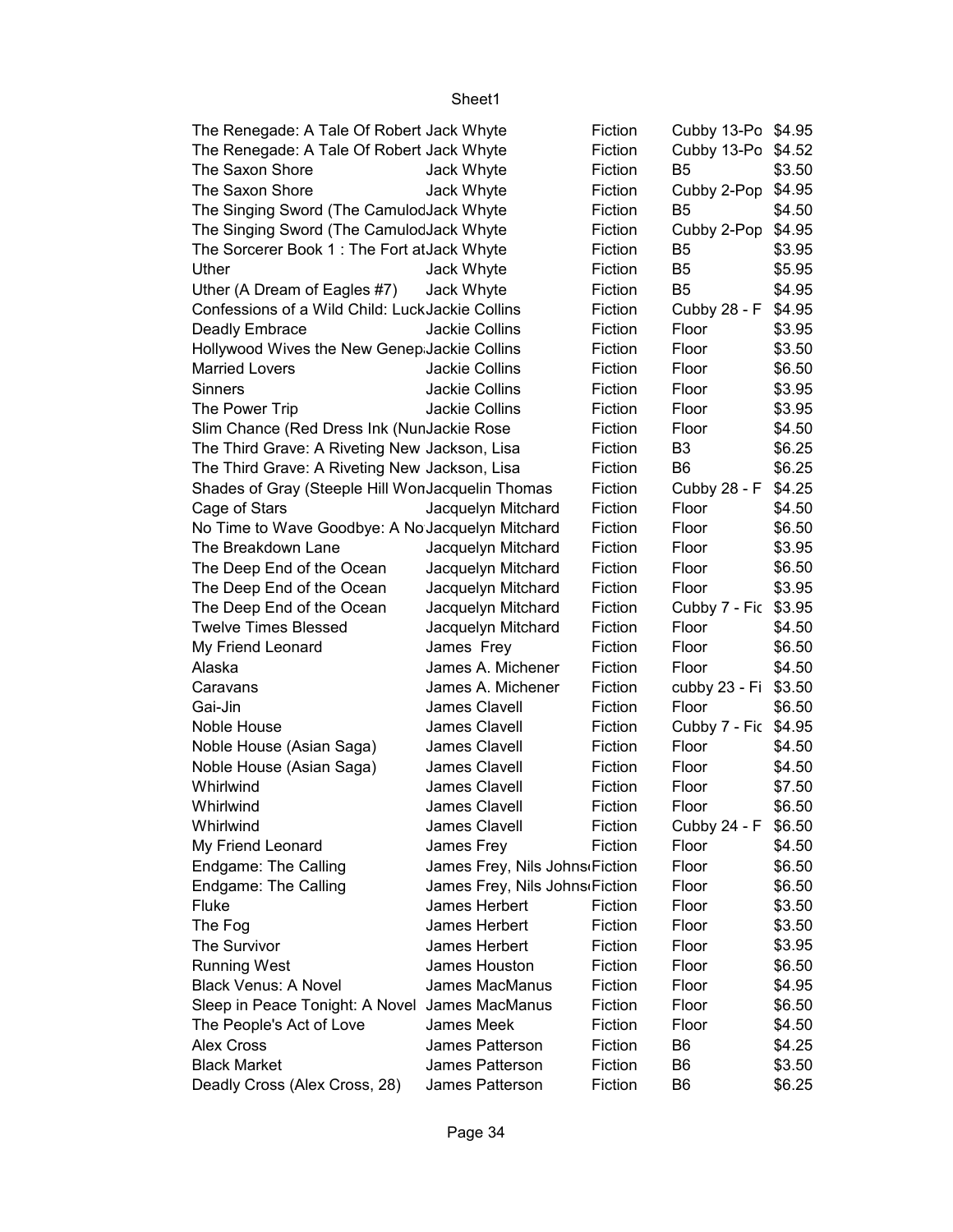| Deadly Cross (Alex Cross, 28)                                      | James Patterson                | Fiction | Cubby 13-Po \$6.25   |        |
|--------------------------------------------------------------------|--------------------------------|---------|----------------------|--------|
| Suzanne's Diary for Nicholas                                       | James Patterson                | Fiction | B6                   | \$3.95 |
| The Cornwalls Vanish (previously James Patterson                   |                                | Fiction | B <sub>6</sub>       | \$4.95 |
| The Midnight Club                                                  | James Patterson                | Fiction | B <sub>6</sub>       | \$3.95 |
| The Palm Beach Murders                                             | James Patterson                | Fiction | B <sub>6</sub>       | \$6.25 |
| Honeymoon                                                          | James Patterson, HowaFiction   |         | B <sub>6</sub>       | \$6.50 |
| Honeymoon                                                          | James Patterson, HowaFiction   |         | B <sub>6</sub>       | \$6.50 |
| Honeymoon                                                          | James Patterson, HowaFiction   |         | B <sub>6</sub>       | \$6.50 |
| 7th Heaven (Women's Murder CluJames Patterson, Maxir Fiction       |                                |         | Cubby 18 - P         | \$6.50 |
| 2nd Chance                                                         | James Patterson, Andre Fiction |         | Cubby 13-Po \$6.50   |        |
| Lifeguard                                                          | James Patterson, Andre Fiction |         | Cubby 13-Po \$6.50   |        |
| Revenge                                                            | James Patterson, Andre Fiction |         | B <sub>6</sub>       | \$4.95 |
| Revenge                                                            | James Patterson, Andre Fiction |         | B <sub>6</sub>       | \$4.95 |
| The President's Daughter: A ThrillJames Patterson, Bill CliFiction |                                |         | B <sub>6</sub>       | \$7.95 |
| The Summer House                                                   | James Patterson, Brend Fiction |         | B <sub>6</sub>       | \$5.95 |
| The Summer House                                                   | James Patterson, Brend Fiction |         | Cubby 2-Pop \$5.95   |        |
| Unsolved (Invisible, 2)                                            | James Patterson, David Fiction |         | Recently Pub \$3.95  |        |
| Unsolved (Invisible, 2)                                            | James Patterson, David Fiction |         | Cubby 18 - P \$4.50  |        |
| Blindside (Michael Bennett, 12)                                    | James Patterson, James Fiction |         | B <sub>6</sub>       | \$5.95 |
| Blindside (Michael Bennett, 12)                                    | James Patterson, James Fiction |         | B <sub>6</sub>       | \$5.95 |
| Blindside (Michael Bennett, 12)                                    | James Patterson, James Fiction |         | Cubby 8 - Po \$5.95  |        |
| The 18th Abduction (Women's MtJames Patterson, Maxin Fiction       |                                |         | B <sub>6</sub>       | \$5.50 |
| The 18th Abduction (Women's MtJames Patterson, Maxin Fiction       |                                |         | B <sub>6</sub>       | \$5.50 |
| Unlucky 13 (Women's Murder CluJames Patterson, Maxin Fiction       |                                |         | B <sub>6</sub>       | \$6.50 |
| Woman of God                                                       | James Patterson, Maxin Fiction |         | B <sub>6</sub>       | \$4.95 |
| The Beach House                                                    | James Patterson, Peter Fiction |         | B <sub>6</sub>       | \$6.50 |
| The Beach House                                                    | James Patterson, Peter Fiction |         | Cubby 13-Po \$6.50   |        |
| The Mayor of Lexington Avenue                                      | James Sheehan                  | Fiction | Cubby 29 - F \$3.15  |        |
| Sucker Bet (Tony Valentine)                                        | James Swain                    | Fiction | Floor                | \$3.95 |
| Advent: A Novel                                                    | James Treadwell                | Fiction | Cubby 24 - F \$6.50  |        |
| The Wedding Sisters: A Novel                                       | Jamie Brenner                  | Fiction | Floor                | \$4.95 |
| Songs of Willow Frost: A Novel                                     | Jamie Ford                     | Fiction | Floor                | \$5.25 |
| A Beautiful Wedding: A Beautiful Jamie McGuire                     |                                | Fiction | Cubby 24 - F \$4.95  |        |
| Beautiful Disaster: A Novel                                        | Jamie McGuire                  | Fiction | Cubby 24 - F \$4.50  |        |
| From Here to You (Crash and BurJamie McGuire                       |                                | Fiction | Floor                | \$5.50 |
| The Blue Roan Child                                                | Jamieson Findlay               | Fiction | Floor                | \$3.75 |
| A Continual Feast: Words of ComJan Karon                           |                                | Fiction | Floor                | \$6.50 |
| Light from Heaven (Mitford)                                        | Jan Karon                      | Fiction | Cubby 7 - Fic \$5.95 |        |
| Out to Canaan (Book 4 of the MitfJan Karon                         |                                | Fiction | Cubby 7 - Fic \$5.95 |        |
| The Mitford Bedside Companion Jan Karon                            |                                | Fiction | Floor                | \$6.50 |
| Sense and Sensibility and Sea MrJane Austen                        |                                | Fiction | cubby 23 - Fi \$5.50 |        |
| Pride and Prejudice and Zombies Jane Austen, Seth GrahFiction      |                                |         | Floor                | \$4.95 |
| Pride and Prejudice and Zombies Jane Austen, Seth GrahFiction      |                                |         | Cubby 29 - F \$4.95  |        |
| Pride and Prejudice and Zombies Jane Austen, Steve HocFiction      |                                |         | Cubby 4 - Fic \$4.95 |        |
| The Book of Fires                                                  | Jane Borodale                  | Fiction | Cubby 28 - F \$5.50  |        |
| The Oak Island Affair, A Novel                                     | Jane Bow                       | Fiction | Floor                | \$3.25 |
| What the Psychic Told the PilgrimJane Christmas                    |                                | Fiction | Floor                | \$4.50 |
| What the Psychic Told the PilgrimJane Christmas                    |                                | Fiction | Floor                | \$4.50 |
| Beach House (Canadian Edition) Jane Green                          |                                | Fiction | Cubby 4 - Fic \$4.50 |        |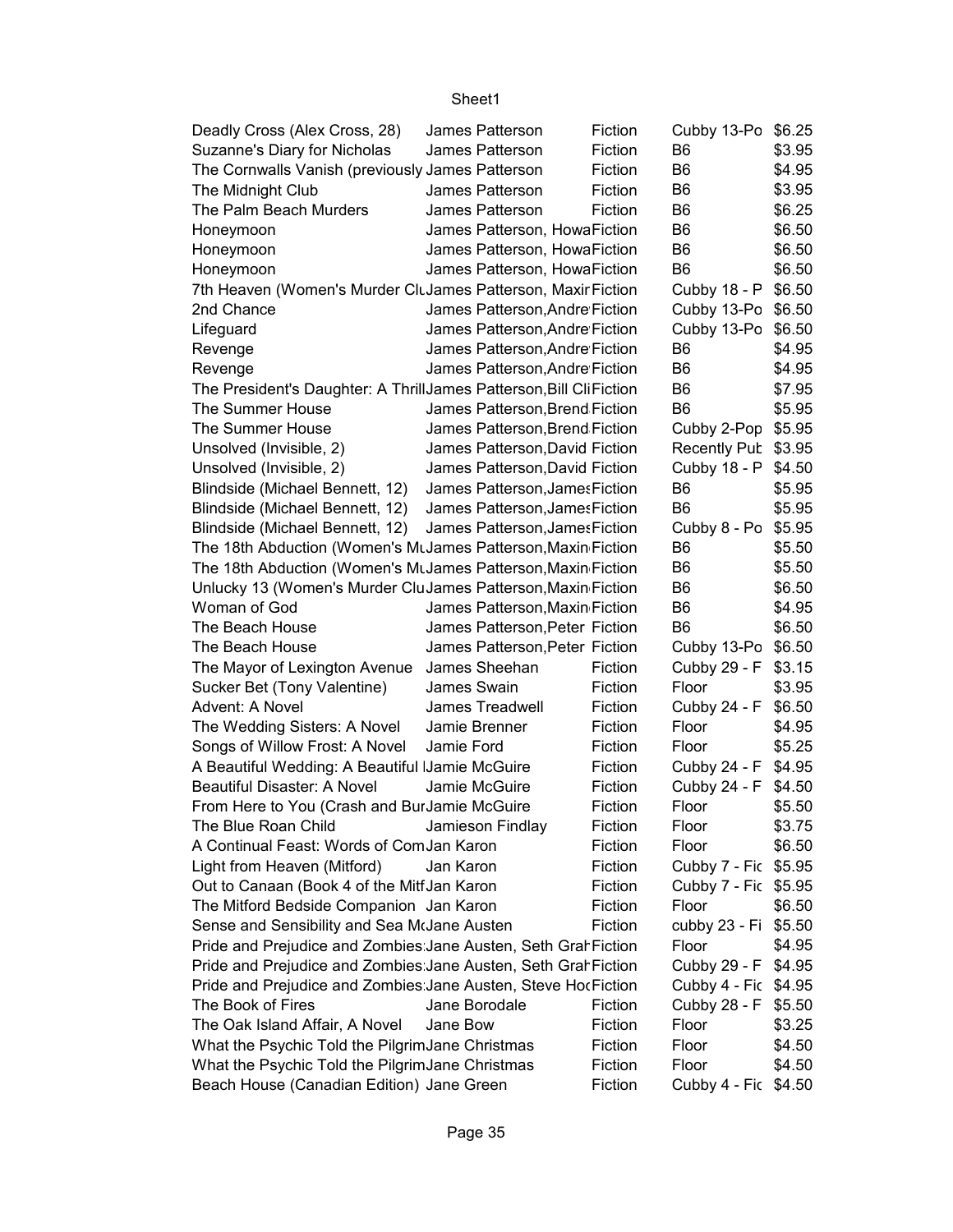| <b>Family Pictures</b>                              | Jane Green           | Fiction | Floor                | \$5.95 |
|-----------------------------------------------------|----------------------|---------|----------------------|--------|
| Second Chance                                       | Jane Green           | Fiction | Floor                | \$3.95 |
| Tempting Fate: A Novel                              | Jane Green           | Fiction | Cubby 27 Fic         | \$5.50 |
| A Map of the World: A Novel (OprJane Hamilton       |                      | Fiction | Floor                | \$4.50 |
| Judgment Day                                        | Jane Jensen          | Fiction | Cubby 7 - Fic \$3.95 |        |
| The Sea Gate                                        | Jane Johnson         | Fiction | Cubby 7 - Fic \$5.50 |        |
| The Tenth Gift                                      | jane Johnson         | Fiction | Floor                | \$4.95 |
| Ravenscliffe: A Novel                               | Jane Sanderson       | Fiction | Floor                | \$4.75 |
| The Playground: A Novel                             | Jane Shemilt         | Fiction | Customer rec         | \$5.95 |
| A Thousand Acres (Ballantine ReiJane Smiley         |                      | Fiction | Cubby 27 Fic         | \$4.50 |
| The All-True Travels and AdventuJane Smiley         |                      | Fiction | Cubby 27 Fic         | \$4.95 |
| The Words I Never Wrote: A NoveJane Thynne          |                      | Fiction | Floor                | \$5.50 |
| <b>Changing Heaven</b>                              | Jane Urquhard        | Fiction | Floor                | \$4.25 |
| A Map of Glass                                      | Jane Urquhart        | Fiction | Floor                | \$4.95 |
| Away                                                | Jane Urquhart        | Fiction | Floor                | \$5.95 |
| Away                                                | <b>JANE URQUHART</b> | Fiction | Floor                | \$4.25 |
| Away                                                | <b>JANE URQUHART</b> | Fiction | Cubby 28 - F         | \$4.25 |
| Away                                                | <b>JANE URQUHART</b> | Fiction | Cubby 4 - Fic        | \$4.25 |
| Sanctuary Line                                      | Jane Urquhart        | Fiction | Floor                | \$5.50 |
| The Night Stages                                    | Jane Urquhart        | Fiction | Floor                | \$4.95 |
| The Stone Carvers                                   | Jane Urquhart        | Fiction | Floor                | \$4.75 |
| The Stone Carvers                                   | Jane Urquhart        | Fiction | Floor                | \$5.50 |
| The Stone Carvers                                   | Jane Urquhart        | Fiction | Floor                | \$4.95 |
| The Stone Carvers                                   | Jane Urquhart        | Fiction | Floor                | \$5.50 |
| The Stone Carvers                                   | Jane Urquhart        | Fiction | Floor                | \$5.50 |
| The Stone Carvers                                   | Jane Urquhart        | Fiction | Cubby 4 - Fic \$5.50 |        |
| The Underpainter                                    | Jane Urquhart        | Fiction | Floor                | \$4.95 |
| The Underpainter                                    | Jane Urquhart        | Fiction | Cubby 29 - F         | \$4.95 |
| Back to the Bedroom                                 | Janet Evanovich      | Fiction | <b>B1</b>            | \$3.50 |
| Eleven on Top (Stephanie Plum, IJanet Evanovich     |                      | Fiction | Cubby 18 - P         | \$3.95 |
| Explosive Eighteen (Stephanie PliJanet Evanovich    |                      | Fiction | Cubby 18 - P         | \$3.50 |
| <b>Fearless Fourteen</b>                            | Janet Evanovich      | Fiction | <b>B1</b>            | \$6.50 |
| Fearless Fourteen & Finger LickinJanet Evanovich    |                      | Fiction | B <sub>1</sub>       | \$4.95 |
| Fearless Fourteen: A Stephanie FJanet Evanovich     |                      | Fiction | Cubby 18 - P \$3.95  |        |
| Finger Lickin' Fifteen (A Stephanit Janet Evanovich |                      | Fiction | Cubby 18 - P         | \$5.95 |
| Fortune and Glory: Tantalizing TwJanet Evanovich    |                      | Fiction | Recently Pub \$4.95  |        |
| Fortune and Glory: Tantalizing TwJanet Evanovich    |                      | Fiction | <b>B1</b>            | \$5.50 |
| Four to Score (Stephanie Plum, NJanet Evanovich     |                      | Fiction | <b>B1</b>            | \$4.25 |
| Four to Score (Stephanie Plum, NJanet Evanovich     |                      | Fiction | Cubby 8 - Po         | \$3.95 |
| Game On: Tempting Twenty-Eigh Janet Evanovich       |                      | Fiction | Recently Pub         | \$6.25 |
| Hard Eight (Stephanie Plum, No. IJanet Evanovich    |                      | Fiction | <b>B1</b>            | \$3.95 |
| Hard Eight (Stephanie Plum, No. IJanet Evanovich    |                      | Fiction | Cubby 18 - P         | \$3.50 |
| Hero At Large                                       | Janet Evanovich      | Fiction | Cubby 2-Pop          | \$3.95 |
| High Five (Stephanie Plum, No. 5 Janet Evanovich    |                      | Fiction | <b>B1</b>            | \$4.25 |
| Hot Six (Stephanie Plum, No. 6) ('Janet Evanovich   |                      | Fiction | Cubby 2-Pop          | \$3.95 |
| Look Alive Twenty-Five: A StephaJanet Evanovich     |                      | Fiction | <b>B1</b>            | \$4.50 |
| Metro Girl (Alex Barnaby Series # Janet Evanovich   |                      | Fiction | Cubby 2-Pop          | \$3.95 |
| Notorious Nineteen: A Stephanie Janet Evanovich     |                      | Fiction | Cubby 8 - Po         | \$6.50 |
| One for the Money (Stephanie PluJanet Evanovich     |                      | Fiction | <b>B1</b>            | \$3.95 |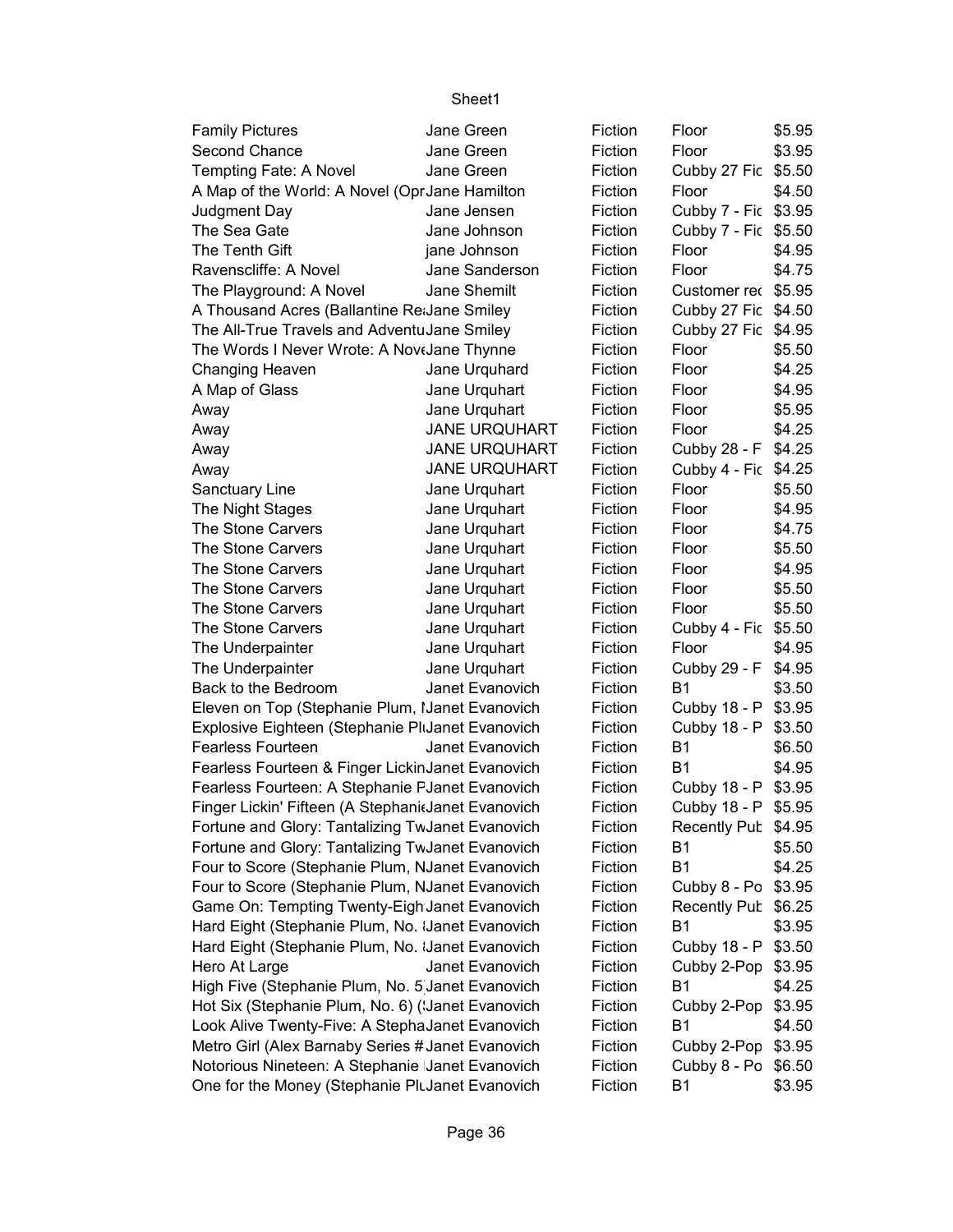| One for the Money (Stephanie PluJanet Evanovich                  |                                 | Fiction | Cubby 18 - P \$3.50 |        |
|------------------------------------------------------------------|---------------------------------|---------|---------------------|--------|
| Plum Lovin' (Stephanie Plum: Bet Janet Evanovich                 |                                 | Fiction | <b>B1</b>           | \$3.95 |
| Plum Lovin' (Stephanie Plum: Bet Janet Evanovich                 |                                 | Fiction | <b>B1</b>           | \$3.95 |
| Plum Lovin' (Stephanie Plum: Bet Janet Evanovich                 |                                 | Fiction | Cubby 18 - P        | \$2.95 |
| Plum Lucky (Stephanie Plum BetvJanet Evanovich                   |                                 | Fiction | <b>B1</b>           | \$5.95 |
| Plum Lucky (Stephanie Plum BetvJanet Evanovich                   |                                 | Fiction | Cubby 2-Pop         | \$5.95 |
| Plum Lucky (Stephanie Plum: Bet Janet Evanovich                  |                                 | Fiction | Cubby 18 - P        | \$2.95 |
| Plum Spooky (Stephanie Plum: B <sub>'Janet Evanovich</sub>       |                                 | Fiction | <b>B1</b>           | \$3.60 |
| Plum Spooky (Stephanie Plum: B <sub>I</sub> Janet Evanovich      |                                 | Fiction | Cubby 2-Pop         | \$6.50 |
| Seven Up (Stephanie Plum, No. 7Janet Evanovich                   |                                 | Fiction | Cubby 18 - P        | \$3.50 |
| Seven Up (Stephanie Plum, No. 7Janet Evanovich                   |                                 | Fiction | <b>B1</b>           | \$2.95 |
| Seven Up (Stephanie Plum, No. 7Janet Evanovich                   |                                 | Fiction | <b>B1</b>           | \$4.05 |
| Seven Up (Stephanie Plum, No. 7Janet Evanovich                   |                                 | Fiction | Cubby 2-Pop \$3.95  |        |
| Sizzling Sixteen (Stephanie Plum Janet Evanovich                 |                                 | Fiction | B <sub>1</sub>      | \$3.50 |
| Sizzling Sixteen (Stephanie Plum Janet Evanovich                 |                                 | Fiction | Cubby 8 - Po \$6.50 |        |
| Smokin' Seventeen (Stephanie PI Janet Evanovich                  |                                 | Fiction | <b>B1</b>           | \$5.95 |
| Smokin' Seventeen (Stephanie PI Janet Evanovich                  |                                 | Fiction | Cubby 18 - P        | \$2.95 |
| Ten Big Ones (Stephanie Plum, NJanet Evanovich                   |                                 | Fiction | <b>B1</b>           | \$4.05 |
| Ten Big Ones & Eleven On Top: 1Janet Evanovich                   |                                 | Fiction | <b>B1</b>           | \$4.50 |
| Three to Get Deadly (Stephanie FJanet Evanovich                  |                                 | Fiction | <b>B1</b>           | \$2.95 |
| Three to Get Deadly (Stephanie FJanet Evanovich                  |                                 | Fiction | Cubby 18 - P \$2.95 |        |
| To the Nines (Stephanie Plum, NoJanet Evanovich                  |                                 | Fiction | <b>B1</b>           | \$2.95 |
| To the Nines (Stephanie Plum, NcJanet Evanovich                  |                                 | Fiction | <b>B1</b>           | \$4.05 |
| Top Secret Twenty-One: A StephtJanet Evanovich                   |                                 | Fiction | Cubby 8 - Po        | \$6.50 |
| Turbo Twenty-Three: A StephanieJanet Evanovich                   |                                 | Fiction | B <sub>1</sub>      | \$5.95 |
| Twelve Sharp (A Stephanie Plum Janet Evanovich                   |                                 | Fiction | B <sub>1</sub>      | \$5.95 |
| Twisted Twenty-Six (Stephanie PIJanet Evanovich                  |                                 | Fiction | <b>B1</b>           | \$4.50 |
| Two for the Dough (Stephanie PluJanet Evanovich                  |                                 | Fiction | Cubby 18 - P \$3.95 |        |
| Visions of Sugar Plums (A StephaJanet Evanovich                  |                                 | Fiction | <b>B1</b>           | \$3.95 |
| Visions of Sugar Plums (A StephaJanet Evanovich                  |                                 | Fiction | B <sub>1</sub>      | \$3.15 |
| Visions of Sugar Plums: A StephaJanet Evanovich                  |                                 | Fiction | Cubby 18 - P        | \$5.50 |
| <b>Wicked Appetite</b>                                           | Janet Evanovich                 | Fiction | B <sub>1</sub>      | \$6.50 |
| Wicked Business: A Lizzy and DieJanet Evanovich                  |                                 | Fiction | Cubby 8 - Po        | \$6.50 |
| Full Blast (Full Series)                                         | Janet Evanovich, Chark Fiction  |         | <b>B1</b>           | \$3.95 |
| The Scam: A Fox and O'Hare NovJanet Evanovich, Lee GFiction      |                                 |         | B <sub>1</sub>      | \$3.95 |
| The Scam: A Fox and O'Hare NovJanet Evanovich, Lee GFiction      |                                 |         | <b>B1</b>           | \$3.95 |
| Wicked Charms: A Lizzy and DiesJanet Evanovich, Phoef Fiction    |                                 |         | <b>B1</b>           | \$3.95 |
| Full House (Max Holt No. 1)                                      | Janet Evanovich, StefficFiction |         | Cubby 18 - P        | \$3.50 |
| Full Scoop (Janet Evanovich's FulJanet Evanovich, Charlo Fiction |                                 |         | B1                  | \$3.95 |
| Full Speed (Full Series)                                         | Janet Evanovich, Charlo Fiction |         | B <sub>1</sub>      | \$3.95 |
| <b>Hot Stuff</b>                                                 | Janet Evanovich, Leann Fiction  |         | B1                  | \$4.05 |
| <b>Hot Stuff</b>                                                 | Janet Evanovich, Leann Fiction  |         | <b>B1</b>           | \$3.95 |
| The Arcanum: The Extraordinary Janet Gleeson                     |                                 | Fiction | Floor               | \$5.25 |
| Another Homecoming                                               | Janette Oke, Davis Bunr Fiction |         | Floor               | \$5.25 |
| The Expatriates: A Novel                                         | Janice Y. K. Lee                | Fiction | Floor               | \$6.50 |
| The Library of Legends: A Novel Janie Chang                      |                                 | Fiction | Floor               | \$5.95 |
| Breakdown Lane, The: A Novel                                     | Jaquelyn Mitchard               | Fiction | Floor               | \$5.95 |
| Monday Night Jihad (Riley CovingJason Elam, Steve Yohn Fiction   |                                 |         | Floor               | \$4.00 |
| The Eyre Affair: A Thursday Next Jasper Fforde                   |                                 | Fiction | Customer rec \$4.95 |        |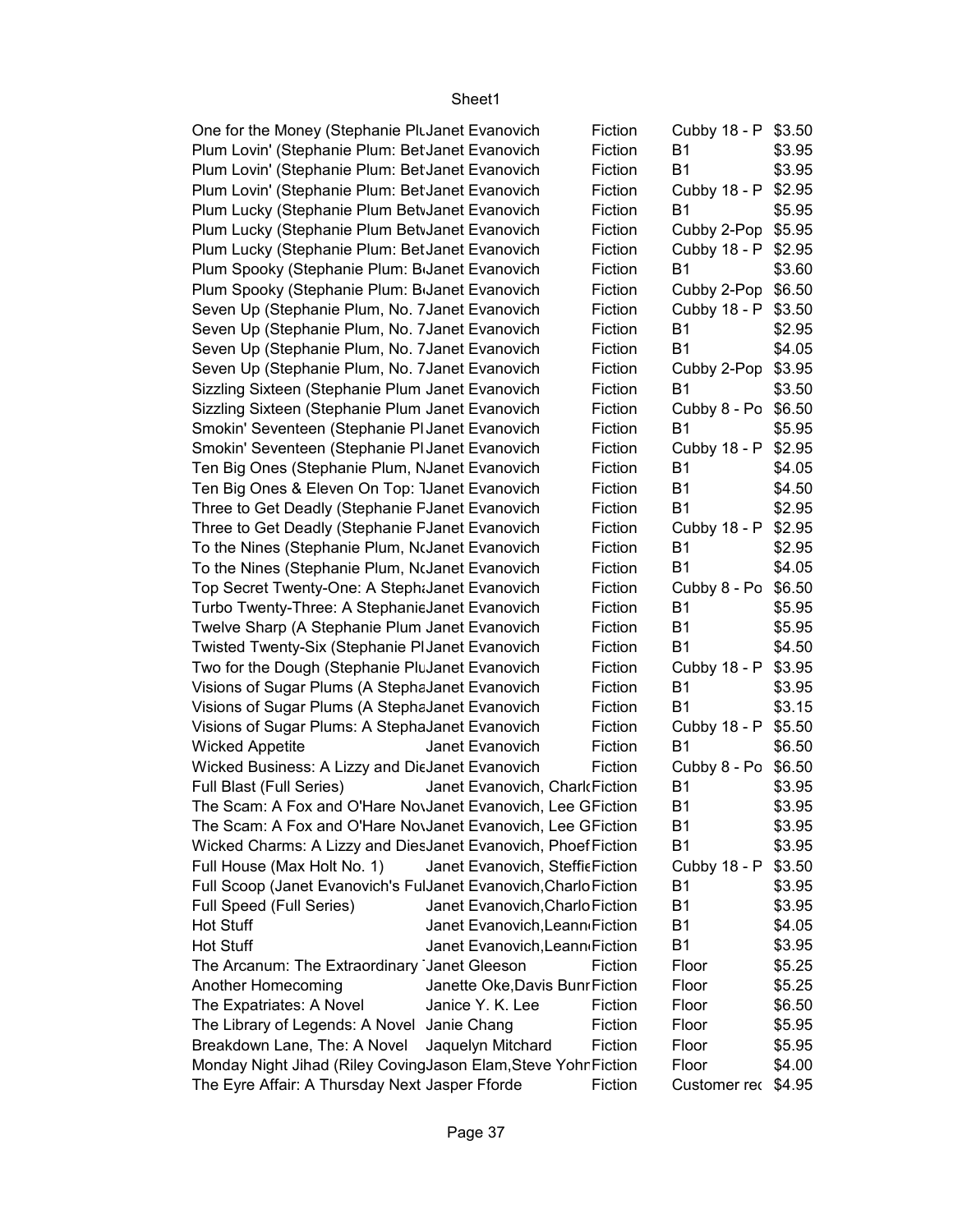| Twelve                                             | Jasper Kent         | Fiction | Floor               | \$4.95 |
|----------------------------------------------------|---------------------|---------|---------------------|--------|
| The Secret Supper                                  | Javier Sierra       | Fiction | Floor               | \$5.25 |
| The Secret Supper                                  | Javier Sierra       | Fiction | Floor               | \$5.95 |
| Thirteen Reasons Why                               | Jay Asher           | Fiction | Floor               | \$6.50 |
| The Lightkeeper's Daughters: A NJean E. Pendziwol  |                     | Fiction | cubby 23 - Fi       | \$5.95 |
| The White Rose                                     | Jean Hanff Korelitz | Fiction | Floor               | \$4.95 |
| The Mammoth Hunters-Earth's Cl Jean M. Auel        |                     | Fiction | Cubby 2-Pop         | \$7.95 |
| The Plains of Passage                              | Jean M. Auel        | Fiction | B5                  | \$4.05 |
| The Plains Of Passage                              | Jean M. Auel        | Fiction | Cubby 2-Pop         | \$7.95 |
| The Shelters of Stone (Earth's ChJean M. Auel      |                     | Fiction | B <sub>5</sub>      | \$7.95 |
| The Shelters of Stone (Earth's ChJean M. Auel      |                     | Fiction | B <sub>5</sub>      | \$7.95 |
| The Shelters of Stone (Earth's ChJean M. Auel      |                     | Fiction | Cubby 2-Pop         | \$7.95 |
| The Shelters of Stone (Earth's ChJean M. Auel      |                     | Fiction | Cubby 28 - F        | \$4.50 |
| Royal Road To Fotheringay                          | Jean Plaidy         | Fiction | cubby 23 - Fi       | \$3.95 |
| The Spymaster's Daughter                           | Jeane Westin        | Fiction | Floor               | \$3.95 |
| The World and Other Places: StorJeanette Winterson |                     | Fiction | Cubby 27 Fic \$4.50 |        |
| The Devil's Queen: A Novel of CaJeanne Kalogridis  |                     | Fiction | Cubby 29 - F        | \$6.50 |
| Gods and Generals: A Novel of th Jeff Shaara       |                     | Fiction | Cubby 27 Fic        | \$5.50 |
| The Steel Wave: A Novel of WorkJeff Shaara         |                     | Fiction | Floor               | \$4.50 |
| A Matter of Honor                                  | Jeffrey Archer      | Fiction | <b>B1</b>           | \$5.95 |
| A Matter of Honor                                  | Jeffrey Archer      | Fiction | <b>B1</b>           | \$3.95 |
| A Prisoner of Birth                                | Jeffrey Archer      | Fiction | Cubby 2-Pop         | \$6.50 |
| A Prisoner of Birth                                | Jeffrey Archer      | Fiction | Cubby 18 - P        | \$6.50 |
| A Prisoner of Birth                                | Jeffrey Archer      | Fiction | Cubby 13-Po \$4.50  |        |
| A Twist in the Tale                                | Jeffrey Archer      | Fiction | <b>B1</b>           | \$2.95 |
| And Thereby Hangs A Tale                           | Jeffrey Archer      | Fiction | Cubby 2-Pop         | \$5.50 |
| As the Crow Flies                                  | Jeffrey Archer      | Fiction | <b>B1</b>           | \$6.50 |
| As the Crow Flies                                  | Jeffrey Archer      | Fiction | Cubby 18 - P        | \$6.50 |
| Be Careful What You Wish For (TJeffrey Archer      |                     | Fiction | Cubby 18 - P        | \$6.50 |
| Be Careful What You Wish For (TJeffrey Archer      |                     | Fiction | Cubby 18 - P        | \$6.50 |
| Best Kept Secret (Clifton Chronicl Jeffrey Archer  |                     | Fiction | <b>B1</b>           | \$4.50 |
| Best Kept Secret (Clifton Chronicl Jeffrey Archer  |                     | Fiction | <b>B1</b>           | \$4.50 |
| Best Kept Secret (The Clifton Chr Jeffrey Archer   |                     | Fiction | Cubby 8 - Po \$6.50 |        |
| Best Kept Secret (The Clifton Chr Jeffrey Archer   |                     | Fiction | Cubby 18 - P        | \$6.50 |
| Cat O'Nine Tales (And Other Stor Jeffrey Archer    |                     | Fiction | B <sub>1</sub>      | \$6.50 |
| Cometh the Hour: Book Six Of the Jeffrey Archer    |                     | Fiction | Cubby 18 - P        | \$6.50 |
| False Impression                                   | Jeffrey Archer      | Fiction | Cubby 8 - Po        | \$4.50 |
| False Impression                                   | Jeffrey Archer      | Fiction | Cubby 18 - P        | \$6.50 |
| First among Equals                                 | Jeffrey Archer      | Fiction | <b>B1</b>           | \$3.50 |
| <b>First Among Equals</b>                          | Jeffrey Archer      | Fiction | <b>B1</b>           | \$3.60 |
| <b>First Among Equals</b>                          | Jeffrey Archer      | Fiction | Cubby 18 - P        | \$3.95 |
| Heads You Win: A Novel                             | Jeffrey Archer      | Fiction | <b>B1</b>           | \$5.50 |
| Heads You Win: A Novel                             | Jeffrey Archer      | Fiction | Cubby 8 - Po        | \$6.50 |
| Heads You Win: A Novel                             | Jeffrey Archer      | Fiction | Cubby 8 - Po        | \$4.50 |
| Heads You Win: A Novel                             | Jeffrey Archer      | Fiction | Cubby 18 - P        | \$4.50 |
| Heads You Win: A Novel                             | Jeffrey Archer      | Fiction | Cubby 18 - P        | \$4.50 |
| Heads You Win: A Novel                             | Jeffrey Archer      | Fiction | Cubby 13-Po         | \$4.50 |
| Heaven: A Prison Diary Volume 3 Jeffrey Archer     |                     | Fiction | Β1                  | \$6.50 |
| <b>Honor Among Thieves</b>                         | Jeffrey Archer      | Fiction | <b>B1</b>           | \$3.60 |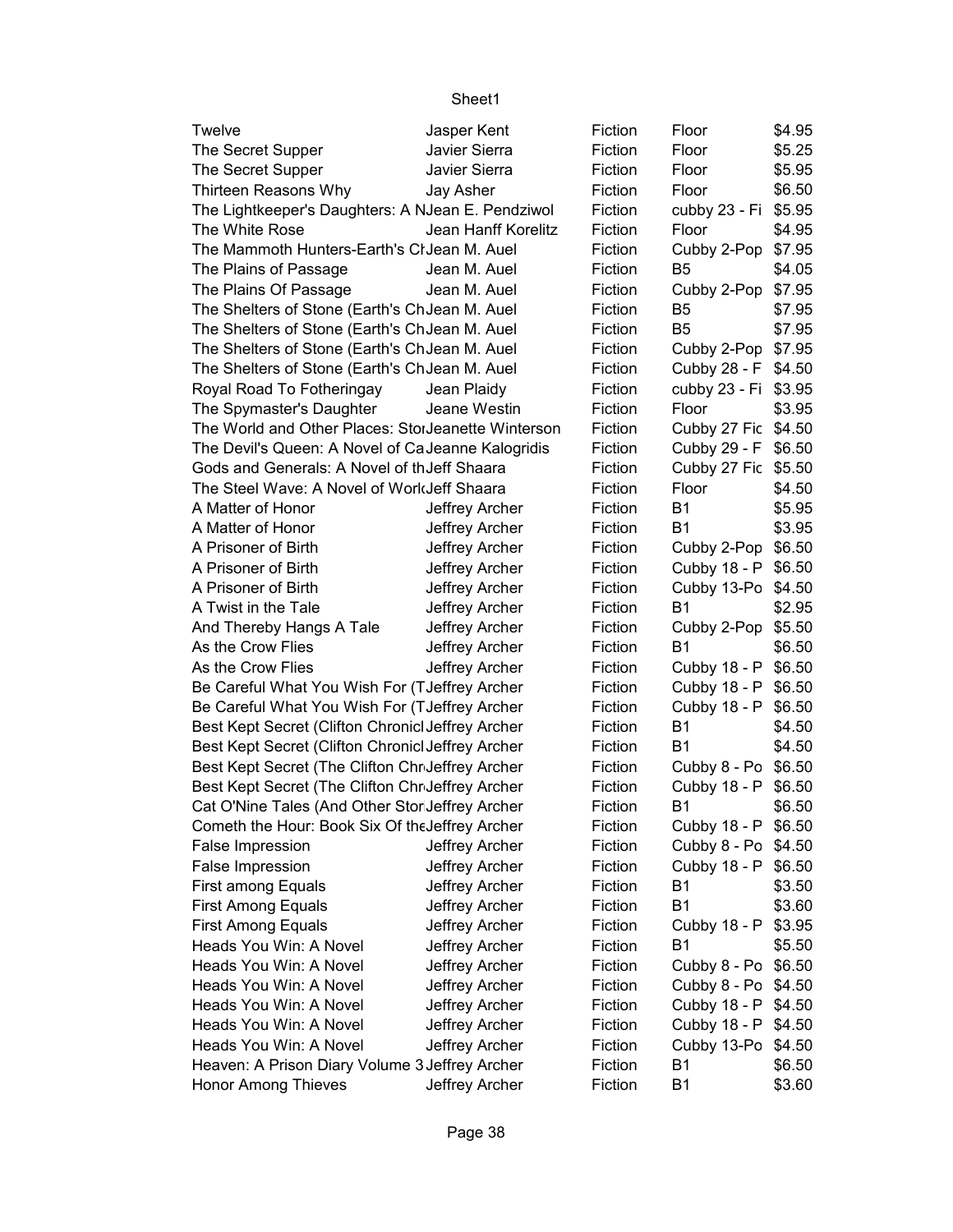|         | <b>Honor Among Thieves</b>                        | Jeffrey Archer        | Fiction | <b>B1</b>            | \$3.60 |
|---------|---------------------------------------------------|-----------------------|---------|----------------------|--------|
|         | <b>HONOUR AMONG THIEVES</b>                       | <b>JEFFREY ARCHER</b> | Fiction | Cubby 8 - Po         | \$3.95 |
|         | Not a Penny More, Not a Penny LJeffrey Archer     |                       | Fiction | <b>B1</b>            | \$3.50 |
|         | Not a Penny More, Not a Penny LJeffrey Archer     |                       | Fiction | Cubby 18 - P         | \$4.50 |
|         | Not A Penny More, Not A Penny I Jeffrey Archer    |                       | Fiction | <b>B1</b>            | \$3.95 |
|         | Nothing Ventured (William Warwideffrey Archer     |                       | Fiction | Cubby 18 - P \$4.50  |        |
|         | Nothing Ventured (William Warwideffrey Archer     |                       | Fiction | Cubby 13-Po \$6.50   |        |
|         | Only Time Will Tell (The Clifton ClJeffrey Archer |                       | Fiction | Cubby 18 - P \$6.50  |        |
|         | Only Time Will Tell (The Clifton ClJeffrey Archer |                       | Fiction | Cubby 18 - P \$4.50  |        |
|         | Paths of Glory                                    | Jeffrey Archer        | Fiction | <b>B1</b>            | \$6.50 |
|         | Paths of Glory                                    | Jeffrey Archer        | Fiction | <b>B1</b>            | \$4.50 |
|         | Paths of Glory                                    | Jeffrey Archer        | Fiction | <b>B1</b>            | \$4.50 |
|         | Paths of Glory                                    | Jeffrey Archer        | Fiction | Cubby 8 - Po \$5.50  |        |
|         | Paths of Glory                                    | Jeffrey Archer        | Fiction | Cubby 8 - Po \$4.50  |        |
|         | Paths of Glory                                    | Jeffrey Archer        | Fiction | Cubby 8 - Po \$4.50  |        |
|         | Paths of Glory                                    | Jeffrey Archer        | Fiction | Cubby 18 - P \$6.50  |        |
|         | Sons of Fortune                                   | Jeffrey Archer        | Fiction | Cubby 18 - P \$3.50  |        |
|         | Sons of Fortune (Archer, Jeffrey)                 | Jeffrey Archer        | Fiction | Cubby 2-Pop \$6.50   |        |
|         | Sons of Fortune (Archer, Jeffrey) Jeffrey Archer  |                       | Fiction | Cubby 18 - P \$6.50  |        |
|         | The Eleventh Commandment                          | Jeffrey Archer        | Fiction | Cubby 8 - Po \$4.50  |        |
|         | The Eleventh Commandment: A NJeffrey Archer       |                       | Fiction | Cubby 18 - P \$6.50  |        |
|         | The Fourth Estate                                 | Jeffrey Archer        | Fiction | <b>B1</b>            | \$4.25 |
|         | The Fourth Estate                                 | Jeffrey Archer        | Fiction | Cubby 8 - Po \$4.25  |        |
|         | The Fourth Estate                                 | Jeffrey Archer        | Fiction | Cubby 18 - P \$6.50  |        |
|         | The Prodigal Daughter                             | Jeffrey Archer        | Fiction | Cubby 13-Po \$6.50   |        |
|         | The Sins of the Father                            | Jeffrey Archer        | Fiction | <b>B1</b>            | \$6.50 |
|         | The Sins of the Father                            | Jeffrey Archer        | Fiction | <b>B1</b>            | \$4.50 |
|         | The Sins of the Father                            |                       | Fiction | <b>B1</b>            | \$4.50 |
|         |                                                   | Jeffrey Archer        |         |                      |        |
|         | The Sins of the Father                            | Jeffrey Archer        | Fiction | <b>B1</b>            | \$4.95 |
|         | The Sins of the Father                            | Jeffrey Archer        | Fiction | Cubby 18 - P         | \$6.50 |
|         | The Sins of the Father                            | Jeffrey Archer        | Fiction | Cubby 18 - P \$4.50  |        |
|         | The Sins of the Father (The Clifto Jeffrey Archer |                       | Fiction | Cubby 13-Po \$5.50   |        |
|         | This Was a Man (The Clifton ChroJeffrey Archer    |                       | Fiction | <b>B1</b>            | \$6.50 |
|         | This Was a Man: The Final Volum Jeffrey Archer    |                       | Fiction | B <sub>1</sub>       | \$4.50 |
|         | This Was a Man: The Final Volum Jeffrey Archer    |                       | Fiction | Cubby 18 - P \$4.50  |        |
|         | To Cut a Long Story Short                         | Jeffrey Archer        | Fiction | <b>B1</b>            | \$6.25 |
|         | To Cut a Long Story Short                         | Jeffrey Archer        | Fiction | <b>B1</b>            | \$3.60 |
|         | To Cut a Long Story Short                         | Jeffrey Archer        | Fiction | Cubby 13-Po \$6.25   |        |
|         | Turn a Blind Eye: A Detective WillJeffrey Archer  |                       | Fiction | Cubby 8 - Po \$4.50  |        |
|         | <b>Twelve Red Herrings</b>                        | Jeffrey Archer        | Fiction | <b>B1</b>            | \$3.50 |
|         | The Marriage Plot                                 | Jeffrey Eugenides     | Fiction | Floor                | \$4.95 |
|         | The Marriage Plot                                 | Jeffrey Eugenides     | Fiction | Floor                | \$4.95 |
|         | Bright Lights, Big Ass: A Self-InduJen Lancaster  |                       | Fiction | Cubby 28 - F         | \$4.95 |
|         | The Lost Family: A Novel                          | Jenna Blum            | Fiction | Floor                | \$6.50 |
| ~~NEW~~ | The Lost Family: A Novel                          | Jenna Blum            | Fiction | Customer rec \$5.50  |        |
|         | Those Who Save Us                                 | Jenna Blum            | Fiction | cubby 23 - Fi \$4.50 |        |
|         | The Jane Austen Society                           | Jenner, Natalie       | Fiction | Floor                | \$4.95 |
|         | The Age of Desire: A Novel                        | Jennie Fields         | Fiction | Floor                | \$4.95 |
|         | Resistance Women: A Novel                         | Jennifer Chiaverini   | Fiction | Floor                | \$5.95 |
|         |                                                   |                       |         |                      |        |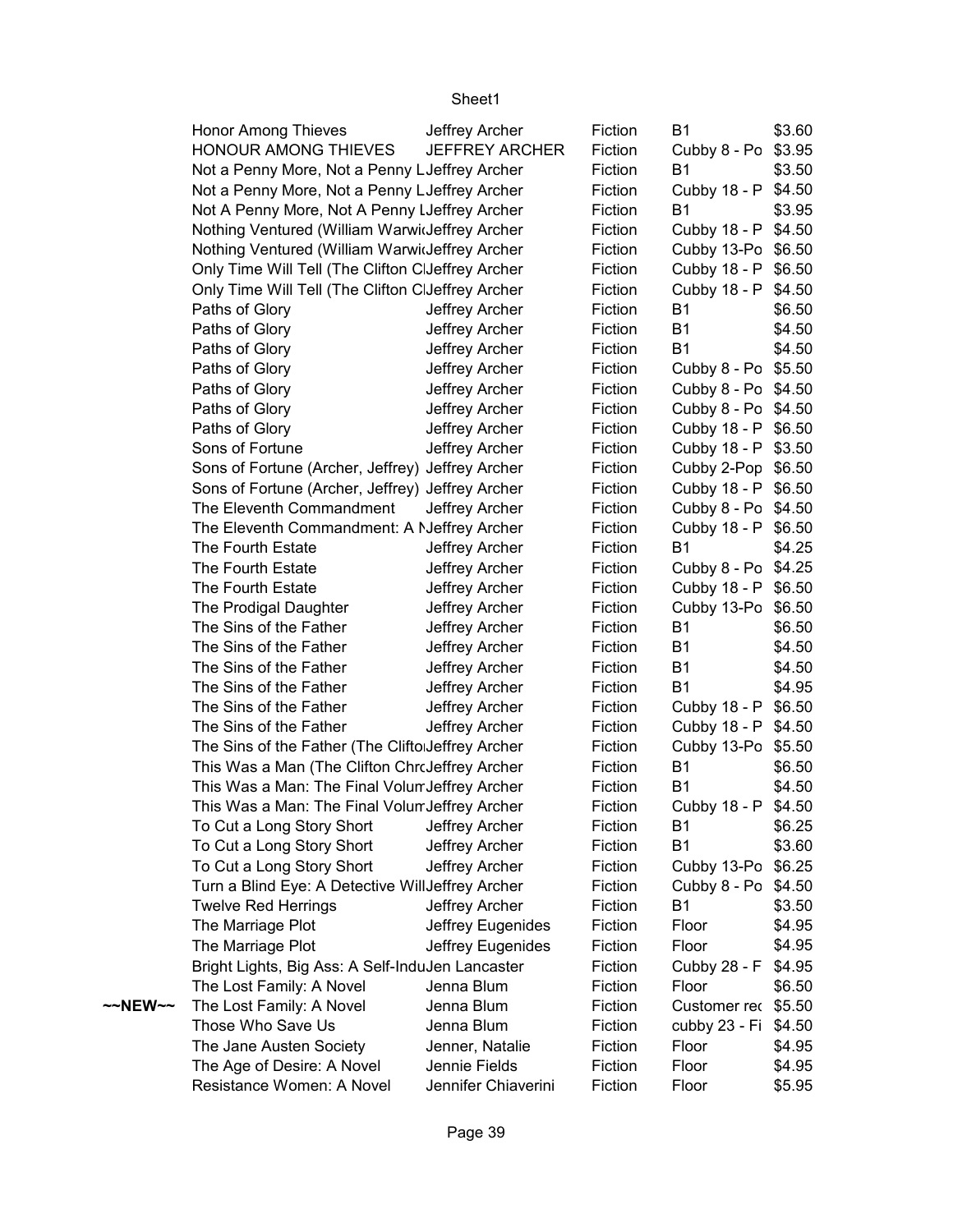| The Quilter's Apprentice (Elm CreJennifer Chiaverini              | Fiction                        | Cubby 29 - F \$5.95 |                      |        |
|-------------------------------------------------------------------|--------------------------------|---------------------|----------------------|--------|
| Tales From The Crib                                               | Jennifer Coburn                | Fiction             | Floor                | \$4.95 |
| Bet Me                                                            | Jennifer Crusie                | Fiction             | Floor                | \$6.50 |
| Faking It                                                         | Jennifer Crusie                | Fiction             | Floor                | \$6.50 |
| Don't Look Down                                                   | Jennifer Crusie, Bob MaFiction |                     | Floor                | \$3.60 |
| The Heaviness of Things That FloJennifer Manuel                   |                                | Fiction             | cubby 23 - Fi \$5.50 |        |
| Sistering                                                         | Jennifer Quist                 | Fiction             | Cubby 7 - Fic \$4.95 |        |
| Moonlight over Paris: A Novel                                     | Jennifer Robson                | Fiction             | Floor                | \$5.50 |
| Moonlight over Paris: A Novel                                     | Jennifer Robson                | Fiction             | Customer rec \$5.50  |        |
| Moonlight over Paris: A Novel                                     | Jennifer Robson                | Fiction             | Customer rec \$5.50  |        |
| Somewhere in France: A Novel of Jennifer Robson                   |                                | Fiction             | Floor                | \$5.50 |
| The Yellow Bird Sings: A Novel                                    | Jennifer Rosner                | Fiction             | <b>Recently Pub</b>  | \$5.50 |
| The Me I Used to Be: A Novel                                      | Jennifer Ryan                  | Fiction             | Floor                | \$4.95 |
| The Me I Used to Be: A Novel                                      | Jennifer Ryan                  | Fiction             | Floor                | \$4.95 |
| All Fall Down: A Novel                                            | Jennifer Weiner                | Fiction             | Cubby 29 - F \$6.50  |        |
| All Fall Down: A Novel                                            | Jennifer Weiner                | Fiction             | Cubby 27 Fic \$5.95  |        |
| Best Friends Forever - A Novel                                    | Jennifer Weiner                | Fiction             | Cubby 28 - F \$4.95  |        |
| Best Friends Forever - A Novel                                    | Jennifer Weiner                | Fiction             | Cubby 28 - F         | \$4.95 |
| Certain Girls: A Novel                                            | Jennifer Weiner                | Fiction             | Floor                | \$4.95 |
| Fly Away Home: A Novel                                            | Jennifer Weiner                | Fiction             | Floor                | \$4.95 |
| Good in Bed                                                       | Jennifer Weiner                | Fiction             | Floor                | \$4.95 |
| Goodnight Nobody: A Novel                                         | Jennifer Weiner                | Fiction             | Floor                | \$4.50 |
| Goodnight Nobody: A Novel                                         | Jennifer Weiner                | Fiction             | Floor                | \$4.50 |
| In Her Shoes MovieTie-in: A NoveJennifer Weiner                   |                                | Fiction             | Floor                | \$4.95 |
| In Her Shoes: A Novel                                             | Jennifer Weiner                | Fiction             | Floor                | \$3.60 |
| In Her Shoes: A Novel                                             | Jennifer Weiner                | Fiction             | cubby 23 - Fi        | \$4.95 |
| Little Earthquakes: A Novel (Wasl Jennifer Weiner                 |                                | Fiction             | Floor                | \$4.95 |
| Who Do You Love: A Novel                                          | Jennifer Weiner                | Fiction             | Floor                | \$4.95 |
| Who Do You Love: A Novel                                          | Jennifer Weiner                | Fiction             | Floor                | \$4.95 |
| Amanda's Wedding: A Novel                                         | Jenny Colgan                   | Fiction             | Floor                | \$4.95 |
| Amanda's Wedding: A Novel                                         | Jenny Colgan                   | Fiction             | Cubby 27 Fic         | \$4.95 |
| The Bookshop on the Shore: A NoJenny Colgan                       |                                | Fiction             | Floor                | \$5.95 |
| On Trying to Keep Still                                           | Jenny Diski                    | Fiction             | Floor                | \$5.95 |
| Bio-Strike (Tom Clancy's Power PJerome Preisler                   |                                | Fiction             | B8 - Clancy/L \$3.95 |        |
| Bio-Strike (Tom Clancy's Power PJerome Preisler                   |                                | Fiction             | B8 - Clancy/L \$3.95 |        |
| Cold War (Tom Clancy's Power P Jerome Preisler                    |                                | Fiction             | B8 - Clancy/L \$4.25 |        |
| Cold War (Tom Clancy's Power P Jerome Preisler                    |                                | Fiction             | B8 - Clancy/L \$4.25 |        |
| Loser                                                             | Jerry Spinelli                 | Fiction             | Floor                | \$6.50 |
| A Concise History of Poland (Can Jerzy Lukowski, Hubert J Fiction |                                |                     | Floor                | \$4.95 |
| Salvage the Bones                                                 | Jesmyn Ward                    | Fiction             | Customer rec \$5.50  |        |
| Things in Jars: A Novel                                           | Jess Kidd                      | Fiction             | Cubby 7 - Fic \$5.95 |        |
| <b>Beautiful Ruins: A Novel</b>                                   | <b>Jess Walter</b>             | Fiction             | Floor                | \$4.95 |
| The Folly of the World                                            | Jesse Bullington               | Fiction             | Floor                | \$5.25 |
| The Genius                                                        | Jesse Kellerman                | Fiction             | Floor                | \$4.50 |
| Trouble                                                           | Jesse Kellerman                | Fiction             | Floor                | \$6.50 |
| Letters from Skye: A Novel                                        | Jessica Brockmole              | Fiction             | Floor                | \$5.95 |
| Come, Thou Tortoise                                               | Jessica Grant                  | Fiction             | Customer rec \$4.95  |        |
| Vitro                                                             | Jessica Khoury                 | Fiction             | cubby 23 - Fi        | \$4.50 |
| The Favorite Sister                                               | Jessica Knoll                  | Fiction             | Floor                | \$5.50 |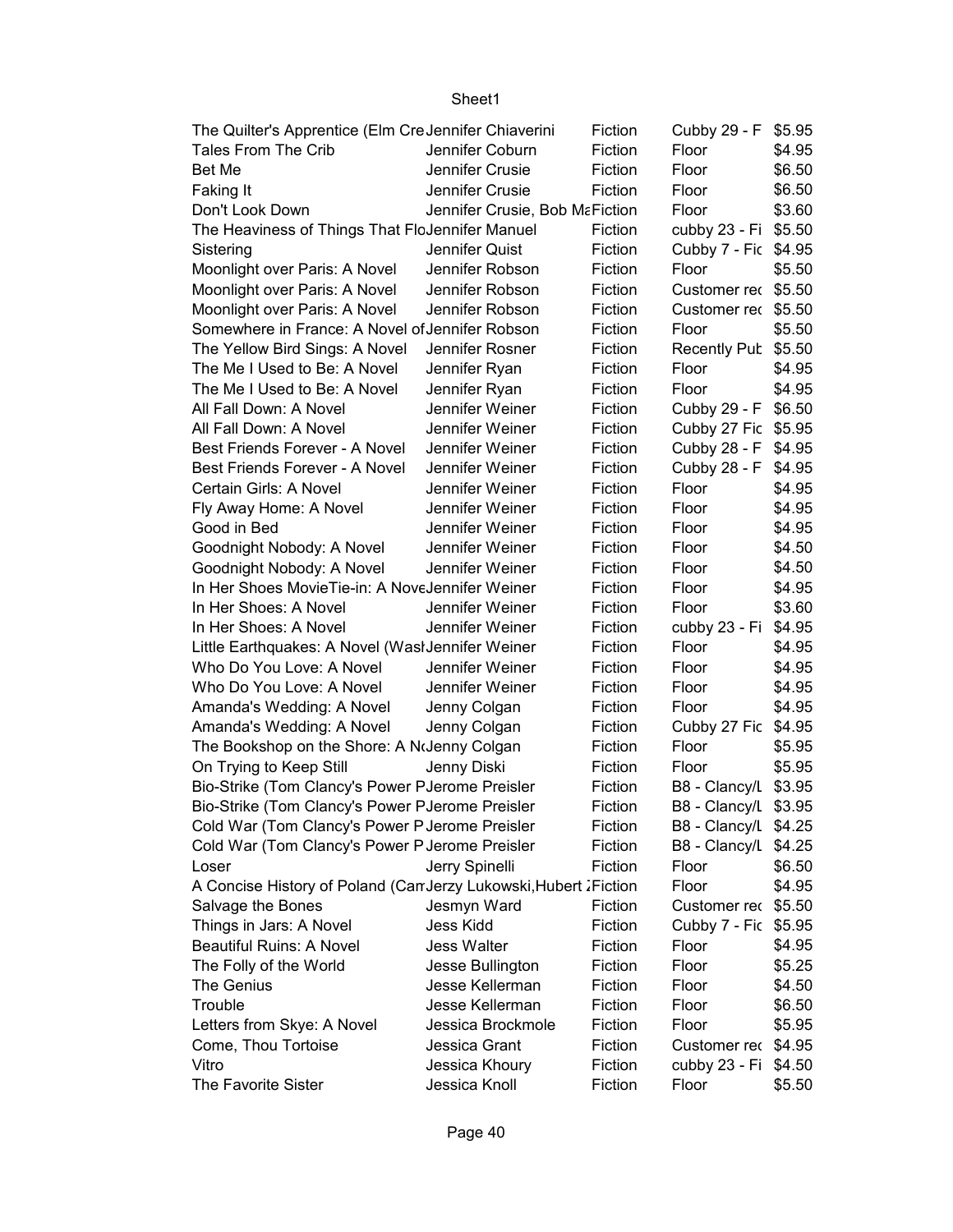| The Women in the Castle: A NoveJessica Shattuck |                                | Fiction | cubby 23 - Fi \$5.95 |        |
|-------------------------------------------------|--------------------------------|---------|----------------------|--------|
| Almost Missed You: A Novel                      | Jessica Strawser               | Fiction | Cubby 7 - Fic \$4.95 |        |
| Savage News: A Novel                            | Jessica Yellin                 | Fiction | Floor                | \$6.50 |
| Dirty Game                                      | Jessie Keane                   | Fiction | Floor                | \$3.95 |
| The Namesake                                    | Jhumpa. Lahiri                 | Fiction | Floor                | \$4.95 |
| Ask Again Later: A Novel                        | Jill A. Davis                  | Fiction | Cubby 7 - Fic        | \$4.50 |
| Hausfrau: A Novel                               | Jill Alexander Essbaum Fiction |         | Floor                | \$4.95 |
| Falling for You                                 | Jill Mansell                   | Fiction | Floor                | \$4.50 |
| Perfect Timing                                  | <b>JILL MANSELL</b>            | Fiction | Floor                | \$3.95 |
| Wicked!                                         | Jilly Cooper                   | Fiction | Floor                | \$5.95 |
| Wicked!                                         | Jilly Cooper                   | Fiction | Cubby 7 - Fic        | \$4.50 |
| <b>Being Dead</b>                               | Jim Crace                      | Fiction | Floor                | \$6.50 |
| Dream Boy: A Novel                              | Jim Grimsley                   | Fiction | Floor                | \$4.75 |
| The Road Home                                   | Jim Harrison                   | Fiction | Floor                | \$4.95 |
| Longbourn                                       | Jo Baker                       | Fiction | Floor                | \$6.50 |
| Longbourn                                       | Jo Baker                       | Fiction | Floor                | \$5.25 |
| <b>Black Ships</b>                              | Jo Graham                      | Fiction | Cubby 28 - F         | \$4.50 |
| My Real Children                                | Jo Walton                      | Fiction | Floor                | \$5.50 |
| <b>Bad Girl Creek: A Novel</b>                  | Jo-Ann Mapson                  | Fiction | Floor                | \$5.95 |
| Latitudes of Melt                               | Joan Clark                     | Fiction | Floor                | \$4.50 |
| City of Friends                                 | Joanna Trollope                | Fiction | Floor                | \$4.50 |
| The Other Family                                | Joanna Trollope                | Fiction | Cubby 4 - Fic \$4.50 |        |
| <b>Blackberry Wine</b>                          | Joanne Harris                  | Fiction | Cubby 24 - F \$4.50  |        |
| <b>Blackberry Wine: A Novel</b>                 | Joanne Harris                  | Fiction | Cubby 24 - F         | \$4.50 |
| Five Quarters of the Orange                     | Joanne Harris                  | Fiction | Floor                | \$4.95 |
| You and the Pirates                             | Jocelyne Allen                 | Fiction | Cubby 27 Fic \$4.50  |        |
| And the Birds Rained Down                       | Jocelyne Saucier               | Fiction | cubby 23 - Fi \$4.50 |        |
| Handle with Care: A Novel                       | Jodi Picoult                   | Fiction | <b>B1</b>            | \$4.95 |
| Handle with Care: A Novel                       | Jodi Picoult                   | Fiction | Cubby 8 - Po \$4.95  |        |
| Handle with Care: A Novel                       | Jodi Picoult                   | Fiction | Cubby 8 - Po \$4.95  |        |
| <b>House Rules</b>                              | Jodi Picoult                   | Fiction | B1                   | \$5.50 |
| House Rules: A Novel                            | Jodi Picoult                   | Fiction | <b>B1</b>            | \$6.50 |
| Keeping Faith                                   | Jodi Picoult                   | Fiction | Cubby 8 - Po         | \$3.95 |
| Leaving Time                                    | Jodi Picoult                   | Fiction | <b>B1</b>            | \$6.50 |
| Leaving Time                                    | Jodi Picoult                   | Fiction | <b>B1</b>            | \$4.95 |
| <b>Leaving Time</b>                             | Jodi Picoult                   | Fiction | Cubby 8 - Po \$6.50  |        |
| Lone Wolf: A Novel                              | Jodi Picoult                   | Fiction | B1                   | \$6.50 |
| Lone Wolf: A Novel                              | Jodi Picoult                   | Fiction | <b>B1</b>            | \$3.95 |
| Mercy                                           | Jodi Picoult                   | Fiction | Cubby 8 - Po         | \$3.95 |
| My Sister's Keeper: A Novel                     | Jodi Picoult                   | Fiction | B1                   | \$4.95 |
| Perfect Match                                   | Jodi Picoult                   | Fiction | B <sub>1</sub>       | \$4.95 |
| Plain Truth                                     | Jodi Picoult                   | Fiction | B <sub>1</sub>       | \$4.95 |
| Sing You Home: A Novel                          | Jodi Picoult                   | Fiction | B <sub>1</sub>       | \$6.50 |
| Sing You Home: A Novel                          | Jodi Picoult                   | Fiction | B <sub>1</sub>       | \$4.95 |
| Sing You Home: A Novel                          | Jodi Picoult                   | Fiction | B <sub>1</sub>       | \$4.95 |
| <b>Small Great Things</b>                       | Jodi Picoult                   | Fiction | <b>B1</b>            | \$4.95 |
| The Tenth Circle: A Novel                       | Jodi Picoult                   | Fiction | <b>B1</b>            | \$4.95 |
| Between the Lines                               | Jodi Picoult, Samantha Fiction |         | Cubby 8 - Po         | \$6.50 |
| Between the Lines                               | Jodi Picoult, Samantha Fiction |         | Cubby 13-Po \$5.95   |        |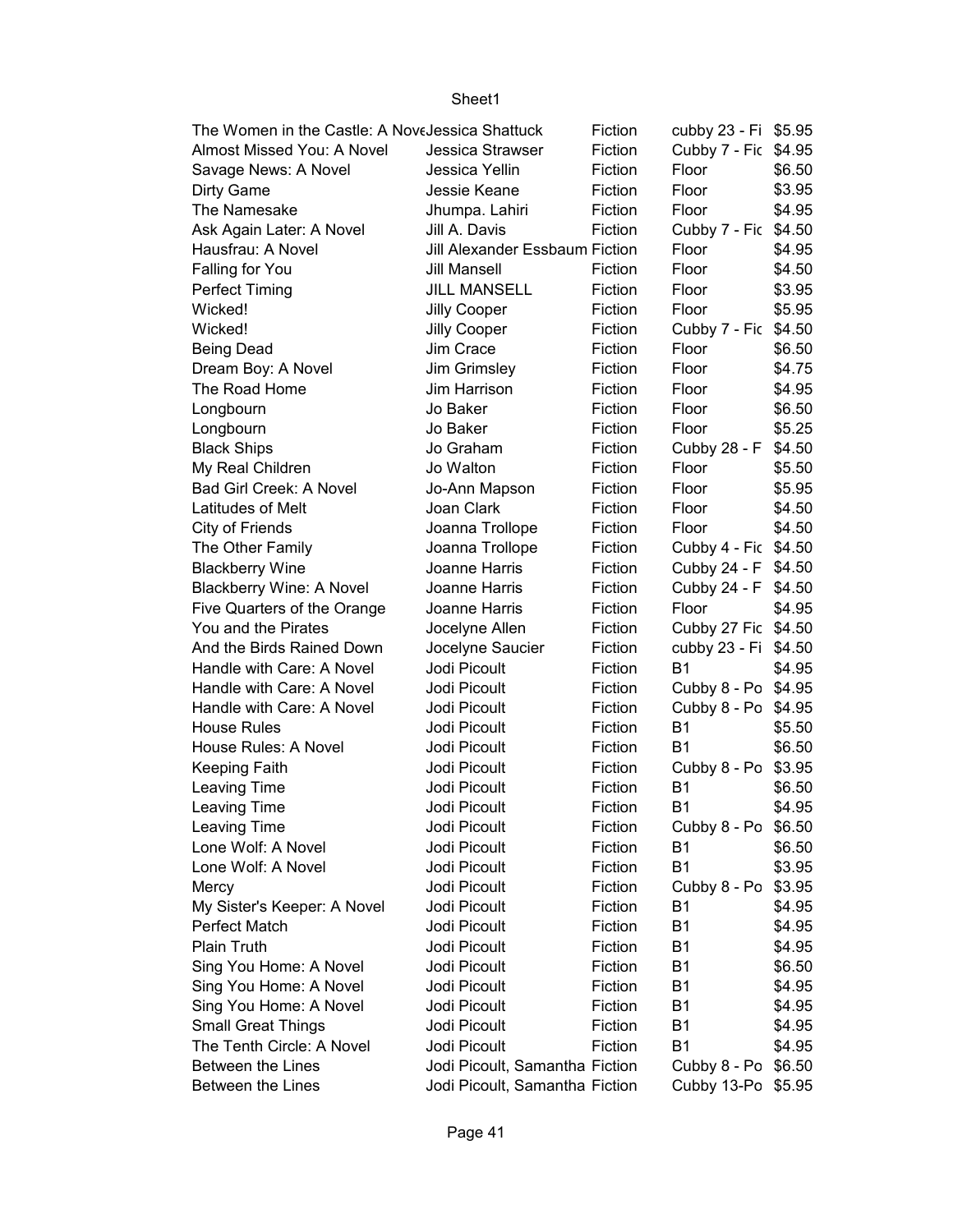| The Ship Errant                                               | Jody Lynn Nye                | Fiction | Floor                       | \$3.95 |
|---------------------------------------------------------------|------------------------------|---------|-----------------------------|--------|
| Apologizing to Dogs                                           | Joe Coomer                   | Fiction | Cubby 24 - F                | \$4.95 |
| NOS4A2 [TV Tie-in]: A Novel                                   | Joe Hill                     | Fiction | Floor                       | \$4.95 |
| IQ (An IQ Novel, 1)                                           | Joe Ide                      | Fiction | Cubby 29 - F \$5.50         |        |
| The Truth About the Harry Quebe Joel Dicker                   |                              | Fiction | Cubby 29 - F                | \$5.50 |
| Children of Eden: A Novel (1)                                 | Joey Graceffa                | Fiction | Floor                       | \$5.95 |
| When The Light Enters                                         | Johanna Antonia ZomerFiction |         | Floor                       | \$4.50 |
| The Next Big Thing                                            | Johanna Edwards              | Fiction | Floor                       | \$5.50 |
| <b>The Sentimentalists</b>                                    | Johanna Skibsrud             | Fiction | Floor                       | \$4.50 |
| <b>The Sentimentalists</b>                                    | Johanna Skibsrud             | Fiction | Cubby 7 - Fic               | \$4.50 |
| The City of Falling Angels                                    | John Berendt                 | Fiction | Floor                       | \$6.50 |
| The Russia House - 1st CanadianJohn [; David John Moo Fiction |                              |         | <b>B1</b>                   | \$6.50 |
| The Russia House - 1st CanadianJohn [; David John Moo Fiction |                              |         | <b>B1</b>                   | \$6.25 |
| Little Star: A Novel                                          | John Ajvide Lindqvist        | Fiction | Floor                       | \$6.50 |
| The Island Walkers                                            | John Bemrose                 | Fiction | Floor                       | \$5.50 |
| The Boy in the Striped Pajamas John Boyne                     |                              | Fiction | Customer rec \$4.50         |        |
| This House is Haunted: A Novel bJohn Boyne                    |                              | Fiction | Cubby 7 - Fic \$3.95        |        |
| The First Stone: A Novel                                      | John Briley                  | Fiction | Cubby 27 Fic                | \$6.50 |
| Spartina                                                      | John Casey                   | Fiction | Floor                       | \$4.50 |
| Nocturnes (1)                                                 | John Connolly                | Fiction | Floor                       | \$5.95 |
| The Fury: A Novel (Rediscovered John Farris                   |                              | Fiction | Floor                       | \$3.50 |
| The Ebony Tower                                               | John Fowles                  | Fiction | Floor                       | \$3.25 |
| The Forsyte Saga: The Man of PrJohn Galsworthy                |                              | Fiction | Floor                       | \$3.95 |
| Grendel                                                       | John Gardner                 | Fiction | Customer rec \$5.25         |        |
| The Taking Of Pelham 123                                      | John Godey                   | Fiction | cubby 23 - Fi               | \$4.50 |
| A Painted House                                               | John Grisham                 | Fiction | Cubby 18 - P                | \$3.50 |
| A Time for Mercy (Jake Brigance) John Grisham                 |                              | Fiction | B <sub>2</sub>              | \$6.95 |
| <b>Bleachers</b>                                              | John Grisham                 | Fiction | <b>B2</b>                   | \$5.95 |
| Calico Joe                                                    | John Grisham                 | Fiction | B <sub>2</sub>              | \$5.95 |
| Calico Joe                                                    | John Grisham                 | Fiction | Cubby 8 - Po \$5.95         |        |
| Camino Island: A Novel                                        | John Grisham                 | Fiction | B <sub>2</sub>              |        |
| Camino Winds                                                  | John Grisham                 |         | <b>B2</b>                   | \$6.50 |
|                                                               |                              | Fiction |                             | \$6.95 |
| Camino Winds                                                  | John Grisham<br>John Grisham | Fiction | Cubby 13-Po \$6.50          |        |
| Ford County: Stories<br>Gray Mountain                         |                              | Fiction | Cubby 18 - P \$4.50         |        |
|                                                               | John Grisham                 | Fiction | B2                          | \$6.50 |
| Gray Mountain: A Novel                                        | John Grisham                 | Fiction | B <sub>2</sub>              | \$4.50 |
| Gray Mountain: A Novel                                        | John Grisham                 | Fiction | B <sub>2</sub>              | \$4.50 |
| Playing for Pizza                                             | John Grisham<br>John Grisham | Fiction | Cubby 18 - P                | \$3.50 |
| Playing For Pizza: A Novel                                    | John Grisham                 | Fiction | B <sub>2</sub><br><b>B2</b> | \$5.50 |
| Rogue Lawyer                                                  |                              | Fiction |                             | \$6.50 |
| Rooster Bar, The                                              | John Grisham                 | Fiction | Cubby 2-Pop                 | \$4.50 |
| Skipping Christmas: Christmas W John Grisham                  |                              | Fiction | B <sub>2</sub>              | \$3.95 |
| Sycamore Row                                                  | John Grisham                 | Fiction | B <sub>2</sub>              | \$4.50 |
| Sycamore Row                                                  | John Grisham                 | Fiction | Cubby 18 - P                | \$4.50 |
| The Appeal                                                    | John Grisham                 | Fiction | B <sub>2</sub>              | \$3.95 |
| The Appeal                                                    | John Grisham                 | Fiction | B <sub>2</sub>              | \$3.95 |
| The Appeal                                                    | John Grisham                 | Fiction | B <sub>2</sub>              | \$6.50 |
| The Appeal                                                    | John Grisham                 | Fiction | Cubby 8 - Po                | \$4.50 |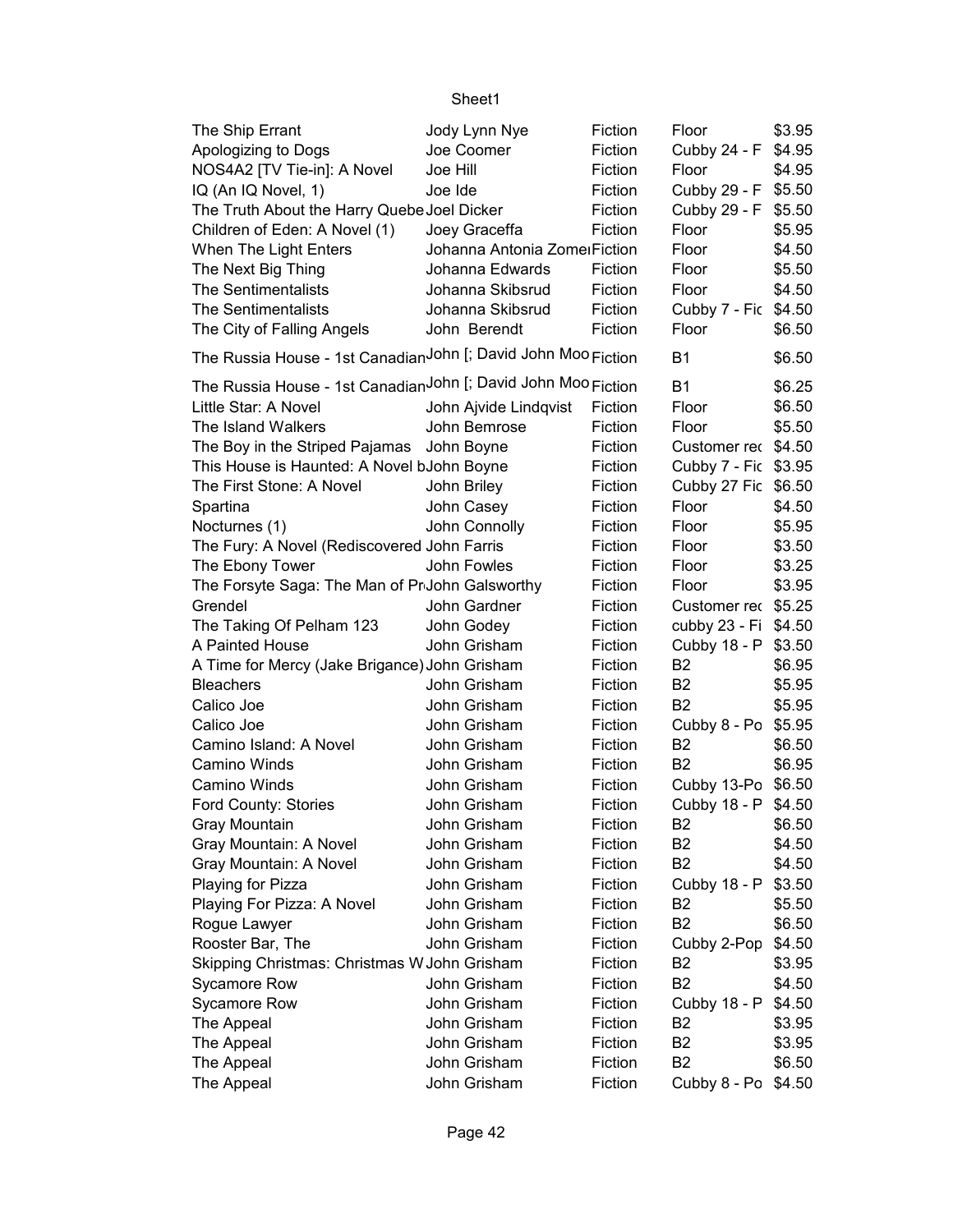| The Associate                                 | John Grisham   | Fiction | B <sub>2</sub>      | \$6.50  |
|-----------------------------------------------|----------------|---------|---------------------|---------|
| The Associate                                 | John Grisham   | Fiction | Cubby 8 - Po        | \$5.75  |
| The Brethren                                  | John Grisham   | Fiction | B <sub>2</sub>      | \$3.95  |
| The Brethren                                  | John Grisham   | Fiction | Cubby 8 - Po \$5.50 |         |
| The Broker                                    | John Grisham   | Fiction | B <sub>2</sub>      | \$3.95  |
| The Broker                                    | John Grisham   | Fiction | Cubby 18 - P        | \$4.50  |
| The Confession                                | John Grisham   | Fiction | B <sub>2</sub>      | \$4.50  |
| The Confession                                | John Grisham   | Fiction | Cubby 18 - P        | \$4.50  |
| The Guardians: A Novel                        | John Grisham   | Fiction | B <sub>2</sub>      | \$6.50  |
| The Guardians: A Novel                        | John Grisham   | Fiction | <b>B2</b>           | \$4.50  |
| The Guardians: A Novel                        | John Grisham   | Fiction | B <sub>2</sub>      | \$6.50  |
| The Guardians: A Novel                        | John Grisham   | Fiction | Cubby 18 - P \$4.50 |         |
| The Guardians: A Novel                        | John Grisham   | Fiction | Cubby 18 - P \$4.50 |         |
| The Innocent Man                              | John Grisham   | Fiction | Cubby 8 - Po \$3.95 |         |
| The Last Juror                                | John Grisham   | Fiction | Cubby 8 - Po \$4.50 |         |
| The Litigators                                | John Grisham   | Fiction | Cubby 8 - Po        | \$6.50  |
| The Litigators (Random House LaJohn Grisham   |                | Fiction | TallB <sub>2</sub>  | \$4.95  |
| The Litigators: A Novel                       | John Grisham   | Fiction | B <sub>2</sub>      | \$4.50  |
| The Litigators: A Novel                       | John Grisham   | Fiction | B <sub>2</sub>      | \$4.50  |
| The Pelican Brief                             | John Grisham   | Fiction | B <sub>2</sub>      | \$3.60  |
| The Pelican Brief                             | John Grisham   | Fiction | Cubby 18 - P \$3.95 |         |
| The Racketeer                                 | John Grisham   | Fiction | Cubby 8 - Po        | \$6.50  |
| The Racketeer: A Novel                        | John Grisham   | Fiction | B <sub>2</sub>      | \$4.50  |
| The Rainmaker                                 | John Grisham   | Fiction | B <sub>2</sub>      | \$3.90  |
| The Reckoning: A Novel                        | John Grisham   | Fiction | <b>B2</b>           | \$6.50  |
| The Reckoning: A Novel                        | John Grisham   | Fiction | B <sub>2</sub>      | \$6.50  |
| The Reckoning: A Novel                        | John Grisham   | Fiction | Cubby 13-Po         | \$6.50  |
| The Rooster Bar                               | John Grisham   | Fiction | B <sub>2</sub>      | \$6.25  |
| The Runaway Jury                              | John Grisham   | Fiction | <b>B2</b>           | \$3.95  |
| The Street Lawyer                             | John Grisham   | Fiction | <b>B1</b>           | \$3.95  |
| The Street Lawyer                             | John Grisham   | Fiction | <b>B2</b>           | \$13.50 |
| The Summons (Random House LJohn Grisham       |                | Fiction | TallB <sub>2</sub>  | \$6.50  |
| The Summons: A Novel                          | John Grisham   | Fiction | Cubby 13-Po         | \$6.50  |
| The Testament                                 | John Grisham   | Fiction | B <sub>2</sub>      | \$6.50  |
| The Testament: A Novel                        | John Grisham   | Fiction | Cubby 18 - P        | \$3.50  |
| Marley & Me: Life and Love with tlJohn Grogan |                | Fiction | Floor               | \$3.75  |
| Dramatic Decisions 1776-1945                  | John H. Bowles | Fiction | <b>Recently Pub</b> | \$3.95  |
| The Last Child: A Novel                       | John Hart      | Fiction | Floor               | \$4.50  |
| A Widow for One Year: A Novel John Irving     |                | Fiction | Floor               | \$3.95  |
| A Widow for One Year: A Novel John Irving     |                | Fiction | Floor               | \$3.95  |
| A Widow for One Year: A Novel John Irving     |                | Fiction | Cubby 28 - F        | \$4.95  |
| A WIDOW FOR ONE YEAR: A N(John Irving         |                | Fiction | Floor               | \$6.50  |
| Avenue of Mysteries                           | John Irving    | Fiction | Floor               | \$4.50  |
| Avenue of Mysteries                           | John Irving    | Fiction | Floor               | \$6.50  |
| In One Person                                 | John Irving    | Fiction | Floor               | \$6.50  |
| In One Person                                 | John Irving    | Fiction | Cubby 29 - F        | \$6.50  |
| Last Night in Twisted River                   | John Irving    | Fiction | Cubby 27 Fic        | \$5.50  |
| The Cider House Rules                         | John Irving    | Fiction | Cubby 27 Fic        | \$3.95  |
| The Fourth Hand                               | John Irving    | Fiction | Floor               | \$4.50  |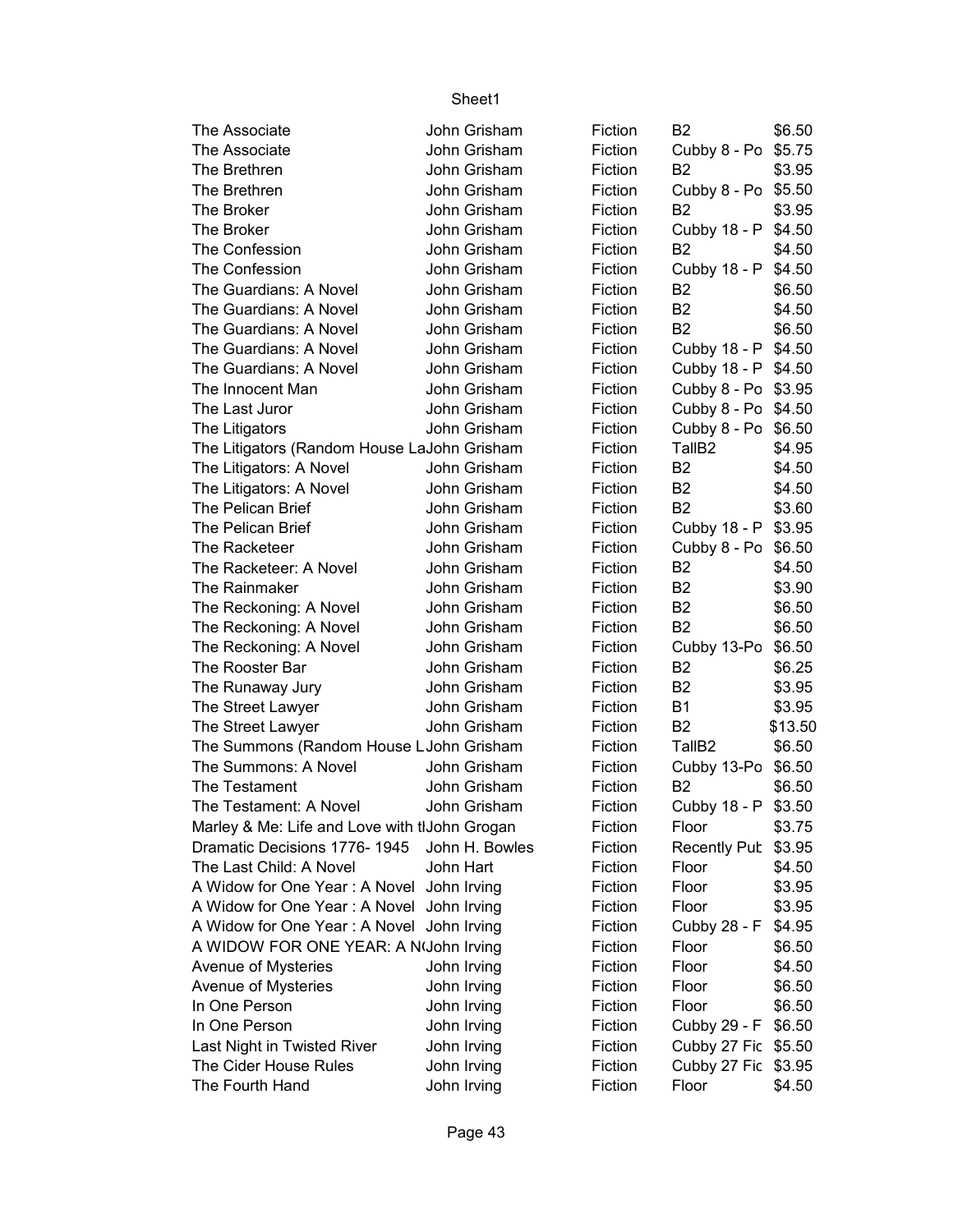| The Fourth Hand                                                                                | John Irving     | Fiction            | Cubby 7 - Fic \$4.50            |        |
|------------------------------------------------------------------------------------------------|-----------------|--------------------|---------------------------------|--------|
| The Hotel New Hampshire                                                                        | John Irving     | Fiction            | Floor                           | \$4.50 |
| The World According to Garp by John Irving                                                     |                 | Fiction            | Floor                           | \$5.95 |
| Trying To Save Piggy Sneed                                                                     | John Irving     | Fiction            | Floor                           | \$4.95 |
| Until I Find You                                                                               | John Irving     | Fiction            | Floor                           | \$6.50 |
| California Gold                                                                                | John Jakes      | Fiction            | Cubby 7 - Fic \$6.50            |        |
| Stone Work: Reflections on SeriolJohn Jerome                                                   |                 | Fiction            | Cubby 24 - F \$5.95             |        |
| Just Cause                                                                                     | John Katzenbach | Fiction            | Cubby 28 - F \$3.50             |        |
| Second Violin                                                                                  | John Lawton     | Fiction            | cubby 23 - Fi \$4.50            |        |
| A Delicate Truth                                                                               | John Le Carre   | Fiction            | Cubby 18 - P \$5.95             |        |
| A Delicate Truth                                                                               | John Le Carre   | Fiction            | Cubby 18 - P \$4.95             |        |
| A Legacy of Spies [May 02, 2018] JOHN LE CARRE                                                 |                 | Fiction            | <b>B1</b>                       | \$4.75 |
| A Most Wanted Man                                                                              | John Le Carre   | Fiction            | Cubby 18 - P \$6.50             |        |
| A murder of quality                                                                            | John Le CARRE   | Fiction            | <b>B1</b>                       | \$2.95 |
| A Perfect Spy                                                                                  | John le CARRE   | Fiction            | Cubby 18 - P \$6.50             |        |
| A Small Town in Germany                                                                        | John Le Carre   | Fiction            | Cubby 18 - P                    | \$2.95 |
| Most Wanted Man                                                                                | John Le Carre   | Fiction            | B1                              | \$4.50 |
| Our Kind of Traitor                                                                            | John Le Carre   | Fiction            | <b>B1</b>                       | \$4.50 |
| Our Kind of Traitor                                                                            | John Le Carre   | Fiction            | Cubby 18 - P \$4.95             |        |
| Single & Single                                                                                | John le Carre   | Fiction            | <b>B1</b>                       | \$4.95 |
| Single & Single                                                                                | John Le Carre   | Fiction            | Cubby 18 - P \$6.50             |        |
| Smiley's people                                                                                | John Le CARRE   | Fiction            | Cubby 2-Pop \$5.95              |        |
| The Constant Gardener by Le CalJohn le Carre                                                   |                 | Fiction            | Cubby 13-Po \$3.95              |        |
| The Constant Gardener by Le CalJohn le Carre                                                   |                 | Fiction            | Cubby 13-Po                     | \$4.50 |
| The Looking Glass War                                                                          | John Le Carre   | Fiction            | Floor                           | \$2.95 |
| The Looking Glass War                                                                          | John Le Carre   | Fiction            | <b>B1</b>                       | \$2.95 |
| The Looking Glass War                                                                          | John le Carre   | Fiction            | <b>B1</b>                       | \$5.50 |
| The Looking Glass War / A Small John Le Carre<br>The Naive and Sentimental Lover John le Carre |                 | Fiction<br>Fiction | Cubby 2-Pop \$5.95<br><b>B1</b> |        |
| The Naive and Sentimental Lover John le Carre                                                  |                 | Fiction            | Cubby 18 - P \$2.95             | \$2.95 |
| The Night Manager                                                                              | John Le Carre   | Fiction            | Cubby 13-Po \$6.50              |        |
| The Secret Pilgrim                                                                             | John Le Carre   | Fiction            | Cubby 18 - P                    | \$6.50 |
| The Tailor of Panama                                                                           | John Le Carre   | Fiction            | <b>B1</b>                       | \$2.95 |
| The Tailor of Panama                                                                           | John Le Carre   | Fiction            | Cubby 2-Pop \$5.50              |        |
| The Tailor of Panama                                                                           | John le CARRE   | Fiction            | Cubby 18 - P \$6.50             |        |
| <b>Tinker Tailor Soldier Spy</b>                                                               | John le Carre   | Fiction            | B1                              | \$3.25 |
| A Delicate Truth                                                                               | John le Carrsn  | Fiction            | Cubby 2-Pop                     | \$6.50 |
| A Legacy of Spies                                                                              | John le Carrsn  | Fiction            | <b>B1</b>                       | \$6.50 |
| A Legacy of Spies                                                                              | John le Carrsn  | Fiction            | Cubby 13-Po \$6.50              |        |
| <b>Absolute Friends</b>                                                                        | John le Carrsn  | Fiction            | <b>B1</b>                       | \$5.50 |
| <b>Absolute Friends</b>                                                                        | John le Carrsn  | Fiction            | <b>B1</b>                       | \$3.95 |
| Agent Running in the Field: A NovJohn le Carrsa                                                |                 | Fiction            | Cubby 2-Pop                     | \$4.95 |
| Call for the Dead                                                                              | John le Carrsn  | Fiction            | <b>B1</b>                       | \$4.95 |
| <b>Constant Gardener</b>                                                                       | John Le Carrsa  | Fiction            | Cubby 2-Pop                     | \$6.50 |
| Perfect Spy                                                                                    | John le Carrsa  | Fiction            | <b>B1</b>                       | \$3.50 |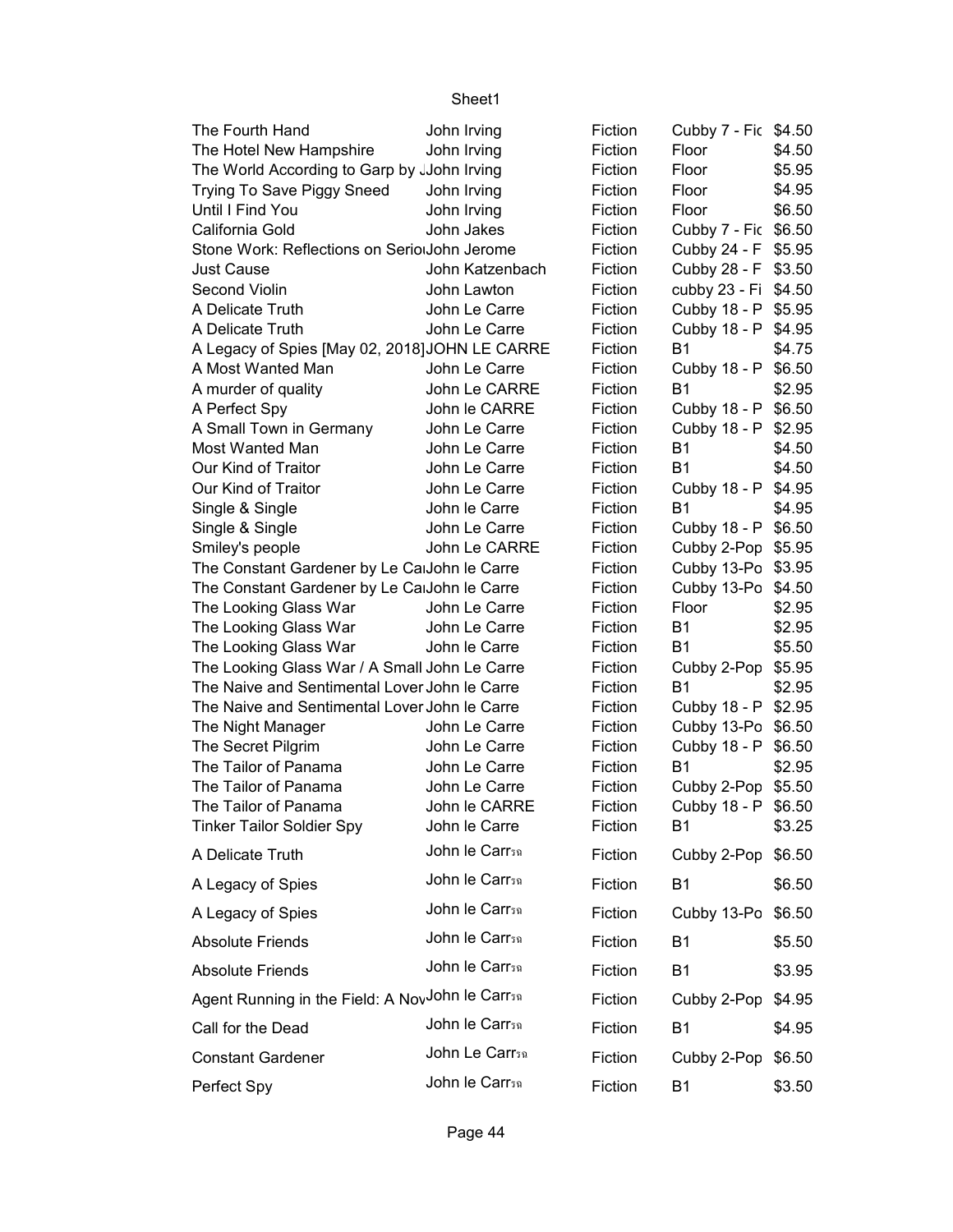| Single and Single                                                                                                   | John le Carrsa                                                   | Fiction                                  | <b>B1</b>                                                               | \$5.50           |
|---------------------------------------------------------------------------------------------------------------------|------------------------------------------------------------------|------------------------------------------|-------------------------------------------------------------------------|------------------|
| The Little Drummer Girl                                                                                             | John le Carrsn                                                   | Fiction                                  | <b>B1</b>                                                               | \$4.50           |
| The Looking Glass War                                                                                               | John le Carrsn                                                   | Fiction                                  | <b>B1</b>                                                               | \$4.95           |
| The Mission Song                                                                                                    | John le Carrsa                                                   | Fiction                                  | <b>B1</b>                                                               | \$3.95           |
| The Pigeon Tunnel: Stories from JJohn le Carr50                                                                     |                                                                  | Fiction                                  | <b>B1</b>                                                               | \$6.50           |
| The Pigeon Tunnel: Stories from IJohn le Carrsa                                                                     |                                                                  | Fiction                                  | Cubby 18 - P \$6.50                                                     |                  |
| The Secret Pilgrim                                                                                                  | John le Carrsn                                                   | Fiction                                  | <b>B1</b>                                                               | \$5.50           |
| The Mission Song: A Novel                                                                                           | John Le Carrร tha                                                | Fiction                                  | Cubby 2-Pop \$6.50                                                      |                  |
| The Mission Song: A Novel<br>Agent Running in the Field<br>Agent Running in the Field<br>Agent Running in the Field | John Le Carrs to<br>John LeCarre<br>John LeCarre<br>John LeCarre | Fiction<br>Fiction<br>Fiction<br>Fiction | Cubby 18 - P<br><b>B1</b><br>Cubby 8 - Po \$6.50<br>Cubby 18 - P \$6.50 | \$6.50<br>\$6.50 |
| A Plague of Secrets                                                                                                 | John Lescroart                                                   | Fiction                                  | <b>B1</b>                                                               | \$4.50           |
| Betrayal: A Novel (Dismas Hardy, John Lescroart<br>Damage<br>Dead Irish (Dismas Hardy, Book 1John Lescroart         | John Lescroart                                                   | Fiction<br>Fiction<br>Fiction            | Cubby 2-Pop \$6.50<br><b>B1</b><br>Cubby 18 - P                         | \$6.50<br>\$3.50 |
| Fatal: A Novel                                                                                                      | John Lescroart                                                   | Fiction                                  | Cubby 13-Po \$6.50                                                      |                  |
| Guilt (Abe Glitsky)                                                                                                 | John Lescroart                                                   | Fiction                                  | Cubby 8 - Po \$3.50                                                     |                  |
| Guilt (Abe Glitsky)                                                                                                 | John Lescroart                                                   | Fiction                                  | Cubby 8 - Po \$3.60<br><b>B1</b>                                        |                  |
| The 13th Juror: A Novel (Dismas IJohn Lescroart<br>The Hearing                                                      | John Lescroart                                                   | Fiction<br>Fiction                       | <b>B1</b>                                                               | \$5.95<br>\$4.50 |
| The Hearing                                                                                                         | John Lescroart                                                   | Fiction                                  | Cubby 8 - Po \$4.50                                                     |                  |
| The Hunt Club: A Novel                                                                                              | John Lescroart                                                   | Fiction                                  | Cubby 18 - P                                                            | \$6.50           |
| The Hunter                                                                                                          | John Lescroart                                                   | Fiction                                  | Cubby 18 - P                                                            | \$6.50           |
| The Hunter (Wyatt Hunt Novel)                                                                                       | John Lescroart                                                   | Fiction                                  | <b>B1</b>                                                               | \$4.50           |
| The Hunter (Wyatt Hunt Novel)                                                                                       | John Lescroart                                                   | Fiction                                  | Cubby 8 - Po \$4.50                                                     |                  |
| The Keeper: A Novel                                                                                                 | John Lescroart                                                   | Fiction                                  | <b>B1</b>                                                               | \$5.95           |
| The Keeper: A Novel                                                                                                 | John Lescroart                                                   | Fiction                                  | Cubby 8 - Po \$4.50                                                     |                  |
| The Oath (Dismas Hardy, Book 8) John Lescroart                                                                      |                                                                  | Fiction                                  | <b>B1</b>                                                               | \$4.50           |
| The Oath (Dismas Hardy)                                                                                             | John Lescroart                                                   | Fiction                                  | Cubby 18 - P \$6.50                                                     |                  |
| The Ophelia Cut: A Novel                                                                                            | John Lescroart                                                   | Fiction                                  | B1                                                                      | \$4.50           |
| The Second Chair (Dismas Hardy John Lescroart                                                                       |                                                                  | Fiction                                  | Β1                                                                      | \$4.50           |
| The Second Chair (Dismas Hardy John Lescroart                                                                       |                                                                  | Fiction                                  | Cubby 2-Pop                                                             | \$4.50           |
| The Suspect (Dismas Hardy)                                                                                          | John Lescroart                                                   | Fiction                                  | Cubby 2-Pop                                                             | \$6.50           |
| The Vig (Dismas Hardy)                                                                                              | John Lescroart                                                   | Fiction                                  | Floor                                                                   | \$3.95           |
| The Vig (Dismas Hardy)                                                                                              | John Lescroart                                                   | Fiction                                  | <b>B1</b>                                                               | \$3.95           |
| The Fiend in Human                                                                                                  | John M. Gray                                                     | Fiction                                  | Floor                                                                   | \$3.95           |
| Not Quite Dead                                                                                                      | John MacLachlan Gray Fiction                                     |                                          | Floor                                                                   | \$5.95           |
| White Stone Day                                                                                                     | John MacLachlan Gray Fiction                                     |                                          | Floor                                                                   | \$6.50           |
| The Sixth String                                                                                                    | John Owens                                                       | Fiction                                  | Floor                                                                   | \$4.95           |
| Woodsburner: A Novel                                                                                                | John Pipkin                                                      | Fiction                                  | Floor                                                                   | \$6.50           |
| Reflections of a Siamese Twin: CtJohn Ralston Saul                                                                  |                                                                  | Fiction                                  | Cubby 24 - F                                                            | \$5.50           |
| Redshirts: A Novel with Three CorJohn Scalzi                                                                        |                                                                  | Fiction                                  | Floor                                                                   | \$5.50           |
| Spark: A Novel                                                                                                      | John Twelve Hawks                                                | Fiction                                  | Floor                                                                   | \$6.50           |
| The Widows of Eastwick: A Novel John Updike                                                                         |                                                                  | Fiction                                  | Floor                                                                   | \$4.95           |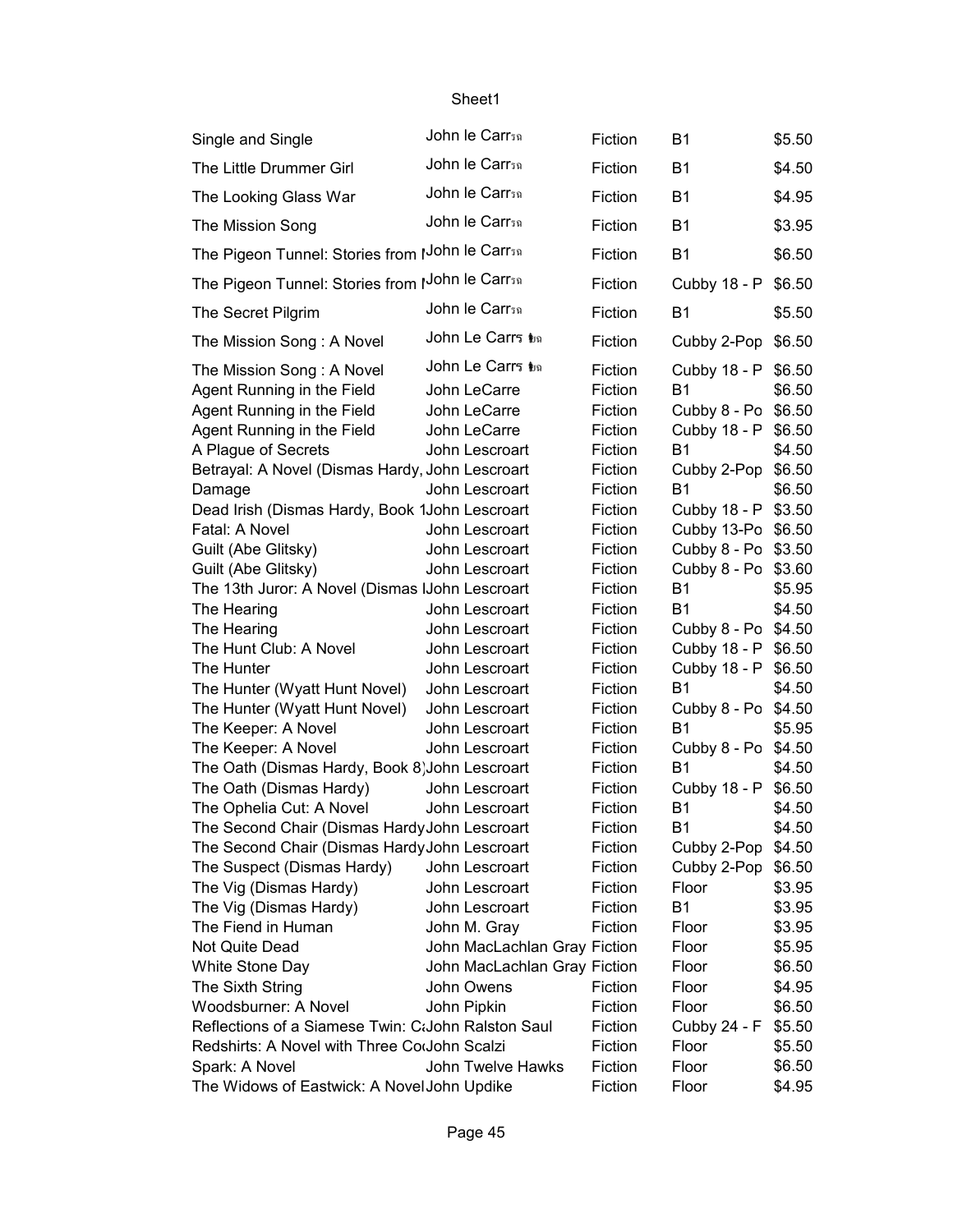| The Night Manager                                      | John. Le Carre     | Fiction | B1                   | \$6.50 |
|--------------------------------------------------------|--------------------|---------|----------------------|--------|
| After You: A Novel                                     | Jojo Moyes         | Fiction | Customer rec \$5.50  |        |
| After You: A Novel                                     | Jojo Moyes         | Fiction | Customer rec \$6.50  |        |
| After You: A Novel                                     | Jojo Moyes         | Fiction | Cubby 4 - Fic \$6.50 |        |
| Me Before You: A Novel                                 | Jojo Moyes         | Fiction | Floor                | \$4.95 |
| Me Before You: A Novel                                 | Jojo Moyes         | Fiction | Cubby 27 Fic         | \$4.95 |
| <b>Night Music</b>                                     | Jojo Moyes         | Fiction | Floor                | \$4.25 |
| One Plus One: A Novel                                  | Jojo Moyes         | Fiction | Floor                | \$6.75 |
| Paris for One and Other Stories                        | Jojo Moyes         | Fiction | Customer rec         | \$5.50 |
| Paris for One and Other Stories                        |                    | Fiction |                      | \$5.50 |
|                                                        | Jojo Moyes         |         | Cubby 24 - F         |        |
| <b>Sheltering Rain</b>                                 | Jojo Moyes         | Fiction | Floor                | \$5.50 |
| Still Me: A Novel (Me Before You Jojo Moyes            |                    | Fiction | Floor                | \$5.95 |
| Still Me: A Novel (Me Before You Jojo Moyes            |                    | Fiction | Cubby 29 - F         | \$6.50 |
| The Girl You Left Behind                               | Jojo Moyes         | Fiction | Floor                | \$6.25 |
| The Girl You Left Behind: A NovelJojo Moyes            |                    | Fiction | Floor                | \$5.50 |
| The Giver of Stars: A Novel                            | Jojo Moyes         | Fiction | Floor                | \$6.50 |
| The Horse Dancer                                       | Jojo Moyes         | Fiction | Floor                | \$5.95 |
| The Geographer's Library                               | Jon Fasman         | Fiction | Floor                | \$6.50 |
| Girl Who Saved: A Novel                                | Jonas Jonasson     | Fiction | Floor                | \$4.95 |
| The 100 Year-Old Man Who Clim Jonas Jonasson           |                    | Fiction | Customer rec         | \$5.50 |
| The 100 Year-Old Man Who Clim Jonas Jonasson           |                    | Fiction | Cubby 28 - F         | \$3.95 |
| The Vanishment                                         | Jonathan Aycliffe  | Fiction | Floor                | \$4.95 |
| The Oracle: The Jubilean Mysteridonathan Cahn          |                    | Fiction | Cubby 28 - F         | \$6.50 |
| Freedom                                                | Jonathan Franzen   | Fiction | Floor                | \$6.50 |
| <b>The Corrections</b>                                 | Jonathan Franzen   | Fiction | Floor                | \$5.50 |
| <b>The Corrections</b>                                 | Jonathan Franzen   | Fiction | cubby 23 - Fi \$5.50 |        |
| A Civil Action                                         | Jonathan Harr      | Fiction | Cubby 28 - F         | \$4.95 |
| <b>Billy Straight</b>                                  | Jonathan Kellerman | Fiction | B <sub>2</sub>       | \$4.25 |
| <b>Billy Straight</b>                                  | Jonathan Kellerman | Fiction | B <sub>2</sub>       | \$3.60 |
| Billy Straight: A Novel (Petra ConrJonathan Kellerman  |                    | Fiction | B <sub>2</sub>       | \$4.50 |
| Bones (Alex Delaware, No. 23) Jonathan Kellerman       |                    | Fiction | B <sub>2</sub>       | \$4.95 |
| Compulsion (Alex Delaware, No. : Jonathan Kellerman    |                    | Fiction | B <sub>2</sub>       | \$4.50 |
| Deception: An Alex Delaware NovJonathan Kellerman      |                    | Fiction | Cubby 8 - Po \$4.50  |        |
| Gone (Alex Delaware Novels)                            | Jonathan Kellerman | Fiction | B <sub>2</sub>       | \$4.95 |
| Gone (Alex Delaware, No. 20)                           | Jonathan Kellerman | Fiction | B <sub>2</sub>       | \$3.95 |
| Gone (Alex Delaware, No. 20)                           | Jonathan Kellerman | Fiction | Cubby 8 - Po \$3.95  |        |
| Guilt: An Alex Delaware Novel                          | Jonathan Kellerman | Fiction | B2                   | \$4.50 |
| Heartbreak Hotel: An Alex DelawaJonathan Kellerman     |                    | Fiction | B <sub>2</sub>       | \$6.50 |
| Heartbreak Hotel: An Alex Delawa Jonathan Kellerman    |                    | Fiction | Cubby 18 - P         | \$4.50 |
| Killer: An Alex Delaware Novel                         | Jonathan Kellerman | Fiction | B <sub>2</sub>       | \$4.50 |
| Monster                                                | Jonathan Kellerman | Fiction | B <sub>2</sub>       | \$3.95 |
| Mystery: An Alex Delaware Novel Jonathan Kellerman     |                    | Fiction | B <sub>2</sub>       | \$4.95 |
| Mystery: An Alex Delaware Novel Jonathan Kellerman     |                    | Fiction | B <sub>2</sub>       | \$4.50 |
| Night Moves: An Alex Delaware NJonathan Kellerman      |                    | Fiction | Cubby 2-Pop          | \$6.50 |
| Rage: An Alex Delaware Novel                           | Jonathan Kellerman | Fiction | B2                   | \$3.95 |
| Survival of the Fittest: An Alex De Jonathan Kellerman |                    | Fiction | B <sub>2</sub>       | \$3.60 |
| The Conspiracy Club                                    | Jonathan Kellerman | Fiction | B <sub>2</sub>       | \$3.95 |
| The Conspiracy Club                                    | Jonathan Kellerman | Fiction | B <sub>2</sub>       | \$5.95 |
| The Murderer's Daughter: A NoveJonathan Kellerman      |                    | Fiction | B <sub>2</sub>       | \$4.50 |
|                                                        |                    |         |                      |        |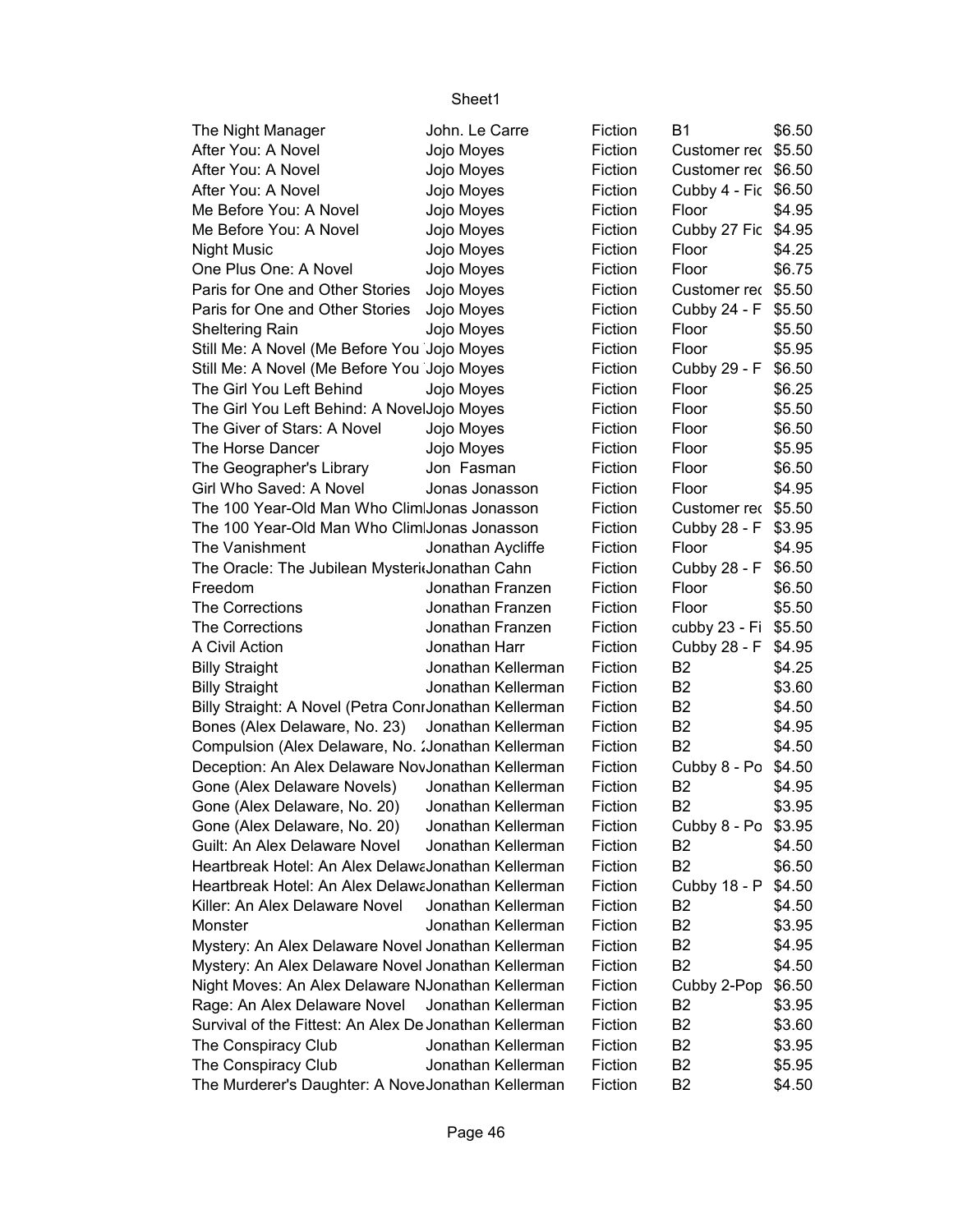#### Sheet1 B2 \$3.95 B2 \$3.95 B2 \$4.50 B2 \$3.60 B2 \$4.50 Cubby 8 - Po \$3.95 B2 \$4.50 B2 \$4.50 B2 \$4.50 \$6.50 B<sub>2</sub> \$4.50 B2 \$4.50 B2 \$4.95 B2 \$4.95 B2 \$6.25 \$6.50 \$6.50 Customer rec \$5.50 \$4.95 \$4.95 \$4.25 \$4.50 \$5.95 \$6.50 \$6.50 \$6.50 \$5.50 \$5.50 \$5.50 \$5.50 \$6.50 Cubby 7 - Fic \$5.50 \$2.50 \$6.50 \$3.95 \$5.75 \$4.95 \$3.95 Cubby 27 Fic \$3.95 Cubby 27 Fic \$4.95 B8 - Clancy/L \$4.95 \$4.50 The Web Jonathan Kellerman Fiction Time Bomb (Alex Delaware) Jonathan Kellerman Fiction True Detectives Jonathan Kellerman Fiction Twisted: A Novel Jonathan Kellerman Fiction Victims (Alex Delaware) Jonathan Kellerman Fiction Victims (Alex Delaware) Jonathan Kellerman Fiction Capital Crimes Jonathan Kellerman, FaFiction Capital Crimes Jonathan Kellerman, FaFiction The Golem of Paris Jonathan Kellerman, Je Fiction Double Homicide: Boston / Sante Jonathan Kellerman, Fay Fiction Cubby 18 - P A Measure of Darkness: A Novel (Jonathan Kellerman, Jes Fiction) A Measure of Darkness: A Novel Jonathan Kellerman, Jes Fiction Half Moon Bay: A Novel (Clay EdiJonathan Kellerman, Jes Fiction Half Moon Bay: A Novel (Clay EdiJonathan Kellerman, Jes Fiction The Golem of Hollywood Jonathan Kellerman, Jes Fiction The Kindly Ones **State State State State Inc.** The Kindly Ones The Fugitive Game: Online With I Jonathan Littman Fiction Cubby 29 - F Everything Is Illuminated: A Novel Jonathan Safran Foer Fiction Extremely Loud and Incredibly CloJonathan Safran Foer Fiction Floor The Book of Joe: A Novel Jonathan Tropper Fiction Floor Time, Love, Memory: A Great BiolJonathan Weiner Fiction Floor The Gospel According to Jesus C Jose Saramago Fiction Cubby 28 - F The Republic of Whores Josef Skvorecky Fiction Floor The Orenda **The Orenda** Joseph Boyden Fiction Floor The Orenda **The Orenda** Joseph Boyden Fiction Floor The Orenda Joseph Boyden Fiction Floor Three Day Road Joseph Boyden Fiction Floor Three Day Road **State State Seeph Boyden** Fiction Floor Three Day Road **In Transform Boyden** Fiction Floor Through Black Spruce **Solution Contact Sept** Joseph Boyden Fiction Floor Through Black Spruce **Joseph Boyden** Fiction Floor Through Black Spruce Joseph Boyden Fiction Paranoia **Marting Comparato Hoseph Finder** Fiction Floor Welcome to Night Vale: A Novel Joseph Fink, Jeffrey CraFiction Floor Something Happened Joseph Heller Fiction Floor The Good German: A Novel Joseph Kanon Fiction Floor Clara's Heart **Fiction** Joseph Olshan Fiction Floor Hollywood Station Joseph Wambaugh Fiction Floor The Secrets of Harry Bright Joseph Wambaugh Fiction Then We Came to the End Joshua Ferris Fiction Robert Ludlum's The Treadstone Joshua Hood Fiction Sophie's World: A Novel About the Jostein Gaarder Fiction Floor

| SUPPLIE'S VVOLIG. A NOVEL ADOUT TRUSSIEIT GRAFUEL |                       | <b>FIGUOIL</b> | CUDDY ZJ - FI J4.00  |        |
|---------------------------------------------------|-----------------------|----------------|----------------------|--------|
| Seeing                                            | <b>Jossa Saramago</b> | Fiction        | Cubby 27 Fic \$5.50  |        |
| Mad River Road                                    | Joy Fielding          | Fiction        | Floor                | \$3.75 |
| Mad River Road                                    | Joy Fielding          | Fiction        | Floor                | \$3.95 |
| <b>Shadow Creek</b>                               | Joy Fielding          | Fiction        | cubby 23 - Fi \$5.25 |        |
| She's Not There                                   | Joy Fielding          | Fiction        | Cubby 4 - Fic \$3.95 |        |
| The Bad Daughter: A Novel                         | Joy Fielding          | Fiction        | Floor                | \$5.50 |

 $\omega$ thby 22 Ei  $\alpha$ 4 E0

Sophie's World: A Novel About the Jostein Coarder Fiction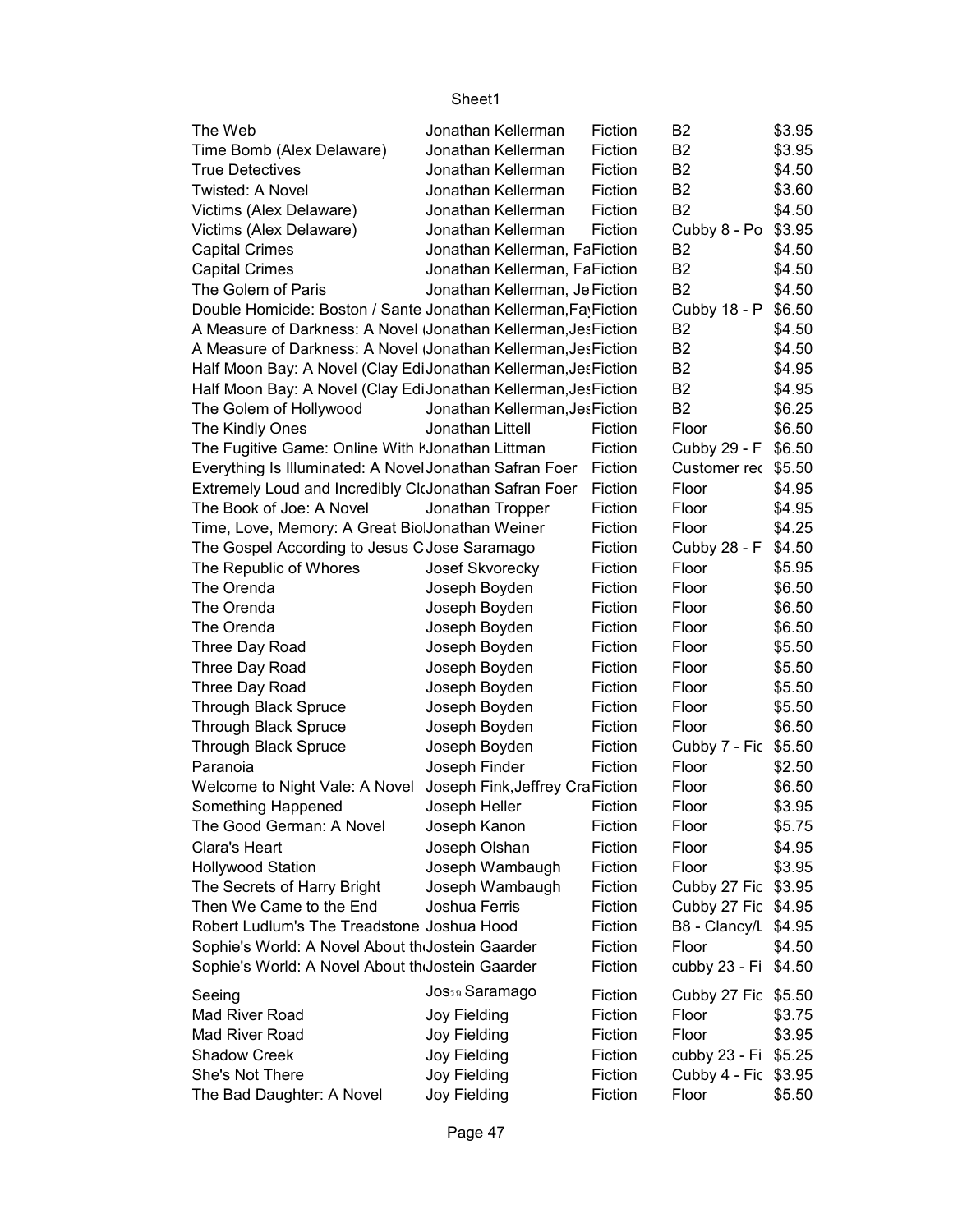| Obasan                                                  | Joy Kogawa                      | Fiction | Cubby 27 Fic \$3.95  |        |
|---------------------------------------------------------|---------------------------------|---------|----------------------|--------|
| A Garden of Earthly Delights (20thJoyce Carol Oates     |                                 | Fiction | Cubby 24 - F         | \$4.50 |
| High Lonesome: Stories 1966-20(Joyce Carol Oates        |                                 | Fiction | Floor                | \$6.50 |
| We Were the Mulvaneys                                   | Joyce Carol Oates               | Fiction | cubby 23 - Fi        | \$4.50 |
| Labor Day Movie Tie- In Edition: <i>I</i> Joyce Maynard |                                 | Fiction | Floor                | \$5.50 |
| Labor Day: A Novel (P.S.)                               | Joyce Maynard                   | Fiction | Floor                | \$4.50 |
| The Good Daughters                                      | Joyce Maynard                   | Fiction | Floor                | \$4.95 |
| The Good Daughters                                      | Joyce Maynard                   | Fiction | Floor                | \$4.95 |
| The Usual Rules: A Novel                                | Joyce Maynard                   | Fiction | Floor                | \$6.50 |
| God's Spy                                               | Juan Gomez-Jurado               | Fiction | Floor                | \$6.50 |
| The Goodfellow Chronicles, Book Judith Christine Mills  |                                 | Fiction | Floor                | \$4.50 |
| <b>Written on Glass</b>                                 | Judith Lennox                   | Fiction | Floor                | \$5.25 |
| The Oracle Glass                                        | Judith Merkle Riley             | Fiction | Floor                | \$4.95 |
| The Serpent Garden: A Novel                             | Judith Merkle Riley             | Fiction | cubby 23 - Fi        | \$4.50 |
| Homeward My Heart (Daughters (Judith Pella              |                                 | Fiction | TallB <sub>2</sub>   | \$4.95 |
| Nanny (Tyler)                                           | Judith Stacy                    | Fiction | Floor                | \$2.95 |
| Wifey / Smart Women                                     | Judy Blume                      | Fiction | cubby 23 - Fi        | \$4.95 |
| Double Take                                             | <b>Judy Mercer</b>              | Fiction | Floor                | \$6.50 |
| <b>Whacked: A Novel</b>                                 | <b>Jules Asner</b>              | Fiction | Floor                | \$4.95 |
| The White Mare (Dalriada, Book 1Jules Watson            |                                 | Fiction | Floor                | \$5.95 |
| Be Frank With Me: A Novel                               | Julia Claiborne Johnson Fiction |         | Cubby 28 - F         | \$5.95 |
| Be Frank With Me: A Novel                               | Julia Claiborne Johnson Fiction |         | cubby 23 - Fi        | \$5.50 |
| Bitter River: A Novel (Bell Elkins NJulia Keller        |                                 | Fiction | Floor                | \$4.95 |
| The Last Garden in England                              | Julia Kelly                     | Fiction | Cubby 28 - F         | \$5.95 |
| The Light Over London                                   | Julia Kelly                     | Fiction | Customer rec \$5.95  |        |
| One Season of Sunshine                                  | Julia London                    | Fiction | Floor                | \$3.95 |
| Arthur & George                                         | Julian Barnes                   | Fiction | Cubby 24 - F \$4.50  |        |
| England, England                                        | Julian Barnes                   | Fiction | Cubby 24 - F         | \$4.50 |
| The Lemon Table                                         | <b>Julian Barnes</b>            | Fiction | Cubby 24 - F         | \$5.95 |
| Julian Fellowes's Belgravia                             | Julian Fellowes                 | Fiction | Floor                | \$4.95 |
| Calling Me Home: A Novel                                | <b>Julie Kibler</b>             | Fiction | Floor                | \$5.50 |
| I'll Be Home for Christmas (When Julie L. Cannon        |                                 | Fiction | Floor                | \$4.95 |
| Rachel's Legacy                                         | Julie Thomas                    | Fiction | Cubby 27 Fic \$5.50  |        |
| The Winners (New York Review EJulio Cortazar            |                                 | Fiction | cubby 23 - Fi        | \$4.50 |
| War Widow                                               | June Francis                    | Fiction | Floor                | \$3.50 |
| Shelter: A Novel                                        | Jung Yun                        | Fiction | Floor                | \$5.50 |
| The Brief Wondrous Life of Oscar Junot D50yaz           |                                 | Fiction |                      |        |
|                                                         |                                 |         | Cubby 27 Fic         | \$4.95 |
| The Trudeau Vector                                      | Juris Jurjevics                 | Fiction | Floor                | \$3.95 |
| The Passage                                             | Justin Cronin                   | Fiction | Floor                | \$6.50 |
| The Passage                                             | Justin Cronin                   | Fiction | Floor                | \$5.95 |
| The Summer Guest                                        | Justin Cronin                   | Fiction | Floor                | \$4.95 |
| The Twelve (Passage Trilogy)                            | Justin Cronin                   | Fiction | Floor                | \$5.50 |
| The Twelve (Passage Trilogy)                            | Justin Cronin                   | Fiction | Cubby 24 - F         | \$5.50 |
| The Spirit Keeper: A Novel                              | K. B. Laugheed                  | Fiction | cubby 23 - Fi        | \$4.95 |
| Ten Tiny Breaths: A Novel (1) (ThK.A. Tucker            |                                 | Fiction | Floor                | \$5.50 |
| The Queen's Secret: A Novel of EKaren Harper            |                                 | Fiction | Customer rec \$5.95  |        |
| We Are All Completely Beside OuKaren Joy Fowler         |                                 | Fiction | Cubby 4 - Fic \$4.50 |        |
| The Chance: A Novel                                     | Karen Kingsbury                 | Fiction | Cubby 4 - Fic \$5.95 |        |
| The Black Swan of Paris                                 | Karen Robards                   | Fiction | Customer rec \$5.95  |        |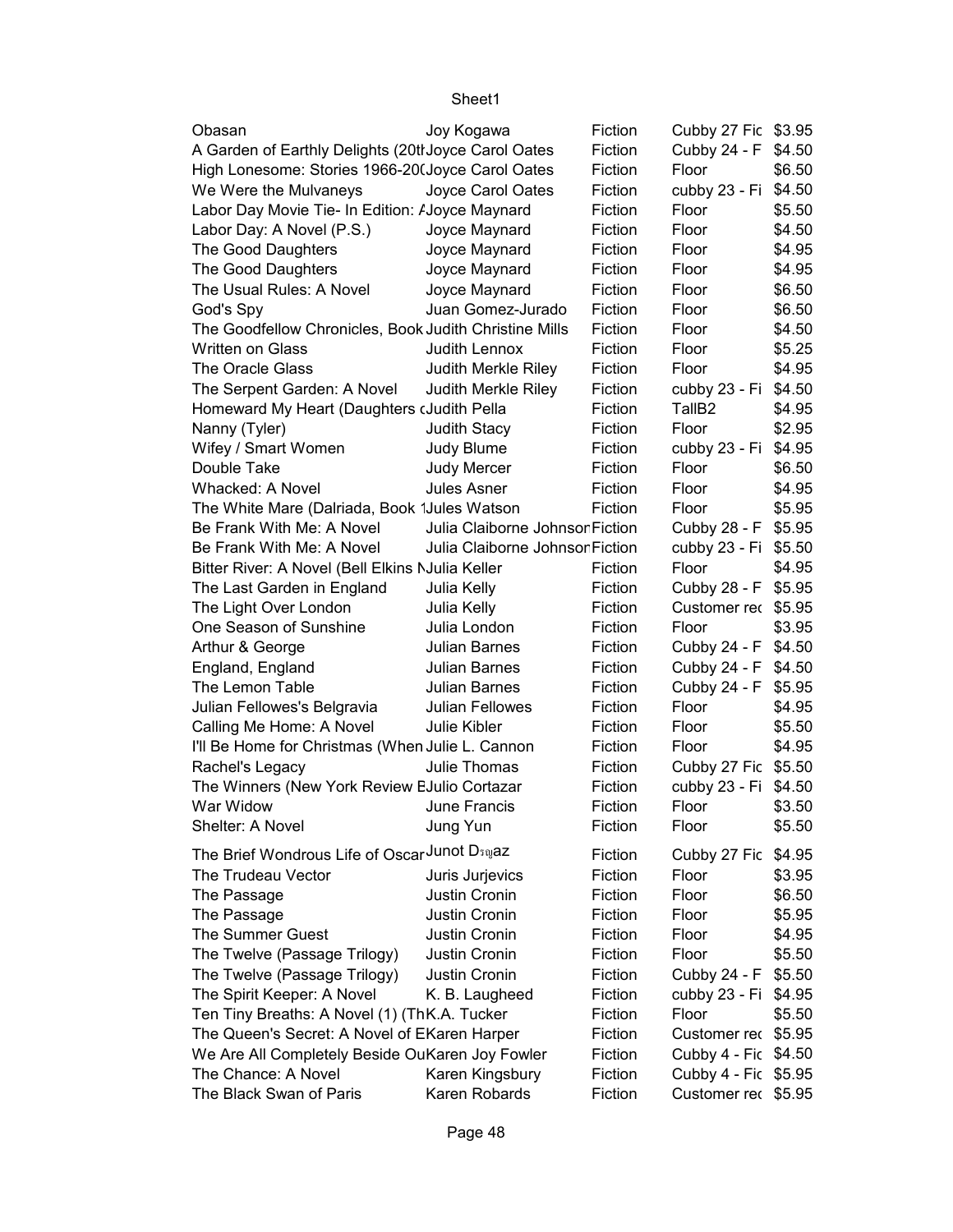| The Black Swan of Paris                        | Karen Robards               | Fiction | Cubby 29 - F \$5.95  |        |
|------------------------------------------------|-----------------------------|---------|----------------------|--------|
| Christmas at Claridge'S                        | Karen Swan                  | Fiction | cubby 23 - Fi \$6.50 |        |
| Christmas at Tiffany's                         | Karen Swan                  | Fiction | Cubby 27 Fic \$4.95  |        |
| Christmas in the Snow                          | Karen Swan                  | Fiction | cubby 23 - Fi \$6.50 |        |
| Karen Swan Christmas 2021                      | Karen Swan                  | Fiction | Floor                | \$4.95 |
| Players                                        | Karen Swan                  | Fiction | cubby 23 - Fi \$6.50 |        |
| Prima Donna                                    | Karen Swan                  | Fiction | cubby 23 - Fi \$6.50 |        |
| The Paris Secret                               | Karen Swan                  | Fiction | cubby 23 - Fi \$5.50 |        |
| The Rome Affair                                | Karen Swan                  | Fiction | Floor                | \$5.95 |
| The Spanish Promise (192 POCHKaren Swan        |                             | Fiction | Cubby 29 - F \$5.95  |        |
| The Spanish Promise (192 POCHKaren Swan        |                             | Fiction | Cubby 27 Fic \$5.50  |        |
| Together by Christmas                          | Karen Swan                  | Fiction | Cubby 27 Fic \$5.50  |        |
| The Age of Miracles                            | Karen Thompson WalkeFiction |         | Floor                | \$6.50 |
| The Kept Woman: A Novel (Will TKarin Slaughter |                             | Fiction | Recently Pub \$5.25  |        |
| Come Away with Me                              | Karma Brown                 | Fiction | Floor                | \$3.95 |
| The Readers of Broken Wheel ReKatarina Bivald  |                             | Fiction | Cubby 28 - F         | \$4.50 |
| A Touch of Stardust: A Novel                   | Kate Alcott                 | Fiction | Floor                | \$6.50 |
| The Daring Ladies of Lowell: A NcKate Alcott   |                             | Fiction | Floor                | \$6.50 |
| A God in Ruins                                 | Kate Atkinson               | Fiction | Floor                | \$5.25 |
| Behind the Scenes at the MuseunKate Atkinson   |                             | Fiction | cubby 23 - Fi \$4.50 |        |
| Big Sky                                        | Kate Atkinson               | Fiction | Cubby 29 - F \$5.25  |        |
| One Good Turn *Premium                         | Kate Atkinson               | Fiction | Cubby 29 - F         | \$4.95 |
| Started Early, Took My Dog                     | Kate Atkinson               | Fiction | Floor                | \$4.50 |
| When Will There Be Good News? Kate Atkinson    |                             | Fiction | Cubby 28 - F         | \$5.50 |
| Miss You: A Novel                              | Kate Eberlen                | Fiction | Floor                | \$5.50 |
| Miss You: A Novel                              | Kate Eberlen                | Fiction | Cubby 24 - F \$5.50  |        |
| Miss You: A Novel                              | Kate Eberlen                | Fiction | Cubby 28 - F \$5.50  |        |
| The Russian Concubine (A Russi:Kate Furnivall  |                             | Fiction | Cubby 4 - Fic \$5.50 |        |
| The Secret River: A Novel                      | <b>KATE GRENVILLE</b>       | Fiction | Cubby 7 - Fic \$4.95 |        |
| Lands of Lost Borders: Out of BotKate Harris   |                             | Fiction | Customer rec \$5.50  |        |
| Better Luck Next Time: A Novel Kate Hilton     |                             | Fiction | Customer rec \$5.50  |        |
| <b>Comfort Food</b>                            | Kate Jacobs                 | Fiction | Floor                | \$4.50 |
| Knit Two: A Friday Night Knitting (Kate Jacobs |                             | Fiction | Floor                | \$6.50 |
| Knit Two: A Friday Night Knitting (Kate Jacobs |                             | Fiction | Cubby 7 - Fic \$6.50 |        |
| The Friday Night Knitting Club                 | Kate Jacobs                 | Fiction | Floor                | \$4.50 |
| The Friday Night Knitting Club                 | Kate Jacobs                 | Fiction | cubby 23 - Fi \$4.50 |        |
| <b>Beauty Chorus [Paperback]</b>               | Kate L. Brown               | Fiction | Floor                | \$5.50 |
| Before She Was Mine                            | Kate Long                   | Fiction | Floor                | \$4.50 |
| Before She Was Mine                            | Kate Long                   | Fiction | Cubby 7 - Fic        | \$4.50 |
| The House of Dreams: A Novel                   | Kate Lord Brown             | Fiction | Floor                | \$4.95 |
| The Distant Hours: A Novel                     | Kate Morton                 | Fiction | Floor                | \$4.95 |
| The Distant Hours: A Novel                     | Kate Morton                 | Fiction | Floor                | \$4.95 |
| The House at Riverton: A Novel                 | Kate Morton                 | Fiction | Floor                | \$4.95 |
| The House at Riverton: A Novel                 | Kate Morton                 | Fiction | Floor                | \$4.95 |
| The House at Riverton: A Novel                 | Kate Morton                 | Fiction | Floor                | \$4.50 |
| The House at Riverton: A Novel                 | Kate Morton                 | Fiction | cubby 23 - Fi        | \$5.50 |
| The Lake House: A Novel                        | Kate Morton                 | Fiction | Cubby 24 - F         | \$5.25 |
| The Secret Keeper: A Novel                     | Kate Morton                 | Fiction | Floor                | \$6.50 |
| The Huntress: A Novel                          | Kate Quinn                  | Fiction | Customer rec \$5.50  |        |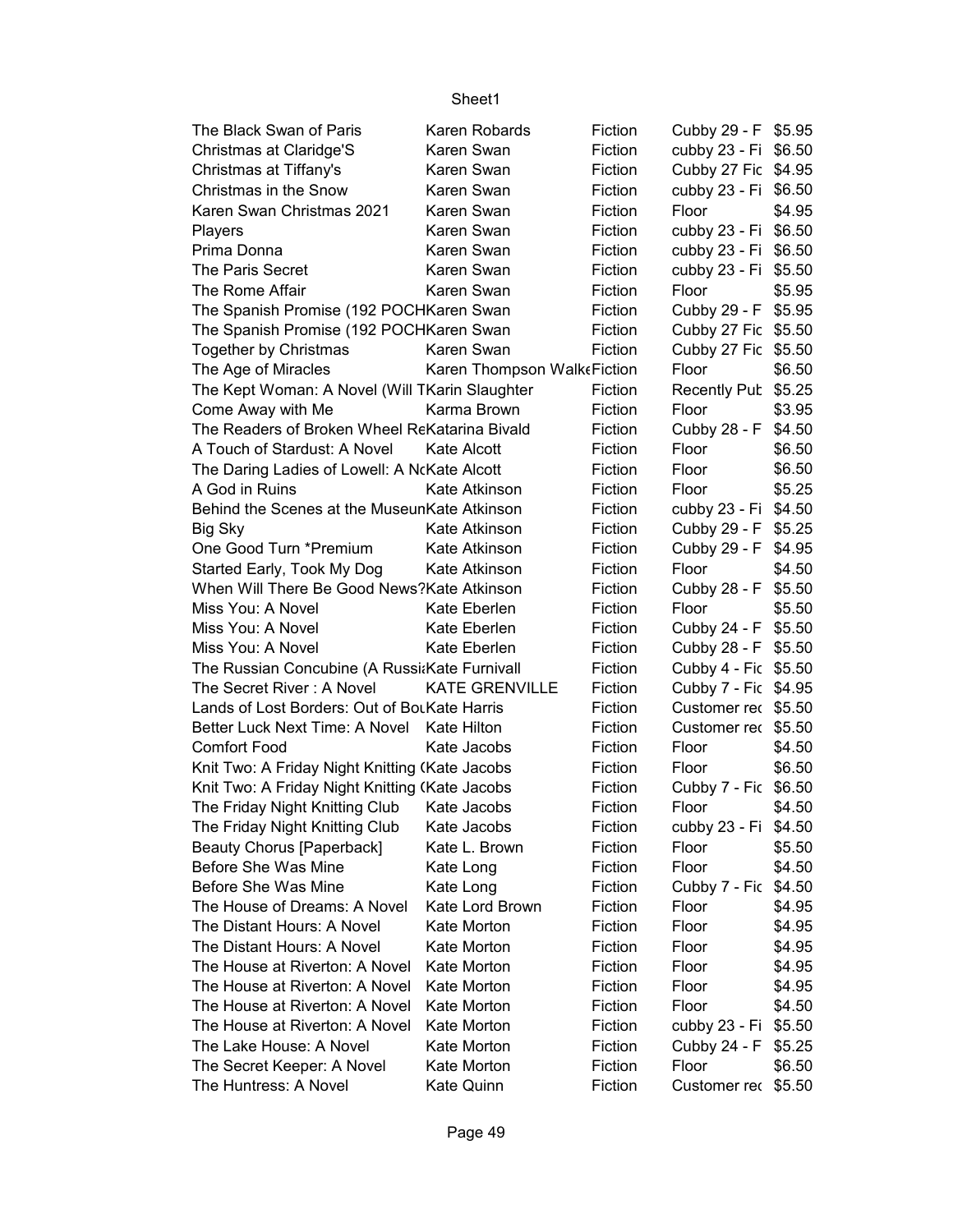| The Lion and the Rose (Borgia) Kate Quinn                      |                         | Fiction | cubby 23 - Fi \$5.50 |        |
|----------------------------------------------------------------|-------------------------|---------|----------------------|--------|
| The Wicked Boy: The Mystery of Kate Summerscale                |                         | Fiction | Floor                | \$6.50 |
| Madame Proust and the Kosher KKate Taylor                      |                         | Fiction | Floor                | \$4.50 |
| Madame Proust and the Kosher KKate Taylor                      |                         | Fiction | Cubby 24 - F         | \$4.50 |
| The Moneypenny Diaries : GuardiKate Westbrook                  |                         | Fiction | Floor                | \$4.50 |
| The Edge of the Fall: A Novel                                  | <b>Kate Williams</b>    | Fiction | Floor                | \$5.50 |
| The House of Shadows                                           | Kate Williams           | Fiction | Floor                | \$5.50 |
| The Storms Of War                                              | <b>Kate Williams</b>    | Fiction | Floor                | \$5.50 |
| The Storms Of War                                              | <b>Kate Williams</b>    | Fiction | cubby 23 - Fi        | \$5.50 |
| The Madness of Love: A Novel                                   | <b>Katharine Davies</b> | Fiction | Cubby 28 - F         | \$5.25 |
| The Rose Of Sebastopol                                         | katharine McMahon       | Fiction | Floor                | \$6.50 |
| Creation                                                       | <b>Katherine Govier</b> | Fiction | Floor                | \$5.25 |
| The Three Sisters Bar and Hotel Katherine Govier               |                         | Fiction | Floor                | \$5.95 |
| The Truth Teller                                               | <b>Katherine Govier</b> | Fiction | Cubby 4 - Fic \$6.00 |        |
| Coronation St: The Complete SagKatherine Hardy, Glenda Fiction |                         |         | Floor                | \$5.50 |
| The House of Velvet and Glass                                  | <b>Katherine Howe</b>   | Fiction | Cubby 28 - F         | \$5.50 |
| The Physick Book of Deliverance Katherine Howe                 |                         | Fiction | Cubby 7 - Fic \$4.95 |        |
| Private Altars: A Novel                                        | Katherine Mosby         | Fiction | Floor                | \$3.95 |
| Dear Mrs. Lindbergh: A Novel                                   | Kathleen Hughes         | Fiction | Cubby 28 - F \$5.25  |        |
| The Heretic's Daughter                                         | Kathleen Kent           | Fiction | Cubby 4 - Fic \$4.50 |        |
| House and Home                                                 | Kathleen McCleary       | Fiction | Cubby 24 - F         | \$5.95 |
| Elegance                                                       | Kathleen Tessaro        | Fiction | Floor                | \$4.50 |
| Annabel                                                        | Kathleen Winter         | Fiction | Floor                | \$4.95 |
| Annabel: A Novel                                               | Kathleen Winter         | Fiction | Floor                | \$4.95 |
| The Help                                                       | Kathryn Stockett        | Fiction | Floor                | \$5.25 |
| The Help                                                       | Kathryn Stockett        | Fiction | Floor                | \$5.95 |
| The Help                                                       | Kathryn Stockett        | Fiction | Floor                | \$6.50 |
| The Help                                                       | Kathryn Stockett        | Fiction | Customer rec \$5.95  |        |
| Family Trust: A Novel                                          | Kathy Wang              | Fiction | Floor                | \$5.00 |
| Family Trust: A Novel                                          | Kathy Wang              | Fiction | Cubby 7 - Fic \$5.50 |        |
| Bad Girls Don't Die (Bad Girls DorKatie Alender                |                         | Fiction | Floor                | \$4.95 |
| Bad Girls Don't Die (Bad Girls DorKatie Alender                |                         | Fiction | Floor                | \$4.50 |
| How to Love                                                    | Katie Cotugno           | Fiction | Floor                | \$5.95 |
| Men and Dogs                                                   | Katie Crouch            | Fiction | Floor                | \$4.50 |
| Little White Lies                                              | Katie Dale              | Fiction | Cubby 4 - Fic \$4.50 |        |
| <b>First Comes Love</b>                                        | Katie Kacvinsky         | Fiction | Cubby 7 - Fic \$4.50 |        |
| The Kindness of Strangers                                      | Katrina Kittle          | Fiction | Cubby 7 - Fic \$4.50 |        |
| The Tenant                                                     | Katrine Engberg         | Fiction | Cubby 7 - Fic \$5.50 |        |
| The Descendants: A Novel                                       | Kaui Hart Hemmings      | Fiction | Floor                | \$4.50 |
| How I Came to Sparkle Again                                    | Kaya Mclaren            | Fiction | Floor                | \$4.95 |
| The Firelight Girls: A Novel (ReadKaya McLaren                 |                         | Fiction | Cubby 27 Fic         | \$4.50 |
| A Virtuous Woman (Oprah's BookKaye Gibbons                     |                         | Fiction | Floor                | \$4.50 |
| <b>Ellen Foster</b>                                            | Kaye Gibbons            | Fiction | Floor                | \$4.50 |
| <b>Ellen Foster</b>                                            | Kaye Gibbons            | Fiction | Customer rec         | \$4.50 |
| Celeste Ascending: A Novel                                     | Kaylie Jones            | Fiction | Floor                | \$6.50 |
| Never Let Me Go                                                | Kazuo. Ishiguro         | Fiction | Floor                | \$6.50 |
| Hangman                                                        | Kellerman               | Fiction | B <sub>2</sub>       | \$3.95 |
| Tales of the Otherworld                                        | Kelley Armstrong        | Fiction | Cubby 29 - F         | \$6.50 |
| The Good Luck Girls of ShipwreclKelly Harms                    |                         | Fiction | Floor                | \$4.95 |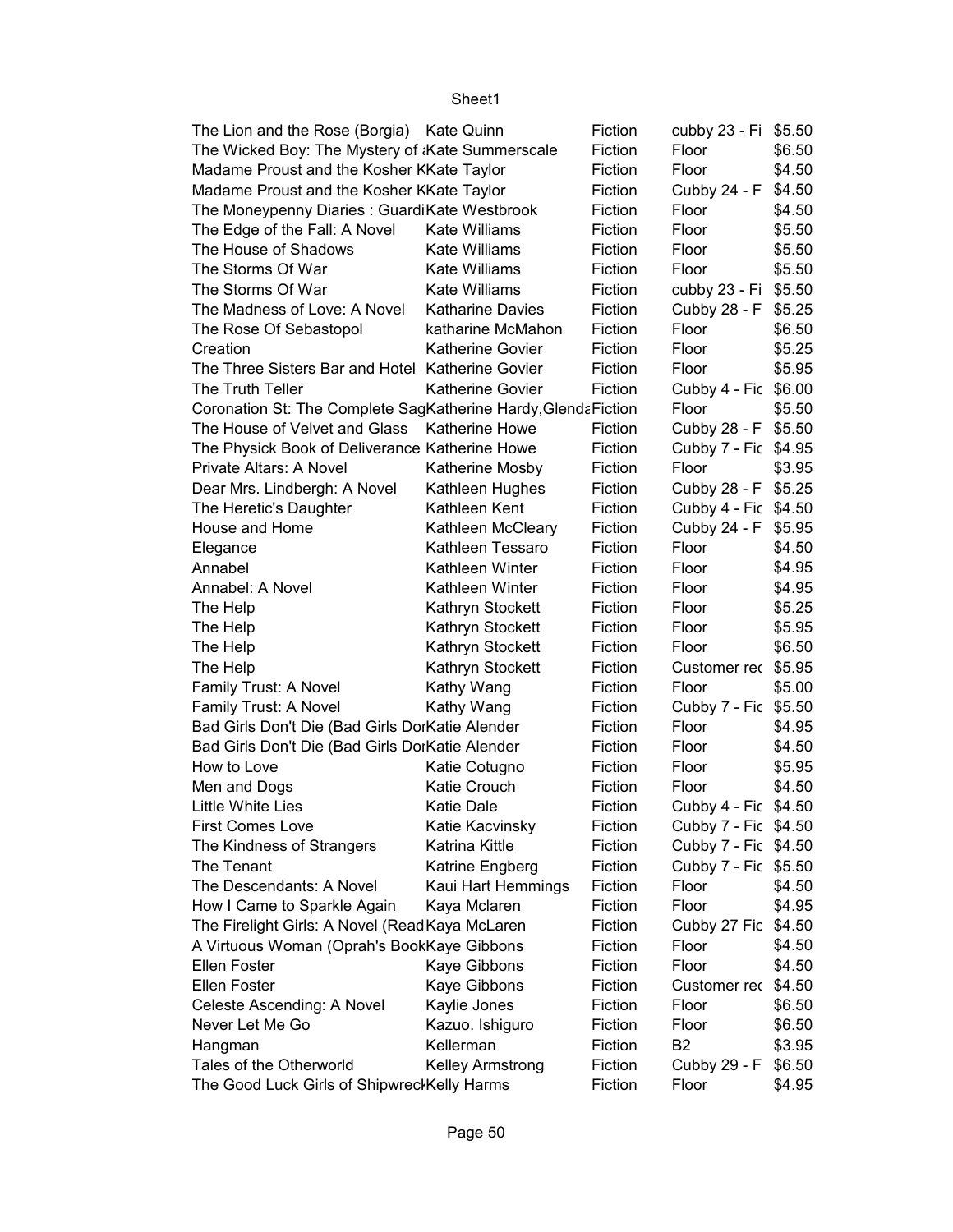| Floor<br>The Lost Summer of Louisa May , Kelly O'Connor McNees Fiction<br>\$4.95<br>Unexpected (Start Up in the City, Kelly Rimmer<br>Fiction<br>Cubby 7 - Fic<br>\$3.95<br>Girl in the Rearview Mirror: A Nov Kelsey Rae Dimberg<br>Fiction<br>\$5.95<br>Floor<br>The Pillars Of The Earth, TV Tie-ilKen Follet<br>Fiction<br>B <sub>5</sub><br>\$4.50<br>Code To Zero<br>Ken Follett<br>B <sub>5</sub><br>\$3.95<br>Fiction<br>Code To Zero<br>Ken Follett<br>Fiction<br>B8 - Clancy/L<br>\$4.00<br>Edge of Eternity: Book Three of thKen Follett<br>B <sub>5</sub><br>Fiction<br>\$4.95<br>Fall of Giants: Book One of the C(Ken Follett<br>Fiction<br>B <sub>5</sub><br>\$5.95<br>B <sub>5</sub><br>Fall of Giants: Book One of the C(Ken Follett<br>Fiction<br>\$4.95<br>B <sub>5</sub><br>Fiction<br>\$3.95<br><b>Hornet Flight</b><br>Ken Follett<br>Jackdaws<br>Ken Follett<br>Fiction<br>B <sub>5</sub><br>\$4.25<br>Ken Follett<br>Fiction<br>B <sub>5</sub><br>\$6.50<br>Night over Water<br>Ken Follett<br>Fiction<br>B <sub>5</sub><br>\$5.25<br>On Wings of Eagles<br>The Man from St. Petersburg<br>Ken Follett<br>Fiction<br>B <sub>5</sub><br>\$3.50<br>The Man from St. Petersburg (SigKen Follett<br>Fiction<br>B <sub>5</sub><br>\$2.95<br>The Pillars of the Earth<br>Fiction<br>B <sub>5</sub><br>\$3.50<br>Ken Follett<br>The Pillars of the Earth<br>Ken Follett<br>Fiction<br>B <sub>5</sub><br>\$3.95<br>The Pillars of the Earth<br>Ken Follett<br>Fiction<br>B <sub>5</sub><br>\$3.95<br>The Pillars of the Earth<br>Ken Follett<br>Fiction<br>B <sub>5</sub><br>\$5.95<br>The Pillars of the Earth (Deluxe E Ken Follett<br>B <sub>5</sub><br>\$6.95<br>Fiction<br>The Pillars of the Earth (Deluxe E Ken Follett<br>Fiction<br>B <sub>5</sub><br>\$6.95<br>The Pillars of the Earth (Deluxe E Ken Follett<br>Fiction<br>\$6.50<br>Cubby 13-Po<br>Representing Yourself: What You Kenneth Lasson, Alan B Fiction<br>Floor<br>\$3.50<br>Floor<br>This Dark Endeavour: Apprentice: Kenneth Oppel<br>Fiction<br>\$5.50<br>Our Souls at Night (Vintage ConteKent Haruf, Alan Kent H. Fiction<br>\$5.50<br>Customer rec<br>Kerri Sakamoto<br><b>Floating City</b><br>Fiction<br>Floor<br>\$5.25<br>Mitzi Bytes: A Novel<br><b>Kerry Clare</b><br>Fiction<br>\$5.50<br>Floor<br>The Silent Wife: A gripping, emoti Kerry Fisher<br>Fiction<br>Cubby 7 - Fic \$3.95<br>Leaving Unknown: A Novel<br><b>Kerry Reichs</b><br>Fiction<br>Floor<br>\$5.95<br>The Winner's Game: A Novel<br>Kevin Alan Milne<br>Fiction<br>Floor<br>\$4.50<br>The Seeing Stone (Arthur)<br>Kevin Crossley-Holland Fiction<br>Floor<br>\$6.50<br>Fiction<br>Unity (1918)<br>Kevin Kerr<br>Cubby 24 - F<br>\$4.50<br>Kevin Kwan<br>Fiction<br>Cubby 29 - F<br>\$5.95<br>Crazy Rich Asians<br>Floor<br>\$4.50<br>New Under the Sun<br>Kevin Major<br>Fiction<br>Kevin Wilson<br>Fiction<br>The Family Fang: A Novel<br>Floor<br>\$4.95<br>The Kite Runner<br>Khaled Hosseini<br>Fiction<br>Floor<br>\$4.95<br>Mr. Flood's Last Resort: A Novel Kidd, Jess<br>Fiction<br>Floor<br>\$4.95<br>Fiction<br>Floor<br>A Study in Revenge: A Novel (ArcKieran Shields<br>\$5.25<br>Kim Echlin<br>Fiction<br>Floor<br><b>Elephant Winter</b><br>\$4.50<br>Floor<br>\$4.50<br>The Lake of Dreams<br>Kim Edwards<br>Fiction<br>The Lake of Dreams<br>Fiction<br>Cubby 28 - F<br>\$4.50<br>Kim Edwards<br>The Memory Keeper's Daughter: Kim Edwards<br>Floor<br>\$4.95<br>Fiction<br>The Memory Keeper's Daughter: Kim Edwards<br>\$4.95<br>Fiction<br>Customer rec<br>The Memory Keeper's Daughter: Kim Edwards<br>Fiction<br>Cubby 24 - F<br>\$4.95<br>Into the Woods: Tales from the H <sub>'</sub> Kim Harrison<br>Fiction<br>Floor<br>\$5.95<br>The Secrets of Drearcliff Grange (Kim Newman<br>Fiction<br>Cubby 7 - Fic<br>\$3.95<br>Ru<br>Kim Thuy<br>Fiction<br>Floor<br>\$4.95<br>Bachelor Girl: A Novel by the AuthKim Van Alkemade<br>Customer rec \$5.95 | The Good Luck Girls of Shipwrecl Kelly Harms | Fiction | Floor | \$6.50 |
|-------------------------------------------------------------------------------------------------------------------------------------------------------------------------------------------------------------------------------------------------------------------------------------------------------------------------------------------------------------------------------------------------------------------------------------------------------------------------------------------------------------------------------------------------------------------------------------------------------------------------------------------------------------------------------------------------------------------------------------------------------------------------------------------------------------------------------------------------------------------------------------------------------------------------------------------------------------------------------------------------------------------------------------------------------------------------------------------------------------------------------------------------------------------------------------------------------------------------------------------------------------------------------------------------------------------------------------------------------------------------------------------------------------------------------------------------------------------------------------------------------------------------------------------------------------------------------------------------------------------------------------------------------------------------------------------------------------------------------------------------------------------------------------------------------------------------------------------------------------------------------------------------------------------------------------------------------------------------------------------------------------------------------------------------------------------------------------------------------------------------------------------------------------------------------------------------------------------------------------------------------------------------------------------------------------------------------------------------------------------------------------------------------------------------------------------------------------------------------------------------------------------------------------------------------------------------------------------------------------------------------------------------------------------------------------------------------------------------------------------------------------------------------------------------------------------------------------------------------------------------------------------------------------------------------------------------------------------------------------------------------------------------------------------------------------------------------------------------------------------------------------------------------------------------------------------------------------------------------------------------------------------------------------------------------------------------------------------------------------------------------------------------------------------------------------------------------------------------------------------------------------------------------------------------------------------------------------------------------------------------------------------------------------------------------------------------------------------------------------------------------------------------------------------------------------------------------------------------------------------------------------------------------------------------------------------------------|----------------------------------------------|---------|-------|--------|
|                                                                                                                                                                                                                                                                                                                                                                                                                                                                                                                                                                                                                                                                                                                                                                                                                                                                                                                                                                                                                                                                                                                                                                                                                                                                                                                                                                                                                                                                                                                                                                                                                                                                                                                                                                                                                                                                                                                                                                                                                                                                                                                                                                                                                                                                                                                                                                                                                                                                                                                                                                                                                                                                                                                                                                                                                                                                                                                                                                                                                                                                                                                                                                                                                                                                                                                                                                                                                                                                                                                                                                                                                                                                                                                                                                                                                                                                                                                                                       |                                              |         |       |        |
|                                                                                                                                                                                                                                                                                                                                                                                                                                                                                                                                                                                                                                                                                                                                                                                                                                                                                                                                                                                                                                                                                                                                                                                                                                                                                                                                                                                                                                                                                                                                                                                                                                                                                                                                                                                                                                                                                                                                                                                                                                                                                                                                                                                                                                                                                                                                                                                                                                                                                                                                                                                                                                                                                                                                                                                                                                                                                                                                                                                                                                                                                                                                                                                                                                                                                                                                                                                                                                                                                                                                                                                                                                                                                                                                                                                                                                                                                                                                                       |                                              |         |       |        |
|                                                                                                                                                                                                                                                                                                                                                                                                                                                                                                                                                                                                                                                                                                                                                                                                                                                                                                                                                                                                                                                                                                                                                                                                                                                                                                                                                                                                                                                                                                                                                                                                                                                                                                                                                                                                                                                                                                                                                                                                                                                                                                                                                                                                                                                                                                                                                                                                                                                                                                                                                                                                                                                                                                                                                                                                                                                                                                                                                                                                                                                                                                                                                                                                                                                                                                                                                                                                                                                                                                                                                                                                                                                                                                                                                                                                                                                                                                                                                       |                                              |         |       |        |
|                                                                                                                                                                                                                                                                                                                                                                                                                                                                                                                                                                                                                                                                                                                                                                                                                                                                                                                                                                                                                                                                                                                                                                                                                                                                                                                                                                                                                                                                                                                                                                                                                                                                                                                                                                                                                                                                                                                                                                                                                                                                                                                                                                                                                                                                                                                                                                                                                                                                                                                                                                                                                                                                                                                                                                                                                                                                                                                                                                                                                                                                                                                                                                                                                                                                                                                                                                                                                                                                                                                                                                                                                                                                                                                                                                                                                                                                                                                                                       |                                              |         |       |        |
|                                                                                                                                                                                                                                                                                                                                                                                                                                                                                                                                                                                                                                                                                                                                                                                                                                                                                                                                                                                                                                                                                                                                                                                                                                                                                                                                                                                                                                                                                                                                                                                                                                                                                                                                                                                                                                                                                                                                                                                                                                                                                                                                                                                                                                                                                                                                                                                                                                                                                                                                                                                                                                                                                                                                                                                                                                                                                                                                                                                                                                                                                                                                                                                                                                                                                                                                                                                                                                                                                                                                                                                                                                                                                                                                                                                                                                                                                                                                                       |                                              |         |       |        |
|                                                                                                                                                                                                                                                                                                                                                                                                                                                                                                                                                                                                                                                                                                                                                                                                                                                                                                                                                                                                                                                                                                                                                                                                                                                                                                                                                                                                                                                                                                                                                                                                                                                                                                                                                                                                                                                                                                                                                                                                                                                                                                                                                                                                                                                                                                                                                                                                                                                                                                                                                                                                                                                                                                                                                                                                                                                                                                                                                                                                                                                                                                                                                                                                                                                                                                                                                                                                                                                                                                                                                                                                                                                                                                                                                                                                                                                                                                                                                       |                                              |         |       |        |
|                                                                                                                                                                                                                                                                                                                                                                                                                                                                                                                                                                                                                                                                                                                                                                                                                                                                                                                                                                                                                                                                                                                                                                                                                                                                                                                                                                                                                                                                                                                                                                                                                                                                                                                                                                                                                                                                                                                                                                                                                                                                                                                                                                                                                                                                                                                                                                                                                                                                                                                                                                                                                                                                                                                                                                                                                                                                                                                                                                                                                                                                                                                                                                                                                                                                                                                                                                                                                                                                                                                                                                                                                                                                                                                                                                                                                                                                                                                                                       |                                              |         |       |        |
|                                                                                                                                                                                                                                                                                                                                                                                                                                                                                                                                                                                                                                                                                                                                                                                                                                                                                                                                                                                                                                                                                                                                                                                                                                                                                                                                                                                                                                                                                                                                                                                                                                                                                                                                                                                                                                                                                                                                                                                                                                                                                                                                                                                                                                                                                                                                                                                                                                                                                                                                                                                                                                                                                                                                                                                                                                                                                                                                                                                                                                                                                                                                                                                                                                                                                                                                                                                                                                                                                                                                                                                                                                                                                                                                                                                                                                                                                                                                                       |                                              |         |       |        |
|                                                                                                                                                                                                                                                                                                                                                                                                                                                                                                                                                                                                                                                                                                                                                                                                                                                                                                                                                                                                                                                                                                                                                                                                                                                                                                                                                                                                                                                                                                                                                                                                                                                                                                                                                                                                                                                                                                                                                                                                                                                                                                                                                                                                                                                                                                                                                                                                                                                                                                                                                                                                                                                                                                                                                                                                                                                                                                                                                                                                                                                                                                                                                                                                                                                                                                                                                                                                                                                                                                                                                                                                                                                                                                                                                                                                                                                                                                                                                       |                                              |         |       |        |
|                                                                                                                                                                                                                                                                                                                                                                                                                                                                                                                                                                                                                                                                                                                                                                                                                                                                                                                                                                                                                                                                                                                                                                                                                                                                                                                                                                                                                                                                                                                                                                                                                                                                                                                                                                                                                                                                                                                                                                                                                                                                                                                                                                                                                                                                                                                                                                                                                                                                                                                                                                                                                                                                                                                                                                                                                                                                                                                                                                                                                                                                                                                                                                                                                                                                                                                                                                                                                                                                                                                                                                                                                                                                                                                                                                                                                                                                                                                                                       |                                              |         |       |        |
|                                                                                                                                                                                                                                                                                                                                                                                                                                                                                                                                                                                                                                                                                                                                                                                                                                                                                                                                                                                                                                                                                                                                                                                                                                                                                                                                                                                                                                                                                                                                                                                                                                                                                                                                                                                                                                                                                                                                                                                                                                                                                                                                                                                                                                                                                                                                                                                                                                                                                                                                                                                                                                                                                                                                                                                                                                                                                                                                                                                                                                                                                                                                                                                                                                                                                                                                                                                                                                                                                                                                                                                                                                                                                                                                                                                                                                                                                                                                                       |                                              |         |       |        |
|                                                                                                                                                                                                                                                                                                                                                                                                                                                                                                                                                                                                                                                                                                                                                                                                                                                                                                                                                                                                                                                                                                                                                                                                                                                                                                                                                                                                                                                                                                                                                                                                                                                                                                                                                                                                                                                                                                                                                                                                                                                                                                                                                                                                                                                                                                                                                                                                                                                                                                                                                                                                                                                                                                                                                                                                                                                                                                                                                                                                                                                                                                                                                                                                                                                                                                                                                                                                                                                                                                                                                                                                                                                                                                                                                                                                                                                                                                                                                       |                                              |         |       |        |
|                                                                                                                                                                                                                                                                                                                                                                                                                                                                                                                                                                                                                                                                                                                                                                                                                                                                                                                                                                                                                                                                                                                                                                                                                                                                                                                                                                                                                                                                                                                                                                                                                                                                                                                                                                                                                                                                                                                                                                                                                                                                                                                                                                                                                                                                                                                                                                                                                                                                                                                                                                                                                                                                                                                                                                                                                                                                                                                                                                                                                                                                                                                                                                                                                                                                                                                                                                                                                                                                                                                                                                                                                                                                                                                                                                                                                                                                                                                                                       |                                              |         |       |        |
|                                                                                                                                                                                                                                                                                                                                                                                                                                                                                                                                                                                                                                                                                                                                                                                                                                                                                                                                                                                                                                                                                                                                                                                                                                                                                                                                                                                                                                                                                                                                                                                                                                                                                                                                                                                                                                                                                                                                                                                                                                                                                                                                                                                                                                                                                                                                                                                                                                                                                                                                                                                                                                                                                                                                                                                                                                                                                                                                                                                                                                                                                                                                                                                                                                                                                                                                                                                                                                                                                                                                                                                                                                                                                                                                                                                                                                                                                                                                                       |                                              |         |       |        |
|                                                                                                                                                                                                                                                                                                                                                                                                                                                                                                                                                                                                                                                                                                                                                                                                                                                                                                                                                                                                                                                                                                                                                                                                                                                                                                                                                                                                                                                                                                                                                                                                                                                                                                                                                                                                                                                                                                                                                                                                                                                                                                                                                                                                                                                                                                                                                                                                                                                                                                                                                                                                                                                                                                                                                                                                                                                                                                                                                                                                                                                                                                                                                                                                                                                                                                                                                                                                                                                                                                                                                                                                                                                                                                                                                                                                                                                                                                                                                       |                                              |         |       |        |
|                                                                                                                                                                                                                                                                                                                                                                                                                                                                                                                                                                                                                                                                                                                                                                                                                                                                                                                                                                                                                                                                                                                                                                                                                                                                                                                                                                                                                                                                                                                                                                                                                                                                                                                                                                                                                                                                                                                                                                                                                                                                                                                                                                                                                                                                                                                                                                                                                                                                                                                                                                                                                                                                                                                                                                                                                                                                                                                                                                                                                                                                                                                                                                                                                                                                                                                                                                                                                                                                                                                                                                                                                                                                                                                                                                                                                                                                                                                                                       |                                              |         |       |        |
|                                                                                                                                                                                                                                                                                                                                                                                                                                                                                                                                                                                                                                                                                                                                                                                                                                                                                                                                                                                                                                                                                                                                                                                                                                                                                                                                                                                                                                                                                                                                                                                                                                                                                                                                                                                                                                                                                                                                                                                                                                                                                                                                                                                                                                                                                                                                                                                                                                                                                                                                                                                                                                                                                                                                                                                                                                                                                                                                                                                                                                                                                                                                                                                                                                                                                                                                                                                                                                                                                                                                                                                                                                                                                                                                                                                                                                                                                                                                                       |                                              |         |       |        |
|                                                                                                                                                                                                                                                                                                                                                                                                                                                                                                                                                                                                                                                                                                                                                                                                                                                                                                                                                                                                                                                                                                                                                                                                                                                                                                                                                                                                                                                                                                                                                                                                                                                                                                                                                                                                                                                                                                                                                                                                                                                                                                                                                                                                                                                                                                                                                                                                                                                                                                                                                                                                                                                                                                                                                                                                                                                                                                                                                                                                                                                                                                                                                                                                                                                                                                                                                                                                                                                                                                                                                                                                                                                                                                                                                                                                                                                                                                                                                       |                                              |         |       |        |
|                                                                                                                                                                                                                                                                                                                                                                                                                                                                                                                                                                                                                                                                                                                                                                                                                                                                                                                                                                                                                                                                                                                                                                                                                                                                                                                                                                                                                                                                                                                                                                                                                                                                                                                                                                                                                                                                                                                                                                                                                                                                                                                                                                                                                                                                                                                                                                                                                                                                                                                                                                                                                                                                                                                                                                                                                                                                                                                                                                                                                                                                                                                                                                                                                                                                                                                                                                                                                                                                                                                                                                                                                                                                                                                                                                                                                                                                                                                                                       |                                              |         |       |        |
|                                                                                                                                                                                                                                                                                                                                                                                                                                                                                                                                                                                                                                                                                                                                                                                                                                                                                                                                                                                                                                                                                                                                                                                                                                                                                                                                                                                                                                                                                                                                                                                                                                                                                                                                                                                                                                                                                                                                                                                                                                                                                                                                                                                                                                                                                                                                                                                                                                                                                                                                                                                                                                                                                                                                                                                                                                                                                                                                                                                                                                                                                                                                                                                                                                                                                                                                                                                                                                                                                                                                                                                                                                                                                                                                                                                                                                                                                                                                                       |                                              |         |       |        |
|                                                                                                                                                                                                                                                                                                                                                                                                                                                                                                                                                                                                                                                                                                                                                                                                                                                                                                                                                                                                                                                                                                                                                                                                                                                                                                                                                                                                                                                                                                                                                                                                                                                                                                                                                                                                                                                                                                                                                                                                                                                                                                                                                                                                                                                                                                                                                                                                                                                                                                                                                                                                                                                                                                                                                                                                                                                                                                                                                                                                                                                                                                                                                                                                                                                                                                                                                                                                                                                                                                                                                                                                                                                                                                                                                                                                                                                                                                                                                       |                                              |         |       |        |
|                                                                                                                                                                                                                                                                                                                                                                                                                                                                                                                                                                                                                                                                                                                                                                                                                                                                                                                                                                                                                                                                                                                                                                                                                                                                                                                                                                                                                                                                                                                                                                                                                                                                                                                                                                                                                                                                                                                                                                                                                                                                                                                                                                                                                                                                                                                                                                                                                                                                                                                                                                                                                                                                                                                                                                                                                                                                                                                                                                                                                                                                                                                                                                                                                                                                                                                                                                                                                                                                                                                                                                                                                                                                                                                                                                                                                                                                                                                                                       |                                              |         |       |        |
|                                                                                                                                                                                                                                                                                                                                                                                                                                                                                                                                                                                                                                                                                                                                                                                                                                                                                                                                                                                                                                                                                                                                                                                                                                                                                                                                                                                                                                                                                                                                                                                                                                                                                                                                                                                                                                                                                                                                                                                                                                                                                                                                                                                                                                                                                                                                                                                                                                                                                                                                                                                                                                                                                                                                                                                                                                                                                                                                                                                                                                                                                                                                                                                                                                                                                                                                                                                                                                                                                                                                                                                                                                                                                                                                                                                                                                                                                                                                                       |                                              |         |       |        |
|                                                                                                                                                                                                                                                                                                                                                                                                                                                                                                                                                                                                                                                                                                                                                                                                                                                                                                                                                                                                                                                                                                                                                                                                                                                                                                                                                                                                                                                                                                                                                                                                                                                                                                                                                                                                                                                                                                                                                                                                                                                                                                                                                                                                                                                                                                                                                                                                                                                                                                                                                                                                                                                                                                                                                                                                                                                                                                                                                                                                                                                                                                                                                                                                                                                                                                                                                                                                                                                                                                                                                                                                                                                                                                                                                                                                                                                                                                                                                       |                                              |         |       |        |
|                                                                                                                                                                                                                                                                                                                                                                                                                                                                                                                                                                                                                                                                                                                                                                                                                                                                                                                                                                                                                                                                                                                                                                                                                                                                                                                                                                                                                                                                                                                                                                                                                                                                                                                                                                                                                                                                                                                                                                                                                                                                                                                                                                                                                                                                                                                                                                                                                                                                                                                                                                                                                                                                                                                                                                                                                                                                                                                                                                                                                                                                                                                                                                                                                                                                                                                                                                                                                                                                                                                                                                                                                                                                                                                                                                                                                                                                                                                                                       |                                              |         |       |        |
|                                                                                                                                                                                                                                                                                                                                                                                                                                                                                                                                                                                                                                                                                                                                                                                                                                                                                                                                                                                                                                                                                                                                                                                                                                                                                                                                                                                                                                                                                                                                                                                                                                                                                                                                                                                                                                                                                                                                                                                                                                                                                                                                                                                                                                                                                                                                                                                                                                                                                                                                                                                                                                                                                                                                                                                                                                                                                                                                                                                                                                                                                                                                                                                                                                                                                                                                                                                                                                                                                                                                                                                                                                                                                                                                                                                                                                                                                                                                                       |                                              |         |       |        |
|                                                                                                                                                                                                                                                                                                                                                                                                                                                                                                                                                                                                                                                                                                                                                                                                                                                                                                                                                                                                                                                                                                                                                                                                                                                                                                                                                                                                                                                                                                                                                                                                                                                                                                                                                                                                                                                                                                                                                                                                                                                                                                                                                                                                                                                                                                                                                                                                                                                                                                                                                                                                                                                                                                                                                                                                                                                                                                                                                                                                                                                                                                                                                                                                                                                                                                                                                                                                                                                                                                                                                                                                                                                                                                                                                                                                                                                                                                                                                       |                                              |         |       |        |
|                                                                                                                                                                                                                                                                                                                                                                                                                                                                                                                                                                                                                                                                                                                                                                                                                                                                                                                                                                                                                                                                                                                                                                                                                                                                                                                                                                                                                                                                                                                                                                                                                                                                                                                                                                                                                                                                                                                                                                                                                                                                                                                                                                                                                                                                                                                                                                                                                                                                                                                                                                                                                                                                                                                                                                                                                                                                                                                                                                                                                                                                                                                                                                                                                                                                                                                                                                                                                                                                                                                                                                                                                                                                                                                                                                                                                                                                                                                                                       |                                              |         |       |        |
|                                                                                                                                                                                                                                                                                                                                                                                                                                                                                                                                                                                                                                                                                                                                                                                                                                                                                                                                                                                                                                                                                                                                                                                                                                                                                                                                                                                                                                                                                                                                                                                                                                                                                                                                                                                                                                                                                                                                                                                                                                                                                                                                                                                                                                                                                                                                                                                                                                                                                                                                                                                                                                                                                                                                                                                                                                                                                                                                                                                                                                                                                                                                                                                                                                                                                                                                                                                                                                                                                                                                                                                                                                                                                                                                                                                                                                                                                                                                                       |                                              |         |       |        |
|                                                                                                                                                                                                                                                                                                                                                                                                                                                                                                                                                                                                                                                                                                                                                                                                                                                                                                                                                                                                                                                                                                                                                                                                                                                                                                                                                                                                                                                                                                                                                                                                                                                                                                                                                                                                                                                                                                                                                                                                                                                                                                                                                                                                                                                                                                                                                                                                                                                                                                                                                                                                                                                                                                                                                                                                                                                                                                                                                                                                                                                                                                                                                                                                                                                                                                                                                                                                                                                                                                                                                                                                                                                                                                                                                                                                                                                                                                                                                       |                                              |         |       |        |
|                                                                                                                                                                                                                                                                                                                                                                                                                                                                                                                                                                                                                                                                                                                                                                                                                                                                                                                                                                                                                                                                                                                                                                                                                                                                                                                                                                                                                                                                                                                                                                                                                                                                                                                                                                                                                                                                                                                                                                                                                                                                                                                                                                                                                                                                                                                                                                                                                                                                                                                                                                                                                                                                                                                                                                                                                                                                                                                                                                                                                                                                                                                                                                                                                                                                                                                                                                                                                                                                                                                                                                                                                                                                                                                                                                                                                                                                                                                                                       |                                              |         |       |        |
|                                                                                                                                                                                                                                                                                                                                                                                                                                                                                                                                                                                                                                                                                                                                                                                                                                                                                                                                                                                                                                                                                                                                                                                                                                                                                                                                                                                                                                                                                                                                                                                                                                                                                                                                                                                                                                                                                                                                                                                                                                                                                                                                                                                                                                                                                                                                                                                                                                                                                                                                                                                                                                                                                                                                                                                                                                                                                                                                                                                                                                                                                                                                                                                                                                                                                                                                                                                                                                                                                                                                                                                                                                                                                                                                                                                                                                                                                                                                                       |                                              |         |       |        |
|                                                                                                                                                                                                                                                                                                                                                                                                                                                                                                                                                                                                                                                                                                                                                                                                                                                                                                                                                                                                                                                                                                                                                                                                                                                                                                                                                                                                                                                                                                                                                                                                                                                                                                                                                                                                                                                                                                                                                                                                                                                                                                                                                                                                                                                                                                                                                                                                                                                                                                                                                                                                                                                                                                                                                                                                                                                                                                                                                                                                                                                                                                                                                                                                                                                                                                                                                                                                                                                                                                                                                                                                                                                                                                                                                                                                                                                                                                                                                       |                                              |         |       |        |
|                                                                                                                                                                                                                                                                                                                                                                                                                                                                                                                                                                                                                                                                                                                                                                                                                                                                                                                                                                                                                                                                                                                                                                                                                                                                                                                                                                                                                                                                                                                                                                                                                                                                                                                                                                                                                                                                                                                                                                                                                                                                                                                                                                                                                                                                                                                                                                                                                                                                                                                                                                                                                                                                                                                                                                                                                                                                                                                                                                                                                                                                                                                                                                                                                                                                                                                                                                                                                                                                                                                                                                                                                                                                                                                                                                                                                                                                                                                                                       |                                              |         |       |        |
|                                                                                                                                                                                                                                                                                                                                                                                                                                                                                                                                                                                                                                                                                                                                                                                                                                                                                                                                                                                                                                                                                                                                                                                                                                                                                                                                                                                                                                                                                                                                                                                                                                                                                                                                                                                                                                                                                                                                                                                                                                                                                                                                                                                                                                                                                                                                                                                                                                                                                                                                                                                                                                                                                                                                                                                                                                                                                                                                                                                                                                                                                                                                                                                                                                                                                                                                                                                                                                                                                                                                                                                                                                                                                                                                                                                                                                                                                                                                                       |                                              |         |       |        |
|                                                                                                                                                                                                                                                                                                                                                                                                                                                                                                                                                                                                                                                                                                                                                                                                                                                                                                                                                                                                                                                                                                                                                                                                                                                                                                                                                                                                                                                                                                                                                                                                                                                                                                                                                                                                                                                                                                                                                                                                                                                                                                                                                                                                                                                                                                                                                                                                                                                                                                                                                                                                                                                                                                                                                                                                                                                                                                                                                                                                                                                                                                                                                                                                                                                                                                                                                                                                                                                                                                                                                                                                                                                                                                                                                                                                                                                                                                                                                       |                                              |         |       |        |
|                                                                                                                                                                                                                                                                                                                                                                                                                                                                                                                                                                                                                                                                                                                                                                                                                                                                                                                                                                                                                                                                                                                                                                                                                                                                                                                                                                                                                                                                                                                                                                                                                                                                                                                                                                                                                                                                                                                                                                                                                                                                                                                                                                                                                                                                                                                                                                                                                                                                                                                                                                                                                                                                                                                                                                                                                                                                                                                                                                                                                                                                                                                                                                                                                                                                                                                                                                                                                                                                                                                                                                                                                                                                                                                                                                                                                                                                                                                                                       |                                              |         |       |        |
|                                                                                                                                                                                                                                                                                                                                                                                                                                                                                                                                                                                                                                                                                                                                                                                                                                                                                                                                                                                                                                                                                                                                                                                                                                                                                                                                                                                                                                                                                                                                                                                                                                                                                                                                                                                                                                                                                                                                                                                                                                                                                                                                                                                                                                                                                                                                                                                                                                                                                                                                                                                                                                                                                                                                                                                                                                                                                                                                                                                                                                                                                                                                                                                                                                                                                                                                                                                                                                                                                                                                                                                                                                                                                                                                                                                                                                                                                                                                                       |                                              |         |       |        |
|                                                                                                                                                                                                                                                                                                                                                                                                                                                                                                                                                                                                                                                                                                                                                                                                                                                                                                                                                                                                                                                                                                                                                                                                                                                                                                                                                                                                                                                                                                                                                                                                                                                                                                                                                                                                                                                                                                                                                                                                                                                                                                                                                                                                                                                                                                                                                                                                                                                                                                                                                                                                                                                                                                                                                                                                                                                                                                                                                                                                                                                                                                                                                                                                                                                                                                                                                                                                                                                                                                                                                                                                                                                                                                                                                                                                                                                                                                                                                       |                                              |         |       |        |
|                                                                                                                                                                                                                                                                                                                                                                                                                                                                                                                                                                                                                                                                                                                                                                                                                                                                                                                                                                                                                                                                                                                                                                                                                                                                                                                                                                                                                                                                                                                                                                                                                                                                                                                                                                                                                                                                                                                                                                                                                                                                                                                                                                                                                                                                                                                                                                                                                                                                                                                                                                                                                                                                                                                                                                                                                                                                                                                                                                                                                                                                                                                                                                                                                                                                                                                                                                                                                                                                                                                                                                                                                                                                                                                                                                                                                                                                                                                                                       |                                              |         |       |        |
|                                                                                                                                                                                                                                                                                                                                                                                                                                                                                                                                                                                                                                                                                                                                                                                                                                                                                                                                                                                                                                                                                                                                                                                                                                                                                                                                                                                                                                                                                                                                                                                                                                                                                                                                                                                                                                                                                                                                                                                                                                                                                                                                                                                                                                                                                                                                                                                                                                                                                                                                                                                                                                                                                                                                                                                                                                                                                                                                                                                                                                                                                                                                                                                                                                                                                                                                                                                                                                                                                                                                                                                                                                                                                                                                                                                                                                                                                                                                                       |                                              |         |       |        |
|                                                                                                                                                                                                                                                                                                                                                                                                                                                                                                                                                                                                                                                                                                                                                                                                                                                                                                                                                                                                                                                                                                                                                                                                                                                                                                                                                                                                                                                                                                                                                                                                                                                                                                                                                                                                                                                                                                                                                                                                                                                                                                                                                                                                                                                                                                                                                                                                                                                                                                                                                                                                                                                                                                                                                                                                                                                                                                                                                                                                                                                                                                                                                                                                                                                                                                                                                                                                                                                                                                                                                                                                                                                                                                                                                                                                                                                                                                                                                       |                                              |         |       |        |
|                                                                                                                                                                                                                                                                                                                                                                                                                                                                                                                                                                                                                                                                                                                                                                                                                                                                                                                                                                                                                                                                                                                                                                                                                                                                                                                                                                                                                                                                                                                                                                                                                                                                                                                                                                                                                                                                                                                                                                                                                                                                                                                                                                                                                                                                                                                                                                                                                                                                                                                                                                                                                                                                                                                                                                                                                                                                                                                                                                                                                                                                                                                                                                                                                                                                                                                                                                                                                                                                                                                                                                                                                                                                                                                                                                                                                                                                                                                                                       |                                              |         |       |        |
|                                                                                                                                                                                                                                                                                                                                                                                                                                                                                                                                                                                                                                                                                                                                                                                                                                                                                                                                                                                                                                                                                                                                                                                                                                                                                                                                                                                                                                                                                                                                                                                                                                                                                                                                                                                                                                                                                                                                                                                                                                                                                                                                                                                                                                                                                                                                                                                                                                                                                                                                                                                                                                                                                                                                                                                                                                                                                                                                                                                                                                                                                                                                                                                                                                                                                                                                                                                                                                                                                                                                                                                                                                                                                                                                                                                                                                                                                                                                                       |                                              |         |       |        |
|                                                                                                                                                                                                                                                                                                                                                                                                                                                                                                                                                                                                                                                                                                                                                                                                                                                                                                                                                                                                                                                                                                                                                                                                                                                                                                                                                                                                                                                                                                                                                                                                                                                                                                                                                                                                                                                                                                                                                                                                                                                                                                                                                                                                                                                                                                                                                                                                                                                                                                                                                                                                                                                                                                                                                                                                                                                                                                                                                                                                                                                                                                                                                                                                                                                                                                                                                                                                                                                                                                                                                                                                                                                                                                                                                                                                                                                                                                                                                       |                                              |         |       |        |
|                                                                                                                                                                                                                                                                                                                                                                                                                                                                                                                                                                                                                                                                                                                                                                                                                                                                                                                                                                                                                                                                                                                                                                                                                                                                                                                                                                                                                                                                                                                                                                                                                                                                                                                                                                                                                                                                                                                                                                                                                                                                                                                                                                                                                                                                                                                                                                                                                                                                                                                                                                                                                                                                                                                                                                                                                                                                                                                                                                                                                                                                                                                                                                                                                                                                                                                                                                                                                                                                                                                                                                                                                                                                                                                                                                                                                                                                                                                                                       |                                              |         |       |        |
|                                                                                                                                                                                                                                                                                                                                                                                                                                                                                                                                                                                                                                                                                                                                                                                                                                                                                                                                                                                                                                                                                                                                                                                                                                                                                                                                                                                                                                                                                                                                                                                                                                                                                                                                                                                                                                                                                                                                                                                                                                                                                                                                                                                                                                                                                                                                                                                                                                                                                                                                                                                                                                                                                                                                                                                                                                                                                                                                                                                                                                                                                                                                                                                                                                                                                                                                                                                                                                                                                                                                                                                                                                                                                                                                                                                                                                                                                                                                                       |                                              |         |       |        |
|                                                                                                                                                                                                                                                                                                                                                                                                                                                                                                                                                                                                                                                                                                                                                                                                                                                                                                                                                                                                                                                                                                                                                                                                                                                                                                                                                                                                                                                                                                                                                                                                                                                                                                                                                                                                                                                                                                                                                                                                                                                                                                                                                                                                                                                                                                                                                                                                                                                                                                                                                                                                                                                                                                                                                                                                                                                                                                                                                                                                                                                                                                                                                                                                                                                                                                                                                                                                                                                                                                                                                                                                                                                                                                                                                                                                                                                                                                                                                       |                                              | Fiction |       |        |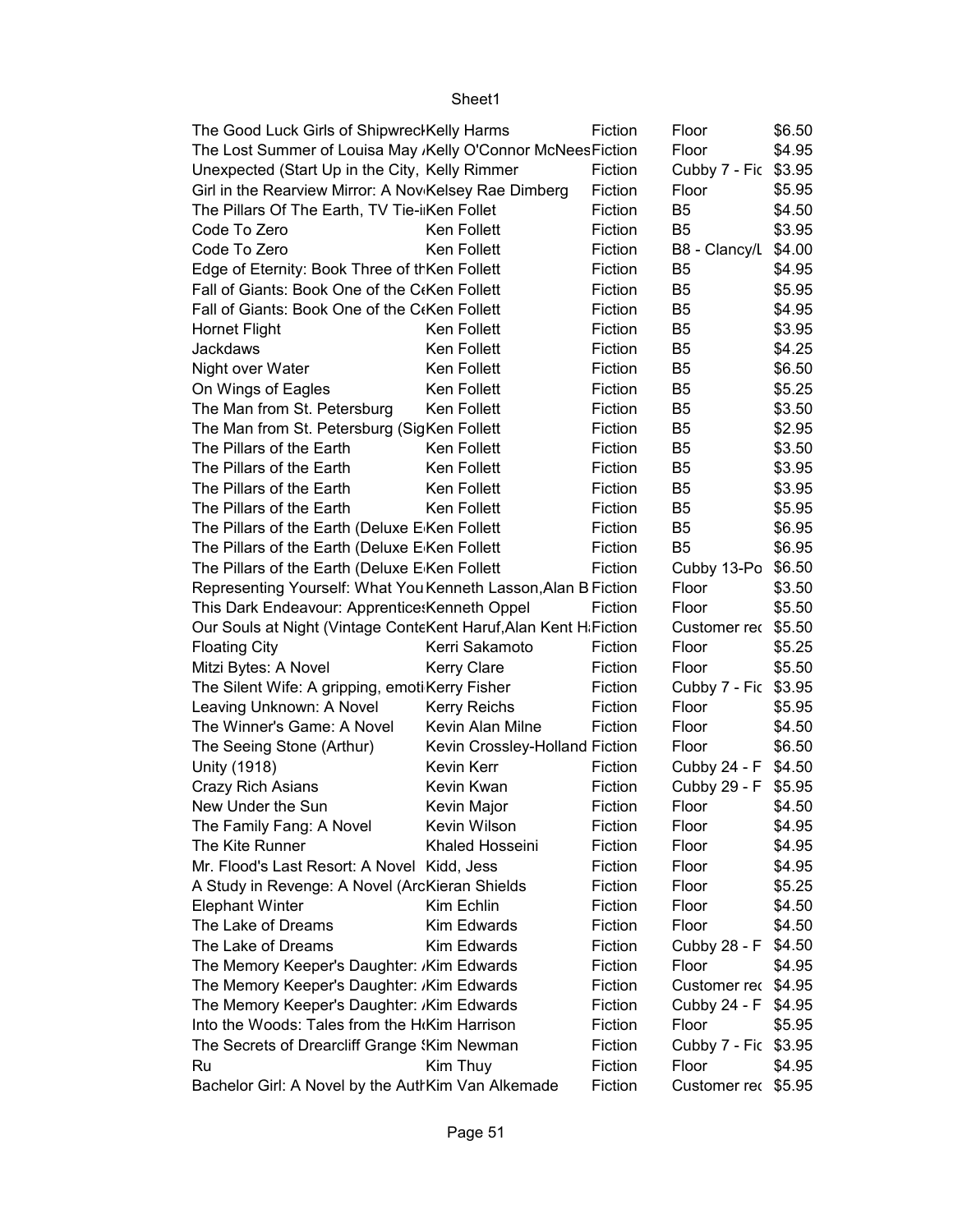| Evergreen Falls: A Novel                            | Kimberley Freeman  | Fiction | Floor                | \$5.50 |
|-----------------------------------------------------|--------------------|---------|----------------------|--------|
| Reconstructing Amelia: A Novel                      | Kimberly McCreight | Fiction | Cubby 29 - F         | \$5.95 |
| Joyland                                             | King, Stephen      | Fiction | B2                   | \$4.95 |
| Joyland                                             | King, Stephen      | Fiction | Cubby 18 - P         | \$4.95 |
| French Trysts: Secrets of a Court Kirsten Lobe      |                    | Fiction | Floor                | \$4.50 |
| <b>Battle Royale</b>                                | Koushun Takami     | Fiction | Cubby 28 - F \$4.95  |        |
| <b>Water Wings</b>                                  | Kristen Den Hartog | Fiction | Cubby 29 - F \$4.95  |        |
| The California Wife (The Vintner's Kristen Harnisch |                    | Fiction | Floor                | \$5.95 |
| Secrets (The Michelli Family SericKristen Heitzmann |                    | Fiction | Cubby 7 - Fic \$4.50 |        |
| <b>Firefly Lane</b>                                 | Kristin Hannah     | Fiction | Floor                | \$4.50 |
| Firefly Lane: A Novel                               | Kristin Hannah     | Fiction | Customer rec         | \$4.95 |
| The Edge of Lost                                    | Kristina Mcmorris  | Fiction | Floor                | \$4.95 |
| The Whole Golden World                              | Kristina Riggle    | Fiction | Floor                | \$4.95 |
| The Whole Golden World                              | Kristina Riggle    | Fiction | Floor                | \$4.95 |
| Cat's Cradle: A Novel                               | Kurt Vonnegut      | Fiction | Floor                | \$5.95 |
| Slaughterhouse-Five                                 | Kurt Vonnegut      | Fiction | Floor                | \$3.95 |
| Passion, Betrayal and Killer HighliKyra Davis       |                    | Fiction | Floor                | \$4.95 |
| Vows, Vendettas and a Little BlacKyra Davis         |                    | Fiction | Floor                | \$4.50 |
| Early Decision: A Novel                             | Lacy Crawford      | Fiction | Floor                | \$4.50 |
| <b>Mustard Seed</b>                                 | Laila Ibrahim      | Fiction | Floor                | \$5.50 |
| Paper Wife: A Novel                                 | Laila Ibrahim      | Fiction | Cubby 27 Fic \$5.50  |        |
| The Bees: A Novel                                   | Laline Paull       | Fiction | Customer rec \$5.50  |        |
| The Advocate                                        | Larry Axelrood     | Fiction | Floor                | \$3.95 |
| Father and Son                                      | Larry Brown        | Fiction | Cubby 27 Fic \$6.50  |        |
| The Boleyn King: A Novel (The BrLaura Andersen      |                    | Fiction | Cubby 27 Fic \$4.95  |        |
| <b>STOLEN CHILD PB</b>                              | Laura Elliot       | Fiction | Floor                | \$5.50 |
| Like Water for Chocolate: A Nove Laura Esquivel     |                    | Fiction | Cubby 7 - Fic \$5.50 |        |
| Unbroken: A World War II Story oLaura Hillenbrand   |                    | Fiction | Customer rec \$6.25  |        |
| Dollbaby: A Novel                                   | Laura Lane McNeal  | Fiction | Customer rec \$5.95  |        |
| Hardly Knew Her                                     | Laura Lippman      | Fiction | Floor                | \$4.50 |
| To the Power of Three                               | Laura Lippman      | Fiction | Floor                | \$6.50 |
| The Weight of Blood: A Novel                        | Laura McHugh       | Fiction | Floor                | \$6.50 |
| The Night Portrait: A Novel of WolLaura Morelli     |                    | Fiction | Customer rec \$5.95  |        |
| Any Given Moment                                    | Laura Van Wormer   | Fiction | Floor                | \$6.50 |
| Diary of a Mad Bride                                | Laura Wolf         | Fiction | Cubby 29 - F         | \$4.50 |
| <b>Against A Darkening Sky</b>                      | Lauren B. Davis    | Fiction | Floor                | \$5.50 |
| And After the Fire: A Novel                         | Lauren Belfer      | Fiction | Floor                | \$6.50 |
| Sweet Little Lies: An L.A. Candy MLauren Conrad     |                    | Fiction | Floor                | \$4.50 |
| Friend Of The Family                                | Lauren Grodstein   | Fiction | Cubby 28 - F         | \$4.95 |
| The Monsters of Templeton                           | Lauren Groff       | Fiction | cubby 23 - Fi        | \$4.95 |
| Everyone Worth Knowing                              | Lauren Weisberger  | Fiction | Floor                | \$6.50 |
| Last Night at Chateau Marmont Lauren Weisberger     |                    | Fiction | Floor                | \$6.50 |
| Last Night at Chateau Marmont: ALauren Weisberger   |                    | Fiction | Floor                | \$4.95 |
| Where the Grass Is Green and th Lauren Weisberger   |                    | Fiction | Floor                | \$5.95 |
| The Secret History of the Pink Ca Lauren Willig     |                    | Fiction | Customer rec         | \$4.95 |
| <b>Tropical Depression</b>                          | Laurence Shames    | Fiction | Floor                | \$3.95 |
| Virgin Heat                                         | Laurence Shames    | Fiction | Floor                | \$3.95 |
| <b>Welcome to Paradise</b>                          | Laurence Shames    | Fiction | Floor                | \$3.95 |
| Happy All the Time (Vintage Cont Laurie Colwin      |                    | Fiction | cubby 23 - Fi        | \$4.50 |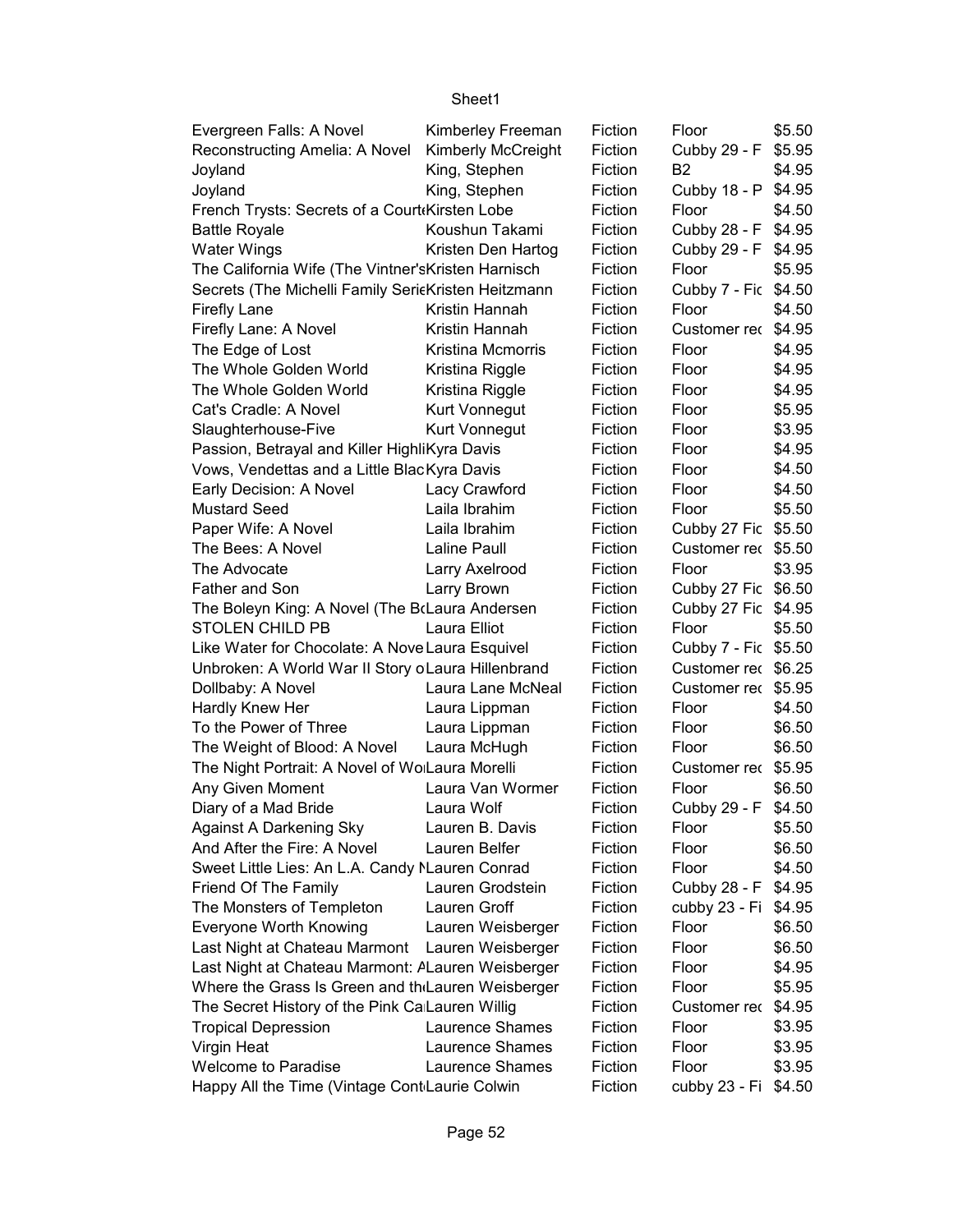| <b>Elizabeth Street</b>                                         | Laurie Fabiano          | Fiction | Floor                | \$4.95 |
|-----------------------------------------------------------------|-------------------------|---------|----------------------|--------|
| You Have to Kiss a Lot of Frogs Laurie Graff                    |                         | Fiction | Floor                | \$5.50 |
| A Darker Place: A Novel                                         | Laurie R. King          | Fiction | Floor                | \$3.50 |
| Confessions of a Jane Austen Ad Laurie Viera Rigler             |                         | Fiction | Floor                | \$4.50 |
| The Spanish Bride: A Novel of CaLaurien Gardner                 |                         | Fiction | Floor                | \$5.50 |
| Any Known Blood                                                 | Lawrence Hill           | Fiction | Customer rec         | \$5.95 |
| Someone Knows My Name: A No Lawrence Hill                       |                         | Fiction | Cubby 4 - Fic        | \$2.23 |
| The Book Of Negroes                                             | Lawrence Hill           | Fiction | Floor                | \$5.50 |
| The Book Of Negroes                                             | Lawrence Hill           | Fiction | Floor                | \$5.95 |
| The Book Of Negroes Movie Tie-I Lawrence Hill                   |                         | Fiction | Floor                | \$5.95 |
| The Book Of Negroes Movie Tie-I Lawrence Hill                   |                         | Fiction | cubby 23 - Fi        | \$5.95 |
| The Illegal                                                     | Lawrence Hill           | Fiction | Floor                | \$5.95 |
| The Illegal                                                     | Lawrence Hill           | Fiction | Floor                | \$5.95 |
| McNally's Caper (Archy McNally NLawrence Sanders                |                         | Fiction | Floor                | \$3.95 |
| McNally's Puzzle                                                | Lawrence Sanders        | Fiction | Floor                | \$6.50 |
| <b>Private Pleasures</b>                                        | Lawrence Sanders        | Fiction | Floor                | \$3.95 |
| The Third Deadly Sin                                            | <b>Lawrence Sanders</b> | Fiction | Floor                | \$3.75 |
| Lawrence Sanders McNally's Foll Lawrence Sanders, Vin Fiction   |                         |         | Floor                | \$3.60 |
| McNally's Dare (Sanders, Lawren Lawrence Sanders, Vin Fiction   |                         |         | Floor                | \$6.50 |
| McNally's Alibi (Archy McNally No Lawrence Sanders, VincFiction |                         |         | Floor                | \$6.50 |
| A Better Man                                                    | Leah McLaren            | Fiction | Floor                | \$4.50 |
| A Better Man                                                    | Leah McLaren            | Fiction | Cubby 29 - F         | \$4.50 |
| Unteachable                                                     | Leah Raeder             | Fiction | Floor                | \$4.25 |
| <b>Family Linen</b>                                             | Lee Smith               | Fiction | Floor                | \$4.95 |
| A Girl, A Rose And A Two HeaderLeigh Burton                     |                         | Fiction | Floor                | \$4.50 |
| Roses                                                           | Leila Meacham           | Fiction | Customer rec \$5.50  |        |
| The Perfect Nanny: A Novel                                      | Leila Slimani           | Fiction | Floor                | \$5.50 |
| Twenty-Six                                                      | Leo McKay Jr            | Fiction | Cubby 29 - F         | \$5.95 |
| A God in Ruins                                                  | Leon Uris               | Fiction | Floor                | \$3.95 |
| Mila 18: A Novel                                                | Leon Uris               | Fiction | Floor                | \$4.25 |
| Mitla Pass                                                      | Leon Uris               | Fiction | Floor                | \$2.50 |
| O'Hara's Choice                                                 | Leon Uris               | Fiction | Floor                | \$3.60 |
| Redemption                                                      | Leon Uris               | Fiction | Floor                | \$4.50 |
| The Men's Club: A Novel (FSG CILeonard Michaels                 |                         | Fiction | Cubby 27 Fic         | \$4.50 |
| Broken Man on a Halifax Pier                                    | Lesley Choyce           | Fiction | Floor                | \$4.95 |
| The Unlikely Redemption of John Lesley Choyce                   |                         | Fiction | Cubby 24 - F \$2.23  |        |
| Whistling In the Dark                                           | Lesley Kagen            | Fiction | Floor                | \$4.95 |
| The House Across the Street                                     | Lesley Pearse           | Fiction | Cubby 7 - Fic \$3.95 |        |
| <b>GARDENS IN THE DUNES: A NoLeslie Marmon Silko</b>            |                         | Fiction | Cubby 29 - F         | \$4.50 |
| The Intelligencer                                               | Leslie Silbert          | Fiction | Floor                | \$5.50 |
| I'm Dreaming of a Black Christma Lewis Black                    |                         | Fiction | Floor                | \$5.95 |
| A Blade of Grass                                                | Lewis DeSoto            | Fiction | Floor                | \$5.50 |
| Dearly, Departed: A Zombie NoveLia Habel                        |                         | Fiction | Floor                | \$5.95 |
| The Cloud Atlas                                                 | Liam Callanan           | Fiction | Floor                | \$5.95 |
| Last Anniversary: A Novel                                       | Liane Moriarty          | Fiction | cubby 23 - Fi        | \$3.95 |
| Nine Perfect Strangers                                          | Liane Moriarty          | Fiction | TallB <sub>2</sub>   | \$5.50 |
| The Hypnotist's Love Story                                      | Liane Moriarty          | Fiction | Floor                | \$5.95 |
| The Last Anniversary: A Novel                                   | Liane Moriarty          | Fiction | Cubby 24 - F         | \$3.95 |
| <b>Truly Madly Guilty</b>                                       | Liane Moriarty          | Fiction | Floor                | \$5.95 |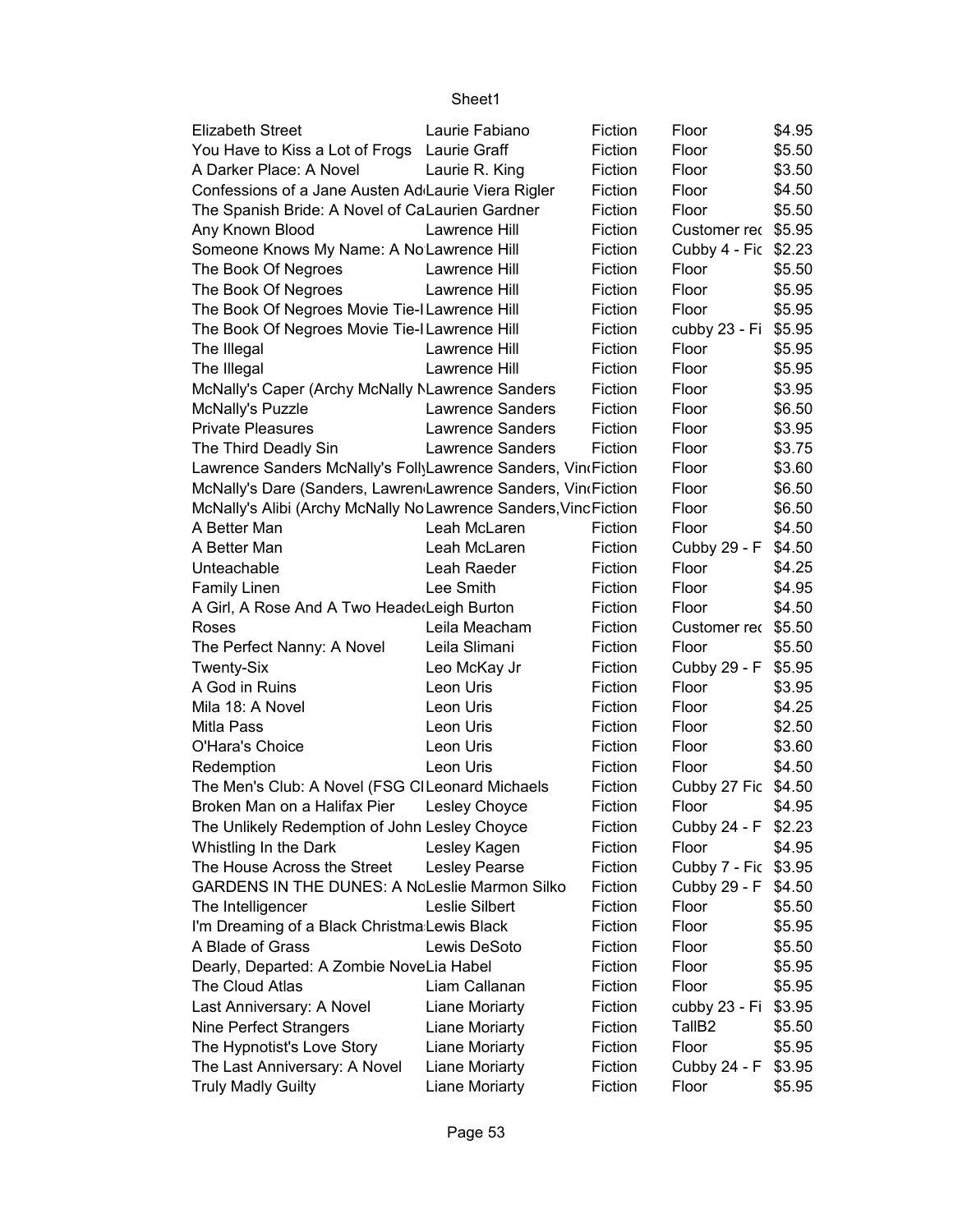| <b>Truly Madly Guilty</b>                            | Liane Moriarty       | Fiction | Cubby 27 Fic \$6.50  |        |
|------------------------------------------------------|----------------------|---------|----------------------|--------|
| <b>What Alice Forgot</b>                             | Liane Moriarty       | Fiction | Floor                | \$4.95 |
| A Great and Terrible Beauty (The Libba Bray          |                      | Fiction | Cubby 27 Fic \$4.50  |        |
| A Song at Twilight                                   | Lilian Harry         | Fiction | Cubby 28 - F         | \$3.50 |
| Web of Angels                                        | <b>Lilian Nattel</b> | Fiction | Floor                | \$4.50 |
| Night Shift (Jill Kismet, Hunter, BcLilith Saintcrow |                      | Fiction | Floor                | \$3.95 |
| The Devil's Right Hand (Dante VaLilith Saintcrow     |                      | Fiction | Cubby 7 - Fic \$3.95 |        |
| Working for the Devil (Dante Vale Lilith Saintcrow   |                      | Fiction | Cubby 7 - Fic \$3.95 |        |
| Three: An Unfinished Woman, PeLillian Hellman        |                      | Fiction | Floor                | \$6.50 |
| Nectar: A Novel of Temptation                        | <b>Lily Prior</b>    | Fiction | Floor                | \$6.50 |
| The News from Paraguay: A NoveLily Tuck              |                      | Fiction | Floor                | \$3.95 |
| Leaves of Fortune                                    | Linda Barlow         | Fiction | Floor                | \$3.25 |
| Death Dance: A Novel (AlexandraLinda Fairstein       |                      | Fiction | Floor                | \$4.50 |
| Lethal Legacy                                        | Linda Fairstein      | Fiction | Cubby 4 - Fic \$3.95 |        |
| Likely to Die (Alexandra Cooper MLinda Fairstein     |                      | Fiction | Floor                | \$4.50 |
| In a Far Country                                     | Linda Holeman        | Fiction | Floor                | \$4.50 |
| in a Far Country                                     | Linda Holeman        | Fiction | Floor                | \$5.50 |
| The Moonlit Cage                                     | Linda Holeman        | Fiction | Floor                | \$3.95 |
| The Woman Left Behind: A Novel Linda Howard          |                      | Fiction | B <sub>3</sub>       | \$4.05 |
| Legend of the Emerald Rose: A NLinda Wichman         |                      | Fiction | Floor                | \$5.50 |
| The Bishop's Man                                     | Linden MacIntyre     | Fiction | Floor                | \$6.50 |
| The Bishop's Man                                     | Linden MacIntyre     | Fiction | Floor                | \$6.50 |
| The Bishop's Man                                     | Linden MacIntyre     | Fiction | Cubby 7 - Fic        | \$6.50 |
| Why Men Lie                                          | Linden MacIntyre     | Fiction | Cubby 29 - F         | \$6.50 |
| <b>BIGLAW: A Novel</b>                               | Lindsay Cameron      | Fiction | Floor                | \$5.95 |
| To Catch a Husband: An Ex-WiveLindsay Graves         |                      | Fiction | Floor                | \$4.95 |
| Last Act in Palmyra                                  | <b>Lindsey Davis</b> | Fiction | cubby 23 - Fi \$3.50 |        |
| One Virgin Too Many                                  | <b>Lindsey Davis</b> | Fiction | cubby 23 - Fi \$4.50 |        |
| Saturnalia                                           | <b>Lindsey Davis</b> | Fiction | cubby 23 - Fi \$3.50 |        |
| See Delphi and Die (A Marcus DicLindsey Davis        |                      | Fiction | cubby 23 - Fi \$3.50 |        |
| The Jupiter Myth                                     | <b>Lindsey Davis</b> | Fiction | cubby 23 - Fi \$3.95 |        |
| The Silver Pigs (Marcus Didius FaLindsey Davis       |                      | Fiction | cubby 23 - Fi        | \$3.50 |
| I Heart New York                                     | Lindsey Kelk         | Fiction | Floor                | \$4.95 |
| I Heart Paris                                        | Lindsey Kelk         | Fiction | Floor                | \$3.25 |
| We Need to Talk About Kevin tie-Lionel Shriver       |                      | Fiction | Floor                | \$4.95 |
| We Need to Talk About Kevin tie-Lionel Shriver       |                      | Fiction | Cubby 28 - F \$4.75  |        |
| We Need to Talk About Kevin tie-Lionel Shriver       |                      | Fiction | Cubby 27 Fic \$4.95  |        |
| The Memory Man                                       | Lisa Appignanesi     | Fiction | Floor                | \$4.50 |
| It Would Be Funny If It Wasn't MLisa Dow             |                      | Fiction | Cubby 7 - Fic        | \$4.50 |
| The Almost Archer Sisters                            | Lisa Gabriele        | Fiction | Floor                | \$5.50 |
| Look for Me (Detective D. D. WarıLisa Gardner        |                      | Fiction | B <sub>3</sub>       | \$4.50 |
| Never Tell: A Novel (Detective D. Lisa Gardner       |                      | Fiction | B <sub>3</sub>       | \$4.50 |
| Never Tell: A Novel (Detective D. Lisa Gardner       |                      | Fiction | B <sub>3</sub>       | \$6.50 |
| Every Note Played                                    | Lisa Genova          | Fiction | Floor                | \$5.95 |
| Inside the O'Briens: A Novel                         | Lisa Genova          | Fiction | Floor                | \$5.95 |
| Left Neglected                                       | Lisa Genova          | Fiction | Cubby 27 Fic         | \$5.95 |
| Still Alice                                          | Lisa Genova          | Fiction | Customer rec \$5.50  |        |
| <b>Still Alice</b>                                   | Lisa Genova          | Fiction | Customer rec \$4.95  |        |
| <b>Still Alice</b>                                   | Lisa Genova          | Fiction | Cubby 28 - F \$5.50  |        |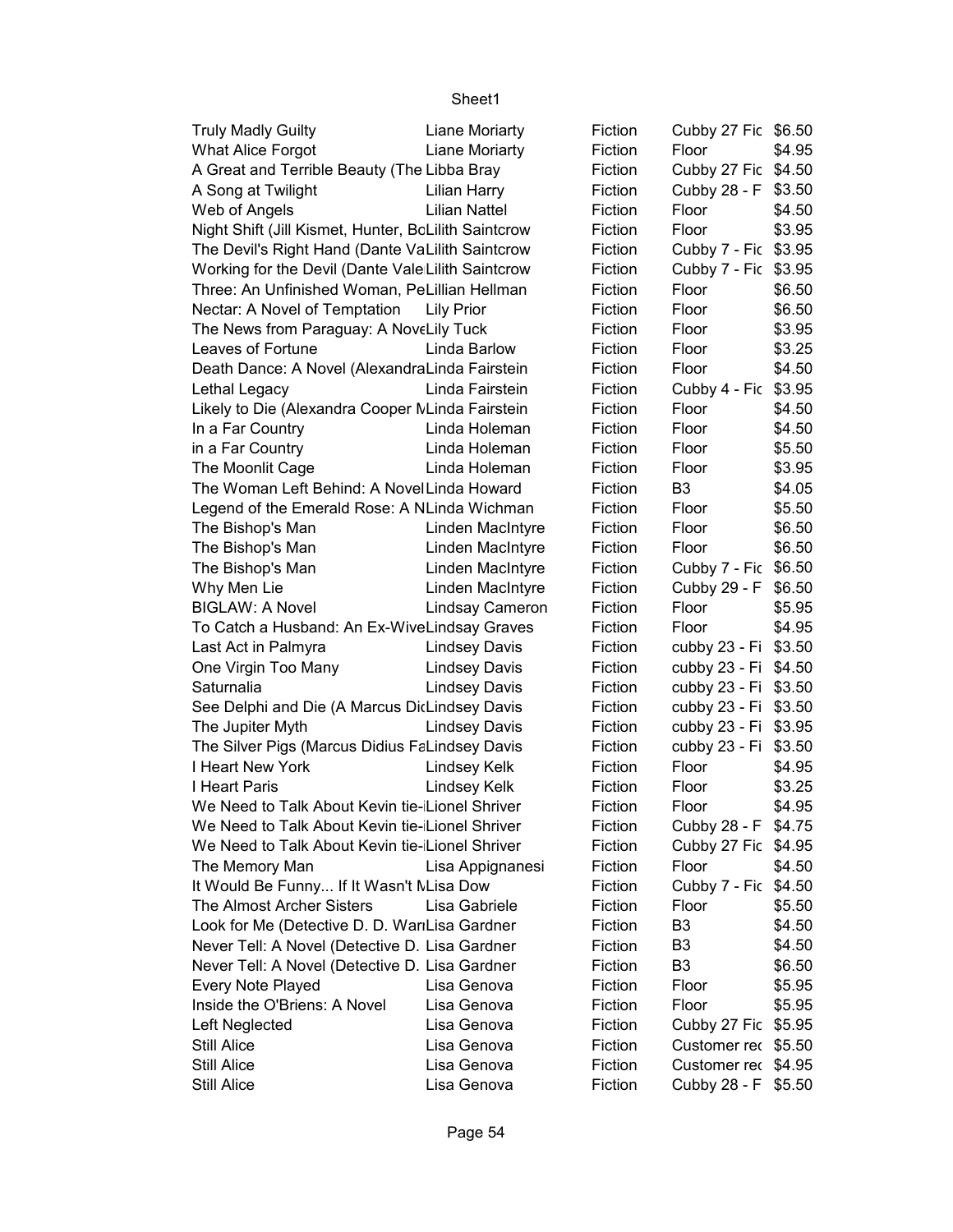|         | Time After Time: A Novel                                          | Lisa Grunwald       | Fiction | Customer rec \$5.95  |        |
|---------|-------------------------------------------------------------------|---------------------|---------|----------------------|--------|
|         | Devious (Bentz and Montoya)                                       | Lisa Jackson        | Fiction | B <sub>3</sub>       | \$3.50 |
|         | Devious (Bentz and Montoya)                                       | Lisa Jackson        | Fiction | B <sub>3</sub>       | \$3.50 |
|         | Malice                                                            | Lisa Jackson        | Fiction | B <sub>3</sub>       | \$9.45 |
|         | <b>Running Scared</b>                                             | Lisa Jackson        | Fiction | B <sub>3</sub>       | \$4.95 |
|         | Willing to Die (An Alvarez & PescoLisa Jackson                    |                     | Fiction | B <sub>3</sub>       | \$4.50 |
|         | Last Girl Standing: A Novel of SusLisa Jackson, Nancy Bu: Fiction |                     |         | B <sub>3</sub>       | \$3.95 |
|         | Sugar Daddy: A Novel (The TravisLisa Kleypas                      |                     | Fiction | Floor                | \$3.95 |
|         | Open                                                              | Lisa Moore          | Fiction | Cubby 28 - F         | \$4.50 |
|         | The Sky Beneath My Feet                                           | Lisa Samson         | Fiction | Floor                | \$4.50 |
|         | After Anna                                                        | Lisa Scottoline     | Fiction | Floor                | \$3.95 |
|         | After Anna                                                        | Lisa Scottoline     | Fiction | Cubby 24 - F         | \$5.50 |
|         | Come Home                                                         | Lisa Scottoline     | Fiction | Cubby 27 Fic \$6.50  |        |
|         | <b>Courting Trouble</b>                                           | Lisa Scottoline     | Fiction | Floor                | \$5.95 |
|         | Dirty Blonde                                                      | Lisa Scottoline     | Fiction | Cubby 7 - Fic \$3.95 |        |
|         | <b>Every Fifteen Minutes</b>                                      | Lisa Scottoline     | Fiction | Floor                | \$6.50 |
|         | <b>Every Fifteen Minutes</b>                                      | Lisa Scottoline     | Fiction | Cubby 24 - F         | \$5.50 |
|         | Exposed: A Rosato & DiNunzio N Lisa Scottoline                    |                     | Fiction | Floor                | \$6.50 |
|         | Feared: A Rosato & DiNunzio NovLisa Scottoline                    |                     | Fiction | Floor                | \$5.50 |
|         | Feared: A Rosato & DiNunzio NovLisa Scottoline                    |                     | Fiction | Recently Pub         | \$5.50 |
|         | <b>Keep Quiet</b>                                                 | Lisa Scottoline     | Fiction | Floor                | \$4.50 |
|         | Look Again: A Novel                                               | Lisa Scottoline     | Fiction | Floor                | \$5.25 |
|         | Most Wanted                                                       | Lisa Scottoline     | Fiction | Floor                | \$4.50 |
|         | One Perfect Lie                                                   | Lisa Scottoline     | Fiction | Floor                | \$3.95 |
|         | One Perfect Lie                                                   | Lisa Scottoline     | Fiction | Cubby 24 - F         | \$3.95 |
|         | <b>Think Twice</b>                                                | Lisa Scottoline     | Fiction | Floor                | \$5.50 |
|         | <b>Think Twice</b>                                                | Lisa Scottoline     | Fiction | Floor                | \$4.95 |
|         | The Cornish House                                                 | Liz Fenwick         | Fiction | Cubby 27 Fic \$4.50  |        |
| ~~NEW~~ | <b>Little Cruelties</b>                                           | Liz Nugent          | Fiction | Customer rec \$5.95  |        |
|         | Tigers in Red Weather                                             | Liza Klaussmann     | Fiction | Floor                | \$4.50 |
|         | Mister Pip *Premium                                               | lloyd, jones        | Fiction | Floor                | \$6.50 |
|         | Unscrewed (Chrissy McMullen MyLois Greiman                        |                     | Fiction | B4                   | \$3.50 |
|         | Good Grief                                                        | Lolly Winston       | Fiction | cubby 23 - Fi        | \$4.50 |
|         | Deep Sea Dead: A Pauline Sokol Lori Avocato                       |                     | Fiction | <b>B4</b>            | \$3.50 |
|         | Sisters of Summer's End (SummeLori Foster                         |                     | Fiction | Customer rec \$5.50  |        |
|         | Rush Home Road                                                    | Lori Lansens        | Fiction | Floor                | \$4.50 |
|         | The Mountain Story                                                | Lori Lansens        | Fiction | Cubby 29 - F         | \$6.50 |
|         | The Wife's Tale                                                   | Lori Lansens        | Fiction | Cubby 7 - Fic \$5.95 |        |
|         | Under a Dark Sky: A Novel                                         | Lori Rader-Day      | Fiction | Cubby 27 Fic         | \$4.95 |
|         | A Gate at the Stairs                                              | Lorrie Moore        | Fiction | Floor                | \$5.50 |
|         | Gutshot Straight: A Novel                                         | Lou Berney          | Fiction | Floor                | \$4.95 |
|         | SEDUCING MR MACLEAN                                               | Loubna Haikal       | Fiction | Floor                | \$4.50 |
|         | Mr. Timothy: A Novel                                              | Louis Bayard        | Fiction | Cubby 29 - F         | \$4.50 |
|         | <b>Birds Without Wings</b>                                        | Louis de Bernieres  | Fiction | Floor                | \$4.95 |
|         | <b>Birds Without Wings</b>                                        | Louis de Bernieres  | Fiction | Cubby 27 Fic         | \$4.95 |
|         | CAPTAIN CORELLI'S MANDOLINLOUIS DE BERNIERESFiction               |                     |         | Floor                | \$3.95 |
|         | The Heat of the Sun: A Novel                                      | Louis Decimus Rubin | Fiction | Floor                | \$5.95 |
|         | Mojave Crossing (Sacketts, No. 9 Louis L'Amour                    |                     | Fiction | Floor                | \$2.95 |
|         | My Dear I Wanted To Tell You                                      | Louisa Young        | Fiction | cubby 23 - Fi        | \$4.95 |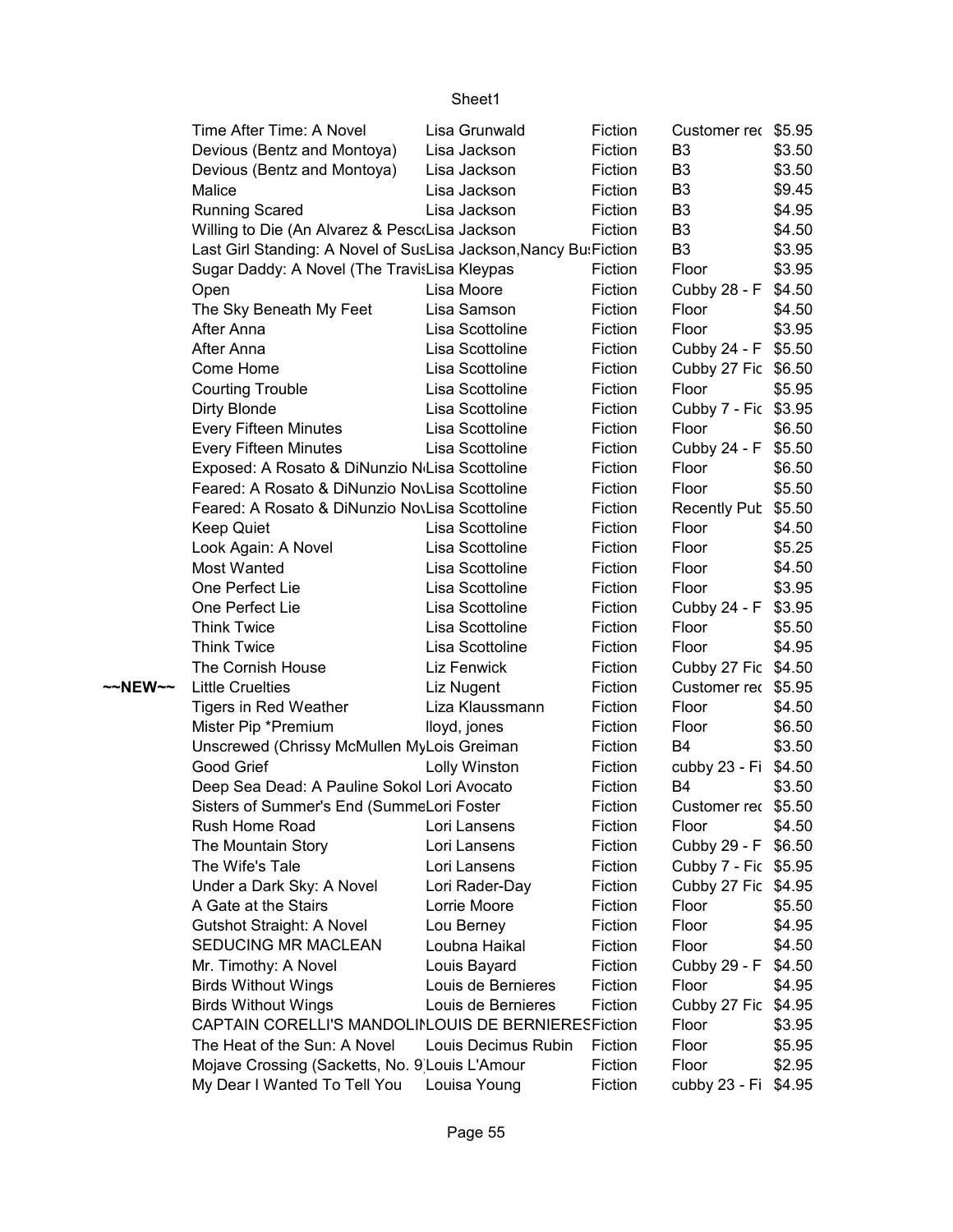| Glamour: A Novel                                            | Louise Bagshawe                | Fiction | Floor                | \$4.95 |
|-------------------------------------------------------------|--------------------------------|---------|----------------------|--------|
| Since I Don't Have You                                      | Louise Candlish                | Fiction | Floor                | \$4.50 |
| The Last Report on the Miracles a Louise Erdrich            |                                | Fiction | Floor                | \$5.50 |
| The Master Butchers Singing ClutLouise Erdrich              |                                | Fiction | Floor                | \$5.50 |
| Daddy                                                       | Loup Durand                    | Fiction | Floor                | \$5.50 |
| Gilded Cage                                                 | <b>LUCINDA GRAY</b>            | Fiction | Floor                | \$5.50 |
| The End of Forever: Two Novels (Lurlene McDaniel            |                                | Fiction | Cubby 24 - F \$3.95  |        |
| A Children's Bible: A Novel                                 | Lydia Millet                   | Fiction | Customer rec \$6.25  |        |
| How to Tell Toledo from the Night Lydia Netzer              |                                | Fiction | Floor                | \$6.50 |
| Sunlight on the Mersey                                      | Lyn Andrews                    | Fiction | Cubby 29 - F         | \$4.50 |
| The Maltese Goddess (ArchaeoloLyn Hamilton                  |                                | Fiction | <b>B1</b>            | \$3.50 |
| Seven for a Secret                                          | Lyndsay Faye                   | Fiction | Floor                | \$6.50 |
| The Gods of Gotham                                          | Lyndsay Faye                   | Fiction | Floor                | \$6.50 |
| The Paragon Hotel                                           | Lyndsay Faye                   | Fiction | Floor                | \$6.50 |
| Saints Of Big Harbour                                       | Lynn [Editor] Coady            | Fiction | Cubby 27 Fic         | \$4.95 |
| <b>Blind Fear</b>                                           | Lynn Abercrombie               | Fiction | Floor                | \$3.75 |
| <b>Blind Fear</b>                                           | Lynn Abercrombie               | Fiction | Floor                | \$3.75 |
| Hellgoing: Stories                                          | Lynn Coady                     | Fiction | Cubby 28 - F         | \$4.50 |
| Mrs. Poe                                                    | Lynn Cullen                    | Fiction | Floor                | \$4.95 |
| Something To Hide (By Request Lynn Erickson, Tess GeFiction |                                |         | B <sub>2</sub>       | \$3.25 |
| The Lunar Cats                                              | Lynne Truss                    | Fiction | Cubby 28 - F         | \$4.50 |
| No New Land                                                 | M. G. Vassanji                 | Fiction | Floor                | \$4.50 |
| The Book of Secrets                                         | M. G. Vassanji                 | Fiction | Floor                | \$4.50 |
| The In-Between World of Vikram IM. G. Vassanji              |                                | Fiction | Floor                | \$4.50 |
| The In-Between World of Vikram IM. G. Vassanji              |                                | Fiction | Floor                | \$6.50 |
| The In-Between World of Vikram IM. G. Vassanji              |                                | Fiction | Floor                | \$5.95 |
| The Light Between Oceans: A No M. L. Stedman                |                                | Fiction | Floor                | \$6.50 |
| Someone Like Me                                             | M. R. Carey                    | Fiction | Floor                | \$5.95 |
| The Master                                                  | M.; Toibin Colm Toibin Fiction |         | Floor                | \$4.95 |
| <b>AMRIIKA</b>                                              | M.G. Vassanji                  | Fiction | Floor                | \$6.50 |
| Nostalgia                                                   | M.G. Vassanji                  | Fiction | cubby 23 - Fi        | \$4.50 |
| When She Was Queen                                          | M.G. Vassanji                  | Fiction | Cubby 29 - F         | \$6.50 |
| The Light Between Oceans: A No M.L. Stedman                 |                                | Fiction | Floor                | \$5.50 |
| The Light Between Oceans: A No M.L. Stedman                 |                                | Fiction | Cubby 28 - F \$4.95  |        |
| The Light Between Oceans: A No M.L. Stedman                 |                                | Fiction | cubby 23 - Fi \$4.95 |        |
| Irritable Hearts: A PTSD Love StoMac McClelland             |                                | Fiction | Floor                | \$6.50 |
| I Let You Go (Can Ed)                                       | Mackintosh, Clare              | Fiction | Customer rec \$5.95  |        |
| I Let You Go (Can Ed)                                       | Mackintosh, Clare              | Fiction | Customer rec \$5.25  |        |
| The Women in Black: A Novel                                 | Madeleine St John              | Fiction | Customer rec \$5.50  |        |
| Do Not Say We Have Nothing                                  | Madeleine Thien                | Fiction | Floor                | \$6.50 |
| Simple Recipes                                              | Madeleine Thien                | Fiction | Floor                | \$4.50 |
| A Desirable Residence: A Novel cMadeleine Wickham           |                                | Fiction | Cubby 27 Fic         | \$6.50 |
| The Gatecrasher                                             | Madeleine Wickham              | Fiction | Floor                | \$3.60 |
| The Gatecrasher                                             | Madeleine Wickham              | Fiction | Floor                | \$3.50 |
| Company Town                                                | Madeline Ashby                 | Fiction | Floor                | \$5.95 |
| Nights of Rain and Stars                                    | Maeve Binchy                   | Fiction | B <sub>3</sub>       | \$3.65 |
| The Tailor's Daughter                                       | Maggie Bennett                 | Fiction | Cubby 28 - F         | \$4.25 |
| From Boys to Men: Guiding Our BMaggie Dent                  |                                | Fiction | cubby 23 - Fi \$5.50 |        |
| Astonish Me: A novel                                        | Maggie Shipstead               | Fiction | Cubby 24 - F \$6.50  |        |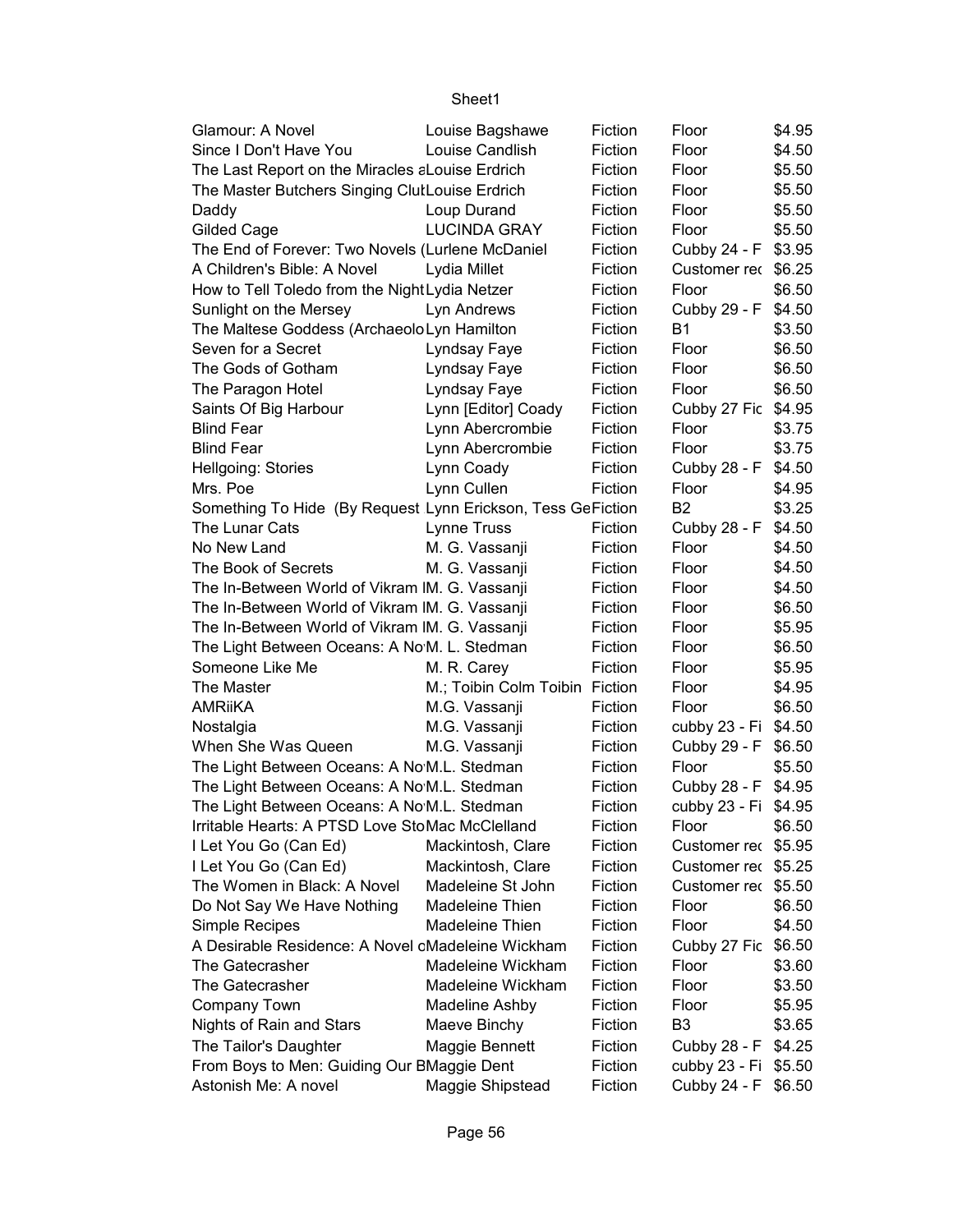|                                                   | Sheet1                  |         |                      |        |
|---------------------------------------------------|-------------------------|---------|----------------------|--------|
| The History of Bees: A Novel                      | Maja Lunde              | Fiction | Cubby 4 - Fic \$5.50 |        |
| Sulha                                             | Malka Marom             | Fiction | Floor                | \$5.50 |
| Dreaming the Bull                                 | Manda Scott             | Fiction | Floor                | \$3.95 |
| Dreaming the Eagle                                | Manda Scott             | Fiction | Floor                | \$3.95 |
| Cabin Fever: The Sizzling SecretsMandy Smith      |                         | Fiction | Floor                | \$4.50 |
| The Death of Vishnu: A Novel                      | Manil Suri              | Fiction | Floor                | \$5.50 |
| Kiss of the Spider Woman                          | <b>Manuel Puig</b>      | Fiction | Floor                | \$4.95 |
| All Those Things We Never Said Marc Levy          |                         | Fiction | Cubby 7 - Fic        | \$4.95 |
| Alias Grace                                       | Margaret Atwood         | Fiction | Floor                | \$4.50 |
| Alias Grace                                       | Margaret Atwood         | Fiction | Floor                | \$6.50 |
| <b>Bluebeard's Egg</b>                            | Margaret Atwood         | Fiction | cubby 23 - Fi        | \$3.95 |
| <b>Bodily Harm</b>                                | Margaret Atwood         | Fiction | Floor                | \$3.95 |
| <b>Bodily Harm</b>                                | Margaret Atwood         | Fiction | Floor                | \$3.50 |
| Cat's Eye                                         | Margaret Atwood         | Fiction | Floor                | \$4.95 |
| Dancing Girls And Other Stories                   | Margaret Atwood         | Fiction | cubby 23 - Fi \$1.95 |        |
| Edible Woman                                      | Margaret Atwood         | Fiction | Cubby 4 - Fic \$2.95 |        |
| Lady Oracle                                       | Margaret Atwood         | Fiction | Floor                | \$4.95 |
| Lady Oracle                                       | Margaret Atwood         | Fiction | Floor                | \$5.95 |
| Life Before Man                                   | Margaret Atwood         | Fiction | Floor                | \$4.95 |
| LIFE BEFORE MAN.                                  | Margaret Atwood         | Fiction | Cubby 27 Fic \$3.50  |        |
| MaddAddam                                         | Margaret Atwood         | Fiction | Cubby 27 Fic \$6.50  |        |
| Moral Disorder                                    | Margaret Atwood         | Fiction | Cubby 27 Fic \$5.50  |        |
| Oryx and Crake                                    | Margaret Atwood         | Fiction | Floor                | \$4.50 |
| Oryx and Crake                                    | Margaret Atwood         | Fiction | Cubby 27 Fic         | \$3.95 |
| Surfacing                                         | Margaret Atwood         | Fiction | Floor                | \$2.95 |
| The Blind Assassin                                | Margaret Atwood         | Fiction | Floor                | \$6.50 |
| The Blind Assassin                                | Margaret Atwood         | Fiction | Cubby 29 - F         | \$4.50 |
| The Robber Bride                                  | Margaret Atwood         | Fiction | Floor                | \$6.95 |
| The Robber Bride                                  | Margaret Atwood         | Fiction | Floor                | \$3.95 |
| The Tent                                          | Margaret Atwood         | Fiction | Floor                | \$4.95 |
| The Year of the Flood                             | Margaret Atwood         | Fiction | Cubby 27 Fic         | \$6.50 |
| <b>Wilderness Tips</b>                            | Margaret Atwood         | Fiction | Floor                | \$2.50 |
| <b>The Seven Sisters</b>                          | Margaret Drabble        | Fiction | Floor                | \$5.95 |
| Ribbon of Moonlight                               | <b>Margaret Kaine</b>   | Fiction | Floor                | \$3.95 |
| The Diviners                                      | Margaret Laurence       | Fiction | Floor                | \$3.50 |
| The Burning Bride                                 | Margaret Lawrence       | Fiction | Cubby 24 - F \$3.95  |        |
| The Soldier's Wife                                | Margaret Leroy          | Fiction | Customer rec \$4.95  |        |
| Alchemy                                           | Margaret Mahy           | Fiction | Cubby 7 - Fic \$4.50 |        |
| Gone With the Wind                                | Margaret Mitchell       | Fiction | Floor                | \$3.50 |
| Gone with the Wind                                | Margaret Mitchell       | Fiction | Cubby 29 - F         | \$3.95 |
| <b>GHOST LEGION (Star of the GuaMargaret Weis</b> |                         | Fiction | Floor                | \$2.95 |
| ALIAS GRACE.                                      | Margaret. Atwood        | Fiction | Floor                | \$6.50 |
| The North China Lover: A Novel                    | <b>Marguerite Duras</b> | Fiction | Cubby 28 - F \$4.95  |        |
| The Heart Has It's Reasons                        | Maria Duenas            | Fiction | Cubby 7 - Fic \$5.50 |        |
| <b>Today Will Be Different</b>                    | Maria Semple            | Fiction | Customer rec \$5.50  |        |
| Again, Rachel                                     | Marian Keyes            | Fiction | Recently Pub \$6.25  |        |
| Angels                                            | Marian Keyes            | Fiction | Cubby 7 - Fic \$3.95 |        |
| Anybody Out There                                 | Marian Keyes            | Fiction | Floor                | \$4.50 |
| Anybody Out There?                                | Marian Keyes            | Fiction | Floor                | \$4.50 |
|                                                   |                         |         |                      |        |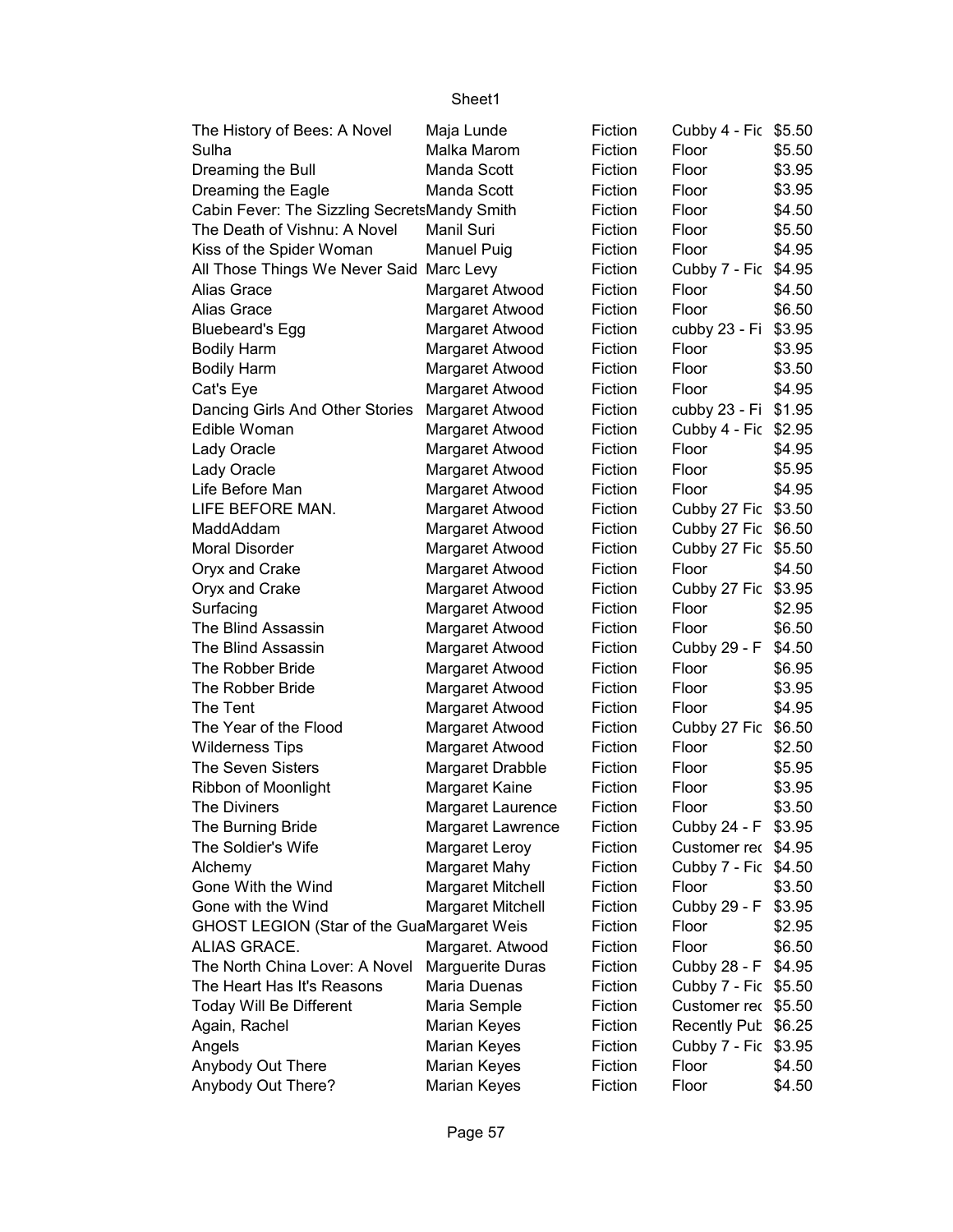|                   | Further under the Duvet                                         | Marian Keyes         | Fiction | Cubby 29 - F \$5.95  |        |
|-------------------|-----------------------------------------------------------------|----------------------|---------|----------------------|--------|
|                   | Grown Ups: A Novel                                              | Marian Keyes         | Fiction | Customer rec \$5.95  |        |
|                   | Lucy Sullivan Is Getting Married                                | <b>MARIAN KEYES</b>  | Fiction | Cubby 7 - Fic \$3.95 |        |
|                   | The Woman Who Stole My Life                                     | <b>Marian Keyes</b>  | Fiction | Floor                | \$5.50 |
|                   | Elisabeth's Daughter                                            | Marianne Fredriksson | Fiction | Floor                | \$4.50 |
|                   | Midnight Never Come (The Onyx Marie Brennan                     |                      | Fiction | Floor                | \$5.50 |
|                   | <b>These Festive Nights</b>                                     | Marie-Claire Blais   | Fiction | Floor                | \$5.50 |
|                   | <b>Shooting Butterflies</b>                                     | Marika Cobbold       | Fiction | Floor                | \$3.95 |
|                   | Gilead                                                          | Marilynne Robinson   | Fiction | Floor                | \$5.50 |
|                   | Gilead                                                          | Marilynne Robinson   | Fiction | Cubby 4 - Fic \$4.95 |        |
|                   | Good to a Fault                                                 | Marina Endicott      | Fiction | cubby 23 - Fi \$4.50 |        |
|                   | The Venetian Bargain                                            | Marina Fiorato       | Fiction | Floor                | \$6.50 |
|                   | Omerta                                                          | Mario Puzo           | Fiction | Floor                | \$3.95 |
|                   | The chestnut pipe: Folklore of Sh <sub>f</sub> Marion Robertson |                      | Fiction | Floor                | \$4.50 |
|                   | Belong to Me                                                    | Marisa De Los Santos | Fiction | Floor                | \$4.95 |
|                   | Belong to Me                                                    | Marisa De Los Santos | Fiction | Floor                | \$4.95 |
|                   | I'll Be Your Blue Sky: A Novel                                  | Marisa de los Santos | Fiction | Floor                | \$6.50 |
|                   | I'll Be Your Blue Sky: A Novel                                  | Marisa de los Santos | Fiction | Cubby 24 - F         | \$5.50 |
|                   | Love Walked In                                                  | Marisa de los Santos | Fiction | Customer rec \$4.95  |        |
|                   | The Precious One: A Novel                                       | Marisa de los Santos | Fiction | Floor                | \$5.50 |
|                   | Special Topics in Calamity PhysicMarisha Pessl                  |                      | Fiction | cubby 23 - Fi \$5.50 |        |
|                   | Mating for Life: A Novel                                        | Marissa Stapley      | Fiction | cubby 23 - Fi        | \$4.50 |
|                   | The Last Resort                                                 | Marissa Stapley      | Fiction | Floor                | \$5.50 |
|                   | The Stationery Shop                                             | Marjan Kamali        | Fiction | Floor                | \$4.95 |
|                   | In The Dark                                                     | Mark Billingham      | Fiction | Floor                | \$4.95 |
|                   | Tom Clancy Support and Defend Mark Greaney                      |                      | Fiction | B8 - Clancy/L \$4.25 |        |
|                   | A Spot of Bother                                                | Mark Haddon          | Fiction | Cubby 24 - F \$5.50  |        |
|                   | A Soldier of the Great War                                      | Mark Helprin         | Fiction | Cubby 27 Fic \$6.50  |        |
|                   | The Gendarme                                                    | Mark T. Mustian      | Fiction | Floor                | \$4.95 |
|                   | The Godfather Returns                                           | Mark Winegardner     | Fiction | Floor                | \$3.95 |
|                   | The Godfather Returns                                           | Mark Winegardner     | Fiction | Floor                | \$3.95 |
|                   | The Godfather's Revenge                                         | Mark Winegardner     | Fiction | Floor                | \$4.50 |
|                   | The Book Thief                                                  | Markus Zusak         | Fiction | Customer rec \$5.95  |        |
|                   | Mutant Message Down Under                                       | Marlo Morgan         | Fiction | cubby 23 - Fi \$4.50 |        |
|                   | Various Positions: A novel                                      | Martha Schabas       | Fiction | Floor                | \$4.95 |
|                   | London Fields                                                   | <b>Martin Amis</b>   | Fiction | Cubby 27 Fic \$5.50  |        |
|                   | The Information                                                 | <b>Martin Amis</b>   | Fiction | Floor                | \$4.95 |
|                   | Plain Heathen Mischief                                          | <b>Martin Clark</b>  | Fiction | Floor                | \$6.50 |
|                   | <b>Broken</b>                                                   | Martina Cole         | Fiction | Cubby 29 - F         | \$3.95 |
|                   | Close                                                           | Martina Cole         | Fiction | Floor                | \$3.60 |
|                   | Maura's Game                                                    | Martina Cole         | Fiction | Floor                | \$3.60 |
|                   | The Good Life (Jack Howard)                                     | Martina Cole         | Fiction | Cubby 28 - F         | \$3.95 |
|                   | The Know                                                        | Martina Cole         | Fiction | Floor                | \$6.75 |
|                   | Beach House Memories (The BeaMary Alice Monroe                  |                      | Fiction | Floor                | \$5.25 |
|                   | Swimming Lessons: A Novel (TheMary Alice Monroe                 |                      | Fiction | Floor                | \$4.50 |
| $\sim$ NEW $\sim$ | The Guernsey Literary and PotatcMary Ann Shaffer, AnnieFiction  |                      |         | Customer rec \$5.95  |        |
|                   | The Guernsey Literary and PotatcMary Ann Shaffer, Annie Fiction |                      |         | Customer rec         | \$5.50 |
|                   | Home with My Sisters                                            | Mary Carter          | Fiction | Floor                | \$5.50 |
|                   | A Cry In The Night                                              | Mary Higgins Clark   | Fiction | <b>B1</b>            | \$3.25 |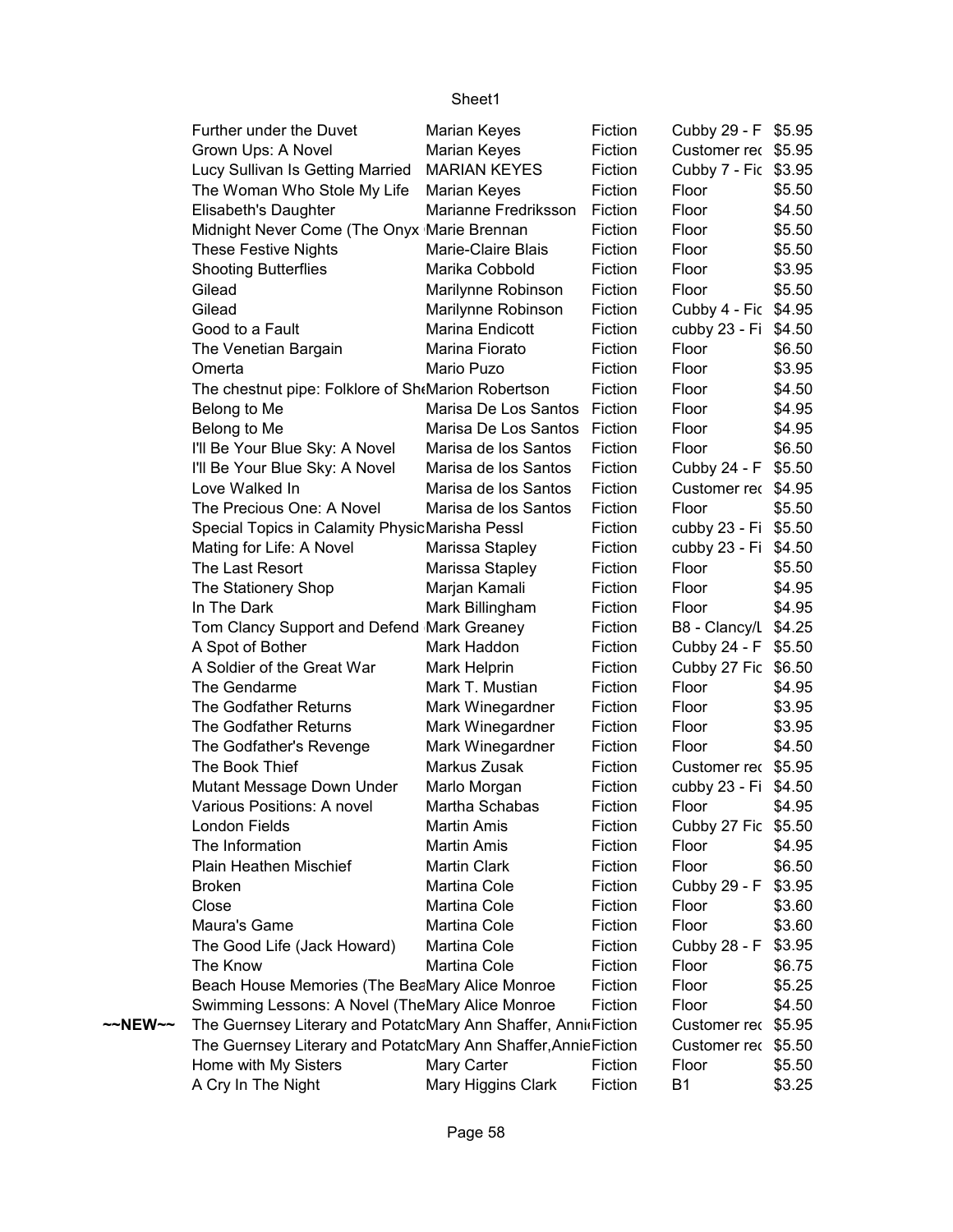| A Stranger Is Watching                                            | Mary Higgins Clark                                     | Fiction | B1                     | \$3.50           |
|-------------------------------------------------------------------|--------------------------------------------------------|---------|------------------------|------------------|
| All Around the Town                                               | Mary Higgins Clark                                     | Fiction | <b>B1</b>              | \$3.50           |
| All By Myself, Alone: A Novel                                     | Mary Higgins Clark                                     | Fiction | <b>B1</b>              | \$3.50           |
| As Time Goes By                                                   | Mary Higgins Clark                                     | Fiction | <b>B1</b>              | \$6.50           |
| Before I Say Good-Bye                                             | Mary Higgins Clark                                     | Fiction | <b>B1</b>              | \$3.95           |
| Daddy's Little Girl                                               | Mary Higgins Clark                                     | Fiction | <b>B1</b>              | \$4.95           |
| I Heard That Song Before                                          | Mary Higgins Clark                                     | Fiction | <b>B1</b>              | \$3.95           |
| I Heard That Song Before                                          | Mary Higgins Clark                                     | Fiction | <b>B1</b>              | \$4.50           |
| I'll Be Seeing You                                                | Mary Higgins Clark                                     | Fiction | B <sub>1</sub>         | \$2.95           |
| I'll Walk Alone: A Novel                                          | Mary Higgins Clark                                     | Fiction | <b>B1</b>              | \$3.95           |
| I've Got My Eyes on You                                           | Mary Higgins Clark                                     | Fiction | <b>B1</b>              | \$3.95           |
| I've Got You Under My Skin: A NcMary Higgins Clark                |                                                        | Fiction | <b>B1</b>              | \$3.95           |
| I've Got You Under My Skin: A NcMary Higgins Clark                |                                                        | Fiction | Floor                  | \$5.50           |
| Just Take My Heart: A Novel                                       | Mary Higgins Clark                                     | Fiction | <b>B1</b>              | \$4.95           |
| Kiss the Girls and Make Them Cr <sub>.</sub> Mary Higgins Clark   |                                                        | Fiction | <b>B1</b>              | \$4.25           |
| Kiss the Girls and Make Them CrMary Higgins Clark                 |                                                        | Fiction | <b>B1</b>              | \$5.25           |
| Let Me Call You Sweetheart                                        | Mary Higgins Clark                                     | Fiction | <b>B1</b>              | \$3.95           |
| Mary Higgins Clark: Three Compl Mary Higgins Clark                |                                                        | Fiction | <b>B1</b>              | \$5.95           |
| Moonlight Becomes You                                             | Mary Higgins Clark                                     | Fiction | <b>B1</b>              | \$4.00           |
| Mount Vernon Love Story: A NoveMary Higgins Clark                 |                                                        | Fiction | <b>B1</b>              | \$3.95           |
| Nighttime Is My Time (Clark, MaryMary Higgins Clark               |                                                        | Fiction | Cubby 18 - P           | \$6.50           |
| Nighttime Is My Time: A Novel                                     | Mary Higgins Clark                                     | Fiction | <b>B1</b>              | \$3.95           |
| Nighttime Is My Time: A Novel                                     | Mary Higgins Clark                                     | Fiction | Cubby 13-Po            | \$3.95           |
| No Place Like Home: A Novel                                       | Mary Higgins Clark                                     | Fiction | <b>B1</b>              | \$4.50           |
| On the Street Where You Live                                      | Mary Higgins Clark                                     | Fiction | <b>B1</b>              | \$3.60           |
| Pretend You Don't See Her                                         | Mary Higgins Clark                                     | Fiction | <b>B1</b>              | \$4.95           |
| Remember Me                                                       | Mary Higgins Clark                                     | Fiction | <b>B1</b>              | \$3.75           |
| Stillwatch                                                        | Mary Higgins Clark                                     | Fiction | <b>B1</b>              | \$3.95           |
| The Cradle Will Fall: A Novel                                     | Mary Higgins Clark                                     | Fiction | <b>B1</b>              | \$3.95           |
| The Lost Years                                                    | Mary Higgins Clark                                     | Fiction | <b>B1</b>              | \$6.50           |
| The Lottery Winner: Alvirah And VMary Higgins Clark               |                                                        | Fiction | <b>B1</b>              | \$3.95           |
| The Melody Lingers On                                             | Mary Higgins Clark                                     | Fiction | <b>B1</b>              | \$3.95           |
| The Shadow of Your Smile                                          | Mary Higgins Clark                                     | Fiction | <b>B1</b>              | \$3.95           |
| Two Little Girls in Blue: A Novel                                 | Mary Higgins Clark                                     | Fiction | Cubby 18 - P           | \$3.95           |
| We'll Meet Again                                                  | Mary Higgins Clark                                     | Fiction | <b>B1</b>              | \$6.50           |
| You Belong To Me                                                  | Mary Higgins Clark                                     | Fiction | <b>B1</b>              | \$3.60           |
| You Belong To Me                                                  | Mary Higgins Clark                                     | Fiction | <b>B1</b>              | \$3.95           |
| Every Breath You Take                                             | Mary Higgins Clark, AlatFiction                        |         | <b>B1</b>              | \$6.25           |
| Dashing Through the Snow                                          | Mary Higgins Clark, Car Fiction                        |         | <b>B1</b>              | \$4.50           |
| Deck the Halls (Holiday Classics) Mary Higgins Clark, CarFiction  |                                                        |         | <b>B1</b>              | \$3.95           |
| Santa Cruise: A Holiday Mystery aMary Higgins Clark, CarFiction   |                                                        |         | B <sub>1</sub>         | \$3.95           |
| The Christmas Thief: A Novel                                      | Mary Higgins Clark, CarFiction                         |         | B <sub>1</sub>         | \$3.95           |
| All Dressed in White: An Under SiMary Higgins Clark, Alaf Fiction |                                                        |         | B <sub>1</sub>         | \$3.95           |
| The Sleeping Beauty Killer (An UrMary Higgins Clark, Alaf Fiction |                                                        |         | B <sub>1</sub>         | \$3.95           |
| The Sleeping Beauty Killer (An UrMary Higgins Clark, Alaf Fiction |                                                        |         |                        |                  |
|                                                                   |                                                        |         |                        |                  |
|                                                                   |                                                        |         | B <sub>1</sub>         | \$3.95           |
| You Don't Own Me (An Under SusMary Higgins Clark, Alaf Fiction    |                                                        |         | <b>B1</b>              | \$3.95           |
| Dashing Through the Snow<br>You Belong To Me                      | Mary Higgins Clark, CardFiction<br>Mary Higgins Clarke | Fiction | <b>B1</b><br><b>B1</b> | \$3.95<br>\$3.50 |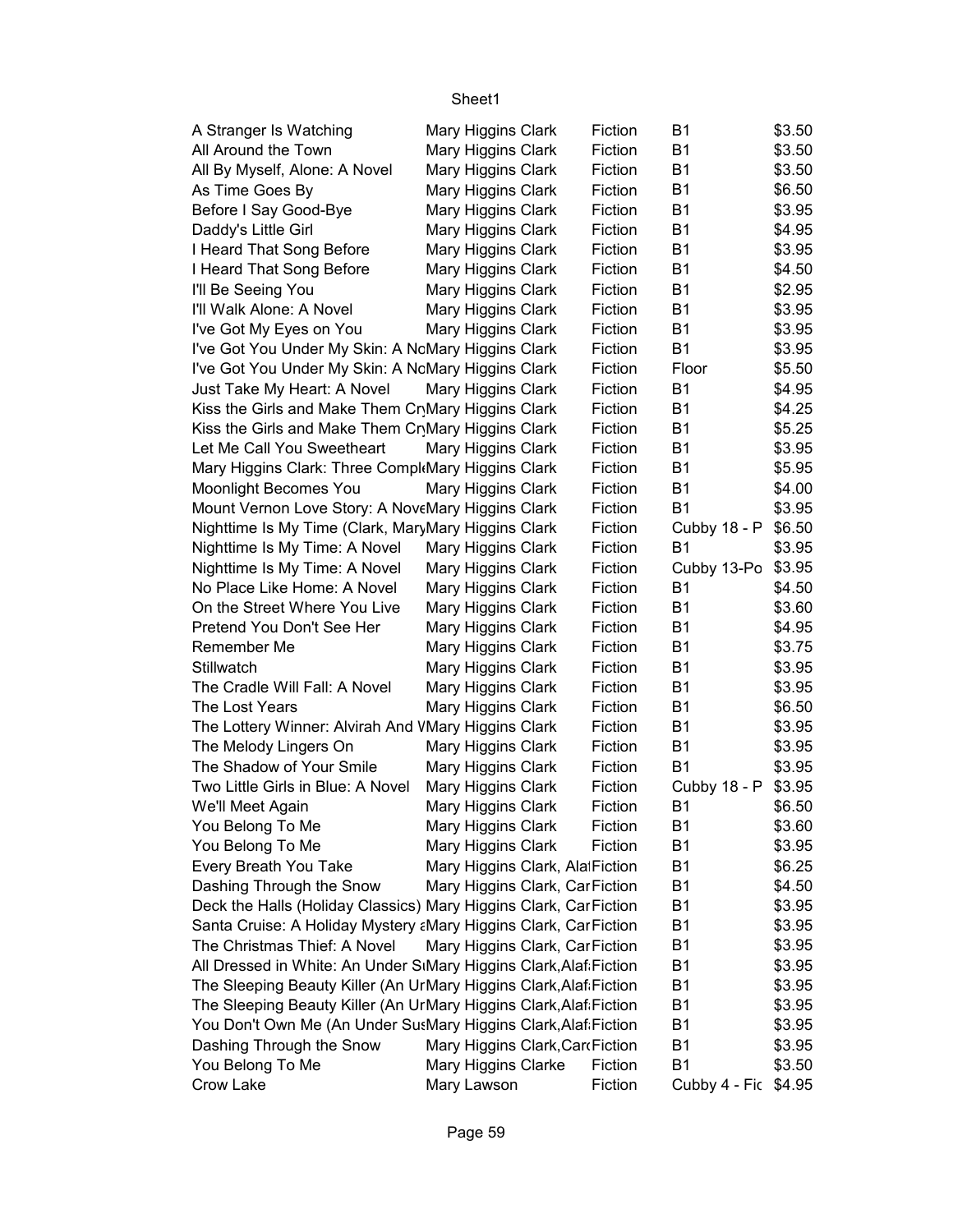| Crow Lake: A Novel                                   | Mary Lawson          | Fiction | Cubby 7 - Fic \$3.95 |        |
|------------------------------------------------------|----------------------|---------|----------------------|--------|
| <b>Great Village</b>                                 | Mary Rose Donnelly   | Fiction | Floor                | \$4.95 |
| The Wicked Day                                       | Mary Stewart         | Fiction | Floor                | \$3.95 |
| The Wishing Tree: A Novel (A SuiMarybeth Whalen      |                      | Fiction | Cubby 4 - Fic \$4.50 |        |
| Me, Myself and Why? (Cadence JMaryJanice Davidson    |                      | Fiction | Floor                | \$5.95 |
| E: A Novel                                           | Matt Beaumont        | Fiction | Cubby 28 - F \$4.50  |        |
| Elizabeth and After                                  | <b>Matt Cohen</b>    | Fiction | Floor                | \$5.25 |
| <b>Emotional Arithmetic</b>                          | Matt Cohen           | Fiction | Floor                | \$4.50 |
| The Ex-Boyfriend's Handbook                          | Matt Dunn            | Fiction | Cubby 28 - F         | \$4.25 |
| Into the purple duchy                                | <b>Matthew Hart</b>  | Fiction | Cubby 28 - F         | \$4.50 |
| The Good Luck of Right Now: A NMatthew Quick         |                      | Fiction | Cubby 24 - F         | \$5.50 |
| The Silver Linings Playbook [moviMatthew Quick       |                      | Fiction | Floor                | \$4.50 |
| Drastic: Stories                                     | Maud Casey           | Fiction | Cubby 4 - Fic \$4.50 |        |
| Flora And Grace                                      | Maureen Lee          | Fiction | Floor                | \$3.95 |
| Lexicon                                              | Max Barry            | Fiction | Floor                | \$6.50 |
| World War Z: An Oral History of thMax Brooks         |                      | Fiction | Cubby 4 - Fic \$4.95 |        |
| World War Z: An Oral History of thMax Brooks         |                      | Fiction | Cubby 29 - F \$4.50  |        |
| Zombie Survival Guide : Complet MAX BROOKS           |                      | Fiction | Floor                | \$6.75 |
| The Artist's Wife: A Novel                           | <b>Max Phillips</b>  | Fiction | cubby 23 - Fi \$6.50 |        |
| <b>Night Runner</b>                                  | Max Turner           | Fiction | Floor                | \$4.50 |
| The Ground She Walks Upon                            | Meagan McKinney      | Fiction | Floor                | \$6.25 |
| Big Boned (Heather Wells MysteriMeg Cabot            |                      | Fiction | Cubby 27 Fic \$4.50  |        |
| Overbite (Insatiable)                                | Meg Cabot            | Fiction | Cubby 27 Fic \$4.50  |        |
| Queen of Babble in the Big City                      | Meg Cabot            | Fiction | Cubby 28 - F         | \$4.25 |
| Royal Wedding: A Princess DiarieMeg Cabot            |                      | Fiction | cubby 23 - Fi \$5.50 |        |
| She Went All the Way                                 | Meg Cabot            | Fiction | Floor                | \$4.75 |
| Size 12 and Ready to Rock: A He Meg Cabot            |                      | Fiction | Cubby 27 Fic \$4.50  |        |
| Size 12 Is Not Fat: A Heather WelMeg Cabot           |                      | Fiction | Cubby 27 Fic \$4.50  |        |
| Size 14 Is Not Fat Either (HeatherMeg Cabot          |                      | Fiction | Cubby 27 Fic \$4.50  |        |
| The Boy Next Door                                    | Meg Cabot            | Fiction | Cubby 27 Fic \$4.50  |        |
| The Ten-Year Nap                                     | Meg Wolitzer         | Fiction | cubby 23 - Fi \$5.95 |        |
| The Winter Sister                                    | <b>Megan Collins</b> | Fiction | Floor                | \$6.50 |
| Chalktown: A Novel                                   | Melinda Haynes       | Fiction | Floor                | \$6.50 |
| The Wonder Spot                                      | Melissa Bank         | Fiction | Floor                | \$4.95 |
| Serpent's Kiss: A Witches of East Melissa de la Cruz |                      | Fiction | cubby 23 - Fi \$4.50 |        |
| Witches of East End (BeauchampMelissa de la Cruz     |                      | Fiction | cubby 23 - Fi \$4.50 |        |
| The Art of Crash Landing: A NoveMelissa DeCarlo      |                      | Fiction | Floor                | \$5.45 |
| The Art of Crash Landing: A NoveMelissa DeCarlo      |                      | Fiction | Floor                | \$5.50 |
| Graveminder                                          | Melissa Marr         | Fiction | Floor                | \$5.50 |
| The Witches Of Cambridge (ThoriMenna van Praag       |                      | Fiction | TallB <sub>2</sub>   | \$5.50 |
| <b>Every Waking Moment</b>                           | Meryl Sawyer         | Fiction | Floor                | \$3.95 |
| The harvest                                          | Meyer Levin          | Fiction | Floor                | \$2.95 |
| Robert B. Parker's Fool Me Twice Michael Brandman    |                      | Fiction | Floor                | \$5.50 |
| Body of a Crime                                      | Michael C. Eberhardt | Fiction | Cubby 28 - F \$3.95  |        |
| Witness for the Defense                              | Michael C. Eberhardt | Fiction | Cubby 28 - F         | \$3.95 |
| A Brother's Blood: A Novel                           | Michael C. White     | Fiction | Floor                | \$4.50 |
| Soul Catcher                                         | Michael C. White     | Fiction | Floor                | \$4.50 |
| Gentlemen of the Road: A Tale of Michael Chabon      |                      | Fiction | Floor                | \$4.95 |
| Moonglow: A Novel                                    | Michael Chabon       | Fiction | Cubby 28 - F         | \$4.95 |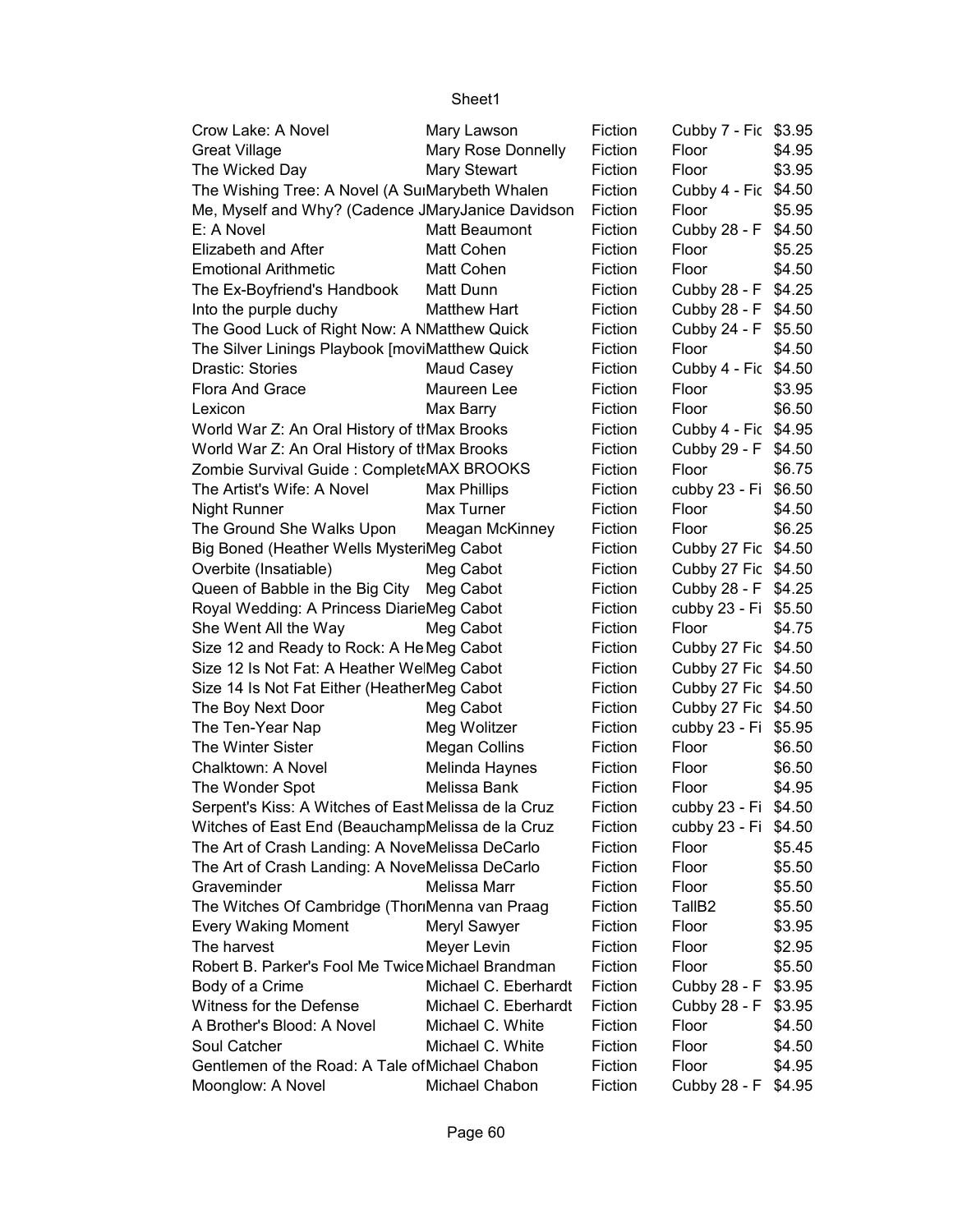| Summerland: A Novel                                |                         | Michael Chabon          | Fiction | Cubby 7 - Fic \$5.50 |        |
|----------------------------------------------------|-------------------------|-------------------------|---------|----------------------|--------|
| The Yiddish Policemen's Union: AMichael Chabon     |                         |                         | Fiction | Cubby 27 Fic \$5.50  |        |
| If I Fall, If I Die                                | <b>Michael Christie</b> |                         | Fiction | Floor                | \$5.50 |
| <b>Meat Eaters</b>                                 | <b>Michael Collins</b>  |                         | Fiction | Floor                | \$4.50 |
| The Secret Life of E. Robert PendMichael Collins   |                         |                         | Fiction | Floor                | \$5.95 |
| The Meaning of Night                               | Michael Cox             |                         | Fiction | Floor                | \$4.95 |
| A Case of Need: A Suspense ThriMichael Crichton    |                         |                         | Fiction | Cubby 27 Fic \$3.95  |        |
| A New Collection of Three Compl Michael Crichton   |                         |                         | Fiction | Floor                | \$6.50 |
| Disclosure: A Novel                                |                         | <b>Michael Crichton</b> | Fiction | Floor                | \$3.95 |
| Dragon Teeth                                       |                         | <b>Michael Crichton</b> | Fiction | Cubby 7 - Fic \$4.50 |        |
| <b>Five Patients</b>                               |                         | <b>Michael Crichton</b> | Fiction | Cubby 27 Fic \$3.50  |        |
| <b>Next</b>                                        |                         | <b>Michael Crichton</b> | Fiction | Floor                | \$6.50 |
| <b>Next</b>                                        |                         | <b>Michael Crichton</b> | Fiction | Cubby 27 Fic \$6.50  |        |
| Pirate Latitudes [First Edition]                   |                         | <b>Michael Crichton</b> | Fiction | Floor                | \$6.50 |
| Pirate Latitudes: A Novel                          |                         | Michael Crichton        | Fiction | Floor                | \$4.95 |
| Prey                                               |                         | Michael Crichton        | Fiction | Cubby 28 - F \$3.95  |        |
| State of Fear                                      |                         | <b>Michael Crichton</b> | Fiction | Floor                | \$6.50 |
| State of Fear                                      |                         | <b>Michael Crichton</b> | Fiction | Cubby 28 - F \$3.95  |        |
| The Great Train Robbery                            |                         | <b>Michael Crichton</b> | Fiction | Cubby 27 Fic \$4.50  |        |
| The Lost World                                     |                         | <b>Michael Crichton</b> | Fiction | Cubby 27 Fic \$3.95  |        |
| The Lost World: A Novel                            |                         | <b>Michael Crichton</b> | Fiction | Cubby 7 - Fic \$3.50 |        |
| The Terminal Man                                   |                         | <b>Michael Crichton</b> | Fiction | Cubby 28 - F \$3.95  |        |
| Three Complete Novels: The And Michael Crichton    |                         |                         | Fiction | Floor                | \$6.95 |
| Timeline                                           |                         | Michael Crichton        | Fiction | Floor                | \$5.95 |
| Timeline                                           |                         | <b>Michael Crichton</b> | Fiction | Floor                | \$5.95 |
| Timeline                                           |                         | <b>Michael Crichton</b> | Fiction | Floor                | \$3.95 |
| Timeline                                           |                         | <b>Michael Crichton</b> | Fiction | Cubby 29 - F \$3.95  |        |
| Flesh and Blood                                    |                         | Michael Crummey         | Fiction | Cubby 28 - F \$4.50  |        |
| Galore                                             |                         | Michael Crummey         | Fiction | Floor                | \$5.50 |
| Galore                                             |                         | Michael Crummey         | Fiction | Cubby 27 Fic \$4.95  |        |
| River Thieves: A Novel                             |                         | Michael Crummey         | Fiction | Cubby 29 - F         | \$4.75 |
| The Wreckage                                       |                         | Michael Crummey         | Fiction | Cubby 29 - F \$4.95  |        |
| Dead Lagoon: An Aurelio Zen My: Michael Dibdin     |                         |                         | Fiction | Floor                | \$4.95 |
| Dirty Tricks Uk                                    | Michael Dibdin          |                         | Fiction | Cubby 24 - F         | \$3.95 |
| Whispers of Betrayal                               | Michael Dobbs           |                         | Fiction | Floor                | \$3.95 |
| Days of Atonement: A Mystery (H Michael Gregorio   |                         |                         | Fiction | Floor                | \$6.50 |
| <b>Unholy Awakening</b>                            |                         | Michael Gregorio        | Fiction | Floor                | \$5.50 |
| Valley of Bones                                    | Michael Gruber          |                         | Fiction | Cubby 24 - F         | \$4.95 |
| Valley of Bones                                    | Michael Gruber          |                         | Fiction | Cubby 28 - F         | \$5.95 |
| Scar Tissue                                        |                         | Michael Ignatieff       | Fiction | Floor                | \$5.95 |
| House of Spines                                    |                         | Michael J Malone        | Fiction | Floor                | \$4.95 |
| Deep in the Darkness                               | Michael Laimo           |                         | Fiction | Floor                | \$3.95 |
| Of Lions and Unicorns: A Lifetime Michael Morpurgo |                         |                         | Fiction | Floor                | \$5.95 |
| War Horse                                          |                         | Michael Morpurgo        | Fiction | Floor                | \$4.50 |
| The River                                          | <b>Michael Neale</b>    |                         | Fiction | Floor                | \$5.50 |
| Anil's Ghost                                       |                         | Michael Ondaatje        | Fiction | Floor                | \$4.95 |
| Anil's Ghost                                       |                         | Michael Ondaatje        | Fiction | Floor                | \$5.50 |
| Anil's Ghost                                       |                         | Michael Ondaatje        | Fiction | Floor                | \$5.50 |
| Anil's Ghost                                       |                         | Michael Ondaatje        | Fiction | Floor                | \$5.95 |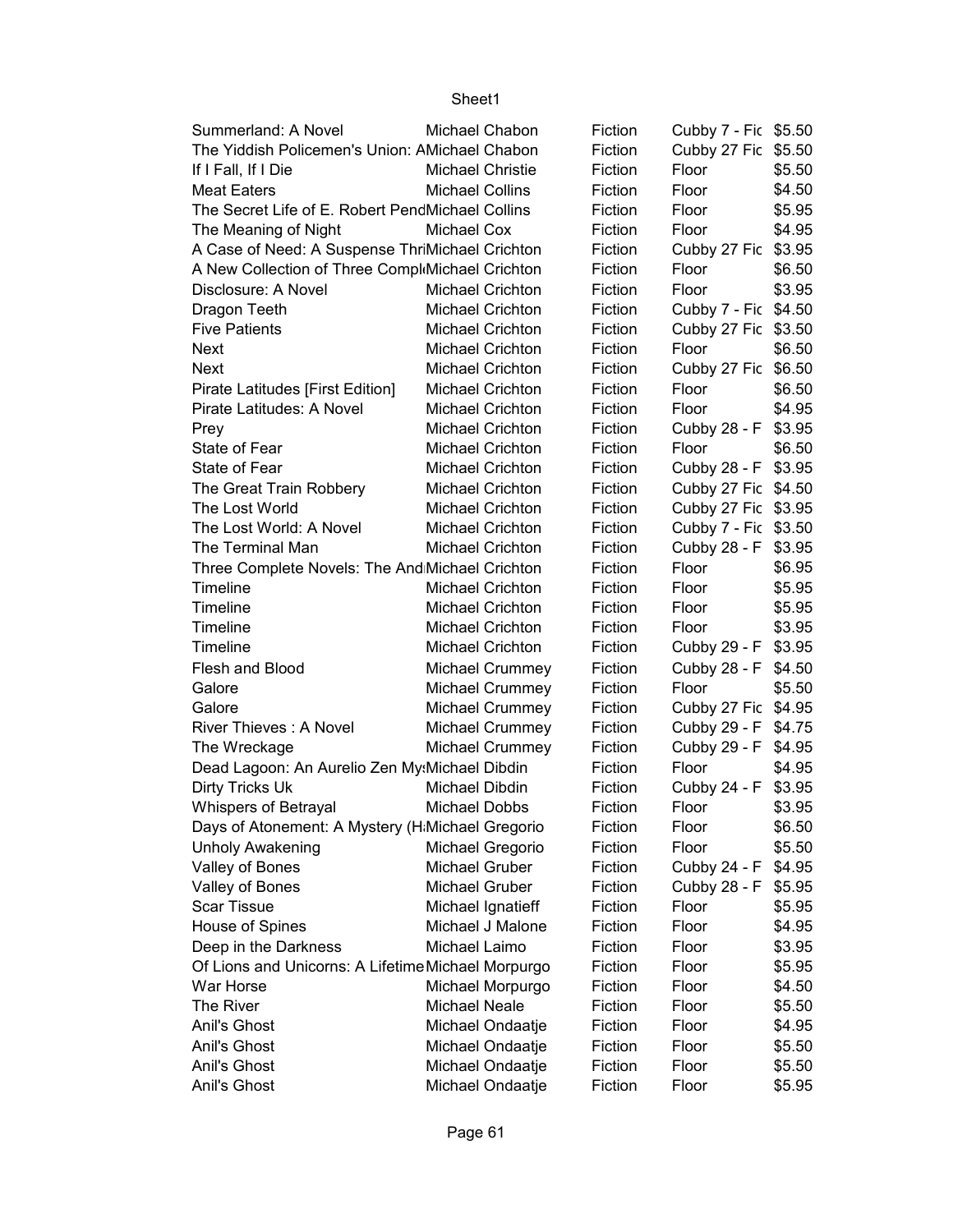| <b>Coming Through Slaughter</b>                   | Michael Ondaatje        | Fiction | Cubby 7 - Fic \$3.95 |        |
|---------------------------------------------------|-------------------------|---------|----------------------|--------|
| Divisadero                                        | Michael Ondaatje        | Fiction | Floor                | \$4.50 |
| Divisadero                                        | Michael Ondaatje        | Fiction | Cubby 27 Fic         | \$6.50 |
| <b>English Patient</b>                            | Michael Ondaatje        | Fiction | Floor                | \$4.95 |
| In the Skin of a Lion                             | Michael Ondaatje        | Fiction | Floor                | \$4.50 |
| In the Skin of a Lion                             | Michael Ondaatje        | Fiction | Floor                | \$4.50 |
| In the Skin of a Lion                             | Michael Ondaatje        | Fiction | Floor                | \$4.50 |
| In the Skin of a Lion                             | Michael Ondaatje        | Fiction | Cubby 29 - F \$4.50  |        |
| In the Skin of a Lion                             | Michael Ondaatje        | Fiction | cubby 23 - Fi \$3.50 |        |
| In the Skin of a Lion                             | Michael Ondaatje        | Fiction | cubby 23 - Fi \$4.95 |        |
| The Cat's Table                                   | Michael Ondaatje        | Fiction | Floor                | \$5.50 |
| The Cat's Table                                   | Michael Ondaatje        | Fiction | Cubby 29 - F         | \$4.95 |
| The English Patient                               | Michael Ondaatje        | Fiction | Floor                | \$6.50 |
| The English Patient                               | Michael Ondaatje        | Fiction | Floor                | \$4.50 |
| Heather Song: A Novel                             | <b>Michael Phillips</b> | Fiction | Cubby 24 - F \$4.95  |        |
| <b>Bellevue Square</b>                            | Michael Redhill         | Fiction | Floor                | \$6.50 |
| Free to Trade: A Novel of Suspen Michael Ridpath  |                         | Fiction | Cubby 7 - Fic \$6.50 |        |
| The Vampire Papers                                | Michael Romkey          | Fiction | Cubby 7 - Fic \$3.95 |        |
| Vampire Hunter (I, Vampire)                       | Michael Romkey          | Fiction | Cubby 7 - Fic \$3.95 |        |
| The Burma Effect                                  | <b>Michael Rose</b>     | Fiction | Cubby 4 - Fic \$4.50 |        |
| The City of Strangers                             | <b>Michael Russell</b>  | Fiction | Floor                | \$4.95 |
| <b>Burnt Bones</b>                                | Michael Slade           | Fiction | Cubby 7 - Fic \$3.75 |        |
| Cutthroat (Signet)                                | Michael Slade           | Fiction | Cubby 28 - F \$4.50  |        |
| Death's Door                                      | Michael Slade           | Fiction | Cubby 7 - Fic \$3.75 |        |
| The Player                                        | Michael Tolkin          | Fiction | cubby 23 - Fi \$4.50 |        |
| Getarix: Out of Obscurity                         | Michael W. Allen        | Fiction | Cubby 27 Fic \$5.50  |        |
| As Time Goes By                                   | Michael Walsh           | Fiction | Cubby 29 - F         | \$3.95 |
| Deceptions                                        | Michael Weaver          | Fiction | Floor                | \$3.95 |
| The Lie                                           | Michael Weaver          | Fiction | Floor                | \$3.95 |
| The Fat Woman Next Door Is Pre Michel Tremblay    |                         | Fiction | Customer rec         | \$4.95 |
| The Symbiot 30th Anniversary: ThMichel Weatherall |                         | Fiction | Floor                | \$4.95 |
| The Resurrection Game: ConspirtMichelle Belanger  |                         | Fiction | Floor                | \$3.95 |
| In a Treacherous Court                            | Michelle Diener         | Fiction | cubby 23 - Fi \$4.95 |        |
| The Book of Summer: A Novel                       | Michelle Gable          | Fiction | Floor                | \$5.50 |
| THE BOOKSELLER'S SECRET: Michelle Gable           |                         | Fiction | Floor                | \$5.50 |
| <b>Becoming Leidah</b>                            | Michelle Grierson       | Fiction | Floor                | \$6.25 |
| Madame Tussaud: A Novel of the Michelle Moran     |                         | Fiction | Floor                | \$4.95 |
| No One You Know (Random Hou:Michelle Richmond     |                         | Fiction | Floor                | \$4.95 |
| The Year of Fog: A Novel (BantanMichelle Richmond |                         | Fiction | Floor                | \$4.50 |
| The Year of Fog: A Novel (BantanMichelle Richmond |                         | Fiction | cubby 23 - Fi        | \$4.50 |
| The Promise (Isabel's Story)                      | Michelle Vernal         | Fiction | Floor                | \$5.50 |
| My Legendary Girlfriend                           | Mike Gayle              | Fiction | Floor                | \$4.95 |
| The To-Do List                                    | Mike Gayle              | Fiction | Cubby 7 - Fic        | \$4.50 |
| Bump and Run                                      | Mike Lupica             | Fiction | Floor                | \$3.95 |
| <b>Full Court Press</b>                           | Mike Lupica             | Fiction | Floor                | \$3.95 |
| Heat                                              | Mike Lupica             | Fiction | Floor                | \$3.95 |
| Red Zone                                          | Mike Lupica             | Fiction | Floor                | \$3.95 |
| Tom Clancy Point of Contact (A J.Mike Maden       |                         | Fiction | Cubby 2-Pop          | \$6.50 |
| The Road to Bedlam (Courts of thMike Shevdon      |                         | Fiction | Floor                | \$3.95 |
|                                                   |                         |         |                      |        |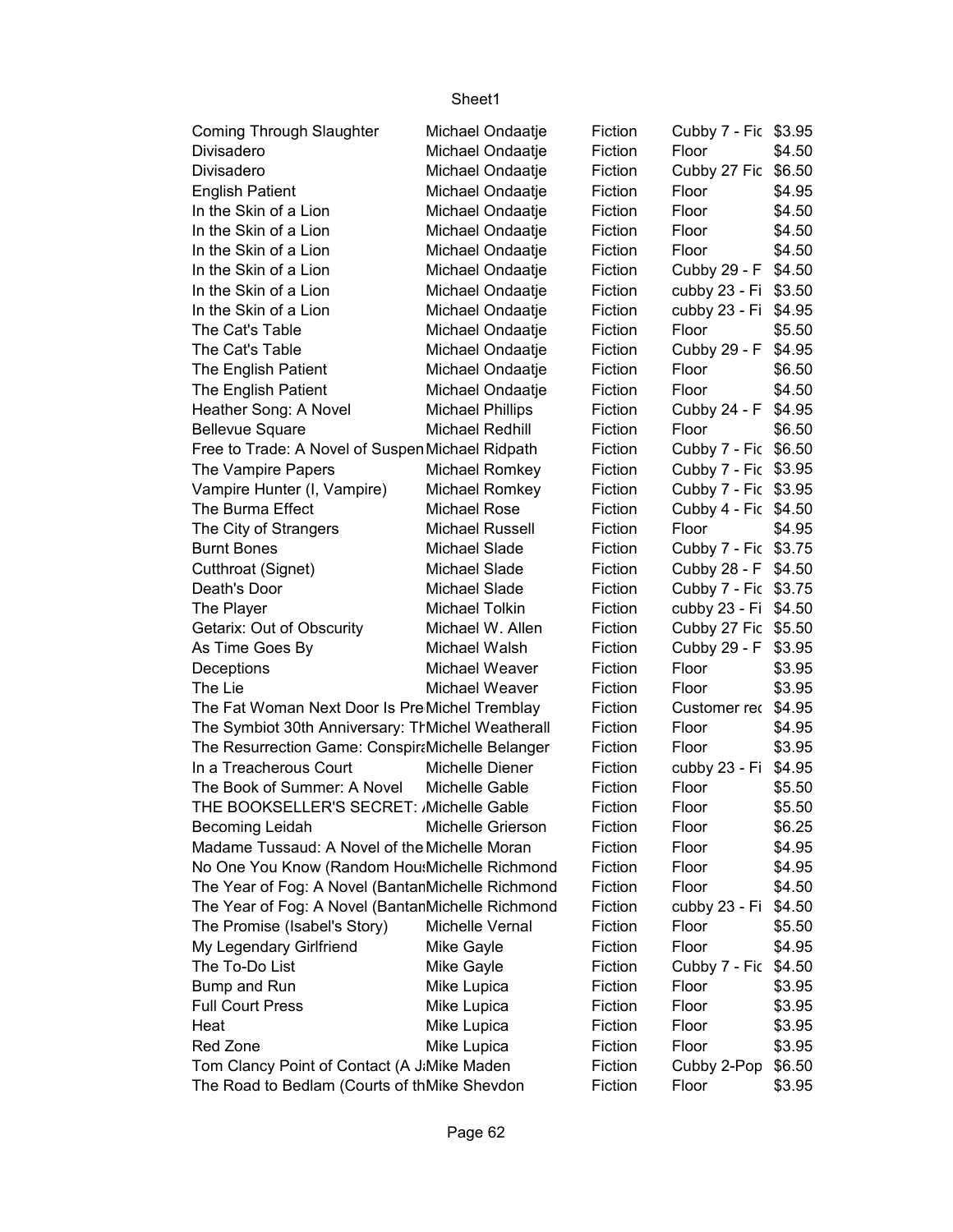| Paths of Courage                                   | Mike Woodhams                   | Fiction | Cubby 28 - F \$4.50  |        |
|----------------------------------------------------|---------------------------------|---------|----------------------|--------|
| Run With The Brave                                 | Mike Woodhams                   | Fiction | Cubby 28 - F \$4.50  |        |
| The Master and Margarita                           | Mikhail Bulgakov                | Fiction | Cubby 7 - Fic \$4.50 |        |
| The Library of Shadows                             | Mikkel Birkegaard               | Fiction | Cubby 4 - Fic \$4.50 |        |
| Immortality                                        | Milan Kundera                   | Fiction | Cubby 29 - F \$4.95  |        |
| This Too Shall Pass: A Novel                       | Milena Busquets                 | Fiction | Floor                | \$5.95 |
| Star-Crossed: A Novel                              | Minnie Darke                    | Fiction | Cubby 24 - F         | \$5.95 |
| Everything Here Is Beautiful                       | Mira T. Lee                     | Fiction | Floor                | \$5.50 |
| Everything Here Is Beautiful                       | Mira T. Lee                     | Fiction | Floor                | \$5.50 |
| Echoes (Whispers of White DuolcMiranda Marie       |                                 | Fiction | Floor                | \$5.50 |
| A Complicated Kindness                             | Miriam Toews                    | Fiction | Floor                | \$5.50 |
| A Complicated Kindness                             | Miriam Toews                    | Fiction | Floor                | \$4.95 |
| A Complicated Kindness                             | Miriam Toews                    | Fiction | Floor                | \$5.50 |
| The Flying Troutmans                               | Miriam Toews                    | Fiction | Cubby 28 - F \$4.95  |        |
| Shake Off                                          | Mischa Hiller                   | Fiction | Floor                | \$4.95 |
| A Fine Balance                                     | <b>Mistry Rohinton</b>          | Fiction | Floor                | \$5.95 |
| A Fine Balance                                     | <b>Mistry Rohinton</b>          | Fiction | Cubby 28 - F \$5.95  |        |
| A Fine Balance                                     | <b>Mistry Rohinton</b>          | Fiction | Cubby 29 - F         | \$4.95 |
| For One More Day                                   | Mitch Albom                     | Fiction | Floor                | \$5.95 |
| For One More Day                                   | Mitch Albom                     | Fiction | Floor                | \$4.50 |
| Have a Little Faith: A True Story Mitch Albom      |                                 | Fiction | Cubby 27 Fic \$5.50  |        |
| The Five People You Meet in HeaMitch Albom         |                                 | Fiction | Floor                | \$4.50 |
| The Magic Strings of Frankie PresMitch Albom       |                                 | Fiction | Cubby 4 - Fic \$5.95 |        |
| The Next Person You Meet in HeaMitch Albom         |                                 | Fiction | Cubby 7 - Fic \$4.95 |        |
| The Time Keeper                                    | Mitch Albom                     | Fiction | Cubby 24 - F         | \$5.95 |
| Big Breasts and Wide Hips: A No Mo Yan             |                                 | Fiction | Floor                | \$5.95 |
| The Centaur in the Garden (THE .Moacyr Scliar      |                                 | Fiction | Floor                | \$5.95 |
| A Case of Exploding Mangoes                        | <b>Mohammed Hanif</b>           | Fiction | Cubby 28 - F \$5.50  |        |
| How to Get Filthy Rich in Rising AMohsin Hamid     |                                 | Fiction | Floor                | \$5.95 |
| The Reluctant Fundamentalist                       | Mohsin Hamid                    | Fiction | Floor                | \$5.25 |
| The McAvoy Sisters Book of Secr Molly Fader        |                                 | Fiction | Floor                | \$3.95 |
| The One-in-a-Million Boy                           | Monica Wood                     | Fiction | Cubby 24 - F \$5.50  |        |
| The One-in-a-Million Boy                           | Monica Wood                     | Fiction | Cubby 4 - Fic \$5.50 |        |
| Bitter in the Mouth: A Novel                       | Monique Truong                  | Fiction | Cubby 24 - F \$4.95  |        |
| Here and Now                                       | <b>Montefiore Santa</b>         | Fiction | Cubby 7 - Fic \$5.95 |        |
| The House by the Sea                               | Montefiore, Santa               | Fiction | cubby 23 - Fi \$5.50 |        |
| A Summer to Remember                               | Montgomery, Erika               | Fiction | cubby 23 - Fi \$4.95 |        |
| Recipes for a Perfect Marriage                     | Morag Prunty                    | Fiction | Cubby 29 - F         | \$5.95 |
| Barney's Version                                   | Mordecai Richler                | Fiction | Floor                | \$6.50 |
| Barney's Version                                   | Mordecai Richler                | Fiction | Floor                | \$5.50 |
| Barney's Version                                   | Mordecai Richler                | Fiction | Cubby 27 Fic \$11.25 |        |
| St. Urbain's Horseman                              | Mordecai Richler                | Fiction | Floor                | \$4.95 |
| The Apprenticeship of Duddy Kra Mordecai Richler   |                                 | Fiction | Floor                | \$4.50 |
| The Street: Stories And Memoirs   Mordecai Richler |                                 | Fiction | Cubby 24 - F \$4.50  |        |
| Solomon Gursky Was Here                            | <b>MORDECHAI RICHLEFFiction</b> |         | Floor                | \$3.95 |
| Lion of Ireland                                    | Morgan Llywelyn                 | Fiction | Cubby 7 - Fic \$5.95 |        |
| Second Chance Summer                               | Morgan Matson                   | Fiction | Floor                | \$5.50 |
| EAGLE IN THE SNOW- PB                              | MORPURGO MICHAEL Fiction        |         | Cubby 7 - Fic \$5.50 |        |
| A Chill Spring of Fear                             | Mrs Pam Croft                   | Fiction | Floor                | \$4.25 |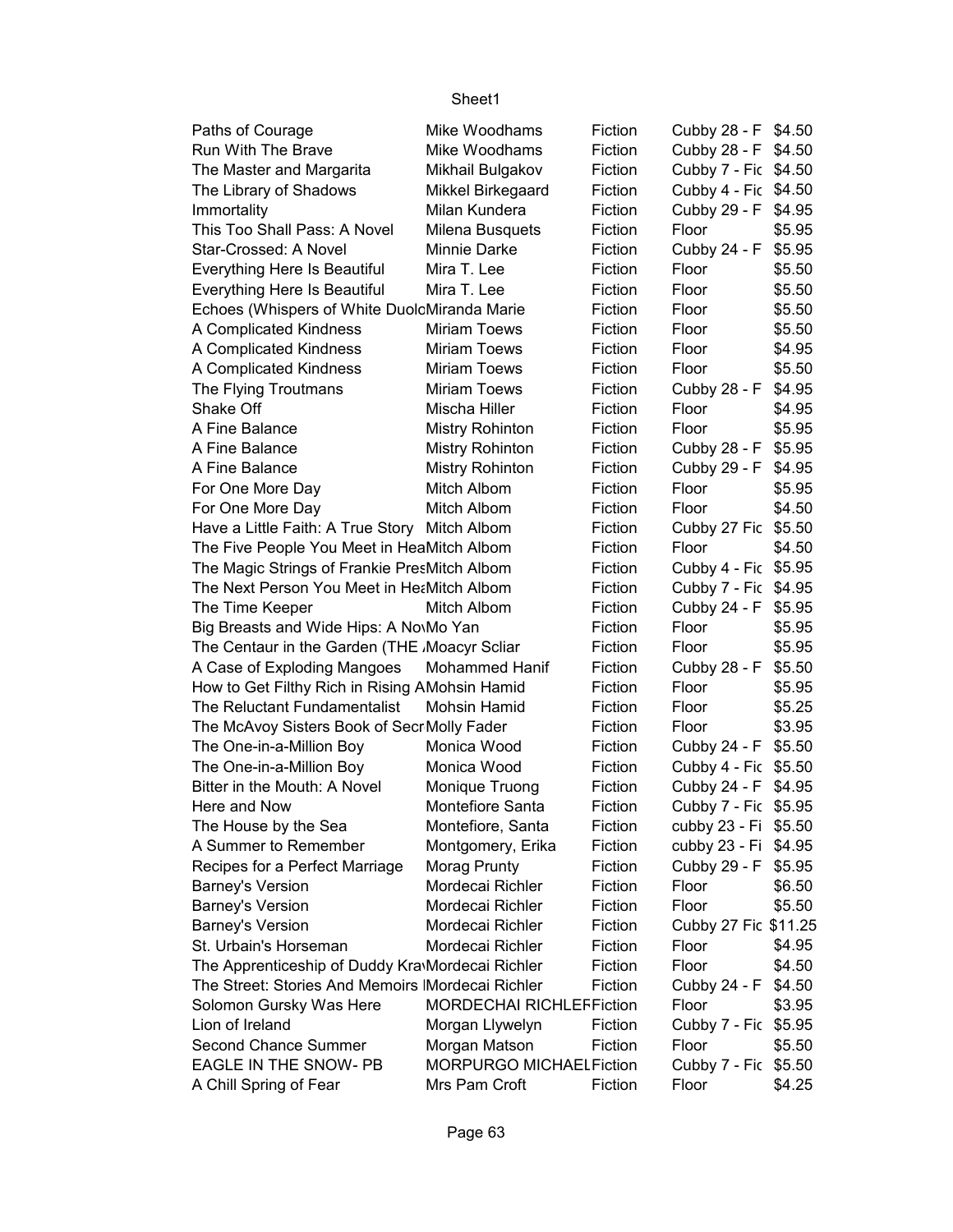| Awake at a Wak and other storiesMuise, David                  |                                | Fiction | Cubby 4 - Fic \$4.50 |        |
|---------------------------------------------------------------|--------------------------------|---------|----------------------|--------|
| Holder Of The World                                           | Mukherjee Bharati              | Fiction | Floor                | \$4.50 |
| Dear Life                                                     | Munro, Alice                   | Fiction | Floor                | \$4.95 |
| Dear Life                                                     | Munro, Alice                   | Fiction | Cubby 29 - F         | \$4.95 |
| The Elegance of the Hedgehog                                  | <b>Muriel Barbery</b>          | Fiction | Floor                | \$5.50 |
| The Elegance of the Hedgehog                                  | <b>Muriel Barbery</b>          | Fiction | Cubby 27 Fic \$5.50  |        |
| Prime of Miss Jean Brodie                                     | <b>Muriel Spark</b>            | Fiction | Customer rec \$4.25  |        |
| The Story of Silence                                          | Myers, Alex                    | Fiction | Cubby 24 - F \$5.50  |        |
| The House With No Windows: A Madia Hashimi                    |                                | Fiction | Floor                | \$5.25 |
| The Pearl that Broke Its Shell: A Madia Hashimi               |                                | Fiction | Floor                | \$5.50 |
| The Pearl That Broke Its Shell: A Nadia Hashimi               |                                | Fiction | Floor                | \$5.50 |
| The Pearl that Broke Its Shell: A Madia Hashimi               |                                | Fiction | Cubby 7 - Fic \$5.50 |        |
| When the Moon Is Low: A Novel Nadia Hashimi                   |                                | Fiction | Cubby 29 - F \$5.50  |        |
| When the Moon Is Low: A Novel Nadia Hashimi                   |                                | Fiction | Cubby 27 Fic \$5.50  |        |
| The Pickup                                                    | Nadine Gordimer                | Fiction | Cubby 24 - F \$4.50  |        |
| The Writing on My Forehead                                    | Nafisa Haji                    | Fiction | Floor                | \$4.95 |
| Prodigy: A novella                                            | Nancy Huston                   | Fiction | Cubby 28 - F \$4.50  |        |
| <b>The Sisters</b>                                            | Nancy Jensen                   | Fiction | Floor                | \$4.95 |
| *OP As One Dead (Vampire - TheNancy Kilpatrick, Don BaFiction |                                |         | Cubby 7 - Fic \$3.50 |        |
| This Is the Hat: A Story in Rhyme Nancy Van Laan              |                                | Fiction | A-Z Primary I        | \$2.25 |
| Mackerel Sky: A Novel                                         | Natalee Caple                  | Fiction | Floor                | \$7.95 |
| Queen Sugar: A Novel                                          | Natalie Baszile                | Fiction | Floor                | \$4.95 |
| Aptitude                                                      | Natalie Corbett SampsoFiction  |         | Cubby 7 - Fic \$4.50 |        |
| Hench: A Novel                                                | Natalie Zina Walschots Fiction |         | Cubby 28 - F \$5.50  |        |
| The Riviera House                                             | Natasha Lester                 | Fiction | Customer rec \$7.20  |        |
| Mr. Rosenblum Dreams in Englist Natasha Solomons              |                                | Fiction | Cubby 27 Fic \$4.95  |        |
| Be More Chill                                                 | Ned Vizzini                    | Fiction | Floor                | \$4.50 |
| A Casual Brutality                                            | Neil Bissoondath               | Fiction | Cubby 27 Fic \$4.50  |        |
| <b>Boo</b>                                                    | <b>Neil Smith</b>              | Fiction | Cubby 28 - F \$4.95  |        |
| By the Rivers of Babylon                                      | Nelson DeMille                 | Fiction | <b>B1</b>            | \$3.95 |
| <b>GOLD COAST</b>                                             | Nelson DeMille                 | Fiction | <b>B1</b>            | \$3.95 |
| <b>Night Fall</b>                                             | Nelson DeMille                 | Fiction | <b>B1</b>            | \$6.50 |
| <b>Night Fall</b>                                             | Nelson DeMille                 | Fiction | Cubby 2-Pop \$4.95   |        |
| Plum Island                                                   | Nelson DeMille                 | Fiction | Cubby 2-Pop \$4.95   |        |
| Radiant Angel (A John Corey NovNelson DeMille                 |                                | Fiction | Cubby 2-Pop \$4.95   |        |
| Radiant Angel (A John Corey NovNelson DeMille                 |                                | Fiction | Cubby 13-Po \$6.50   |        |
| Spencerville                                                  | Nelson DeMille                 | Fiction | Cubby 13-Po \$6.50   |        |
| The Cuban Affair: A Novel                                     | Nelson DeMille                 | Fiction | <b>B1</b>            | \$4.50 |
| The Cuban Affair: A Novel                                     | Nelson DeMille                 | Fiction | Cubby 8 - Po \$5.50  |        |
| The Cuban Affair: A Novel                                     | Nelson DeMille                 | Fiction | Cubby 18 - P         | \$4.50 |
| The Cuban Affair: A Novel                                     | Nelson DeMille                 | Fiction | Cubby 13-Po          | \$6.50 |
| The Deserter: A Novel                                         | Nelson DeMille                 | Fiction | Cubby 13-Po          | \$5.50 |
| The Gate House                                                | Nelson DeMille                 | Fiction | <b>B1</b>            | \$5.50 |
| The Gate House                                                | Nelson DeMille                 | Fiction | <b>B1</b>            | \$3.95 |
| The Gate House                                                | Nelson DeMille                 | Fiction | Cubby 13-Po          | \$6.50 |
| The Gold Coast                                                | Nelson DeMille                 | Fiction | <b>B1</b>            | \$5.60 |
| The Lion                                                      | Nelson DeMille                 | Fiction | Cubby 13-Po          | \$6.50 |
| The Lion                                                      | Nelson DeMille                 | Fiction | Cubby 13-Po          | \$6.50 |
| The Lion (A John Corey Novel)                                 | Nelson DeMille                 | Fiction | Cubby 2-Pop          | \$4.95 |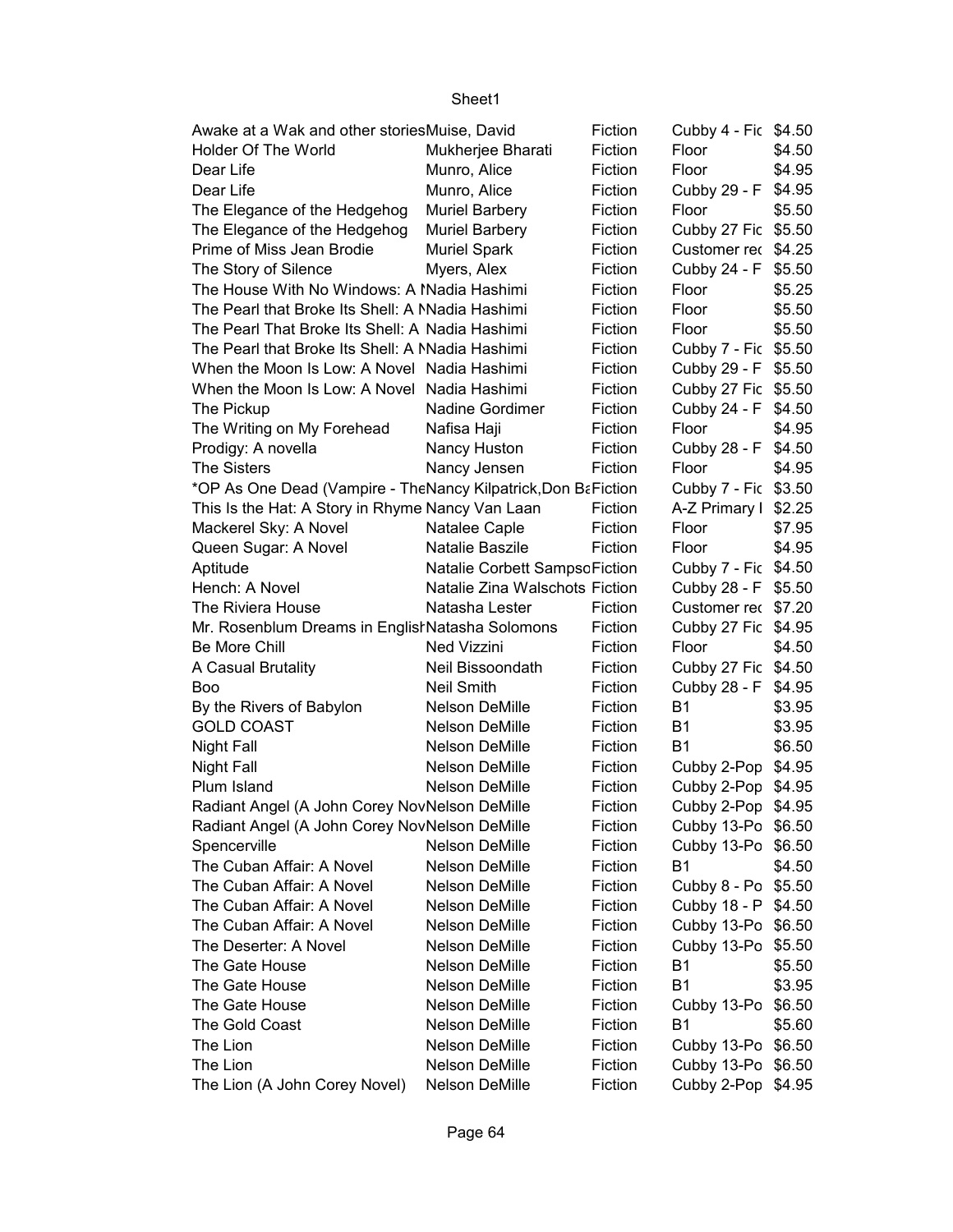| The Lion's Game                                                   | <b>Nelson DeMille</b>           | Fiction | B1                   | \$3.95 |
|-------------------------------------------------------------------|---------------------------------|---------|----------------------|--------|
| The Lion's Game                                                   | Nelson Demille                  | Fiction | Cubby 13-Po \$6.50   |        |
| The Lion's Game (A John Corey Melson DeMille                      |                                 | Fiction | Cubby 2-Pop \$4.95   |        |
| The Panther (A John Corey NovelNelson DeMille                     |                                 | Fiction | Cubby 2-Pop \$4.95   |        |
| The Panther (John Corey)                                          | Nelson DeMille                  | Fiction | Cubby 13-Po \$6.50   |        |
| The Quest: A Novel                                                | Nelson DeMille                  | Fiction | <b>B1</b>            | \$4.95 |
| The Quest: A Novel                                                | Nelson DeMille                  | Fiction | Cubby 8 - Po \$4.95  |        |
| The Quest: A Novel                                                | Nelson DeMille                  | Fiction | Cubby 13-Po \$6.50   |        |
| The Talbot Odyssey                                                | Nelson DeMille                  | Fiction | <b>B1</b>            | \$5.25 |
| <b>Wild Fire</b>                                                  | Nelson DeMille                  | Fiction | Cubby 2-Pop \$4.95   |        |
| <b>Wild Fire</b>                                                  | Nelson DeMille                  | Fiction | Cubby 8 - Po \$4.95  |        |
| <b>Wild Fire</b>                                                  | Nelson DeMille                  | Fiction | Cubby 13-Po \$6.50   |        |
| Word of Honor                                                     | Nelson DeMille                  | Fiction | <b>B1</b>            | \$3.95 |
| The Deserter: A Novel                                             | Nelson DeMille, Alex De Fiction |         | <b>B1</b>            | \$4.50 |
| The Deserter: A Novel                                             | Nelson DeMille, Alex De Fiction |         | <b>B1</b>            | \$4.50 |
| 13 1/2                                                            | Nevada Barr                     | Fiction | Floor                | \$6.50 |
| A Town Like Alice                                                 | <b>Nevil Shute</b>              | Fiction | Cubby 7 - Fic \$2.95 |        |
| In the Wet. Heron Complete WorkNevil Shute                        |                                 | Fiction | Floor                | \$4.95 |
| Marazan                                                           | <b>Nevil SHUTE</b>              | Fiction | Floor                | \$2.95 |
| Rare Nevil Shute / NO HIGHWAYNevil Shute                          |                                 | Fiction | Floor                | \$2.95 |
| Rare Nevil Shute / THE FAR COLNevil Shute                         |                                 | Fiction | Floor                | \$3.95 |
| <b>Stephen Morris</b>                                             | <b>Nevil Shute</b>              | Fiction | Floor                | \$4.95 |
| Gettysburg: A Novel of the Civil WNewt Gingrich, William FFiction |                                 |         | Floor                | \$6.50 |
| The Vagabonds                                                     | Nicholas Delbanco               | Fiction | Floor                | \$6.50 |
| The Divide                                                        | Nicholas Evans                  | Fiction | Floor                | \$6.50 |
| The Horse Whisperer                                               | Nicholas Evans                  | Fiction | Floor                | \$3.60 |
| The Loop                                                          | Nicholas Evans                  | Fiction | Floor                | \$3.95 |
| The Smoke Jumper                                                  | Nicholas Evans                  | Fiction | Floor                | \$3.95 |
| <b>Blood Ties: A Novel</b>                                        | Nicholas Guild                  | Fiction | Floor                | \$6.50 |
| The master mariner (Bk. 1)                                        | Nicholas Monsarrat              | Fiction | Floor                | \$5.50 |
| Articles of War                                                   | Nick Arvin                      | Fiction | Floor                | \$4.50 |
| Windflower: A Novel                                               | Nick Bantock, Edoardo FFiction  |         | Floor                | \$6.95 |
| A Long Way Down                                                   | Nick Hornby                     | Fiction | Cubby 24 - F         | \$5.95 |
| Slam                                                              | Nick Hornby                     | Fiction | Floor                | \$5.50 |
| The Phantom Tree: A Novel                                         | Nicola Cornick                  | Fiction | Floor                | \$4.95 |
| Stepdog: A Novel                                                  | Nicole Galland                  | Fiction | Cubby 29 - F \$5.50  |        |
| The Fool's Tale: A Novel                                          | Nicole Galland                  | Fiction | Floor                | \$6.50 |
| The History of Love                                               | Nicole Krauss                   | Fiction | Floor                | \$4.95 |
| Her Fearful Symmetry                                              | Niffenegger, Audrey             | Fiction | Cubby 27 Fic \$6.50  |        |
| The Small Back Room                                               | Nigel Balchin                   | Fiction | Cubby 7 - Fic \$4.50 |        |
| Zorba the Greek                                                   | <b>Nikos Kazantzakis</b>        | Fiction | Customer rec \$5.25  |        |
| Testament                                                         | Nino Ricci                      | Fiction | Floor                | \$6.50 |
| Heartburn (Virago Modern ClassicNora Ephron                       |                                 | Fiction | Customer rec \$4.50  |        |
| Blood Brothers (Sign of Seven TriNora Roberts                     |                                 | Fiction | Floor                | \$3.95 |
| Dance upon the Air (Three SistersNora Roberts                     |                                 | Fiction | Floor                | \$3.95 |
| Starlit Winter Nights (The Royals Nora Roberts                    |                                 | Fiction | Cubby 7 - Fic \$4.50 |        |
| The Shadows (International EditicNorth, Alex                      |                                 | Fiction | Cubby 7 - Fic \$5.50 |        |
| Trustee from the Toolroom: The INorway Navil Shute                |                                 | Fiction | Floor                | \$4.95 |
| American Apocalypse: The CollarNova                               |                                 | Fiction | Floor                | \$4.95 |
|                                                                   |                                 |         |                      |        |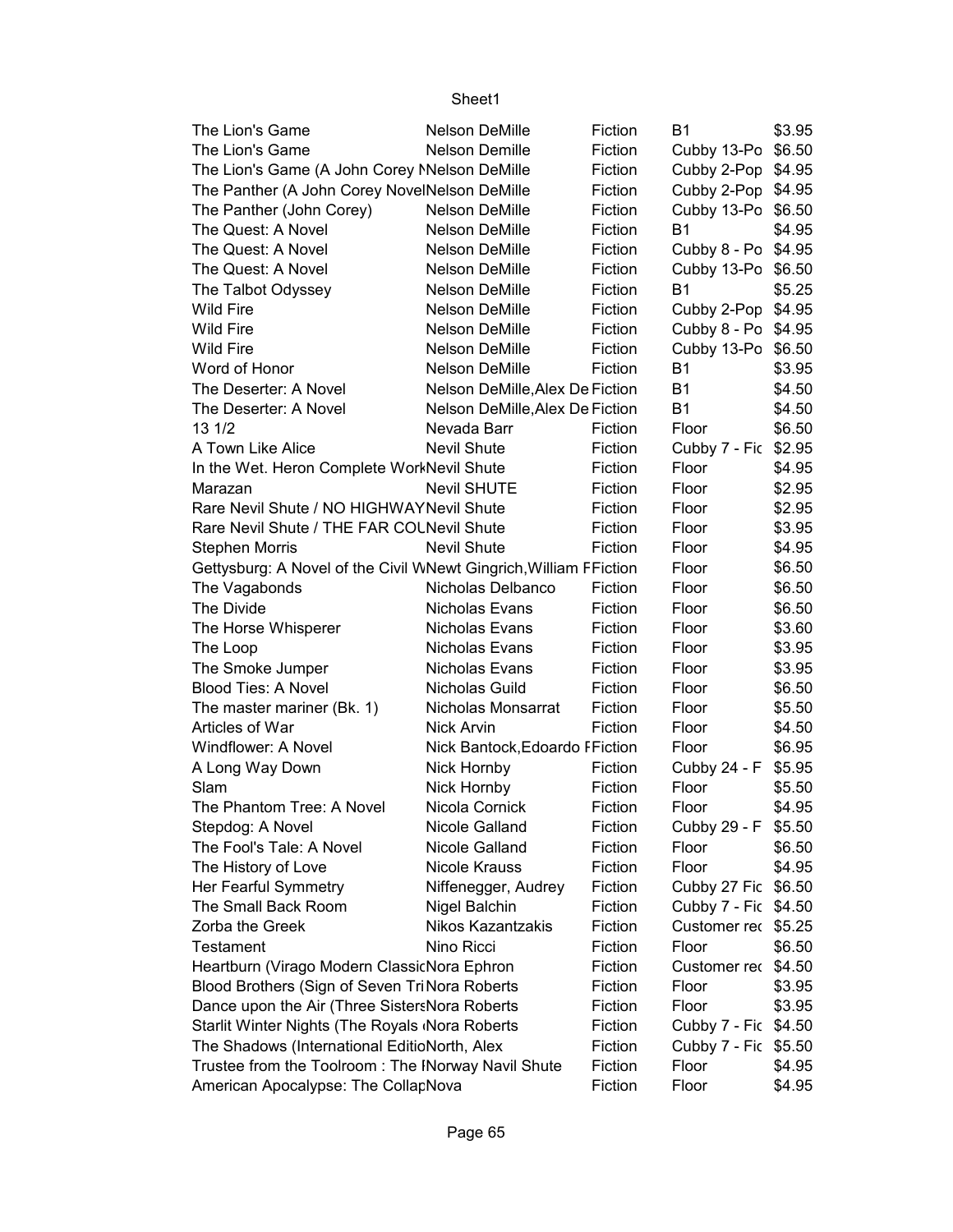| We Need New Names: A Novel NoViolet Bulawayo       |                                          | Fiction    | Floor                | \$4.95 |
|----------------------------------------------------|------------------------------------------|------------|----------------------|--------|
| An Anthropologist on Mars: Seve Oliver Sacks       |                                          | Fiction    | Floor                | \$4.50 |
| The Bestseller                                     | Olivia Goldsmith                         | Fiction    | Floor                | \$3.95 |
| American War: A Novel                              | Omar El Akkad                            | Fiction    | Floor                | \$4.95 |
| Granma Nineteen and the Soviet': Ondjaki           |                                          | Fiction    | Floor                | \$4.95 |
|                                                    |                                          | Fiction    |                      | \$4.50 |
| <b>Buxton Spice (Bluestreak)</b>                   | Oonya Kempadoo                           |            | Floor                |        |
| My Name Is Red                                     | <b>Orhan Pamuk</b>                       | Fiction    | Floor                | \$5.25 |
| My Name Is Red                                     | Orhan Pamuk                              | Fiction    | Cubby 27 Fic \$4.95  |        |
| Snow                                               | Orhan Pamuk                              | Fiction    | Cubby 27 Fic \$4.50  |        |
| The Black Book                                     | Orhan Pamuk                              | Fiction    | Cubby 27 Fic \$4.95  |        |
| The Setting Sun (New Directions IOsamu Dazai       |                                          | Fiction    | Floor                | \$4.95 |
| Twain & Stanley Enter Paradise Oscar Hijuelos      |                                          | Fiction    | Floor                | \$5.50 |
| <b>Empire of Sand</b>                              | <b>Oscar Wilde Robert Ry&amp;Fiction</b> |            | Floor                | \$4.25 |
| Sicilian Tragedee: A Novel                         | Ottavio Cappellani                       | Fiction    | Floor                | \$6.50 |
| A Chill in the Blood (Vampire FilesP. N. Elrod     |                                          | Fiction    | Cubby 7 - Fic \$5.95 |        |
| Bloodlist (Vampire Files, No. 1) P. N. Elrod       |                                          | Fiction    | Cubby 7 - Fic \$3.50 |        |
| Happiness for Humans                               | P. Z. Reizin                             | Fiction    | Cubby 29 - F \$6.50  |        |
| The Toss of a Lemon                                | Padma Viswanathan                        | Fiction    | Floor                | \$4.50 |
| The Toss of a Lemon                                | Padma Viswanathan                        | Fiction    | cubby 23 - Fi \$4.50 |        |
| RICH MEN SINGLE WOME                               | Pamela Beck                              | Fiction    | Cubby 29 - F \$3.95  |        |
| Chocolates for Breakfast: A NovelPamela Moore      |                                          | Fiction    | cubby 23 - Fi \$4.50 |        |
| Spare Brides                                       | parks, adele                             | Fiction    | Floor                | \$5.25 |
| Night Train to Lisbon: A Novel                     | <b>Pascal Mercie</b>                     | Fiction    | Floor                | \$6.50 |
| South of Broad                                     | Pat Conroy                               | Fiction    | Cubby 27 Fic \$5.95  |        |
| Body Of Evidence (Kay Scarpetta Patricia Cornwell  |                                          | Fiction    | Cubby 2-Pop \$3.95   |        |
| Trace [Paperback] Cornwell, PatriPatricia Cornwell |                                          | Fiction    | <b>B4</b>            | \$3.95 |
| The Girls of Ennismore                             |                                          |            |                      |        |
|                                                    | Patricia Falvey                          | Fiction    | Floor                | \$5.50 |
| Gloriana's Torch                                   | Patricia Finney                          | Fiction    | Floor                | \$6.50 |
| Unicorn's Blood                                    | Patricia Finney                          | Fiction    | Cubby 7 - Fic \$4.50 |        |
| College Girl                                       | Patricia Weitz                           | Fiction    | Cubby 24 - F \$4.50  |        |
| Lottery                                            | Patricia Wood                            | Fiction    | Floor                | \$6.50 |
| The Sisters Brothers                               | <b>Patrick DeWitt</b>                    | Fiction    | Floor                | \$5.50 |
| The Sisters Brothers                               | <b>Patrick DeWitt</b>                    | Fiction    | Floor                | \$6.50 |
| The Sisters Brothers                               | <b>Patrick DeWitt</b>                    | Fiction    | Cubby 28 - F \$3.95  |        |
| The Sisters Brothers                               | <b>Patrick DeWitt</b>                    | Fiction    | Cubby 27 Fic \$5.50  |        |
| Under Major Domo Minor                             | <b>Patrick DeWitt</b>                    | Fiction    | Floor                | \$5.25 |
| Notes From An Exhibition                           | <b>Patrick Gale</b>                      | Fiction    | Floor                | \$4.25 |
| <b>Twelve Bar Blues</b>                            | <b>Patrick Neate</b>                     | Fiction    | Cubby 28 - F \$6.50  |        |
| Crash of Hennington                                | <b>Patrick Ness</b>                      | Fiction    | cubby 23 - Fi \$4.50 |        |
| The Knife of Never Letting Go: ChPatrick Ness      |                                          | Fiction    | Cubby 4 - Fic \$5.50 |        |
| Blue at the Mizzen                                 | Patrick O'Brian                          | Fiction    | B <sub>5</sub>       | \$4.95 |
| Desolation Island                                  | Patrick O'Brian                          | Fiction    | B <sub>5</sub>       | \$4.95 |
| H. M. S. Surprise (Vol. Book 3) (/Patrick O'Brian  |                                          | Fiction    | <b>B5</b>            | \$4.95 |
| Master and Commander                               | Patrick O'Brian                          | Fiction    | <b>B5</b>            | \$4.50 |
| Master and Commander                               | Patrick O'Brian                          | Fiction    | <b>B5</b>            | \$3.95 |
| Master and Commander                               | Patrick O'Brian                          | Fiction    | <b>B5</b>            | \$4.50 |
| Master and Commander                               | Patrick O'Brian                          | Fiction    | <b>B5</b>            | \$4.95 |
| Post Captain (Book 2 in series) (Patrick O'Brian   |                                          | Fiction B5 |                      | \$4.95 |
| THE FAR SIDE OF THE WORLD PATRICK O'BRIAN          |                                          | Fiction    | <b>B5</b>            | \$3.50 |
|                                                    |                                          |            |                      |        |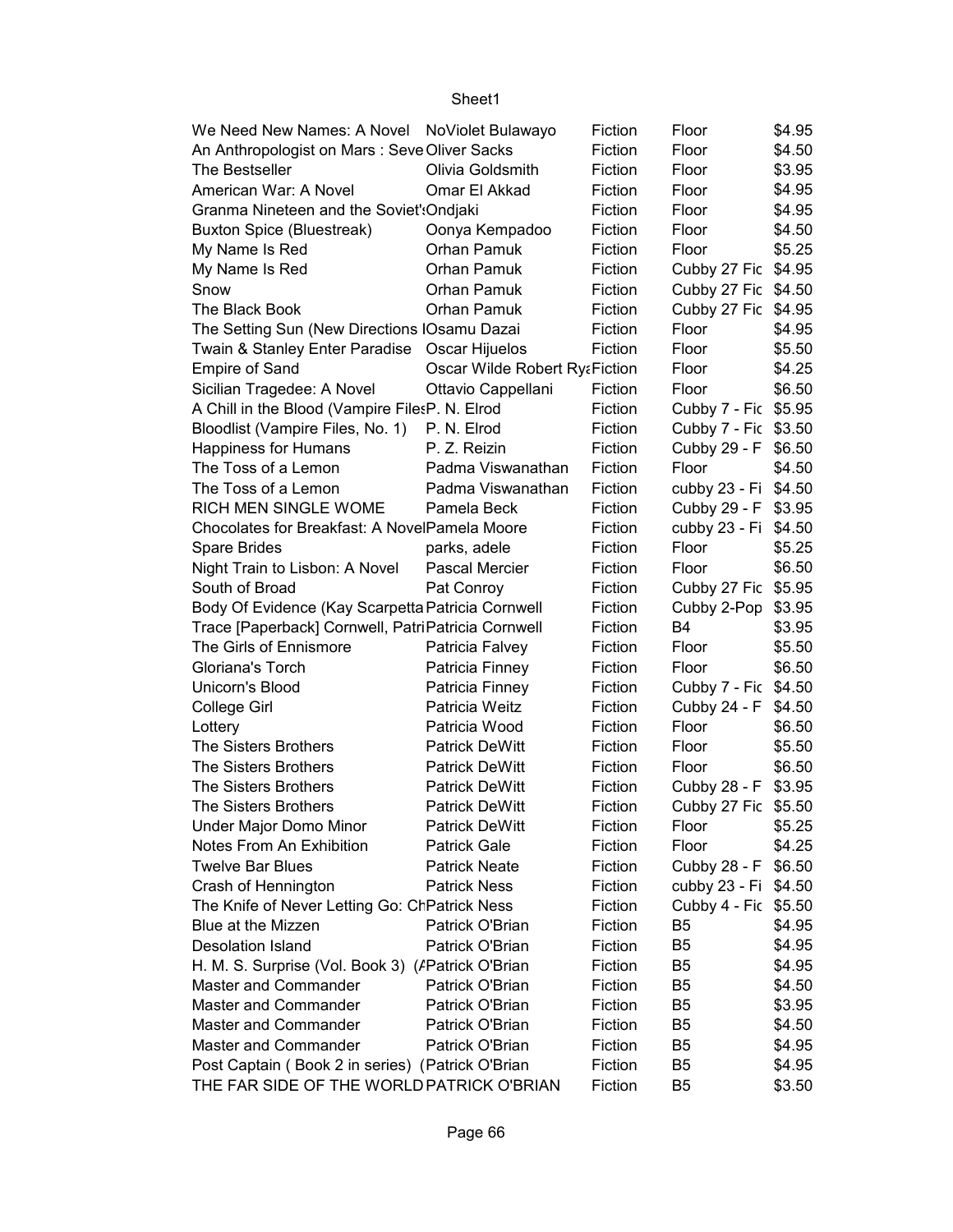| The Fortune of War                                          | Patrick O'Brian           | Fiction | B5                   | \$4.95 |
|-------------------------------------------------------------|---------------------------|---------|----------------------|--------|
| The Hundred Days                                            | Patrick O'Brian           | Fiction | B <sub>5</sub>       | \$4.95 |
| The Ionian Mission                                          | Patrick O'Brian           | Fiction | B <sub>5</sub>       | \$4.95 |
| The Letter of Marque                                        | Patrick O'Brian           | Fiction | B <sub>5</sub>       | \$4.95 |
| The Mauritius Command                                       | Patrick O'Brian           | Fiction | B <sub>5</sub>       | \$4.95 |
| The Surgeon's Mate                                          | Patrick O'Brian           | Fiction | B <sub>5</sub>       | \$3.50 |
| The Surgeon's Mate                                          | Patrick O'Brian           | Fiction | B <sub>5</sub>       | \$4.95 |
| The Surgeon's Mate                                          | Patrick O'Brian           | Fiction | B <sub>5</sub>       | \$3.50 |
| The Thirteen-gun Salute                                     | Patrick O'Brian           | Fiction | B <sub>5</sub>       | \$4.95 |
|                                                             | Patrick Ol <b>E</b> srian |         |                      |        |
| <b>Richard Temple</b>                                       |                           | Fiction | B <sub>5</sub>       | \$4.50 |
| The Shark Mutiny                                            | Patrick Robinson          | Fiction | Floor                | \$6.50 |
| An Irish Country Doctor                                     | Patrick Taylor            | Fiction | Floor                | \$5.50 |
| An Irish Country Doctor                                     | Patrick Taylor            | Fiction | Floor                | \$4.95 |
| An Irish Country Doctor: A Novel (Patrick Taylor            |                           | Fiction | Floor                | \$3.95 |
| An Irish Country Doctor: A Novel (Patrick Taylor            |                           | Fiction | Floor                | \$4.25 |
| An Irish Country Practice: An IrishPatrick Taylor           |                           | Fiction | Floor                | \$3.95 |
| An Irish Doctor in Love and at SeaPatrick Taylor            |                           | Fiction | Floor                | \$3.95 |
| The Hanging Garden: A Novel                                 | <b>Patrick White</b>      | Fiction | Cubby 28 - F         | \$4.95 |
| <b>Cross County</b>                                         | Patterson, James          | Fiction | B <sub>6</sub>       | \$3.95 |
| The 5th Horseman - A Woman's Matterson, James; PaetiFiction |                           |         | Cubby 13-Po \$5.95   |        |
| Becoming Mrs. Lewis: Expanded Patti Callahan                |                           | Fiction | Customer rec \$5.95  |        |
| Losing the Moon                                             | Patti Callahan Henry      | Fiction | Floor                | \$4.95 |
| The Bookshop at Water's End                                 | Patti Callahan Henry      | Fiction | Cubby 29 - F         | \$4.95 |
| Hunger's Brides                                             | Paul Anderson             | Fiction | Floor                | \$5.95 |
| The Brooklyn Follies: A Novel                               | Paul Auster               | Fiction | cubby 23 - Fi        | \$4.50 |
| The Sellout: A Novel                                        | Paul Beatty               | Fiction | Floor                | \$5.50 |
| The Sellout: A Novel                                        | Paul Beatty               | Fiction | Floor                | \$5.50 |
| Sheltering Sky, The                                         | Paul Bowles               | Fiction | Floor                | \$4.95 |
| Robert Ludlum's (TM) The Jansor Paul Garrison               |                           | Fiction | B8 - Clancy/L        | \$6.50 |
| <b>Tinkers</b>                                              | Paul Harding              | Fiction | Floor                | \$4.95 |
| Gangster Squad: Covert Cops, the Paul Lieberman             |                           | Fiction | Cubby 7 - Fic \$3.95 |        |
| Galveston                                                   | Paul Quarrington          | Fiction | Floor                | \$4.50 |
| Figures in a Landscape                                      | Paul Theroux              | Fiction | Floor                | \$5.50 |
| Hotel Honolulu                                              | Paul Theroux              | Fiction | Floor                | \$6.50 |
| The Lost Daughter: From the #1 tPaul, Gill                  |                           | Fiction | Cubby 29 - F \$5.95  |        |
| The Lost Daughter: From the #1 tPaul, Gill                  |                           | Fiction | cubby 23 - Fi \$5.95 |        |
| The Witch's Daughter                                        | Paula Brackston           | Fiction | Floor                | \$4.95 |
| Into the Water                                              | Paula Hawkins             | Fiction | Floor                | \$6.50 |
| The Girl on the Train                                       | Paula Hawkins             | Fiction | Floor                | \$5.50 |
| Circling the Sun                                            | Paula McLain              | Fiction | Floor                | \$4.95 |
| The Paris Wife                                              | Paula McLain              | Fiction | Cubby 27 Fic         | \$6.50 |
| News of the World Movie Tie-in: APaulette Jiles             |                           | Fiction | Customer rec         | \$5.95 |
| Aleph                                                       | Paulo Coelho              | Fiction | Floor                | \$6.50 |
| Aleph (Vintage International)                               | Paulo Coelho              | Fiction | Floor                | \$4.95 |
| Brida: A Novel                                              | Paulo Coelho              | Fiction | Floor                | \$5.95 |
| Brida: A Novel                                              | Paulo Coelho              | Fiction | cubby 23 - Fi        | \$6.50 |
| Eleven Minutes: A Novel (P.S.)                              | Paulo Coelho              | Fiction | Floor                | \$4.95 |
| Manuscript Found in Accra                                   | Paulo Coelho              | Fiction | Floor                | \$6.50 |
| The Devil and Miss Prym                                     | Paulo Coelho              | Fiction | Cubby 4 - Fic \$4.50 |        |
|                                                             |                           |         |                      |        |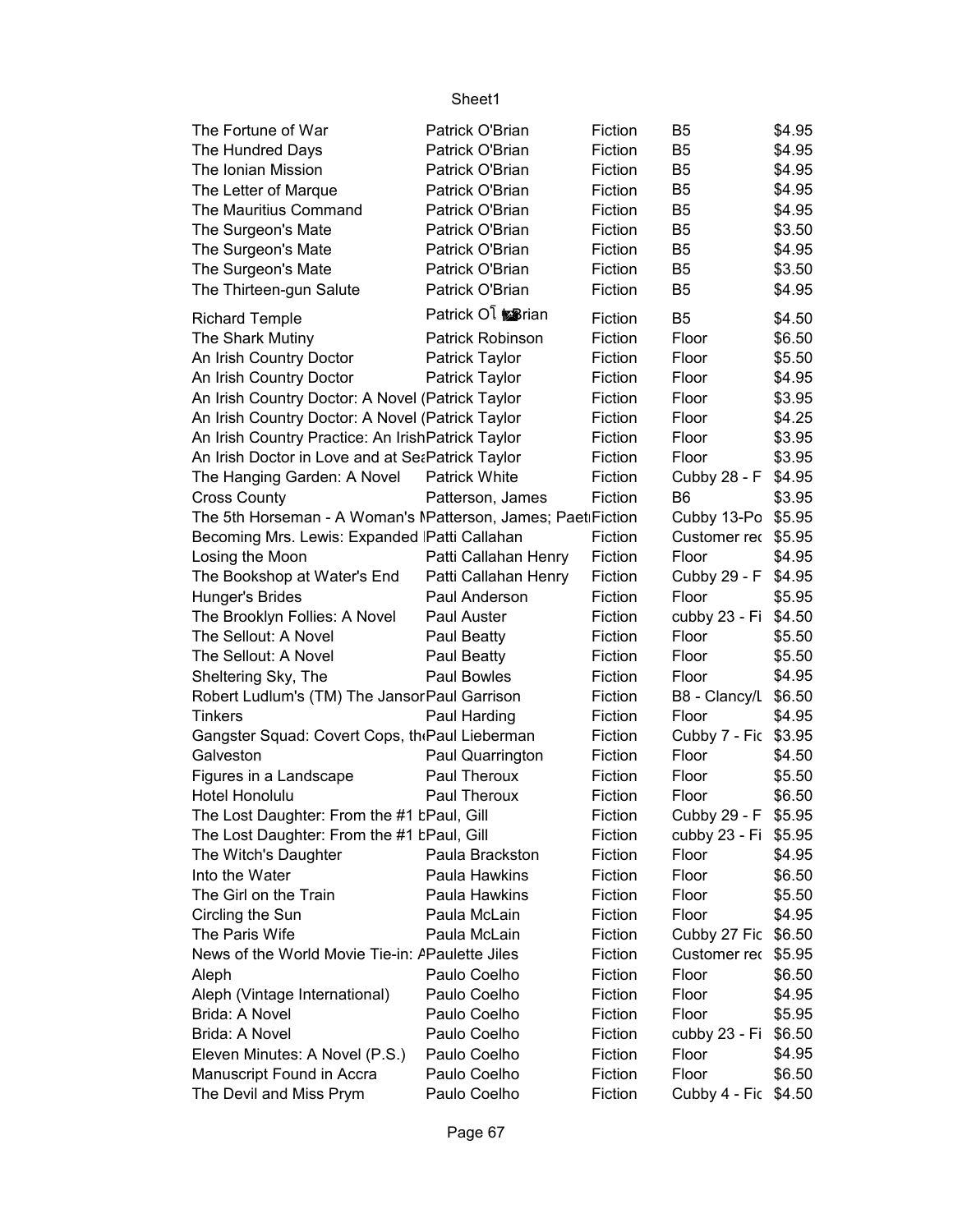| The Fifth Mountain                                | Paulo Coelho         | Fiction | Floor                | \$4.95 |
|---------------------------------------------------|----------------------|---------|----------------------|--------|
| The Fifth Mountain                                | PAULO COELHO         | Fiction | Cubby 4 - Fic \$4.50 |        |
| The Witch of Portobello: A Novel (Paulo Coelho    |                      | Fiction | Cubby 24 - F         | \$5.50 |
| The Witch of Portobello: A Novel (Paulo Coelho    |                      | Fiction | Cubby 24 - F         | \$5.05 |
| Forbidden Summit                                  | Payne Harrison       | Fiction | Floor                | \$3.50 |
| Storming Intrepid                                 | Payne Harrison       | Fiction | Floor                | \$3.50 |
| Kinfolk (Oriental Novels of Pearl SPearl S. Buck  |                      | Fiction | Floor                | \$5.50 |
| The Good Earth (Oprah's Book CIPearl S. Buck      |                      | Fiction | Floor                | \$4.95 |
| The Book of M: A Novel                            | Peng Shepherd        | Fiction | Floor                | \$5.50 |
| <b>Practice Makes Perfect</b>                     | Penny Parkes         | Fiction | Cubby 27 Fic         | \$4.50 |
| An Absolute Scandal                               | Penny Vincenzi       | Fiction | Cubby 28 - F         | \$4.25 |
| Love in the Afternoon and Other I Penny Vincenzi  |                      | Fiction | Floor                | \$5.95 |
| Question of Trust                                 | Penny Vincenzi       | Fiction | Cubby 28 - F         | \$5.50 |
| The Best of Times by Penny Vinc Penny Vincenzi    |                      | Fiction | Floor                | \$5.50 |
| <b>OUT STEALING HORSES</b>                        | Per Petterson        | Fiction | Floor                | \$4.50 |
| Out Stealing Horses: A Novel                      | Per Petterson        | Fiction | Floor                | \$5.25 |
| Unlucky in Law (Nina Reilly)                      | Perri O'Shaughnessy  | Fiction | Floor                | \$3.95 |
| Writ of Execution                                 | Perri O'Shaughnessy  | Fiction | Cubby 27 Fic         | \$3.95 |
| The Diary                                         | Perseus              | Fiction | Floor                | \$3.52 |
| Law of Dreams                                     | Peter Behrens        | Fiction | Floor                | \$6.50 |
| My Life as a Fake                                 | Peter Carey          | Fiction | Floor                | \$6.50 |
| Parrot and Olivier in America                     | Peter Carey          | Fiction | Floor                | \$6.50 |
| The River: A novel (Vintage ContePeter Heller     |                      | Fiction | Floor                | \$5.50 |
| In the Orchard, the Swallows                      | Peter Hobbs          | Fiction | Customer rec         | \$4.50 |
| A Dog's Life                                      | Peter Mayle          | Fiction | Cubby 24 - F         | \$4.95 |
| A Good Year                                       | Peter Mayle          | Fiction | Floor                | \$5.80 |
| Anything Considered: A Novel                      | Peter Mayle          | Fiction | Floor                | \$4.50 |
| Floating Dragon Can                               | <b>Peter Straub</b>  | Fiction | Cubby 27 Fic         | \$3.50 |
| Floating Dragon: A Thriller                       | <b>Peter Straub</b>  | Fiction | <b>B2</b>            | \$3.95 |
| Koko                                              | <b>Peter Straub</b>  | Fiction | Floor                | \$3.95 |
| <b>Mystery</b>                                    | <b>Peter Straub</b>  | Fiction | Floor                | \$3.95 |
| The Secret Orphan                                 | Peters, Glynis       | Fiction | Customer rec \$5.95  |        |
| The Secret Orphan                                 | Peters, Glynis       | Fiction | cubby 23 - Fi        | \$5.95 |
| The Sinner: A Novel (TV Tie-In)                   | Petra Hammesfahr     | Fiction | Floor                | \$4.50 |
| Curfew                                            | Phil Rickman         | Fiction | Cubby 24 - F \$3.50  |        |
| Inadmissible Evidence                             | Philip Friedman      | Fiction | Floor                | \$3.60 |
| The Son                                           | <b>Philipp Meyer</b> | Fiction | Cubby 27 Fic         | \$4.95 |
| The Last Tudor (The Plantagenet Philippa Gregory  |                      | Fiction | B5                   | \$6.95 |
| The Other Queen                                   | Philippa Gregory     | Fiction | B <sub>5</sub>       | \$6.95 |
| The Red Queen                                     | Philippa Gregory     | Fiction | B <sub>5</sub>       | \$6.95 |
| The Virgin's Lover (Boleyn)                       | Philippa Gregory     | Fiction | B <sub>5</sub>       | \$4.95 |
| The Virgin's Lover (Boleyn)                       | Philippa Gregory     | Fiction | B <sub>5</sub>       | \$5.95 |
| The White Princess (Deckle Edge) Philippa Gregory |                      | Fiction | B <sub>5</sub>       | \$5.95 |
| The White Queen (The PlantagenPhilippa Gregory    |                      | Fiction | B <sub>5</sub>       | \$5.95 |
| The White Queen: A Novel (Cous Philippa Gregory   |                      | Fiction | B <sub>5</sub>       | \$5.95 |
| The White Queen: A Novel (Cous Philippa Gregory   |                      | Fiction | B <sub>5</sub>       | \$5.95 |
| The White Queen: A Novel (Cous Philippa Gregory   |                      | Fiction | B <sub>5</sub>       | \$5.95 |
| The Wise Woman: A Novel                           | Philippa Gregory     | Fiction | B <sub>5</sub>       | \$4.95 |
| White Queen, The                                  | Philippa Gregory     | Fiction | B <sub>5</sub>       | \$4.95 |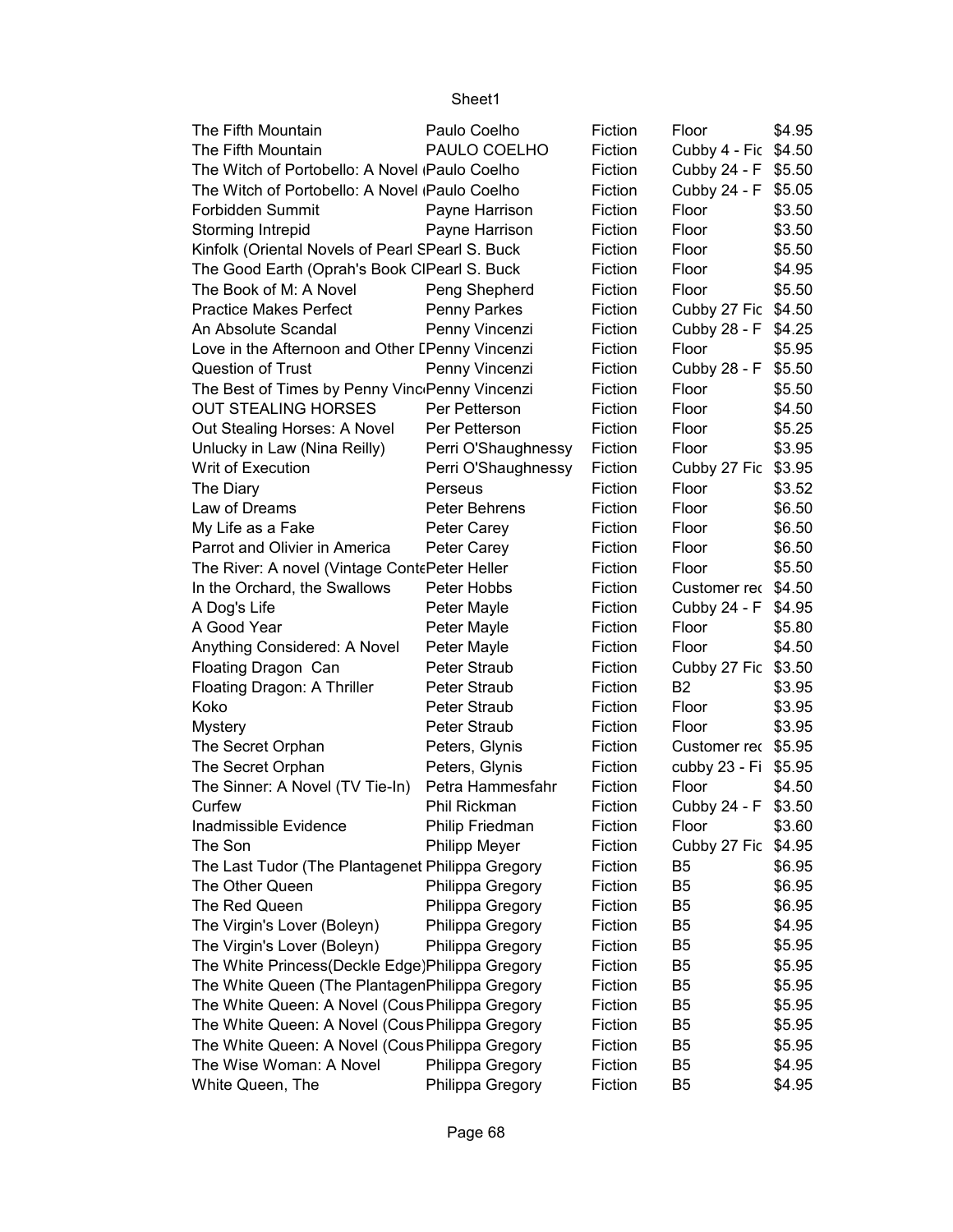|                   | <b>Executive Privilege</b>                                | Phillip Margolin        | Fiction | Floor                | \$5.50 |
|-------------------|-----------------------------------------------------------|-------------------------|---------|----------------------|--------|
| $\sim$ NEW $\sim$ | <b>Executive Privilege</b>                                | Phillip Margolin        | Fiction | Cubby 28 - F         | \$5.50 |
|                   | Fugitive: A Novel (Amanda Jaffe {Phillip Margolin         |                         | Fiction | Floor                | \$6.50 |
|                   | Supreme Justice: A Novel of SustPhillip Margolin          |                         | Fiction | Floor                | \$6.50 |
|                   | The Debutante Divorcee                                    | <b>Plum Sykes</b>       | Fiction | Floor                | \$3.50 |
|                   | Exit the Actress: A Novel                                 | Priya Parmar            | Fiction | Floor                | \$4.95 |
|                   | Barkskins: A Novel                                        | proulx, annie           | Fiction | Cubby 7 - Fic \$6.50 |        |
|                   | Forbidden Love in the Land of Sh <sub>'</sub> Qais Ghanem |                         | Fiction | Cubby 29 - F         | \$4.50 |
|                   | <b>Black Sheep</b>                                        | R.J. Kaiser             | Fiction | Floor                | \$6.50 |
|                   | What to Keep: A Novel                                     | Rachel Cline            | Fiction | Floor                | \$4.50 |
|                   | Outline: A Novel                                          | <b>Rachel Cusk</b>      | Fiction | Floor                | \$4.50 |
|                   | The Boyfriend League                                      | <b>Rachel Hawthorne</b> | Fiction | Floor                | \$3.50 |
|                   | <b>Notting Hell</b>                                       | Rachel Johnson          | Fiction | Floor                | \$4.95 |
|                   | The Love Song of Miss Queenie I Rachel Joyce              |                         | Fiction | Floor                | \$6.50 |
|                   | The Unlikely Pilgrimage of Harold Rachel Joyce            |                         | Fiction | Cubby 29 - F         | \$5.95 |
|                   | Dangerous Crossing: A Novel                               | <b>Rachel Rhys</b>      | Fiction | Floor                | \$5.95 |
|                   | Dangerous Crossing: A Novel                               | <b>Rachel Rhys</b>      | Fiction | Customer rec \$5.95  |        |
|                   | The Story of Beautiful Girl                               | Rachel Simon            | Fiction | Floor                | \$5.50 |
|                   | Well, That Was Awkward                                    | Rachel Vail             | Fiction | Cubby 24 - F \$5.95  |        |
|                   | Mothers and Daughters: A Novel Rae Meadows                |                         | Fiction | Cubby 28 - F         | \$5.95 |
|                   | Anything for You Ma'am: A Love SRaheja Tushar             |                         | Fiction | Floor                | \$4.50 |
|                   | Girls of Riyadh                                           | Rajaa Alsanea           | Fiction | Floor                | \$4.50 |
|                   | Girls of Riyadh                                           | Rajaa Alsanea           | Fiction | Cubby 27 Fic         | \$4.50 |
|                   | <b>Three Princes</b>                                      | Ramona Wheeler          | Fiction | Floor                | \$6.50 |
|                   | Love and Honor: A Novel                                   | Randall Wallace         | Fiction | Floor                | \$3.95 |
|                   | Deep Blue (A Doc Ford Novel)                              | Randy Wayne White       | Fiction | Floor                | \$4.95 |
|                   | Everglades (A Doc Ford Novel)                             | Randy Wayne White       | Fiction | Floor                | \$3.95 |
|                   | The Heat Islands: A Doc Ford No Randy Wayne White         |                         | Fiction | Floor                | \$3.60 |
|                   | The Mangrove Coast (A Doc FordRandy Wayne White           |                         | Fiction | Floor                | \$3.95 |
|                   | Cockroach                                                 | Rawi Hage               | Fiction | Floor                | \$5.95 |
|                   | Cockroach                                                 | Rawi Hage               | Fiction | Floor                | \$5.95 |
|                   | Cockroach: A Novel                                        | Rawi Hage               | Fiction | Cubby 7 - Fic \$4.50 |        |
|                   | The Axeman's Jazz                                         | Ray Celestin            | Fiction | Cubby 28 - F         | \$5.95 |
|                   | The Mobster's Lament                                      | Ray Celestin            | Fiction | Floor                | \$5.95 |
|                   | Because You're Mine: A Novel                              | Rea Frey                | Fiction | Cubby 24 - F         | \$3.95 |
|                   | Not Her Daughter: A Novel                                 | Rea Frey                | Fiction | Floor                | \$3.95 |
|                   | Slave to Love: A Novel                                    | Rebecca Campbell        | Fiction | Cubby 27 Fic         | \$4.50 |
|                   | Fathoms: The World in the WhaleRebecca Giggs              |                         | Fiction | Floor                | \$6.50 |
|                   | The Woman in the Mirror: A NoveRebecca James              |                         | Fiction | Cubby 29 - F         | \$6.50 |
|                   | The Great Believers: A Novel                              | Rebecca Makkai          | Fiction | Cubby 28 - F         | \$4.25 |
|                   | Two Great Novels: The New Rec Rebecca Shaw                |                         | Fiction | Floor                | \$4.95 |
|                   | Divine Secrets of the Ya-Ya SisterRebecca Wells           |                         | Fiction | Cubby 24 - F \$4.95  |        |
|                   | Little Altars Everywhere                                  | Rebecca Wells           | Fiction | Cubby 24 - F \$4.95  |        |
|                   | Little Altars Everywhere                                  | Rebecca Wells           | Fiction | Cubby 27 Fic \$4.95  |        |
|                   | The Crowning Glory of Calla Lily FRebecca Wells           |                         | Fiction | Floor                | \$4.95 |
|                   | Ya-Yas in Bloom: A Novel                                  | Rebecca Wells           | Fiction | Cubby 24 - F         | \$4.95 |
|                   | Robert B. Parker's Blind Spot (A JReed Farrel Coleman     |                         | Fiction | Cubby 4 - Fic \$4.50 |        |
|                   | The Enchanted: A Novel (P.S. (P&Rene Denfeld              |                         | Fiction | Floor                | \$4.95 |
|                   | The Scorpion's Gate                                       | Richard A. Clarke       | Fiction | Floor                | \$5.95 |
|                   |                                                           |                         |         |                      |        |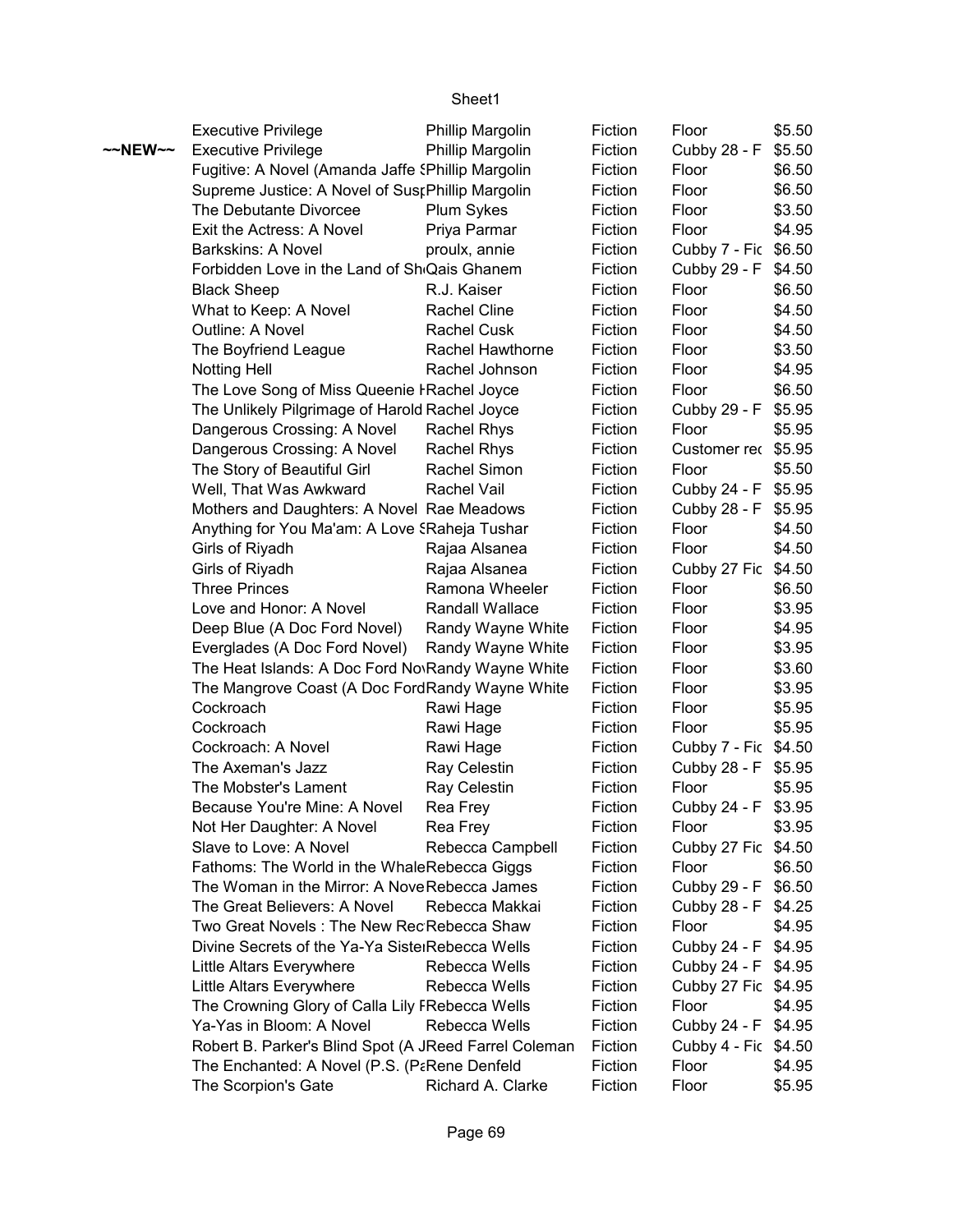|         | <b>SHARDIK</b>                                                | <b>RICHARD ADAMS</b>                   | Fiction | Floor                | \$3.50 |
|---------|---------------------------------------------------------------|----------------------------------------|---------|----------------------|--------|
|         | Clara Callan                                                  | Richard B Wright                       | Fiction | Floor                | \$4.50 |
|         | Adultery                                                      | Richard B. Wright                      | Fiction | Cubby 27 Fic \$5.95  |        |
|         | Clara Callan: A Novel                                         | Richard B. Wright                      | Fiction | Floor                | \$5.95 |
|         | October                                                       | Richard B. Wright                      | Fiction | Floor                | \$4.50 |
|         | Blaze: A Novel                                                | <b>Richard Bachman</b>                 | Fiction | <b>B2</b>            | \$6.50 |
|         | Blaze: A Novel                                                | <b>Richard Bachman</b>                 | Fiction | Cubby 18 - P         | \$6.50 |
|         | The Regulators                                                | <b>Richard Bachman</b>                 | Fiction | B <sub>2</sub>       | \$3.95 |
|         | The Regulators                                                | Richard Bachman                        | Fiction | Cubby 18 - P         | \$6.95 |
|         | Clara Callan: A novel                                         | <b>Richard Bruce Wright</b>            | Fiction | Cubby 28 - F         | \$6.50 |
|         | The Hundred-Foot Journey: A No Richard C Morais               |                                        | Fiction | Floor                | \$4.95 |
|         | The Hundred-Foot Journey: A No Richard C Morais               |                                        | Fiction | Floor                | \$4.95 |
|         | The Hundred-Foot Journey: A No Richard C. Morais              |                                        | Fiction | Floor                | \$4.95 |
|         | <b>Bet Your Life</b>                                          | <b>Richard Dooling</b>                 | Fiction | Floor                | \$4.95 |
|         | Sound of One Hand Clapping                                    | Richard Flanagan                       | Fiction | Floor                | \$5.50 |
|         | Canada                                                        | <b>Richard Ford</b>                    | Fiction | Floor                | \$5.95 |
|         | Angel in Blue Jeans                                           | Richard L. Coles                       | Fiction | Cubby 24 - F \$4.95  |        |
|         | 7 Steps to Midnight                                           | <b>Richard Matheson</b>                | Fiction | Cubby 7 - Fic \$3.50 |        |
|         | A Stir of Echoes                                              | <b>Richard Matheson</b>                | Fiction | Floor                | \$4.50 |
|         | I Am Legend                                                   | <b>Richard Matheson</b>                | Fiction | Floor                | \$4.25 |
|         | The Sand Pebbles, 1963 Harper I Richard McKenna               |                                        | Fiction | <b>Recently Pub</b>  | \$4.95 |
|         | <b>Balance Of Power</b>                                       | <b>Richard North Pattersor Fiction</b> |         | Floor                | \$6.50 |
|         | Conviction                                                    | <b>Richard North Pattersor Fiction</b> |         | Floor                | \$6.50 |
|         | Dark Lady                                                     | <b>Richard North Pattersor Fiction</b> |         | Floor                | \$6.51 |
|         | Degree Of Guilt                                               | <b>Richard North Pattersor Fiction</b> |         | Floor                | \$6.50 |
| ~~NEW~~ | Eclipse                                                       | <b>Richard North Pattersor Fiction</b> |         | Cubby 28 - F         | \$6.50 |
|         | In the Name of Honor                                          | <b>Richard North Pattersor Fiction</b> |         | Floor                | \$6.50 |
|         | No Safe Place                                                 | <b>Richard North Pattersor Fiction</b> |         | Floor                | \$6.50 |
|         | <b>Protect and Defend</b>                                     | <b>Richard North Pattersor Fiction</b> |         | Floor                | \$6.50 |
|         | <b>Silent Witness</b>                                         | <b>Richard North Pattersor Fiction</b> |         | Floor                | \$6.50 |
|         | <b>Silent Witness</b>                                         | <b>Richard North Pattersor Fiction</b> |         | Cubby 28 - F         | \$3.95 |
|         | The Lasko Tangent by (1998-08-Richard North Pattersor Fiction |                                        |         | Floor                | \$3.25 |
|         | The Lasko Tangent: A Novel                                    | <b>Richard North Pattersor Fiction</b> |         | Floor                | \$3.95 |
|         | The Race                                                      | <b>Richard North Pattersor Fiction</b> |         | Floor                | \$6.50 |
|         | The Spire: A Novel                                            | <b>Richard North Pattersor Fiction</b> |         | Floor                | \$4.50 |
|         | The Spire: A Novel                                            | <b>Richard North Pattersor Fiction</b> |         | Floor                | \$6.50 |
|         | A Perfect Day                                                 | <b>Richard Paul Evans</b>              | Fiction | Cubby 7 - Fic \$5.95 |        |
|         | A Step of Faith: A Novel (Walk)                               | <b>Richard Paul Evans</b>              | Fiction | cubby 23 - Fi        | \$4.95 |
|         | Walking on Water: A Novel (5) (TIRichard Paul Evans           |                                        | Fiction | Floor                | \$4.25 |
|         | Samaritan                                                     | <b>Richard Price</b>                   | Fiction | Floor                | \$6.50 |
|         | Something to Live For                                         | <b>Richard Roper</b>                   | Fiction | Cubby 28 - F         | \$4.75 |
|         | Chances Are: A novel                                          | <b>Richard Russo</b>                   | Fiction | Floor                | \$6.50 |
|         | Revolutionary Road (Movie Tie-in Richard Yates                |                                        | Fiction | Floor                | \$3.95 |
|         | The Four Fingers of Death: A NovRick Moody                    |                                        | Fiction | Floor                | \$5.25 |
|         | Mr. Right-Swipe                                               | <b>Ricki Schultz</b>                   | Fiction | Floor                | \$5.50 |
|         |                                                               |                                        |         |                      |        |
|         | Probable Cause                                                | <b>Ridley Pearson</b>                  | Fiction | Cubby 7 - Fic        | \$6.50 |
|         | Probable Cause: When One Man'Ridley Pearson                   |                                        | Fiction | Cubby 28 - F         | \$3.50 |
|         | The Oregon Trail: A New AmericaRinker Buck                    |                                        | Fiction | Floor                | \$4.50 |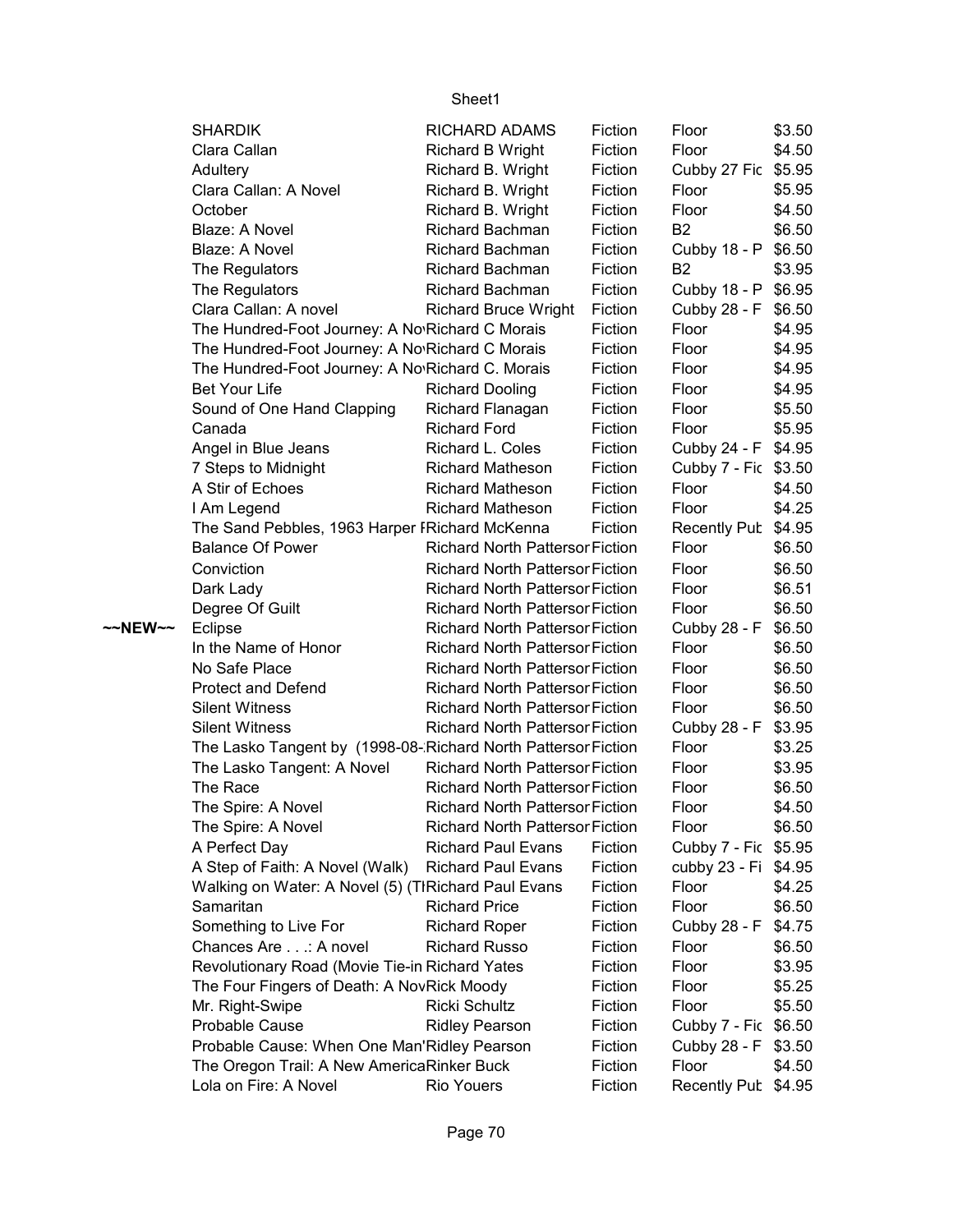| A Catskill Eagle (Spenser, Book 1 Robert B. Parker |                        | Fiction | Cubby 28 - F \$2.95  |        |
|----------------------------------------------------|------------------------|---------|----------------------|--------|
| A Savage Place (Spenser)                           | Robert B. Parker       | Fiction | Cubby 28 - F \$2.95  |        |
| Back Story (Spenser)                               | Robert B. Parker       | Fiction | Cubby 24 - F \$3.95  |        |
| Blue Screen (Sunny Randall)                        | Robert B. Parker       | Fiction | Floor                | \$4.50 |
| Ceremony (Spenser)                                 | Robert B. Parker       | Fiction | Cubby 28 - F \$2.95  |        |
| Double Play                                        | Robert B. Parker       | Fiction | Floor                | \$6.50 |
| Family Honor (Sunny Randall)                       | Robert B. Parker       | Fiction | Cubby 29 - F \$3.95  |        |
| God Save the Child (Spenser)                       | Robert B. Parker       | Fiction | Cubby 28 - F \$2.95  |        |
| Painted Ladies (Spenser MysterieRobert B. Parker   |                        | Fiction | Floor                | \$6.50 |
| Pale Kings and Princes (Spenser, Robert B. Parker  |                        | Fiction | Cubby 28 - F \$3.95  |        |
| Rough Weather (Spenser Myster Robert B. Parker     |                        | Fiction | Cubby 29 - F \$6.50  |        |
| Small Vices (Spenser Mystery) Robert B. Parker     |                        | Fiction | Floor                | \$6.50 |
| The Judas Goat (Spenser)                           | Robert B. Parker       | Fiction | Cubby 28 - F \$2.95  |        |
| The Geography of Desire                            | <b>Robert Boswell</b>  | Fiction | Floor                | \$4.50 |
| Demolition Angel: A Novel                          | <b>Robert Crais</b>    | Fiction | Cubby 27 Fic \$3.95  |        |
| Free Fall (Elvis Cole)                             | <b>Robert Crais</b>    | Fiction | Cubby 7 - Fic \$3.95 |        |
| Stalking the Angel (Elvis Cole/JoeRobert Crais     |                        | Fiction | Recently Pub \$8.00  |        |
| The Promise (An Elvis Cole and JRobert Crais       |                        | Fiction | Cubby 28 - F \$4.50  |        |
| The Two Minute Rule                                | <b>Robert Crais</b>    | Fiction | Customer rec \$4.95  |        |
| The Two Minute Rule                                | <b>Robert Crais</b>    | Fiction | Cubby 7 - Fic \$3.95 |        |
| The Extraordinary Life of Sam He Robert Dugoni     |                        | Fiction | Floor                | \$4.95 |
| The Ambiguity of Remorse                           | Robert E. Doherty      | Fiction | Floor                | \$4.50 |
| Long Time Coming                                   | <b>Robert Goddard</b>  | Fiction | Floor                | \$4.95 |
| The Dying of the Light: A Novel                    | <b>Robert Goolrick</b> | Fiction | Customer rec \$5.95  |        |
| ARCHANGEL                                          | <b>ROBERT HARRIS</b>   | Fiction | Cubby 7 - Fic \$3.50 |        |
| ARCHANGEL.                                         | <b>Robert Harris</b>   | Fiction | Floor                | \$4.50 |
| Imperium                                           | <b>Robert Harris</b>   | Fiction | Cubby 24 - F \$3.95  |        |
| Lustrum                                            | <b>Robert Harris</b>   | Fiction | Floor                | \$5.50 |
| Pompeii                                            | <b>Robert Harris</b>   | Fiction | Cubby 29 - F \$3.95  |        |
| The Fear Index                                     | <b>Robert Harris</b>   | Fiction | Floor                | \$6.50 |
| The Ghost                                          | <b>Robert Harris</b>   | Fiction | Floor                | \$3.95 |
| The Ghost                                          | <b>Robert Harris</b>   | Fiction | Floor                | \$4.95 |
| The Ghost: A Novel                                 | <b>Robert Harris</b>   | Fiction | Cubby 28 - F \$6.50  |        |
| Diego's Crossing                                   | Robert Hough           | Fiction | Cubby 7 - Fic \$4.50 |        |
| The Final Confession of Mabel St Robert Hough      |                        | Fiction | cubby 23 - Fi \$4.50 |        |
| <b>Black Feathers</b>                              | Robert J. Wiersema     | Fiction | Floor                | \$5.50 |
| A Thousand Country Roads: An ERobert James Waller  |                        | Fiction | cubby 23 - Fi        | \$5.50 |
| The Bridges of Madison County Robert James Waller  |                        | Fiction | Floor                | \$2.25 |
| <b>Falsely Accused</b>                             | Robert K. Tanenbaum    | Fiction | Floor                | \$6.50 |
| Robert B. Parker's Revelation (A (Robert Knott     |                        | Fiction | Floor                | \$6.50 |
| <b>Badlands</b>                                    | <b>Robert Kroetsch</b> | Fiction | Floor                | \$4.50 |
| The October Circle                                 | <b>Robert Littell</b>  | Fiction | Floor                | \$4.50 |
| Walking Back the Cat                               | <b>Robert Littell</b>  | Fiction | Floor                | \$4.50 |
| Four Complete Novels: Scarlatti Ir Robert Ludlum   |                        | Fiction | B8 - Clancy/L        | \$5.95 |
| Scarlatti Inheritance                              | Robert Ludlum          | Fiction | B8 - Clancy/L \$1.95 |        |
| Scorpio Illusion                                   | Robert Ludlum          | Fiction | B8 - Clancy/L \$4.50 |        |
|                                                    | Robert Ludlum          | Fiction | B8 - Clancy/L \$3.95 |        |
| Scorpio Illusion<br>The Ambler Warning             | Robert Ludlum          | Fiction | Cubby 18 - P \$4.50  |        |
| The Apocalypse Watch                               | Robert Ludlum          | Fiction | B8 - Clancy/L \$6.50 |        |
|                                                    |                        |         |                      |        |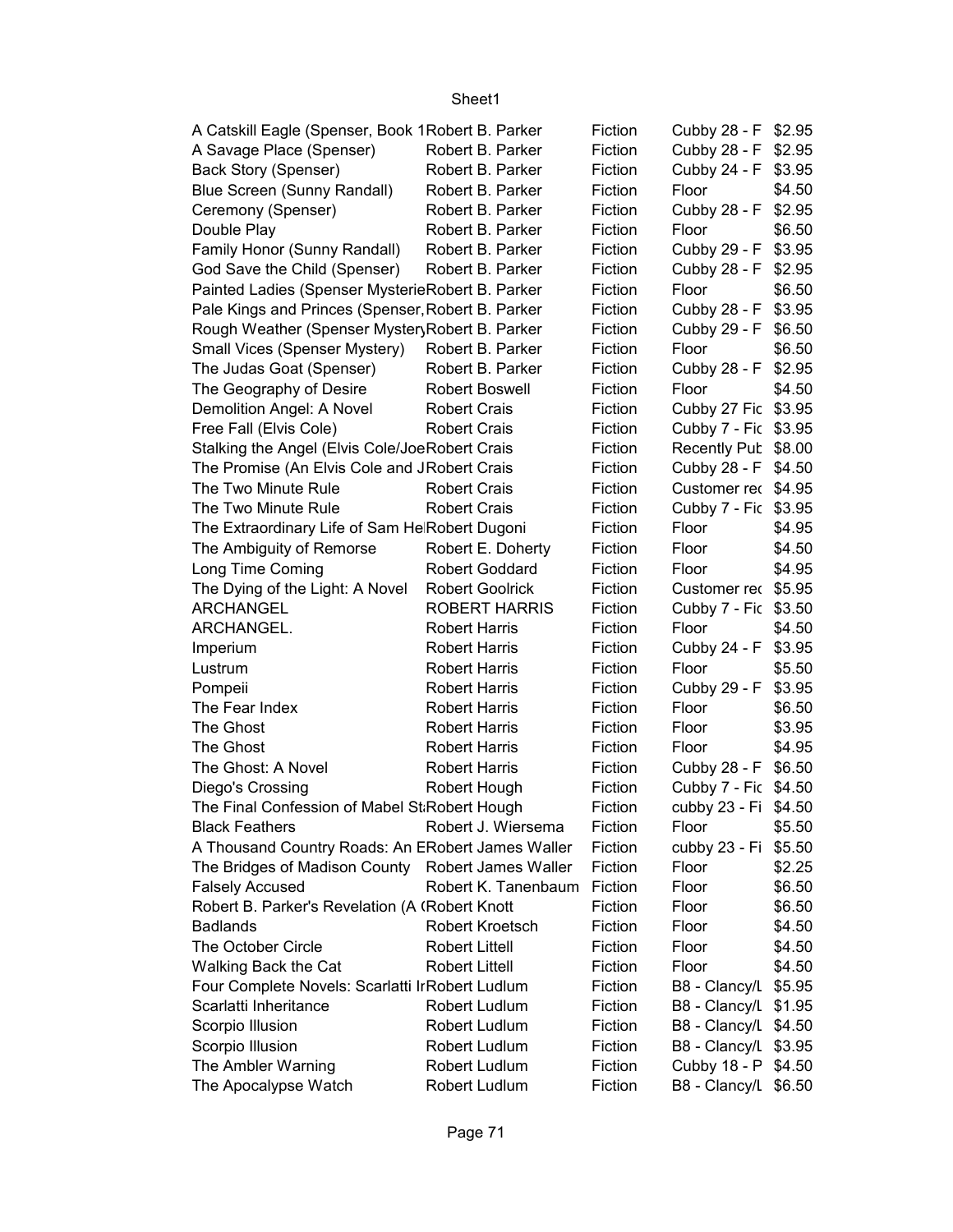| The Apocalypse Watch                                                      | Robert Ludlum           | Fiction | B8 - Clancy/L \$6.50   |        |
|---------------------------------------------------------------------------|-------------------------|---------|------------------------|--------|
| The Bourne Supremacy (Bourne Robert Ludlum                                |                         | Fiction | B8 - Clancy/L \$3.95   |        |
| The Bourne Ultimatum                                                      | Robert Ludlum           | Fiction | B8 - Clancy/L \$5.95   |        |
| The Matarese Countdown                                                    | Robert Ludlum           | Fiction | B8 - Clancy/L \$3.75   |        |
| The Osterman Weekend                                                      | Robert Ludlum           | Fiction | B8 - Clancy/L \$2.50   |        |
| The Parsifal Mosaic                                                       | Robert Ludlum           | Fiction | B8 - Clancy/L \$5.50   |        |
| The Prometheus Deception                                                  | Robert Ludlum           | Fiction | Cubby 2-Pop            | \$6.50 |
| The Prometheus Deception                                                  | Robert Ludlum           | Fiction | B8 - Clancy/L          | \$6.50 |
| The Road to Omaha                                                         | Robert Ludlum           | Fiction | B8 - Clancy/L          | \$6.50 |
| The Road to Omaha                                                         | Robert Ludlum           | Fiction | B8 - Clancy/L          | \$6.50 |
| The Sigma Protocol                                                        | Robert Ludlum           | Fiction | B8 - Clancy/L \$3.95   |        |
| The Sigma Protocol                                                        | Robert Ludlum           | Fiction | B8 - Clancy/L          | \$6.50 |
| The Tristan Betrayal                                                      | Robert Ludlum           | Fiction | B8 - Clancy/L \$6.50   |        |
| Trevayne                                                                  | Robert Ludlum           | Fiction | B8 - Clancy/L \$3.95   |        |
| Robert Ludlum's The Altman Cod <sub>'</sub> Robert Ludlum, Gayle LFiction |                         |         | B8 - Clancy/L \$5.95   |        |
| Robert Ludlum's The Paris Option Robert Ludlum, Gayle LFiction            |                         |         | B8 - Clancy/L \$5.95   |        |
| Robert Ludlum's The Arctic Event Robert Ludlum, James IFiction            |                         |         | B8 - Clancy/L \$5.50   |        |
| Robert Ludlum's The Lazarus VerRobert Ludlum, Patrick Fiction             |                         |         | B8 - Clancy/L \$5.50   |        |
| The Cassandra Compact (Covert-Robert Ludlum, Philip S Fiction             |                         |         | Cubby 13-Po \$4.50     |        |
| Robert Ludlum's The Paris OptionRobert Ludlum, Gayle LyFiction            |                         |         | B8 - Clancy/L \$4.50   |        |
| Zen and Art of Motorcycle MainterRobert M. Pirsig                         |                         | Fiction | Cubby 28 - F           | \$2.95 |
| <b>Burden of Desire</b>                                                   | <b>Robert Macneil</b>   | Fiction | Cubby 24 - F           | \$6.50 |
| The Voyage                                                                | <b>Robert MACNEIL</b>   | Fiction | Floor                  | \$6.50 |
| Baal                                                                      | Robert McCammon         | Fiction | Cubby 7 - Fic          | \$3.50 |
| Boy's Life                                                                | Robert McCammon         | Fiction | Cubby 7 - Fic \$4.50   |        |
| Swan Song                                                                 | Robert McCammon         | Fiction | Cubby 29 - F           | \$3.95 |
| Gap Creek: The Story of a MarriaRobert Morgan                             |                         | Fiction | Cubby 4 - Fic          | \$5.95 |
| Gap Creek: The Story of a Marria Robert Morgan                            |                         | Fiction | Floor                  | \$4.00 |
| Raging WindsRoaring Sea                                                   | <b>Robert Parsons</b>   | Fiction | Floor                  | \$4.50 |
| Bloodman                                                                  | Robert Pobi             | Fiction |                        | \$4.95 |
| <b>Gone South</b>                                                         |                         | Fiction | Cubby 4 - Fic<br>Floor |        |
|                                                                           | Robert R. McCammon      |         | Floor                  | \$6.50 |
| The Brightonomicon (Brentford Tr Robert Rankin                            |                         | Fiction |                        | \$3.95 |
| The Hollow Chocolate Bunnies of Robert Rankin                             |                         | Fiction | Floor                  | \$3.95 |
| The Witches of Chiswick                                                   | <b>Robert Rankin</b>    | Fiction | Floor                  | \$3.95 |
| Old City Hall                                                             | <b>Robert Rotenberg</b> | Fiction | Floor                  | \$4.95 |
| Stranglehold                                                              | <b>Robert Rotenberg</b> | Fiction | Cubby 27 Fic \$4.50    |        |
| The Guilty Plea                                                           | <b>Robert Rotenberg</b> | Fiction | Cubby 27 Fic           | \$4.25 |
| Last of the Zinja (Shike, Book 2)                                         | <b>Robert Shea</b>      | Fiction | Floor                  | \$3.95 |
| The Confession                                                            | <b>Robert Whitlow</b>   | Fiction | Floor                  | \$5.50 |
| The Harem Midwife                                                         | Roberta Rich            | Fiction | Cubby 4 - Fic          | \$4.50 |
| The Midwife of Venice                                                     | Roberta Rich            | Fiction | Floor                  | \$4.50 |
| The Midwife of Venice                                                     | Roberta Rich            | Fiction | Floor                  | \$4.95 |
| Fifth Business (Deptford Trilogy)                                         | <b>Robertson Davies</b> | Fiction | Floor                  | \$3.50 |
| Murther And Walking Spirits                                               | <b>Robertson Davies</b> | Fiction | Floor                  | \$3.50 |
| The Cunning Man                                                           | <b>Robertson Davies</b> | Fiction | Cubby 29 - F           | \$3.95 |
| THE CUNNING MAN.                                                          | <b>Robertson Davies</b> | Fiction | Floor                  | \$6.50 |
| The Enthusiasms of Robertson D: Robertson Davies                          |                         | Fiction | Floor                  | \$5.25 |
| The Lyre of Orpheus                                                       | <b>Robertson Davies</b> | Fiction | Floor                  | \$6.50 |
| The Lyre of Orpheus                                                       | <b>Robertson Davies</b> | Fiction | Floor                  | \$6.50 |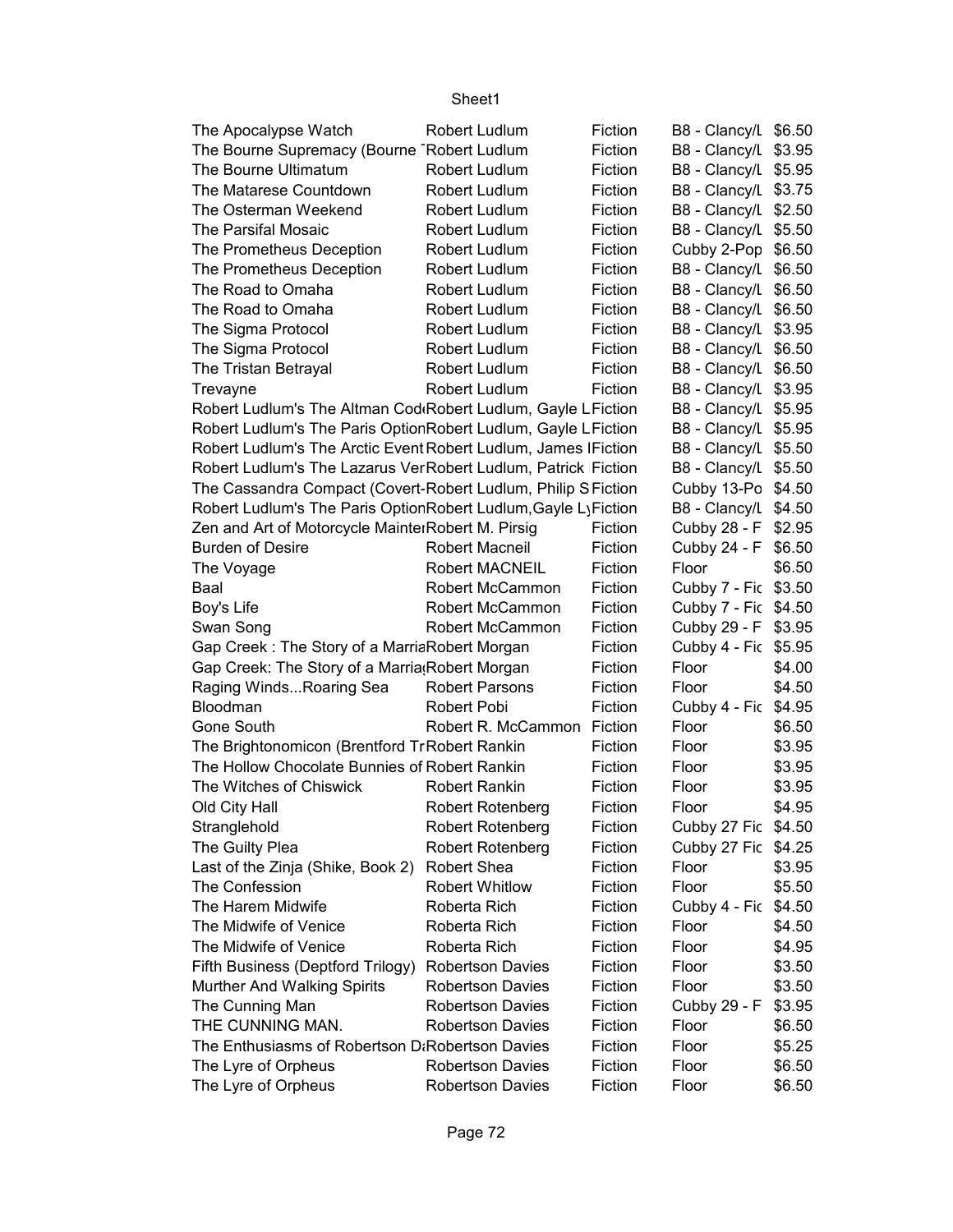| The Rebel Angels                                | <b>Robertson Davies</b> | Fiction | Floor                | \$5.25 |
|-------------------------------------------------|-------------------------|---------|----------------------|--------|
| Crisis                                          | Robin Cook              | Fiction | Cubby 27 Fic \$4.50  |        |
| Critical                                        | Robin Cook              | Fiction | Cubby 27 Fic \$4.50  |        |
| Cure                                            | Robin Cook              | Fiction | Floor                | \$6.50 |
| Death Benefit (A Medical Thriller) Robin Cook   |                         | Fiction | Floor                | \$3.95 |
| Intervention                                    | Robin Cook              | Fiction | Cubby 27 Fic         | \$4.50 |
| Terminal                                        | Robin Cook              | Fiction | Cubby 7 - Fic \$5.95 |        |
| Toxin                                           | Robin Cook              | Fiction | Cubby 29 - F         | \$3.95 |
| Sisterchicks do the Hula!                       | Robin Jones Gunn        | Fiction | Floor                | \$4.50 |
| Grave Mercy: His Fair Assassin, ERobin LaFevers |                         | Fiction | cubby 23 - Fi        | \$6.50 |
| Ribbon of Years                                 | Robin Lee Hatcher       | Fiction | Floor                | \$5.95 |
| A Risk Worth Taking                             | Robin Pilcher           | Fiction | Floor                | \$3.95 |
| The Long Take: A noir narrative Robin Robertson |                         | Fiction | Cubby 29 - F         | \$5.50 |
| Sourdough: or, Lois and Her AdveRobin Sloan     |                         | Fiction | Customer rec \$4.25  |        |
| Chronicles of a Midlife Crisis                  | Robyn Harding           | Fiction | Floor                | \$4.75 |
| Her Pretty Face                                 | Robyn Harding           | Fiction | Customer rec \$5.50  |        |
| The Perfect Family                              | Robyn Harding           | Fiction | Recently Pub \$6.25  |        |
| Oh, Play That Thing                             | Roddy Doyle             | Fiction | Floor                | \$6.95 |
| Paddy Clarke Ha Ha Ha                           | Roddy Doyle             | Fiction | Cubby 7 - Fic \$4.50 |        |
| Paddy Clarke Ha Ha Ha 1ST EditiRoddy Doyle      |                         | Fiction | Floor                | \$5.50 |
| Paula Spencer                                   | Roddy Doyle             | Fiction | Cubby 29 - F         | \$5.95 |
| A Star Called Henry                             | Roddy. Doyle            | Fiction | Floor                | \$6.50 |
| The Death and Life of Superman Roger Stern      |                         | Fiction | Floor                | \$3.95 |
| A Fine Balance                                  | <b>Rohinton Mistry</b>  | Fiction | Floor                | \$6.50 |
| <b>Family Matters</b>                           | <b>Rohinton Mistry</b>  | Fiction | cubby 23 - Fi        | \$4.50 |
| Such a Long Journey                             | <b>Rohinton Mistry</b>  | Fiction | Floor                | \$3.95 |
| Tales from Firozsha Baag                        | <b>Rohinton Mistry</b>  | Fiction | Floor                | \$3.95 |
| The Memory of Running: A Novel Ron McLarty      |                         | Fiction | Cubby 27 Fic         | \$6.50 |
| Above the Waterfall: A Novel                    | Ron Rash                | Fiction | Floor                | \$5.95 |
| Serena tie-in: A Novel                          | Ron Rash                | Fiction | Floor                | \$5.50 |
| What We Didn't Say                              | <b>Rory Dunlop</b>      | Fiction | Cubby 27 Fic         | \$4.95 |
| Guenevere, Queen of the SummeRosalind Miles     |                         | Fiction | Floor                | \$5.50 |
| The Knight of the Sacred Lake: A Rosalind Miles |                         | Fiction | Floor                | \$4.95 |
| Bay of Secrets                                  | Rosanna Ley             | Fiction | Floor                | \$5.50 |
| Bay of Secrets                                  | Rosanna Ley             | Fiction | Floor                | \$5.50 |
| The Way I Found Her                             | Rose Tremain            | Fiction | Cubby 28 - F \$3.95  |        |
| The Very Thought of You                         | Rosie Alison            | Fiction | Floor                | \$4.95 |
| STYLIST-PB                                      | Rosie Nixon             | Fiction | Floor                | \$4.50 |
| Sun at Midnight                                 | Rosie Thomas            | Fiction | Floor                | \$3.95 |
| The Illusionists                                | Rosie Thomas            | Fiction | Cubby 7 - Fic \$4.95 |        |
| The Accidental Family                           | Rowan Coleman           | Fiction | Cubby 29 - F         | \$4.95 |
| The Accidental Family                           | Rowan Coleman           | Fiction | Cubby 7 - Fic \$4.95 |        |
| When the Summer Was Ours: A IRoxanne Veletzos   |                         | Fiction | Floor                | \$5.95 |
| Canoe Lake                                      | Roy MacGregor           | Fiction | Cubby 27 Fic         | \$4.50 |
| <b>Party Girls</b>                              | Roz Bailey              | Fiction | Floor                | \$3.95 |
| Our Little Secret                               | Roz Nay                 | Fiction | Floor                | \$5.50 |
| <b>River Of Stone</b>                           | Rudy Wiebe              | Fiction | Floor                | \$5.50 |
| Leave the World Behind: A Novel Rumaan Alam     |                         | Fiction | Floor                | \$6.50 |
| Rule of the Bone: A Novel                       | <b>Russell Banks</b>    | Fiction | Floor                | \$4.50 |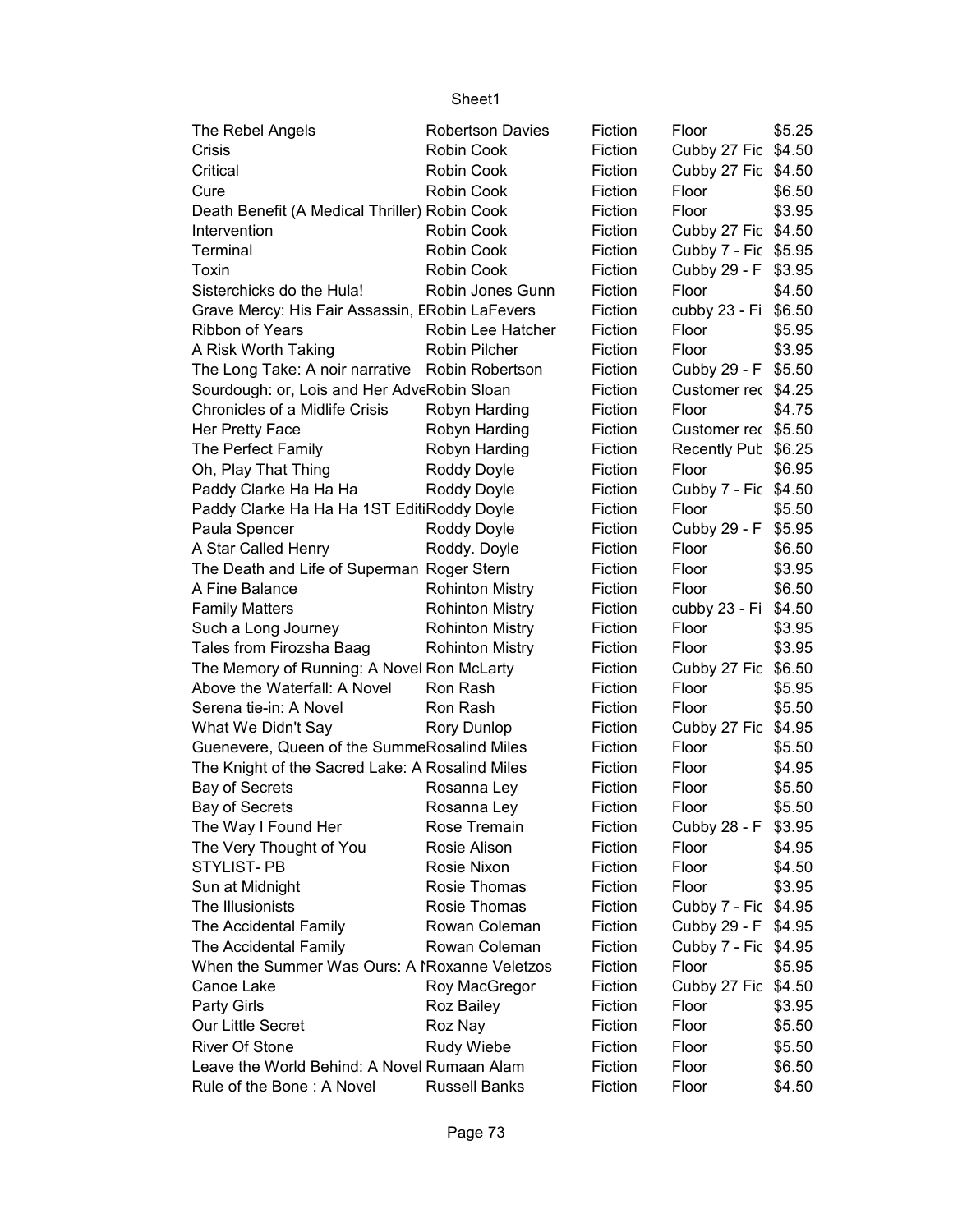|                                                             | Sheet1                        |         |                               |        |
|-------------------------------------------------------------|-------------------------------|---------|-------------------------------|--------|
| <b>Noise</b>                                                | <b>Russell Smith</b>          | Fiction | Floor                         | \$4.50 |
| Matthew & Son                                               | <b>Ruth Hamilton</b>          | Fiction | Floor                         | \$3.95 |
| The Keeper of Lost Things                                   | Ruth Hogan                    | Fiction | Floor                         | \$4.95 |
| Adam and Eve and Pinch Me: A NRUTH RENDELL                  |                               | Fiction | Floor                         | \$6.50 |
| Blacktop Wasteland: A Novel                                 | S. A. Cosby                   | Fiction | Cubby 28 - F                  | \$6.50 |
| One Crow Alone (After the Snow) S. D. Crockett              |                               | Fiction | Cubby 29 - F                  | \$6.50 |
| Overheard in New York UPDATEIS. Morgan Friedman, Mi Fiction |                               |         | Cubby 28 - F                  | \$4.50 |
| Under Enemy Colors (The AdventS. Thomas Russell             |                               | Fiction | Cubby 7 - Fic \$4.50          |        |
| My Sister is Lies: A gripping and S.D. Robertson            |                               | Fiction | Floor                         | \$5.50 |
| The Uninvited Guests: A Novel                               | Sadie Jones                   | Fiction | Floor                         | \$5.50 |
| Bone and Bread                                              | Saleema Nawaz                 | Fiction | Floor                         | \$4.95 |
| The Nine Lives of Charlotte Taylo Sally Armstrong           |                               | Fiction | cubby 23 - Fi                 | \$4.95 |
| Rebecca's Tale: A Novel                                     | Sally Beauman                 | Fiction | Floor                         | \$5.95 |
| Rebecca's Tale: A Novel                                     | Sally Beauman                 | Fiction | Floor                         | \$5.95 |
| With Friends Like These: A Novel Sally Koslow               |                               | Fiction | Floor                         | \$5.25 |
| Mad Meg                                                     | Sally Morrison                | Fiction | Floor                         | \$4.50 |
| The Man Who Loved Jane Auster Sally Smith O'Rourke          |                               | Fiction | Cubby 29 - F                  | \$4.50 |
| The Ground Beneath Her Feet                                 | Salman Rushdie                | Fiction | Cubby 27 Fic                  | \$6.50 |
| The Ask: A Novel                                            | Sam Lipsyte                   | Fiction | Floor                         | \$5.95 |
| Until You're Mine                                           | Samantha Hayes                | Fiction | Cubby 7 - Fic \$4.50          |        |
| The Bone Season: A Novel                                    | Samantha Shannon              | Fiction | Floor                         | \$5.50 |
| The Bone Season: A Novel                                    | Samantha Shannon              | Fiction | Cubby 28 - F                  | \$5.50 |
| Ravenscraig                                                 | Sandi Krawchenko Altn«Fiction |         | Floor                         | \$4.50 |
| The Chrome Suite                                            | Sandra Birdsell               | Fiction | Floor                         | \$5.95 |
| A Whole New Light: A Novel                                  | Sandra Brown                  | Fiction | B <sub>2</sub>                | \$4.95 |
| Charade                                                     | Sandra Brown                  | Fiction | B <sub>2</sub>                | \$3.60 |
| Chill Factor: A Novel                                       | Sandra Brown                  | Fiction | B <sub>2</sub>                | \$3.95 |
| Chill Factor: A Novel                                       | Sandra Brown                  | Fiction | B <sub>2</sub>                | \$4.50 |
| Friction                                                    | Sandra Brown                  | Fiction | B <sub>2</sub>                | \$2.48 |
| Hawk O'Toole's Hostage: A NovelSandra Brown                 |                               | Fiction | B <sub>2</sub>                | \$3.50 |
| In a Class by Itself: A Novel                               | Sandra Brown                  | Fiction | B <sub>2</sub>                | \$3.50 |
| Led Astray & The Devil's Own                                | Sandra Brown                  | Fiction | B <sub>2</sub>                | \$3.95 |
| Lethal                                                      | Sandra Brown                  | Fiction | B <sub>2</sub>                | \$3.95 |
| Long Time Coming                                            | Sandra Brown                  | Fiction | B <sub>2</sub>                | \$3.50 |
| Love Beyond Reason                                          | Sandra Brown                  | Fiction | B <sub>2</sub>                | \$3.50 |
| Mean Streak                                                 | Sandra Brown                  | Fiction | Cubby 13-Po                   | \$3.95 |
| Mirror Image                                                | Sandra Brown                  | Fiction | B2                            | \$5.50 |
| Mirror Image                                                | Sandra Brown                  | Fiction | B <sub>2</sub>                | \$4.95 |
| Mirror Image                                                | Sandra Brown                  | Fiction | B <sub>2</sub>                | \$3.95 |
| Outfox                                                      | Sandra Brown                  | Fiction | B <sub>2</sub>                | \$4.95 |
| Outfox                                                      | Sandra Brown                  | Fiction | B <sub>2</sub>                | \$5.50 |
| Rainwater                                                   | Sandra Brown                  | Fiction | B <sub>2</sub>                | \$3.95 |
| Rainwater                                                   | Sandra Brown                  | Fiction | TallB <sub>2</sub>            | \$5.50 |
| Ricochet: A Novel                                           | Sandra Brown                  | Fiction | B <sub>2</sub>                | \$4.50 |
| Seeing Red                                                  | Sandra Brown                  | Fiction |                               | \$6.50 |
| Smash Cut: A Novel                                          | Sandra Brown                  | Fiction | Cubby 2-Pop<br>B <sub>2</sub> | \$4.50 |
| Smoke Screen: A Novel                                       | Sandra Brown                  | Fiction | B <sub>2</sub>                | \$4.50 |
| Sting                                                       | Sandra Brown                  | Fiction | <b>B2</b>                     | \$4.25 |
| Tailspin                                                    | Sandra Brown                  | Fiction | B <sub>2</sub>                | \$3.95 |
|                                                             |                               |         |                               |        |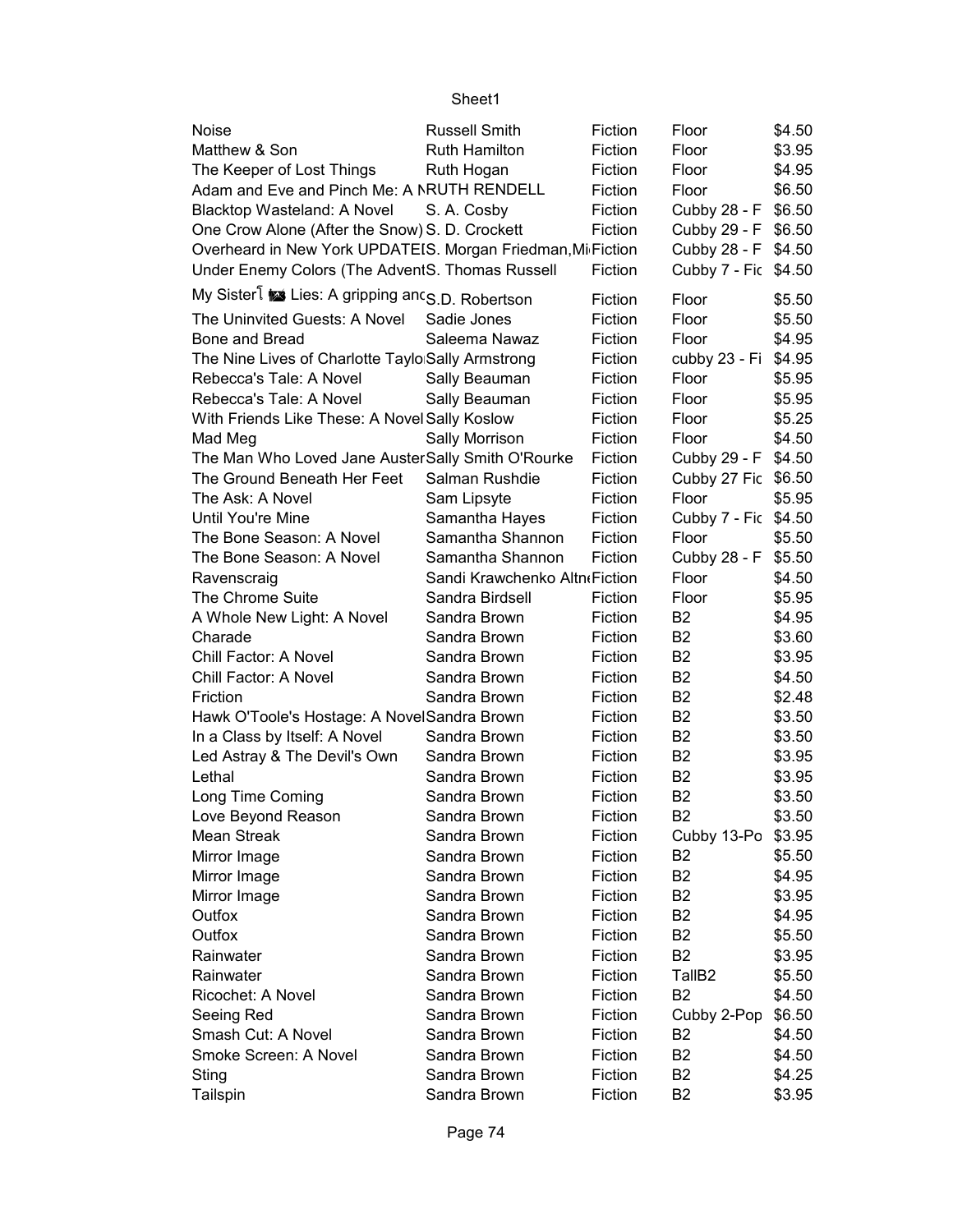| Texas! Lucky (Texas! Tyler Famil) Sandra Brown            | Fiction              | B2      | \$5.95               |        |
|-----------------------------------------------------------|----------------------|---------|----------------------|--------|
| The Crush                                                 | Sandra Brown         | Fiction | B <sub>2</sub>       | \$5.50 |
| The Crush                                                 | Sandra Brown         | Fiction | B <sub>2</sub>       | \$4.25 |
| The Rana Look                                             | Sandra Brown         | Fiction | B <sub>2</sub>       | \$3.50 |
| The Switch                                                | Sandra Brown         | Fiction | B <sub>2</sub>       | \$4.25 |
| Thick as Thieves                                          | Sandra Brown         | Fiction | B <sub>2</sub>       | \$4.95 |
| Tough Customer: A Novel                                   | Sandra Brown         | Fiction | B <sub>2</sub>       | \$4.50 |
| Tough Customer: A Novel                                   | Sandra Brown         | Fiction | <b>Recently Pub</b>  | \$4.95 |
| White Hot                                                 | Sandra Brown         | Fiction | Cubby 2-Pop          | \$6.50 |
| Always the Baker, Never the Brid & Sandra D. Bricker      |                      | Fiction | Cubby 27 Fic \$4.95  |        |
| Dante's War                                               | Sandra Sabatini      | Fiction | Floor                | \$5.95 |
| Sea of Lost Love                                          | Santa Montefiore     | Fiction | Cubby 28 - F \$3.95  |        |
| Songs of Love and War                                     | Santa Montefiore     | Fiction | Customer rec \$5.50  |        |
| <b>Temptation of Gracie</b>                               | Santa Montefiore     | Fiction | Cubby 28 - F \$5.95  |        |
| The Affair                                                | Santa Montefiore     | Fiction | Floor                | \$3.95 |
| The Beekeeper's Daughter: A NovSanta Montefiore           |                      | Fiction | Cubby 28 - F         | \$5.50 |
| The Mermaid Garden: A Novel                               | Santa Montefiore     | Fiction | Floor                | \$5.95 |
| Precious (Push Movie Tie-in EditicSapphire                |                      | Fiction | Floor                | \$4.95 |
| Push: A Novel                                             | Sapphire             | Fiction | Cubby 28 - F         | \$4.50 |
| The Waiting Time                                          | Sara Banerji         | Fiction | Cubby 28 - F         | \$4.50 |
| The Possessions: A Novel                                  | Sara Flannery Murphy | Fiction | Floor                | \$6.50 |
| Saturn's Return to New York                               | Sara Gran            | Fiction | Floor                | \$4.50 |
| Ape House                                                 | Sara Gruen           | Fiction | Floor                | \$4.95 |
| Flying Changes ----SIGNED----                             | Sara Gruen           | Fiction | Floor                | \$5.95 |
| <b>Riding Lessons</b>                                     | Sara Gruen           | Fiction | Floor                | \$3.95 |
| Water for Elephants                                       | Sara Gruen           | Fiction | Floor                | \$2.95 |
| The Elizas: A Novel                                       | Sara Shepard         | Fiction | Floor                | \$6.50 |
| <b>First Frost</b>                                        | Sarah Addison Allen  | Fiction | cubby 23 - Fi \$4.50 |        |
| Garden Spells: A Novel (Waverly Sarah Addison Allen       |                      | Fiction | cubby 23 - Fi \$4.96 |        |
| The Girl Who Chased the Moon: /Sarah Addison Allen        |                      | Fiction | Customer rec \$5.25  |        |
| The Sugar Queen                                           | Sarah Addison Allen  | Fiction | cubby 23 - Fi \$5.95 |        |
| The Simple Abundance CompanicSarah Ban Breathnach Fiction |                      |         | Floor                | \$3.95 |
| The Guest Book: A Novel                                   | Sarah Blake          | Fiction | Floor                | \$4.95 |
| The Postmistress                                          | Sarah Blake          | Fiction | Floor                | \$6.50 |
| The Postmistress                                          | Sarah Blake          | Fiction | Floor                | \$6.50 |
| The Postmistress                                          | Sarah Blake          | Fiction | Cubby 29 - F \$4.95  |        |
| Sand Daughter                                             | Sarah Bryant         | Fiction | Cubby 4 - Fic \$4.50 |        |
| What I Had Before I Had You: A NSarah Cornwell            |                      | Fiction | Cubby 28 - F         | \$5.95 |
| One                                                       | Sarah Crossan        | Fiction | Floor                | \$5.75 |
| The Guineveres: A Novel                                   | Sarah Domet          | Fiction | Floor                | \$6.50 |
| In The Company Of The Courtesa Sarah Dunant               |                      | Fiction | Floor                | \$5.50 |
| In The Company Of The Courtesa Sarah Dunant               |                      | Fiction | Floor                | \$5.50 |
| The Birth of Venus                                        | Sarah Dunant         | Fiction | Floor                | \$5.50 |
| The arrangement; a novel.                                 | Sarah Dunn           | Fiction | Floor                | \$4.25 |
| The arrangement; a novel.                                 | Sarah Dunn           | Fiction | Cubby 28 - F         | \$4.95 |
| The Electric Michelangelo                                 | Sarah Hall           | Fiction | Floor                | \$4.50 |
| All the Flowers in Paris: A Novel                         | Sarah Jio            | Fiction | Cubby 29 - F         | \$6.50 |
| One Summer in Paris                                       | Sarah Morgan         | Fiction | Floor                | \$6.50 |
| The Summer Seekers: A Novel                               | Sarah Morgan         | Fiction | cubby 23 - Fi \$5.95 |        |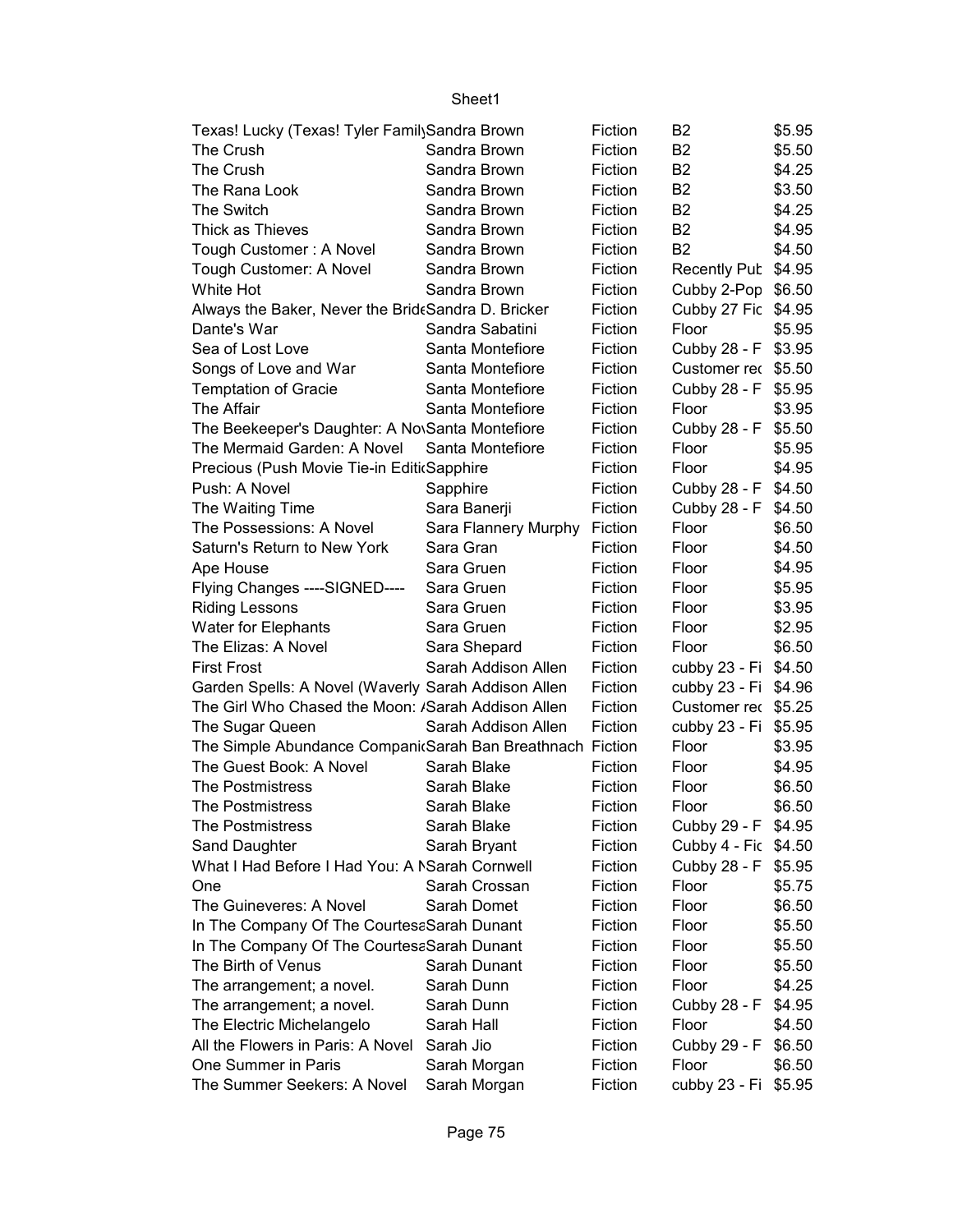| Enjoy the View: An Alaskan GrumSarah Morgenthaler |                               | Fiction | cubby 23 - Fi \$5.95 |        |
|---------------------------------------------------|-------------------------------|---------|----------------------|--------|
| The Opposite of Me: A Novel                       | Sarah Pekkanen                | Fiction | Floor                | \$4.95 |
| These Girls: A Novel                              | Sarah Pekkanen                | Fiction | Floor                | \$4.95 |
| These Girls: A Novel                              | Sarah Pekkanen                | Fiction | Floor                | \$4.95 |
| The Other Half: A Novel                           | Sarah Rayner                  | Fiction | Cubby 28 - F         | \$4.50 |
| The Secret Lives of Fortunate WisSarah Strohmeyer |                               | Fiction | Floor                | \$4.95 |
| The Wordy Shipmates                               | Sarah Vowell                  | Fiction | Cubby 28 - F         | \$5.95 |
| The Little Stranger                               | Sarah Waters                  | Fiction | Floor                | \$6.50 |
| The Little Stranger                               | Sarah Waters                  | Fiction | cubby 23 - Fi        | \$4.95 |
| The Little Stranger                               | Sarah Waters                  | Fiction | cubby 23 - Fi \$4.95 |        |
| The Night Watch                                   | Sarah Waters                  | Fiction | cubby 23 - Fi \$4.50 |        |
| The Paying Guests                                 | Sarah Waters                  | Fiction | Floor                | \$5.50 |
| The Paying Guests                                 | Sarah Waters                  | Fiction | Cubby 7 - Fic \$6.50 |        |
| Tipping the Velvet (Virago V)                     | Sarah Waters                  | Fiction | Floor                | \$4.50 |
| A Year of Marvellous Ways: The ISarah Winman      |                               | Fiction | Floor                | \$5.50 |
| Tin Man                                           | Sarah Winman                  | Fiction | Cubby 7 - Fic \$5.25 |        |
| When God Was a Rabbit                             | Sarah Winman                  | Fiction | Floor                | \$4.95 |
| Dolci di Love: A Novel                            | Sarah-Kate Lynch              | Fiction | Floor                | \$4.50 |
| The Truth and Other Lies                          | Sascha Arango                 | Fiction | Floor                | \$4.50 |
| The Truth and Other Lies: A NoveSascha Arango     |                               | Fiction | Cubby 28 - F \$7.20  |        |
| A Simple Plan                                     | <b>Scott Smith</b>            | Fiction | Cubby 28 - F \$3.95  |        |
| A Simple Plan                                     | <b>Scott Smith</b>            | Fiction | Cubby 28 - F \$4.50  |        |
| A Simple Plan                                     | <b>Scott Smith</b>            | Fiction | Cubby 29 - F         | \$3.95 |
| <b>The Ruins</b>                                  | <b>Scott Smith</b>            | Fiction | Floor                | \$6.50 |
| The Ruins                                         | <b>Scott Smith</b>            | Fiction | Cubby 7 - Fic \$4.50 |        |
| Burden of Proof                                   | <b>Scott Turow</b>            | Fiction | Cubby 2-Pop \$6.50   |        |
| Personal Injuries                                 | <b>Scott Turow</b>            | Fiction | Cubby 8 - Po \$4.95  |        |
| <b>Pleading Guilty</b>                            | <b>Scott Turow</b>            | Fiction | <b>B1</b>            | \$3.60 |
| <b>Pleading Guilty</b>                            | <b>Scott Turow</b>            | Fiction | Cubby 13-Po \$5.95   |        |
| Presumed Innocent                                 | <b>Scott Turow</b>            | Fiction | B <sub>1</sub>       | \$4.50 |
| <b>Reversible Errors</b>                          | <b>Scott Turow</b>            | Fiction | Cubby 2-Pop          | \$3.50 |
| Testimony                                         | <b>Scott Turow</b>            | Fiction | <b>B1</b>            | \$4.50 |
| Testimony                                         | <b>Scott Turow</b>            | Fiction | <b>B1</b>            | \$4.50 |
| Testimony                                         | <b>Scott Turow</b>            | Fiction | TallB <sub>2</sub>   | \$6.50 |
| The Burden of Proof                               | <b>Scott Turow</b>            | Fiction | <b>B1</b>            | \$5.25 |
| The Last Trial (Kindle County)                    | <b>Scott Turow</b>            | Fiction | B1                   | \$4.95 |
| THE LAWS OF OUR FATHERS                           | <b>SCOTT TUROW</b>            | Fiction | B <sub>1</sub>       | \$5.95 |
| The Laws of Our Fathers                           | <b>Scott Turow</b>            | Fiction | Cubby 2-Pop          | \$3.50 |
| presumed innocent                                 | Scott Turow Jean Clem Fiction |         | B1                   | \$5.50 |
| Come Home                                         | Scottoline, Lisa              | Fiction | Floor                | \$5.95 |
| Come Home                                         | Scottoline, Lisa              | Fiction | Customer rec         | \$5.95 |
| Come Home                                         | Scottoline, Lisa              | Fiction | Cubby 24 - F         | \$5.95 |
| Falling for London: A Cautionary 1Sean Mallen     |                               | Fiction | Floor                | \$5.50 |
| Us Conductors                                     | Sean Michaels                 | Fiction | Cubby 4 - Fic        | \$6.50 |
| The Secret Scripture                              | Sebastian Barry               | Fiction | Floor                | \$6.50 |
| Find Me in Havana: A Novel                        | Serena Burdick                | Fiction | Cubby 7 - Fic \$4.50 |        |
| The Twilight Watch (Watch, Book Sergei Lukyanenko |                               | Fiction | cubby 23 - Fi        | \$4.95 |
| Despite the Falling Snow                          | Shamim Sarif                  | Fiction | Floor                | \$4.95 |
| Under This Unbroken Sky                           | Shandi Mitchell               | Fiction | Floor                | \$4.50 |
|                                                   |                               |         |                      |        |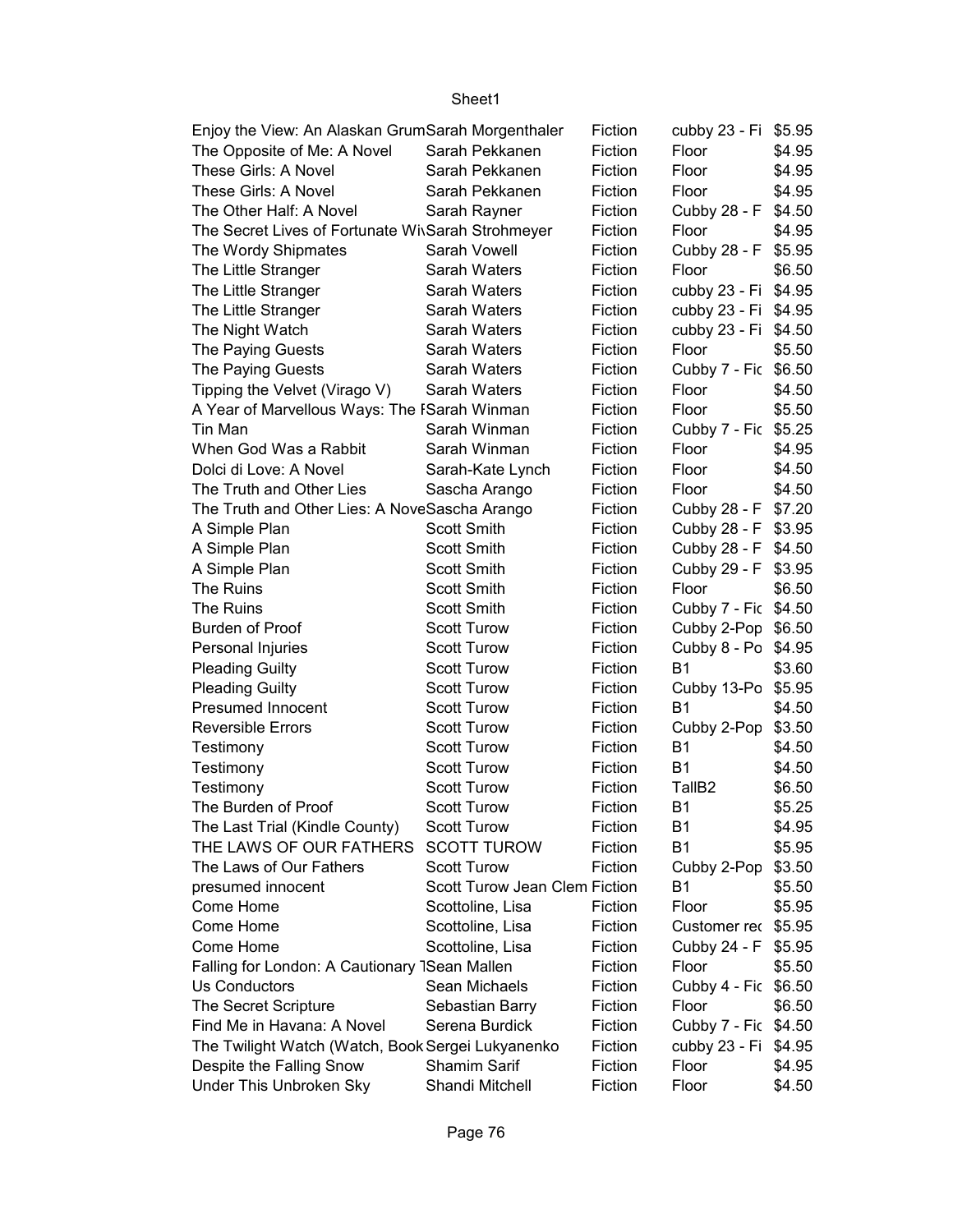|         | Stickboy                                                          | Shane Koyczan             | Fiction | Floor                | \$4.95 |
|---------|-------------------------------------------------------------------|---------------------------|---------|----------------------|--------|
|         | The Difficult Saint: A Catherine LeSharan Newman                  |                           | Fiction | Floor                | \$5.95 |
|         | The Sunne in Splendour                                            | Sharon Kay Penman         | Fiction | Cubby 4 - Fic        | \$4.50 |
|         | Bimbos of the Death Sun (Windw:Sharyn McCrumb                     | Fiction                   | Floor   | \$2.95               |        |
|         | <b>Bad Behaviour</b>                                              | Sheila O'Flanagan         | Fiction | Floor                | \$3.95 |
|         | Connections                                                       | Sheila O'Flanagan         | Fiction | Floor                | \$4.50 |
|         | Far from over                                                     | Sheila O'Flanagan         | Fiction | Floor                | \$4.25 |
|         | If You Were Me                                                    | Sheila O'Flanagan         | Fiction | Floor                | \$5.25 |
|         | My Favourite Goodbye                                              | Sheila O'Flanagan         | Fiction | Floor                | \$4.50 |
|         | Someone Special                                                   | Sheila O'Flanagan         | Fiction | Cubby 29 - F         | \$4.50 |
|         | Stand By Me                                                       | Sheila O'Flanagan         | Fiction | Floor                | \$5.25 |
|         | The Perfect Man                                                   | Sheila O'Flanagan         | Fiction | Cubby 28 - F         | \$4.50 |
|         | Too Good to Be True                                               | Sheila O'Flanagan         | Fiction | cubby 23 - Fi \$4.50 |        |
|         | Nothing Lasts forever                                             | Sheldon Sidney            | Fiction | Floor                | \$2.95 |
|         | <b>Criminal Intent</b>                                            | Sheldon Siegel            | Fiction | Floor                | \$3.95 |
|         | Dancer                                                            | <b>Shelley Peterson</b>   | Fiction | Floor                | \$4.50 |
|         | Stagestruck                                                       | Shelley Peterson          | Fiction | Floor                | \$4.50 |
|         | Her Secret: The Amish of Hart CoShelley Shepard Gray              |                           | Fiction | Floor                | \$5.50 |
|         | His Risk: The Amish of Hart CounShelley Shepard Gray              |                           | Fiction | Floor                | \$4.50 |
|         | The Quintland Sisters: A Novel                                    | Shelley Wood              | Fiction | Customer rec \$4.95  |        |
|         | Sailor Girl                                                       | Sheree-Lee Olson          | Fiction | cubby 23 - Fi \$4.95 |        |
|         | The Mammoth Cheese: A Novel Sheri Holman                          |                           | Fiction | Cubby 24 - F         | \$6.50 |
|         | The Rapture of Canaan                                             | Sheri Reynolds            | Fiction | Floor                | \$4.50 |
|         | The Virgin's Tale                                                 | <b>Sherri Smith</b>       | Fiction | cubby 23 - Fi        | \$4.50 |
|         | Prayers and Lies                                                  | <b>Sherri Wood Emmons</b> | Fiction | Floor                | \$3.95 |
|         | Secret Daughter: A Novel                                          | Shilpi Somaya Gowda       | Fiction | cubby 23 - Fi        | \$5.50 |
|         | The Golden Son                                                    | Shilpi Somaya Gowda       | Fiction | Floor                | \$5.95 |
|         | The Golden Son                                                    | Shilpi Somaya Gowda       | Fiction | Cubby 28 - F         | \$5.95 |
|         | The Golden Son                                                    | Shilpi Somaya Gowda       | Fiction | cubby 23 - Fi        | \$5.95 |
|         | The Golden Son: A Novel                                           | Shilpi Somaya Gowda       | Fiction | Floor                | \$5.95 |
|         | The Golden Son: A Novel                                           | Shilpi Somaya Gowda       | Fiction | Floor                | \$4.95 |
|         | The Shape of Family: A Novel                                      | Shilpi Somaya Gowda       | Fiction | Floor                | \$5.50 |
| ~~NEW~~ | Mad Monks and Blod Diamonds                                       | Shinestone, Allysina      | Fiction | Cubby 28 - F         | \$4.50 |
|         | The Haunting of Hill House                                        | Shirley Jackson           | Fiction | Floor                | \$6.50 |
|         | <b>Crucible of Secrets</b>                                        | Shona MacLean             | Fiction | Floor                | \$5.50 |
|         | The Redemption of Alexander Se Shona Maclean                      |                           | Fiction | Floor                | \$5.25 |
|         | Teatime for the Firefly                                           | Shona Patel               | Fiction | Floor                | \$4.95 |
|         | Dork: The Incredible Adventures (Sidin Vadukut                    |                           | Fiction | Floor                | \$4.50 |
|         | God Save the Dork                                                 | Sidin Vadukut             | Fiction | Floor                | \$4.50 |
|         | Are You Afraid of the Dark?                                       | Sidney Sheldon            | Fiction | Floor                | \$3.95 |
|         | Are You Afraid of the Dark?                                       | Sidney Sheldon            | Fiction | Floor                | \$3.95 |
|         | Bloodline                                                         | Sidney Sheldon            | Fiction | Cubby 27 Fic         | \$3.95 |
|         | If Tomorrow Comes                                                 | Sidney Sheldon            | Fiction | Floor                | \$3.95 |
|         | If Tomorrow Comes                                                 | Sidney Sheldon            | Fiction | Cubby 27 Fic \$3.95  |        |
|         | Morning, Noon & Night                                             | Sidney Sheldon            | Fiction | Cubby 27 Fic \$3.95  |        |
|         | Rage of Angels                                                    | Sidney Sheldon            | Fiction | Cubby 7 - Fic \$3.95 |        |
|         | The Stars Shine Down, The DoonSidney Sheldon                      |                           | Fiction | Floor                | \$3.95 |
|         | Sidney Sheldon's After the Darkn Sidney Sheldon, Tilly Ba Fiction |                           |         | Floor                | \$4.50 |
|         | Sidney Sheldon's Chasing Tomor Sidney Sheldon, Tilly Ba Fiction   |                           |         | Floor                | \$5.50 |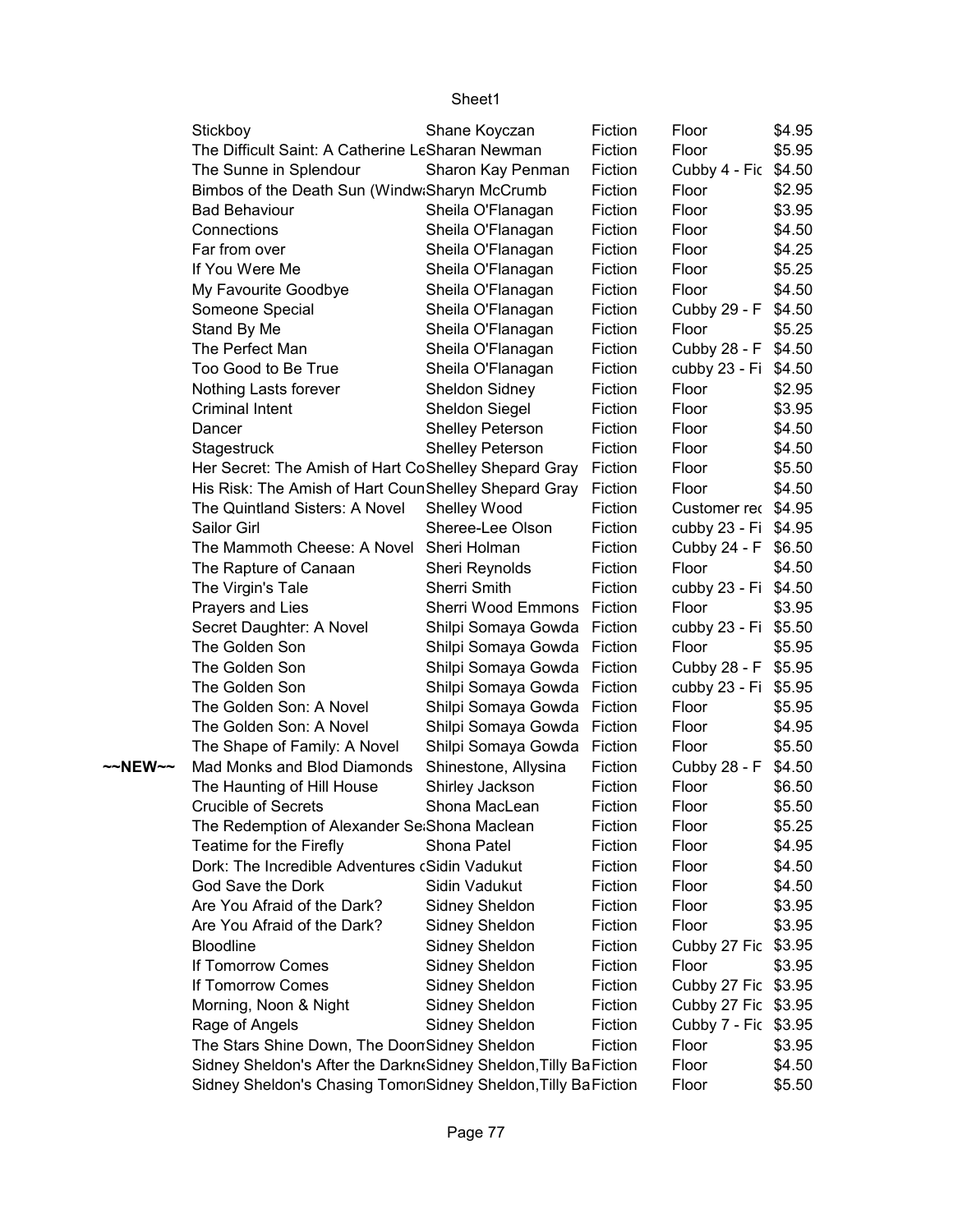| Sidney Sheldon's The Tides of MtSidney Sheldon, Tilly BaFiction<br>Floor<br>\$4.95 |                           |         |                      |        |  |  |
|------------------------------------------------------------------------------------|---------------------------|---------|----------------------|--------|--|--|
| Thief of Glory: A Novel                                                            | Sigmund Brouwer           | Fiction | Floor                | \$4.95 |  |  |
| Sashenka                                                                           | Simon Montefiore          | Fiction | cubby 23 - Fi        | \$6.50 |  |  |
| Centurion                                                                          | Simon Scarrow             | Fiction | Floor                | \$3.95 |  |  |
| The Eagle's Conquest: A Novel of Simon Scarrow                                     |                           | Fiction | cubby 23 - Fi \$4.50 |        |  |  |
| The Generals                                                                       | Simon Scarrow             | Fiction | Floor                | \$3.95 |  |  |
| When the Eagle Hunts                                                               | Simon Scarrow             | Fiction | Floor                | \$3.50 |  |  |
| Sanctus (The Sanctus Trilogy)                                                      | Simon Toyne               | Fiction | cubby 23 - Fi \$4.50 |        |  |  |
| The Boy Who Saw: A Solomon CiSimon Toyne                                           |                           | Fiction | Floor                | \$4.95 |  |  |
| The Key                                                                            | Simon Toyne               | Fiction | Floor                | \$5.50 |  |  |
| The Searcher: A Novel (Solomon Simon Toyne                                         |                           | Fiction | Cubby 28 - F         | \$4.50 |  |  |
| This Child of Mine                                                                 | <b>Sinead Moriarty</b>    | Fiction | Floor                | \$4.50 |  |  |
| Disappearing Moon Cafe: A Nove Sky Lee                                             |                           | Fiction | Floor                | \$3.95 |  |  |
| The Long Walk: The True Story o Slavomir Rawicz                                    |                           | Fiction | Floor                | \$4.25 |  |  |
| The Clasp                                                                          | <b>Sloane Crosley</b>     | Fiction | Cubby 27 Fic \$5.50  |        |  |  |
| Power of the Sword                                                                 | Smith W                   | Fiction | <b>B1</b>            | \$5.95 |  |  |
| The Dress in the Window: A NoveSofia Grant                                         |                           | Fiction | Floor                | \$5.50 |  |  |
| The Oyster Thief: A Novel                                                          | Sonia Faruqi              | Fiction | Floor                | \$6.50 |  |  |
| Thursday's Child                                                                   | Sonya Hartnett            | Fiction | Floor                | \$5.95 |  |  |
| La Plus Uno                                                                        | Sophia Money-Coutts       | Fiction | Cubby 27 Fic \$5.50  |        |  |  |
| A Desirable Residence                                                              | Sophie Kinsella           | Fiction | Floor                | \$4.50 |  |  |
| Can You Keep a Secret?                                                             | Sophie Kinsella           | Fiction | Cubby 7 - Fic \$4.95 |        |  |  |
| <b>Cocktails for Three</b>                                                         | Sophie Kinsella           | Fiction | Floor                | \$4.50 |  |  |
| Confessions of a Shopaholic                                                        | Sophie Kinsella           | Fiction | Cubby 29 - F \$3.95  |        |  |  |
| Confessions of a Shopaholic (ShcSophie Kinsella                                    |                           | Fiction | Cubby 29 - F \$4.50  |        |  |  |
| <b>Finding Audrey</b>                                                              | Sophie Kinsella           | Fiction | Cubby 7 - Fic \$5.95 |        |  |  |
| I Owe You One: A Novel                                                             | Sophie Kinsella           | Fiction | Cubby 27 Fic \$5.50  |        |  |  |
| I've Got Your Number: A Novel                                                      | Sophie Kinsella           | Fiction | Cubby 29 - F \$5.95  |        |  |  |
| Mini Shopaholic                                                                    | Sophie Kinsella           | Fiction | Floor                | \$5.95 |  |  |
| My Not So Perfect Life: A Novel                                                    | Sophie Kinsella           | Fiction | Cubby 29 - F \$5.95  |        |  |  |
| Shopaholic Takes Manhattan                                                         | Sophie Kinsella           | Fiction | Floor                | \$3.50 |  |  |
| Shopaholic Takes Manhattan                                                         | Sophie Kinsella           | Fiction | Cubby 7 - Fic \$5.25 |        |  |  |
| Shopaholic Ties the Knot (Shopal Sophie Kinsella                                   |                           | Fiction | Cubby 7 - Fic \$4.95 |        |  |  |
| Shopaholic to the Rescue: A NovtSophie Kinsella                                    |                           | Fiction | Cubby 28 - F         | \$5.95 |  |  |
| Shopaholic to the Stars: A Novel Sophie Kinsella                                   |                           | Fiction | Floor                | \$5.95 |  |  |
| Shopaholic to the Stars: A Novel Sophie Kinsella                                   |                           | Fiction | Cubby 28 - F \$5.95  |        |  |  |
| Surprise Me: A Novel                                                               | Sophie Kinsella           | Fiction | Cubby 28 - F \$5.25  |        |  |  |
| The Undomestic Goddess                                                             | Sophie Kinsella           | Fiction | Cubby 7 - Fic \$5.25 |        |  |  |
| <b>Twenties Girl</b>                                                               | Sophie Kinsella           | Fiction | Cubby 29 - F \$5.95  |        |  |  |
| Twenties Girl: A Novel                                                             | Sophie Kinsella           | Fiction | Cubby 28 - F \$4.50  |        |  |  |
| Wedding Night: A Novel                                                             | Sophie Kinsella           | Fiction | Cubby 7 - Fic \$4.50 |        |  |  |
| Naked Brunch                                                                       | Sparkle Hayter            | Fiction | Cubby 27 Fic \$6.50  |        |  |  |
| While Justice Sleeps: A Novel                                                      | <b>Stacey Abrams</b>      | Fiction | Floor                | \$6.95 |  |  |
| Past Tense: A Novel                                                                | <b>Star Spider</b>        | Fiction | Floor                | \$6.50 |  |  |
| The World of Cats                                                                  | Stefano Salviati          | Fiction | Out Front            | \$6.50 |  |  |
| Everybody Rise: A Novel                                                            | <b>Stephanie Clifford</b> | Fiction | Floor                | \$5.95 |  |  |
| <b>Big Girl Panties: A Novel</b>                                                   | Stephanie Evanovich       | Fiction | Floor                | \$6.50 |  |  |
| The Sweet Spot: A Novel                                                            | Stephanie Evanovich       | Fiction | Floor                | \$3.95 |  |  |
| No One Is Coming to Save Us: A Stephanie Powell WattsFiction                       |                           |         | Floor                | \$6.50 |  |  |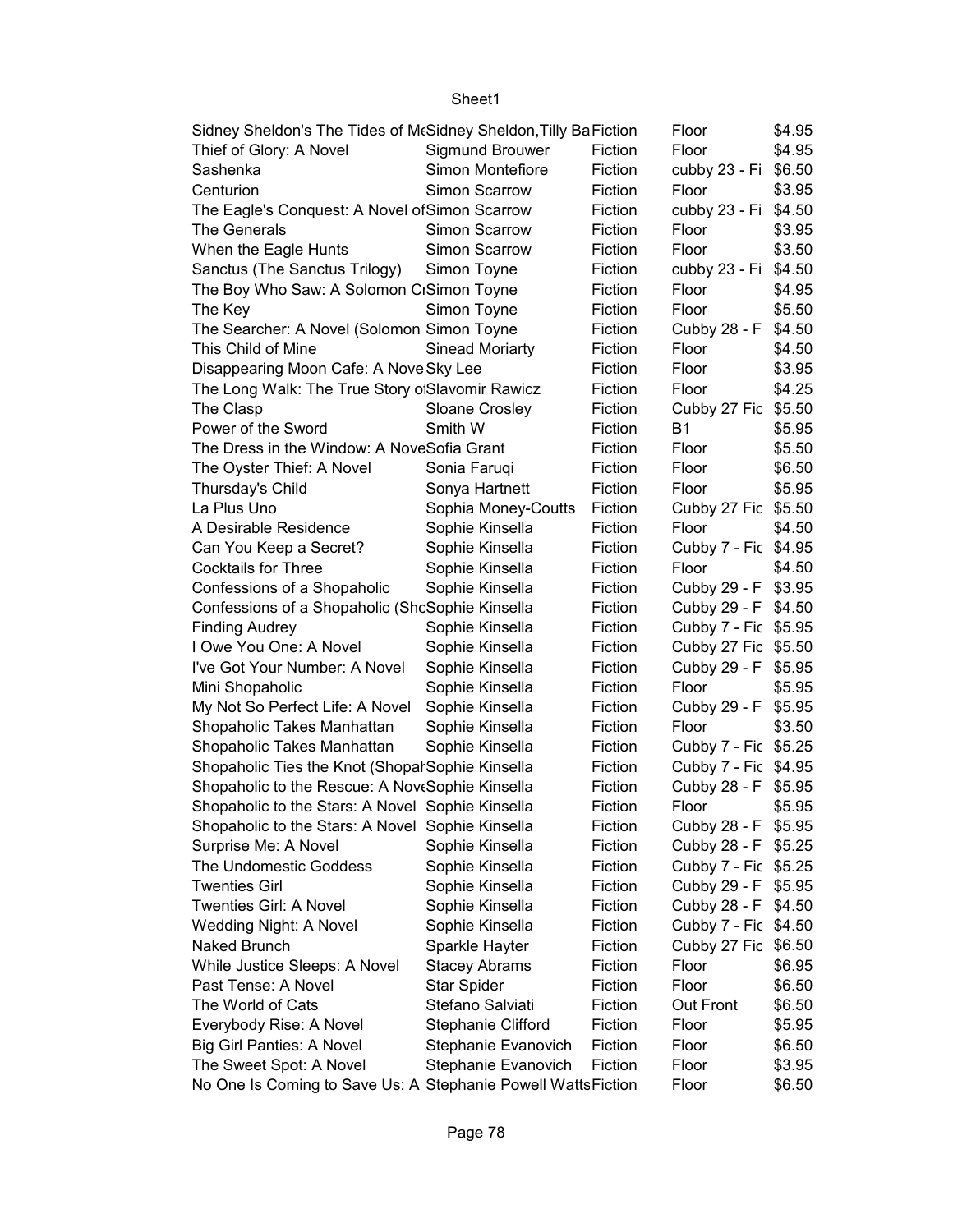| Rothman Scandal: A Novel                                      |                              | Stephen Birmingham | Fiction            | Floor                          | \$6.50           |
|---------------------------------------------------------------|------------------------------|--------------------|--------------------|--------------------------------|------------------|
| A Year in the Merde                                           | <b>Stephen Clarke</b>        |                    | Fiction            | Floor                          | \$5.25           |
| Merde Actually                                                | <b>Stephen Clarke</b>        |                    | Fiction            | Floor                          | \$4.50           |
| Merde Actually                                                | <b>Stephen Clarke</b>        |                    | Fiction            | Cubby 24 - F                   | \$3.95           |
| Cuba                                                          | Stephen Coonts               |                    | Fiction            | Floor                          | \$6.50           |
| Hong Kong (A Jake Grafton Nove Stephen Coonts                 |                              |                    | Fiction            | Floor                          | \$3.95           |
| Liars & Thieves: A Novel (Tommy Stephen Coonts                |                              |                    | Fiction            | Cubby 7 - Fic                  | \$3.95           |
| Minotaur                                                      | <b>Stephen Coonts</b>        |                    | Fiction            | Floor                          | \$6.50           |
| Minotaur                                                      | <b>Stephen Coonts</b>        |                    | Fiction            | Floor                          | \$6.50           |
| Pirate Alley: A Novel                                         | <b>Stephen Coonts</b>        |                    | Fiction            | Floor                          | \$6.50           |
| Saucer: The Conquest                                          | <b>Stephen Coonts</b>        |                    | Fiction            | Floor                          | \$5.95           |
| The Assassin: A Novel                                         | <b>Stephen Coonts</b>        |                    | Fiction            | Floor                          | \$6.50           |
| The Disciple (Tommy Carmellini, IStephen Coonts               |                              |                    | Fiction            | Floor                          | \$4.50           |
| The Traitor (Tommy Carmellini, B <sub>'</sub> Stephen Coonts  |                              |                    | Fiction            | Floor                          | \$6.50           |
| The Traitor (Tommy Carmellini, B <sub>'</sub> Stephen Coonts  |                              |                    | Fiction            | Floor                          | \$6.50           |
| Payback (Stephen Coonts' Deep   Stephen Coonts, Jim DeFiction |                              |                    |                    | Floor                          | \$4.25           |
| The Chairman: A Novel                                         | <b>Stephen Frey</b>          |                    | Fiction            | Cubby 29 - F                   | \$3.95           |
| The Day Trader                                                | <b>Stephen Frey</b>          |                    | Fiction            | cubby 23 - Fi                  | \$3.95           |
| The hippopotamus                                              | Stephen FRY                  |                    | Fiction            | Cubby 28 - F                   | \$6.50           |
| Bag of Bones                                                  | <b>Stephen King</b>          |                    | Fiction            | B <sub>2</sub>                 | \$5.50           |
| Bag of Bones                                                  | Stephen King                 |                    | Fiction            | <b>B2</b>                      | \$6.95           |
| Bag of Bones                                                  | <b>Stephen King</b>          |                    | Fiction            | B <sub>2</sub>                 | \$6.95           |
| Bag of Bones                                                  | <b>Stephen King</b>          |                    | Fiction            | Cubby 18 - P                   | \$6.95           |
| Bag of Bones: A Novel                                         | Stephen King                 |                    | Fiction            | B <sub>2</sub>                 | \$4.95           |
| <b>Black House</b>                                            | Stephen King                 |                    | Fiction            | B <sub>2</sub>                 | \$4.25           |
| <b>Blockade Billy</b>                                         | Stephen King                 |                    | Fiction            | Floor                          | \$5.50           |
| Cell: A Novel                                                 | <b>Stephen King</b>          |                    | Fiction            | <b>B2</b>                      | \$4.50           |
| Cell: A Novel                                                 | Stephen King                 |                    | Fiction            | Cubby 18 - P                   | \$6.95           |
| Coffey on the Mile (The Green MilStephen King                 |                              |                    | Fiction            | B <sub>2</sub>                 | \$1.95           |
| Coffey's Hands (The Green Mile, Stephen King                  |                              |                    | Fiction            | B <sub>2</sub>                 | \$1.95           |
| Danse Macabre                                                 | Stephen King                 |                    | Fiction            | B <sub>2</sub>                 | \$5.50           |
| Desperation                                                   | <b>Stephen King</b>          |                    | Fiction            | B <sub>2</sub>                 | \$4.25           |
| Desperation                                                   | Stephen King                 |                    | Fiction            | B <sub>2</sub>                 | \$4.25           |
| Desperation                                                   | Stephen King                 |                    | Fiction            | B <sub>2</sub>                 | \$4.25           |
| Dolores Claiborne                                             | Stephen King                 |                    | Fiction            | B <sub>2</sub>                 | \$5.95           |
| Dolores Claiborne                                             |                              |                    | Fiction            | B <sub>2</sub>                 | \$5.95           |
| Dolores Claiborne                                             | Stephen King<br>Stephen King |                    | Fiction            | B <sub>2</sub>                 | \$5.95           |
| Dolores Claiborne                                             |                              |                    | Fiction            |                                | \$5.95           |
|                                                               | <b>Stephen King</b>          |                    | Fiction            | Cubby 18 - P<br>B <sub>2</sub> | \$6.50           |
| Dreamcatcher                                                  | <b>Stephen King</b>          |                    | Fiction            | B <sub>2</sub>                 |                  |
| Dreamcatcher                                                  | <b>Stephen King</b>          |                    | Fiction            | B <sub>2</sub>                 | \$4.25<br>\$7.50 |
| Duma Key                                                      | Stephen King                 |                    |                    | B <sub>2</sub>                 |                  |
| Duma Key                                                      | <b>Stephen King</b>          |                    | Fiction            | B <sub>2</sub>                 | \$4.95           |
| Everything's Eventual: 14 Dark TaStephen King                 |                              |                    | Fiction<br>Fiction | B <sub>2</sub>                 | \$4.25           |
| Everything's Eventual: 14 Dark TaStephen King                 |                              |                    |                    |                                | \$6.95           |
| Finders Keepers: A Novel                                      | Stephen King                 |                    | Fiction            | Cubby 18 - P<br>B <sub>2</sub> | \$6.95           |
| Four Past Midnight                                            | Stephen King                 |                    | Fiction            | B <sub>2</sub>                 | \$6.00           |
| Four Past Midnight                                            | Stephen King                 |                    | Fiction            |                                | \$6.95           |
| Four Past Midnight                                            | Stephen King                 |                    | Fiction            | B <sub>2</sub>                 | \$6.95           |
| Four Past Midnight                                            | Stephen King                 |                    | Fiction            | B <sub>2</sub>                 | \$6.95           |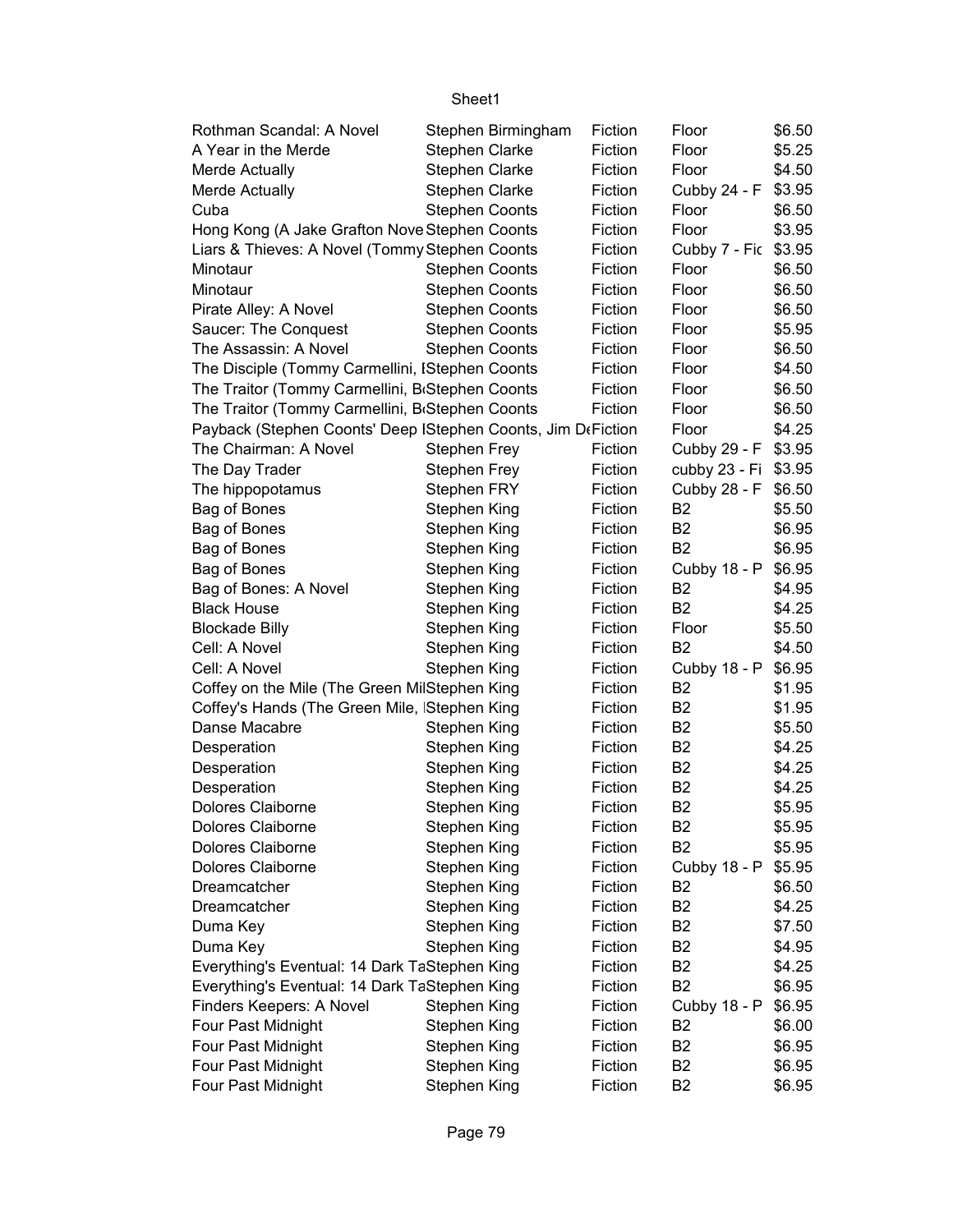| Four Past Midnight (Signet)                   | Stephen King        | Fiction | B <sub>2</sub> | \$4.25 |
|-----------------------------------------------|---------------------|---------|----------------|--------|
| Four Past Midnight (Signet)                   | Stephen King        | Fiction | B <sub>2</sub> | \$4.25 |
| From a Buick 8                                | Stephen King        | Fiction | B <sub>2</sub> | \$6.50 |
| From a Buick 8                                | Stephen King        | Fiction | B <sub>2</sub> | \$4.25 |
| From a Buick 8                                | Stephen King        | Fiction | B <sub>2</sub> | \$4.25 |
| From a Buick 8                                | Stephen King        | Fiction | B <sub>2</sub> | \$4.25 |
| From a Buick 8                                | Stephen King        | Fiction | B <sub>2</sub> | \$6.50 |
| Full Dark, No Stars                           | Stephen King        | Fiction | B <sub>2</sub> | \$6.50 |
| Full Dark, No Stars                           | Stephen King        | Fiction | B <sub>2</sub> | \$6.50 |
| Full Dark, No Stars                           | Stephen King        | Fiction | Cubby 18 - P   | \$6.50 |
| Full Dark, No Stars                           | Stephen King        | Fiction | Cubby 13-Po    | \$6.50 |
| Green Mile book 4: The Bad Deat Stephen King  |                     | Fiction | B <sub>2</sub> | \$1.95 |
| Green Mile book 4: The Bad Deat Stephen King  |                     | Fiction | B <sub>2</sub> | \$1.95 |
| Green mile, book 1                            | Stephen King        | Fiction | B <sub>2</sub> | \$1.95 |
| Hearts In Atlantis                            | Stephen King        | Fiction | B <sub>2</sub> | \$4.25 |
| If It Bleeds                                  | Stephen King        | Fiction | B <sub>2</sub> | \$7.50 |
| Joyland                                       | Stephen King        | Fiction | B <sub>2</sub> | \$3.50 |
| <b>Just After Sunset: Stories</b>             | Stephen King        | Fiction | B <sub>2</sub> | \$6.95 |
| Mr. Mercedes: A Novel                         | Stephen King        | Fiction | Cubby 18 - P   | \$6.50 |
| Needful Things: The Last Castle FStephen King |                     | Fiction | B <sub>2</sub> | \$5.95 |
| Needful Things: The Last Castle FStephen King |                     | Fiction | B <sub>2</sub> | \$4.50 |
| Needful Things: The Last Castle FStephen King |                     | Fiction | B <sub>2</sub> | \$4.50 |
| Needful Things: The Last Castle FStephen King |                     | Fiction | B <sub>2</sub> | \$4.50 |
| Nightmares & Dreamscapes                      | Stephen King        | Fiction | B <sub>2</sub> | \$7.95 |
| Revival: A Novel                              | Stephen King        | Fiction | B <sub>2</sub> | \$6.95 |
| Song of Susannah (The Dark TowStephen King    |                     | Fiction | B <sub>2</sub> | \$4.50 |
| The Bazaar of Bad Dreams: Stori Stephen King  |                     | Fiction | Cubby 18 - P   | \$7.50 |
| The Dark Half                                 | Stephen King        | Fiction | B <sub>2</sub> | \$4.25 |
| The Dark Half                                 | Stephen King        | Fiction | B <sub>2</sub> | \$3.95 |
| The Dark Half                                 | Stephen King        | Fiction | B <sub>2</sub> | \$6.00 |
| The Dark Half                                 | Stephen King        | Fiction | B <sub>2</sub> | \$6.95 |
| The Dark Tower V: Wolves of the Stephen King  |                     | Fiction | B <sub>2</sub> | \$6.25 |
| The Drawing of the Three (Dark TStephen King  |                     | Fiction | B <sub>2</sub> | \$3.95 |
| The Drawing of the Three (Dark TStephen King  |                     | Fiction | B <sub>2</sub> | \$3.95 |
| The Drawing of the Three (Dark TStephen King  |                     | Fiction | B <sub>2</sub> | \$3.95 |
| The Drawing of the Three: (The DStephen King  |                     | Fiction | B <sub>2</sub> | \$4.50 |
| The Duma Key                                  | <b>Stephen King</b> | Fiction | B <sub>2</sub> | \$5.95 |
| The Eyes of the Dragon                        | Stephen King        | Fiction | B <sub>2</sub> | \$4.25 |
| The Eyes of the Dragon (Signet)               | Stephen King        | Fiction | Cubby 18 - P   | \$4.25 |
| The Green Mile                                | Stephen King        | Fiction | B2             | \$3.95 |
| The Green Mile                                | Stephen King        | Fiction | B <sub>2</sub> | \$4.25 |
| The Gunslinger (The Dark Tower, Stephen King  |                     | Fiction | Cubby 18 - P   | \$5.50 |
| The Gunslinger: (The Dark Tower Stephen King  |                     | Fiction | B <sub>2</sub> | \$4.50 |
| The Institute: A Novel                        | Stephen King        | Fiction | B <sub>2</sub> | \$6.95 |
| The Institute: A Novel                        | Stephen King        | Fiction | B <sub>2</sub> | \$6.95 |
| The Mouse on the Mile (The GreeStephen King   |                     | Fiction | B <sub>2</sub> | \$1.95 |
| The Night Journey (The Green Mi Stephen King  |                     | Fiction | B <sub>2</sub> | \$1.95 |
| The Night Journey (The Green Mi Stephen King  |                     | Fiction | B <sub>2</sub> | \$1.95 |
| The Outsider: A Novel                         | Stephen King        | Fiction | B <sub>2</sub> | \$6.95 |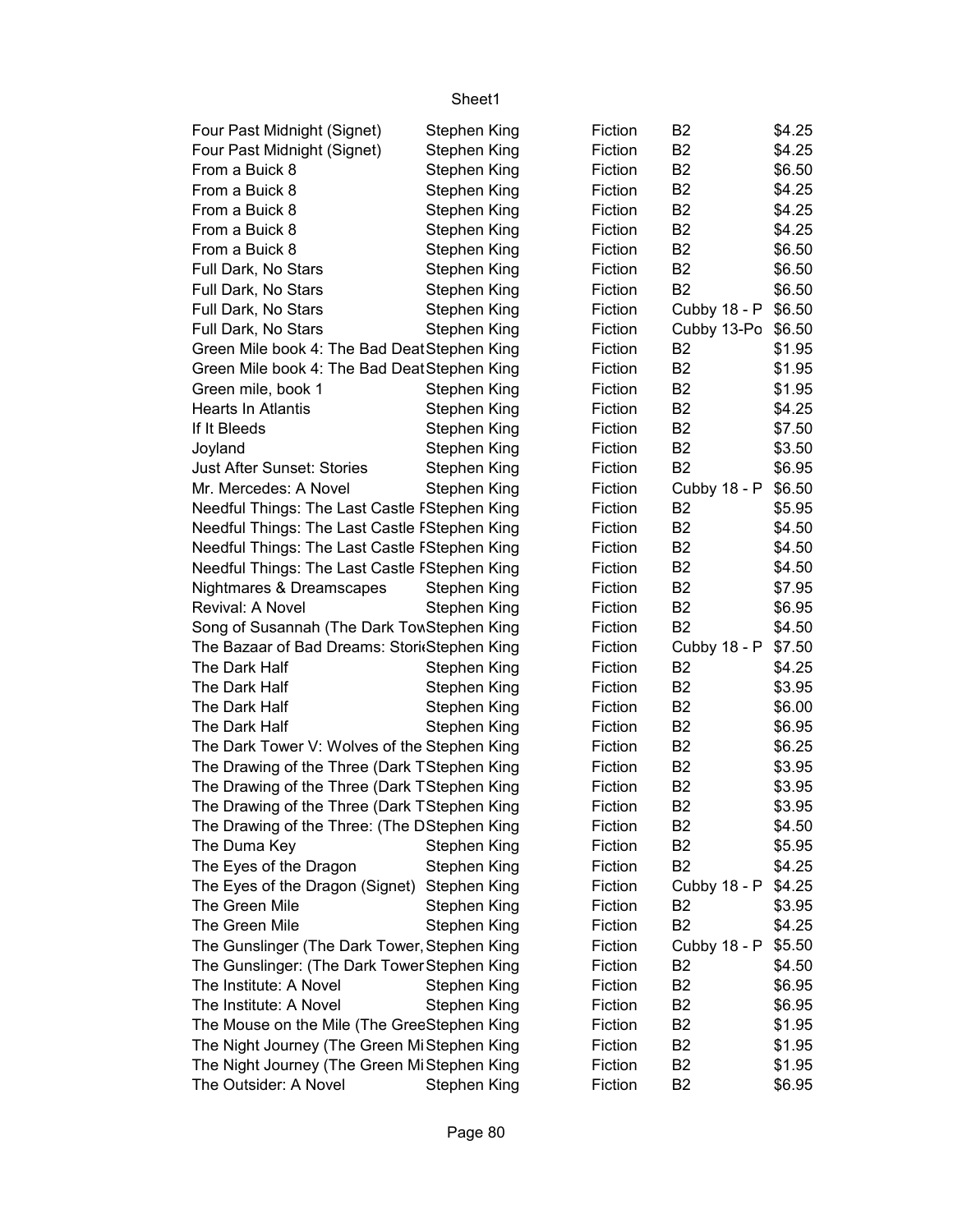| The Stand                                                      | Stephen King                    | Fiction | B2                   | \$4.50 |
|----------------------------------------------------------------|---------------------------------|---------|----------------------|--------|
| The Stand: Tie In                                              | Stephen King                    | Fiction | B <sub>2</sub>       | \$4.25 |
| The Tommyknockers                                              | Stephen King                    | Fiction | <b>B2</b>            | \$4.50 |
| The Waste Lands (Dark Tower)                                   | Stephen King                    | Fiction | <b>B2</b>            | \$4.25 |
| The Waste Lands (Dark Tower)                                   | Stephen King                    | Fiction | B <sub>2</sub>       | \$3.50 |
| The Waste Lands (Dark Tower)                                   | Stephen King                    | Fiction | <b>B2</b>            | \$3.95 |
| The Waste Lands (Dark Tower)                                   | Stephen King                    | Fiction | B <sub>2</sub>       | \$3.95 |
| The Wind Through the Keyhole: AStephen King                    |                                 | Fiction | Cubby 18 - P         | \$6.95 |
| Under the Dome: A Novel                                        | Stephen King                    | Fiction | B <sub>2</sub>       | \$7.95 |
| Under the Dome: A Novel                                        | Stephen King                    | Fiction | <b>B2</b>            | \$6.50 |
| Under the Dome: A Novel                                        | Stephen King                    | Fiction | Cubby 18 - P \$7.95  |        |
| Under the Dome: A Novel                                        | Stephen King                    | Fiction | Cubby 13-Po \$7.50   |        |
| Wizard and Glass (Dark Tower) (\Stephen King                   |                                 | Fiction | B <sub>2</sub>       | \$6.50 |
| Wizard and Glass: Dark Tower IV Stephen King                   |                                 | Fiction | Cubby 18 - P \$4.95  |        |
| The Skin Trade (Night Visions 5) Stephen King, Dan SimiFiction |                                 |         | B <sub>2</sub>       | \$3.50 |
| <b>Black House: A Novel</b>                                    | Stephen King, Peter Str Fiction |         | B <sub>2</sub>       | \$6.95 |
| Thinner (Signet)                                               | Stephen King, Richard BFiction  |         | <b>B2</b>            | \$4.50 |
| Thinner (Signet)                                               | Stephen King, Richard BFiction  |         | <b>B2</b>            | \$4.50 |
| The Emperor of Ocean Park                                      | Stephen L. Carter               | Fiction | Floor                | \$4.95 |
| Universe of Two: A Novel                                       | Stephen P. Kiernan              | Fiction | Recently Pub \$5.95  |        |
| The Legacy                                                     | Stephen W. Frey                 | Fiction | Floor                | \$3.75 |
| The Takeover                                                   | Stephen W. Frey                 | Fiction | Floor                | \$3.75 |
| The Pleasure of My Company: A ISteve Martin                    |                                 | Fiction | Floor                | \$4.95 |
| <b>Critical Mass</b>                                           | Steve Martini                   | Fiction | Floor                | \$3.95 |
| <b>Critical Mass</b>                                           | Steve Martini                   | Fiction | Floor                | \$3.95 |
| Guardian of Lies                                               | Steve Martini                   | Fiction | Floor                | \$6.50 |
| The Arraignment (A Paul Madrian Steve Martini                  |                                 | Fiction | Floor                | \$3.60 |
| The Arraignment (A Paul Madrian Steve Martini                  |                                 | Fiction | Cubby 29 - F         | \$3.95 |
| The Attorney (A Paul Madriani NoSteve Martini                  |                                 | Fiction | Floor                | \$3.60 |
| The List                                                       | Steve Martini                   | Fiction | Floor                | \$6.50 |
| The Cellist of Sarajevo                                        | <b>Steven Galloway</b>          | Fiction | Floor                | \$5.50 |
| The Cellist of Sarajevo                                        | <b>Steven Galloway</b>          | Fiction | Customer rec \$5.50  |        |
| The Ghost Map: The Story of Lon Steven Johnson                 |                                 | Fiction | Floor                | \$4.95 |
| Gates of Fire: An Epic Novel of th Steven Pressfield           |                                 | Fiction | Customer rec \$3.95  |        |
| Tides of War: A Novel                                          | <b>Steven Pressfield</b>        | Fiction | Floor                | \$5.95 |
| The Triumph of Caesar (Roma SuSteven Saylor                    |                                 | Fiction | Floor                | \$3.95 |
| The Triumph of Caesar (Roma SuSteven Saylor                    |                                 | Fiction | Floor                | \$3.95 |
| The Lovely Ship                                                | Storm Jameson                   | Fiction | Floor                | \$2.75 |
| Now We Are Dead                                                | <b>Stuart MacBride</b>          | Fiction | Floor                | \$4.50 |
| The Ghosts of Belfast (The BelfasStuart Neville                |                                 | Fiction | Floor                | \$6.50 |
| Doing Hard Time (Stone Barringtc Stuart Woods                  |                                 | Fiction | Floor                | \$6.50 |
| Family Jewels (A Stone Barringtoi Stuart Woods                 |                                 | Fiction | Customer rec \$4.50  |        |
| Iron Orchid (Holly Barker, No. 5) Stuart Woods                 |                                 | Fiction | Cubby 29 - F \$4.50  |        |
| Kisser: A Stone Barrington Novel Stuart Woods                  |                                 | Fiction | Cubby 29 - F \$4.50  |        |
| Scandalous Behavior (A Stone BaStuart Woods                    |                                 | Fiction | cubby 23 - Fi \$4.50 |        |
| Sex, Lies & Serious Money (A StcStuart Woods                   |                                 | Fiction | Floor                | \$4.50 |
| "P" is for Peril (A Kinsey Millhone Sue Grafton                |                                 | Fiction | B4                   | \$4.25 |
| "P" is for Peril (A Kinsey Millhone Sue Grafton                |                                 | Fiction | B4                   | \$3.95 |
| "P" is for Peril (A Kinsey Millhone Sue Grafton                |                                 | Fiction | B4                   | \$3.95 |
|                                                                |                                 |         |                      |        |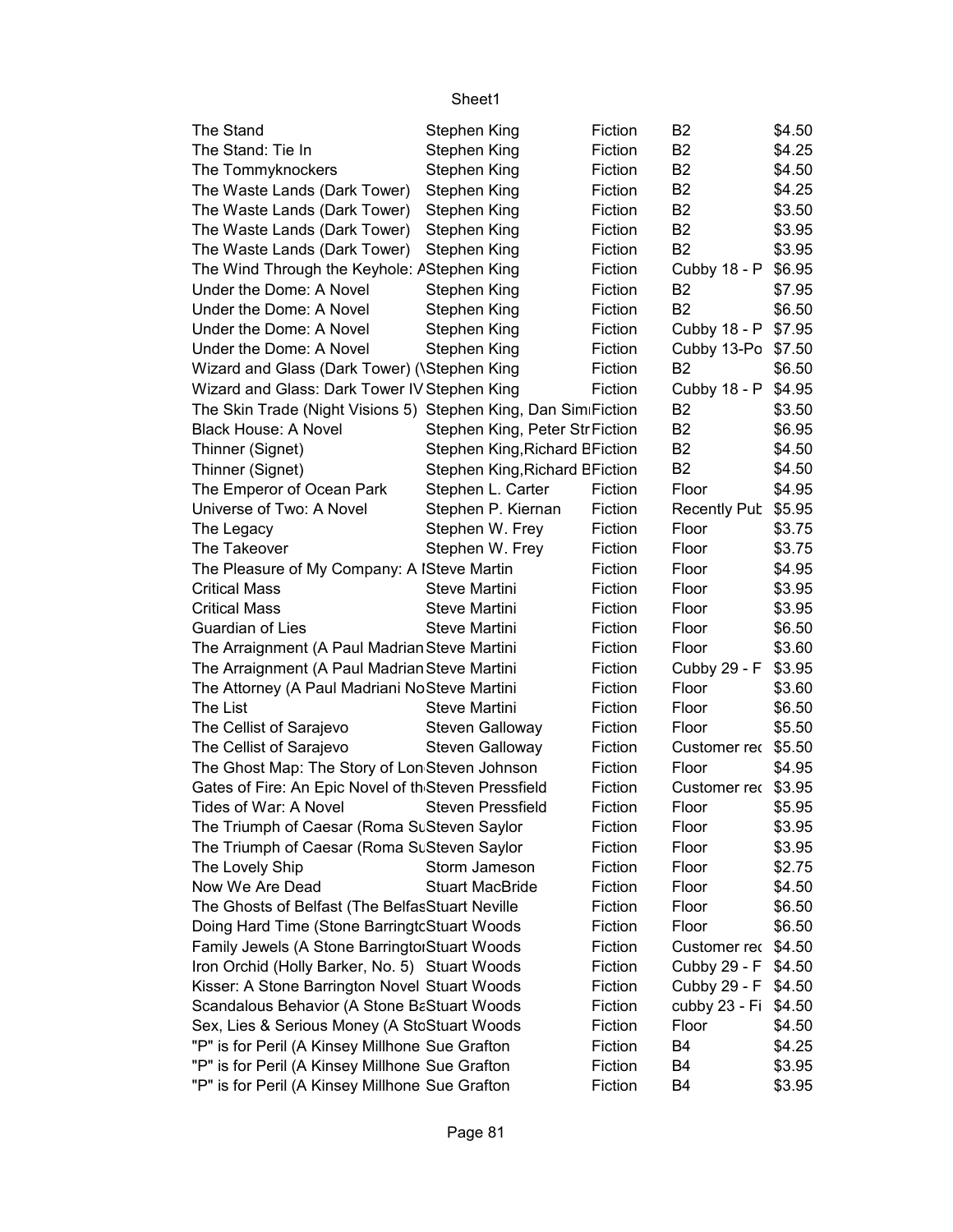|         | "P" is for Peril (A Kinsey Millhone Sue Grafton                  |                                     | Fiction            | B4                                          | \$3.60           |
|---------|------------------------------------------------------------------|-------------------------------------|--------------------|---------------------------------------------|------------------|
|         | <b>True Colours</b>                                              | Sue Haasler                         | Fiction            | Floor                                       | \$5.50           |
|         | My Sister the Moon                                               | Sue Harrison                        | Fiction            | Floor                                       | \$5.50           |
|         | Gucci Gucci Coo: A Novel                                         | Sue Margolis                        | Fiction            | Cubby 29 - F                                | \$4.50           |
|         | Family Pictures: A Novel                                         | Sue Miller                          | Fiction            | Floor                                       | \$5.50           |
|         | While I Was Gone (Oprah's Book Sue Miller                        |                                     | Fiction            | Floor                                       | \$4.50           |
|         | While I Was Gone (Oprah's Book Sue Miller                        |                                     | Fiction            | Customer rec \$4.50                         |                  |
|         | While I Was Gone (Oprah's Book Sue Miller                        |                                     | Fiction            | Cubby 27 Fic \$4.50                         |                  |
| ~~NEW~~ | The Invention of Wings: A Novel Sue Monk Kidd                    |                                     | Fiction            | Customer rec \$6.50                         |                  |
|         | The Invention of Wings: A Novel Sue Monk Kidd                    |                                     | Fiction            | Customer rec \$4.95                         |                  |
|         | The Invention of Wings: A Novel Sue Monk Kidd                    |                                     | Fiction            | Cubby 29 - F \$6.50                         |                  |
|         | The Mermaid Chair: A Novel                                       | Sue Monk Kidd                       | Fiction            | Cubby 24 - F \$5.95                         |                  |
|         | The Mermaid Chair: A Novel                                       | Sue Monk Kidd                       | Fiction            | Cubby 27 Fic \$5.95                         |                  |
|         | <b>Starting Over</b>                                             | Sue Moorcroft                       | Fiction            | Floor                                       | \$4.95           |
|         | The Christmas Promise: The cosy Sue Moorcroft                    |                                     | Fiction            | Floor                                       | \$5.50           |
|         | The Woman Who Went to Bed fo Sue Townsend                        |                                     | Fiction            | Floor                                       | \$4.95           |
|         | Mornings in Jenin: A Novel                                       | Susan Abulhawa                      | Fiction            | Floor                                       | \$5.50           |
|         | This World We Live In (Life As W <sub>'</sub> Susan Beth Pfeffer |                                     | Fiction            | Floor                                       | \$4.50           |
|         | The Secret Ingredient of Wishes: Susan Bishop Crispell           |                                     | Fiction            | Floor                                       | \$5.95           |
|         | The Great Escape: A Novel                                        | Susan Elizabeth PhillipsFiction     |                    | Floor                                       | \$5.75           |
|         | Starting from Scratch: A Novel                                   | <b>Susan Gilbert-Collins</b>        | Fiction            | Floor                                       | \$4.95           |
|         | Any Place I Hang My Hat: A NoveSusan Isaacs                      |                                     | Fiction            | Floor                                       | \$4.50           |
|         | Woefield Poultry Collective, The: Susan Juby                     |                                     | Fiction            | Floor                                       | \$4.25           |
|         | It Started in June                                               | Susan Kietzman                      | Fiction            | Cubby 4 - Fic \$4.50                        |                  |
|         | It Started in June                                               | Susan Kietzman                      | Fiction            | Cubby 29 - F \$4.50                         |                  |
|         |                                                                  | Susan Kietzman                      |                    | Floor                                       | \$4.95           |
|         | The Summer Cottage                                               | Susan Orlean                        | Fiction<br>Fiction |                                             |                  |
|         | Saturday Night<br>An Isolated Incident                           | Susan R. Sloan                      |                    | Cubby 27 Fic<br>Floor                       | \$4.50           |
|         | A Soft Place to Land: A Novel                                    | Susan Rebecca White                 | Fiction            | Floor                                       | \$6.50           |
|         |                                                                  |                                     | Fiction<br>Fiction | Floor                                       | \$4.50           |
|         | Speed Shrinking<br>Life Studies: Stories                         | Susan Shapiro<br>Susan Vreeland     | Fiction            | Floor                                       | \$4.50<br>\$4.50 |
|         |                                                                  | Susan Vreeland                      | Fiction            |                                             |                  |
|         | Luncheon of the Boating Party<br>The Forest Lover                | Susan Vreeland                      | Fiction            | Customer rec \$5.50<br>Floor                |                  |
|         |                                                                  |                                     |                    |                                             | \$5.25           |
|         | A Man of His Own                                                 | Susan Wilson<br>Susan Wilson        | Fiction<br>Fiction | Floor<br>Customer rec \$5.95                | \$4.50           |
|         | One Good Dog<br>Season of Storms                                 |                                     |                    |                                             |                  |
|         | The Forbidden Place                                              | Susanna Kearsley<br>Susanne Jansson | Fiction<br>Fiction | Cubby 29 - F \$4.95<br>Cubby 4 - Fic \$6.50 |                  |
|         |                                                                  |                                     |                    |                                             |                  |
|         | Eagle Film Tie-In                                                | sutcliff, rosemary                  | Fiction            | Floor                                       | \$4.50           |
|         | The May Bride                                                    | Suzannah Dunn                       | Fiction            | Floor                                       | \$6.50           |
|         | The Days You've Spent                                            | <b>Suzanne Bowness</b>              | Fiction            | Floor                                       | \$4.95           |
|         | Bride of New France: A Novel                                     | <b>Suzanne Desrochers</b>           | Fiction            | Floor                                       | \$4.50           |
|         | Marvin and the Mean Words                                        | Suzy Kline                          | Fiction            | Floor                                       | \$5.95           |
|         | The Secret Path                                                  | Swan, Karen                         | Fiction            | Cubby 24 - F                                | \$5.50           |
|         | The Secret Path                                                  | Swan, Karen                         | Fiction            | Cubby 4 - Fic                               | \$5.50           |
|         | The Spanish Promise                                              | Swan, Karen                         | Fiction            | Floor                                       | \$5.95           |
|         | The Glee Maiden (Export and AirsSylvian Hamilton                 |                                     | Fiction            | Floor                                       | \$4.95           |
|         | A Very Long Engagement: A Nove S <sub>30</sub> bastien Japrisot  |                                     | Fiction            | Floor                                       | \$4.95           |
|         | Winner Take All (Marcus GlenworT. Davis Bunn                     |                                     | Fiction            | Floor                                       | \$5.95           |
|         |                                                                  |                                     |                    |                                             |                  |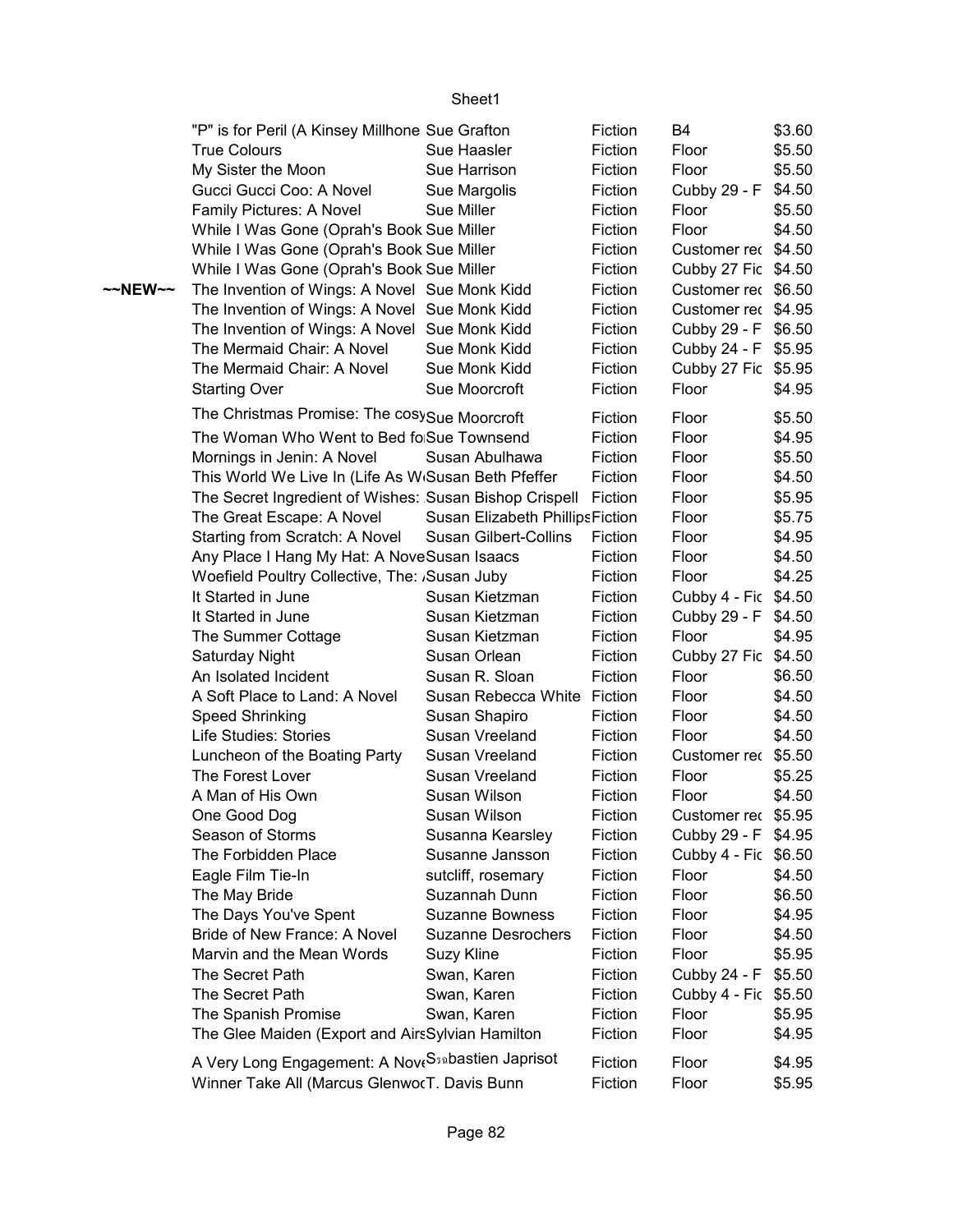| The Golden Hour                                                  | T. Greenwood                        | Fiction | Floor                | \$5.50 |
|------------------------------------------------------------------|-------------------------------------|---------|----------------------|--------|
| The Golden Hour                                                  | T. Greenwood                        | Fiction | Floor                | \$5.50 |
| L.A. Outlaws (Charlie Hood NovelT. Jefferson Parker              |                                     | Fiction | Floor                | \$4.50 |
| The Seventh Bride                                                | T. Kingfisher                       | Fiction | Cubby 4 - Fic \$4.95 |        |
| The Hanged Man                                                   | T.J. MacGregor                      | Fiction | Cubby 7 - Fic \$3.50 |        |
| Glad News of the Natural World: /T.R. Pearson                    |                                     | Fiction | Floor                | \$5.25 |
| THE VOYAGE OF FREYDIS                                            | Tamara Goranson                     | Fiction | Customer rec \$5.95  |        |
| Above All Things                                                 | <b>Tanis Rideout</b>                | Fiction | Cubby 29 - F         | \$4.50 |
| The Last Romantics: A Novel                                      | <b>Tara Conklin</b>                 | Fiction | Floor                | \$6.50 |
| The Wives: A Novel                                               | <b>Tarryn Fisher</b>                | Fiction | Customer rec         | \$5.95 |
| Crimson Warning (Lady Emily My TASHA ALEXANDER                   |                                     | Fiction | Floor                | \$4.95 |
| <b>Hedge Fund Wives</b>                                          | Tatiana Boncompagni                 | Fiction | Floor                | \$4.25 |
| A Secret Kept                                                    | Tatiana de Rosnay                   | Fiction | Cubby 28 - F         | \$5.50 |
| Sarah's Key                                                      | Tatiana de Rosnay                   | Fiction | Floor                | \$5.50 |
| Sarah's Key                                                      | Tatiana de Rosnay                   | Fiction | Floor                | \$4.95 |
| Sarah's Key                                                      | Tatiana de Rosnay                   | Fiction | Customer rec \$4.50  |        |
| Sarah's Key                                                      | Tatiana de Rosnay                   | Fiction | cubby 23 - Fi        | \$5.95 |
| <b>Secret Kept</b>                                               | Tatiana De Rosnay                   | Fiction | Floor                | \$4.95 |
| The House I Loved                                                | Tatiana de Rosnay                   | Fiction | Floor                | \$4.95 |
| The Rain Watcher: A Novel                                        | Tatiana de Rosnay                   | Fiction | Cubby 28 - F \$5.50  |        |
| The Forgetting Tree: A Novel                                     | Tatjana Soli                        | Fiction | Cubby 24 - F         | \$5.50 |
| Back Roads (Oprah's Book Club) Tawni O'Dell                      |                                     | Fiction | Floor                | \$6.50 |
| <b>Winter Secret</b>                                             | Taylor, Lulu                        | Fiction | Floor                | \$4.50 |
| The Fire by Night: A Novel                                       | Teresa Messineo                     | Fiction | Floor                | \$5.25 |
| The Fire by Night: A Novel                                       | Teresa Messineo                     | Fiction | Cubby 29 - F         | \$4.95 |
| Not In My Father's Footsteps                                     | <b>Terrence Rundle West Fiction</b> |         | Floor                | \$4.95 |
| <b>Uncommon Justice</b>                                          | <b>Terry Devane</b>                 | Fiction | Cubby 7 - Fic \$3.95 |        |
| Rogues' Wedding                                                  | <b>Terry Griggs</b>                 | Fiction | Floor                | \$5.95 |
| Shadow Song                                                      | <b>Terry Kay</b>                    | Fiction | Cubby 29 - F         | \$5.95 |
| Getting to Happy                                                 | <b>Terry McMillan</b>               | Fiction | Floor                | \$6.50 |
| Bloodstream: A Novel of Medical 'Tess Gerritsen                  |                                     | Fiction | B <sub>2</sub>       | \$5.95 |
| Body Double (Jane Rizzoli, Book Tess Gerritsen                   |                                     | Fiction | <b>B2</b>            | \$3.60 |
| Call After Midnight                                              | <b>Tess Gerritsen</b>               | Fiction | B <sub>2</sub>       | \$3.95 |
| Die Again: A Rizzoli & Isles Novel Tess Gerritsen                |                                     | Fiction | B <sub>2</sub>       | \$3.50 |
| Gravity                                                          | <b>Tess Gerritsen</b>               | Fiction | B <sub>2</sub>       | \$6.50 |
| Gravity                                                          | <b>Tess Gerritsen</b>               | Fiction | B <sub>2</sub>       | \$3.95 |
| Harvest                                                          | <b>Tess Gerritsen</b>               | Fiction | B <sub>2</sub>       | \$3.95 |
| Ice Cold: A Rizzoli & Isles Novel                                | <b>Tess Gerritsen</b>               | Fiction | B <sub>2</sub>       | \$3.60 |
| Keeping the Dead                                                 | <b>Tess Gerritsen</b>               | Fiction | B <sub>2</sub>       | \$5.50 |
| Last to Die (with bonus short story Tess Gerritsen               |                                     | Fiction | B <sub>2</sub>       | \$5.50 |
| Life Support                                                     | <b>Tess Gerritsen</b>               | Fiction | B <sub>2</sub>       | \$4.25 |
| Playing with Fire: A Novel                                       | <b>Tess Gerritsen</b>               | Fiction | B <sub>2</sub>       | \$4.50 |
| The Bone Garden: A Novel                                         | <b>Tess Gerritsen</b>               | Fiction | Cubby 18 - P         | \$5.25 |
| The Silent Girl (with bonus short sTess Gerritsen                |                                     | Fiction | B <sub>2</sub>       | \$4.50 |
| The Surgeon (with Bonus ContentTess Gerritsen                    |                                     | Fiction | B <sub>2</sub>       | \$4.20 |
| Vanish (Jane Rizzoli, Book 5)                                    | <b>Tess Gerritsen</b>               | Fiction | B <sub>2</sub>       | \$3.95 |
| On the Edge (Harlequin Selects) Tess Gerritsen, Rita Her Fiction |                                     |         | B <sub>2</sub>       | \$3.95 |
| How to Pronounce Knife: Stories Thammavongsa, SouvaFiction       |                                     |         | Cubby 27 Fic         | \$5.50 |
| The Memoirs of Elizabeth FrankerTheodore Roszak                  |                                     | Fiction | Floor                | \$6.50 |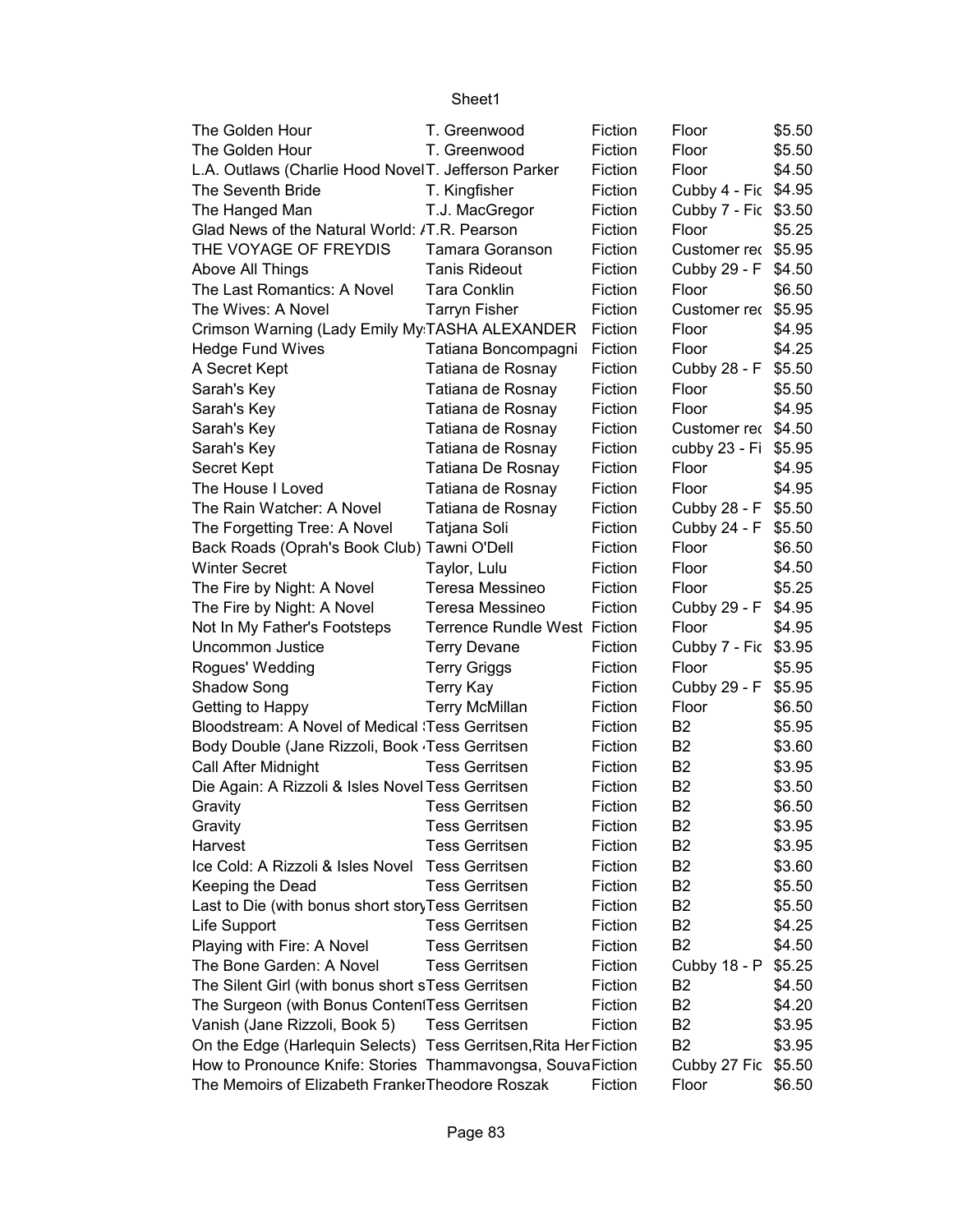|         | A Good Neighborhood: A Novel                                    | Therese Anne Fowler        | Fiction | Customer rec \$6.95  |        |
|---------|-----------------------------------------------------------------|----------------------------|---------|----------------------|--------|
|         | Good Neighborhood                                               | <b>Therese Anne Fowler</b> | Fiction | Floor                | \$5.50 |
|         | <b>Meeting Evil</b>                                             | <b>Thomas Berger</b>       | Fiction | Cubby 27 Fic         | \$4.95 |
|         | Neighbors: A Novel                                              | <b>Thomas Berger</b>       | Fiction | Floor                | \$4.95 |
|         | The Missing: A Novel                                            | <b>Thomas Eidson</b>       | Fiction | Cubby 28 - F         | \$6.75 |
|         | <b>Black Sunday</b>                                             | <b>Thomas Harris</b>       | Fiction | Floor                | \$2.95 |
|         | Cari Mora: A Novel                                              | <b>Thomas Harris</b>       | Fiction | Floor                | \$3.95 |
|         | Hannibal                                                        | <b>Thomas Harris</b>       | Fiction | Floor                | \$3.95 |
|         | Red Dragon                                                      | <b>Thomas Harris</b>       | Fiction | Floor                | \$3.60 |
|         | Red Dragon                                                      | <b>Thomas Harris</b>       | Fiction | Floor                | \$3.95 |
|         | The Aluminum Christmas Tree                                     | Thomas J. Davis            | Fiction | Floor                | \$5.95 |
|         | The Screaming Room                                              | Thomas O'Callaghan         | Fiction | Floor                | \$3.95 |
|         | <b>HEX</b>                                                      | Thomas Olde Heuvelt        | Fiction | Cubby 28 - F         | \$5.50 |
|         | Discovery of Witches (Large Print Thomas Potts, James CiFiction |                            |         | TallB <sub>2</sub>   | \$4.50 |
|         | In the Fire of Spring                                           | Thomas Tryon               | Fiction | Floor                | \$3.25 |
|         | Everybody's Son: A Novel                                        | <b>Thrity Umrigar</b>      | Fiction | Floor                | \$5.50 |
|         | The Weight of Heaven: A Novel                                   | <b>Thrity Umrigar</b>      | Fiction | Cubby 7 - Fic        | \$4.50 |
|         | The Hotel on Place Vendome: LiftTilar J. Mazzeo                 |                            | Fiction | Floor                | \$4.50 |
|         | Adored                                                          | <b>Tilly Bagshawe</b>      | Fiction | Floor                | \$5.95 |
| ~~NEW~~ | The First 48 (Green, Tim)                                       | Tim Green                  | Fiction | Cubby 28 - F         | \$6.50 |
|         | The Letter of the Law                                           | Tim Green                  | Fiction | Floor                | \$3.95 |
|         | Going After Cacciato: A Novel                                   | Tim O'Brien                | Fiction | Floor                | \$5.50 |
|         | Tomcat in Love: A Novel                                         | Tim O'Brien                | Fiction | Cubby 24 - F         | \$4.50 |
|         | In a Land of Plenty                                             | <b>Tim PEARS</b>           | Fiction | Floor                | \$6.50 |
|         | In Search of Robinson Crusoe                                    | <b>Tim Severin</b>         | Fiction | Floor                | \$5.95 |
|         | Lilley and Chase                                                | Tim Waterstone             | Fiction | Cubby 29 - F         | \$6.50 |
|         | Dust to dust: Stories                                           | <b>Timothy Findley</b>     | Fiction | Floor                | \$5.95 |
|         | <b>Famous Last Words</b>                                        | <b>Timothy Findley</b>     | Fiction | Floor                | \$4.95 |
|         | Pilgrim                                                         | <b>Timothy FINDLEY</b>     | Fiction | Floor                | \$6.50 |
|         | Pilgrim                                                         | <b>Timothy Findley</b>     | Fiction | Floor                | \$3.50 |
|         | Spadework                                                       | <b>Timothy Findley</b>     | Fiction | Cubby 27 Fic         | \$6.50 |
|         | The Last of the Crazy People                                    | <b>Timothy Findley</b>     | Fiction | Floor                | \$4.50 |
|         | The Piano Man's Daughter                                        | <b>Timothy Findley</b>     | Fiction | Floor                | \$5.95 |
|         | The Piano Man's Daughter                                        | <b>Timothy Findley</b>     | Fiction | Floor                | \$5.25 |
|         | The Piano Man's Daughter                                        | <b>Timothy Findley</b>     | Fiction | Floor                | \$4.95 |
|         | Conquerors' Legacy (The Conque Timothy Zahn                     |                            | Fiction | Floor                | \$3.60 |
|         | The Search Angel                                                | <b>Tish Cohen</b>          | Fiction | Floor                | \$3.95 |
|         | <b>Truth About Delilah Blue</b>                                 | <b>Tish Cohen</b>          | Fiction | Floor                | \$4.95 |
|         | <b>Truth About Delilah Blue</b>                                 | <b>Tish Cohen</b>          | Fiction | Cubby 24 - F         | \$4.95 |
|         | The House of the Wind: A Novel                                  | <b>Titania Hardie</b>      | Fiction | Cubby 4 - Fic \$4.95 |        |
|         | The Sweet By and By: A Novel                                    | Todd Johnson               | Fiction | Floor                | \$6.50 |
|         | <b>Without Remorse</b>                                          | Tom Clancy                 | Fiction | B8 - Clancy/L        | \$6.50 |
|         | The Dakota Winters                                              | Tom Barbash                | Fiction | Floor                | \$5.59 |
|         | Assassin                                                        | Tom Cain                   | Fiction | Floor                | \$3.95 |
|         | Battle Ready (Study in Command Tom Clancy                       |                            | Fiction | B8 - Clancy/L        | \$6.50 |
|         | Battle Ready (Study in Command Tom Clancy                       |                            | Fiction | Cubby 13-Po          | \$6.50 |
|         | Clear and Present Danger (HC                                    | Tom Clancy                 | Fiction | B8 - Clancy/L        | \$6.50 |
|         | Clear and Present Danger (Jack FTom Clancy                      |                            | Fiction | Floor                | \$4.25 |
|         | Every Man a Tiger                                               | Tom Clancy                 | Fiction | B8 - Clancy/L \$6.50 |        |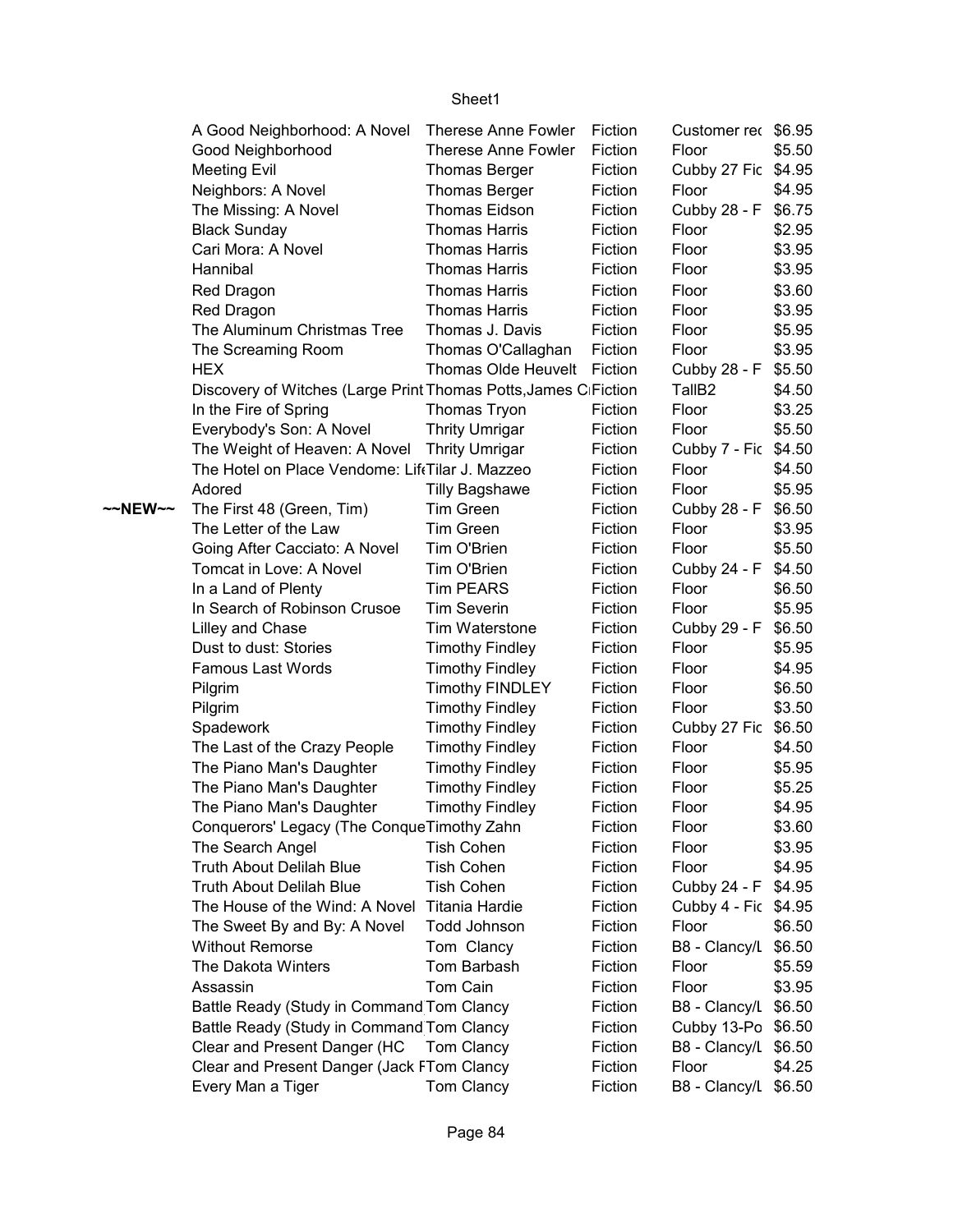| Every Man a Tiger                                                 | Tom Clancy                   | Fiction | B8 - Clancy/L \$6.50 |        |
|-------------------------------------------------------------------|------------------------------|---------|----------------------|--------|
| <b>Executive Orders</b>                                           | Tom Clancy                   | Fiction | B8 - Clancy/L \$6.50 |        |
| Patriot Games (Movie Tie-In) (A J Tom Clancy                      |                              | Fiction | B8 - Clancy/L \$4.50 |        |
| <b>Rainbow Six</b>                                                | Tom Clancy                   | Fiction | B8 - Clancy/L \$6.50 |        |
| The Cardinal of the Kremlin                                       | Tom Clancy                   | Fiction | B8 - Clancy/L \$5.95 |        |
| The Sum of All Fears                                              | Tom Clancy                   | Fiction | B8 - Clancy/L \$5.95 |        |
| Tom Clancy's Net Force                                            | Tom Clancy                   | Fiction | B8 - Clancy/L        | \$3.95 |
| Locked On                                                         | Tom Clancy, Mark GreaFiction |         | Floor                | \$4.25 |
| The Orpheus Descent: A Novel                                      | Tom Harper                   | Fiction | Floor                | \$5.50 |
| Little Children: A Novel                                          | <b>Tom Perrotta</b>          | Fiction | Floor                | \$3.95 |
| Little Children: A Novel                                          | Tom Perrotta                 | Fiction | Cubby 27 Fic \$4.95  |        |
| This Story Is a Lie                                               | <b>Tom Pollock</b>           | Fiction | Cubby 24 - F         | \$5.95 |
| The Italian Teacher                                               | Tom Rachman                  | Fiction | Cubby 29 - F         | \$6.50 |
| The Rise & Fall of Great Powers Tom Rachman                       |                              | Fiction | Floor                | \$6.50 |
| Wild Ducks Flying Backward                                        | Tom Robbins                  | Fiction | Floor                | \$4.50 |
| A Man in Full                                                     | Tom Wolfe                    | Fiction | Cubby 29 - F         | \$3.95 |
| A Man in Full                                                     | Tom Wolfe                    | Fiction | Cubby 27 Fic         | \$3.95 |
| Back to Blood: A Novel                                            | Tom Wolfe                    | Fiction | Floor                | \$4.50 |
| Back to Blood: A Novel                                            | Tom Wolfe                    | Fiction | Floor                | \$6.50 |
| I Am Charlotte Simmons                                            | Tom Wolfe                    | Fiction | Floor                | \$5.95 |
| I Am Charlotte Simmons: A Novel Tom Wolfe                         |                              | Fiction | Floor                | \$6.50 |
| The Bonfire of the Vanities                                       | Tom Wolfe                    | Fiction | Floor                | \$3.95 |
| Paradise                                                          | Toni Morrison                | Fiction | Floor                | \$6.50 |
| Song of Solomon (Oprah's Book (Toni Morrison                      |                              | Fiction | Floor                | \$4.50 |
| The Boy Who Made Dragonfly: A Tony Hillerman                      |                              | Fiction | Floor                | \$2.95 |
| Man and Boy                                                       | <b>Tony Parsons</b>          | Fiction | Floor                | \$5.50 |
| One for My Baby: A Novel                                          | <b>Tony Parsons</b>          | Fiction | Floor                | \$5.95 |
| A Daughter's Inheritance (BroadmTracie Peterson, Judith I Fiction |                              |         | Floor                | \$4.50 |
| A Single Thread: A Novel                                          | <b>Tracy Chevalier</b>       | Fiction | Cubby 29 - F         | \$6.95 |
| At the Edge of the Orchard: A NovTracy Chevalier                  |                              | Fiction | Cubby 28 - F         | \$4.95 |
| <b>Burning Bright</b>                                             | <b>Tracy Chevalier</b>       | Fiction | Floor                | \$3.95 |
| <b>Burning Bright</b>                                             | <b>Tracy Chevalier</b>       | Fiction | cubby 23 - Fi        | \$6.50 |
| Falling Angels: A Novel                                           | <b>Tracy Chevalier</b>       | Fiction | Cubby 27 Fic \$4.50  |        |
| Falling Angels: A Novel                                           | <b>Tracy Chevalier</b>       | Fiction | cubby 23 - Fi \$6.50 |        |
| Girl With a Pearl Earring: A Novel Tracy Chevalier                |                              | Fiction | Cubby 27 Fic \$4.95  |        |
| Loo Sanction                                                      | Trevanian                    | Fiction | Floor                | \$3.95 |
| The Story of Sushi: An Unlikely StTrevor Corson                   |                              | Fiction | Floor                | \$3.95 |
| <b>Nervous Conditions [Import]</b>                                | Tsitsi Dangarembga           | Fiction | Floor                | \$4.95 |
|                                                                   |                              |         |                      |        |
| The Tiger's Wife: A Novel                                         | <b>T</b> รฉa Obreht          | Fiction | Floor                | \$5.50 |
| Baudolino                                                         | Umberto Eco                  | Fiction | Floor                | \$6.50 |
| Baudolino                                                         | Umberto Eco                  | Fiction | Cubby 24 - F         | \$5.50 |
| <b>Foucault's Pendulum</b>                                        | Umberto Eco                  | Fiction | Floor                | \$6.50 |
| <b>Foucault's Pendulum</b>                                        | Umberto Eco                  | Fiction | Cubby 24 - F         | \$6.50 |
| <b>Foucault's Pendulum</b>                                        | Umberto Eco                  | Fiction | cubby 23 - Fi        | \$3.95 |
| The Prague Cemetery                                               | Umberto Eco                  | Fiction | Cubby 24 - F         | \$5.50 |
| 999: New Stories of Horror and StUnknown                          |                              | Fiction | Cubby 28 - F         | \$6.50 |
| A Fool and His Honey: An Aurora Unknown                           |                              | Fiction | Floor                | \$4.50 |
| A Girl in Wartime by Maggie Ford Unknown                          |                              | Fiction | Floor                | \$3.95 |
| Act Of Faith                                                      | Unknown                      | Fiction | Floor                | \$3.95 |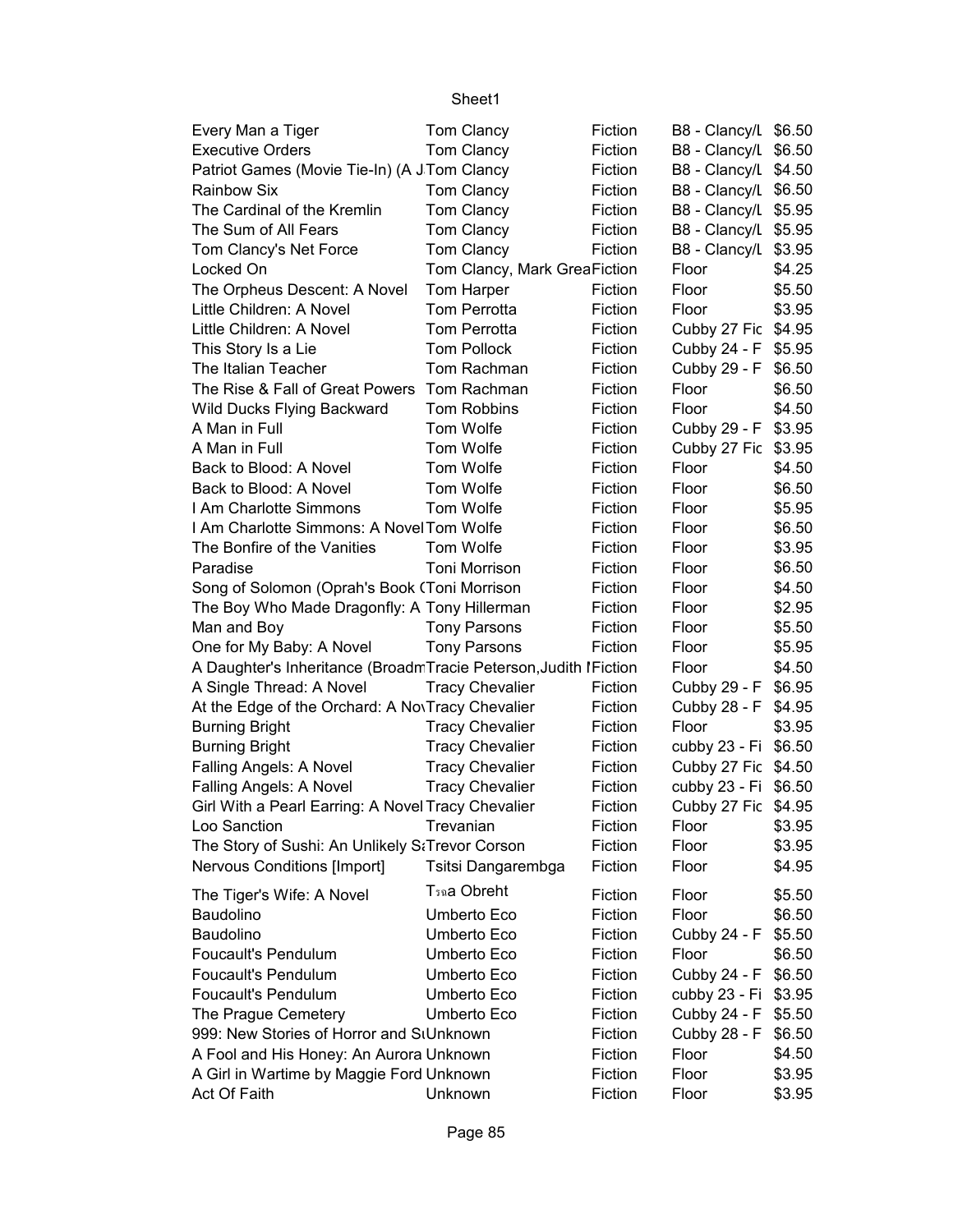| Blood Test (Alex Delaware) by Jo Unknown                   |                                 | Fiction      | B <sub>2</sub>       | \$3.95           |
|------------------------------------------------------------|---------------------------------|--------------|----------------------|------------------|
| By Lesley Pearse Father Unknow Unknown                     |                                 | Fiction      | Cubby 29 - F         | \$3.50           |
| By Sakamoto, Mark Forgiveness IUnknown                     |                                 | Fiction      | cubby 23 - Fi        | \$5.95           |
| Dark Matter Mm                                             | Unknown                         | Fiction      | cubby 23 - Fi        | \$3.95           |
| Dying for Mercy: A Novel of Susp(Unknown                   |                                 | Fiction      | Floor                | \$6.50           |
| <b>Finding Casey</b>                                       | Unknown                         | Fiction      | Cubby 4 - Fic        | \$4.50           |
| Ladies' Lending Library                                    | Unknown                         | Fiction      | Floor                | \$4.95           |
| Ladies' Lending Library                                    | Unknown                         | Fiction      | Floor                | \$4.95           |
| Michael Crichton Jurassic Park                             | Unknown                         | Fiction      | Cubby 27 Fic \$3.95  |                  |
| Perfect Spy                                                | Unknown                         | Fiction      | Cubby 13-Po          | \$3.25           |
| <b>Pirate Latitudes</b>                                    | Unknown                         | Fiction      | Cubby 27 Fic         | \$5.95           |
| Prime Evil: New Stories by the MaUnknown                   |                                 | Fiction      | B <sub>2</sub>       | \$3.95           |
| Seven Seconds by Jack Henders (Unknown                     |                                 | Fiction      | Floor                | \$5.50           |
| Shout At The Devil by Smith, WilbUnknown                   |                                 | Fiction      | <b>B1</b>            | \$3.95           |
| Stephen King: Under the Dome (FUnknown                     |                                 | Fiction      | B <sub>2</sub>       | \$6.50           |
| Suicide Kings (Wild Cards Novel) Unknown                   |                                 | Fiction      | B <sub>5</sub>       | \$6.95           |
| The Associate by John Grisham Unknown                      |                                 | Fiction      | B <sub>2</sub>       | \$3.95           |
| The Medusa In The Shield (Dark IUnknown                    |                                 | Fiction      | Floor                | \$4.00           |
| The Outsiders                                              | Unknown                         | Fiction      | Floor                | \$3.95           |
| The Perfume Garden                                         | Unknown                         | Fiction      | Floor                | \$3.95           |
| The Perfume Garden                                         | Unknown                         | Fiction      | Floor                | \$5.25           |
| The Pillars Of The Earth Cbc Tv TUnknown                   |                                 | Fiction      | B <sub>5</sub>       | \$4.50           |
| The Shadow Over Portage and MUnknown                       | Fiction                         | Floor        | \$4.95               |                  |
| The Verdun Affair                                          | Unknown                         | Fiction      | Floor                | \$5.50           |
| The Virago Book of Ghost Stories Unknown                   |                                 | Fiction      | Floor                | \$3.95           |
| The Weekend Man by Richard WIUnknown                       |                                 | Fiction      | Floor                | \$4.50           |
| Tundra                                                     | Unknown                         | Fiction      | Floor                | \$3.95           |
| Two Complete Novels Red Storm Unknown                      |                                 | Fiction      | Cubby 13-Po          | \$6.50           |
| <b>Grace And Favor</b>                                     | Upcher, Caroline                | Fiction      | Cubby 24 - F         | \$4.95           |
| Stones from the River                                      | Ursula Hegi                     | Fiction      | Floor                | \$5.95           |
| Stones from the River                                      | Ursula Hegi                     | Fiction      | Cubby 29 - F \$4.50  |                  |
| Say You're One Of Them                                     | Uwem Akpan                      | Fiction      | Cubby 4 - Fic \$4.50 |                  |
| Beasts of No Nation: A Novel                               | Uzodinma Iweala                 | Fiction      | Floor                | \$5.95           |
| Dream House: A Novel                                       | Valerie Laken                   | Fiction      | Floor                | \$5.50           |
| Italian Fever: A Novel                                     | Valerie Martin                  | Fiction      | Floor                | \$4.50           |
| We Never Asked for Wings: A No Vanessa Diffenbaugh         |                                 | Fiction      | Cubby 28 - F         | \$6.50           |
| <b>Blood Royal</b>                                         | Vanora Bennett                  | Fiction      | Floor                | \$5.50           |
| PORTRAIT OF AN UNKNOWN WVanora Bennett                     |                                 | Fiction      | Floor                | \$5.50           |
| Queen of Silks                                             | Vanora Bennett                  | Fiction      | Floor                | \$4.95           |
| <b>Birthday Party</b>                                      | Veronica Henry                  | Fiction      | Floor                | \$3.95           |
|                                                            |                                 |              |                      |                  |
| Go-Go Girls of the Apocalypse: A Victor Gischler           |                                 | Fiction      | Floor                | \$4.95           |
| Edgar and Lucy: A Novel<br>Mrs. Houdini: A Novel           | Victor Lodato<br>Victoria Kelly | Fiction      | Floor                | \$6.50<br>\$6.50 |
|                                                            |                                 | Fiction      | Floor                |                  |
| Slumdog Millionaire                                        | <b>Vikas Swarup</b>             | Fiction      | Cubby 27 Fic \$5.50  |                  |
| A Suitable Boy                                             | Vikram Seth                     | Fiction      | Cubby 7 - Fic        | \$4.95           |
| A Suitable Boy: A Novel (Modern Vikram Seth                |                                 | Fiction      | Floor                | \$5.50           |
| And the Sea Will Tell<br>Vincent Bugliosi, Bruce I Fiction |                                 |              | Floor                | \$6.50           |
| Bloodletting & Miraculous Cures (Vincent Lam               |                                 | Fiction      | Floor                | \$5.95           |
| Bloodletting and Miraculous Cure: Vincent Lam              | Fiction                         | Cubby 28 - F | \$4.50               |                  |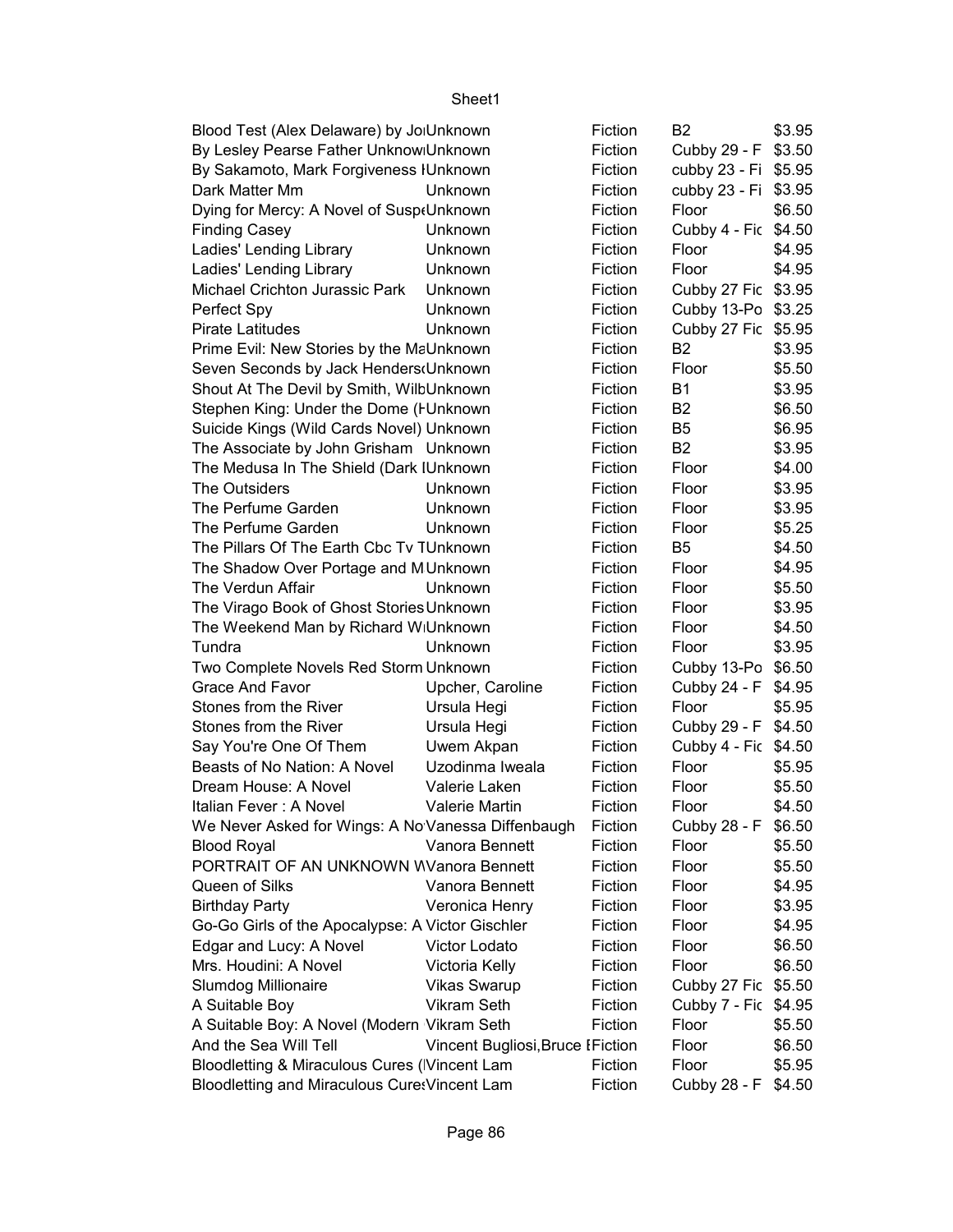| The Headmaster's Wager                                             | Vincent Lam      | Fiction | Floor                | \$5.50 |
|--------------------------------------------------------------------|------------------|---------|----------------------|--------|
| The Headmaster's Wager                                             | Vincent Lam      | Fiction | Cubby 28 - F         | \$5.50 |
| The Children's Train: A Novel                                      | Viola Ardone     | Fiction | Cubby 27 Fic \$6.25  |        |
| The Charm Bracelet                                                 | Viola Shipman    | Fiction | Cubby 7 - Fic \$5.50 |        |
| The Charm Bracelet: A Novel (Th Viola Shipman                      |                  | Fiction | Floor                | \$6.50 |
| The Prince: A Novel                                                | Vito Bruschini   | Fiction | Cubby 4 - Fic \$6.50 |        |
| A Dog's Purpose                                                    | W. Bruce Cameron | Fiction | Cubby 24 - F         | \$5.50 |
| A Dog's Purpose: A Novel for HunW. Bruce Cameron                   |                  | Fiction | Cubby 24 - F         | \$5.95 |
| A Dog's Way Home                                                   | W. Bruce Cameron | Fiction | Floor                | \$4.95 |
| Bailey's Story: A Puppy Tale                                       | W. Bruce Cameron | Fiction | Floor                | \$6.50 |
| Battleground (The Corps, Book 4) W. E. B. Griffin                  |                  | Fiction | B <sub>2</sub>       | \$6.50 |
| Close Combat: Book VI of the CorW. E. B. Griffin                   |                  | Fiction | <b>B2</b>            | \$8.95 |
| In Danger's Path (The Corps, BocW. E. B. Griffin                   |                  | Fiction | B <sub>2</sub>       | \$4.50 |
| In Danger's Path (The Corps, BocW. E. B. Griffin                   |                  | Fiction | B <sub>2</sub>       | \$4.50 |
| Line of Fire (The Corps, Book 5) W. E. B. Griffin                  |                  | Fiction | B <sub>2</sub>       | \$3.95 |
| The New Breed (Brotherhood of VW. E. B. Griffin                    |                  | Fiction | <b>B2</b>            | \$3.95 |
| The New Breed (Brotherhood of VW. E. B. Griffin                    |                  | Fiction | B <sub>2</sub>       | \$3.95 |
| Behind the Lines (Corps, Book 7) W.E.B. Griffin                    |                  | Fiction | <b>B2</b>            | \$4.25 |
| Behind the Lines (Corps, Vol 7) W.E.B. Griffin                     |                  | Fiction | Cubby 13-Po          | \$6.50 |
| Black Ops (A Presidential Agent NW.E.B. Griffin                    |                  | Fiction | B <sub>2</sub>       | \$6.50 |
| <b>Black Ops (Presidential Agent)</b>                              | W.E.B. Griffin   | Fiction | B <sub>2</sub>       | \$4.50 |
| Blood and Honor (Honor Bound, EW.E.B. Griffin                      |                  | Fiction | <b>B2</b>            | \$3.95 |
| By Order of the President (A Pres W.E.B. Griffin                   |                  | Fiction | <b>B2</b>            | \$6.50 |
| Close Combat (The Corps, Book (W.E.B. Griffin                      |                  | Fiction | B <sub>2</sub>       | \$4.25 |
| Men in Blue (Badge of Honor)                                       | W.E.B. Griffin   | Fiction | B <sub>2</sub>       | \$3.60 |
| Retreat, Hell! (Corps, No 10)                                      | W.E.B. Griffin   | Fiction | B <sub>2</sub>       | \$3.95 |
| Retreat, Hell!: A corps Novel                                      | W.E.B. Griffin   | Fiction | <b>B2</b>            | \$6.50 |
| Secret Honor (Honor Bound)                                         | W.E.B. Griffin   | Fiction | <b>B2</b>            | \$4.50 |
| The Assassin: The Explosive BadW.E.B. Griffin                      |                  | Fiction | B <sub>2</sub>       | \$4.25 |
| The Berets (Brotherhood of War (W.E.B. Griffin                     |                  | Fiction | B <sub>2</sub>       | \$3.95 |
| The Fighting Agents (Men at War W.E.B. Griffin                     |                  | Fiction | B <sub>2</sub>       | \$3.95 |
| The Honor of Spies (Honor BouncW.E.B. Griffin                      |                  | Fiction | <b>B2</b>            | \$6.50 |
| The Hostage (Presidential Agent IW.E.B. Griffin                    |                  | Fiction | B <sub>2</sub>       | \$4.50 |
| The Hunters (A Presidential Agen W.E.B. Griffin                    |                  | Fiction | B <sub>2</sub>       | \$8.95 |
| The Majors (Brotherhood of War) W.E.B. Griffin                     |                  | Fiction | B <sub>2</sub>       | \$4.25 |
| The Murderers (Badge of Honor, IW.E.B. Griffin                     |                  | Fiction | B2                   | \$3.95 |
| The Shooters (A Presidential AgeW.E.B. Griffin                     |                  | Fiction | Cubby 13-Po          | \$6.50 |
| The Shooters (Presidential Agent W.E.B. Griffin                    |                  | Fiction | B <sub>2</sub>       | \$4.50 |
| Under Fire: A Novel of the Corps W.E.B. Griffin                    |                  | Fiction | B <sub>2</sub>       | \$4.50 |
| Curtain of Death (A Clandestine CW.E.B. Griffin, William EFiction  |                  |         | B <sub>2</sub>       | \$5.50 |
| Death and Honor (Honor Bound, IW.E.B. Griffin, William EFiction    |                  |         | B <sub>2</sub>       | \$3.95 |
| Hazardous Duty (A Presidential AW.E.B. Griffin, William EFiction   |                  |         | B <sub>2</sub>       | \$4.95 |
| The Assassination Option (A ClanW.E.B. Griffin, William EFiction   |                  |         | B <sub>2</sub>       | \$4.50 |
| The Traffickers (Badge of Honor) W.E.B. Griffin, William EFiction  |                  |         | B <sub>2</sub>       | \$6.25 |
| Top Secret (A Clandestine OperalW.E.B. Griffin, William EFiction   |                  |         | B <sub>2</sub>       | \$8.95 |
| Victory and Honor (Honor Bound) W.E.B. Griffin, William EFiction   |                  |         | B <sub>2</sub>       | \$4.50 |
| Broken Trust (Badge Of Honor) W.E.B. Griffin, William EFiction     |                  |         | B <sub>2</sub>       | \$4.50 |
| Covert Warriors (A Presidential A(W.E.B. Griffin, William EFiction |                  |         | B <sub>2</sub>       | \$4.50 |
| Death and Honor (Honor Bound) W.E.B. Griffin, William EFiction     |                  |         | Cubby 13-Po \$6.50   |        |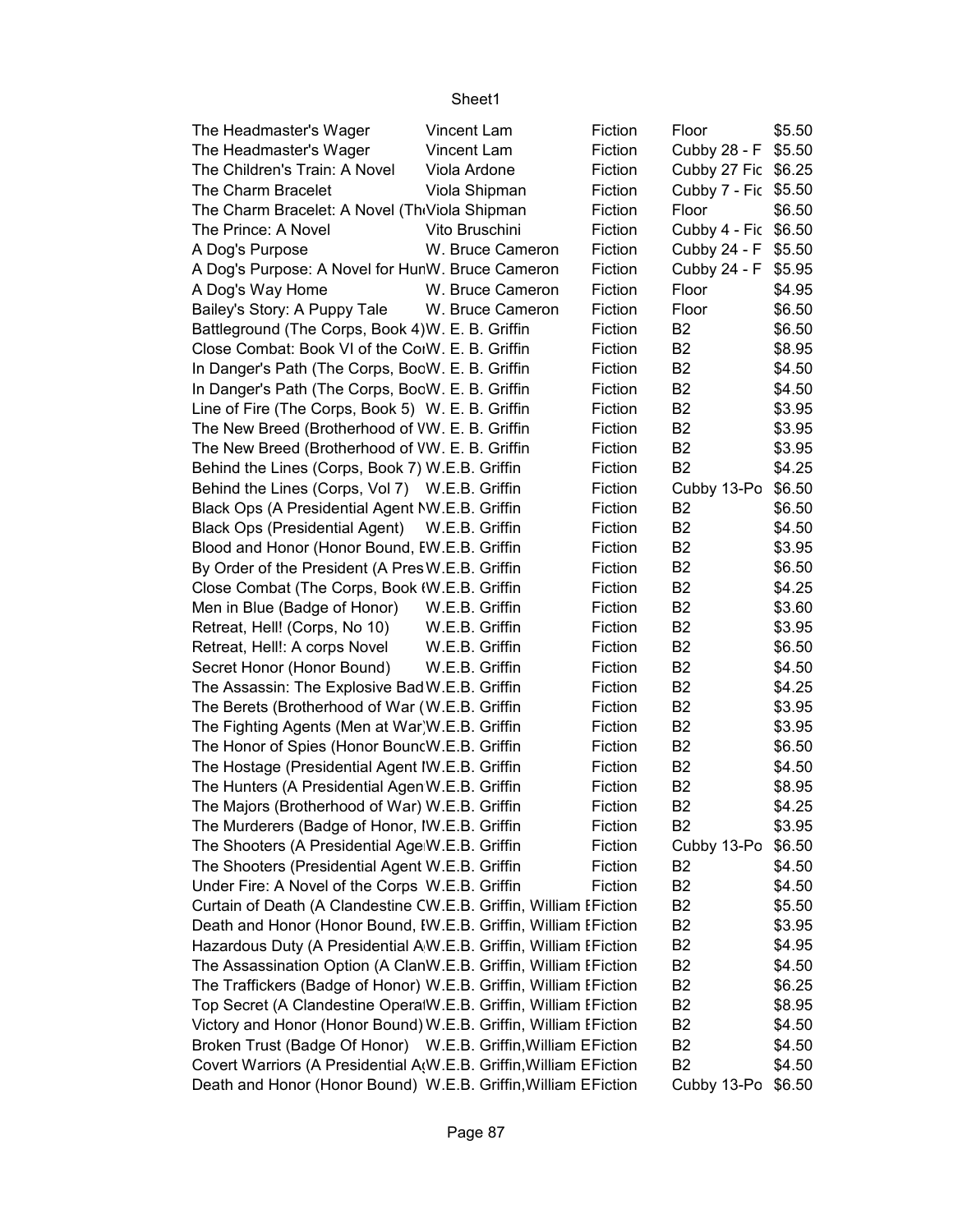| The Last Witness (Badge Of Hon(W.E.B. Griffin, William EFiction   | B2                               | \$6.50  |                      |        |
|-------------------------------------------------------------------|----------------------------------|---------|----------------------|--------|
| The Outlaws (Presidential Agent, W.E.B. Griffin, William EFiction |                                  |         | <b>B2</b>            | \$4.50 |
| The Outlaws: A Presidential AgenW.E.B. Griffin, William EFiction  |                                  |         | <b>B2</b>            | \$6.50 |
| The Saboteurs                                                     | W.E.B. Griffin, William EFiction |         | Cubby 13-Po          | \$6.50 |
| The Further Adventures of SluggeW.P. Kinsella                     |                                  | Fiction | Floor                | \$4.50 |
| STARDUST: Journey to Awarene Wallace Rendell                      |                                  | Fiction | Floor                | \$4.50 |
| I Know This Much Is True                                          | <b>Wally Lamb</b>                | Fiction | Floor                | \$6.50 |
| I Know This Much Is True (Oprah'Wally Lamb                        |                                  | Fiction | Floor                | \$3.60 |
| She's Come Undone                                                 | Wally Lamb                       | Fiction | Cubby 24 - F         | \$5.50 |
| The Hour I First Believed                                         | <b>Wally Lamb</b>                | Fiction | Cubby 28 - F         | \$4.95 |
| We Are Water: A Novel                                             | <b>Wally Lamb</b>                | Fiction | Floor                | \$6.50 |
| We Are Water: A Novel                                             | <b>Wally Lamb</b>                | Fiction | Floor                | \$6.50 |
| Up in the Air                                                     | <b>Walter Kirn</b>               | Fiction | Cubby 27 Fic         | \$4.50 |
| <b>Emancipation Day</b>                                           | Wayne Grady                      | Fiction | Floor                | \$4.25 |
| Time Of Their Lives                                               | Wayne Johnson                    | Fiction | Floor                | \$3.95 |
| Story of Bobby O'Malley, The                                      | Wayne Johnston                   | Fiction | Floor                | \$3.95 |
| The Colony Of Unrequited Dream Wayne Johnston                     |                                  | Fiction | Cubby 27 Fic         | \$4.95 |
| The Navigator of New York                                         | Wayne Johnston                   | Fiction | Floor                | \$6.50 |
| Jade Peony                                                        | Wayson Choy                      | Fiction | Floor                | \$5.50 |
| The Ancient Ship (Harperperennit Wei Zhang                        |                                  | Fiction | cubby 23 - Fi \$4.95 |        |
| The Next Best Thing: A Novel                                      | Weiner, Jennifer                 | Fiction | Floor                | \$5.95 |
| The Next Best Thing: A Novel                                      | Weiner, Jennifer                 | Fiction | Cubby 27 Fic         | \$5.95 |
| Summertime Guests: A Novel                                        | <b>Wendy Francis</b>             | Fiction | Floor                | \$4.50 |
| The School for Husbands                                           | Wendy Holden                     | Fiction | Floor                | \$4.50 |
| SEAL Team 666: A Novel (SEAL Weston Ochse                         |                                  | Fiction | Floor                | \$6.50 |
| Billy                                                             | <b>Whitley Strieber</b>          | Fiction | Cubby 24 - F         | \$3.50 |
| The Last Vampire: A Novel                                         | <b>Whitley Strieber</b>          | Fiction | cubby 23 - Fi        | \$3.95 |
| How to Make an American Quilt  Whitney Otto                       |                                  | Fiction | Cubby 4 - Fic \$5.95 |        |
| Those in Peril (Hector Cross Nove Wilbur A. Smith                 |                                  | Fiction | <b>B1</b>            | \$5.95 |
| Those in Peril (Hector Cross Nove Wilbur A. Smith                 |                                  | Fiction | <b>B1</b>            | \$5.95 |
| Those in Peril (Hector Cross Nove Wilbur A. Smith                 |                                  | Fiction | Cubby 2-Pop \$5.95   |        |
| Assegai                                                           | <b>Wilbur Smith</b>              | Fiction | Cubby 8 - Po \$4.95  |        |
| <b>Birds of Prey</b>                                              | <b>Wilbur Smith</b>              | Fiction | <b>B1</b>            | \$6.50 |
| <b>Birds of Prey</b>                                              | <b>Wilbur Smith</b>              | Fiction | Cubby 8 - Po \$4.95  |        |
| <b>Blue Horizon</b>                                               | <b>Wilbur Smith</b>              | Fiction | Cubby 8 - Po \$6.25  |        |
| Cry Wolf                                                          | <b>Wilbur Smith</b>              | Fiction | <b>B1</b>            | \$4.50 |
| Cry Wolf                                                          | <b>Wilbur Smith</b>              | Fiction | Cubby 8 - Po         | \$4.50 |
| Eagle in the Sky                                                  | <b>Wilbur Smith</b>              | Fiction | <b>B1</b>            | \$2.95 |
| <b>Elephant Song</b>                                              | <b>Wilbur Smith</b>              | Fiction | B <sub>1</sub>       | \$3.95 |
| Legacy of War                                                     | <b>Wilbur Smith</b>              | Fiction | <b>B1</b>            | \$4.50 |
| Monsoon                                                           | <b>Wilbur Smith</b>              | Fiction | <b>B1</b>            | \$6.50 |
| Monsoon                                                           | <b>Wilbur Smith</b>              | Fiction | <b>B1</b>            | \$4.25 |
| New Kingdom                                                       | <b>Wilbur Smith</b>              | Fiction | <b>B1</b>            | \$6.25 |
| Predator: A Novel of Adventure                                    | <b>Wilbur Smith</b>              | Fiction | B1                   | \$5.50 |
| Rage                                                              | <b>Wilbur Smith</b>              | Fiction | <b>B1</b>            | \$3.50 |
| Shout at the Devil                                                | <b>Wilbur Smith</b>              | Fiction | B <sub>1</sub>       | \$1.95 |
| The Power of the Sword (The CouWilbur Smith                       |                                  | Fiction | <b>B1</b>            | \$4.50 |
| The Power of the Sword (The CouWilbur Smith                       |                                  | Fiction | <b>B1</b>            | \$4.50 |
| The Quest                                                         | <b>Wilbur Smith</b>              | Fiction | Cubby 8 - Po         | \$4.50 |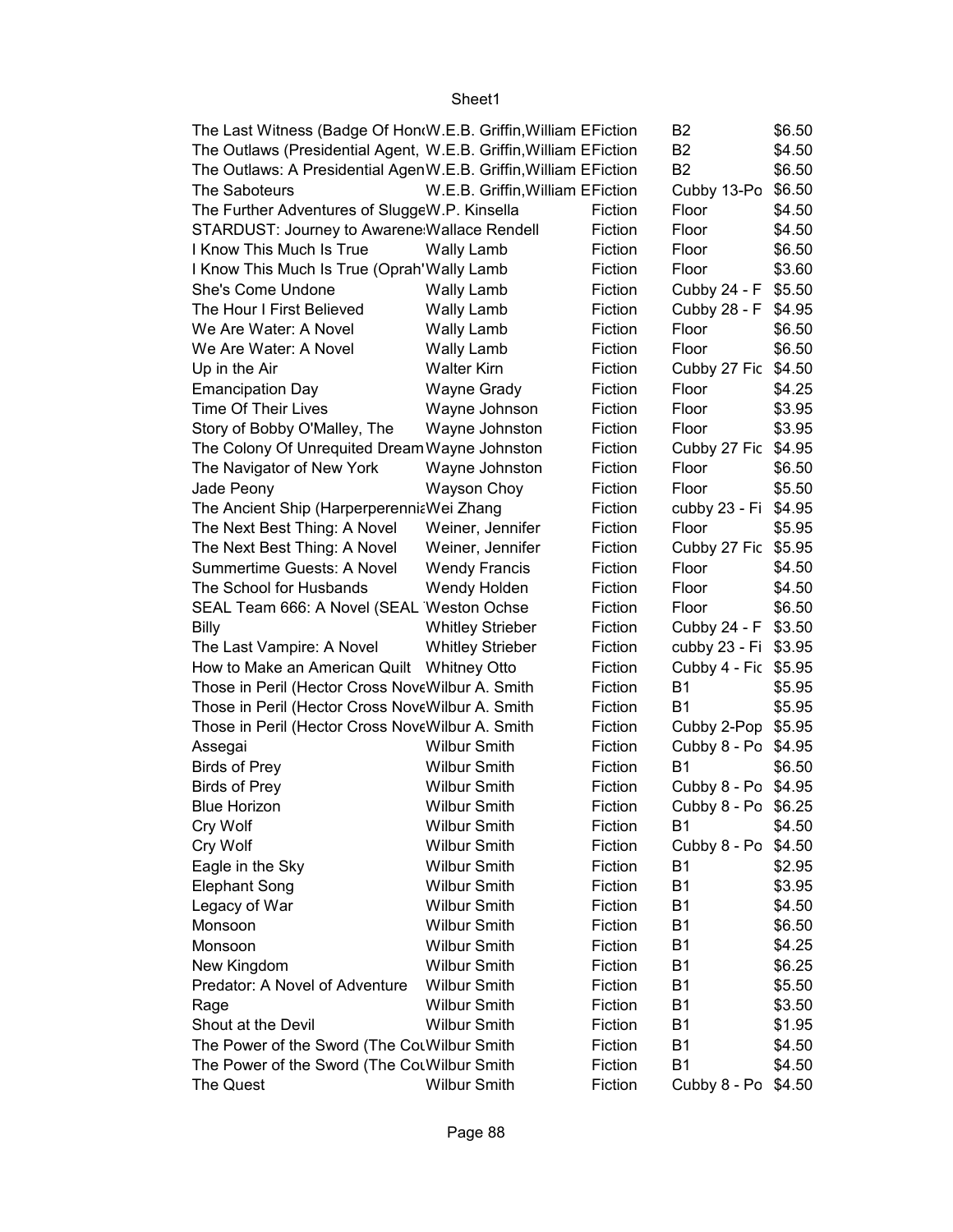| <b>The Quest</b>                                                    | <b>Wilbur Smith</b>             | Fiction | Cubby 8 - Po \$4.50  |        |
|---------------------------------------------------------------------|---------------------------------|---------|----------------------|--------|
| The Quest                                                           | <b>Wilbur Smith</b>             | Fiction | Cubby 8 - Po \$5.95  |        |
| The Quest (Novels of Ancient EgyWilbur Smith                        |                                 | Fiction | <b>B1</b>            | \$5.95 |
| The Triumph of the Sun                                              | <b>Wilbur Smith</b>             | Fiction | <b>B1</b>            | \$6.50 |
| The Triumph of the Sun                                              | <b>Wilbur Smith</b>             | Fiction | Cubby 8 - Po \$6.50  |        |
| The Triumph of the Sun                                              | <b>Wilbur Smith</b>             | Fiction | Cubby 18 - P \$6.50  |        |
| Those in Peril                                                      | <b>Wilbur Smith</b>             | Fiction | Cubby 8 - Po \$5.50  |        |
| <b>Vicious Circle</b>                                               | Wilbur SMITH                    | Fiction | <b>B1</b>            | \$6.50 |
| <b>Vicious Circle</b>                                               | <b>Wilbur Smith</b>             | Fiction | Cubby 8 - Po \$3.95  |        |
| Warlock                                                             | <b>Wilbur Smith</b>             | Fiction | Cubby 8 - Po \$6.50  |        |
| Warlock                                                             | <b>Wilbur Smith</b>             | Fiction | Cubby 8 - Po \$6.50  |        |
| War Cry: A Courtney Family NoveWilbur Smith, David ChuFiction       |                                 |         | Cubby 13-Po \$5.50   |        |
| War Cry: A Novel of Adventure (CWilbur Smith, David ChuFiction      |                                 |         | Cubby 8 - Po \$4.50  |        |
| Golden Lion: A Novel of Heroes ir Wilbur Smith, Giles Krist Fiction |                                 |         | Cubby 18 - P \$5.50  |        |
| The Tiger's Prey: A Novel of AdveWilbur Smith, Tom Harp Fiction     |                                 |         | Cubby 8 - Po \$4.50  |        |
| High Stakes: A Wild Cards Novel Wild Cards Trust                    |                                 | Fiction | B <sub>5</sub>       | \$6.95 |
| The Shoe on the Roof                                                | Will Ferguson                   | Fiction | Floor                | \$5.50 |
| The Long Walk Home: A Novel                                         | Will North                      | Fiction | Floor                | \$5.95 |
| The End of Your Life Book Club  Will Schwalbe                       |                                 | Fiction | Floor                | \$4.95 |
| Subterranean Gallery: **Signed** William (editors) Richar Fiction   |                                 |         | Recently Pub \$79.99 |        |
| Capitol Conspiracy: A Novel of SuWilliam Bernhardt                  |                                 | Fiction | Floor                | \$3.95 |
| The Last Ship                                                       | <b>William Brinkley</b>         | Fiction | Cubby 27 Fic \$4.50  |        |
| In Xanadu                                                           | William Dalrymple               | Fiction | Floor                | \$4.50 |
| Slander                                                             | <b>William Deverell</b>         | Fiction | Cubby 29 - F         | \$4.50 |
| Show of Evil                                                        | <b>William Diehl</b>            | Fiction | Cubby 28 - F         | \$3.60 |
| Napoleon's Pyramids: An Ethan CWilliam Dietrich                     |                                 | Fiction | Floor                | \$4.25 |
| The Scourge of God                                                  | <b>William Dietrich</b>         | Fiction | Floor                | \$6.50 |
| <b>Spook Country</b>                                                | William Gibson                  | Fiction | Cubby 29 - F \$7.50  |        |
| The Twelve                                                          | <b>William Gladstone</b>        | Fiction | Floor                | \$4.95 |
| Tommy: A World War II Novel                                         | William Illsey Atkinson Fiction |         | Floor                | \$4.95 |
| Mrs Queen Takes the Train: A NoWilliam Kuhn                         |                                 | Fiction | Cubby 4 - Fic \$4.95 |        |
| <b>Vanity Fair</b>                                                  | William Makepeace ThaFiction    |         | Floor                | \$4.50 |
| The Shack                                                           | William P Young                 | Fiction | Floor                | \$4.50 |
| The Shack                                                           | William P Young                 | Fiction | Floor                | \$4.50 |
| The Shack                                                           | William P Young                 | Fiction | Floor                | \$4.50 |
| Sophie's Choice                                                     | William Styron                  | Fiction | Floor                | \$3.95 |
| A Bit on the Side                                                   | <b>William Trevor</b>           | Fiction | Floor                | \$4.50 |
| Felicia's Journey                                                   | <b>William Trevor</b>           | Fiction | Cubby 29 - F         | \$3.95 |
| Story of Lucy Gault, The                                            | <b>William Trevor</b>           | Fiction | Cubby 28 - F         | \$4.50 |
| The Story of Lucy Gault                                             | <b>William Trevor</b>           | Fiction | Cubby 4 - Fic \$5.95 |        |
| It Happened One Summer                                              | Willliams, Polly                | Fiction | Floor                | \$4.50 |
| <b>Scared Stiff</b>                                                 | <b>Willo Davis Roberts</b>      | Fiction | Cubby 7 - Fic \$3.95 |        |
| Latitude Zero                                                       | <b>Windsor Chorlton</b>         | Fiction | Floor                | \$4.50 |
| Jeremy Poldark                                                      | Winston Graham                  | Fiction | Floor                | \$5.50 |
| The Stranger from the Sea (The EWinston Graham                      |                                 | Fiction | Cubby 4 - Fic \$3.95 |        |
| Gone the Sun                                                        | <b>Winston Groom</b>            | Fiction | Floor                | \$6.50 |
| Darling Rose Gold                                                   | Wrobel, Stephanie               | Fiction | Floor                | \$5.50 |
| Darling Rose Gold                                                   | Wrobel, Stephanie               | Fiction | Cubby 24 - F         | \$5.50 |
| Darling Rose Gold                                                   | Wrobel, Stephanie               | Fiction | Cubby 7 - Fic \$5.50 |        |